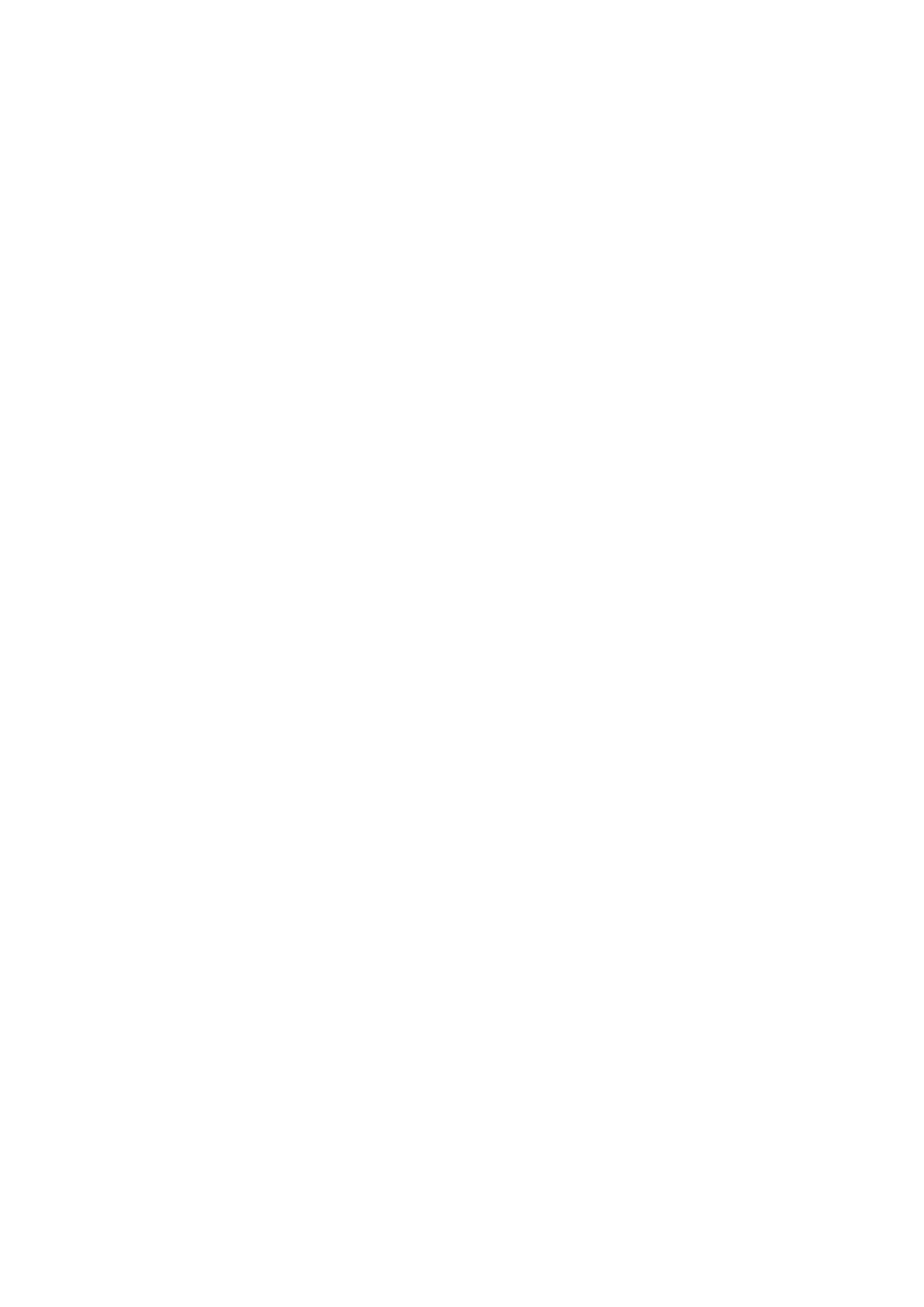## **Contents**

## Preface 9 1 Introduction 13 1.1 Graphs . . . . . . . . . . . . . . . . . . . . . . . . . . . . . . . 13 1.1.1 Definitions . . . . . . . . . . . . . . . . . . . . . . . . . 13 1.1.2 Strongly regular graphs . . . . . . . . . . . . . . . . . . 14 1.2 Incidence structures . . . . . . . . . . . . . . . . . . . . . . . . 15 1.2.1  $(\alpha, \beta)$ -geometries and partial geometries . . . . . . . 17 1.2.2 (0, α)-geometries . . . . . . . . . . . . . . . . . . . . . 17 1.2.3 Copolar and cotriangular spaces . . . . . . . . . . . . . 18 1.2.4 Semipartial geometries . . . . . . . . . . . . . . . . . . 19 1.3 Projective geometry . . . . . . . . . . . . . . . . . . . . . . . . 19 1.3.1 Polarities, quadrics and hermitian varieties . . . . . . . . 20<br>1.3.2 The Plücker correspondence The Plücker correspondence

|     |       | THE I RUCKEL COLLESPONDENCE $\cdots \cdots \cdots \cdots$                        |     |
|-----|-------|----------------------------------------------------------------------------------|-----|
|     | 1.3.3 | Generalized quadrangles 26                                                       |     |
|     | 1.3.4 | Arcs and caps $\ldots \ldots \ldots \ldots \ldots \ldots \ldots \ldots 27$       |     |
|     | 1.3.5 | Ovals and hyperovals $\ldots \ldots \ldots \ldots \ldots \ldots 27$              |     |
|     | 1.3.6 |                                                                                  |     |
|     | 1.3.7 | Maximal arcs $\ldots \ldots \ldots \ldots \ldots \ldots \ldots \ldots \ldots 29$ |     |
|     | 1.3.8 | Sets of type $(1, m, q + 1)$ in PG $(n, q)$ 30                                   |     |
| 1.4 |       | Projective and affine incidence structures $\dots \dots \dots \dots$             | -31 |
|     | 1.4.1 | Projective GQ and partial quadrangles $\ldots \ldots \ldots$                     | 32  |
|     | 1.4.2 | Projective partial geometries                                                    | 33  |
|     | 1.4.3 | Projective semipartial geometries and $(0, \alpha)$ -geometries                  | 33  |
|     | 1.4.4 | Linear representations $\ldots \ldots \ldots \ldots \ldots$                      | 37  |
|     | 1.4.5 | Affine GQ and partial quadrangles                                                | 37  |
|     | 1.4.6 | Affine partial geometries 38                                                     |     |
|     |       |                                                                                  |     |

1.4.7 Affine semipartial geometries and  $(0, \alpha)$ -geometries . . 39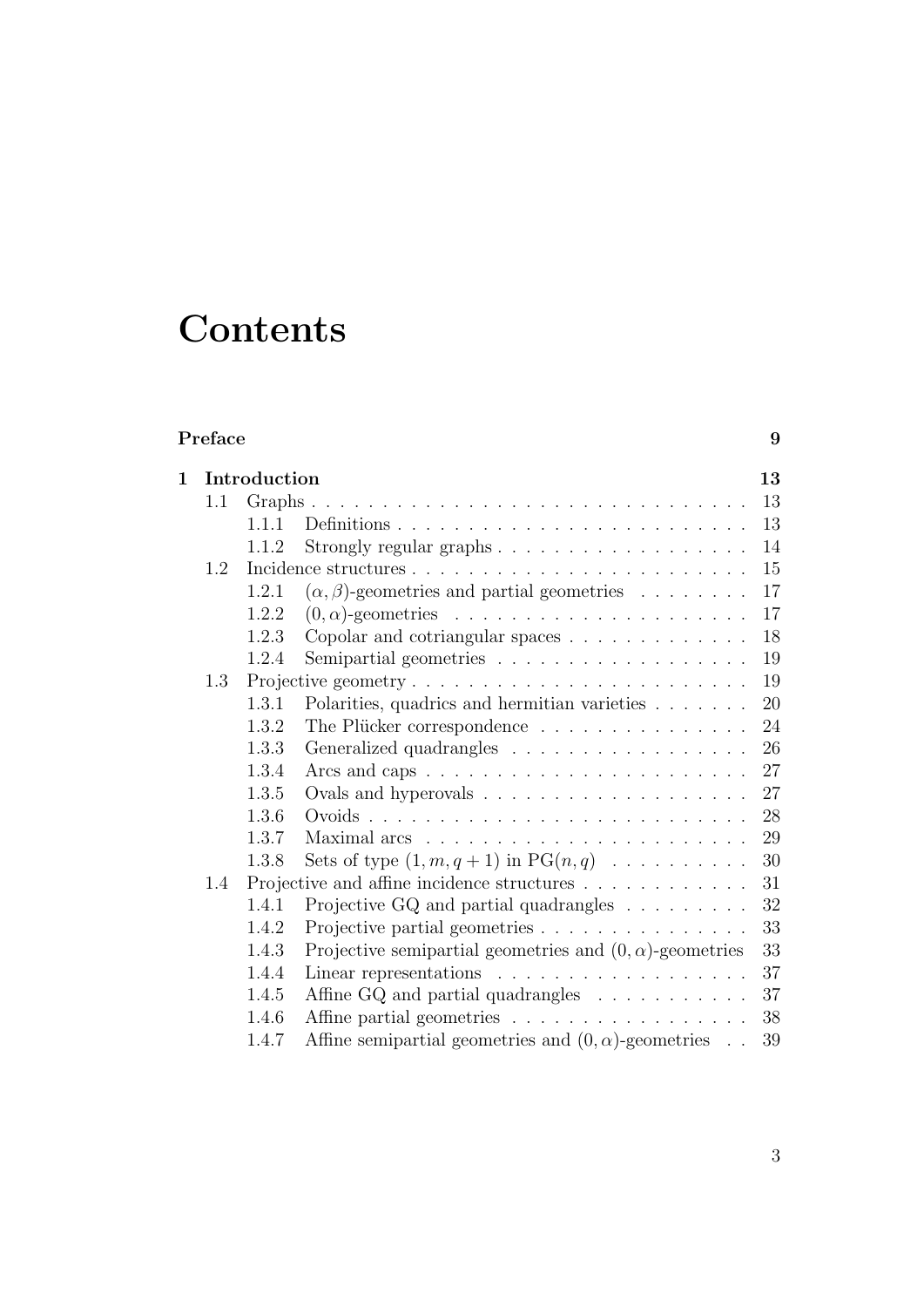| $\bf{2}$ |         | On $(0, \alpha)$ -geometries in PG(3, q) and $(0, \alpha)$ -sets on Q <sup>+</sup> (5, q)<br>43 |  |
|----------|---------|-------------------------------------------------------------------------------------------------|--|
|          | 2.1     | 43                                                                                              |  |
|          | 2.2     | 45                                                                                              |  |
|          | 2.3     | Caps and $(0, 2)$ -sets on the Klein quadric<br>47                                              |  |
|          | 2.4     | A construction of caps on the Klein quadric $\dots \dots \dots$<br>49                           |  |
|          | $2.5\,$ | Unions of elliptic quadrics $\ldots \ldots \ldots \ldots \ldots \ldots$<br>$51\,$               |  |
|          | 2.6     | A new construction $\ldots \ldots \ldots \ldots \ldots \ldots \ldots$<br>53                     |  |
| 3        |         | Planar oval sets in Desarguesian planes of even order<br>57                                     |  |
|          | 3.1     | 58                                                                                              |  |
|          | 3.2     | Regular Desarguesian planar oval sets<br>59                                                     |  |
|          | 3.3     | $(q+i)$ -sets of type $(0,2,i)$ in PG $(2,q)$<br>60                                             |  |
|          | 3.4     | Classification of regular Desarguesian planar oval sets<br>65                                   |  |
| 4        |         | Affine semipartial geometries and $(0, \alpha)$ -geometries<br>69                               |  |
|          | 4.1     | 69                                                                                              |  |
|          | 4.2     | Some new examples of affine $(0, \alpha)$ -geometries<br>72                                     |  |
|          |         | The $(0, 2)$ -geometry $\mathcal{A}(O_{\infty})$<br>72<br>4.2.1                                 |  |
|          |         | The $(0, 2)$ -geometry $\mathcal{I}(n, q, e)$<br>4.2.2<br>76                                    |  |
|          | $4.3\,$ | 78                                                                                              |  |
|          | 4.4     | A combinatorial study of the affine $(0, \alpha)$ -geometries<br>81                             |  |
|          |         | 4.4.1<br>The $(0, 2)$ -geometry HT $\ldots \ldots \ldots \ldots \ldots$<br>82                   |  |
|          |         | 4.4.2<br>The $(0, 2)$ -geometry $\mathcal{A}(O_{\infty})$<br>82                                 |  |
|          |         | The semipartial geometry $TQ(4,q) \dots \dots \dots$<br>4.4.3<br>85                             |  |
|          |         | The $(0, 2)$ -geometry $\mathcal{I}(n, q, e)$<br>87<br>4.4.4                                    |  |
| 5        |         | Classification of $(0, 2)$ -geometries in AG $(3, 2h)$<br>95                                    |  |
|          | 5.1     | Preliminaries<br>95                                                                             |  |
|          | 5.2     | Classification in case there is a planar net $\ldots \ldots \ldots$<br>97                       |  |
|          | 5.3     | Classification in case there are no planar nets $\ldots \ldots \ldots 103$                      |  |
|          |         | Definitions and basic lemmas $\ldots \ldots \ldots \ldots \ldots 103$<br>5.3.1                  |  |
|          |         | 5.3.2                                                                                           |  |
|          |         | Elimination of $t = 2$ and $t = q - 1$ 108<br>5.3.2.1                                           |  |
|          |         | 5.3.2.2<br>Some lemmas for $2 < t < q-1$ 110                                                    |  |
|          |         | Elimination of $2 < t < q-1$ , t odd 114<br>5.3.2.3                                             |  |
|          |         | 5.3.2.4<br>Elimination of $2 < t < q-1$ , t even 119                                            |  |
|          |         | 5.3.2.5                                                                                         |  |
|          |         | 5.3.3                                                                                           |  |
|          | 5.4     |                                                                                                 |  |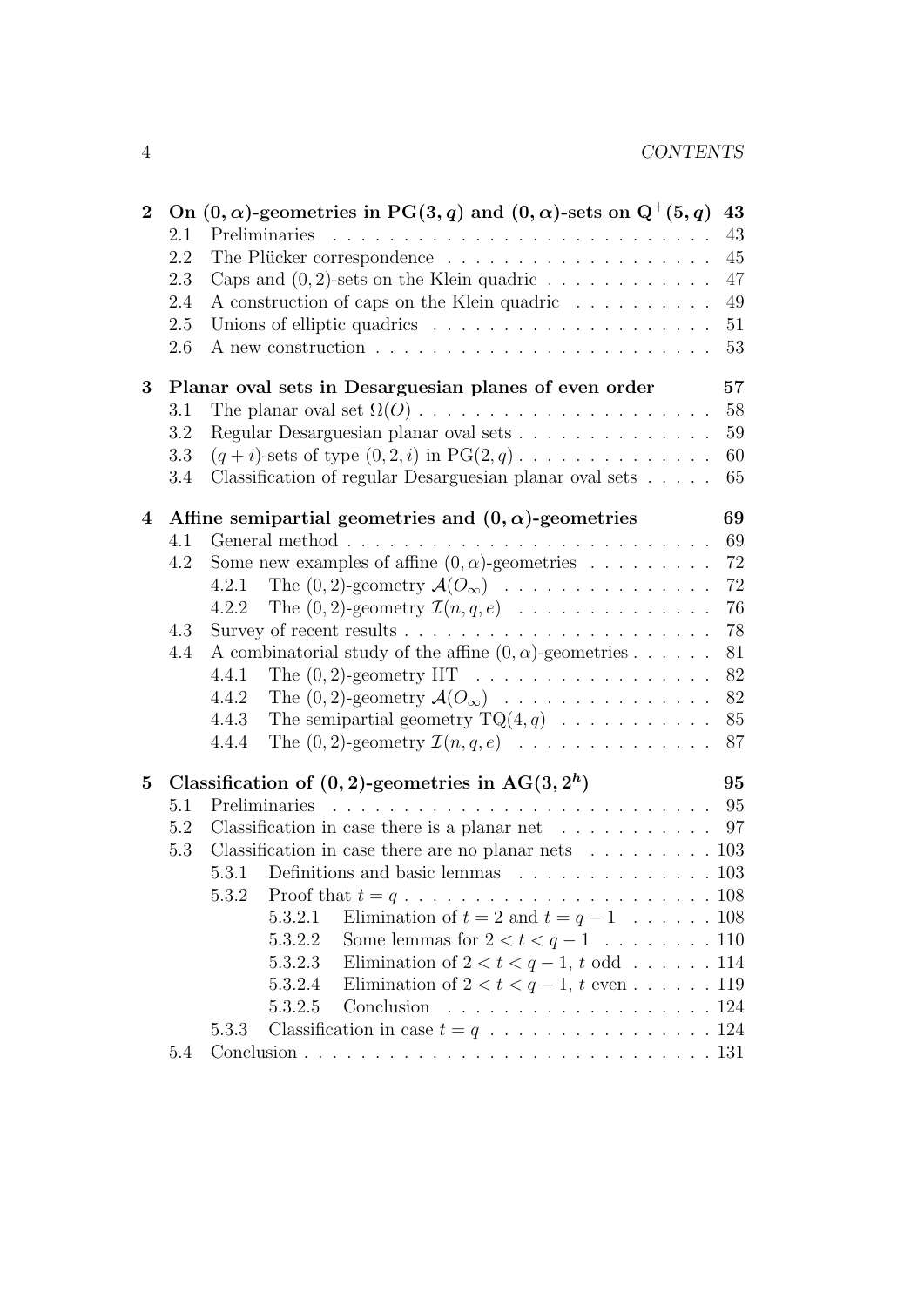| 6                       |            | Classification of $(0, 2)$ -geometries in AG $(n, 2h)$                                            | 133 |  |
|-------------------------|------------|---------------------------------------------------------------------------------------------------|-----|--|
|                         | 6.1        |                                                                                                   |     |  |
|                         | 6.2        | Classification in case there is a planar net $\dots \dots \dots \dots \dots$ 135                  |     |  |
|                         | 6.3        | Classification in case there are no planar nets $\ldots \ldots \ldots 147$                        |     |  |
|                         | 6.4        |                                                                                                   |     |  |
| 7                       |            | Overview                                                                                          | 157 |  |
|                         | 7.1        | $(0, \alpha)$ -geometries in PG(3, q), and the Klein quadric 157                                  |     |  |
|                         | 7.2        | Planar oval sets in PG $(2, q)$ , q even 158                                                      |     |  |
|                         | 7.3        | Affine semipartial geometries and $(0, \alpha)$ -geometries 159                                   |     |  |
|                         |            | A The geometry $\mathcal{I}(n,q,e)$                                                               | 163 |  |
|                         |            |                                                                                                   |     |  |
|                         | A.2        |                                                                                                   |     |  |
|                         | A.3        |                                                                                                   |     |  |
| B                       |            | Samenvatting                                                                                      | 177 |  |
|                         | B.1        |                                                                                                   |     |  |
|                         |            | B.1.1                                                                                             |     |  |
|                         |            | B.1.2 Enkele begrippen uit de projectieve meetkunde 178                                           |     |  |
|                         |            | Projectieve en affiene incidentiestructuren 179<br>B.1.3                                          |     |  |
|                         | B.2        | $(0, \alpha)$ -meetkunden in PG $(3, q)$ , en de kwadriek van Klein 180                           |     |  |
|                         | B.3        | Planaire ovaalverzamelingen in PG $(2, q)$ , q even 184                                           |     |  |
|                         | B.4        | Affiene semipartiële meetkunden en $(0, \alpha)$ -meetkunden  185                                 |     |  |
|                         |            | Alle voorbeelden op een rijtje 185<br>B.4.1                                                       |     |  |
|                         |            | B.4.2                                                                                             |     |  |
|                         |            | Overzicht van de resultaten $\quad \ldots \ldots \ldots \ldots \ldots \ldots \ldots 189$<br>B.4.3 |     |  |
|                         | <b>B.5</b> | Classificatie van $(0, 2)$ -meetkunden in AG $(3, 2h)$ 192                                        |     |  |
|                         | <b>B.6</b> | Classificatie van $(0, 2)$ -meetkunden in AG $(n, 2h)$ 194                                        |     |  |
| Bibliography<br>197     |            |                                                                                                   |     |  |
| <b>Notations</b><br>203 |            |                                                                                                   |     |  |
| Index<br>205            |            |                                                                                                   |     |  |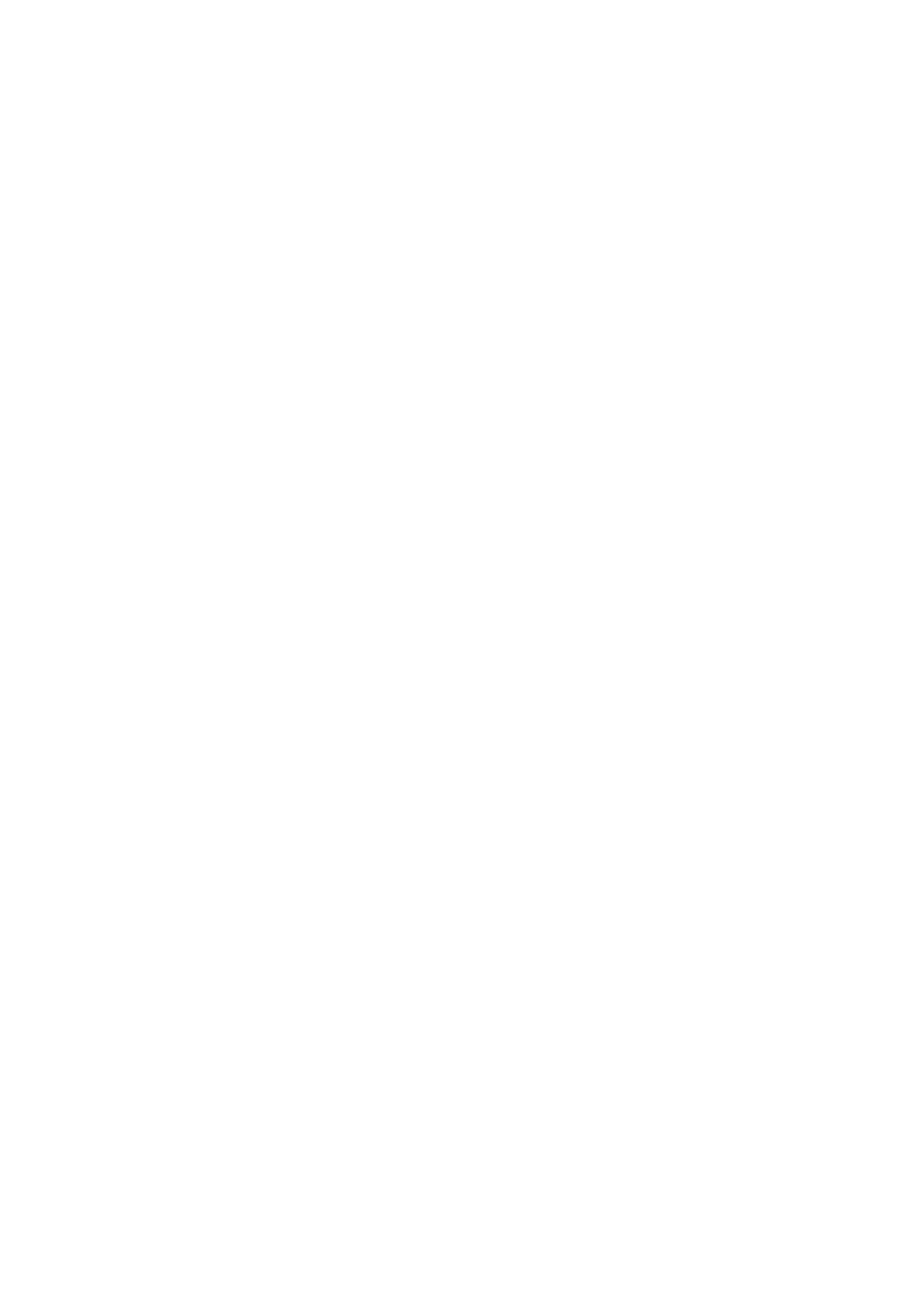# List of Figures

| 2.1 | Construction of the (0, 2)-sets $\mathcal{E}_d$ and $\mathcal{T}_{q\pm\sqrt{2q}+1}$ 50   |
|-----|------------------------------------------------------------------------------------------|
| 2.2 |                                                                                          |
| 4.1 |                                                                                          |
| 4.2 |                                                                                          |
| 4.3 | A parallel class of planes containing the hole of $\mathcal{A}(O_{\infty})$ 84           |
| 4.4 | The intersection of $\mathcal{I}(n, q, e)$ with affine subspaces  90                     |
| 5.1 |                                                                                          |
| 5.2 | Elimination of the case $t = 2, \ldots, \ldots, \ldots, \ldots, \ldots, 108$             |
| 5.3 |                                                                                          |
| 5.4 | A parallel class of planes containing the hole in case $t = q \dots 125$                 |
| 5.5 | Planar oval sets and type <b>A</b> pairs $\ldots \ldots \ldots \ldots \ldots \ldots 127$ |
| 6.1 |                                                                                          |
| 6.2 |                                                                                          |
| 6.3 | Characterization of the geometry $\mathcal{I}(n,q,e)$ 146                                |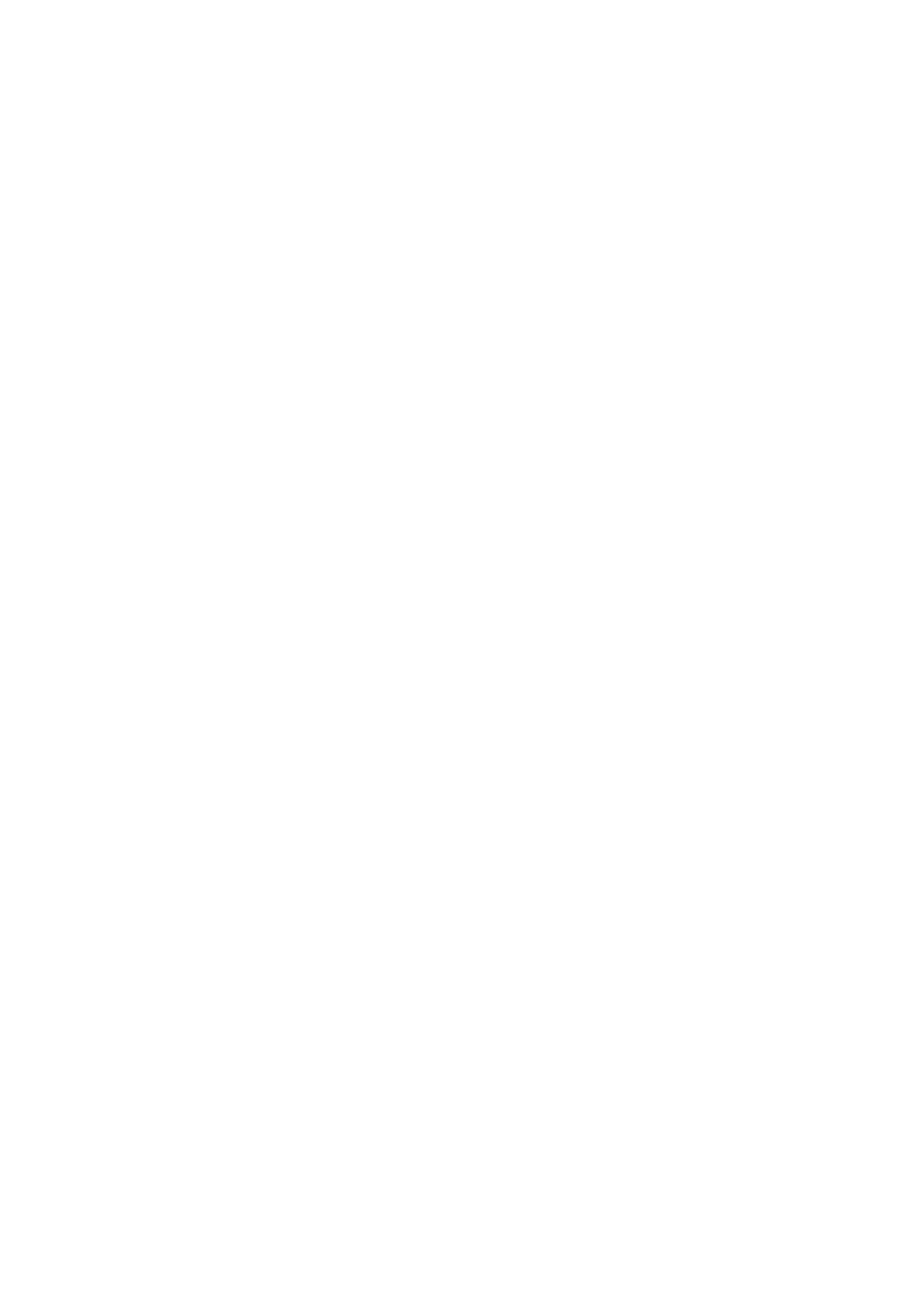## Preface

The work that is presented in this thesis, is situated in the field of finite geometry. One of the major topics in finite geometry is the study of pointline geometries, also called rank 2 geometries. Several interesting classes of rank 2 geometries have been studied in the past half century, including generalized polygons, partial geometries and, more recently, semipartial geometries and  $(0, \alpha)$ -geometries (see De Clerck and Van Maldeghem [31] for a good overview). Classical problems in this area are the construction of new geometries, and the characterization of the known ones by some of their properties.

Points and lines of a rank 2 geometry are abstract objects. They are points and lines for no other reason but that we call them so. Therefore it is interesting to consider geometries whose points and lines are not just abstract objects, but really points and lines. But what are "real" points and "real" lines? In the context of finite geometry, the most natural choice is to consider points and lines of a projective or affine space over a finite field. A rank 2 geometry whose points and lines are points and lines of a finite projective or affine space R is said to be laxly embedded in R. It is said to be *fully embedded* in R if furthermore every point of R which is on a line of the geometry, is itself a point of the geometry. A rank 2 geometry which is fully embedded in  $R$  is also called *projective* when  $R$  is a projective space, and *affine* when R is an affine space.

For various classes of point-line geometries, the geometries that are fully embedded in a finite projective or affine space, are classified. For example, generalized quadrangles and partial geometries fully embedded in  $PG(n, q)$ and  $AG(n, q)$  are classified (see Buekenhout and Lefevre [15] for the classification of projective generalized quadrangles, De Clerck and Thas [29] for the classification of projective partial geometries, and Thas [78] for the classification of affine generalized quadrangles and partial geometries). Also, the semipartial geometries and  $(0, \alpha)$ -geometries,  $\alpha > 1$ , fully embedded in PG $(n, q)$ ,  $q > 2$ , are classified (see De Clerck and Thas [30] and Thas, Debroey and De Clerck [81]), except the  $(0, \alpha)$ -geometries fully embedded in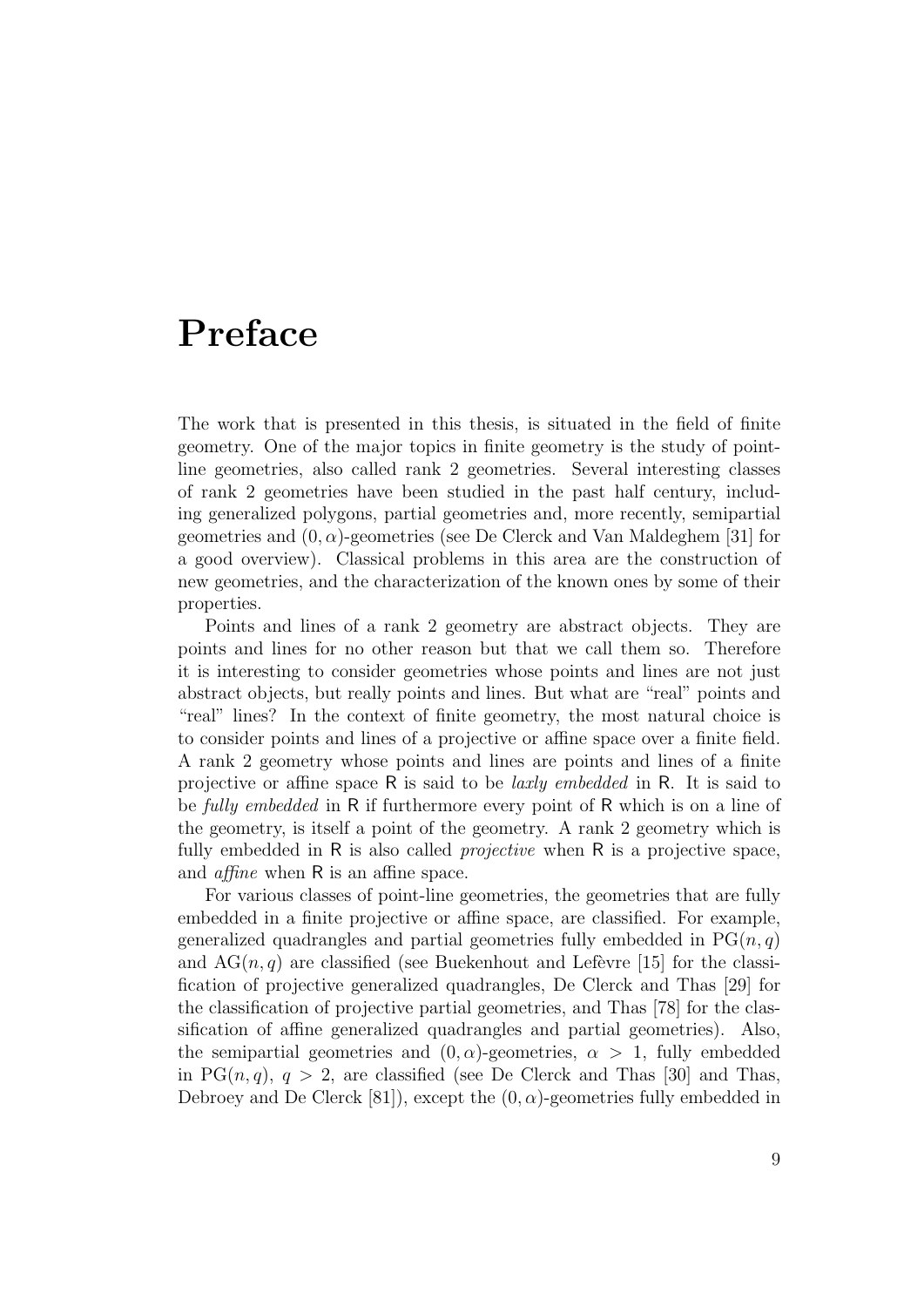$PG(3, q)$ . In this thesis, we investigate  $(0, \alpha)$ -geometries fully embedded in  $PG(3, q)$ , and semipartial geometries and  $(0, \alpha)$ -geometries fully embedded in  $AG(n, q)$ . For reasons explained in Sections 1.4.3 and 1.4.7, we will always assume that  $\alpha > 1$ .

In Chapter 1, we introduce the basic concepts and definitions. We give an overview of the known results about projective and affine generalized quadrangles, partial geometries, semipartial geometries and  $(0, \alpha)$ -geometries. Also, we give the construction of some geometries that will be relevant later on.

Chapter 2 is about  $(0, \alpha)$ -geometries fully embedded in PG(3, q). The Plücker correspondence is used to transform the line set of such a geometry into a set of points on the Klein quadric  $Q^+(5, q)$ . It can be shown that  $(0, \alpha)$ geometries fully embedded in PG $(3, q)$  and  $(0, \alpha)$ -sets on  $Q^+(5, q)$ , i. e., sets of points sharing either 0 or  $\alpha$  points with every line of  $Q^+(5, q)$ , are equivalent. We construct new  $(0, \alpha)$ -sets on  $Q^+(5, q)$ ,  $q = 2^h$ , and hence new  $(0, \alpha)$ geometries fully embedded in PG $(3, q)$ ,  $q = 2<sup>h</sup>$ .

In Chapter 3, we investigate sets of  $q^2$  ovals in PG(2, q),  $q = 2^h$ , which have a common nucleus and are such that any two ovals have exactly one point in common. These sets are called *planar oval sets*. We show that every planar oval set which satisfies a certain condition, consists of the orbit of an oval under the group of all elations of  $PG(2, q)$  with center the nucleus of that oval. This result will be used in Chapter 5 for the classification of  $(0, 2)$ -geometries fully embedded in AG $(3, q)$ ,  $q = 2<sup>h</sup>$ .

In Chapters 4, 5 and 6, we obtain a complete classification of semipartial geometries and  $(0, \alpha)$ -geometries,  $\alpha > 1$ , fully embedded in AG $(n, q)$ , that are not linear representations. De Clerck and Delanote [27] have shown that if an affine semipartial geometry or  $(0, \alpha)$ -geometry,  $\alpha > 1$ , is not a linear representation, then  $q = 2<sup>h</sup>$  and  $\alpha = 2$ . There is no complete classification yet of linear representations of semipartial geometries,  $\alpha > 1$ . This problem is solved only in small dimensions: the case  $AG(3, q)$  is handled by Debroey and Thas [40], and the case  $AG(4, q)$  by De Winter [38].

In Chapter 4, we explain the general method that we will use. It relies on the fact that, roughly speaking, the intersection of an affine  $(0, \alpha)$ -geometry with an affine subspace is always the disjoint union of affine  $(0, \alpha)$ -geometries. We give an overview of all the known results about affine semipartial geometries and  $(0, \alpha)$ -geometries, including our own results (see also [26]). We construct two new infinite classes of affine  $(0, 2)$ -geometries. We end this chapter with a detailed study of each of the known affine semipartial geometries and  $(0, \alpha)$ -geometries.

In Chapter 5, we classify all  $(0, \alpha)$ -geometries,  $\alpha > 1$ , fully embedded in  $AG(3, q)$ , that are not linear representations. As we already mentioned, we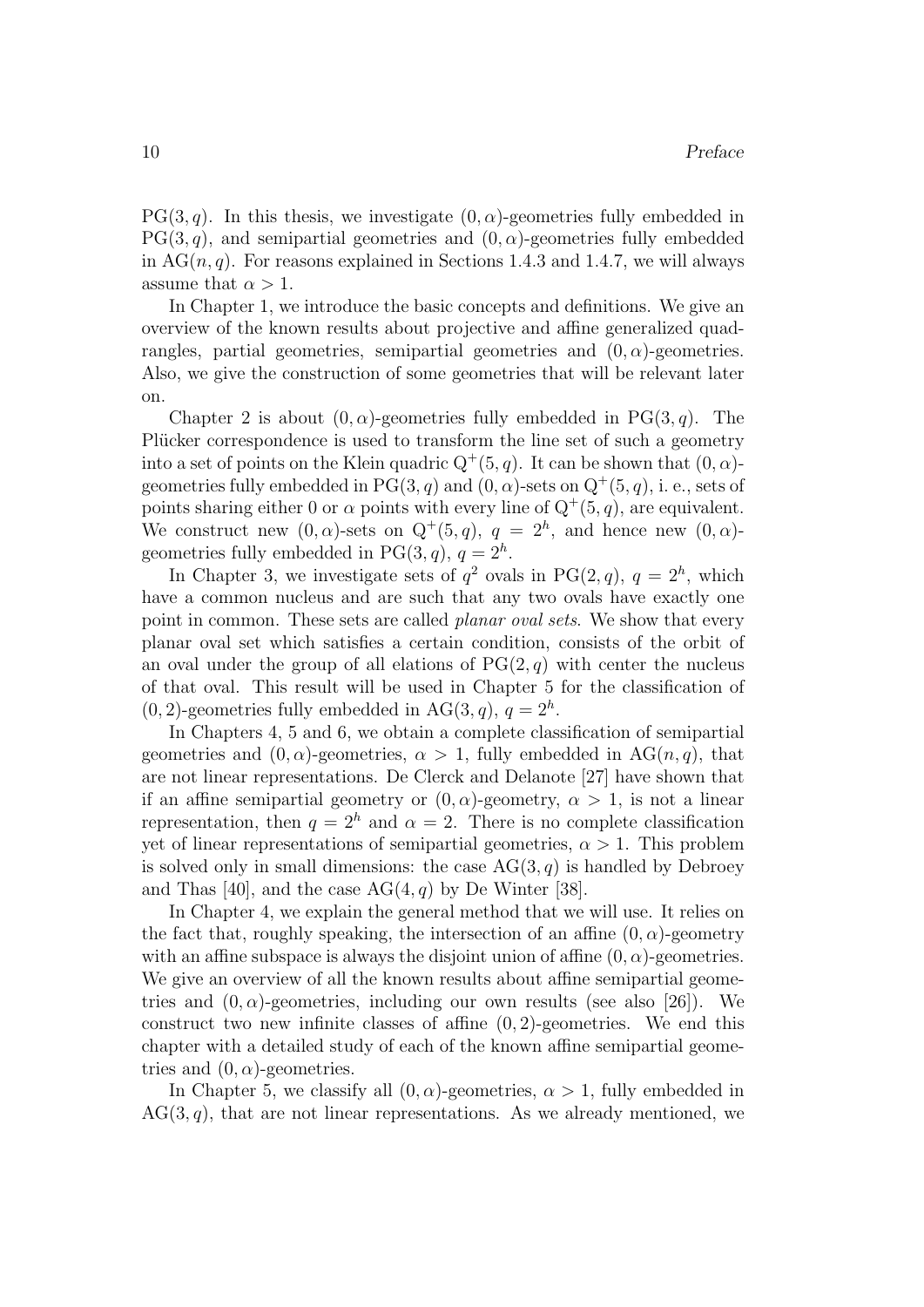#### Preface 11

may assume that  $q = 2<sup>h</sup>$  and  $\alpha = 2$ . The main result of Chapter 3 on planar oval sets is used here to complete the classification.

The results of Chapter 5 enable us to classify in Chapter 6 all  $(0, \alpha)$ geometries,  $\alpha > 1$ , fully embedded in AG(*n*, *q*),  $n \geq 4$ , that are not linear representations. Again we may assume that  $q = 2<sup>h</sup>$  and  $\alpha = 2$ .

Chapter 7 gives an overview of the main results of the thesis.

Finally, in Appendix A, we study the  $(0, 2)$ -geometry  $\mathcal{I}(n, q, e)$  fully embedded in AG $(n, q)$ ,  $q = 2<sup>h</sup>$ . This geometry was constructed in Chapter 4, where we already deduced some of its properties. However, further study is required for a good understanding of the geometry  $\mathcal{I}(n, q, e)$ . Firstly, we give an explicit description of the point set of  $\mathcal{I}(n, q, e)$ , and we describe the intersection with affine lines. Next, we consider a natural partition in two parts of the point and line sets of  $\mathcal{I}(n, q, e)$ , and we study these two parts. Finally, we obtain some isomorphisms of the geometry  $\mathcal{I}(n, q, e)$ .

This thesis wouldn't be complete without a word of thanks to the people who supported me throughout the past few years. First of all, I am much indebted to my supervisors, Prof. Dr. F. De Clerck and Prof. Dr. J. A. Thas for their excellent guidance. They gave me interesting problems to work on and good ideas how to solve them and, perhaps equally important, they also motivated and encouraged me. It was a pleasure and a privilege to work with them. I would like to thank the other members of the jury, Dr. H. Cuypers, Prof. Dr. J. W. P. Hirschfeld, Prof. Dr. L. Storme, Prof. Dr. J. Van der Jeugt and Prof. Dr. H. Van Maldeghem. Also, I would like to thank my colleagues, especially Tom, for making time and helping out with practical problems.

I am very grateful to "Bijzonder Onderzoeksfonds" at Ghent University for giving me the opportunity to do the research that led to this thesis.

On a personal level I would like to thank my family and friends. In the first place my parents, who gave me every opportunity in life and who are always there for me. Special thanks also to Chris and Greet for all the pleasant moments and for the support in difficult times. And finally, thanks to my girlfriend Inge for cheering me up from time to time and making me happy every day.

> Nikias De Feyter December 2004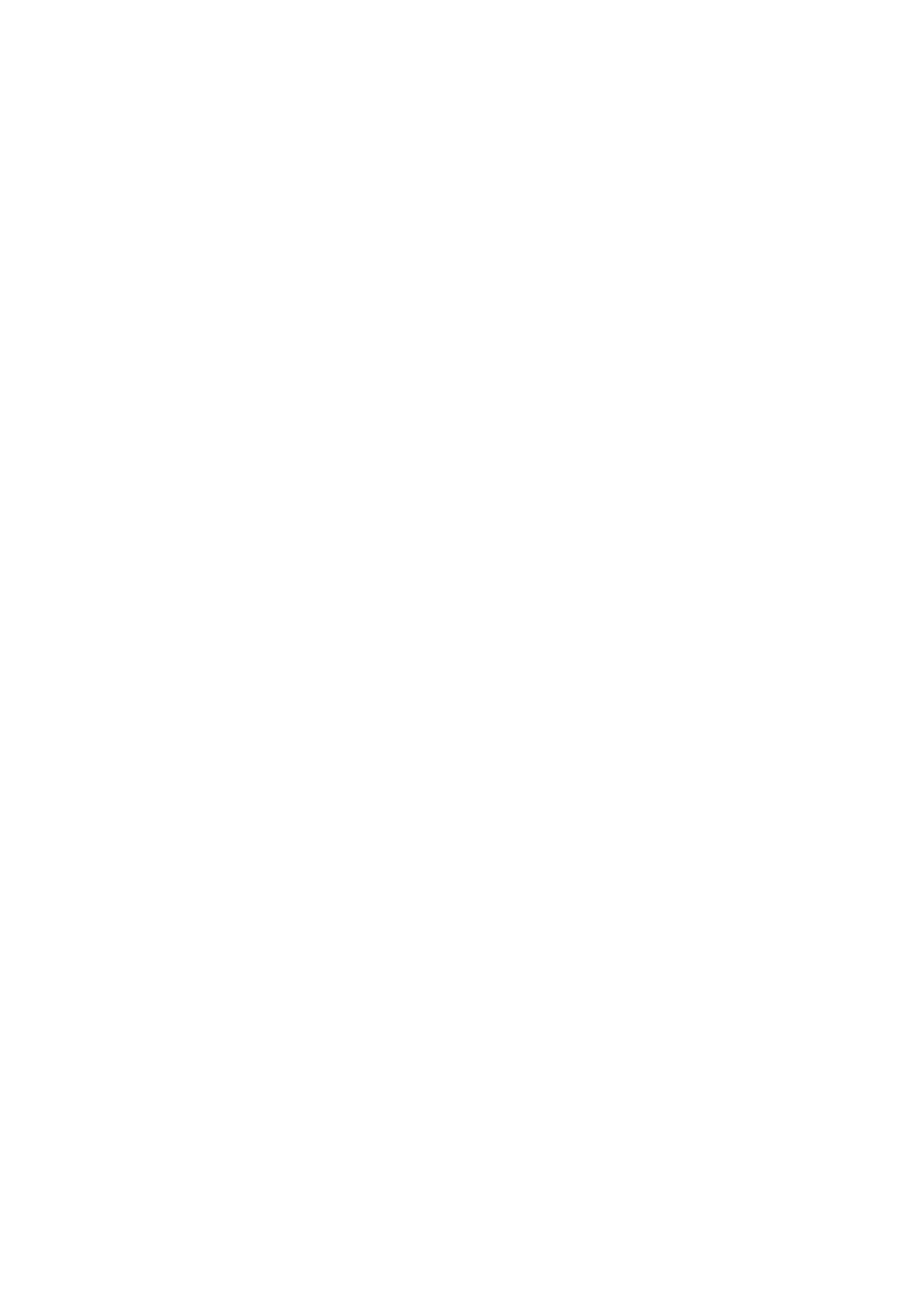## Chapter 1

## Introduction

### 1.1 Graphs

#### 1.1.1 Definitions

A graph  $\Gamma$  is a pair  $(V, E)$  consisting of a set of vertices V and a set of edges E. Edges are unordered pairs of vertices. For our purposes the vertex set V will always be finite, every edge will consist of a pair of distinct vertices, and no two distinct edges consist of the same pair of vertices. Two vertices x and y are called *adjacent* vertices or *neighbors* if the pair  $\{x, y\}$  is an edge, and we write  $x \sim y$ . The *complement* of a graph  $\Gamma = (V, E)$  is the graph  $\overline{\Gamma} = (V, \overline{E})$  where  $\overline{E} = {V \choose 2}$  $\binom{V}{2} \setminus E$ . The graph  $\Gamma$  is called a *complete graph* if any two distinct vertices of  $\Gamma$  are adjacent, and it is called a *void graph* if no two vertices of Γ are adjacent.

A *clique* of a graph  $\Gamma$  is a set of vertices of  $\Gamma$  such that any two of them are adjacent. A *coclique* of a graph  $\Gamma$  is a set of vertices of  $\Gamma$  such that no two of them are adjacent. The *subgraph* of a graph  $\Gamma = (V, E)$  *induced on* a subset  $V' \subseteq V$  is the graph  $\Gamma' = (V', E')$  where E' is the set of all edges  $\{x, y\} \in E$  such that  $x, y \in V'$ .

A path in a graph  $\Gamma$  is an ordered set  $(x_0, x_1, \ldots, x_n)$  of mutually distinct vertices of  $\Gamma$  such that any two consecutive vertices are adjacent. We say that this path has *length* n, and that it is a path between the vertices  $x_0$ and  $x_n$ . A graph  $\Gamma = (V, E)$  is said to be *connected* if there is at least one path between any two vertices. If  $\Gamma$  is not connected then it is easily seen that there exists a unique partition  $V = V_1 \cup V_2 \cup \ldots \cup V_k$  such that  $V_i \neq \emptyset$ ,  $i = 1, \ldots, k$ , every edge is contained in some  $V_i$  and for every  $i = 1, \ldots, k$  the subgraph  $\Gamma_i$  of  $\Gamma$  induced on  $V_i$  is connected. The subgraphs  $\Gamma_i$  are called the connected components of Γ. If for some  $i = 1, \ldots, k$  the set  $V_i$  consists of a single vertex  $x$ , then  $x$  is said to be an *isolated vertex*.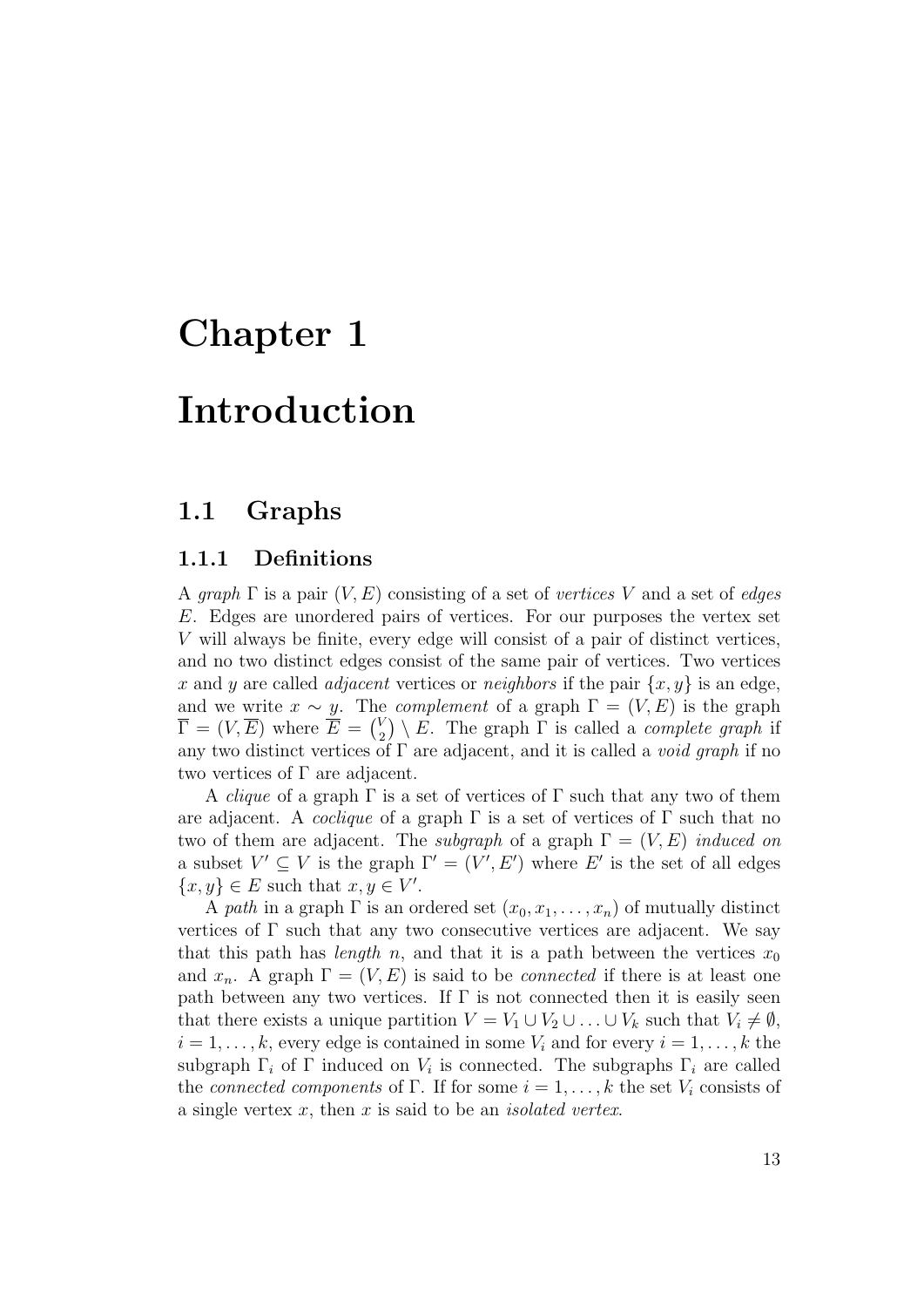An important notion in graph theory is the *distance* between two vertices x and y of a connected graph Γ. This is the length of the shortest path in Γ between x and y. A vertex is also said to be at distance 0 from itself. Notice that there is not necessarily a unique shortest path between  $x$  and  $y$ . The *diameter* of a connected graph  $\Gamma$  is the maximal distance between two vertices in Γ. If Γ is a graph of diameter d, then for every  $i = 0, \ldots, d$  and for every vertex x of Γ we define  $\Gamma_i(x)$  to be the set of vertices of Γ at distance *i* from x. The set  $\Gamma_1(x)$  is also denoted by  $x^{\perp}$ .

The *adjacency matrix* of a graph  $\Gamma$  with v vertices is the  $v \times v$ -matrix A indexed by the vertices of Γ such that the entry  $a_{xy} = 1$  if  $x \sim y$  and  $a_{xy} = 0$ otherwise.

#### 1.1.2 Strongly regular graphs

A graph  $\Gamma$  is regular of degree or valency k if every vertex of  $\Gamma$  has exactly k neighbors. A regular graph with v vertices and valency k is edge-regular with parameters  $(v, k, \lambda)$  if any two adjacent vertices have exactly  $\lambda$  common neighbors. An edge-regular graph  $\Gamma$  with parameters  $(v, k, \lambda)$  is strongly regular with parameters  $(v, k, \lambda, \mu)$  if any two nonadjacent vertices have exactly μ common neighbors. We then say that Γ is an  $srg(v, k, \lambda, μ)$ . To exclude trivial cases we will always assume that  $0 < \mu < k$ .

In the following theorem some necessary conditions on the parameters of a strongly regular graph are stated. The proofs can be found in [7, 19, 84].

**Theorem 1.1.1** If  $\Gamma$  is an  $\text{arg}(v, k, \lambda, \mu)$ , then the following holds:

- 1.  $k(k \lambda 1) = \mu(v k 1)$ .
- 2.  $\overline{\Gamma}$  is an  $\arg(v, v k 1, v 2k + \mu 2, v 2k + \lambda)$ .
- 3. If A is the adjacency matrix of  $\Gamma$ , then

$$
AJ = kJ, \qquad A^2 + (\mu - \lambda)A + (\mu - k)I = \mu J,
$$

and A has three eigenvalues  $k, r, l$  where

$$
r = \frac{\lambda - \mu + \sqrt{(\lambda - \mu)^2 + 4(k - \mu)}}{2}, l = \frac{\lambda - \mu - \sqrt{(\lambda - \mu)^2 + 4(k - \mu)}}{2}.
$$

Note that  $r > 0$  and  $l < 0$ . The multiplicities of the eigenvalues  $k, r, l$ are  $1, f, g$  respectively, where

$$
f = \frac{-k(l+1)(k-l)}{(k+rl)(r-l)}, g = \frac{k(r+1)(k-r)}{(k+rl)(r-l)}
$$

.

Clearly f and g must be integers.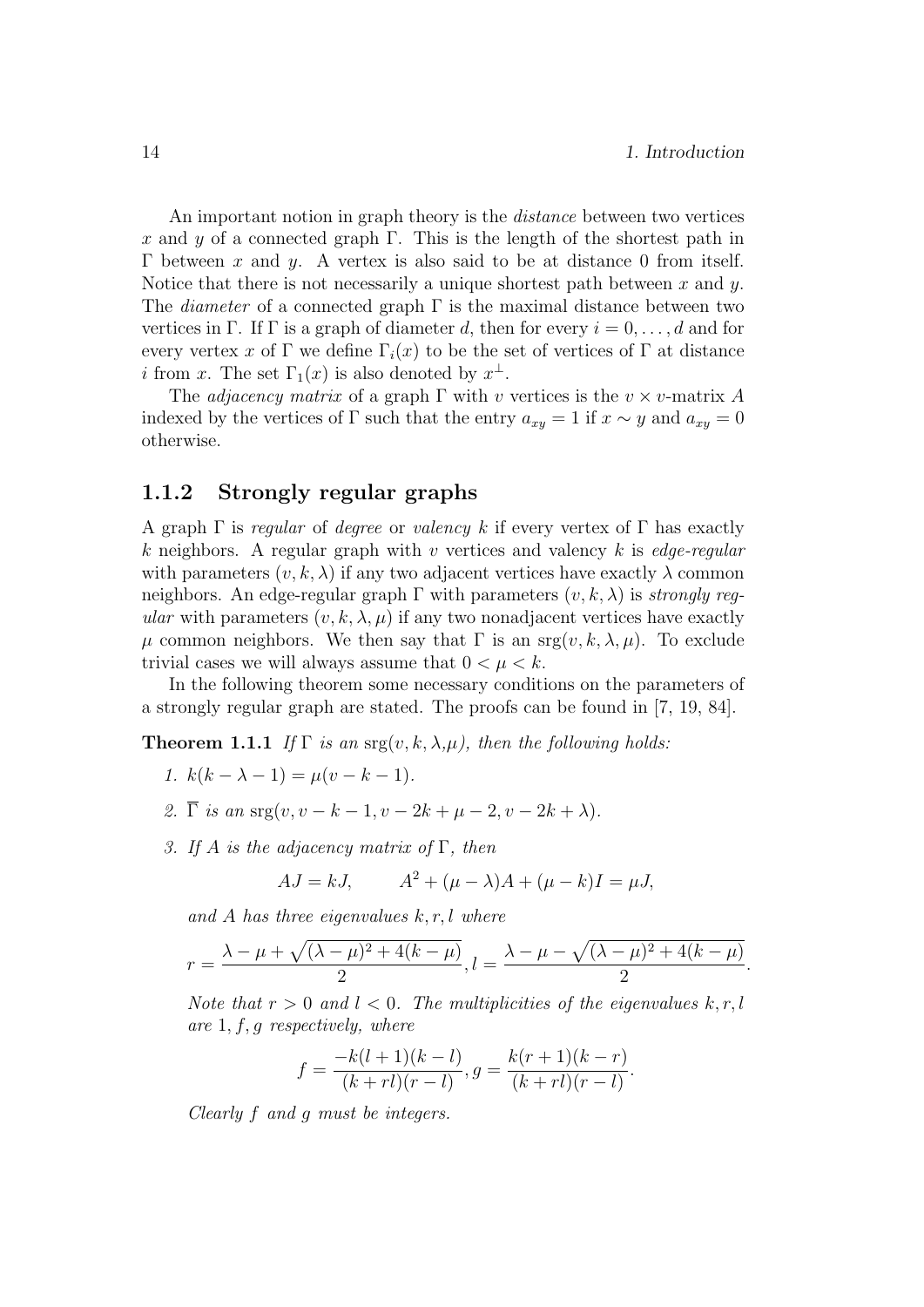#### 1.2. Incidence structures 15

- 4. The eigenvalues r and l are both integers, except for one family of graphs, the conference graphs, which are  $\arg(2k+1, k, \frac{k}{2}-1, \frac{k}{2})$ . For a conference graph the number of vertices can be written as a sum of two<br>squares, and the eigenvalues are  $\frac{-1+\sqrt{v}}{2}$  and  $\frac{-1-\sqrt{v}}{2}$ .  $\frac{1}{2} \frac{1}{\sqrt{v}}$  and  $\frac{-1-\sqrt{v}}{2}$  $\frac{-\sqrt{v}}{2}$ .
- 5. The two Krein conditions:
	- $(r+1)(k+r+2rl) \leq (k+r)(l+1)^2$ ,
	- $(l+1)(k+l+2rl) \leq (k+l)(r+1)^2$ .
- 6. The two absolute bounds:
	- $v \leq \frac{1}{2}f(f+3)$ , and if there is no equality in the first Krein condition then  $v \leq \frac{1}{2}f(f+1);$
	- $v \leq \frac{1}{2}g(g+3)$ , and if there is no equality in the second Krein condition then  $v \leq \frac{1}{2}g(g+1)$ .
- 7. The claw bound. If  $\mu \neq l^2$  and  $\mu \neq l(l+1)$ , then  $2(r+1) \leq l(l+1)(\mu+1)$ .
- 8. The Hoffman bound.
	- If C is a clique of  $\Gamma$ , then  $|C| \leq 1 \frac{k}{l}$ , with equality if and only if every vertex  $x \notin C$  has the same number of neighbors (namely  $\frac{\mu}{-l}$ ) in C.
	- If C is a coclique of  $\Gamma$ , then  $|C| \le v(1 \frac{k}{l})^{-1}$ , with equality if and only if every vertex  $x \notin C$  has the same number of neighbors  $(namely -l)$  in  $C$ .

Notwithstanding the severe necessary conditions of Theorem 1.1.1 a lot of examples of strongly regular graphs are known, see for example [8, 55].

### 1.2 Incidence structures

An incidence structure S is a triple  $(\mathcal{P}, \mathcal{B}, I)$  consisting of a set of points  $\mathcal{P}$ , a set of blocks B, such that  $P \cup B \neq \emptyset$ , and a symmetric *incidence relation*  $I \subseteq (\mathcal{P} \times \mathcal{B}) \cup (\mathcal{B} \times \mathcal{P})$ . For our purposes the sets  $\mathcal{P}$  and  $\mathcal{B}$  will be finite. If for a point p and a block B we have that  $(p, B) \in I$ , then we say that p and B are incident, that p is on B, that B passes through or contains p, and we write p I B or  $p \in B$ . A flag of S is just an incident pair  $\{p, B\}$  with  $p \in \mathcal{P}$ ,  $B \in \mathcal{B}$ . A pair  $\{p, B\}$  with  $p \in \mathcal{P}$ ,  $B \in \mathcal{B}$ , and p not incident with B, is called an *anti-flag*. The *dual* of an incidence structure  $S = (\mathcal{P}, \mathcal{B}, I)$  is the incidence structure  $\mathcal{S}^D = (\mathcal{P}^D, \mathcal{B}^D, \mathbf{I}^D)$  with  $\mathcal{P}^D = \mathcal{B}, \mathcal{B}^D = \mathcal{P}, \mathbf{I}^D = \mathbf{I}.$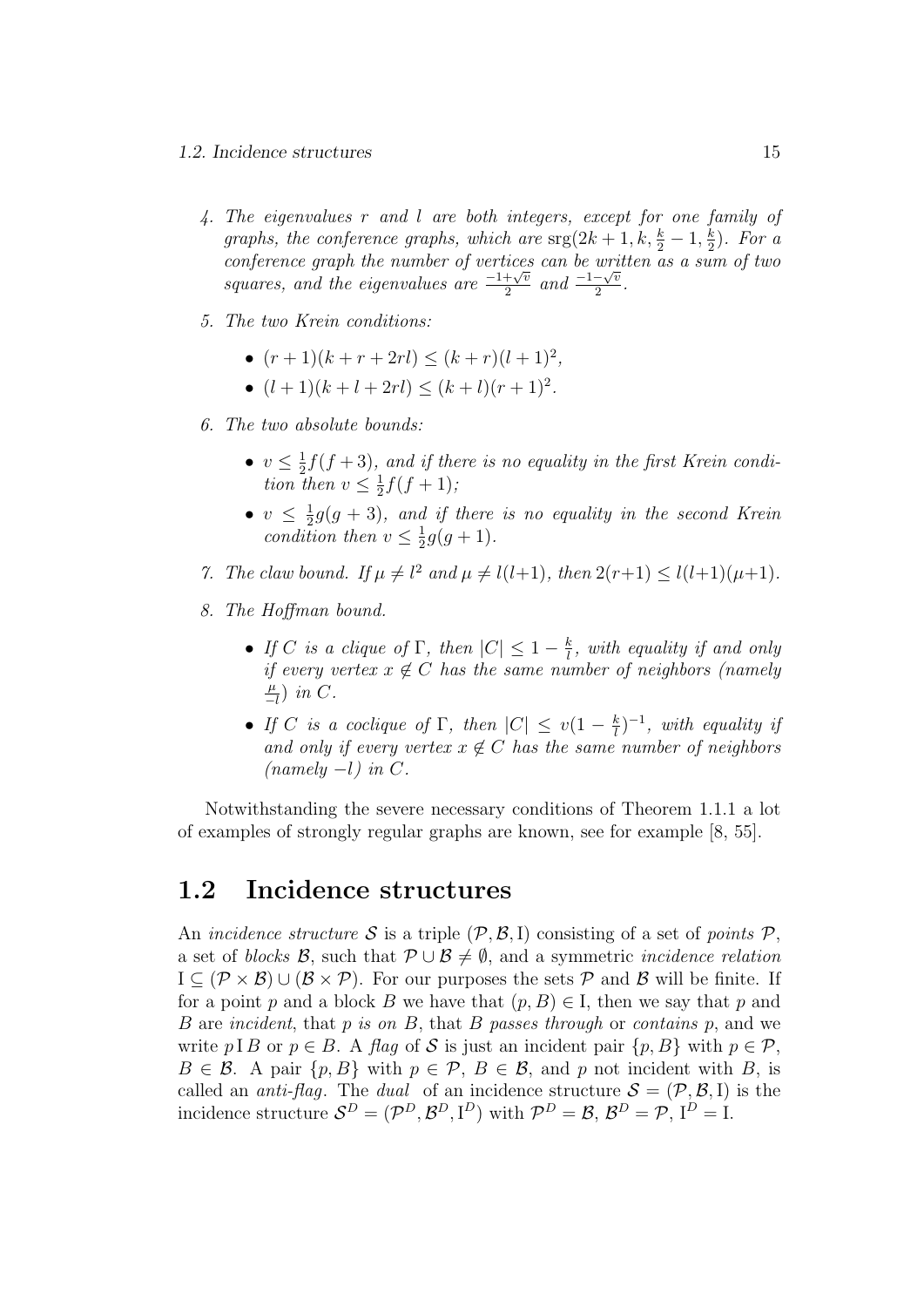Let  $\mathcal{S} = (\mathcal{P}, \mathcal{B}, I)$  be an incidence structure and let  $X \subseteq \mathcal{P} \cup \mathcal{B}$ . Then we define the *sub incidence structure of* S *induced on* the set X to be  $S' =$  $(\mathcal{P}', \mathcal{B}', I')$  where  $\mathcal{P}' = \mathcal{P} \cap X$ ,  $\mathcal{B}' = \mathcal{B} \cap X$  and  $I' = I \cap ((\mathcal{P}' \times \mathcal{B}') \cup (\mathcal{B}' \times \mathcal{P}')).$ The *incidence graph*  $\mathcal{I}(\mathcal{S})$  of an incidence structure S is the graph with vertex set  $\mathcal{P} \cup \mathcal{B}$ , two vertices being adjacent if they are incident in S. We say that S is connected if the incidence graph  $\mathcal{I}(\mathcal{S})$  is connected, and we define the connected components of S to be the sub incidence structures of S induced on the vertex sets of the connected components of  $\mathcal{I}(\mathcal{S})$ . If S has a connected component consisting of a single point, then we call this point an isolated point.

An *isomorphism* from an incidence structure  $S = (\mathcal{P}, \mathcal{B}, I)$  to an incidence structure  $\mathcal{S}' = (\mathcal{P}', \mathcal{B}', I')$  is a bijection  $\varphi : \mathcal{P} \cup \mathcal{B} \to \mathcal{P}' \cup \mathcal{B}'$  mapping points to points and blocks to blocks in such a way that incidence is preserved. If there exists an isomorphism from  $S$  to  $S'$  we say that S and S' are *isomorphic* and we write  $S \cong S'$ .

A partial linear space is an incidence structure  $S = (\mathcal{P}, \mathcal{B}, I)$  such that any point is on at least 2 blocks, any block contains at least 2 points, and two distinct blocks intersect in at most one point. In this case we call the elements of  $\beta$  lines. If two (not necessarily distinct) points p, q are on a common line then they are called *collinear* and we write  $p \sim q$ . The set of points collinear with a given point p is denoted  $p^{\perp}$ . Note that every point is collinear with itself, whereas in the context of graphs a vertex is not adjacent to itself. However the same notation is used for collinearity and adjacency. If two (not necessarily distinct) lines  $L, M$  contain a common point then they are called *concurrent* or *intersecting* lines and we write  $L \sim M$ . The collinearity graph or point graph  $\Gamma(S)$  of a partial linear space  $S = (\mathcal{P}, \mathcal{B}, I)$ is the graph with vertex set  $P$ , two vertices being adjacent if they are distinct and collinear. The *line graph* or *block graph* of  $S$  is the graph with vertex set  $\beta$ , two vertices being adjacent if they are distinct and concurrent.

A partial linear space S is said to have an *order*  $(s, t)$  where  $s, t \geq 1$  if every line contains precisely  $s+1$  points and if every point of S is on precisely  $t+1$  lines. For every anti-flag  $\{p, L\}$  of a partial linear space S the *incidence* number  $\alpha(p, L)$  is the number of lines through p which intersect L.

A *linear space* is a partial linear space  $S$  such that any two distinct points are on a unique common line. If every line of the linear space  $S$  contains a constant number k of points, then S is called a  $2 - (v, k, 1)$  design, where v is the number of points of  $S$ .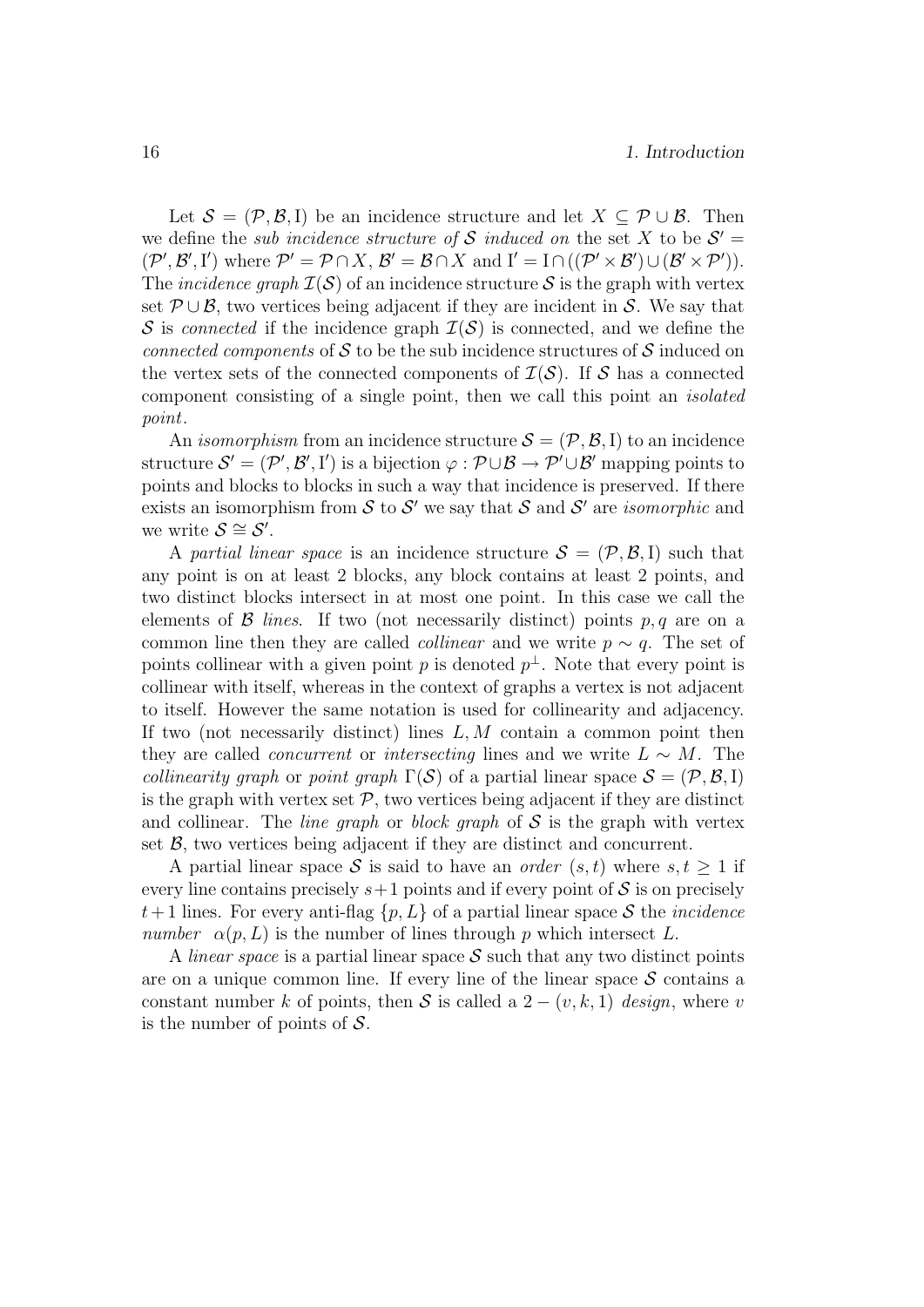#### 1.2.1 ( $\alpha$ ,  $\beta$ )-geometries and partial geometries

An incidence structure S is an  $(\alpha, \beta)$ -geometry if it is a connected partial linear space of order  $(s, t)$  such that for every anti-flag of S the incidence number is either  $\alpha$  or  $\beta$ .

An  $(\alpha, \beta)$ -geometry S with  $\alpha = 1$  and  $\beta = s + 1$  is also called a *polar* space (for an introduction to polar spaces, see [18]).

An  $(\alpha, \beta)$ -geometry S with  $\alpha = \beta$  is called a *partial geometry* with parameters s, t and  $\alpha$ . We say that S is a pg(s, t,  $\alpha$ ). Partial geometries were introduced by Bose [6]. It is easy to see that the point graph  $\Gamma(S)$  of a  $pg(s, t, \alpha)$  S is an

$$
srg((s+1)\frac{(st+\alpha)}{\alpha}, s(t+1), s-1+t(\alpha-1), \alpha(t+1)).
$$

Notice that the definition of a partial geometry is self-dual, hence the dual of a  $pg(s, t, \alpha)$  is a  $pg(t, s, \alpha)$ . The partial geometries can be divided into the following four (non disjoint) classes.

- 1. The partial geometries with  $\alpha = 1$  are called *generalized quadrangles*. In section 1.3.3 we give a brief introduction to generalized quadrangles. For more information we refer to the standard work [66].
- 2. The partial geometries with  $\alpha = s + 1$ , or dually  $\alpha = t + 1$ , are the  $2 - (v, s + 1, 1)$  designs and their duals. See for example [4, 5].
- 3. The partial geometries with  $\alpha = s$  or dually  $\alpha = t$ . The partial geometries with  $\alpha = t$  are the *(Bruck)* nets of order  $s + 1$  and degree  $t + 1$ , which were introduced by Bruck [12].
- 4. The partial geometries with  $1 < \alpha < \min(s, t)$  are called proper partial geometries. For an overview of the known proper partial geometries see [31] and [24].

#### 1.2.2  $(0, \alpha)$ -geometries

A  $(0, \alpha)$ -geometry  $(\alpha \geq 1)$  is an  $(\alpha, \beta)$ -geometry with  $\beta = 0$ . In other words, an incidence structure S is a  $(0, \alpha)$ -geometry  $(\alpha \geq 1)$  if it satisfies the following conditions.

(**zag1)** S is a connected partial linear space of order  $(s, t)$ .

(zag2) Every anti-flag of S has incidence number 0 or  $\alpha$ .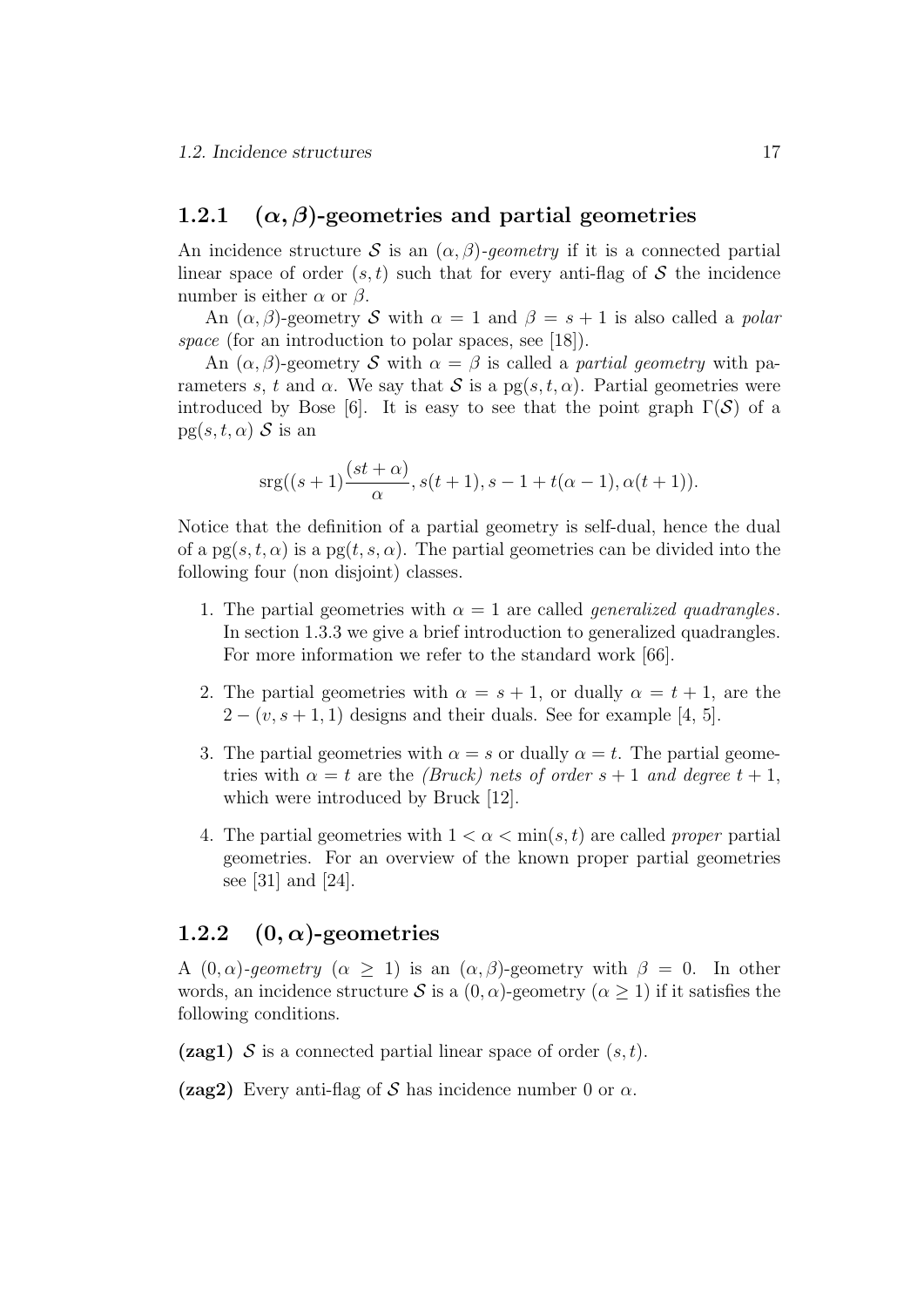This definition is self-dual, so the dual of a  $(0, \alpha)$ -geometry will again be a  $(0, \alpha)$ -geometry. The conditions (zag1) and (zag2) are not entirely independent. Consider the following condition.

 $(2aq1')$  S is a connected incidence structure such that any two distinct lines intersect in at most one point, there is a point on at least two lines and a line containing at least two points.

The following lemma shows that if  $\alpha > 1$  we may replace (zag1) by the weaker condition (zag1').

**Lemma 1.2.1** Let  $S = (\mathcal{P}, \mathcal{B}, I)$  be an incidence structure satisfying (zag1') and (zag2). If  $\alpha > 1$ , then S has an order  $(s, t)$  with  $s, t \geq 1$ , so S is a  $(0, \alpha)$ -geometry.

**Proof.** Suppose that  $\alpha > 1$ . Consider two distinct points  $p_1$  and  $p_2$  on a line L. Let  $s + 1$  be the number of points on L and let  $t_i + 1$  be the number of lines through  $p_i$ ,  $i = 1, 2$ . The number of points collinear to both  $p_1$  and  $p_2$  is  $s-1+t_1(\alpha-1)$  since by (zag2) there are  $\alpha$  points on every line through  $p_1$ , different from L, which are collinear to  $p_2$ . Since we can interchange  $p_1$ and  $p_2$  in this reasoning we get that  $s - 1 + t_1(\alpha - 1) = s - 1 + t_2(\alpha - 1)$ . Hence  $t_1 = t_2$  since  $\alpha > 1$ , and by connectedness we have that the number of lines through a point is constant. Dually the number of points on a line is constant, so S has an order, say  $(s, t)$ . Then  $s, t \geq 1$  since there is a point on at least two lines and a line containing at least two points.  $\Box$ 

Lemma 1.2.1 illustrates that  $(0, 1)$ -geometries are quite different from  $(0, \alpha)$ -geometries with  $\alpha > 1$ . Hence it is natural to treat  $(0, 1)$ -geometries separately from  $(0, \alpha)$ -geometries with  $\alpha > 1$ .

#### 1.2.3 Copolar and cotriangular spaces

The  $(0, \alpha)$ -geometries with  $\alpha = s$ ,  $s > 1$ , are the *indecomposable* (that is, connected) copolar spaces of order at least 2, which do not consist of a single line [48]. If p and r are noncollinear points of the copolar space  $S = (\mathcal{P}, \mathcal{B}, I)$ then we write  $p \approx r$  if  $p^{\perp} \setminus \{p\} = r^{\perp} \setminus \{r\}$ . Clearly  $\approx$  is an equivalence relation. We call an indecomposable copolar space reduced if all its  $\approx$ -classes have size 1.

Copolar spaces were studied by Hall [48]. In particular the reduced copolar spaces of order at least 2 were classified. The case  $s = 2$  was first solved by Seidel [72] and by Shult [73]. A copolar space of order  $s = 2$  is also called a cotriangular space.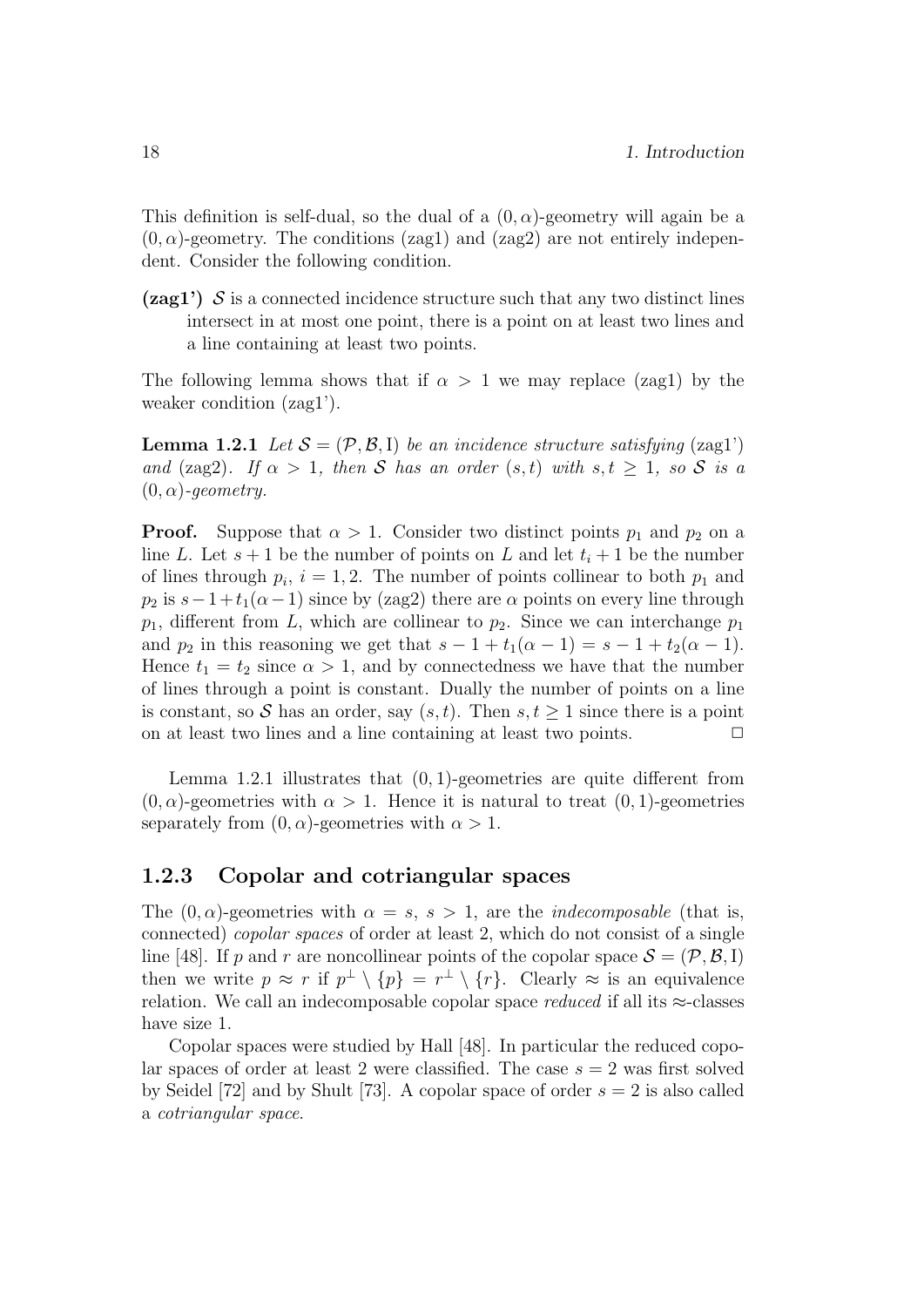#### 1.2.4 Semipartial geometries

The point graph  $\Gamma(S)$  of a  $(0, \alpha)$ -geometry  $S = (\mathcal{P}, \mathcal{B}, I)$  is an edge-regular graph with parameters  $(v, s(t+1), s-1+t(\alpha-1))$ , where  $v = |\mathcal{P}|$ . By duality the block graph of S is an edge-regular graph with parameters  $(b, t(s + 1))$ ,  $t-1+s(\alpha-1)$ , where  $b=|\mathcal{B}|$ . However the point graph  $\Gamma(\mathcal{S})$  of  $\mathcal S$  is not necessarily a strongly regular graph. If this is the case then we say that S is a semipartial geometry. So an incidence structure S is a semipartial geometry if it satisfies the following properties.

- (spg1) S is a partial linear space of order  $(s, t)$ .
- (spg2) Every anti-flag of S has incidence number 0 or  $\alpha$ .
- (spg3) For every two noncollinear points  $p_1, p_2$  there are precisely  $\mu > 0$ points collinear to both  $p_1$  and  $p_2$ .

Semipartial geometries were introduced by Debroey and Thas [41]. See [31] and [24] for a list of the known semipartial geometries. We call s, t,  $\alpha$ and  $\mu$  the parameters of the semipartial geometry and we say that  $\mathcal S$  is an  $spg(s, t, \alpha, \mu)$ . The point graph of an  $spg(s, t, \alpha, \mu)$  is an

$$
srg(1+\frac{(t+1)s(\mu+t(s-\alpha+1))}{\mu}, s(t+1), s-1+t(\alpha-1), \mu).
$$

We call an spg $(s, t, \alpha, \mu)$  a proper semipartial geometry if  $\mu < (t + 1)\alpha$ , that is, if it is not a partial geometry. Notice that the definition of a semipartial geometry is not self-dual. It was proven by Debroey [39] that the dual of a semipartial geometry is again a semipartial geometry if and only if either it is a partial geometry or  $s = t$ .

A semipartial geometry  $spg(s, t, 1, \mu)$  is called a *partial quadrangle* and is denoted by  $PQ(s, t, \mu)$ . Partial quadrangles were introduced by Cameron [17]. A partial quadrangle is called proper if it is not a generalized quadrangle.

### 1.3 Projective geometry

We assume that the reader is familiar with the basic notions of a projective geometry  $PG(n, q)$  of dimension n over a finite field  $GF(q)$ . We will sometimes identify a subspace of  $PG(n, q)$  with the set of points it contains. For example if K is a set of points of  $PG(n, q)$  and U a subspace, then we will write  $\mathcal{K} \cap U$  for the set of points of  $\mathcal{K}$  lying in U.

We will often denote a point of  $PG(n, q)$  by a vector which generates this point. If a basis is chosen in  $PG(n, q)$ , then the coordinates with respect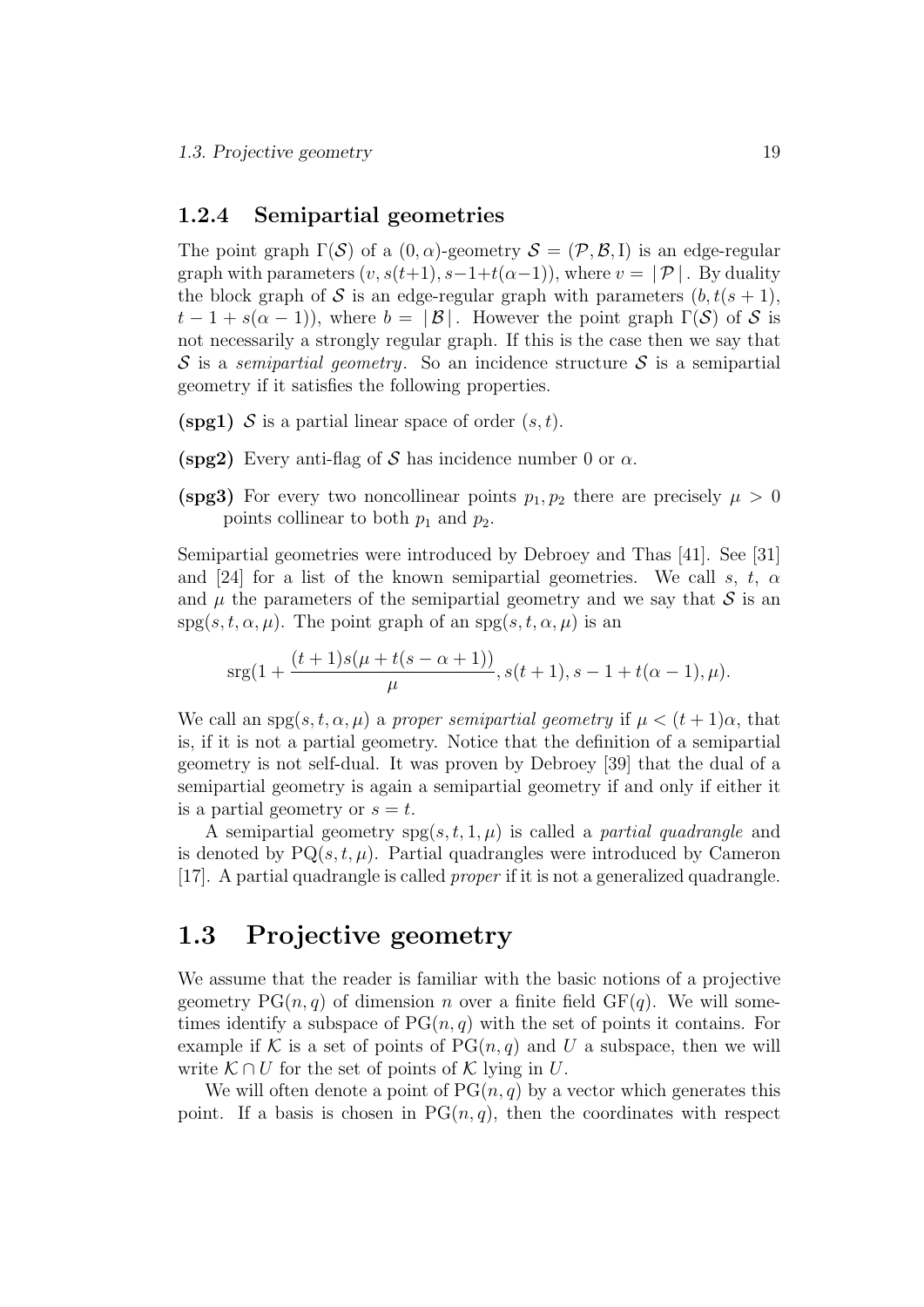to this basis will be denoted by  $(X_0, \ldots, X_n)$ . Let U be an m-dimensional subspace of  $PG(n, q)$ , and let A be a matrix whose rows are the coordinate vectors (with respect to the chosen basis in  $PG(n, q)$ ) of a basis of U. We say that the coordinates  $X_{i_0}, \ldots, X_{i_m}$ , with  $0 \leq i_0 < i_1 < \ldots < i_m \leq n$ , coordinatize the subspace  $U$  if the submatrix  $A'$  of  $A$  formed by columns  $i_0, \ldots, i_m$  of A is nonsingular. If this is so, then the map

$$
\psi: \qquad U \rightarrow \text{PG}(m, q)
$$

$$
(x_0, \dots, x_n) \mapsto (x_{i_0}, \dots, x_{i_m})
$$

is a collineation from U to  $PG(m, q)$ .

When we discuss the affine space  $AG(n, q)$ , then  $PG(n, q)$  denotes the projective completion of  $AG(n, q)$ , and  $\Pi_{\infty}$  denotes the subspace at infinity of  $AG(n, q)$ . Sometimes subspaces of  $AG(n, q)$  will be treated as subspaces of  $PG(n, q)$ . For example we will say that two parallel lines of  $AG(n, q)$  intersect in a point of  $\Pi_{\infty}$ .

#### 1.3.1 Polarities, quadrics and hermitian varieties

In this section we recall some facts and results about polarities, quadrics and hermitian varieties that we need in the thesis. For more information we refer to the standard works [50, 51, 54].

#### Polarities

A polarity  $\beta$  of PG $(n, q)$ ,  $n \geq 1$ , is an anti-automorphism such that  $\beta^2$  is the identity. With respect to an arbitrary basis of  $PG(n, q)$ , a polarity  $\beta$  can be represented by a pair  $(A, \theta)$ , where  $\theta$  is an involutory automorphism of  $GF(q)$ , and A is a nonsingular  $(n+1)\times(n+1)$ -matrix over  $GF(q)$  such that  $A' = \pm A$ if  $\theta = 1$ , and  $A^{\prime\theta} = A$  if  $\theta \neq 1 = \theta^2$  (here A' stands for the transposed matrix of A); a point p with coordinate vector  $\bar{x} = (x_0 \dots x_n)$  is then mapped by  $\beta$ to the hyperplane with coordinate vector  $A\overline{x}^{\prime\theta}$ . Conversely, every such pair  $(A, \theta)$  represents a polarity  $\beta$  of PG $(n, q)$ .

A square matrix A is called *skew-symmetric* if  $A' = -A$  and all diagonal entries of A are equal to zero. A skew-symmetric  $m \times m$ -matrix is always singular if  $m$  is odd. Therefore, we have the following possibilities for the pair  $(A, \theta)$ , representing a polarity  $\beta$  with respect to a basis of PG $(n, q)$ .

- 1. *n* is odd,  $\theta = 1$ , and A is skew-symmetric. Then  $\beta$  is said to be a symplectic polarity.
- 2. q is odd,  $\theta = 1$ , and  $A' = A$ . Then  $\beta$  is said to be an *orthogonal* polarity.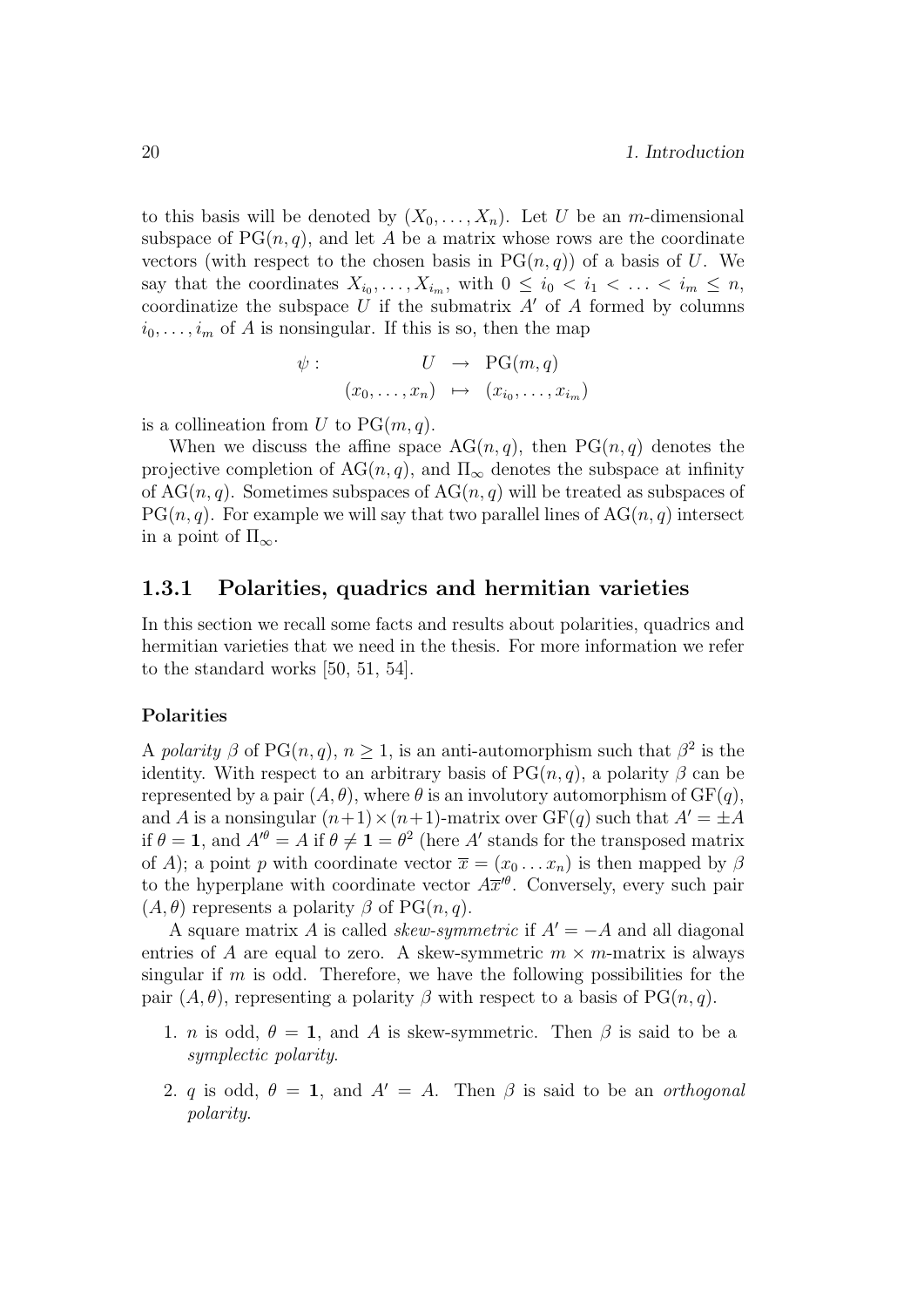- 3. q is even,  $\theta = 1$ ,  $A' = A$ , and A is not skew-symmetric (that is, not all diagonal entries of A are equal to zero). Then  $\beta$  is said to be a *pseudo* polarity.
- 4.  $\theta \neq 1 = \theta^2$ , and  $A^{\prime\theta} = A$ . Then  $\beta$  is said to be a *hermitian polarity*.

One verifies that all four types of polarities do occur, and that the type of a polarity is independent of the chosen basis of  $PG(n, q)$ .

A subspace U of  $PG(n, q)$  is called *totally isotropic* with respect to a polarity  $\beta$  if U is contained in  $U^{\beta}$ . Let  $\beta$  be a polarity of PG $(n, q)$ , represented, with respect to a certain basis, by the pair  $(A, \theta)$ . Let  $A = (a_{ij})_{0 \le i,j \le n}$ .

- 1. If  $\beta$  is a symplectic polarity, then every point of PG $(n, q)$  is totally isotropic.
- 2. If  $\beta$  is an orthogonal polarity, then a point is totally isotropic if and only if its coordinates satisfy  $\sum_{i=0}^{n} a_{ii} X_i^2 + 2 \sum_{i < j} a_{ij} X_i X_j = 0.$
- 3. If  $\beta$  is a pseudo polarity, then the totally isotropic points are all the points of the hyperplane  $U: a_{00}^{1/2}X_0 + ... + a_{nn}^{1/2}X_n = 0.$
- 4. If  $\beta$  is a hermitian polarity, then a point is totally isotropic if and only if its coordinates satisfy  $\sum_{i,j=0}^n a_{ij} \overline{X}_i X_j^{\theta} = 0.$

Choose a basis in PG $(n, q)$ . Then a polarity is determined by a pair  $(A, \theta)$ . One may modify the definition of a polarity so that also singular matrices A are allowed. In this case we say that the polarity is singular. The set of points having no image with respect to a singular polarity  $\beta$  of PG $(n, q)$ forms an r-dimensional subspace called the vertex of  $\beta$ . For  $n \geq r+2$ , the projection of  $\beta$  from the vertex on an  $(n - r - 1)$ -dimensional subspace U skew to the vertex is always a nonsingular polarity of U.

#### **Quadrics**

A quadric  $\mathcal{Q}_n$  of PG $(n, q)$ ,  $n \geq 1$ , is the set of points of PG $(n, q)$  whose coordinates satisfy a homogeneous quadratic equation over  $GF(q)$ ,

$$
\sum_{i \le j=0}^{n} a_{ij} X_i X_j = 0,
$$

such that not all  $a_{ij}$  are zero. A quadric  $\mathcal{Q}_2$  in PG(2, q) is also called a *conic*. The intersection of a quadric  $\mathcal{Q}_n$  with a subspace of dimension at least 1 of  $PG(n, q)$  is always a quadric in this subspace. Any line of  $PG(n, q)$  intersects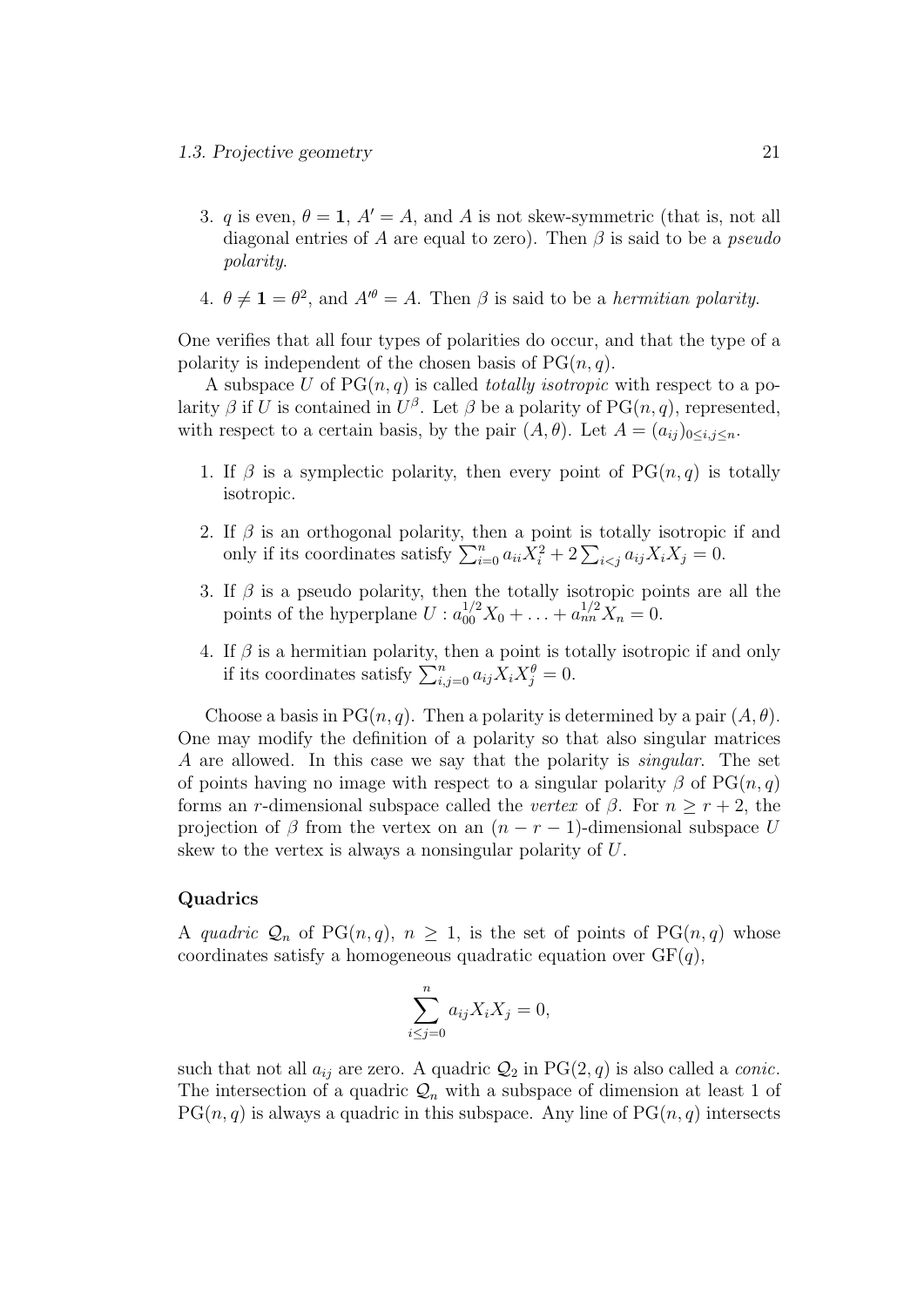a quadric  $\mathcal{Q}_n$  in 0, 1, 2 or  $q+1$  points. A line containing 0 or 2 points of  $\mathcal{Q}_n$ is called an external or a secant line respectively; the other lines are called tangent lines. A quadric  $\mathcal{Q}_n$  is said to be *singular* if there is a point  $p \in \mathcal{Q}_n$ such that every line through  $p$  is a tangent line; the point  $p$  is then called a singular point. If  $\mathcal{Q}_n$  is singular then its singular points constitute a subspace  $\pi_r$  of dimension r, and for  $n \geq r+2$ ,  $\mathcal{Q}_n$  is a cone  $\pi_r \mathcal{Q}_{n-r-1}$  with vertex  $\pi_r$ and base a nonsingular quadric  $\mathcal{Q}_{n-r-1}$  in an  $(n-r-1)$ -dimensional subspace skew to  $\pi_r$ .

A *generator* of a quadric  $\mathcal{Q}_n$  is a subspace of maximal dimension contained in  $\mathcal{Q}_n$ . The *projective index* of  $\mathcal{Q}_n$  is the dimension of a generator. In  $PG(2n, q)$  any two nonsingular quadrics are projectively equivalent. A nonsingular quadric  $\mathcal{Q}_{2n}$  in PG $(2n, q)$  is called a nonsingular parabolic quadric and is also denoted by  $Q(2n, q)$ . The projective index of  $Q(2n, q)$  is  $n-1$ . In  $PG(2n + 1, q)$  there are two types of nonsingular quadrics. A quadric of the first type has projective index n, is called a nonsingular hyperbolic quadric and is also denoted by  $Q^+(2n+1, q)$ . A quadric of the second type has projective index  $n-1$ , is called a *nonsingular elliptic quadric* and is also denoted by  $Q^-(2n+1, q)$ . The numbers of points of nonsingular quadrics are listed below.

$$
|Q(2n, q)| = \frac{q^{2n} - 1}{q - 1},
$$
  
\n
$$
|Q^{+}(2n + 1, q)| = \frac{(q^{n} + 1)(q^{n+1} - 1)}{q - 1},
$$
  
\n
$$
|Q^{-}(2n + 1, q)| = \frac{(q^{n} - 1)(q^{n+1} + 1)}{q - 1}.
$$

Consider the following relation  $\gamma$  on the set of generators of a nonsingular hyperbolic quadric  $Q^+(2n+1, q)$  in PG $(2n+1, q)$ . If  $U_1$  and  $U_2$  are generators of  $Q^+(2n+1, q)$ , then  $(U_1, U_2) \in \gamma$  if the dimension of  $U_1 \cap U_2$  has the same parity as *n*, the projective index of  $Q^+(2n+1, q)$ . The relation  $\gamma$  is an equivalence relation, and it has precisely two equivalence classes.

Let  $\mathcal{Q}_n$  be a nonsingular quadric in PG $(n, q)$ , and let p be a point of  $\mathcal{Q}_n$ . Then there is a unique hyperplane  $T_p(\mathcal{Q}_n)$  containing p such that the set of tangent lines through  $p$  is exactly the set of lines through  $p$  contained in  $T_p(\mathcal{Q}_n)$ . We call  $T_p(\mathcal{Q}_n)$  the tangent hyperplane at p. For  $n \geq 3$ , the intersection of  $\mathcal{Q}_n$  with  $T_p(\mathcal{Q}_n)$  is a cone  $p\mathcal{Q}_{n-2}$ , where  $\mathcal{Q}_{n-2}$  is a nonsingular quadric of the same type as  $\mathcal{Q}_n$ .

With a nonsingular quadric  $\mathcal{Q}_n$  in PG $(n, q)$ , q odd, one can associate in a natural way an orthogonal polarity  $\beta$  such that  $\mathcal{Q}_n$  is the set of totally isotropic points with respect to  $\beta$ . A point  $p \in \mathcal{Q}_n$  is mapped by  $\beta$  to the tangent hyperplane  $T_p(\mathcal{Q}_n)$ .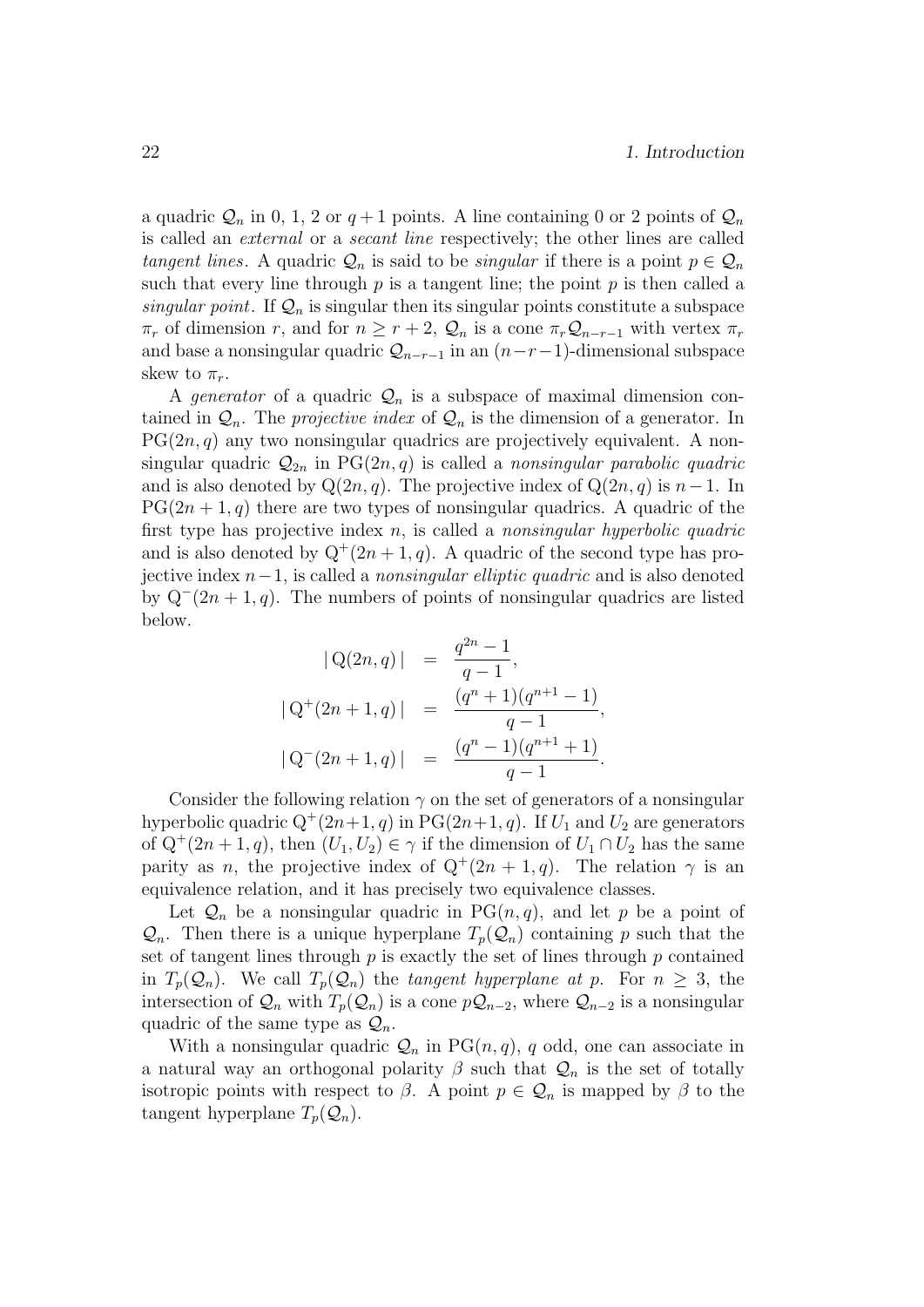Let  $\mathcal{Q}_{2n}$  be a nonsingular parabolic quadric in PG(2n, q), q even. Then there is a unique point  $p \notin \mathcal{Q}_{2n}$  such that every line through p is a tangent line to  $\mathcal{Q}_{2n}$ . We call this point the *nucleus* of  $\mathcal{Q}_{2n}$ . Let p' be a point not on  $\mathcal{Q}_{2n}$  and different from the nucleus p, and let p'' be the unique point of  $\mathcal{Q}_{2n}$ on the line pp'. Then  $p' \in T_{p''}(Q_{2n})$ , and the set of tangent lines through p' is exactly the set of lines through  $p'$  contained in  $T_{p''}(Q_{2n})$ .

Let  $\mathcal{Q}_{2n+1}$  be a nonsingular elliptic or hyperbolic quadric in PG(2n+1, q), q even, and let p be a point not on  $\mathcal{Q}_{2n+1}$ . Then there is a unique hyperplane  $U_p(Q_{2n+1})$  containing p such that the set of tangent lines through p is exactly the set of lines through p contained in  $U_p(\mathcal{Q}_{2n+1})$ . The hyperplane  $U_p(\mathcal{Q}_{2n+1})$ intersects  $\mathcal{Q}_{2n+1}$  in a nonsingular parabolic quadric  $\mathcal{Q}_{2n}$  of which p is the nucleus. With  $\mathcal{Q}_{2n+1}$  one can associate in a natural way a symplectic polarity β. A point  $p \in \mathcal{Q}_{2n+1}$  is mapped by β to the hyperplane  $T_p(\mathcal{Q}_{2n+1})$ , and a point  $p \notin Q_{2n+1}$  is mapped by  $\beta$  to the hyperplane  $U_p(Q_{2n+1})$ . A line of  $PG(2n + 1, q)$  is totally isotropic with respect to  $\beta$  if and only if it is a tangent line of  $\mathcal{Q}_{2n+1}$ .

#### Hermitian varieties

A hermitian variety  $\mathcal{H}_n$  of PG $(n, q^2)$ ,  $n \geq 1$ , is a set of points whose coordinates satisfy an equation over  $GF(q^2)$  of the form

$$
\sum_{i,j=0}^{n} a_{ij} X_i X_j^q = 0,
$$

such that not all  $a_{ij}$  are zero and  $a_{ij}^q = a_{ji}$  for all  $0 \le i, j \le n$ . Any line intersects a hermitian variety  $\mathcal{H}_n$  in 1,  $q + 1$  or  $q^2 + 1$  points. The lines intersecting  $\mathcal{H}_n$  in  $q + 1$  points are called *secant lines*, the other lines are called tangent lines.

Hermitian varieties and quadrics have many similar properties. Singularity is defined in the same way as for quadrics. The set of singular points of a hermitian variety  $\mathcal{H}_n$  forms a subspace  $\pi_r$  of  $PG(n, q^2)$  of dimension r, and if  $\mathcal{H}_n$  is singular and  $n \geq r+2$ , then  $\mathcal{H}_n$  is a cone  $\pi_r \mathcal{H}_{n-r-1}$  with vertex  $\pi_r$  and base a nonsingular hermitian variety  $\mathcal{H}_{n-r-1}$  in an  $(n - r - 1)$ -dimensional subspace skew to  $\pi_r$ . Any two nonsingular hermitian varieties in PG $(n, q^2)$ are projectively equivalent. A nonsingular hermitian variety in  $PG(n, q^2)$  is denoted by  $H(n, q^2)$ . The projective index (which is defined in the same way as for quadrics) of  $H(2n, q^2)$  is  $n-1$ , and the projective index of  $H(2n+1, q^2)$ is  $n$ . The number of points of a nonsingular hermitian variety is given by the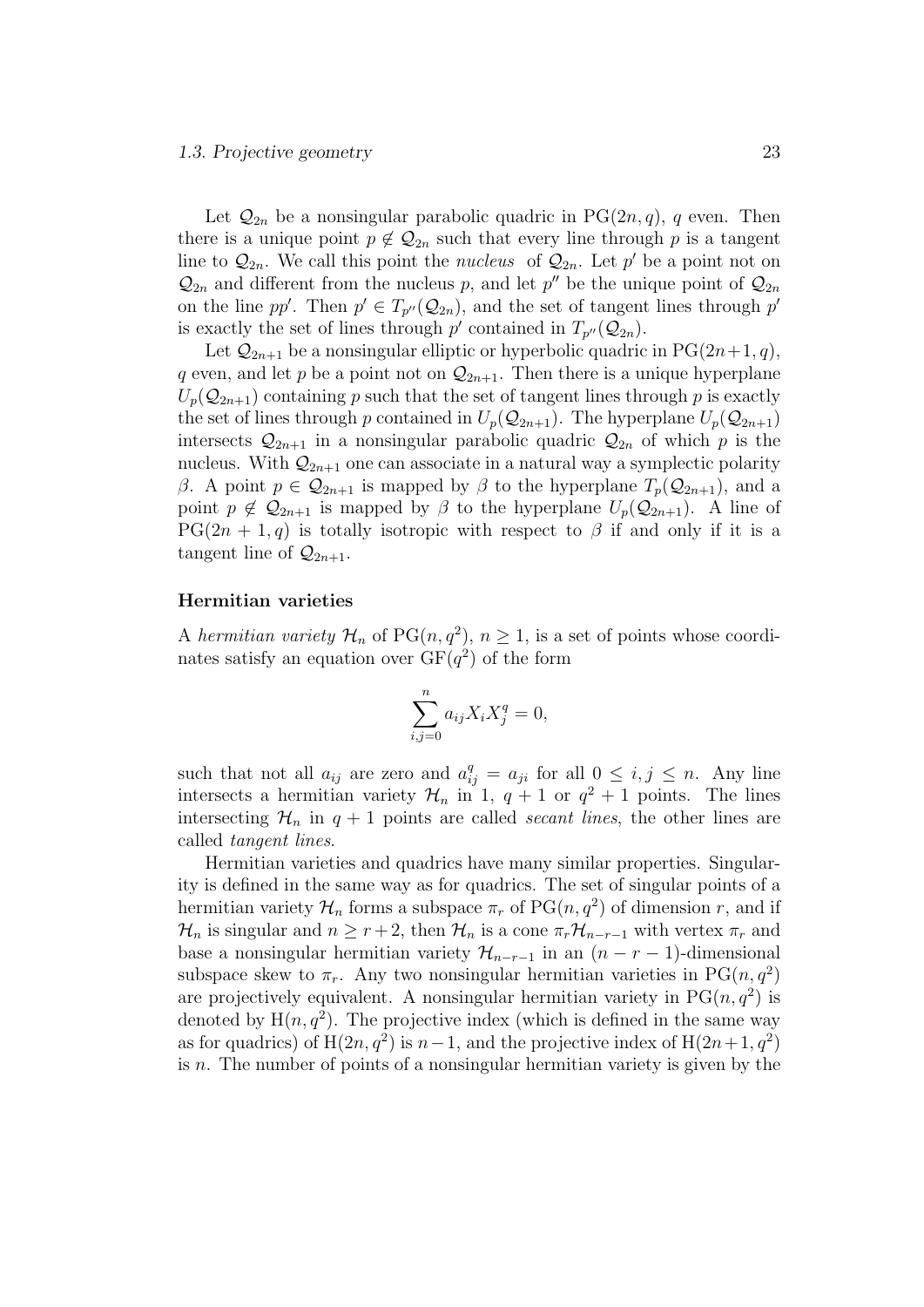following expressions.

$$
|H(2n, q^2)| = \frac{(q^{2n+1} + 1)(q^{2n} - 1)}{q^2 - 1}
$$
  

$$
|H(2n + 1, q^2)| = \frac{(q^{2n+2} - 1)(q^{2n+1} + 1)}{q^2 - 1}.
$$

Like for quadrics, the tangent lines through a point  $p \in H(n, q^2)$  lie in a hyperplane  $T_p(\text{H}(n, q^2))$ , called the tangent hyperplane at p. With a nonsingular hermitian variety  $H(n, q^2)$  one can associate a hermitian polarity such that the set of totally isotropic points is  $H(n, q^2)$  and such that any point  $p \in H(n, q^2)$  is mapped to  $T_p(H(n, q^2))$ .

A nonsingular hermitian variety  $H(2, q^2)$  is also called a *hermitian curve*. It is a set of  $q^3 + 1$  points in PG $(2, q^2)$  such that every line intersects it in 1 or  $q + 1$  points. A set of  $q^3 + 1$  points of PG(2,  $q^2$ ) with this property is called a unital. Examples of unitals which are not hermitian curves are the so-called Buekenhout-Metz unitals [14, 62].

#### 1.3.2 The Plücker correspondence

The well-known *Plücker correspondence* establishes a link between the projective geometry  $PG(3, q)$  and the nonsingular hyperbolic quadric  $Q^+(5,q)$ in  $PG(5, q)$ , which is commonly referred to as the Klein quadric. It goes as follows. Choose a basis in  $PG(3, q)$ . A line L of  $PG(3, q)$ , which is determined by two of its points  $p_1(x_0, x_1, x_2, x_3)$  and  $p_2(y_0, y_1, y_2, y_3), p_1 \neq p_2$ , is said to have Plücker coordinates  $L(l_{01}, l_{02}, l_{03}, l_{23}, l_{31}, l_{12})$ , where

$$
l_{ij} = \begin{vmatrix} x_i & x_j \\ y_i & y_j \end{vmatrix} , 0 \le i, j \le 3.
$$

Let  $\mathcal L$  be the line set of PG(3, q). Then

$$
\kappa: \mathcal{L} \rightarrow \text{PG}(5,q), \nL(l_{01}, l_{02}, l_{03}, l_{23}, l_{31}, l_{12}) \rightarrow p(l_{01}, l_{02}, l_{03}, l_{23}, l_{31}, l_{12}),
$$

is an injective map, and the image of  $\kappa$  is the point set of the Klein quadric

$$
Q^+(5, q): X_0X_3 + X_1X_4 + X_2X_5 = 0.
$$

The map  $\kappa$  is called the *Plücker correspondence*. We list here some of its properties; for more information, see Section 15.4 in [51]. Recall that with the Klein quadric  $Q^+(5,q)$ , we can associate in a natural way a nonsingular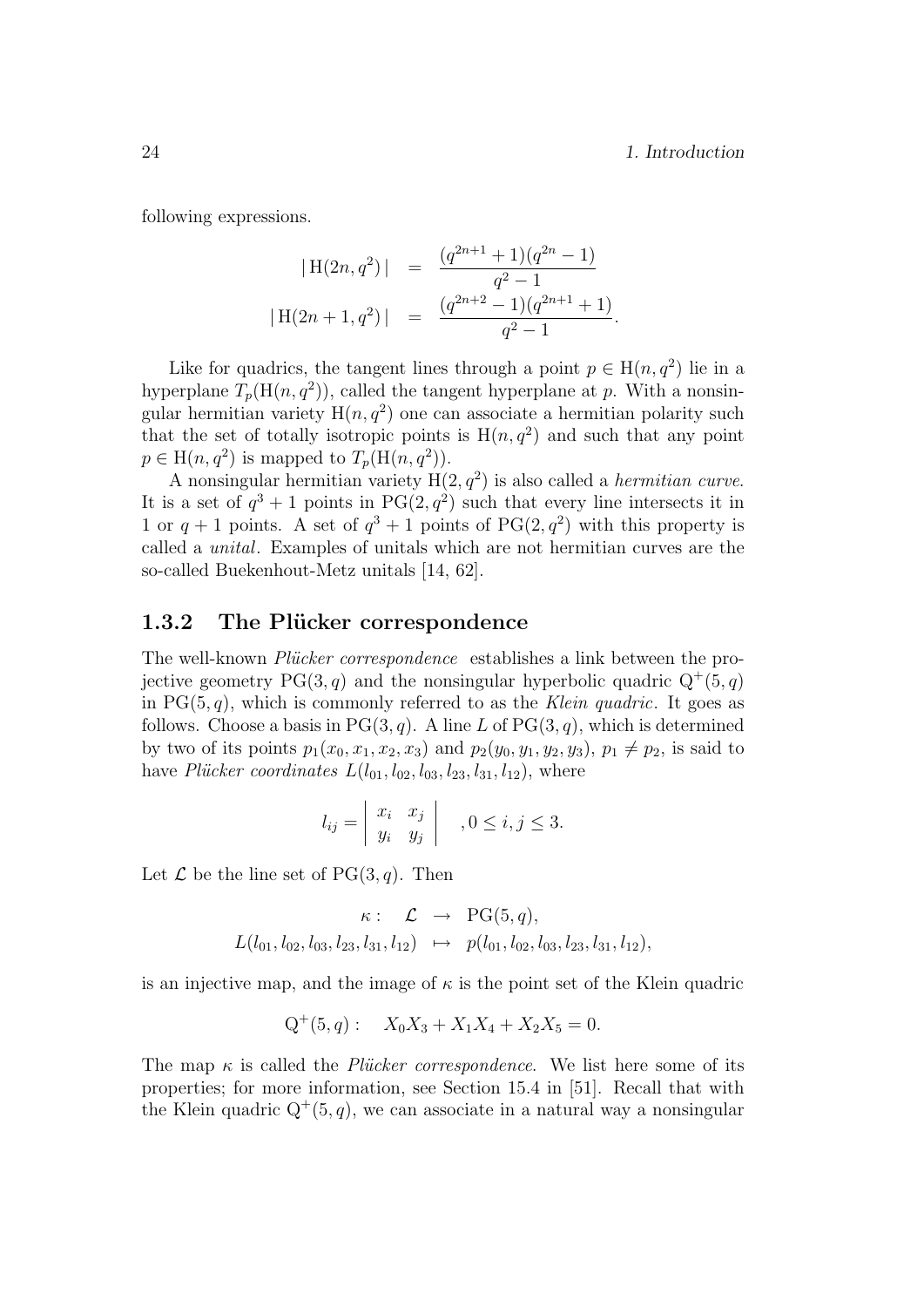polarity  $\beta$  of PG(5, q). If q is even, then  $\beta$  is a symplectic polarity; if q is odd, then  $\beta$  is an orthogonal polarity.

Two distinct lines  $L_1$  and  $L_2$  of  $PG(3, q)$  are concurrent if and only if the line of PG(5, q) joining the points  $L_1^{\kappa}$  and  $L_2^{\kappa}$  is contained in  $Q^+(5, q)$ .

The set of lines through a given point p of  $PG(3, q)$  is mapped by  $\kappa$  to the set of points of a generator of  $Q^+(5, q)$ . Recall that the generators of  $Q^+(5,q)$  are planes. The set of lines contained in a given plane  $\pi$  of PG(3, q) is mapped by  $\kappa$  to the set of points of a generator of  $Q^+(5, q)$ . In this manner,  $\kappa$  induces a bijection of the set of points and planes of PG(3, q) onto the set of generators of  $Q^+(5,q)$ . Moreover, if  $\Pi_1$  is the set of generators of  $Q^+(5,q)$ which correspond to points of PG(3, q), and  $\Pi_2$  is the set of generators of  $Q^+(5,q)$  which correspond to planes of PG(3, q), then  $\Pi_1$  and  $\Pi_2$  are precisely the two equivalence classes of the equivalence relation  $\gamma$ , defined in Section 1.3.1, on the set of generators of  $Q^+(5, q)$ .

From now on, we regard the Plücker correspondence  $\kappa$  as a symmetrized bijection between the set of points, lines and planes of  $PG(3, q)$ , and the set of points and generators of  $Q^+(5,q)$ . Incidence of points and lines, and of lines and planes of PG(3, q), is naturally preserved by  $\kappa$ . A point and a plane of  $PG(3, q)$  are incident if and only if the corresponding generators of  $Q^+(5,q)$  intersect in a line.

A pencil of lines in PG(3, q), that is, the set of  $q+1$  lines contained in a given plane  $\pi$  and through a given point  $p \in \pi$  of PG(3, q), corresponds via  $\kappa$ to the set of points on a line of  $PG(5, q)$ , contained in  $Q^+(5, q)$ . The Plücker correspondence induces a bijection from the set of pencils of  $PG(3, q)$  to the set of lines of  $PG(5, q)$ , contained in  $Q^+(5, q)$ .

A regulus in PG(3,q), that is, the set of  $q + 1$  lines intersecting three mutually skew lines of PG(3, q), corresponds via  $\kappa$  to the set of points of a nondegenerate conic on  $Q^+(5,q)$ . If the regulus  $R_1$  of  $PG(3,q)$  corresponds to the nondegenerate conic  $C_1 = Q^+(5,q) \cap \pi$ , with  $\pi$  a plane of PG(5, q), then the *opposite regulus*  $R_2$  of  $R_1$ , that is, the set of  $q + 1$  lines intersecting each line of  $R_1$ , corresponds to the set of points of the nondegenerate conic  $C_2 = Q^+(5, q) \cap \pi^{\beta}.$ 

The set of lines which are totally isotropic with respect to a symplectic polarity of PG(3,q), corresponds via  $\kappa$  to the set of points of  $Q^+(5, q)$  in a hyperplane of  $PG(5, q)$ , not tangent to  $Q^+(5, q)$ .

Next, we describe some properties of the Klein quadric  $Q^+(5, q)$ ,  $q = 2^h$ . Since q is even, the polarity  $\beta$  of PG(5,q), associated with  $Q^+(5, q)$ , is a symplectic polarity.

Let V be a 3-space of PG(5, q), and let L be the line  $V^{\beta}$ . Then L is skew to V if and only if the quadric  $Q^+(5,q) \cap V$  is nonsingular, if and only if L is an external line or a secant to  $Q^+(5, q)$ . Moreover,  $Q^+(5, q) \cap V$  is a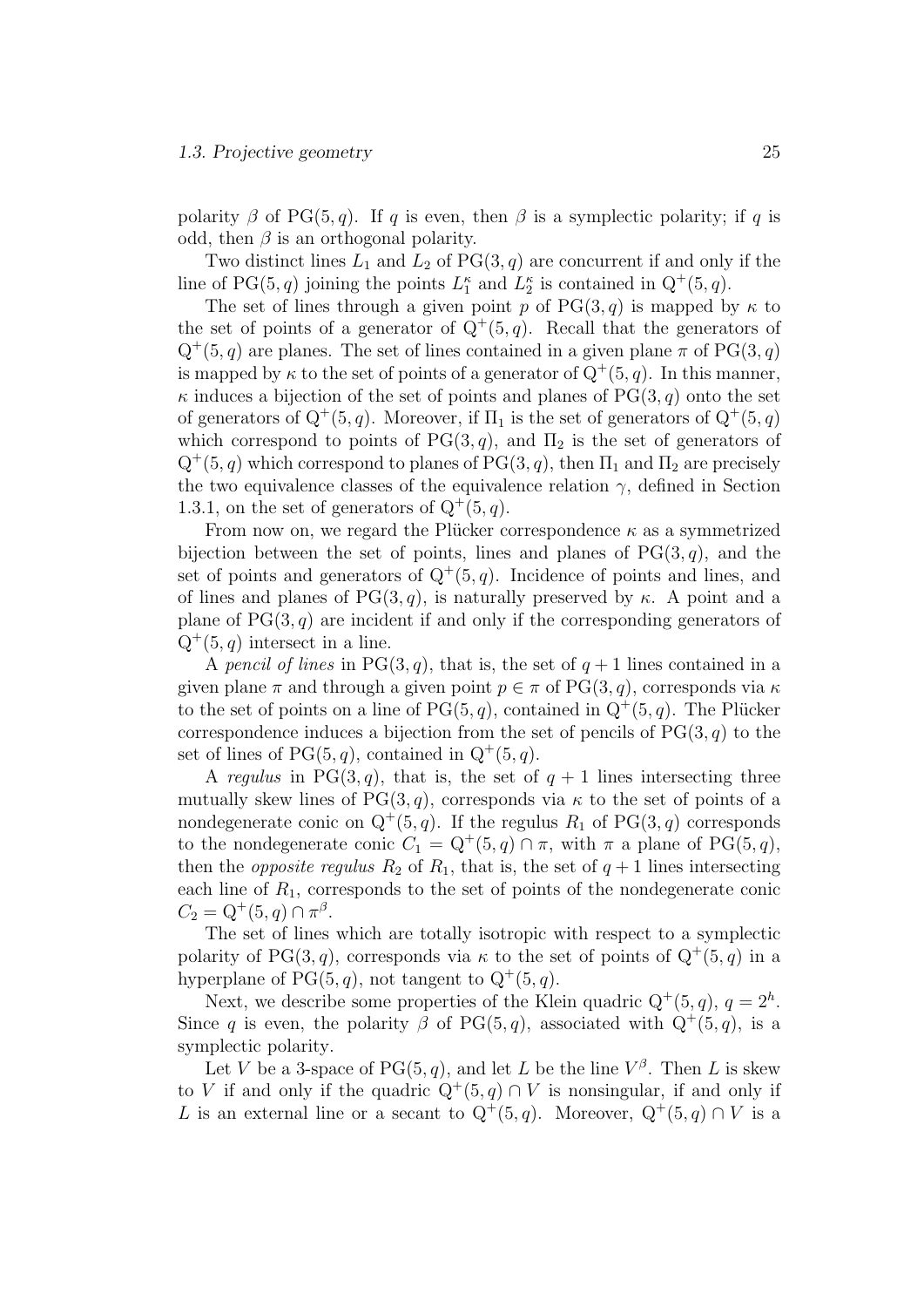nonsingular elliptic quadric if and only if L is an external line of  $Q^+(5, q)$ , and  $Q^+(5, q) \cap V$  is a nonsingular hyperbolic quadric if and only if L is a secant line of  $Q^+(5, q)$ .

Assume that L is skew to V, and that  $E = Q^+(5, q) \cap V$  is a nonsingular elliptic quadric. Then  $Q^+(5,q) \cap L = \emptyset$ . Let p be a point of L. Then  $p^{\beta} = \langle p, V \rangle$ , and  $Q^+(5, q) \cap p^{\beta}$  is a nonsingular parabolic quadric with nucleus p. So the set of tangent lines of  $Q^+(5,q)$  through p is precisely the set of lines of  $PG(5, q)$  through p which intersect V.

Let p be a point of V, and let  $\pi$  be the plane  $\langle p, L \rangle$ . If  $p \in E$ , then  $Q^+(5,q) \cap \pi$  is the point p. If  $p \notin E$ , then  $Q^+(5,q) \cap \pi$  is a nondegenerate conic with nucleus p.

Let M be a line of V. Then the 3-space  $W = \langle L, M \rangle$  intersects  $Q^+(5, q)$  in a nonsingular elliptic quadric, respectively a nonsingular hyperbolic quadric, or a quadratic cone, if and only if  $M$  is a secant line, respectively an external line, or a tangent line, of E.

#### 1.3.3 Generalized quadrangles

As we have seen already in Section 1.2.1, an incidence structure  $S$  is called a *generalized quadrangle* if S is a partial linear space of order  $(s, t)$ , such that for every anti-flag  $\{p, L\}$  of S,  $\alpha(p, L) = 1$ . If  $s = t$ , then S is said to have order s. For an extensive treatment of finite generalized quadrangles, see [66].

A set of points O of a generalized quadrangle S is called an *ovoid* of S if every line of S contains exactly one point of O. Dually, a set of lines  $S$  of a generalized quadrangle S is called a *spread* of S if every point of S is on exactly one line of S.

Of special interest in the context of this thesis are the so-called classical generalized quadrangles. These are generalized quadrangles which are associated with a quadric, a hermitian variety or a symplectic polarity of a projective space.

Let  $\mathcal{Q}_n$  be a nonsingular quadric of projective index 1 in PG $(n, q)$ . Then  $\mathcal{S} = (\mathcal{P}, \mathcal{B}, I)$ , where  $\mathcal P$  is the set of points of  $\mathcal{Q}_n$ ,  $\mathcal B$  is the set of generators of  $\mathcal{Q}_n$ , and I is the natural incidence, is a generalized quadrangle. The nonsingular quadrics of projective index 1 are the following.

- 1.  $n = 3$  and  $\mathcal{Q}_3 = Q^+(3, q)$ . Then S is a generalized quadrangle of order  $(q, 1)$ , and is denoted by  $\mathsf{Q}(3, \mathsf{q})$ .
- 2.  $n = 4$  and  $\mathcal{Q}_4 = \mathcal{Q}(4, q)$ . Then S is a generalized quadrangle of order q, and is denoted by  $Q(4, q)$ .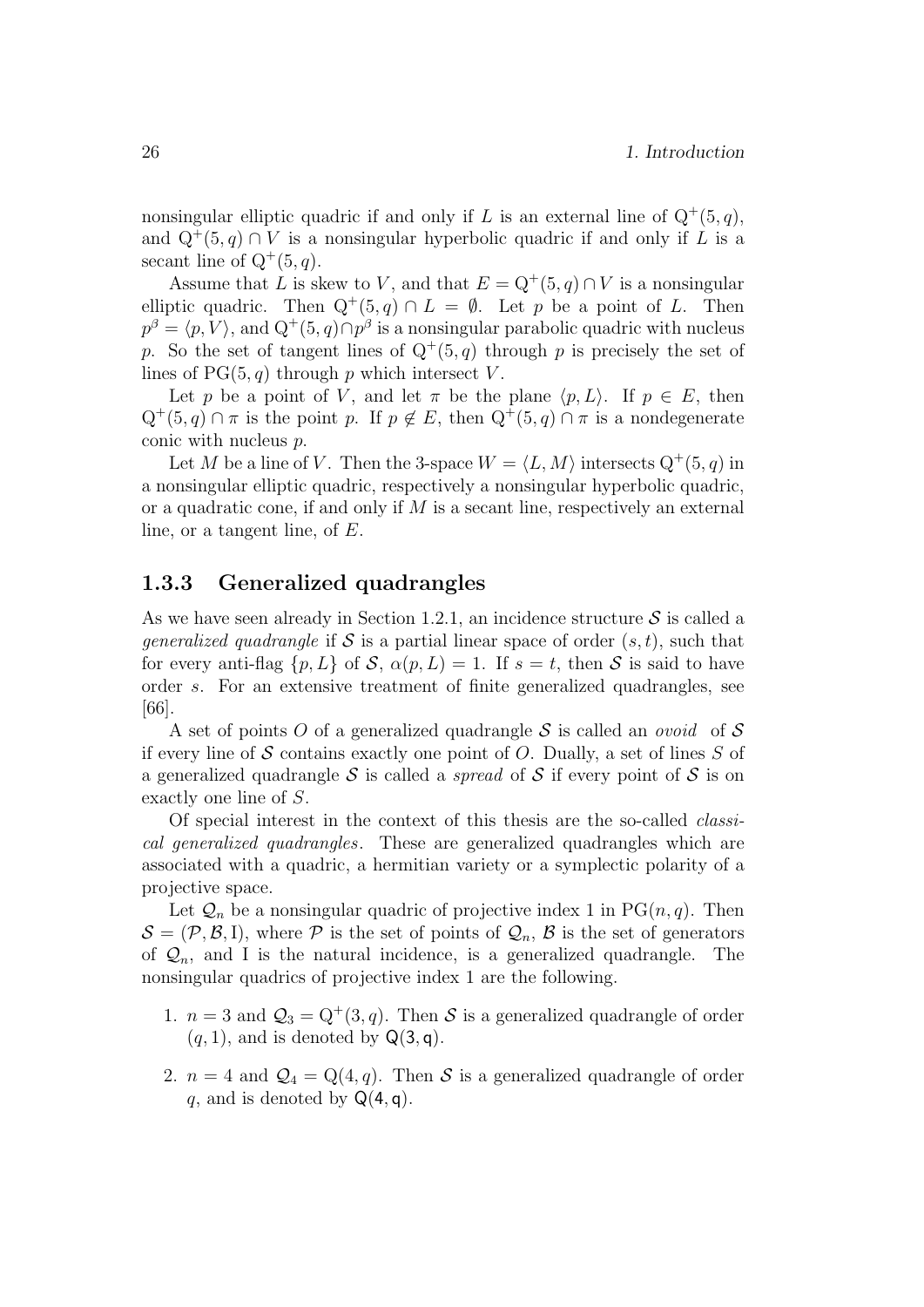3.  $n = 5$  and  $\mathcal{Q}_5 = Q^-(5, q)$ . Then S is a generalized quadrangle of order  $(q, q^2)$ , and is denoted by  $\mathsf{Q}(5, \mathsf{q})$ .

Let  $\mathcal{H}_n$  be a nonsingular hermitian variety in PG $(n, q^2)$  of projective index 1. Then  $S = (\mathcal{P}, \mathcal{B}, I)$ , where  $\mathcal P$  is the set of points of  $\mathcal{H}_n$ ,  $\mathcal B$  is the set of generators of  $\mathcal{H}_n$ , and I is the natural incidence, is a generalized quadrangle. The nonsingular hermitian varieties of projective index 1 are the following.

- 1.  $n = 3$  and  $\mathcal{H}_3 = H(3, q)$ . Then S is a generalized quadrangle of order  $(q^2, q)$ , and is denoted by  $H(3, q^2)$ .
- 2.  $n = 4$  and  $\mathcal{H}_4 = H(4, q)$ . Then S is a generalized quadrangle of order  $(q^2, q^3)$ , and is denoted by  $H(4, q^2)$ .

Let  $\beta$  be a symplectic polarity of PG(3, q). Let  $W(q) = (\mathcal{P}, \mathcal{B}, I)$ , where  $\mathcal P$ is the point set of  $PG(3, q)$ ,  $\mathcal{B}$  is the set of totally isotropic lines with respect to  $\beta$ , and I is the natural incidence. Then  $W(q)$  is a generalized quadrangle of order q.

The isomorphisms between classical generalized quadrangles are the following. For all prime powers q,  $W(q) \cong Q(4,q)^D$  and  $Q(5,q) \cong H(3,q^2)^D$ . Furthermore,  $W(q) \cong Q(4, q)$  if and only if q is even.

#### 1.3.4 Arcs and caps

A k-arc in PG $(n, q)$  is a set of k points of PG $(n, q)$ , not contained in a hyperplane of  $PG(n, q)$ , with at most n points in every hyperplane of  $PG(n, q)$ . The size of the largest k-arc in  $PG(n, q)$  is denoted by  $m(n, q)$ . For a survey of k-arcs we refer to Chapter 21 of [51] and Chapter 27 of [54].

A k-cap in  $PG(n, q)$  is a set of k points of  $PG(n, q)$  such that no three are collinear. A k-cap is called complete or maximal if it is not contained in a larger cap. A line is called external, tangent or secant with respect to a cap if it contains respectively 0, 1, 2 points of the cap.

The size of the largest cap in  $PG(n, q)$  is denoted by  $m_2(n, q)$ . This number  $m_2(n, q)$  is known for only a few values of  $(n, q)$ . It is known that  $m_2(2,q) = q+1$  if q is odd and  $m_2(2,q) = q+2$  if q is even,  $m_2(3,q) = q^2+1$ if  $q > 2$ ,  $m_2(n, 2) = 2^n$  for all  $n \ge 2$ ,  $m_2(4, 3) = 20$  and  $m_2(5, 3) = 56$ .

#### 1.3.5 Ovals and hyperovals

The maximum size  $m_2(2, q)$  of a cap in PG(2, q), equals  $q + 1$  if q is odd and  $q + 2$  if q is even. In a projective plane PG(2, q), a cap of size  $q + 1$  is called an *oval*. Caps of size  $q + 2$  in PG(2, q) only exist when q is even, and they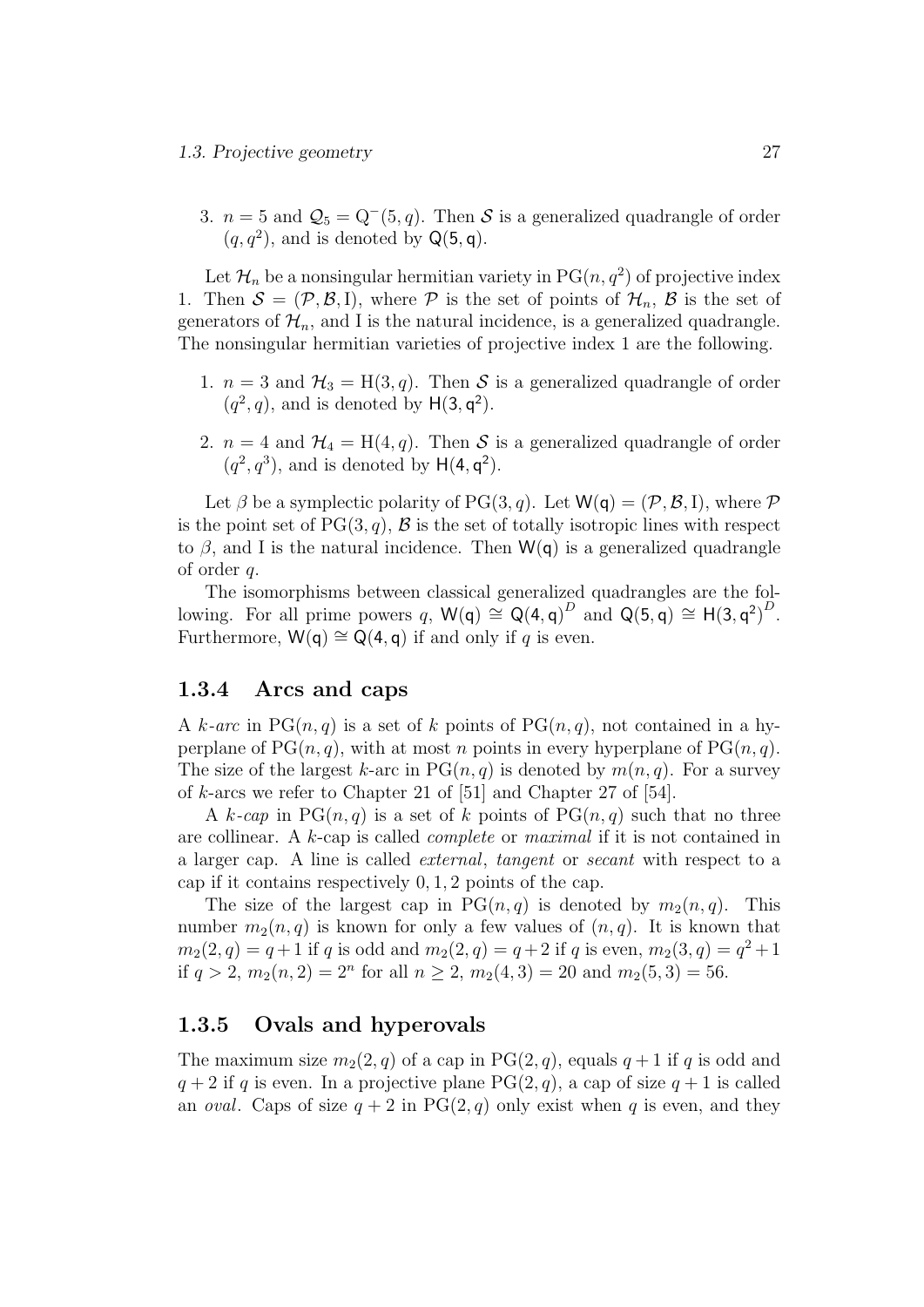are called hyperovals. For a recent survey of the theory of (hyper)ovals, see [9] or [20, 21].

The classical example of an oval is a nondegenerate conic. Segre [67, 68] proved that in  $PG(2, q)$ , q odd, every oval is a conic.

In  $PG(2, q)$ , q even, several projectively distinct examples of ovals and hyperovals are known. It is easy to prove that in  $PG(2, q)$ , q even, every oval has a unique *nucleus*, this is a point not on the oval such that every line through it is tangent to the oval. Hence every oval in  $PG(2, q)$ , q even, is contained in a unique hyperoval. Conversely, every hyperoval contains  $q + 2$ ovals which may well be projectively distinct. A hyperoval which contains a conic is called a regular hyperoval.

Let H be a hyperoval in PG $(2, q)$ ,  $q = 2<sup>h</sup>$ . Then we can coordinatize in such a way that  $H$  contains the points with coordinates  $(1, 0, 0), (0, 1, 0),$  $(0, 0, 1)$  and  $(1, 1, 1)$ . Consequently we may write H as

$$
\mathcal{H} = \{ (1, t, f(t)) \mid t \in \mathrm{GF}(q) \} \cup \{ (0, 0, 1), (0, 1, 0) \},
$$

where f is a permutation of  $GF(q)$  fixing 0 and 1. The permutation f may be written in a unique way as a polynomial over  $GF(q)$  of degree at most  $q - 1$ . Any polynomial of degree at most  $q - 1$  that arises as above from a hyperoval is called an o-polynomial. Notice that projectively equivalent hyperovals can be represented by different o-polynomials. For example each my perovalis can be represented by different o-polynomials. For example each of  $f(t) = t^2$ ,  $f(t) = \sqrt{t}$ ,  $f(t) = t^{q-2}$  is an o-polynomial that correspond to the regular hyperoval. Another o-polynomial is  $f(t) = t^{2^i}$ , where i is an integer such that  $gcd(i, h) = 1$ . The corresponding hyperovals are called *translation* hyperovals and they are not regular provided  $i \neq 1, h - 1$ .

The following result, due to Payne, will be used in Section 5.2.

**Theorem 1.3.1 (Payne [65])** If f is an additive o-polynomial over  $GF(2<sup>h</sup>)$ , then  $f(t) = t^{2^i}$  where i is an integer such that  $gcd(i, h) = 1$ .

#### Remark

Throughout this thesis all maps are written in exponential notation. However we make an exception when it comes to o-polynomials, since they are traditionally written as functions.

#### 1.3.6 Ovoids

The maximum size  $m_2(3, q)$  of a cap in PG $(3, q)$ ,  $q > 2$ , is  $q^2 + 1$ . A cap of size  $q^2 + 1$  in PG(3, q),  $q > 2$ , is called an *ovoid*. For  $q = 2$  we have  $m_2(3, 2) = 8$ . An ovoid of  $PG(3, 2)$  is a set of five points, no four of which are coplanar.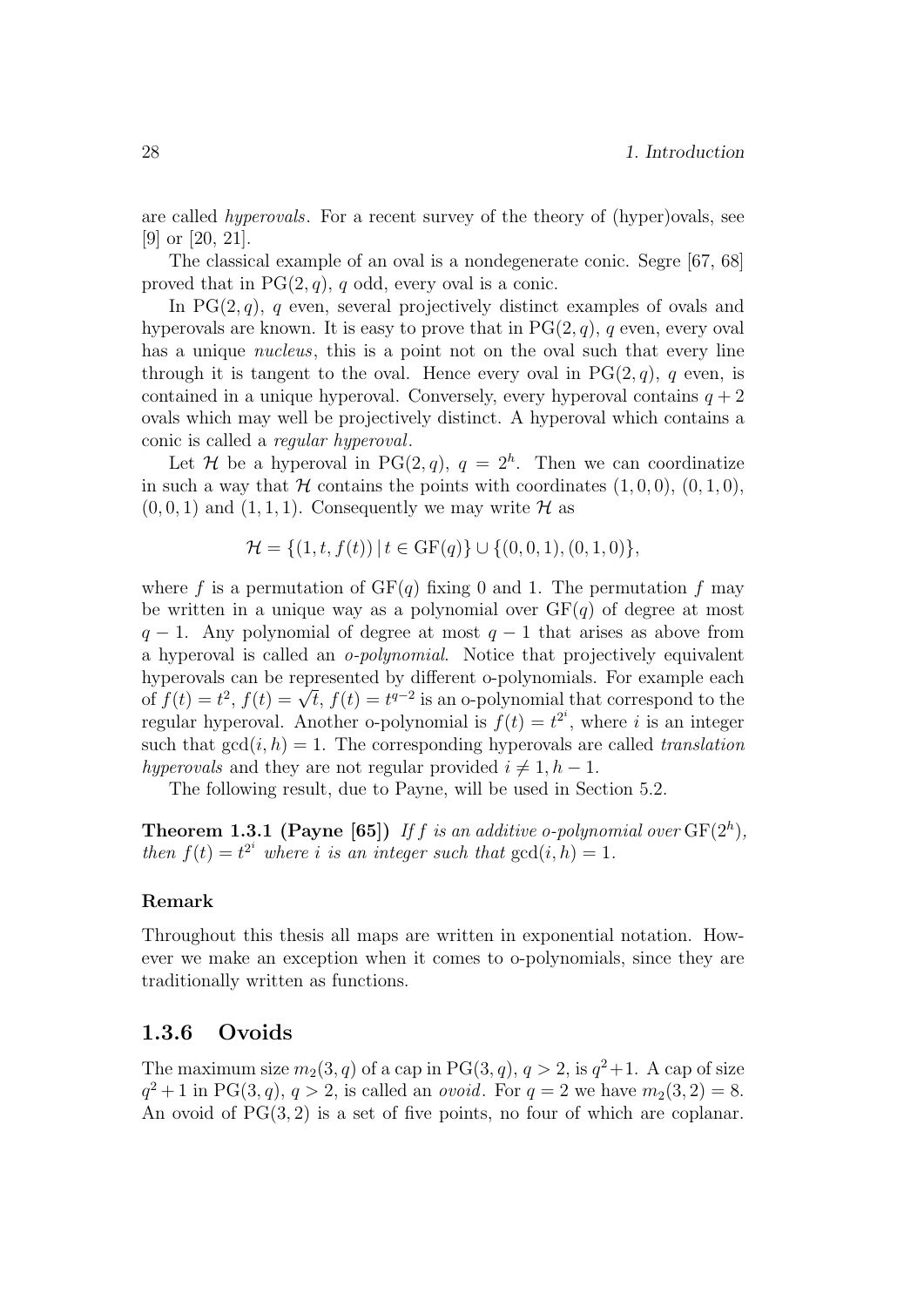The classical example of an ovoid in  $PG(3, q)$  is a nonsingular elliptic quadric  $Q^-(3, q)$ . For a recent survey of the theory of ovoids in PG(3, q), see [9].

It can be shown that every plane of  $PG(3, q)$  intersects an ovoid in either a single point or an oval. Barlotti [3] and Panella [63] proved independently that, when  $q$  is odd, every ovoid is a nonsingular elliptic quadric.

If q is even, the situation is different. Tits  $[82]$  found an example of an ovoid in PG(3, q),  $q = 2^{2e+1}$ ,  $e \ge 1$ , which is not an elliptic quadric (for  $q = 8$ ) it was discovered earlier by Segre [69]). As the Suzuki simple group  $Sz(q)$ acts in a natural way on this ovoid, it is called the Suzuki-Tits ovoid. The Suzuki-Tits ovoid is the only known ovoid which is not an elliptic quadric. With respect to a basis of  $PG(3, 2^{2e+1})$ , it has the following canonical form:

$$
\{(1, xy + x^{\sigma+2} + y^{\sigma}, x, y) | x, y \in \text{GF}(q)\} \cup \{(0, 1, 0, 0)\},\
$$

where  $\sigma: x \mapsto x^{2^{e+1}}$ .

Brown [10] proved that, if an ovoid of  $PG(3, q)$ , q even, intersects one plane in a conic, then it is a nonsingular elliptic quadric.

Let O be an ovoid of PG(3, q), q even. Let  $S = (\mathcal{P}, \mathcal{B}, I)$ , where  $\mathcal P$  is the point set of  $PG(3, q)$ , B is the set of tangent lines to O, and I is the natural incidence. Then S is the generalized quadrangle  $W(q)$ , and O is an ovoid of S. Conversely, Thas [76] proved that every ovoid of  $W(q)$ , q even, is an ovoid of  $PG(3, q)$ . Hence, when q is even, there is a one-to-one correspondence between ovoids of PG(3, q) and ovoids of W(q), and, since W(q)  $\cong Q(4, q)$ , also between ovoids of  $PG(3, q)$  and ovoids of  $Q(4, q)$ .

#### 1.3.7 Maximal arcs

A  $\{k; d\}$ -arc in PG(2, q) is a set of  $k > 0$  points such that the maximum number of points of this set on a line is d. A  $\{k;2\}$ -arc in PG(2,q) is then plainly a k-arc in  $PG(2,q)$ . Standard counting arguments show that for a  ${k; d}$ -arc in PG(2, q) we have  $k \leq qd - q + d$  and that in case of equality  $d = q + 1$  or d divides q. A {qd – q + d; d}-arc in PG(2, q) is called a maximal arc of degree d. Every line intersects a maximal arc of degree d in either 0 or d points. The set of lines not intersecting a maximal arc of degree d, with  $d \neq q + 1$ , is a maximal arc of degree  $q/d$  in the dual plane of PG(2, q). A maximal arc is called *nontrivial* if  $1 < d < q$ . Hyperovals are maximal arcs of degree 2.

Theorem 1.3.2 (Ball, Blokhuis, Mazzocca [2]) In  $PG(2, q)$ , q odd, nontrivial maximal arcs do not exist.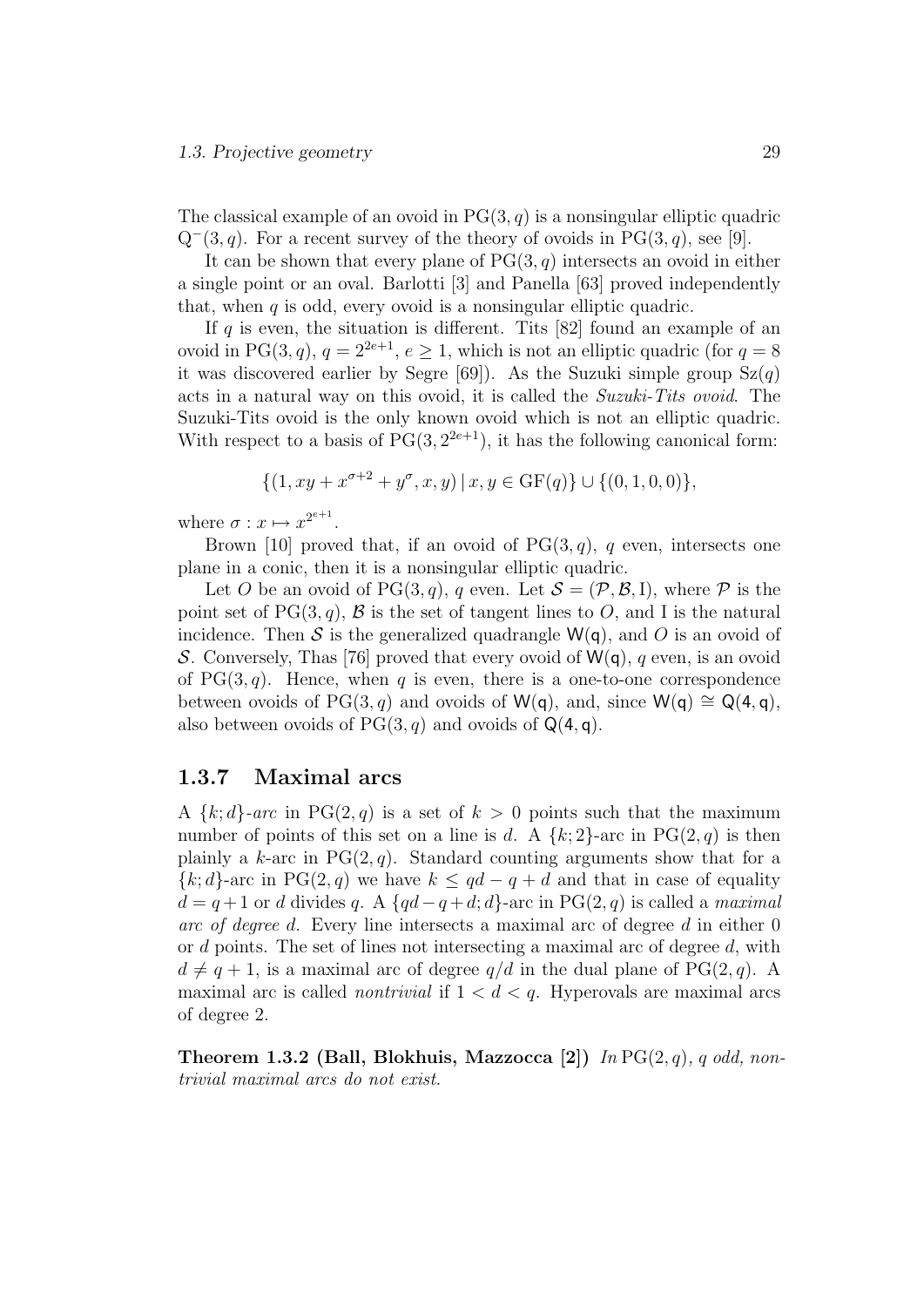**Theorem 1.3.3 (Denniston [44])** Let  $x^2+bx+1$  be an irreducible quadratic form over  $GF(q)$ ,  $q = 2<sup>h</sup>$ , and let  $C_{\lambda}$ ,  $\lambda \in GF(q) \cup {\infty}$ , be the conic in  $PG(2, q)$  with equation  $X_0^2 + bX_0X_1 + X_1^2 + \lambda X_2^2 = 0$ . Let H be a subgroup of order  $d = 2^m$  of the additive group of  $GF(q)$ . Then the set  $\mathcal{K} = \bigcup_{\lambda \in H} \mathcal{C}_{\lambda}$  is a maximal arc of degree d in  $PG(2, q)$ .

The maximal arcs arising in Theorem 1.3.3 are called Denniston maximal arcs or maximal arcs of Denniston type. Maximal arcs that are not of Denniston type were constructed by Thas [77, 79], by Mathon [60] and by Hamilton and Mathon [49].

Let K be the Denniston type maximal arc of degree  $d = 2<sup>m</sup>$ , which arises from a subgroup H of order d of the additive group of  $GF(q)$ ,  $q = 2<sup>h</sup>$ . Since, for every  $d' | d$ , the group H has a subgroup H' of order  $d'$ , K contains a Denniston type maximal arc  $K'$  of degree  $d'$  for every divisor  $d'$  of  $d$ .

### 1.3.8 Sets of type  $(1, m, q+1)$  in PG $(n, q)$

A set of type  $(t_1, \ldots, t_m)$  with respect to a set X of lines of  $PG(n, q)$ , with  $n \geq 1$ , is a set K of points of PG $(n, q)$  such that every line of X intersects K in  $t_i$  points for some  $i \in \{1, \ldots, m\}$ . A set of type  $(t_1, \ldots, t_m)$  in  $PG(n, q)$  is a set of type  $(t_1, \ldots, t_m)$  with respect to the set of all lines of PG $(n, q)$ . If k is the number of points of a set of type  $(t_1, \ldots, t_m)$  in PG $(n, q)$ , then this set is also called a k-set of type  $(t_1, \ldots, t_m)$  in PG $(n, q)$ .

Of special interest are sets of type  $(1, m, q+1)$  in PG $(n, q)$ . A set K of type  $(1, m, q+1)$  is called *singular* if there is a *singular point*, that is, a point p of K such that every line through p contains either 1 or  $q+1$  points of K.

Tallini Scafati [75] characterizes, for  $q > 4$ , the nonsingular hermitian varieties as the nonsingular sets of type  $(1, m, q + 1)$  in PG $(n, q)$ . However an arithmetical error invalidates the conclusion if q is even and  $m = \frac{1}{2}q + 1$ . Hirschfeld and Thas [53, 52] provide a counterexample in this case and give a complete classification of sets of type  $(1, m, q+1)$  in PG $(n, q)$ .

The counterexample is the following. Let  $\mathcal{Q}_{n+1}$  be a nonsingular quadric in PG( $n+1, q$ ),  $n \geq 1$ , q even, and let r be a point not on  $\mathcal{Q}_{n+1}$  and different from its nucleus if  $n + 1$  is even. Let  $\mathcal{R}_n$  be the projection of  $\mathcal{Q}_{n+1}$  from r onto a hyperplane  $PG(n, q)$  of  $PG(n + 1, q)$ , not containing r. Then  $\mathcal{R}_n$  is a nonsingular set of type  $(1, \frac{1}{2}q + 1, q + 1)$  in PG $(n, q)$ . If  $n + 1$  is odd and  $\mathcal{Q}_{n+1} = Q^+(n+1,q)$  is a hyperbolic quadric, we write  $\mathcal{R}_n = \mathcal{R}_n^+$ . If  $n+1$  is odd and  $\mathcal{Q}_{n+1} = Q^-(n+1, q)$  is an elliptic quadric, we write  $\mathcal{R}_n = \mathcal{R}_n^-$ .

Notice that every set  $\mathcal{R}_n$  contains a hyperplane. Indeed, the set of tangent lines of  $\mathcal{Q}_{n+1}$  through r is the set of lines through r which lie in a hyperplane of  $PG(n + 1, q)$  containing r. This hyperplane intersects  $PG(n, q)$  in a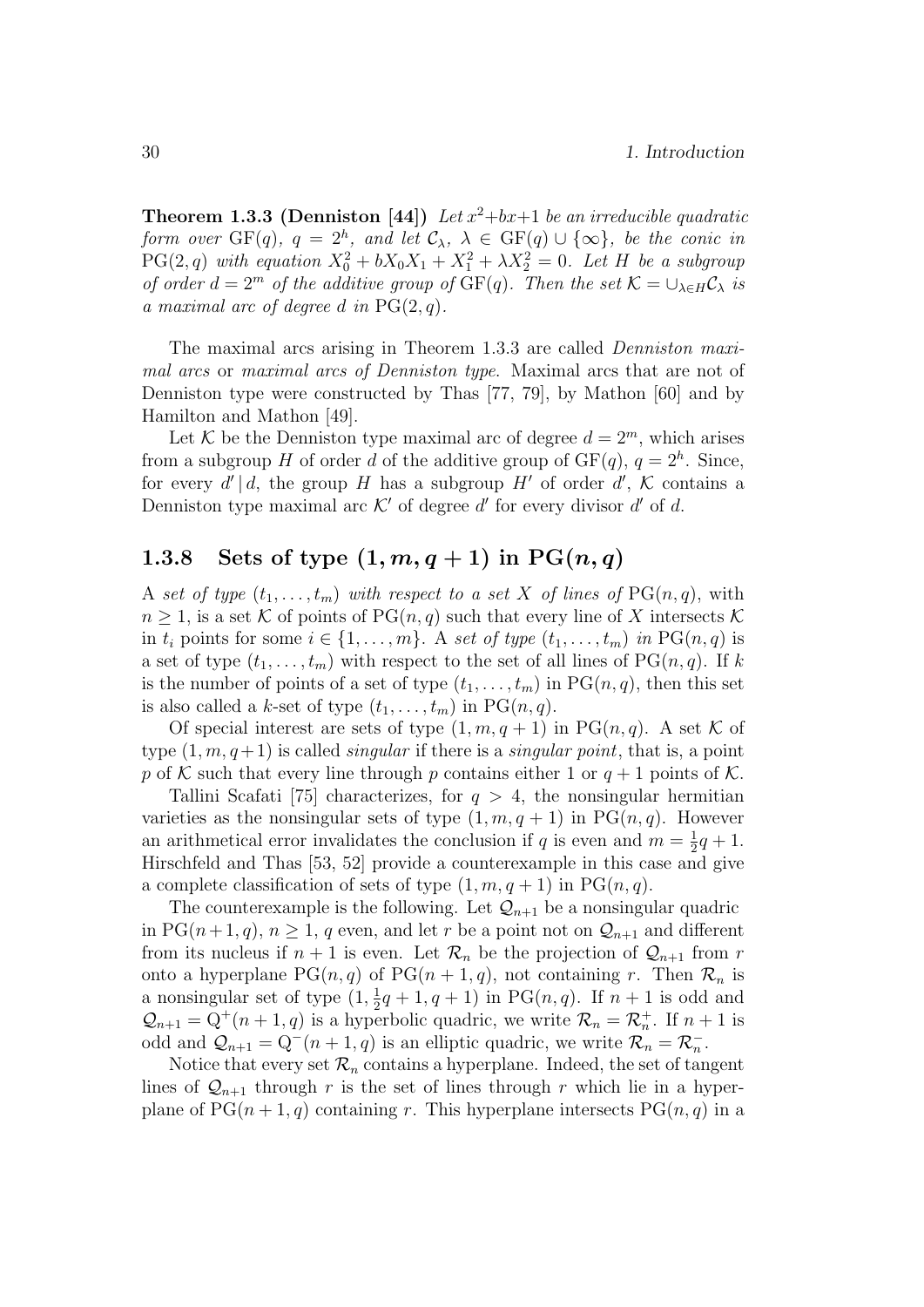#### 1.4. Projective and affine incidence structures 31

hyperplane which is hence completely contained in  $\mathcal{R}_n$ .

The number of points of the set  $\mathcal{R}_n$  is as follows.

$$
|\mathcal{R}_{2n}^+| = \frac{1}{2}q^n(q^n+1) + \frac{q^{2n}-1}{q-1},
$$
  
\n
$$
|\mathcal{R}_{2n}^-| = \frac{1}{2}q^n(q^n-1) + \frac{q^{2n}-1}{q-1},
$$
  
\n
$$
|\mathcal{R}_{2n+1}| = \frac{1}{2}q^{2n+1} + \frac{q^{2n+1}-1}{q-1}.
$$

We mention here only the following special cases of the classification of Hirschfeld and Thas.

Theorem 1.3.4 (Hirschfeld, Thas [52, 53], Glynn [46]) If K is a nonsingular set of type  $(1, \frac{1}{2}q + 1, q + 1)$  in PG $(n, q)$  with  $n \geq 3$  and  $q = 2<sup>h</sup>$ ,  $h > 2$ , then  $\mathcal{K} = \mathcal{R}_n$ . For  $q = 4$  the same conclusion holds if there is no plane intersecting  $K$  in a unital or a Baer subplane.

The proof of the case  $n = 3$  in Theorem 1.3.4 was completed by Glynn [46].

Theorem 1.3.5 (Hirschfeld, Thas [52, 53], Glynn [46]) If K is a nonsingular set of type  $(1, m, q+1)$  in PG(3,q),  $q > 2$ , which contains a plane, then one of the following holds.

- 1.  $m = 2$  and K is the union of a plane with a point not on that plane.
- 2.  $m = q$  and K is the complement of a point.
- 3.  $q = 2^h$ ,  $m = \frac{1}{2}q + 1$ , and  $\mathcal{K} = \mathcal{R}_3$ .

### 1.4 Projective and affine incidence structures

Let R be a projective or affine space. An incidence structure  $S = (\mathcal{P}, \mathcal{B}, I)$ is said to be *laxly embedded* in R if  $P$  is a subset of the point set of R, if B is a subset of the line set of R, if for every pair  $(p, L) \in \mathcal{P} \times \mathcal{B}$  we have that  $(p, L) \in I$  if and only if p and L are incident in R, and if P is not contained in a hyperplane of R. If furthermore for every line  $L$  of  $S$  we have that every point of R incident with L is a point of  $S$ , then S is said to be fully embedded in R. An incidence structure fully embedded in a projective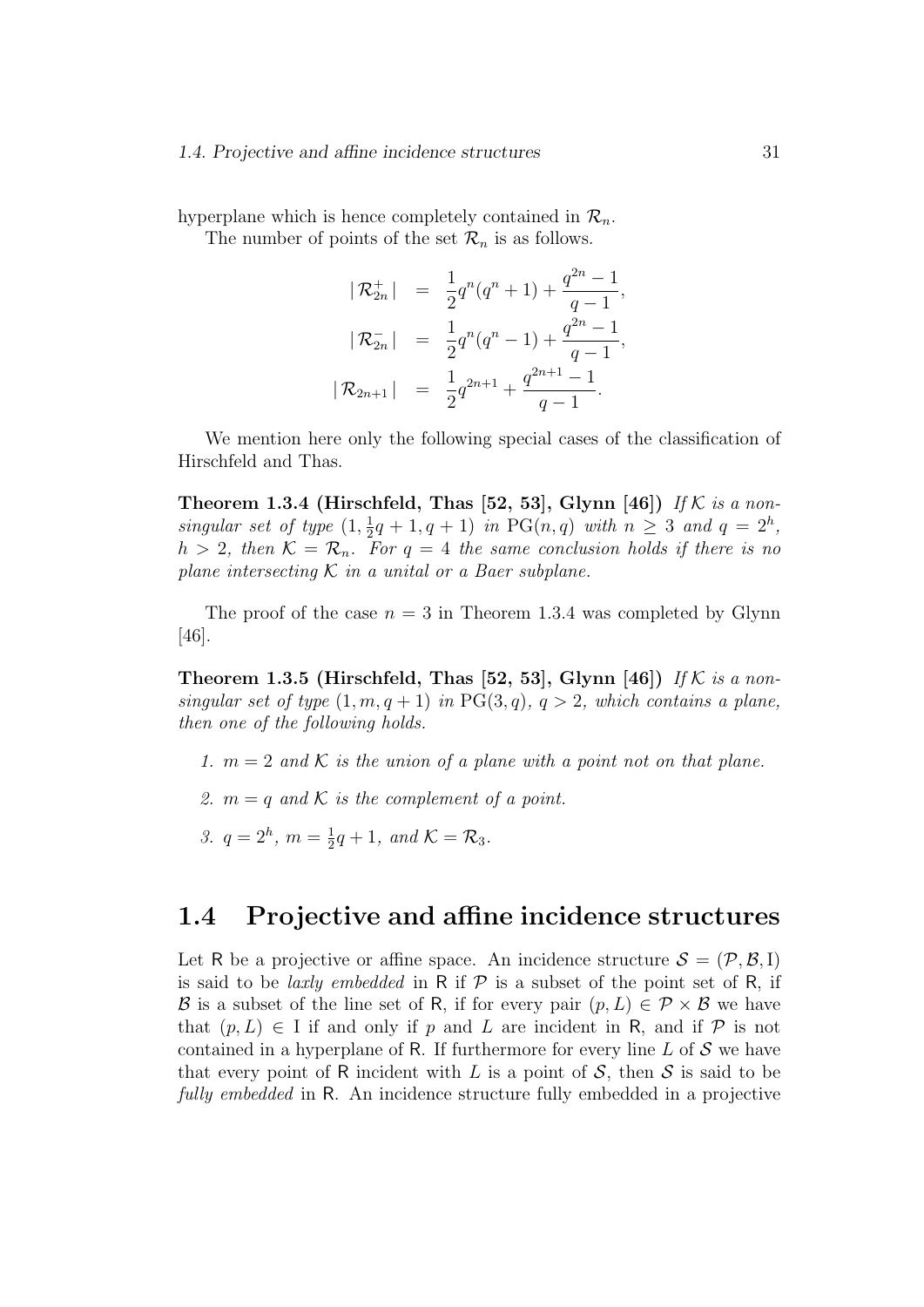space will be called *projective*, and an incidence structure fully embedded in an affine space will be called affine.

Two incidence structures  $S$  and  $S'$  fully embedded in a projective or affine space R are called projectively or affinely equivalent if there exists a collineation of R which induces an isomorphism from  $S$  to  $S'$ . In this case we write  $S \simeq S'$ . We recall that the notation for isomorphic incidence structures S and S' is  $S \cong S'$ . Note that if  $S \simeq S'$ , then  $S \cong S'$ , but not vice versa. Indeed, two projective or affine incidence structures may well be isomorphic without being projectively or affinely equivalent.

An important question in finite geometry is which incidence structures can be fully embedded in projective or affine spaces, and how these embeddings look. This question has been answered for various classes of incidence structures. In the following sections we will give an overview of these results, as well as the constructions of those examples that are relevant for the rest of the thesis. To summarize we can say that the embedding problem is solved for projective and affine generalized quadrangles, for projective and affine partial geometries, for projective semipartial geometries and, with some exceptions, for projective  $(0, \alpha)$ -geometries.

#### 1.4.1 Projective GQ and (dual) partial quadrangles

Theorem 1.4.1 (Buekenhout, Lefèvre [15]) If S is a projective generalized quadrangle, then  $S$  is projectively equivalent to one of the classical generalized quadrangles  $W(q)$ ,  $Q(3, q)$ ,  $Q(4, q)$ ,  $Q(5, q)$ ,  $H(3, q^2)$  or  $H(4, q^2)$ .

About projective partial quadrangles and dual partial quadrangles, not so much is known. No example is known to us of a projective proper partial quadrangle. An example of a dual partial quadrangle fully embedded in  $PG(3, q^2)$  is  $H(3, q^2)^*$  [28] which is obtained by deleting from the classical generalized quadrangle  $H(3, q^2)$  a line L, the points on L and all lines concurrent with L. The geometry  $H(3, q^2)^*$  is the dual of a PQ $(q-1, q^2, q^2-q)$ . De Clerck, Durante and Thas [28] prove that if S is the dual of a  $PQ(t, q, \mu)$ and fully embedded in PG(3, q), then  $\mu \leq q - \frac{q}{t+1}$  and if equality holds then q is a square and  $S \simeq H(3, \mathsf{q})^*$ .

Recently a new example of a partial quadrangle  $PQ(\frac{1}{2}(q-1), q^2, \frac{1}{2}(q-1)^2)$ , with  $q$  any odd prime power, was found by Cossidente and Penttila [23]. It arises from a hemisystem of the classical generalized quadrangle  $H(3, q^2)$ . A hemisystem of  $H(3, q^2)$  is a set of lines of  $H(3, q^2)$  such that any point of  $H(3, q^2)$  is contained in exactly  $\frac{1}{2}(q+1)$  lines of that set. Hemisystems were introduced by Segre [71], and it was proven by Thas [80] that the incidence structure with as points the points of  $H(3, q^2)$  and as lines the lines of a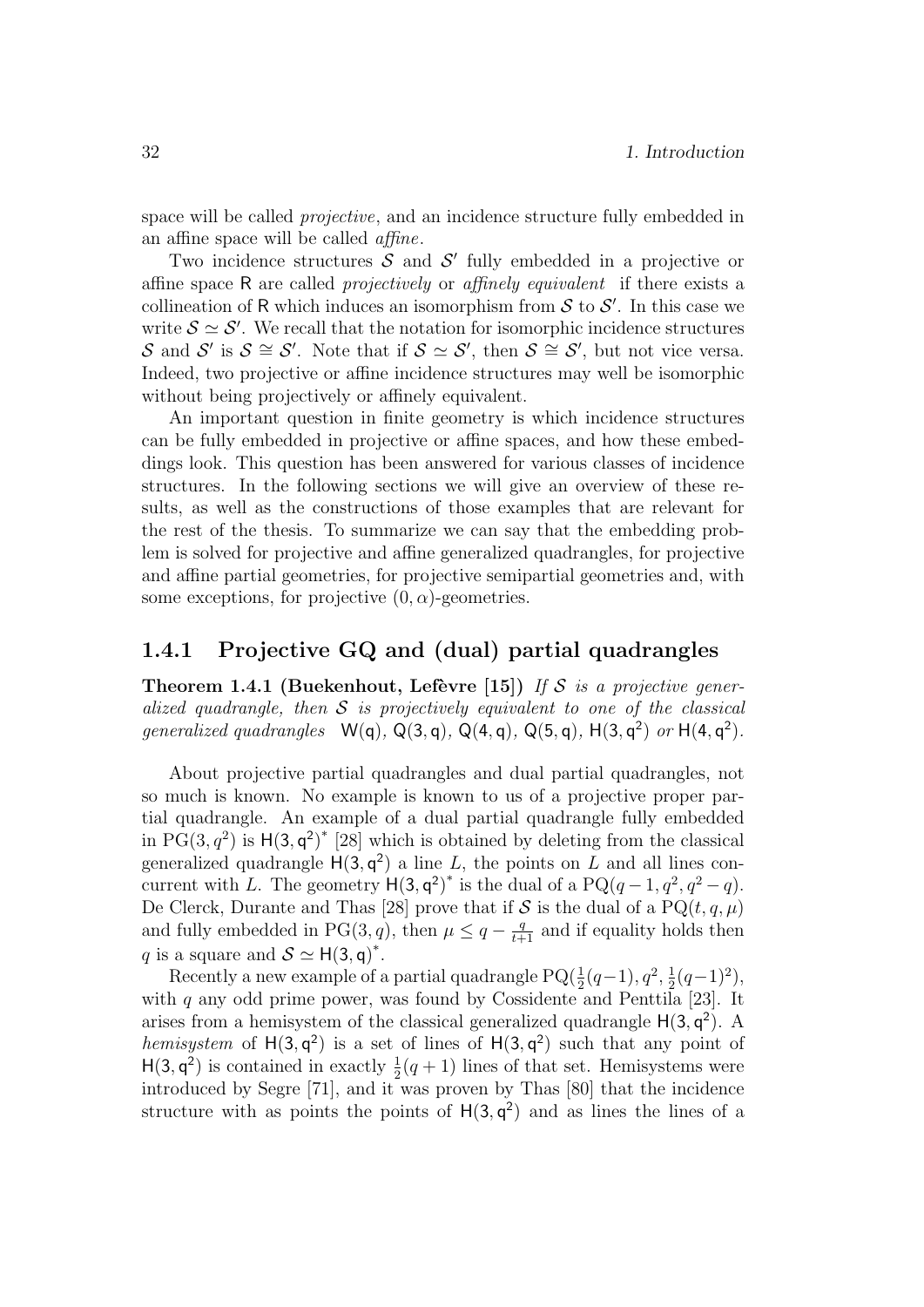hemisystem of  $H(3, q^2)$  is the dual of a  $PQ(\frac{1}{2}(q-1), q^2, \frac{1}{2}(q-1)^2)$ . Now since the generalized quadrangle  $H(3, q^2)$  is fully embedded in  $PG(3, q^2)$ , so is this dual partial quadrangle.

#### 1.4.2 Projective partial geometries

Projective partial geometries were completely classified by De Clerck and Thas [29]. The examples are the following. Notice that none of them is a proper partial geometry.

- 1. The design of all points and all lines of  $PG(n, q)$ ,  $n \geq 2$ , is a pg(q,  $(q^{n}-q)/(q-1), q+1)$  (or, equivalently, a  $2-((q^{n+1}-1)/(q-1), q+1, 1)$ ) design) fully embedded in  $PG(n, q)$ .
- 2. Let B be a set of lines in  $PG(2, q)$ , q even, which forms a maximal arc of degree  $d \geq 2$  in the dual plane of PG(2, q). Let P be the set of points of  $PG(2, q)$  on the lines of  $\mathcal{B}$  and let I be the natural incidence. Then  $S = (\mathcal{P}, \mathcal{B}, I)$  is a pg $(q, d - 1, d)$  (or, equivalently, the dual of a  $2 - (qd - q + d, d, 1)$  design) fully embedded in PG(2, q). We call S a dual maximal arc in  $PG(2, q)$ .
- 3. The incidence structure  $H_q^n$  formed by the points and lines of  $PG(n, q)$ ,  $n \geq 2$ , having an empty intersection with a given  $(n-2)$ -dimensional subspace of  $PG(n, q)$  is a pg(q,  $q^{n-1} - 1$ , q) (or, equivalently, the dual of a net of order  $q^{n-1}$  and degree  $q + 1$ ) fully embedded in PG(n, q) [29].

Theorem 1.4.2 (De Clerck, Thas [29]) If S is a partial geometry fully embedded in  $PG(n, q)$  then S is a generalized quadrangle or S is one of the examples in the list above.

### 1.4.3 Projective (dual) semipartial geometries and  $(0, \alpha)$ -geometries

The projective (dual) semipartial geometries with  $\alpha > 1$  and the projective  $(0, \alpha)$ -geometries with  $\alpha > 1$  were almost completely classified by Debroey, De Clerck and Thas [30, 81]. The cases that are not solved are the semipartial geometries fully embedded in  $PG(n, 2)$  and the  $(0, \alpha)$ -geometries fully embedded in  $PG(3, q)$  and in  $PG(n, 2)$ .

Projective (0, 1)-geometries were not studied in [30, 81] because the embedding in  $PG(n, q)$  does not induce much structure on a  $(0, 1)$ -geometry. For instance if a plane  $\pi$  of PG(n, q) contains two intersecting lines of a  $(0, 1)$ -geometry S fully embedded in PG $(n, q)$ , then  $\pi$  may contain a priori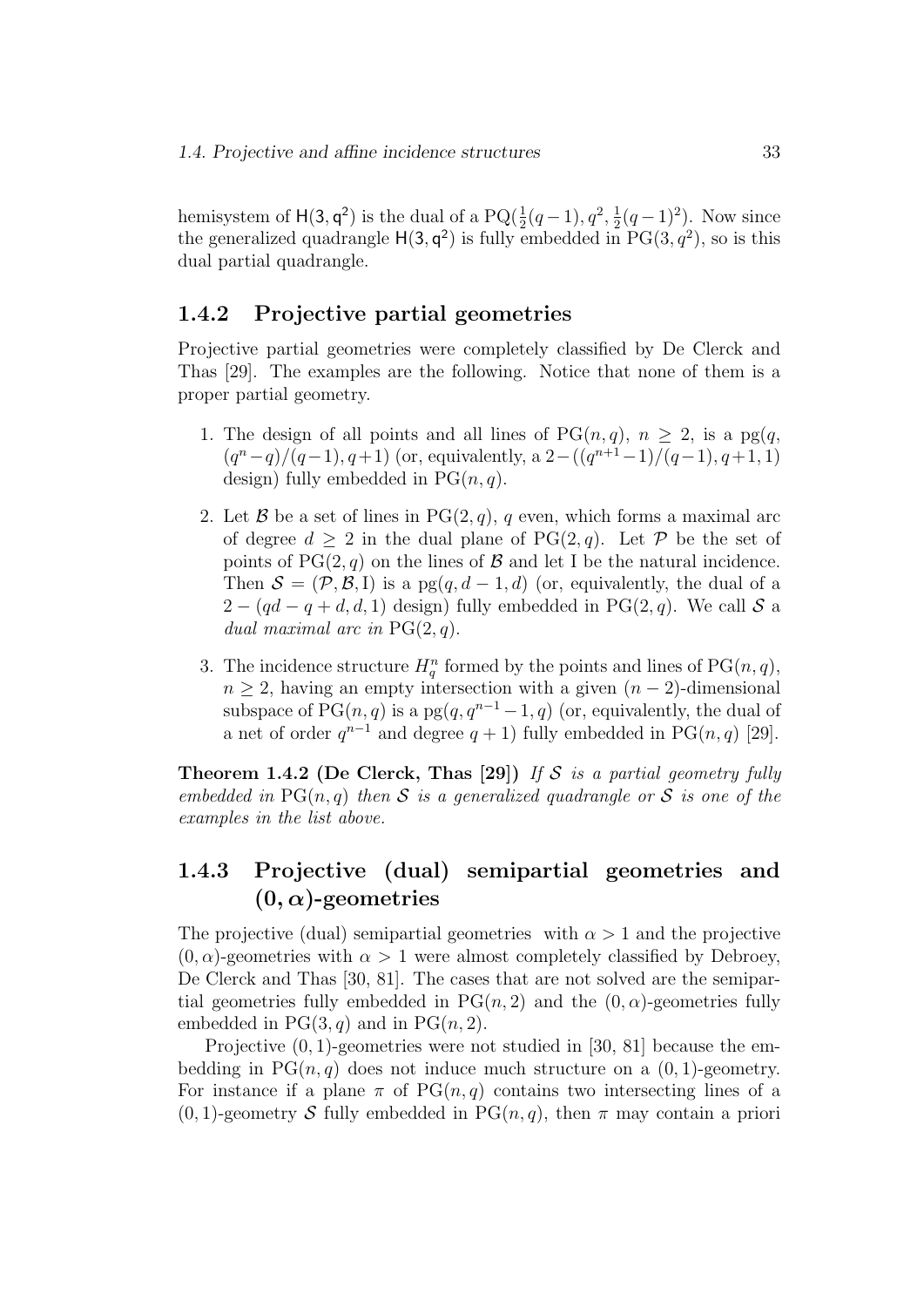any number  $\gamma \in \{2, \ldots, q+1\}$  of lines of S centered in a point. Thus we obtain far less information than in the case  $\alpha > 1$ , as we will see in Lemma 1.4.7.

The following list contains the examples of projective  $(0, \alpha)$ -geometries with  $\alpha > 1$  that appear in [81]. In Chapter 2 we construct new examples of  $(0, \alpha)$ -geometries with  $\alpha > 1$  fully embedded in PG(3, 2<sup>h</sup>).

- 1. Let X be a set with  $m \geq 4$  elements,  $U_2 = \{T \subset X || |T| = 2\},\$  $U_3 = \{T \subset X \mid ||T|| = 3\}$  and I symmetric inclusion. Then  $U_{2,3}(m) =$  $(U_2, U_3, I)$  is a cotriangular space with  $t = m - 3$ . Note that  $U_{2,3}(m)$ is also an  $spg(2, m-3, 2, 4)$ . For some values of m and n the geometry  $U_{2,3}(m)$  can be fully embedded in PG(n, 2). Examples such that  $(m, n) \in \{(5, 3), (7, 4), (9, 5)\}\$ are described in [81], and examples with  $m \in \{n+2, n+3\}$  are described in [57].
- 2. Let A be a skew-symmetric  $(n+1) \times (n+1)$ -matrix over  $GF(q)$ ,  $n > 2$ . Then the rank of A is even; let rank  $A = 2k$ , with  $k > 0$ . Let  $\beta$  be the (possibly singular) symplectic polarity of  $PG(n, q)$  defined by A, and let U be the vertex of  $\beta$ . Let P be the set of points of PG $(n, q)$  not in U, let  $\mathcal B$  be the set of lines of PG $(n, q)$  which are disjoint from U and which are not totally isotropic with respect to  $\beta$ , and let I be the natural incidence. Then  $\overline{W(n, 2k, q)} = (\mathcal{P}, \mathcal{B}, I)$  is a copolar space of order  $(q, q^{n-1} - 1)$  (so a  $(0, \alpha)$ -geometry with  $s = \alpha = q$  and  $t = q^{n-1} - 1$ ), fully embedded in  $PG(n, q)$  [30].

If  $k = 1$  then  $\overline{W(n, 2, q)} \simeq H_q^n$ . If n is odd and  $2k = n + 1$  then the symplectic polarity  $\beta$  is nonsingular. In this case the geometry  $\overline{W(n, n+1, q)}$  is an spg $(q, q^{n-1}-1, q, q^{n-1}(q-1))$  and is shortly denoted by  $\overline{W(n,q)}$  [41]. In all other cases  $\overline{W(n, 2k, q)}$  is not a semipartial geometry.

3. Let  $\mathcal{Q}_n$  be a (possibly singular) quadric in PG(n, 2). Let B be the set of external lines of  $\mathcal{Q}_n$ , let P be the set of points of PG(n, 2) on the elements of  $\mathcal{B}$ , and let I be the natural incidence. Then  $\mathcal{S} = (\mathcal{P}, \mathcal{B}, I)$ is a cotriangular space fully embedded in  $PG(n, 2)$  unless  $\mathcal{Q}_n$  consists of one or two hyperplanes, or  $n = 3$  and  $\mathcal{Q}_3 = \mathbb{Q}^+(3, 2)$ , or  $n \geq 4$  and  $\mathcal{Q}_n$  is a cone with vertex an  $(n-4)$ -dimensional subspace U and base a quadric  $Q^+(3,2)$  in a 3-space skew to U (in the last two cases the geometry is not connected) [30].

If  $n = 2d - 1$  and  $\mathcal{Q}_{2d-1} = \mathbb{Q}^{\pm}(2d - 1, 2)$  then S is a semipartial geometry  $\text{spg}(2, 2^{2d-3} - \varepsilon 2^{d-2} - 1, 2, 2^{2d-3} - \varepsilon 2^{d-1})$ , where  $\varepsilon$  is 1 or  $-1$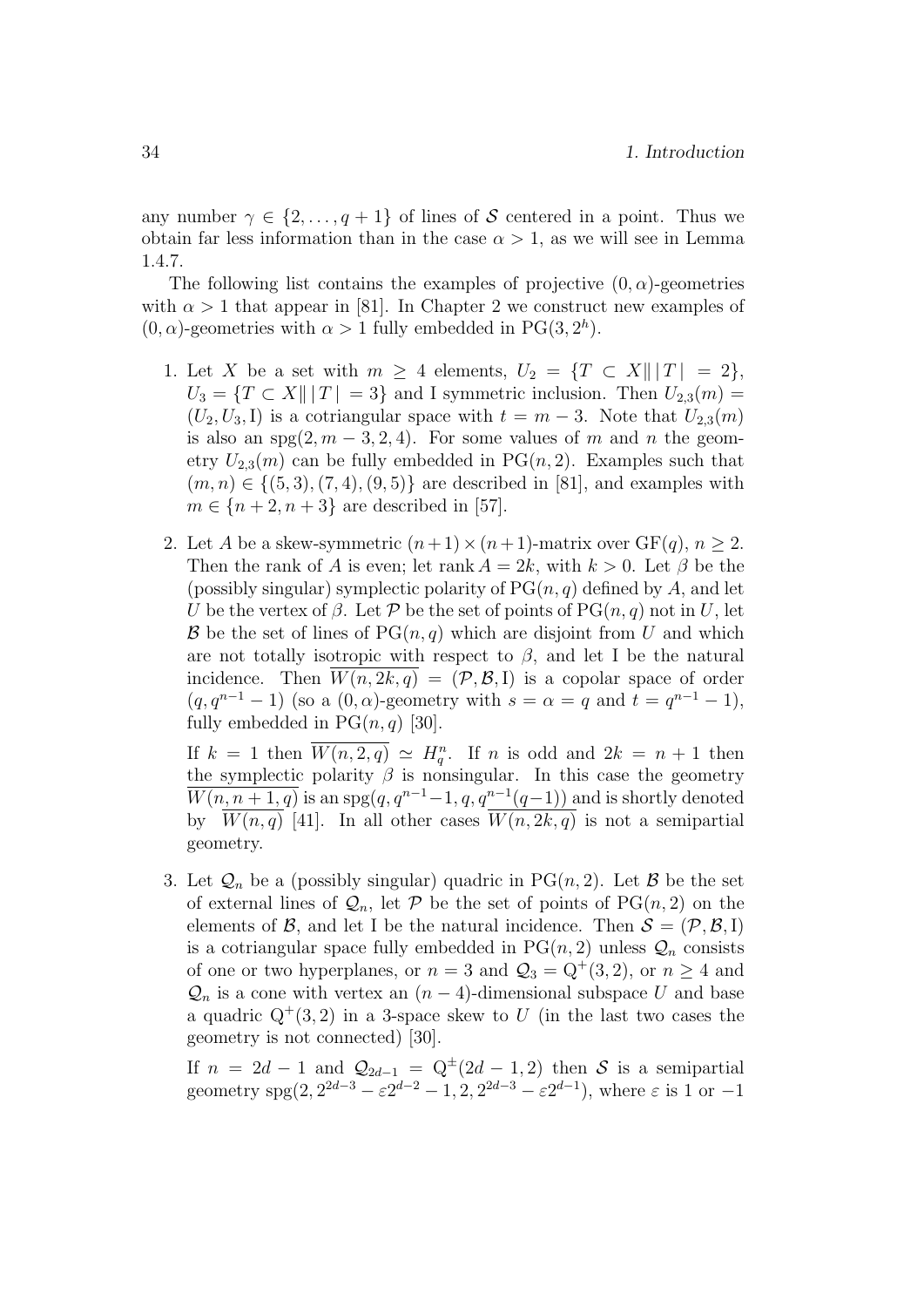according as  $\mathcal{Q}_{2d-1}$  is hyperbolic or elliptic. This semipartial geometry is denoted by  $NQ^{\pm}(2d-1,2)$ .

If  $n = 2d$  and  $\mathcal{Q}_{2d} = \mathbb{Q}(2d, 2)$  then S is a semipartial geometry, denoted by NQ(2d, 2), isomorphic to  $\overline{W(2d-1,2)}$ .

In all other cases  $S$  is not a semipartial geometry.

4. Consider the nonsingular hyperbolic quadric  $Q^+(3, q)$  in  $PG(3, q)$ , where  $q = 2<sup>h</sup>$  and  $h > 1$ . Then the same construction as in example 3 yields a  $(0, \alpha)$ -geometry  $NQ^+(3, q)$  fully embedded in PG $(3, q)$  with  $s = q$ ,  $\alpha = \frac{1}{2}q$  and  $t = \frac{1}{2}q^2 - \frac{1}{2}q - 1$ . This geometry is never a semipartial geometry [30].

**Proposition 1.4.3** If S is a  $(0, \alpha)$ -geometry fully embedded in PG(2, q), then either S is the design of all points and all lines of  $PG(2,q)$  or S is a dual maximal arc.

**Proof.** Since any two lines of  $PG(2,q)$  intersect, S is a dual design and hence a partial geometry. Now we can apply Theorem 1.4.2.  $\Box$ 

Theorem 1.4.4 (Debroey, De Clerck, Thas [81]) If S is a  $(0, \alpha)$ -geometry with  $\alpha > 1$  fully embedded in PG(n, q),  $n \geq 4$ ,  $q > 2$ , then we have one of the following cases.

- 1. S is the design of all points and all lines of  $PG(n, q)$ .
- 2.  $S \simeq \overline{W(n, 2k, a)}$ .

There is no complete classification of  $(0, 2)$ -geometries fully embedded in  $PG(n, 2)$ , but partial results are obtained in [81]. There is also no complete classification of  $(0, \alpha)$ -geometries with  $\alpha > 1$  fully embedded in PG(3, q). Partial results are obtained in [30] and in Section 26.8 of [54], and we will state them below. In the case of semipartial geometries however, there is also a complete classification of full embeddings in  $PG(3, q)$ .

Theorem 1.4.5 (Debroey, De Clerck, Thas [81]) If S is a proper semipartial geometry with  $\alpha > 1$ , fully embedded in PG(n,q),  $n \geq 3$ ,  $q > 2$ , then n is odd and  $S \simeq W(n, q)$ .

**Theorem 1.4.6 (De Clerck, Thas [30])** If S is a proper dual semipartial geometry with  $\alpha > 1$ , fully embedded in PG(n, q),  $n \geq 3$ , then  $n = 3$ ,  $q = 2$ and  $S \simeq \text{NQ}^-(3, 2)$ .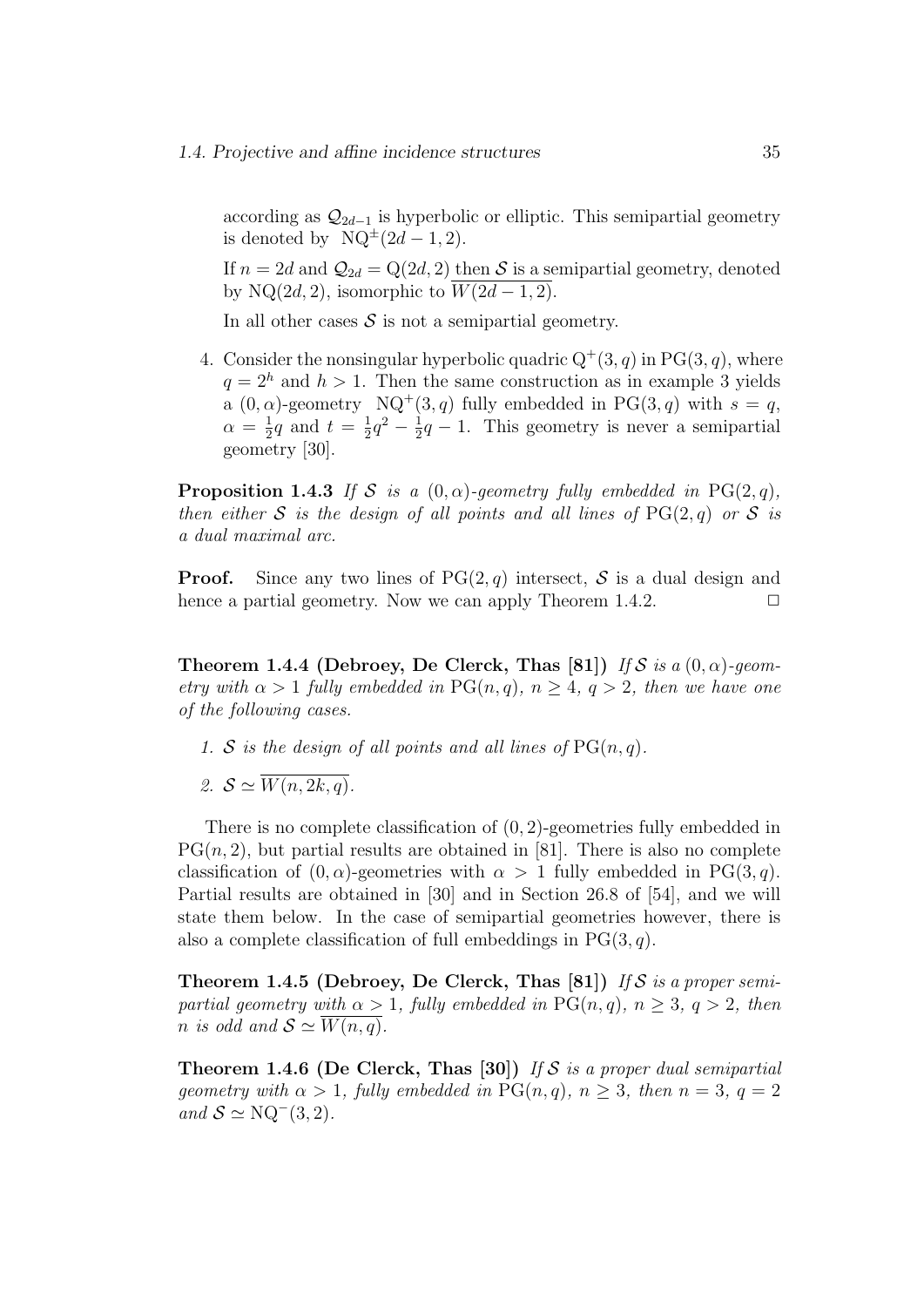Before we come to the results on  $(0, \alpha)$ -geometries fully embedded in  $PG(3, q)$ , we need the following lemma.

Lemma 1.4.7 (De Clerck, Thas [30]) Let S be a  $(0, \alpha)$ -geometry,  $\alpha > 1$ , fully embedded in  $PG(n, q)$ ,  $n \geq 3$ , and let  $\pi$  be a plane of  $PG(n, q)$ . Let  $X_{\pi}$  be the set of points and lines of S contained in  $\pi$  and let  $S_{\pi}$  be the sub incidence structure of S induced on  $X_{\pi}$ . Then the plane  $\pi$  is of one of the following three types.

**Type (a).**  $S_{\pi}$  consists of a pg(q,  $\alpha - 1$ ,  $\alpha$ ) (that is, a dual maximal arc of degree  $\alpha$ ) and possibly some isolated points.

**Type (b).**  $S_{\pi}$  consists of exactly one line and possibly some isolated points.

**Type (c).**  $S_{\pi}$  only consists of some isolated points.

Let  $S = (\mathcal{P}, \mathcal{B}, I)$  be a  $(0, \alpha)$ -geometry,  $\alpha > 1$ , of order  $(q, t)$  fully embedded in PG(3, q), and let  $\pi$  be a plane of type (a) containing m isolated points. Then, since every line of S is either contained in  $\pi$  or intersects  $\pi$  in a point of  $\mathcal{S}_{\pi}$ ,

$$
|\mathcal{B}| = (q\alpha - q + \alpha)\frac{q+1}{\alpha}(t+1-\alpha) + q\alpha - q + \alpha + m(t+1).
$$

Since this holds for every plane of type (a), it follows that every plane of type (a) contains the same number  $m$  of isolated points.

**Theorem 1.4.8 (De Clerck, Thas [30])** Let S be a  $(0, \alpha)$ -geometry with  $\alpha > 1$ , fully embedded in PG(3, q). If  $m = 0$ , then one of the following holds.

- 1. S is the design of all points and all lines in  $PG(3, q)$ .
- 2.  $S \simeq H_q^3$ .
- 3.  $q = 2$  and  $S \simeq NQ^-(3, 2)$ .

**Theorem 1.4.9 (De Clerck, Thas [30])** Let S be a  $(0, \alpha)$ -geometry with  $\alpha > 1$ , fully embedded in PG(3,q). If  $m \neq 0$  then there is no plane of type (b).

Theorem 1.4.10 (Hirschfeld, Thas [54], Theorem 26.8.6) Let S be a  $(0, \alpha)$ -geometry with  $\alpha > 1$ , fully embedded in PG(3,q). If  $m = 1$ , then one of the following holds.

1. 
$$
\alpha = q
$$
 and  $S \simeq \overline{W(3,q)}$ .

2.  $q = 2^h$ ,  $\alpha = q/2$  and  $S \simeq \text{NQ}^+(3, q)$ .

Theorem 1.4.11 (Hirschfeld, Thas [54], Theorem 26.8.7) If S is a  $(0, \alpha)$ -geometry with  $\alpha > 1$ , fully embedded in PG(3, q), then  $m \neq 2$ .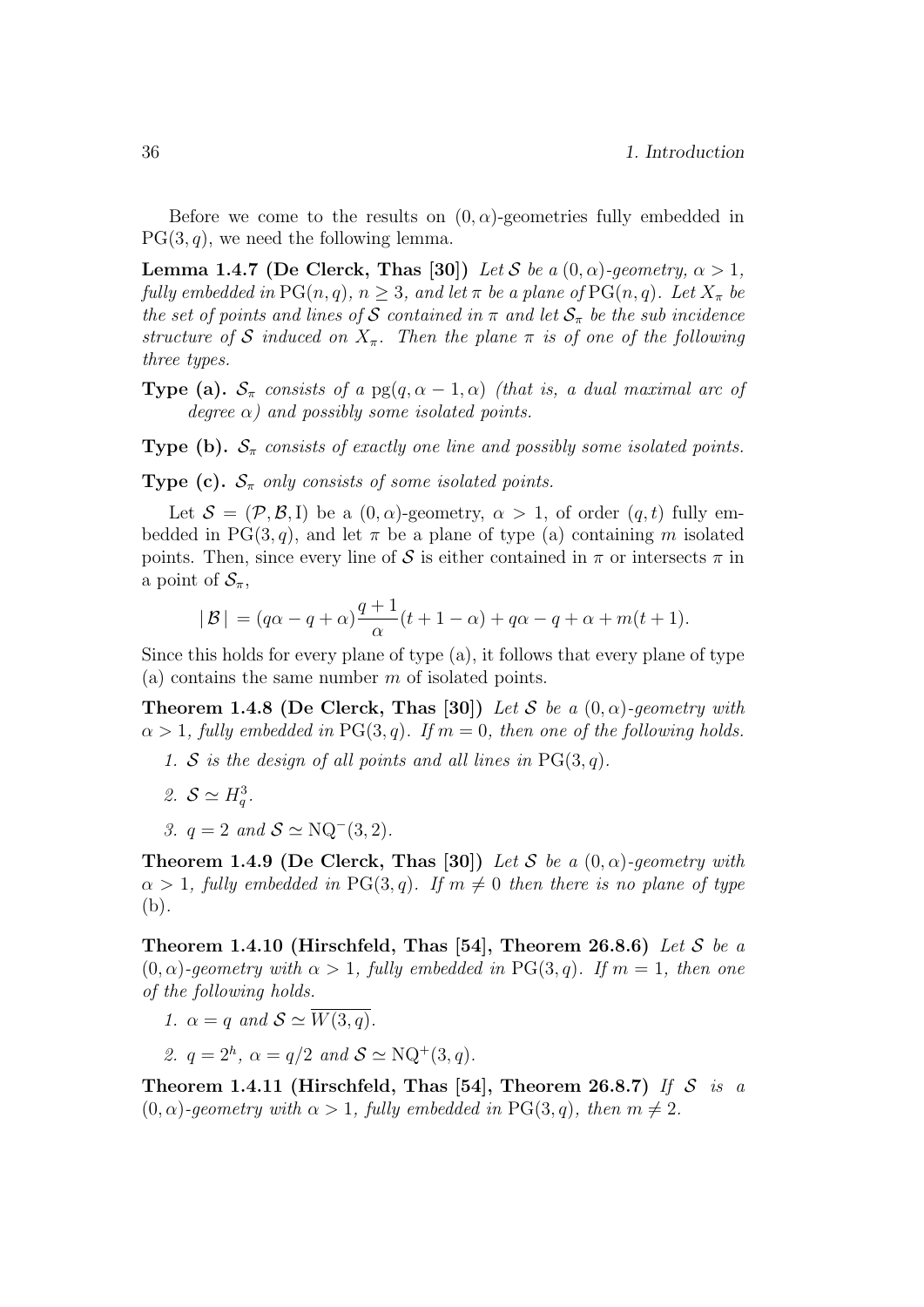#### 1.4.4 Linear representations

An important class of affine incidence structures is formed by the linear *representations.* Consider the affine space AG(n, q). We recall that  $\Pi_{\infty}$ denotes the space at infinity of AG(n,q). Let  $\mathcal{K}_{\infty}$  be a set of points of  $\Pi_{\infty}$ . Then the linear representation of the set  $\mathcal{K}_{\infty}$  is the incidence structure  $T_{n-1}^*(\mathcal{K}_{\infty}) = (\mathcal{P}, \mathcal{B}, I)$  where  $\mathcal P$  is the set of all points of  $AG(n, q)$ ,  $\mathcal B$  is the set of all affine lines which intersect  $\Pi_{\infty}$  in a point of  $\mathcal{K}_{\infty}$ , and I is the natural incidence. One can prove the following proposition (see, for example, [64], Section 2.3).

**Proposition 1.4.12** A linear representation  $T_{n-1}^*(\mathcal{K}_{\infty})$  is connected if and only if the set  $\mathcal{K}_{\infty}$  spans  $\Pi_{\infty}$ .

It is easy to see that for an anti-flag  $\{p, L\}$  of  $T_{n-1}^*(\mathcal{K}_\infty)$  the incidence number  $\alpha(p, L) = k - 1$ , where k is the number of points of  $\mathcal{K}_{\infty}$  on the line at infinity of the plane  $\langle p, L \rangle$ .

Theorem 1.4.13 (Delsarte [43]) The point graph of a linear representation  $T_{n-1}^*(\mathcal{K}_{\infty})$  is strongly regular if and only if the set  $\mathcal{K}_{\infty}$  has two intersection numbers with respect to hyperplanes of  $\Pi_{\infty}$ .

### 1.4.5 Affine GQ and (dual) partial quadrangles

The affine generalized quadrangles were completely classified by Thas [78]. Apart from some trivial examples, there are three infinite classes of generalized quadrangles fully embedded in  $AG(3, q)$  and five sporadic examples of affine generalized quadrangles.

There is no complete classification of affine partial quadrangles or affine dual partial quadrangles. Debroey and Thas [40] proved that no nontrivial proper partial quadrangles can be fully embedded in  $AG(2, q)$  or  $AG(3, q)$ . The affine partial quadrangles that are linear representations are almost completely classified by Calderbank [16] (see also [31] for a good overview of this and related results). The only infinite class of linear representations that are partial quadrangles is  $T_3^*(\mathcal{O}_\infty)$  with  $\mathcal{O}_\infty$  an ovoid.

The following is an example of an affine partial quadrangle that is not a linear representation. Consider the affine space  $AG(5, q)$  and its projective completion PG $(5, q)$ . Consider the classical generalized quadrangle  $\mathsf{Q}(5, q)$ fully embedded in PG(5, q), in such a way that  $\Pi_{\infty}$  is a tangent hyperplane to the nonsingular elliptic quadric  $Q^-(5, q)$ . Then the incidence structure of points and lines of  $Q(5, q)$ , not contained in  $\Pi_{\infty}$ , is a partial quadrangle  $PQ(q-1, q^2, q^2-q)$  fully embedded in AG(5,q).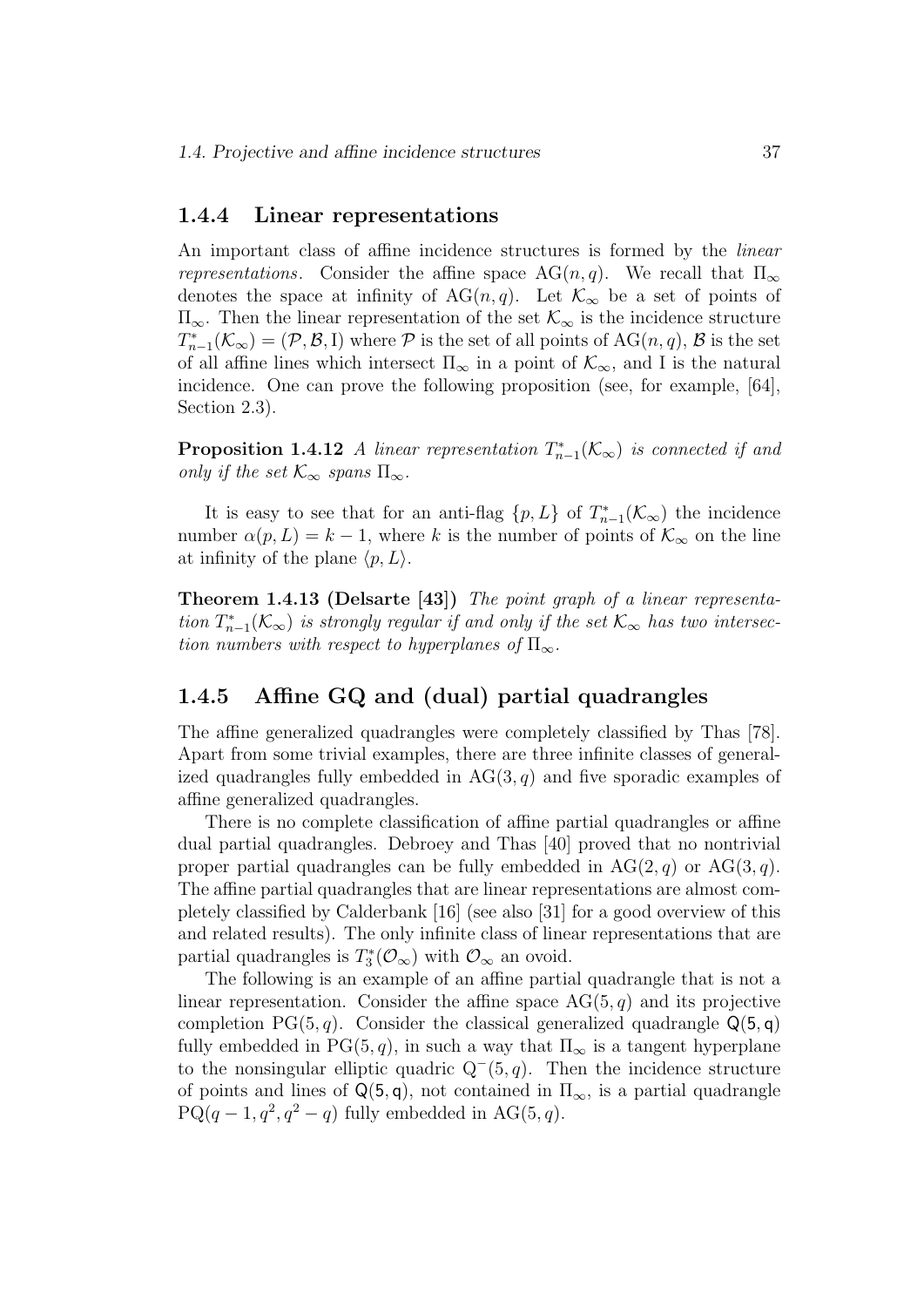De Clerck and Delanote [27] proved that an affine dual partial quadrangle can't be a linear representation.

### 1.4.6 Affine partial geometries

The affine partial geometries were completely classified by Thas [78]. Examples are the following.

- 1. The design of all points and all lines of  $AG(n, q)$  is a pg(q 1,  $(q^{n}-q)/(q-1), q)$  (or, equivalently, a  $2-(q^{n}, q, 1)$ -design) fully embedded in  $AG(n, q)$ .
- 2. Let P be a set of  $t + 2$  points of  $AG(n, 2)$  not in a hyperplane (so  $t \in \{n-1,\ldots,2^{n}-2\}$ , and let  $\mathcal{B}$  be the set of all pairs of points of  $\mathcal{P}$ . Then  $(\mathcal{P}, \mathcal{B}, \in)$  is a pg(1, t, 2) (or, equivalently, a 2–(t+2, 2, 1) design) fully embedded in  $AG(n, 2)$ .
- 3. If P is the set of all points of AG(2, q), B is the union of  $\alpha + 1 \geq 2$ parallel classes of lines of  $AG(2, q)$  and I is the natural incidence, then  $S = (\mathcal{P}, \mathcal{B}, I)$  is a pg $(q - 1, \alpha, \alpha)$  (or, equivalently, a net of order q and degree  $\alpha + 1$ ) fully embedded in AG(2, q). We say that S is a planar net.
- 4. Let B be a set of  $2^h + 1$  lines in  $AG(2, 2^h)$  such that  $B \cup {\Pi_{\infty}}$  forms a hyperoval in the dual of the plane  $PG(2, 2<sup>h</sup>)$ . Then  $S = (\mathcal{P}, \mathcal{B}, I)$ where  $P$  is the set of points of  $AG(2, 2<sup>h</sup>)$  on the lines of  $B$  and I is the natural incidence, is a  $pg(2<sup>h</sup> - 1, 1, 2)$  (or, equivalently, the dual of a  $2-(q+1,2,1)$  design) fully embedded in AG(2,  $2<sup>h</sup>$ ). We call S a dual oval.
- 5. Consider AG(n, q). Let  $\mathcal{K}_{\infty}$  be the complement of a hyperplane in  $\Pi_{\infty}$ . Then  $T_{n-1}^*(\mathcal{K}_{\infty})$  is a  $pg(q-1,q^{n-1}-1,q-1)$  (or, equivalently, the dual of a net of order  $q^{n-1}$  and degree q) fully embedded in AG(n,q).
- 6. Consider AG(3, q). Let  $\mathcal{M}_{\infty}$  be a maximal arc of degree  $d \geq 2$  in  $\Pi_{\infty}$ . Then  $T_2^*(\mathcal{M}_{\infty})$  is a  $pg(q-1, (q+1)(d-1), d-1)$  fully embedded in AG(3, q) [77]. It is a proper partial geometry when  $\mathcal{M}_{\infty}$  is a nontrivial maximal arc, so in this case  $q = 2<sup>h</sup>$ .

**Theorem 1.4.14 (Thas [78])** If S is a partial geometry fully embedded in  $AG(n, q)$ , then it is a generalized quadrangle or it occurs in the list above. In particular if  $n = 2$  and  $q > 2$  we have one of the following cases.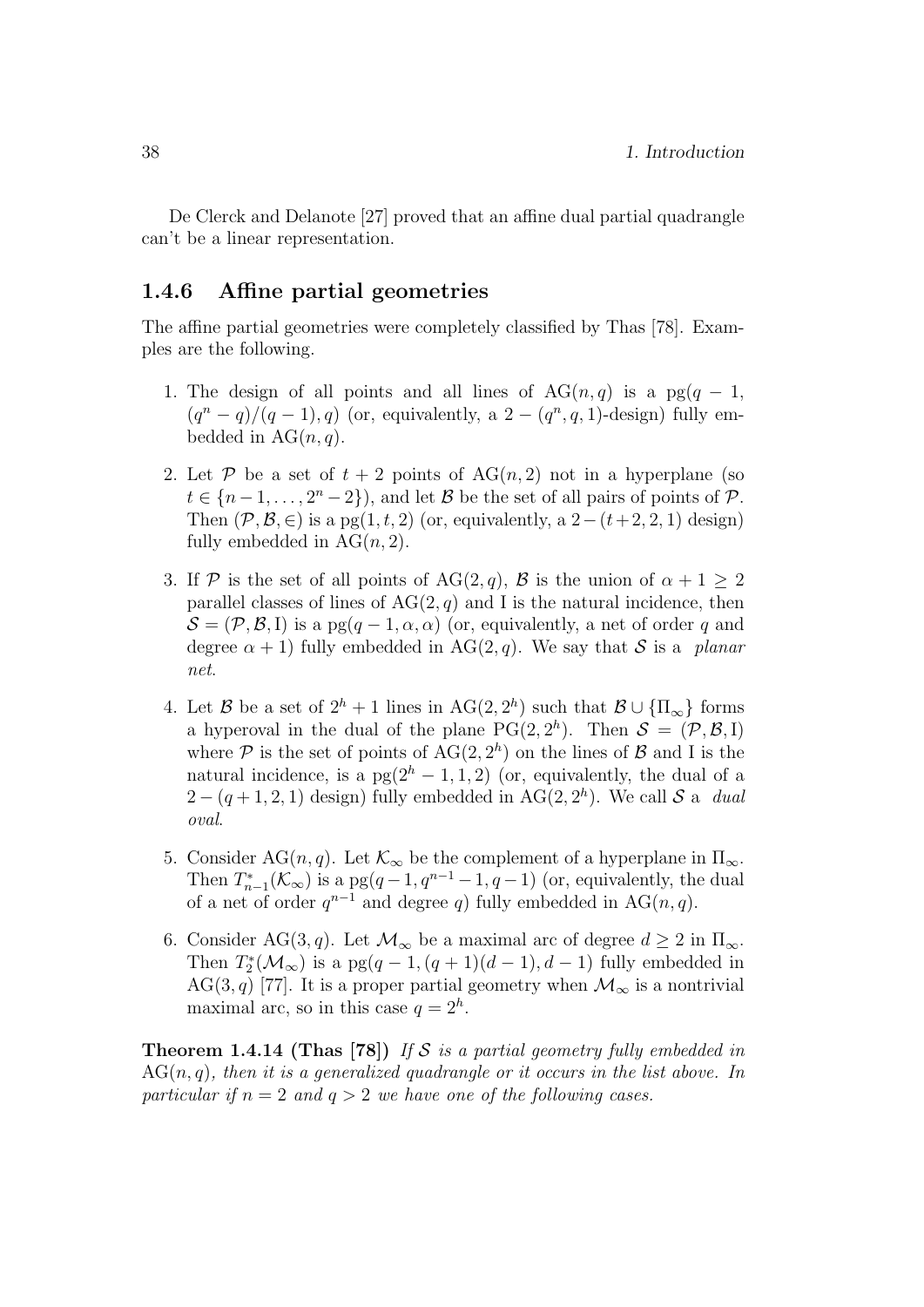- 1. S is the design of all points and all lines of  $AG(2, q)$ .
- 2. S is a planar net.
- 3.  $q = 2^h$  and S is a dual oval.

### 1.4.7 Affine (dual) semipartial geometries and  $(0, \alpha)$ geometries

In this section we mention some results about affine (dual) semipartial geometries and  $(0, \alpha)$ -geometries with  $\alpha > 1$ . However the most recent results in this area are discussed in Chapter 4, where we also summarize our own results in this area.

Affine (0, 1)-geometries are not studied for the same reason why projective  $(0, 1)$ -geometries are not studied: because the embedding in AG $(n, q)$  does not induce much structure on a  $(0, 1)$ -geometry. For instance, if a plane  $\pi$  of  $AG(n, q)$  contains two intersecting lines of a  $(0, 1)$ -geometry S fully embedded in AG(n, q), then  $\pi$  may contain a priori any number  $\gamma \in \{2, \ldots, q+1\}$  of lines of  $S$  centered in a point. Thus we obtain far less information than in the case  $\alpha > 1$ , as we will see in Lemma 4.1.3.

For the sake of completeness, we give the explicit conditions for a linear representation to be a  $(0, \alpha)$ -geometry or a semipartial geometry.

**Proposition 1.4.15** Consider AG(n, q), and let  $\mathcal{K}_{\infty}$  be a set of points in  $\Pi_{\infty}$ . Then  $T_{n-1}^*(\mathcal{K}_{\infty})$  is a  $(0, \alpha)$ -geometry if and only if  $\mathcal{K}_{\infty}$  spans  $\Pi_{\infty}$  and  $\mathcal{K}_{\infty}$  is a set of type  $(0, 1, \alpha + 1)$  in  $\Pi_{\infty}$ . If  $T_{n-1}^{*}(\mathcal{K}_{\infty})$  is a  $(0, \alpha)$ -geometry, then the following are equivalent.

- 1.  $T_{n-1}^*(\mathcal{K}_{\infty})$  is a semipartial geometry  $\text{spg}(q-1, |\mathcal{K}_{\infty}| 1, \alpha, \mu)$ .
- 2. Every point of  $\Pi_{\infty}$ , not in  $\mathcal{K}_{\infty}$ , is on precisely  $\mu/(\alpha(\alpha+1))$  lines which intersect  $\mathcal{K}_{\infty}$  in  $\alpha + 1$  points.
- 3. The set  $\mathcal{K}_{\infty}$  has two intersection numbers with respect to hyperplanes of  $\Pi_{\infty}$ .

**Proof.** By Theorem 1.4.13, the point graph of  $T_{n-1}^*(\mathcal{K}_{\infty})$  is strongly regular if and only the set  $\mathcal{K}_{\infty}$  has two intersection numbers with respect to hyperplanes of  $\Pi_{\infty}$ . The rest of the proof is straightforward.  $\Box$ 

The following list contains all the known examples of proper semipartial geometries with  $\alpha > 1$  fully embedded in AG(n,q).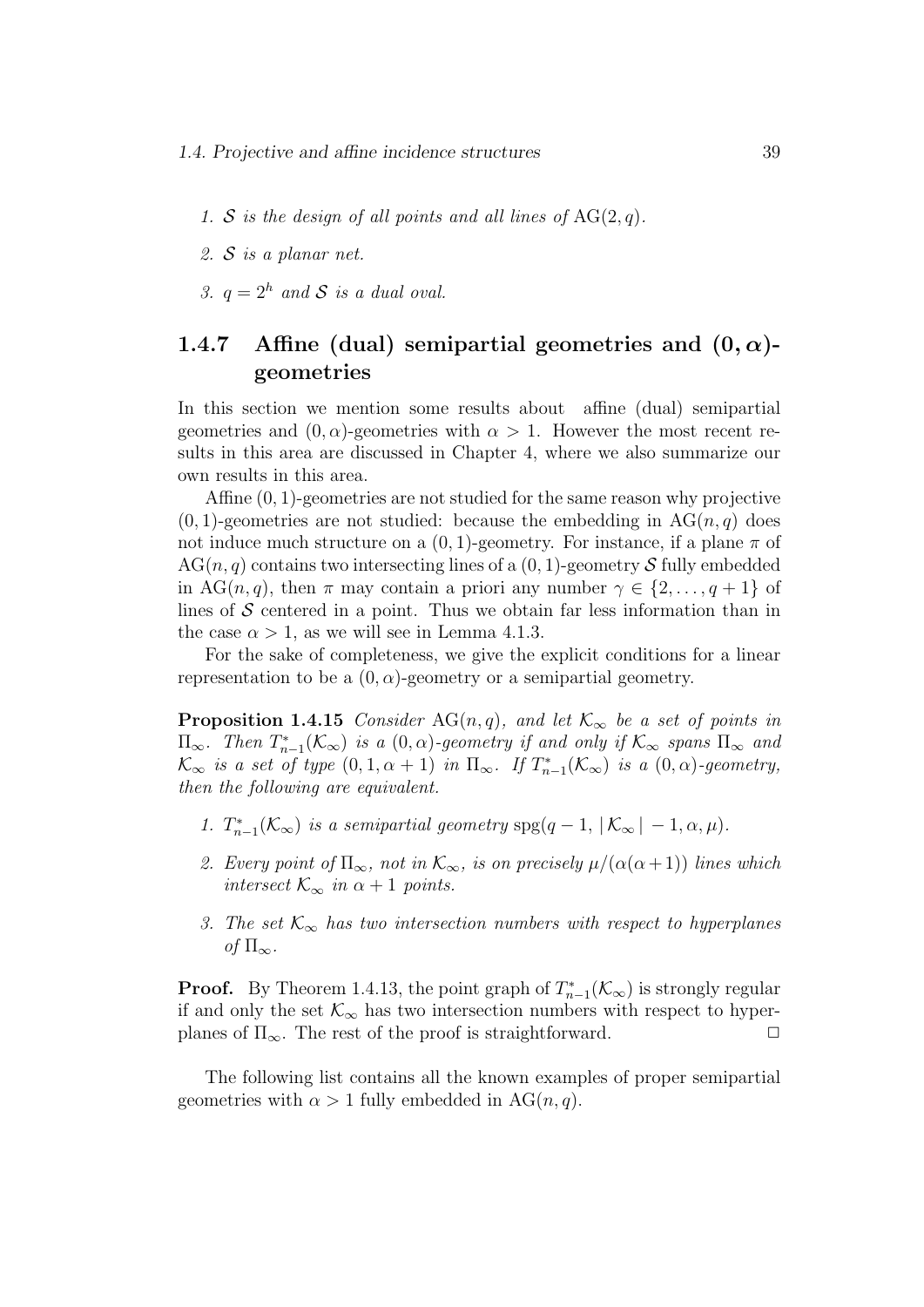- 1. Consider AG(3, $q^2$ ), and let  $\mathcal{U}_{\infty}$  be a unital in  $\Pi_{\infty}$ . Then  $T_2^*(\mathcal{U}_{\infty})$  is an  $spg(q^2-1, q^3, q, q^2(q^2-1))$  fully embedded in AG(3,  $q^2$ ) [41].
- 2. Consider AG( $n, q<sup>2</sup>$ ), and let  $\mathcal{B}_{\infty}$  be the point set of a Baer subspace of  $\Pi_{\infty}$ . Then  $T_{n-1}^*(\mathcal{B}_{\infty})$  is an  $\text{spg}(q^2-1,(q^n-q)/(q-1),q,q(q+1))$  fully embedded in  $AG(n, q^2)$  [41, 31].
- 3. Consider AG(4,  $2<sup>h</sup>$ ) and consider the set  $\mathcal{R}_4^-$  in PG(4,  $2<sup>h</sup>$ ) (see section 1.3.8) in such a way that  $\Pi_{\infty}$  is the unique hyperplane of PG(4, 2<sup>h</sup>) completely contained in  $\mathcal{R}_4^-$ . Let  $\mathcal P$  be the set of affine points of  $\mathcal{R}_4^-$ , let  $\mathcal B$  be the set of affine lines completely contained in  $\mathcal{R}_4^-$ , and let I be the natural incidence. Then  $TQ(4, 2<sup>h</sup>) = (P, \mathcal{B}, I)$  is an spg( $2^h - 1$ ,  $2^{2h}$ , 2,  $2^{h+1}(2^h - 1)$ ) fully embedded in AG(4,  $2^h$ ) [53].

Debroey and Thas [40] classified the semipartial geometries fully embedded in  $AG(2, q)$  and  $AG(3, q)$ .

**Theorem 1.4.16 (Debroey, Thas [40])** If S is a proper semipartial geometry with  $\alpha > 1$  fully embedded in AG(n, q) where  $n \leq 3$ , then we have one of the following cases.

1.  $n = 3$ , q is a square and  $S \simeq T_2^*(\mathcal{U}_{\infty})$  with  $\mathcal{U}_{\infty}$  a unital of  $\Pi_{\infty}$ .

2.  $n = 3$ , q is a square and  $S \simeq T_2^*(\mathcal{B}_{\infty})$  with  $\mathcal{B}_{\infty}$  a Baer subplane of  $\Pi_{\infty}$ .

The following theorem characterizes  $TQ(4, q)$  by its parameters and its full embedding in  $AG(4, q)$ .

Theorem 1.4.17 (Brown, De Clerck, Delanote [11]) If S is a semipartial geometry spg(q-1,  $q^2$ , 2, 2 $q(q-1)$ ) fully embedded in AG(4, q), then  $q = 2<sup>h</sup>$ and  $S \simeq \text{TQ}(4, q)$ .

The full embedding in  $AG(n, q)$  of dual semipartial geometries with  $\alpha > 1$ is solved by the following theorem.

Theorem 1.4.18 (De Clerck, Delanote [27]) If S is a dual semipartial geometry with  $\alpha > 1$  fully embedded in AG(n, q), then S is a partial geometry.

We conclude this section with some examples of affine  $(0, \alpha)$ -geometries.

1. Consider AG(n, q) and a set  $\mathcal{K}_{\infty}$  of type  $(0, 1, k)$  in  $\Pi_{\infty}$ , with  $|\mathcal{K}_{\infty}| > 1$ and  $k > 1$ , which spans  $\Pi_{\infty}$ . Then  $T_{n-1}^*(\mathcal{K}_{\infty})$  is a  $(0, \alpha)$ -geometry with  $s = q - 1$ ,  $t = |K_{\infty}| - 1$  and  $\alpha = k - 1$ , fully embedded in AG(n,q).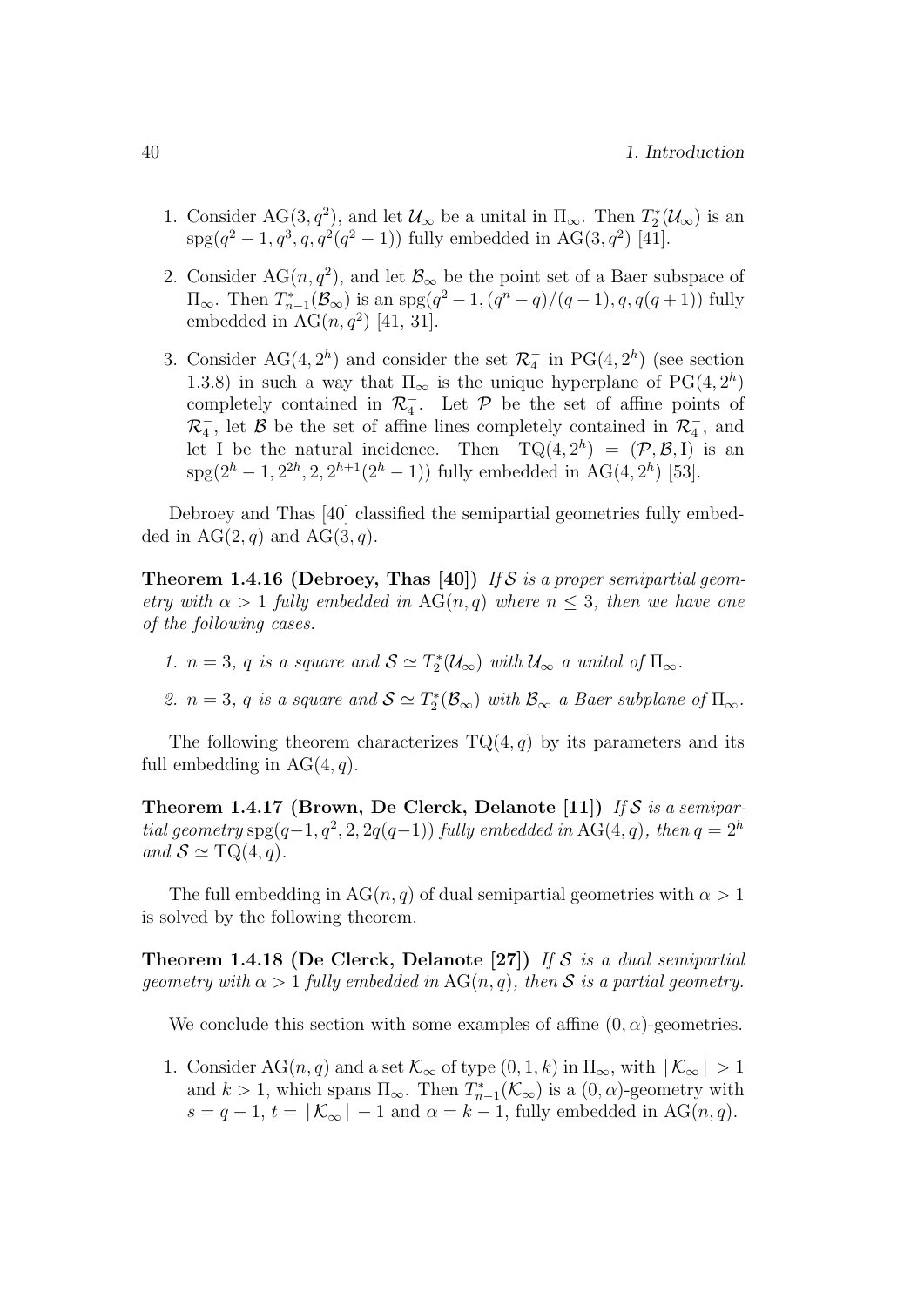An example of a set of type  $(0, 1, k)$  in PG $(n, q)$  is the point set of a projective subspace  $PG(n, q')$  of  $PG(n, q)$ , where  $GF(q')$  is a subfield of  $GF(q)$ . Here  $k = q' + 1$ . One can also construct sets of type  $(0, 1, k)$ in the following ways. If K is a set of type  $(0, 1, k)$  in PG $(n, q)$  and  $PG(n, q)$  is embedded in  $PG(n, q^m)$ , then K is a set of type  $(0, 1, k)$  in PG $(n, q^m)$ . If K is a set of type  $(0, 1, k)$  in PG $(n, q)$ ,  $n \geq 2$ , and  $p \notin K$ is a point such that every plane through  $p$  contains at most  $k$  points of K, then the projection of K from p onto a hyperplane  $PG(n-1, q)$  of PG(n, q), not containing p, yields a set of type  $(0, 1, k)$  in PG(n - 1, q).

2. Consider AG(3,  $2<sup>h</sup>$ ) and consider the set  $\mathcal{R}_3$  in PG(3,  $2<sup>h</sup>$ ) (see Section 1.3.8) in such a way that  $\Pi_{\infty}$  is the unique hyperplane of PG(3,  $2^h$ ) completely contained in  $\mathcal{R}_3$ . Let  $\mathcal P$  be the set of affine points of  $\mathcal{R}_3$ , let  $\mathcal{B}$  be the set of affine lines completely contained in  $\mathcal{R}_3$ , and let I be the natural incidence. Then  $HT = (\mathcal{P}, \mathcal{B}, I)$  is a  $(0, \alpha)$ -geometry with  $s = q - 1$ ,  $t = q$  and  $\alpha = 2$ , fully embedded in AG(3,2<sup>h</sup>) [53]. This geometry is not a semipartial geometry.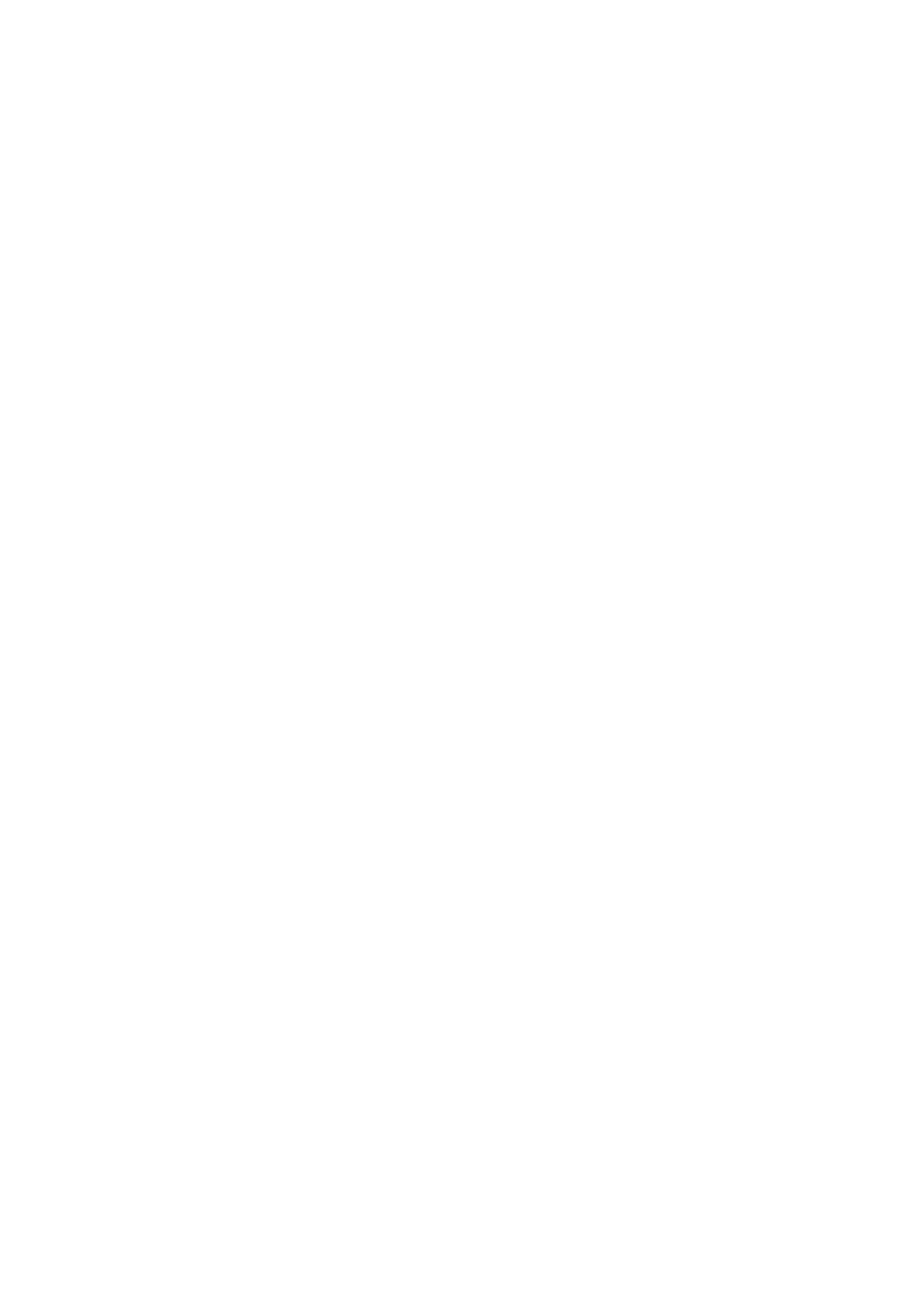## Chapter 2

# On  $(0, \alpha)$ -geometries fully embedded in  $PG(3, q)$  and  $(0, \alpha)$ -sets on the Klein quadric

Theorem 1.4.4 classifies all  $(0, \alpha)$ -geometries,  $\alpha > 1$ , fully embedded in  $PG(n, q), n \geq 4, q > 2$ . In this chapter, we consider  $(0, \alpha)$ -geometries,  $\alpha > 1$ , fully embedded in PG(3, q). In Section 2.2, the Plücker correspondence is used to transform the line set of a  $(0, \alpha)$ -geometry,  $\alpha > 1$ , fully embedded in PG $(3, q)$ ,  $q > 2$ , into a set of points on the Klein quadric, a so-called  $(0, \alpha)$ -set. In Section 2.3, we discuss the link between caps and  $(0, 2)$ -sets on the Klein quadric. Next, in Section 2.4, we give the explicit construction of some caps on the Klein quadric  $Q^+(5, q)$ , q even, which are due to Ebert, Metsch and Szőnyi [45]. De Clerck and Durante (private communication) observed that these caps yield previously unknown  $(0, 2)$ -geometries fully embedded in  $PG(3, q)$ , q even. In Section 2.5, we investigate the structure of the caps of Ebert, Metsch and Szőnyi. Finally, in Section 2.6, we show that, by slightly modifying the construction, sets of points on the Klein quadric may be found which correspond to new  $(0, \alpha)$ -geometries,  $\alpha > 1$ , fully embedded in  $PG(3, q)$ , q even.

The results of this chapter are joint work with De Clerck and Durante, and are published in [25].

### 2.1 Preliminaries

Let  $S = (\mathcal{P}, \mathcal{B}, I)$  be a  $(0, \alpha)$ -geometry,  $\alpha > 1$ , fully embedded in PG(3, q), and let  $\pi$  be a plane of PG(3, q). By Lemma 1.4.7,  $\pi$  is of one of the following types.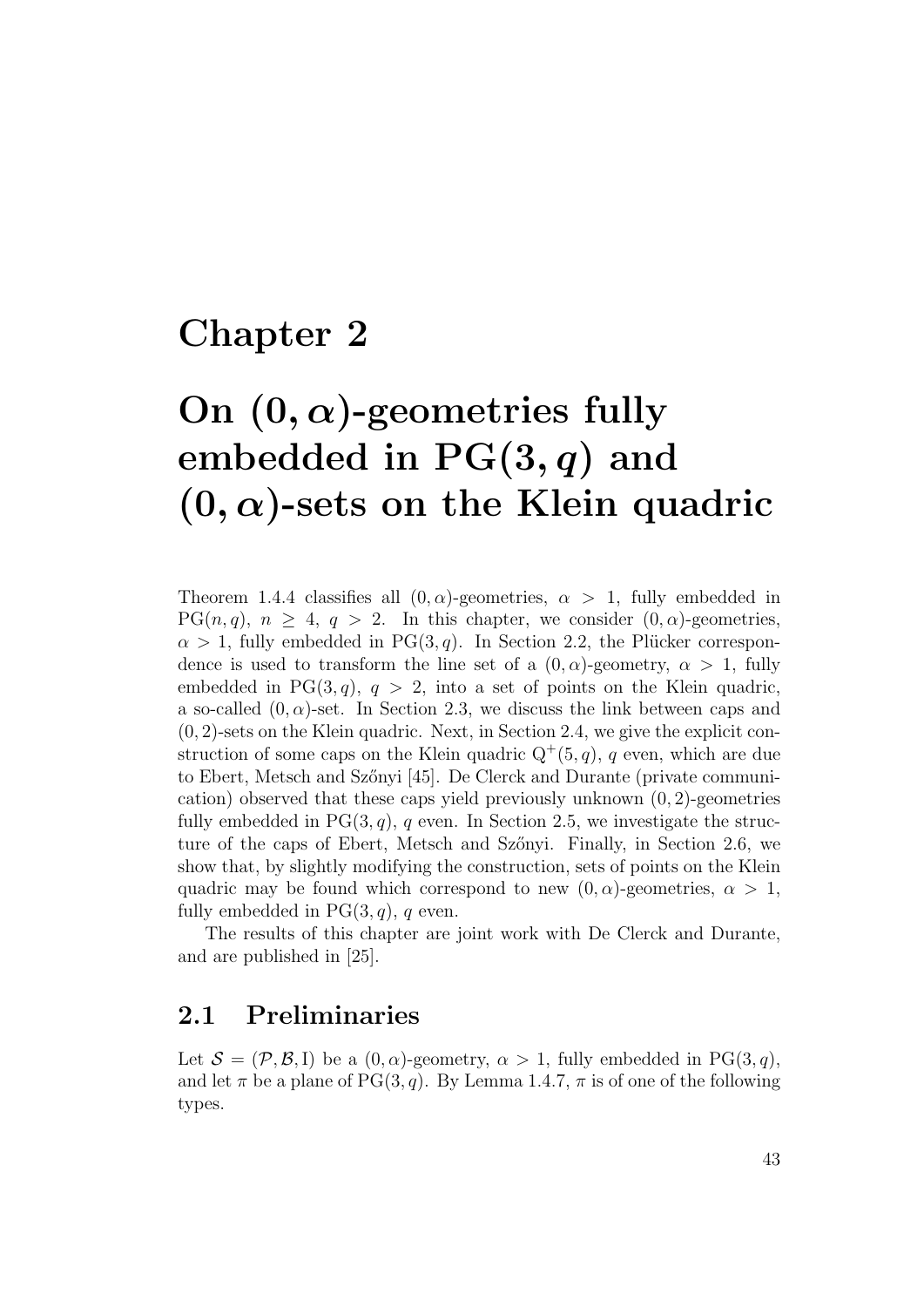**Type (a).**  $S_{\pi}$  consists of a pg(q,  $\alpha - 1$ ,  $\alpha$ ) (that is, a dual maximal arc of degree  $\alpha$ ) and possibly some isolated points.

**Type (b).**  $S_{\pi}$  consists of exactly one line and possibly some isolated points.

**Type (c).**  $S_{\pi}$  only consists of some isolated points.

In Section 1.4.3, it was shown that every plane of type (a) contains a constant number m of isolated points.

**Proposition 2.1.1 (De Clerck, Thas [30])** Let S be a  $(0, \alpha)$ -geometry,  $\alpha > 1$ , fully embedded in PG(3,2). Then either  $\alpha = 3$  and S is the design of all points and all lines of PG(3,2), or  $\alpha = 2$  and  $S \simeq \overline{W(3, 2)}$ ,  $S \simeq H_2^3$  or  $S \simeq \text{NQ}^-(3, 2)$ .

By Proposition 2.1.1, we may assume from now on that  $q > 2$ . The following result is an immediate consequence of Theorems 1.4.8 and 1.4.9, due to De Clerck and Thas [30].

**Theorem 2.1.2** Let B be a nonempty set of lines of lines of  $PG(3, q)$ ,  $q > 2$ . Let  $\mathcal{S} = (\mathcal{P}, \mathcal{B}, I)$ , where  $\mathcal P$  is the set of all points of PG(3, q) on the lines of **B**, and I is the natural incidence. Then S is a  $(0, \alpha)$ -geometry,  $\alpha > 1$ , fully embedded in  $PG(3, q)$  if and only if every pencil of  $PG(3, q)$  contains either 0 or  $\alpha$  lines of  $\beta$ . Hence there are no planes of type (b).

**Proof.** Suppose that S is a  $(0, \alpha)$ -geometry,  $\alpha > 1$ , fully embedded in  $PG(3, q)$ . Then either  $m \neq 0$ , in which case Theorem 1.4.9 states that there are no planes of type (b), or  $m = 0$ , in which case Theorem 1.4.8 applies and either S is the design of all points and lines of PG(3, q), or  $S \simeq H_q^3$ . So, in any case, there are no planes of type (b). It follows that every plane is of type (a) or (c), hence every pencil of  $PG(3,q)$  contains either 0 or  $\alpha$  lines of  $\mathcal{B}.$ 

Suppose that every pencil of PG(3, q) contains either 0 or  $\alpha > 1$  lines of B. Let  $\{p, L\}$  be an anti-flag of S. Let  $\pi$  be the plane  $\langle p, L \rangle$ . Since the pencil of lines of PG(3, q) through p, contained in  $\pi$ , contains either 0 or  $\alpha$  lines of  $\mathcal{B}, \alpha(p, L)$  is either 0 or  $\alpha$ . So S satisfies property (zag2) (see Section 1.2.2).

Let  $p_1$  and  $p_2$  be noncollinear points of S. Let  $L = \langle p_1, p_2 \rangle$ , let  $\pi$  be a plane not containing  $p_1$  or  $p_2$ , and let  $p = L \cap \pi$ . Every pencil of PG(3, q) contains either 0 or  $\alpha$  lines of  $\beta$ , so the lines of S through  $p_i$  intersect  $\pi$  in a maximal arc  $\mathcal{M}_i$  of degree  $\alpha$ ,  $i = 1, 2$ . Since  $p \notin \mathcal{M}_i$ , there are  $q + 1 - q/\alpha$ lines of  $\pi$  through p which intersect  $\mathcal{M}_i$  in  $\alpha$  points,  $i = 1, 2$ . Since  $\alpha > 1$ , there is a line  $L' \subseteq \pi$  through p which intersects  $\mathcal{M}_1$  and  $\mathcal{M}_2$  in  $\alpha$  points.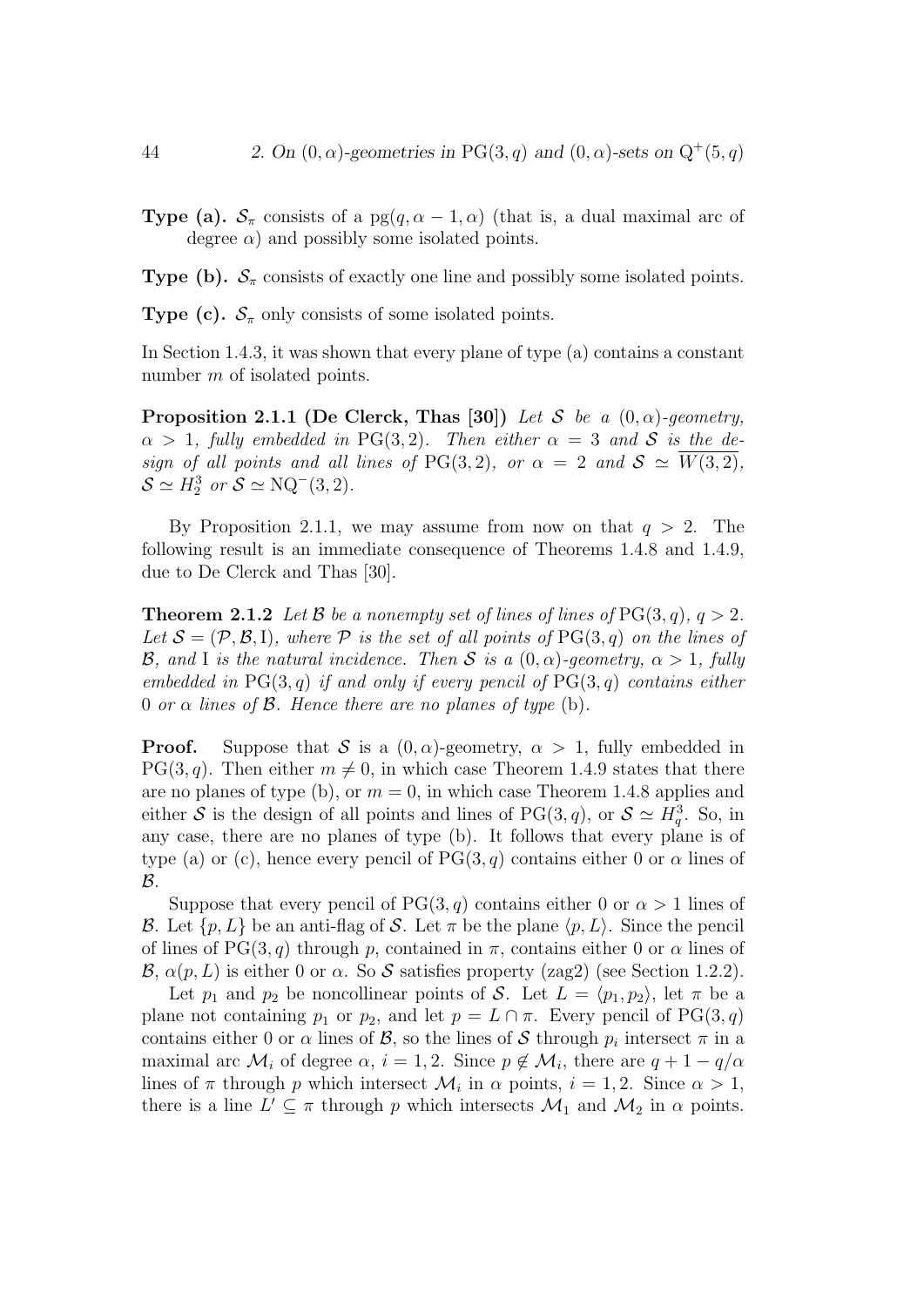Hence the plane  $\pi' = \langle L, L' \rangle$  contains  $\alpha$  lines of S through  $p_i$ ,  $i = 1, 2$ . So there is a point of S collinear to both  $p_1$  and  $p_2$ . Hence S is connected, so S satisfies property (zag1'). By Lemma 1.2.1,  $S$  is a  $(0, \alpha)$ -geometry. Clearly, S is fully embedded in  $PG(3, q)$ .

Let S be a  $(0, \alpha)$ -geometry,  $\alpha > 1$ , fully embedded in PG(3, q),  $q > 2$ . Since every plane  $\pi$  of type (a) contains a constant number m of isolated points, the number d of points of  $\pi$  which do not belong to  $\mathcal{S}$ , is also a constant. In fact  $d = q(q + 1 - \alpha)/\alpha - m$ . The number d is called the deficiency of the  $(0, \alpha)$ -geometry S.

**Proposition 2.1.3** Let  $S = (\mathcal{P}, \mathcal{B}, I)$  be a  $(0, \alpha)$ -geometry,  $\alpha > 1$ , fully embedded in PG(3, q),  $q > 2$ . Then the order of S is  $(q,(q+1)(\alpha-1))$ .  $|\mathcal{P}| = (q+1)(q^2+1-d), |\mathcal{B}| = (q\alpha-q+\alpha)(q^2+1-d),$  and the number of planes of type (a) is  $(q+1)(q^2+1-d)$ .

**Proof.** By Theorem 2.1.2, every pencil of PG(3, q) contains either 0 or  $\alpha$ lines of S. Hence the lines of S through a point p of S intersect a plane, not containing p, in a maximal arc of degree  $\alpha$ . Hence the order of S is  $(q,(q + 1)(\alpha - 1)).$ 

Consider a line  $L$  of  $S$ . Every plane through  $L$  is of type (a) and contains  $m = q(q + 1 - \alpha)/\alpha - d$  isolated points. Hence  $|\mathcal{P}| = (q + 1)(q^2 + 1 - d)$ . Counting the flags of S yields  $|\mathcal{B}| = (q\alpha - q + \alpha)(q^2 + 1 - d)$ . Counting the number of pairs  $(L, \pi)$ , where  $\pi$  is a plane of type (a) and L a line of S in  $\pi$ , yields the number of planes of type  $(a)$ .  $\Box$ 

### 2.2 The Plücker correspondence

Let B be a set of lines of  $PG(3, q)$ , and let K be the image of B under the Plücker correspondence κ. The set of pencils of PG(3, q) corresponds via  $\kappa$  to the set of lines of PG $(5, q)$  which are contained in the Klein quadric  $Q^+(5, q)$ . Hence every pencil of PG(3, q) contains either 0 or  $\alpha$  (1  $\leq \alpha \leq q+1$ ) lines of B if and only if K is a set of type  $(0, \alpha)$  with respect to the lines of PG(5, q) which are contained in  $Q^+(5, q)$ . A set of points on the Klein quadric  $Q^+(5, q)$ which has the latter property is called a  $(0, \alpha)$ -set on  $Q^+(5, q)$ . By Theorem 2.1.2, the following objects are equivalent whenever  $q > 2$  and  $\alpha > 1$ .

- 1. A  $(0, \alpha)$ -geometry fully embedded in PG $(3, q)$ .
- 2. A set B of lines of  $PG(3, q)$  such that every pencil of  $PG(3, q)$  contains either 0 or  $\alpha$  lines of  $\beta$ .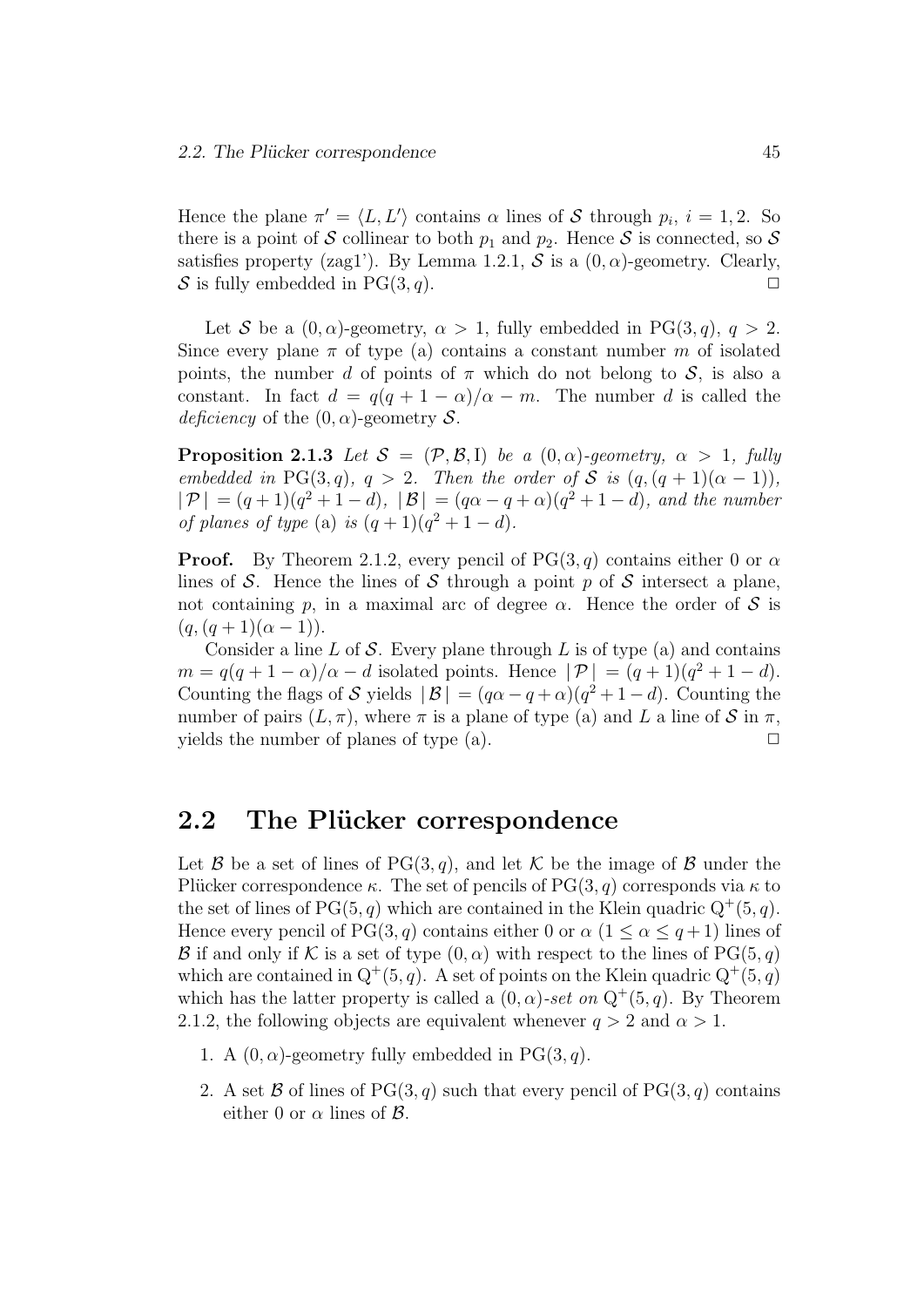3. A  $(0, \alpha)$ -set on the Klein quadric  $Q^+(5, q)$ .

Let K be a  $(0, \alpha)$ -set,  $\alpha > 1$ , on the Klein quadric  $Q^+(5, q)$ ,  $q > 2$ , and let S be the corresponding  $(0, \alpha)$ -geometry fully embedded in PG(3, q). Then the deficiency d of S is also called the deficiency of the  $(0, \alpha)$ -set K. By Proposition 2.1.3,  $|K| = (q\alpha - q + \alpha)(q^2 + 1 - d)$ .

The following list contains the examples of  $(0, \alpha)$ -geometries  $\mathcal{S}, \alpha > 1$ , fully embedded in  $PG(3, q)$ ,  $q > 2$ , that appear in [81]. For every example, we describe the corresponding  $(0, \alpha)$ -set K on the Klein quadric.

- 1. S is the design of all points and all lines of PG(3, q). Here  $\alpha = q + 1$ ,  $d = 0$ , and K is the set of all points of  $Q^+(5, q)$ .
- 2.  $S = W(3, q)$ . Here  $\alpha = q$ , and  $d = 0$ . The line set of S consists of the lines which are not totally isotropic with respect to a symplectic polarity  $\varphi$  of PG(3, q). The set of totally isotropic lines with respect to  $\varphi$  corresponds to the set of points of  $Q^+(5, q)$  in a hyperplane U of  $PG(5, q)$ , which is not tangent to  $Q^+(5, q)$ . Hence K is the set of points of  $Q^+(5,q)$ , not in U.
- 3.  $S = H_q^3$ . Here  $\alpha = q$ , and  $d = 1$ . The line set of S consists of the lines which are skew to a line L of  $PG(3, q)$ . The set of lines of  $PG(3, q)$ which are not skew to  $L$ , corresponds via  $\kappa$  to the set of points of  $Q^+(5,q)$  which are collinear to the point  $p=L^{\kappa}$ . A point of  $Q^+(5,q)$  is collinear to p if and only if it is in the tangent hyperplane U to  $Q^+(5, q)$ at p. Hence K is the set of points of  $Q^+(5, q)$ , not in U.
- 4.  $S = NQ^+(3, 2^h)$ . Here  $q = 2^h$ ,  $\alpha = q/2$ , and  $d = q + 1$ . The line set of  $S$  consists of the lines which are skew to a nonsingular hyperbolic quadric  $Q^+(3, q)$  in PG $(3, q)$ . Let  $R_1$  and  $R_2$  be the reguli of  $Q^+(3, q)$ . Then  $R_i$  corresponds via  $\kappa$  to a nondegenerate conic  $C_i = Q^+(5, q) \cap \pi_i$ ,  $\pi_i$  a plane of PG(5, q),  $i = 1, 2$ . A line of PG(3, q) belongs to S if and only if it is skew to all lines of  $R_1$ . So K is the set of points of  $Q^+(5, q)$ which are not collinear to any point of  $C_1$ .

It was conjectured in [30] that the design of all points and all lines of PG(3,q),  $H_q^3$ ,  $\overline{W(3,q)}$  and NQ<sup>+</sup>(3,q) are the only  $(0, \alpha)$ -geometries,  $\alpha > 1$ , fully embedded in PG(3, q),  $q > 2$ . This conjecture is false as will be clear from Sections 2.4 and 2.6. However, when one assumes additionally that  $m \leq 2$ , then Theorems 1.4.8, 1.4.10 and 1.4.11 prove the conjecture. Also, the conjecture is valid if we restrict ourselves to the  $q$  odd case. We state this result in terms of  $(0, \alpha)$ -sets on the Klein quadric.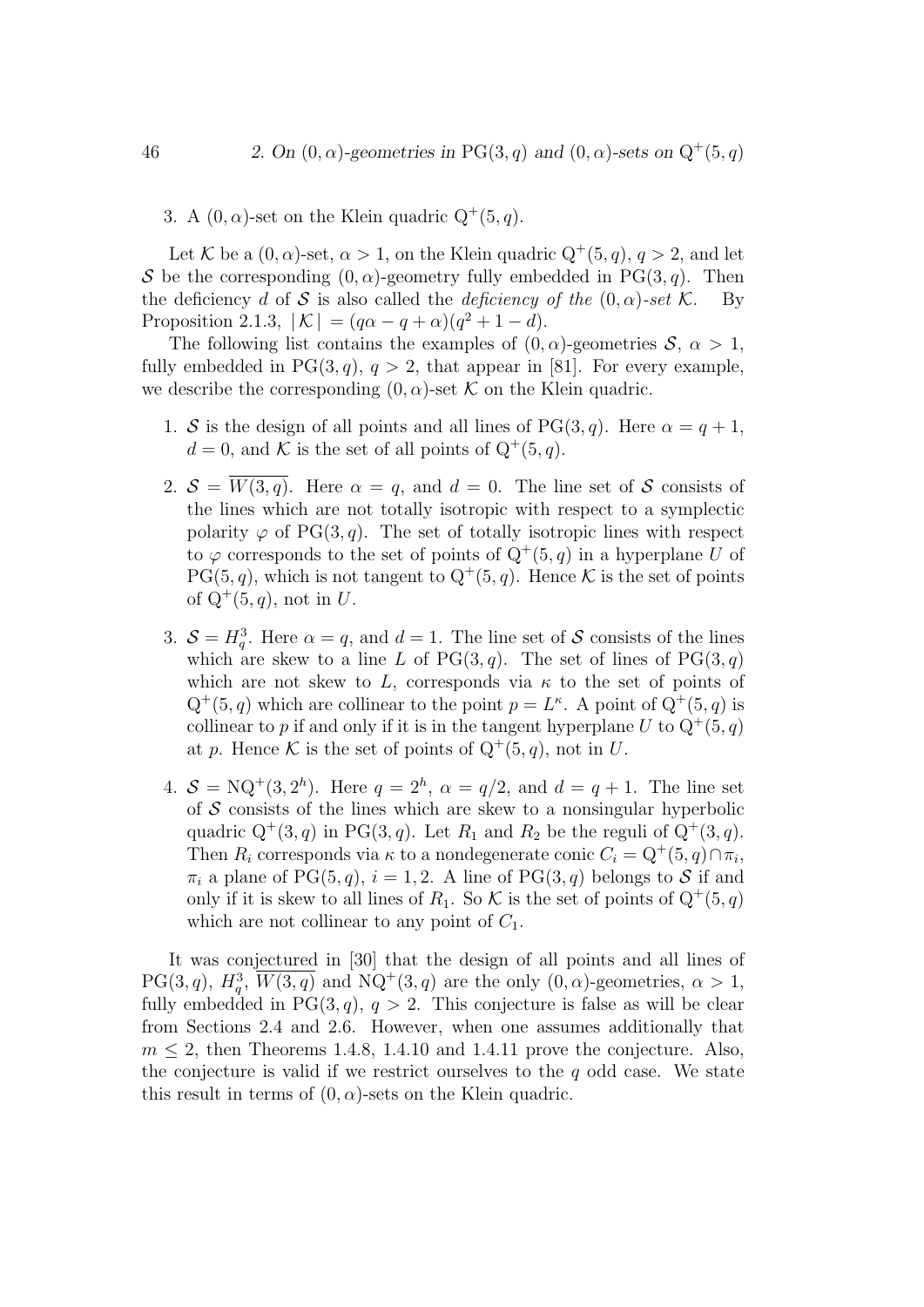**Theorem 2.2.1** Let K be a  $(0, \alpha)$ -set,  $\alpha > 1$ , on the Klein quadric  $Q^+(5, q)$ , q odd. Then one of the following possibilities occurs.

- 1.  $\alpha = q + 1$  and K is the set of all points of  $Q^+(5, q)$ .
- 2.  $\alpha = q$  and K is the set of points of  $Q^+(5,q)$ , not in a given hyperplane of  $PG(5, q)$ .

**Proof.** Let  $\pi$  be a generator of  $Q^+(5, q)$  such that  $\mathcal{M} = \mathcal{K} \cap \pi$  is not empty. Since every line of  $\pi$  intersects M in either 0 or  $\alpha$  points, M is a maximal arc of degree  $\alpha$  in the plane  $\pi$ . By Theorem 1.3.2,  $\alpha$  is either q or  $q + 1$ .

If  $\alpha = q + 1$ , then clearly K is the set of all points of  $Q^+(5, q)$ . Assume that  $\alpha = q$ , and let  $\mathcal{S} = (\mathcal{P}, \mathcal{B}, I)$  be the  $(0, q)$ -geometry fully embedded in  $PG(3, q)$  which corresponds to K. Then  $m + d = 1$ , so either  $m = 0$  and  $d = 1$ , or  $m = 1$  and  $d = 0$ . If  $m = 0$ , then, by Theorem 1.4.8,  $S \simeq H_q^3$ . If  $m = 1$ , then, by Theorem 1.4.10,  $S \simeq \overline{W(3, q)}$ .

Note that when  $\alpha = q$  in Theorem 2.2.1, though we did not use it, the classification of copolar spaces by Hall [48] applies.

The second part of the proof of Theorem 2.2.1 is also valid for  $q$  even. So the conclusion of Theorem 2.2.1 holds, when, instead of assuming that  $q$  is odd, one assumes that  $\alpha \geq q$ .

### 2.3 Caps and (0, 2)-sets on the Klein quadric

Since it is very hard to find in general the exact value of  $m_2(n, q)$ , the size of the largest cap in  $PG(n, q)$ , and to construct caps of this size, it is interesting to investigate and construct caps that are contained in certain varieties, such as quadrics. For example, caps embedded in the Klein quadric  $Q^+(5, q)$  have been studied by various authors.

Since the intersection of a cap  $\mathcal K$  in  $Q^+(5, q)$  with a generator  $\pi$  of  $Q^+(5, q)$ , is a cap in the projective plane  $\pi$ ,  $|\mathcal{K} \cap \pi| \leq m_2(2, q)$ . An easy counting argument shows that  $|K| \leq m_2(2,q)(q^2+1)$ . So, if q is odd, the (theoretically) maximum size of K is  $(q+1)(q^2+1)$ , and if q is even, it is  $(q+2)(q^2+1)$ .

In the q odd case, Glynn [47] constructs an example of a cap in  $Q^+(5, q)$ which has the maximum size  $(q+1)(q^2+1)$ . It is the intersection of  $Q^+(5, q)$ with a singular quadric with vertex a line  $L$  and base a nonsingular elliptic quadric in a 3-space skew to  $L$ . In [74], Storme proves that every  $(q+1)(q^2+1)$ -cap in  $Q^+(5, q)$ , with q odd and sufficiently large, is the intersection of  $Q^+(5,q)$  with another quadric. Metsch [61] shows that every cap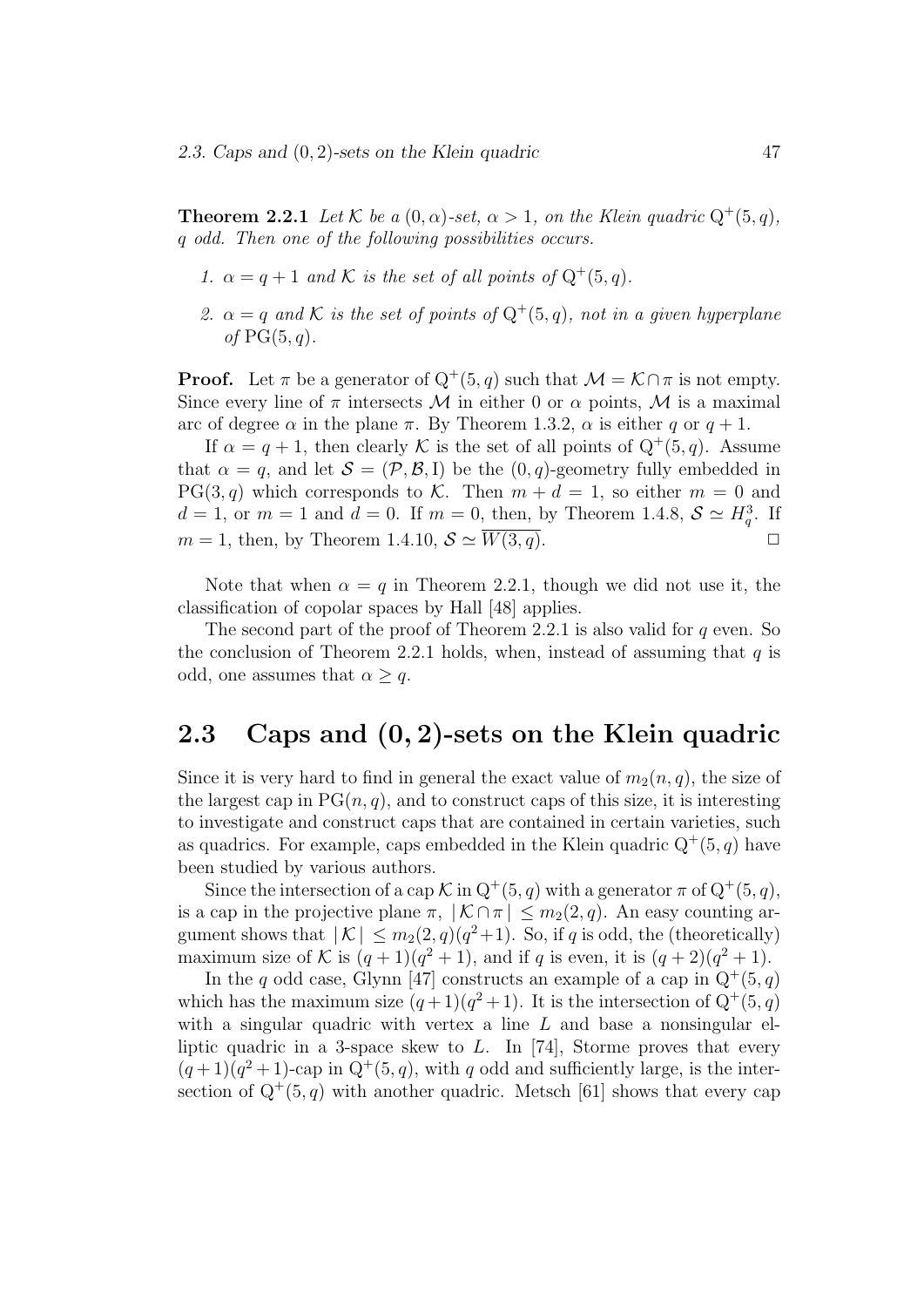of size  $k > q^3 + q^2 + 2$  in  $Q^+(5, q)$ , with q odd and sufficiently large, can be extended to a  $(q + 1)(q^2 + 1)$ -cap in  $Q^+(5, q)$ .

When q is even, a cap in  $Q^+(5,q)$  of the maximum size  $(q+2)(q^2+1)$ is only known to exist for  $q = 2$  (it is the complement in  $Q^+(5,2)$  of a hyperplane which is not tangent to  $Q^+(5,2)$ .

**Proposition 2.3.1** Let K be a set of points on  $Q^+(5,q)$ ,  $q = 2^h$ . Then K is a cap of size  $(q+2)(q^2+1)$  if and only if K is a  $(0, 2)$ -set on  $Q^+(5, q)$  of deficiency 0.

**Proof.** Suppose that K is a cap of size  $(q+2)(q^2+1)$ . Since every generator of  $Q^+(5, q)$  contains at most  $m_2(2, q) = q + 2$  points of K, a simple counting argument shows that every generator of  $Q^+(5,q)$  contains  $q+2$  points of K. In other words, for every generator  $\pi$  of  $Q^+(5,q)$ ,  $Q^+(5,q) \cap \pi$  is a hyperoval. So, every line on  $Q^+(5,q)$  intersects K in either 0 or 2 points. Since  $|K| = (q+2)(q^2+1), d = 0.$ 

Clearly, if K is a  $(0, 2)$ -set on  $Q^+(5, q)$  of deficiency 0, then K is a cap of size  $(q+2)(q^2+1)$ .  $2 + 1$ .

The largest known cap in  $Q^+(5, q)$ , q even and  $q > 2$ , is a cap of size  $q^{3} + 2q^{2} + 1 = (q + 2)(q^{2} + 1) - q - 1$ , constructed by Ebert, Metsch and Szőnyi [45]. We give the construction in Section 2.4. This cap is maximal in  $Q^+(5, q)$ , that is, it cannot be extended by adding a point of  $Q^+(5, q)$ .

In [45], it is shown that a cap of size  $k > (q+2)(q^2+1)-q-1$  in  $Q^+(5, q)$ , q even, can always be extended to a cap of size  $(q+2)(q^2+1)$  in  $Q^+(5, q)$ . Furthermore, the structure of maximal caps of size  $(q+2)(q^2+1) - q - 1$  on  $Q^+(5,q)$ , q even, is investigated in [45]. The main result may be translated as follows in terms of  $(0, 2)$ -sets on  $Q^+(5, q)$ .

Theorem 2.3.2 (Ebert, Metsch, Szőnyi [45]) Let  $K$  be a maximal cap of size  $(q+2)(q^2+1)-q-1$  on  $Q^+(5,q)$ , q even. Then there is a point  $p \in \mathcal{K}$  which is not collinear to any other point of K. The set  $\mathcal{K} \setminus \{p\}$  is a  $(0, 2)$ -set of deficiency 1 on  $Q^+(5, q)$ .

The converse to Theorem 2.3.2 is much easier to prove.

**Theorem 2.3.3** Let K be a  $(0, 2)$ -set of deficiency 1 on  $Q^+(5, q)$ ,  $q = 2^h$ , h > 1. Then there is a point  $p \in K$  such that  $K \cup \{p\}$  is a maximal cap of size  $(q+2)(q^2+1) - q - 1$  on  $Q^+(5, q)$ .

**Proof.** Let S be the  $(0, 2)$ -geometry fully embedded in PG $(3, q)$ , corresponding to K. By Proposition 2.1.3, there are precisely  $q + 1$  points of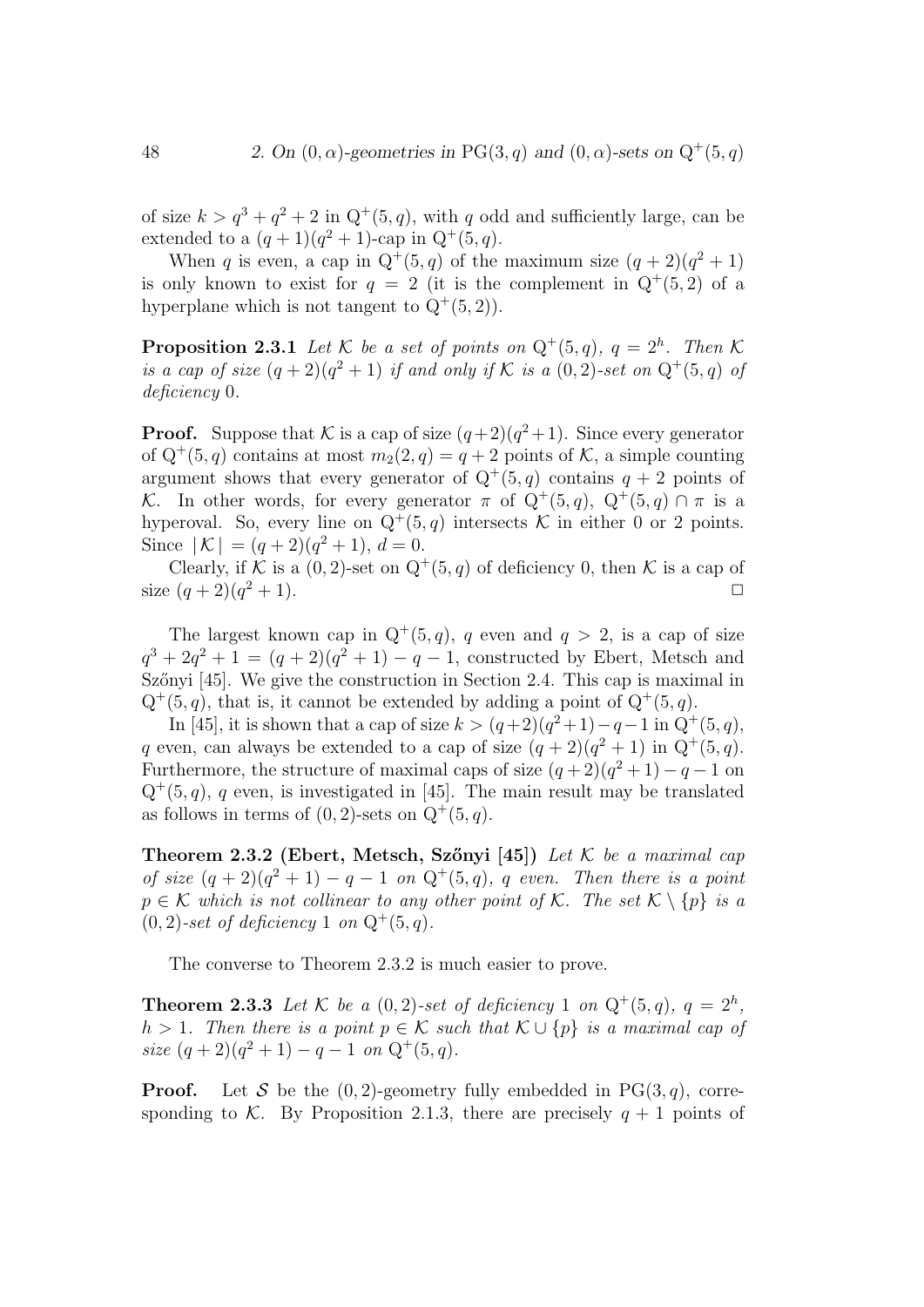#### 2.4. A construction of caps on the Klein quadric 49

 $PG(3, q)$  which do not belong to S, and precisely  $q + 1$  planes of  $PG(3, q)$ which are of type (c). Since  $d = 1$ , any plane which contains at least 2 points not belonging to S, is a plane of type (c). It follows that the  $q+1$  points not belonging to S lie on a line L of  $PG(3, q)$  and that the  $q + 1$  planes of type (c) are exactly the planes containing L.

Clearly no line of S is concurrent with L. Hence  $\mathcal{K} \cup \{p\}$ , where p is the point of  $Q^+(5, q)$  which corresponds to L, is a cap of size

$$
q^{2}(q+2) + 1 = (q+2)(q^{2} + 1) - q - 1
$$

on  $Q^+(5, q)$ .

Suppose that there is a point  $p' \in Q^+(5, q) \setminus (\mathcal{K} \cup \{p\})$  such that  $\mathcal{K} \cup \{p, p'\}$ is a cap. Let L' be the line of  $PG(3, q)$  which corresponds to p'. Let r be a point of S on L'. Then the lines of S through r intersect a plane  $\pi$  not containing r in a hyperoval H. Since L' is not a line of  $S, r' = L' \cap \pi \notin H$ . Let M be a line of  $\pi$  through r' which intersects H in 2 points. Then the pencil of lines through r in the plane  $\langle L', M \rangle$  contains L' and 2 lines of S. But this contradicts the fact that  $\mathcal{K}\cup\{p,p'\}$  is a cap. So  $\mathcal{K}\cup\{p\}$  is a maximal cap of  $Q^+(5,q)$ .  $(5, q).$ 

### 2.4 A construction of caps on the Klein quadric

In this section, we give a construction of caps on the Klein quadric, due to Ebert, Metsch and Szőnyi [45].

Consider the Klein quadric  $Q^+(5, q)$  in PG(5, q),  $q = 2<sup>h</sup>$ . Since q is even, the polarity  $\beta$  which is associated with  $Q^+(5, q)$ , is a symplectic polarity. Let V be a 3-space of PG(5,q), such that  $E = Q^+(5,q) \cap V$  is a nonsingular elliptic quadric. Let L be the line  $V^{\beta}$ . Then L is an external line of  $Q^+(5, q)$ .

Let  $O$  be an ovoid of  $V$  which has the same set of tangent lines as the elliptic quadric E. For every point  $p \in O \setminus E$ , the plane  $\pi = \langle p, L \rangle$  intersects  $Q^+(5,q)$  in a nondegenerate conic with nucleus p, whereas, for every point  $p \in O \cap E$ , the plane  $\pi$  intersects  $Q^+(5, q)$  in the point p only. Let

$$
\mathcal{K} = \bigcup_{p \in O \setminus E} (Q^+(5, q) \cap \pi) \cup (E \setminus O),
$$

and let  $\mathcal{K}' = \mathcal{K} \cup (E \cap O)$ . Then  $\mathcal{K}'$  is the intersection of  $Q^+(5, q)$  with the cone with vertex L and base  $E \cup O$ , and K is the intersection of  $Q^+(5, q)$ with the cone with vertex L and base the symmetric difference  $E \Delta O$ .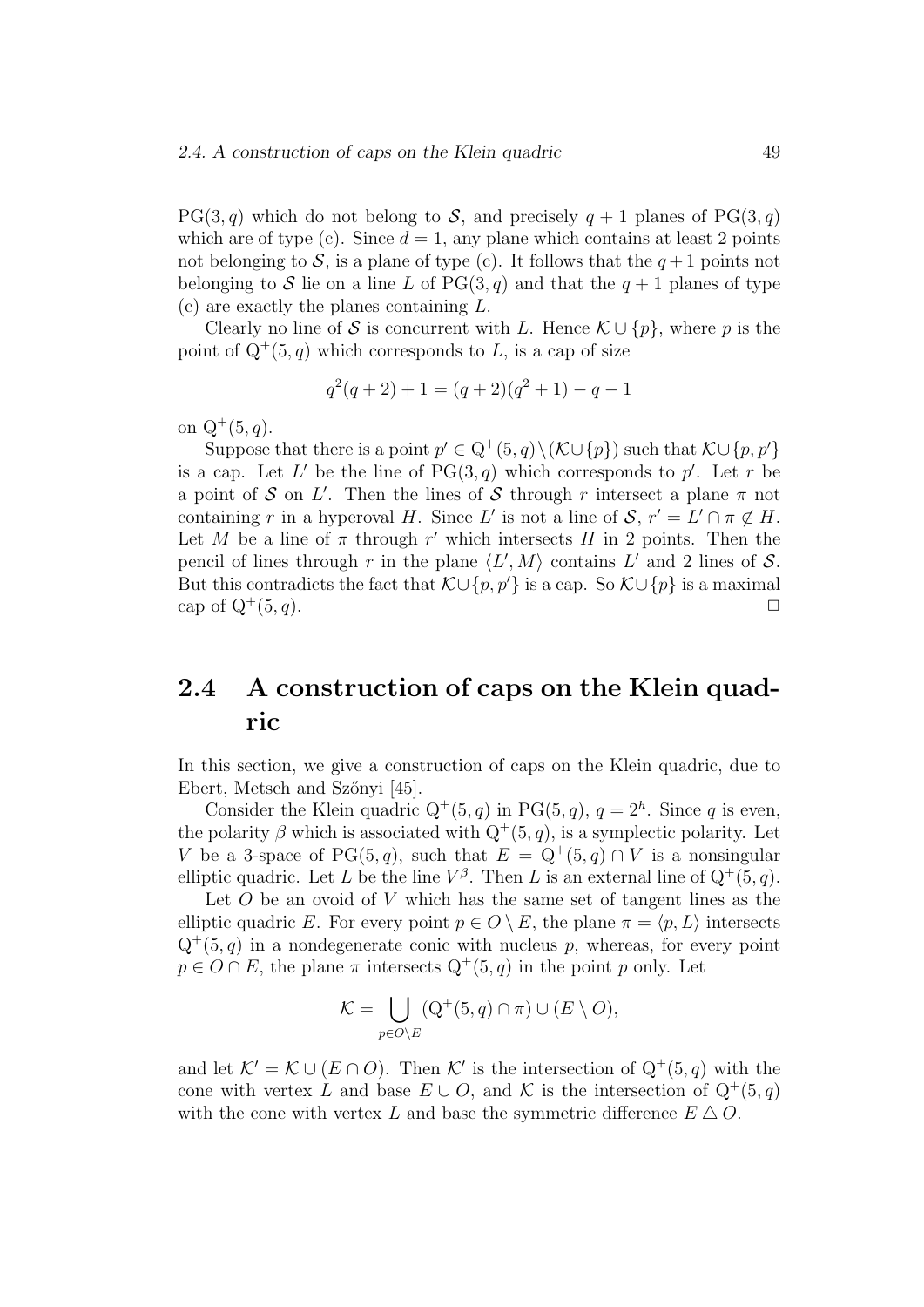

Figure 2.1: Construction of the  $(0, 2)$ -sets  $\mathcal{E}_d$  and  $\mathcal{T}_{q\pm\sqrt{2q}+1}$ .

It is shown in [45] that K' is a maximal cap of size  $q^2 + 1 + (q+1) |O \setminus E|$ on the Klein quadric. The fact that  $K$  is a  $(0, 2)$ -set on the Klein quadric, was observed by De Clerck and Durante (private communication).

**Theorem 2.4.1** The set K is a  $(0, 2)$ -set of deficiency  $d = |E \cap O|$  on the Klein quadric.

**Proof.** Let M be a line of  $PG(5, q)$  which is contained in the Klein quadric  $Q^+(5,q)$ . Since L is an external line to  $Q^+(5,q)$ , L and M are skew. Since  $E = Q^+(5, q) \cap V$  is an elliptic quadric, there are two possibilities: either M is skew to  $V$ , or  $M$  intersects  $V$  in a point of  $E$ .

Assume that M and V are skew. Let p be a point of M, let  $\pi = \langle p, L \rangle$ , and let  $p' = \pi \cap V$ . Suppose that  $p' \in E$ . Then  $\pi$  intersects  $Q^+(5, q)$  only in p', a contradiction since  $p \in \mathbb{Q}^+(5,q) \cap \pi$ . So  $p' \notin E$ , and  $\mathbb{Q}^+(5,q) \cap \pi$  is a nondegenerate conic with nucleus  $p'$ . From the definition of  $K$ , it follows that  $p \in \mathcal{K}$  if and only if  $p' \in O \setminus E$ .

Let  $M'$  be the projection of the line M from L onto V. Then  $M'$  is an external line to  $E$ , and the number of points of  $K$  on M equals the number of points of  $O \setminus E$  on M'. Since M' is not a tangent line to E, it is not a tangent line to O. So  $|(O \setminus E) \cap M'| = |O \cap M'| \in \{0, 2\}$ . Hence M contains either 0 or 2 points of  $K$ .

Assume that M intersects V in the point r. As in the previous case, for every point  $p \neq r$  of M, the projection p' of p from L onto V is a point, not on E, and  $p \in \mathcal{K}$  if and only if  $p' \in O \setminus E$ . Again, let M' be the projection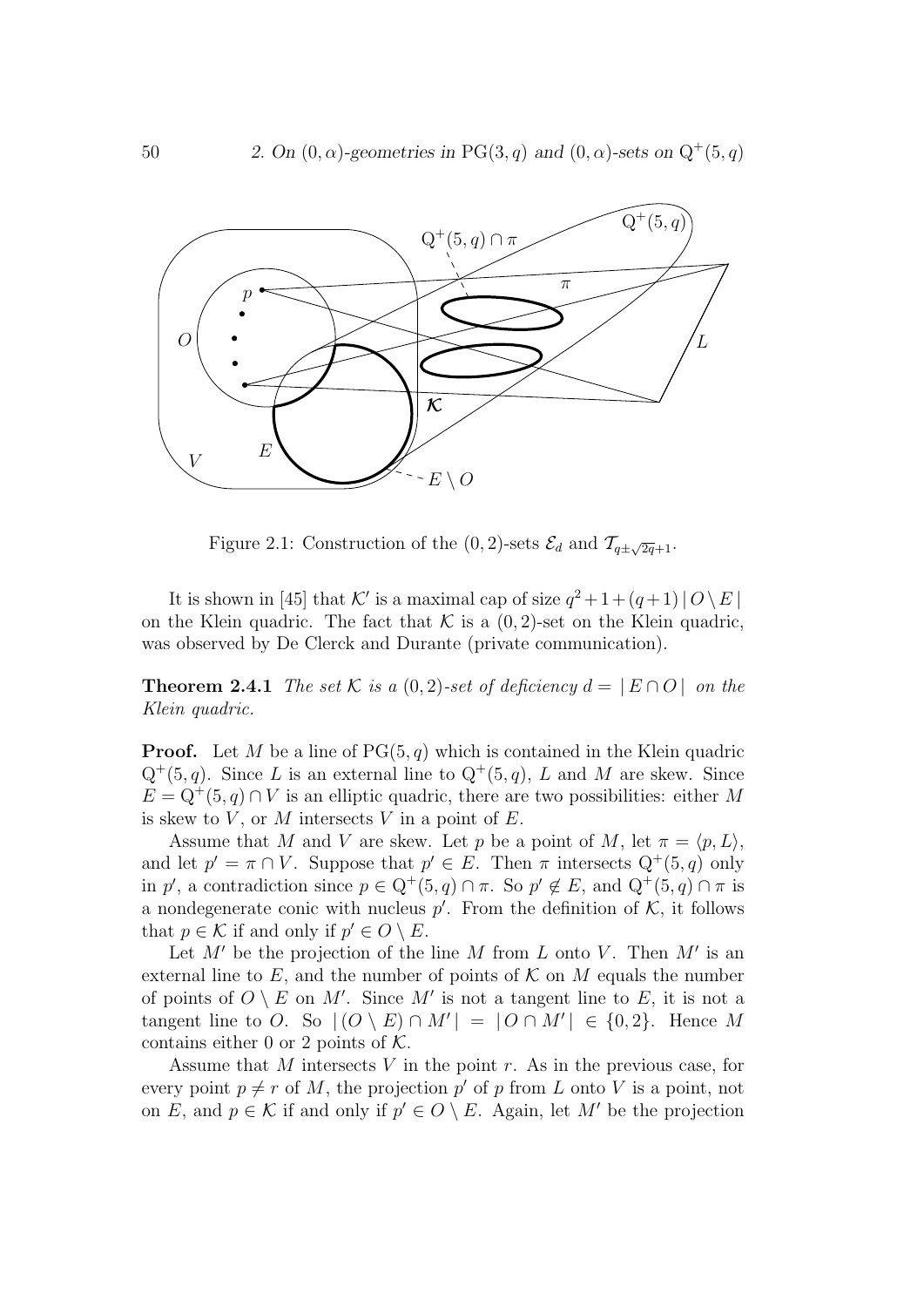of the line M from L onto V. Then  $M'$  is a tangent line to E at the point r; the number of points of  $M \setminus \{r\}$ , which belong to K, equals the number of points of  $M' \setminus \{r\}$ , which are on  $O \setminus E$ .

Since the line  $M'$  is tangent to E, it is tangent to O. Let  $r'$  be the point  $O \cap M'$ . Assume that  $r \in E \cap O$ . Then  $r \notin \mathcal{K}$ . Also,  $r' = r \notin O \setminus E$ , so  $(O \setminus E) \cap (M' \setminus \{r\}) = \emptyset$ . Hence M does not contain any points of K.

Assume that  $r \in E \setminus O$ . Then  $r \in \mathcal{K}$ . Also,  $r \neq r'$  and  $r' \in O \setminus E$ , so  $(O \setminus E) \cap (M' \setminus \{r\}) = \{r'\}.$  Hence M contains exactly 2 points of K.

We conclude that  $K$  is a  $(0, 2)$ -set on the Klein quadric. Since

$$
|\mathcal{K}| = |E \setminus O| + (q+1)|O \setminus E|
$$
  
= |O \setminus E| + (q+1)|O \setminus E|  
= (q+2)(q^2+1-|E \cap O|),

K has deficiency  $d = |E \cap O|$ . □

The question remains which deficiencies can occur. Suppose that  $O$  is a nonsingular elliptic quadric in V which has the same set of tangent lines as E. Then, by Bruen and Hirschfeld [13], either  $E$  and  $O$  intersect in a unique point  $p$ , and they have a common tangent plane at  $p$ , or  $E$  and  $O$  intersect in  $q+1$  points which form a nondegenerate conic in a plane of V (Types 1(i) and  $3(g)(ii)$  in Table 2 of [13]). We will denote the corresponding  $(0, 2)$ -set K by  $\mathcal{E}_1$  if  $|E \cap O| = 1$  and by  $\mathcal{E}_{q+1}$  if  $|E \cap O| = q + 1$ .

Suppose that  $q = 2^{2e+1}$ , and that O is a Suzuki-Tits ovoid in V, which has the same set of tangent lines as  $E$ . Then, by Bagchi and Sastry [1],  $E$ and O intersect in  $q \pm \sqrt{2q} + 1$  points, and both intersection sizes do occur. (For an alternative proof, see De Smet and Van Maldeghem [37].) We will denote the corresponding  $(0, 2)$ -set K by  $\mathcal{T}_{q-\sqrt{2q}+1}$  if  $|E \cap O| = q - \sqrt{2q} + 1$ and by  $\mathcal{T}_{q+\sqrt{2q}+1}$  if  $|E \cap O| = q + \sqrt{2q} + 1$ .

### 2.5 Unions of elliptic quadrics

Consider a  $(0, 2)$ -set  $\mathcal{K} \in \{\mathcal{E}_1, \mathcal{E}_{q+1}\}\$ in  $Q^+(5, q)$ ,  $q = 2^h$ . Let U be a hyperplane containing V, and let  $p = U \cap L$ , where  $L = V^{\beta}$ . Then U intersects  $Q^+(5,q)$  in a nonsingular parabolic quadric  $Q(4,q)$  with nucleus p. Since K is the intersection of  $Q^+(5,q)$  with the cone with vertex L and base the symmetric difference  $E \Delta O$ ,  $K \cap U$  is the intersection of  $Q(4, q)$  with the cone with vertex p and base  $E \Delta O$ .

The projection of  $Q(4, q)$  from p onto V yields an isomorphism from the classical generalized quadrangle  $Q(4, q)$  to the classical generalized quadrangle  $W(q)$ , which consists of the points of V and the lines of V that are tangent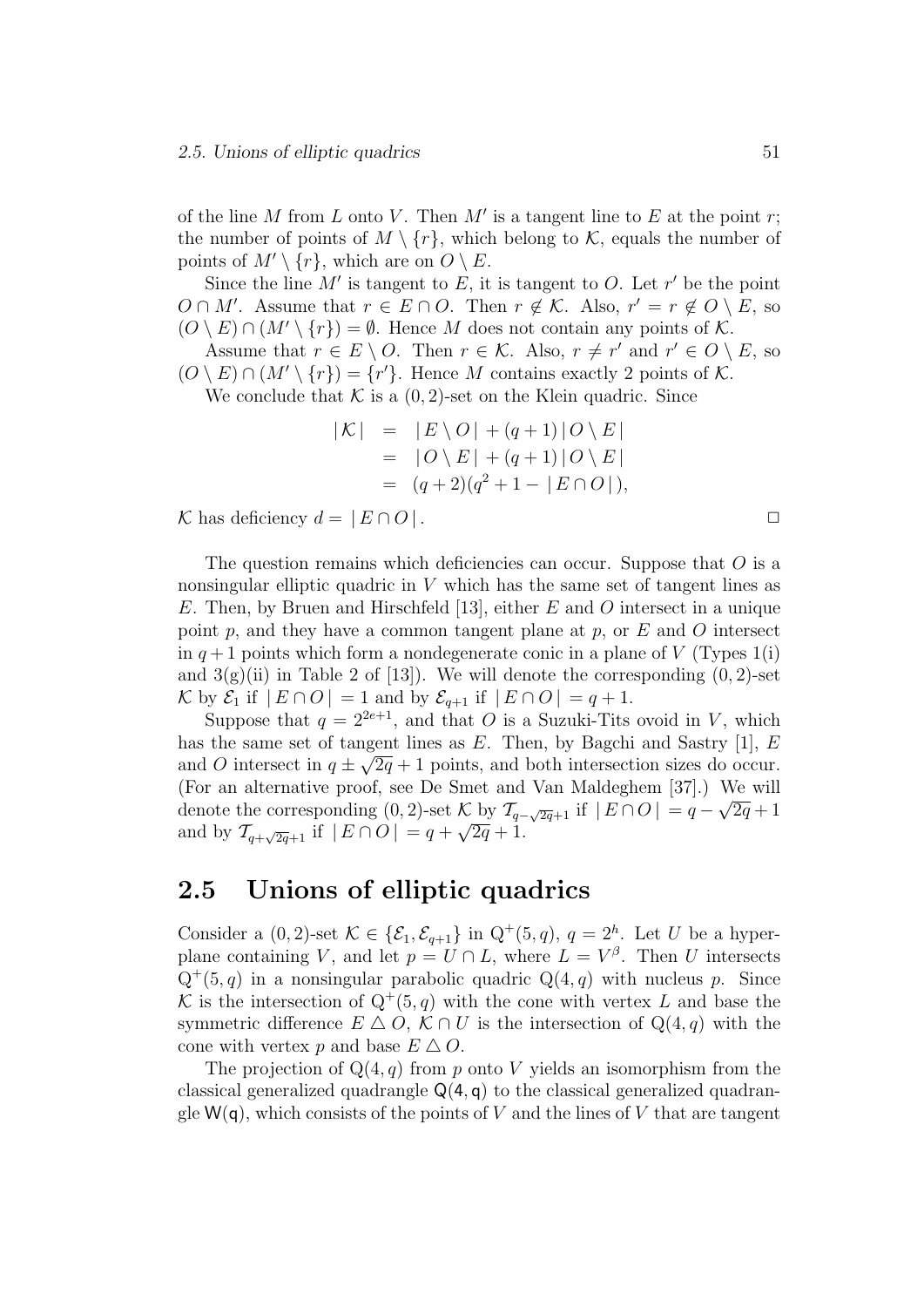to  $E$ . This isomorphism induces a bijection from the set of ovoids of  $Q(4, a)$ to the set of ovoids of  $W(q)$ . Since the ovoid O has the same set of tangent lines as E, it is an ovoid of the generalized quadrangle  $W(q)$ . Hence O is the projection from p onto V of an ovoid  $\overline{O}$  of Q(4, q). So  $\mathcal{K} \cap U$  is the symmetric difference  $E \Delta \overline{Q}$ . Since O is a nonsingular elliptic quadric in  $V, \overline{Q}$  is a nonsingular elliptic quadric in a 3-space  $\overline{V} \subseteq U$ , that is,  $\overline{O} = Q^+(5, q) \cap \overline{V}$ . Let  $\overline{\pi}$  be the plane  $V \cap \overline{V}$ . Then we may also write  $\mathcal{K} \cap U = \mathbb{Q}(4, q) \cap (V \cup \overline{V}) \setminus \overline{\pi}$ .

From the definition of  $\mathcal{E}_1$  and  $\mathcal{E}_{q+1}$ , it follows that there is exactly one plane  $\pi \subseteq V$  such that  $\pi \cap Q(4, q) = E \cap O$ . Indeed, if  $\mathcal{K} = \mathcal{E}_1$ , then E and O intersect in exactly one point and  $\pi$  is the unique tangent plane in V to E at this point. If  $\mathcal{K} = \mathcal{E}_{q+1}$ , then E and O intersect in a nondegenerate conic and  $\pi$  is the ambient plane of this conic. We prove that  $\bar{\pi} = \pi$ . Since O is the projection of  $\overline{O}$  from p on V,  $E \cap \overline{O} = E \cap O$ . Since  $\overline{O} = \overline{V} \cap Q(4,q)$ ,  $\overline{\pi} \cap Q(4,q) = V \cap \overline{V} \cap Q(4,q) = V \cap \overline{O} = E \cap \overline{O} = E \cap O$ . So  $\overline{\pi}$  is a plane in V such that  $\overline{\pi} \cap Q(4, q) = E \cap O$ . This means that  $\overline{\pi} = \pi$ .

So  $\mathcal{K} \cap U$  is the symmetric difference of elliptic quadrics E and  $\overline{O}$  on  $Q(4, q)$ , with ambient 3-spaces V and  $\overline{V}$ , intersecting in the plane  $\pi$ . Since this holds for all hyperplanes  $U$  containing  $V$ , we conclude that there exist 3-spaces  $V_0 = V, V_1, \ldots, V_{q+1}$ , mutually intersecting in the plane  $\pi$ , such that each intersects  $Q^+(5, q)$  in an elliptic quadric and such that

$$
\mathcal{K} = Q^+(5,q) \cap (V_0 \cup V_1 \cup \ldots \cup V_{q+1}) \setminus \pi.
$$

What remains to be verified is the position of the 3-spaces  $V_i$ . Consider a plane  $\pi'$  spanned by L and a point  $r \in O \setminus E$ . One verifies in the respective cases  $\mathcal{K} = \mathcal{E}_1$  and  $\mathcal{K} = \mathcal{E}_{q+1}$  that  $\pi \cap O = \pi \cap E = E \cap O$ , so  $r \notin \pi$ . Hence  $\pi'$ is skew to  $\pi$ . We determine the points of intersection of  $V_i$ ,  $i = 0, \ldots, q + 1$ , with  $\pi'$ . Clearly  $V_0 \cap \pi' = V \cap \pi' = r$ . Let  $i \in \{1, ..., q + 1\}$  and let  $p_i \in L$ be such that  $V_i \subseteq \langle p_i, V \rangle$ . Let  $r_i$  be the unique point of  $Q^+(5, q)$  on the line  $\langle p_i, r \rangle$ . Since  $r \in O \setminus E$ ,  $r_i$  is a point of K, and hence of  $V_i$ . But also  $r_i \in \pi'$ , so  $V_i \cap \pi' = r_i$ . Repeating this reasoning for all points  $p_i$  on L, we see that the 3-spaces  $V_i$ ,  $i = 1, ..., q + 1$ , intersect  $\pi'$  in the points of the nondegenerate conic  $C' = \pi' \cap Q^+(5, q)$ , and that V intersects  $\pi'$  in the point r, which is the nucleus of the conic  $C'$ . We have now proven the following theorem which completely determines the structure of the  $(0, 2)$ -sets  $\mathcal{E}_1$  and  $\mathcal{E}_{q+1}$ .

**Theorem 2.5.1** Let  $\mathcal{K} \in \{\mathcal{E}_1, \mathcal{E}_{q+1}\}\$  and let  $\pi$  be the unique plane in V such that  $\pi \cap Q^+(5, q) = E \cap O$ . Then

$$
\mathcal{K} = (E \cup O_1 \cup \ldots \cup O_{q+1}) \setminus \pi,
$$

where  $O_i$ ,  $1 \leq i \leq q+1$ , is a nonsingular elliptic quadric on  $Q^+(5,q)$  such that its ambient 3-space  $V_i$  intersects V in the plane  $\pi$ . In particular the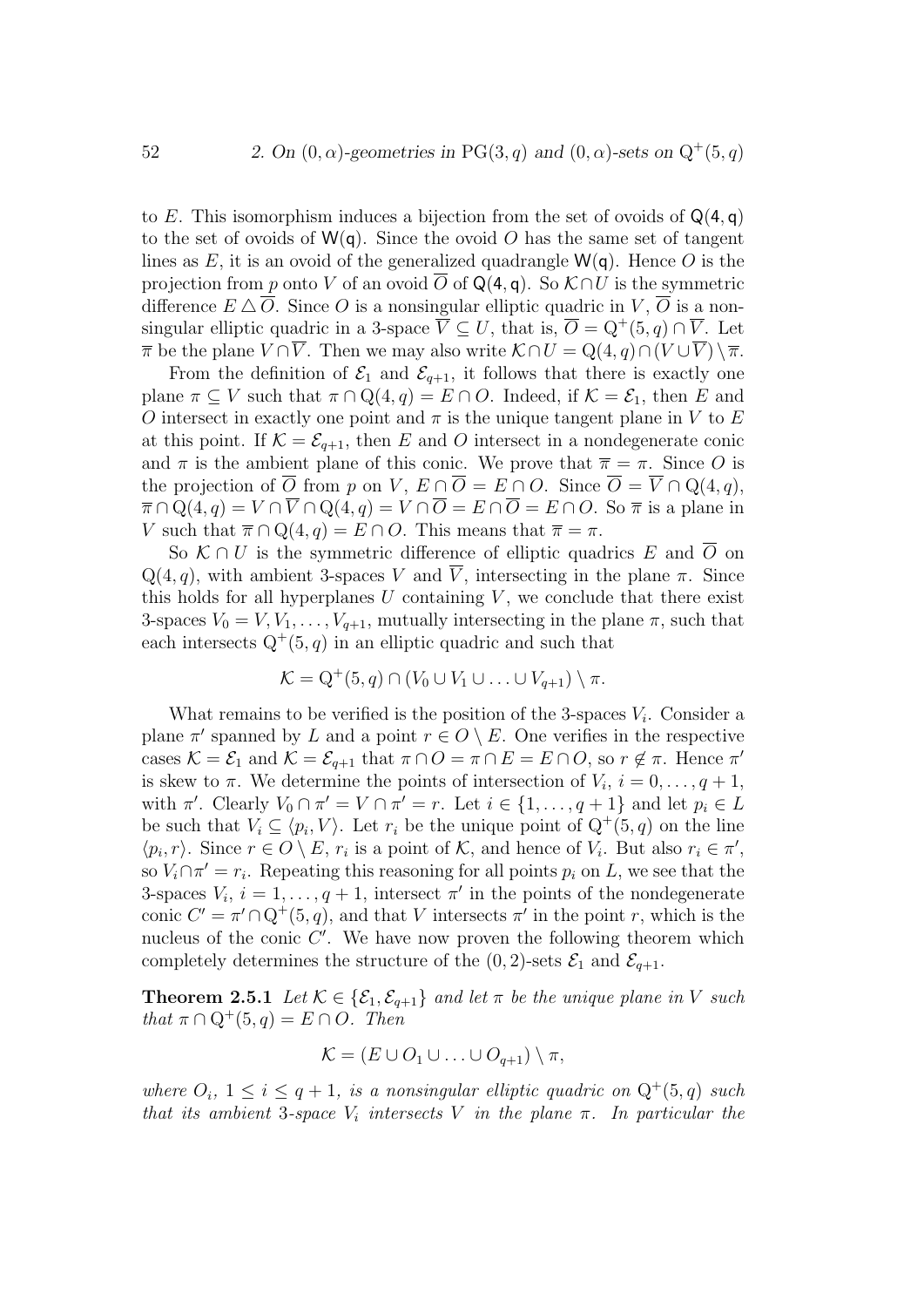3-spaces  $V_1, \ldots, V_{q+1}$  intersect each plane  $\pi' = \langle r, L \rangle$ , with  $r \in O \setminus E$ , in the points of the nondegenerate conic  $C' = \pi' \cap Q^+(5,q)$ , while V intersects  $\pi'$ in the nucleus  $r$  of the conic  $C'$ .

### Remark

We can apply the same reasoning to the  $(0, 2)$ -sets  $\mathcal{T}_{q\pm\sqrt{2q}+1}$ . Let  $p_1, \ldots, p_{q+1}$ be the points of L. For every point  $p_i \in L$ , let  $\mathcal{S}_i \cong \mathsf{Q}(4,\mathsf{q})$  be the classical generalized quadrangle formed by the points and lines of the quadric  $Q^+(5, q) \cap \langle p_i, V \rangle$ . Then  $\mathcal{T}_{q \pm \sqrt{2q}+1}$  can be written as

$$
(E\cup O_1\cup \ldots O_{q+1})\setminus (E\cap O),
$$

where  $O_i$  is a Suzuki-Tits ovoid of  $S_i$ ,  $i = 1, \ldots, q + 1$ , such that O is the projection of  $O_i$  from  $p_i$  on V. However, this was already shown by Cossidente [22].

### 2.6 A new construction

The following construction is inspired by Theorem 2.5.1. Let  $\pi$  be a plane of  $PG(5, q)$ ,  $q = 2<sup>h</sup>$ , which does not contain any line contained in  $Q<sup>+</sup>(5, q)$ , and let  $\pi'$  be a plane skew to  $\pi$ . Let  $\mathcal D$  denote the set of points  $p \in \pi'$  such that the 3-space  $V = \langle p, \pi \rangle$  intersects  $Q^+(5, q)$  in a nonsingular elliptic quadric. Assume that A is a maximal arc of degree  $\alpha > 1$  in  $\pi'$  such that  $A \subseteq \mathcal{D}$ . Then we define

$$
\mathcal{M}^{\alpha}(A) = \bigcup_{p \in A} (Q^+(5, q) \cap V) \setminus \pi.
$$

In other words,  $\mathcal{M}^{\alpha}(A)$  is the intersection of  $Q^+(5,q)$  with the cone with vertex  $\pi$  and base A, minus the points of  $Q^+(5, q)$  in  $\pi$ .

**Theorem 2.6.1** The set  $\mathcal{M}^{\alpha}(A)$  is a  $(0, \alpha)$ -set on  $Q^+(5,q)$  of deficiency  $d = | Q^+(5, q) \cap \pi |$ .

**Proof.** Let L be a line of PG $(5, q)$  which is contained in  $Q^+(5, q)$ . Since  $\pi$ does not contain any lines of  $Q^+(5, q)$ , there are two possibilities.

Firstly, suppose that L intersects the plane  $\pi$  in a point. Then the 3space  $V = \langle L, \pi \rangle$  contains a line of  $Q^+(5, q)$ . Hence  $Q^+(5, q) \cap V$  is not a nonsingular elliptic quadric. So the point  $p = V \cap \pi'$  is not in  $\mathcal{D}$ , and hence not in A. This means that there are no points of  $\mathcal{M}^{\alpha}(A)$  in V and hence also none on L.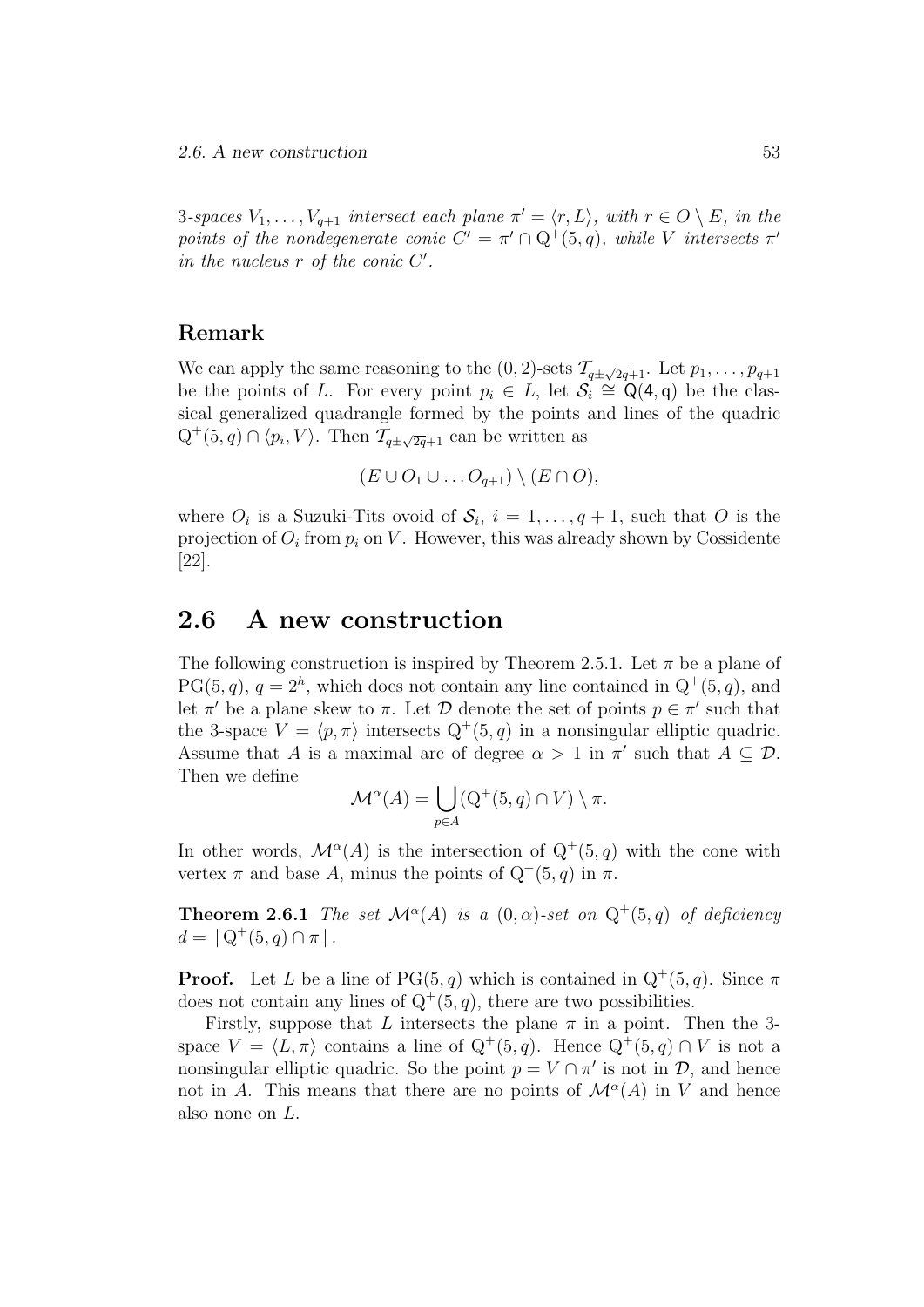

Figure 2.2: Construction of the  $(0, \alpha)$ -set  $\mathcal{M}^{\alpha}(A)$ .

Secondly, suppose that L is skew to  $\pi$ . A point  $p \in L$  is in  $\mathcal{M}^{\alpha}(A)$  if and only if  $V = \langle p, \pi \rangle$  intersects  $\pi'$  in a point of A, if and only if the projection of p from  $\pi$  onto  $\pi'$  is a point of A. So, if L' is the projection of L from  $\pi$ onto  $\pi'$ , then  $|\mathcal{M}^{\alpha}(A) \cap L| = |A \cap L'| \in \{0, \alpha\}$ . So every line on  $Q^+(5, q)$ intersects  $\mathcal{M}^{\alpha}(A)$  in 0 or  $\alpha$  points.

From the construction, it follows that

$$
|\mathcal{M}^{\alpha}(A)| = |A| (q^2 + 1 - |Q^+(5, q) \cap \pi|)
$$
  
=  $(q\alpha + q - \alpha)(q^2 + 1 - |Q^+(5, q) \cap \pi|).$ 

Hence  $\mathcal{M}^{\alpha}(A)$  has deficiency  $d = |Q^+(5, q) \cap \pi|$ .

Since the plane  $\pi$  does not contain any line of  $Q^+(5, q)$ , there are two possibilities: either  $Q^+(5,q) \cap \pi$  is a single point or it is a nondegenerate conic. In the former case the  $(0, \alpha)$ -set has deficiency 1 and it is denoted by  $\mathcal{M}_1^{\alpha}(A)$ . In the latter case the  $(0, \alpha)$ -set has deficiency  $q+1$  and it is denoted by  $\mathcal{M}^{\alpha}_{q+1}(A)$ .

Assume that the plane  $\pi$  intersects the Klein quadric  $Q^+(5, q)$  in a single point p. Let V be a 3-space containing  $\pi$ , such that  $Q^+(5, q) \cap V$  is not a nonsingular elliptic quadric. Then  $Q^+(5,q) \cap V$  is a nonsingular hyperbolic quadric, a quadratic cone or the union of two distinct planes. Since  $\pi$  intersects  $Q^+(5, q)$  in the point p only, it is immediately clear that  $Q^+(5, q) \cap V$  is a quadratic cone with vertex  $p$ . Hence  $V$  is contained in the tangent hyperplane  $p^{\beta}$  to  $Q^+(5, q)$  at p. Conversely, if  $V \supseteq \pi$  is a 3-space contained in  $p^{\beta}$ , then  $Q^+(5, q) \cap V$  is a quadratic cone with vertex p. We conclude that the set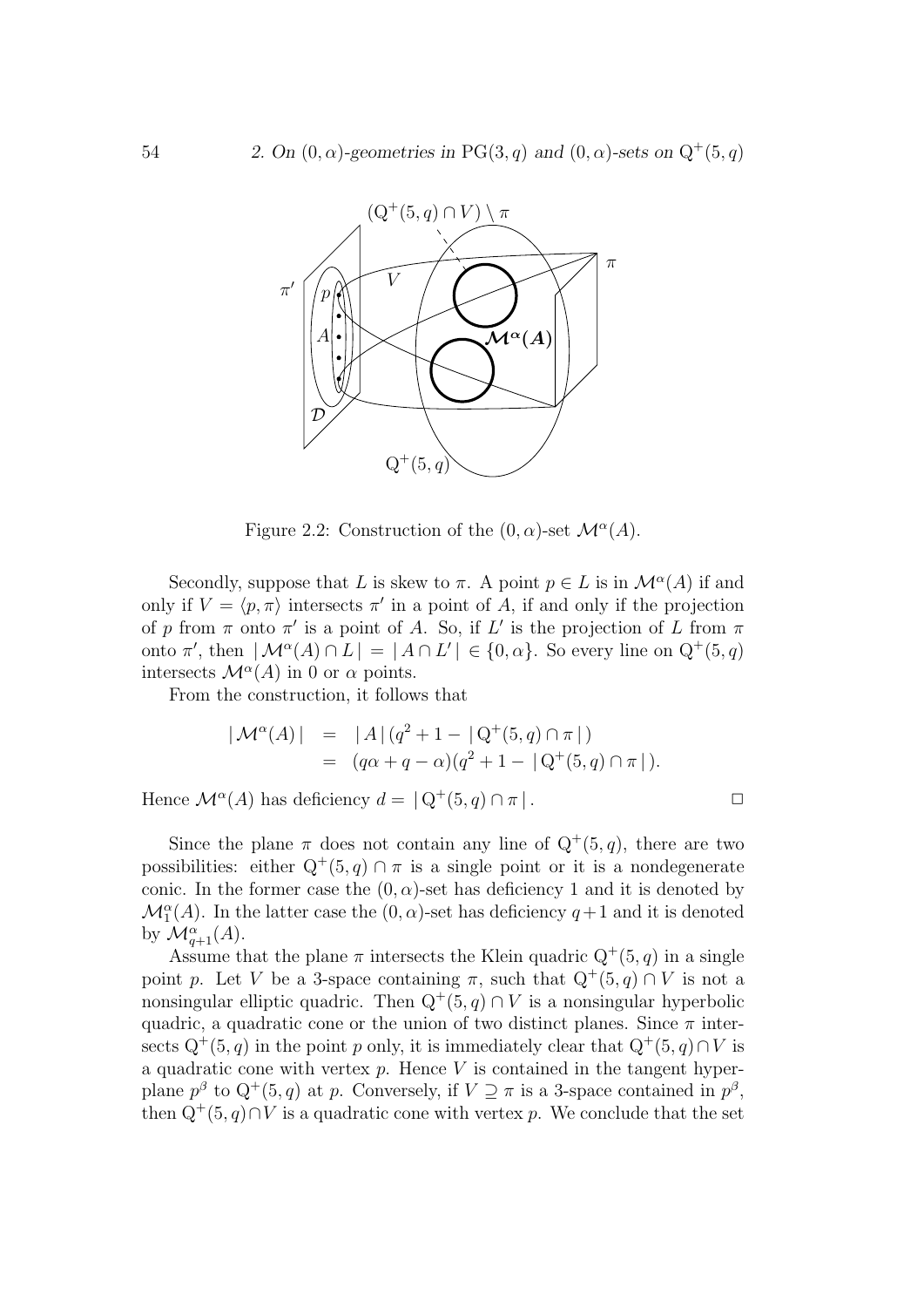D of points  $p' \in \pi'$  such that  $V = \langle p', \pi \rangle$  intersects  $Q^+(5, q)$  in a nonsingular elliptic quadric, is the set of points of  $\pi'$  which are not on the line  $\pi' \cap p^{\beta}$ . Clearly, in this case, the set  $\mathcal D$  contains a maximal arc A of degree  $\alpha$  for every  $\alpha \in \{2, 2^2, \ldots, 2^{h-1}\}.$ 

Assume that the plane  $\pi$  intersects the Klein quadric  $Q^+(5, q)$  in a nondegenerate conic C. Then the plane  $\pi^{\beta}$  also intersects  $Q^{+}(5, q)$  in a nondegenerate conic  $C'$ . Furthermore,  $\beta$  induces an anti-automorphism between the projective plane  $\pi^{\beta}$  and the projective plane having as points the 3-spaces through  $\pi$  and as lines the hyperplanes through  $\pi$ . This anti-automorphism is such that a 3-space containing  $\pi$  intersects  $Q^+(5, q)$  in a nonsingular elliptic quadric if and only if the corresponding line of  $\pi^{\beta}$  is external to the conic C'. Hence the set  $D$  in the plane  $\pi'$  is the dual of the set of external lines to a nondegenerate conic. It follows that  $\mathcal D$  is a Denniston type maximal arc of degree  $q/2$ , and hence that D contains a maximal arc A of degree  $\alpha$  for every  $\alpha \in \{2, 2^2, \ldots, 2^{h-1}\}$ . We have proven the following theorem.

**Theorem 2.6.2** There exists a  $(0, \alpha)$ -set  $\mathcal{M}_d^{\alpha}(A)$  on  $Q^+(5,q)$ ,  $q = 2^h$ , of deficiency  $d \in \{1, q + 1\}$  for all  $\alpha \in \{2, 2^2, ..., 2^{h-1}\}.$ 

Corollary 2.6.3 There exist  $(0, \alpha)$ -geometries fully embedded in PG(3,q),  $q = 2<sup>h</sup>$ , of deficiency  $d \in \{1, q + 1\}$  for all  $\alpha \in \{2, 2^2, ..., 2^{h-1}\}.$ 

By Theorem 2.5.1, the  $(0, 2)$ -set  $\mathcal{E}_d$ ,  $d = 1, q + 1$ , is of the form  $\mathcal{M}_d^2(H)$ , with  $H$  a regular hyperoval.

Let K be the  $(0, q/2)$ -set corresponding to the  $(0, q/2)$ -geometry NQ<sup>+</sup> $(3, q)$ , q even. As we have shown in Section 2.2, there is a plane  $\pi$  of PG(5, q) which intersects  $Q^+(5,q)$  in a nondegenerate conic C, such that K is the set of points of  $Q^+(5, q)$  which are collinear to none of the points on C. So a point p of  $Q^+(5, q)$  is in K if and only if  $p \notin \pi$  and the 3-space  $V = \langle p, \pi \rangle$  intersects  $Q^+(5,q)$  in a nondegenerate elliptic quadric. Hence  $\mathcal{K} = \mathcal{M}_{q+1}^{q/2}(A)$ , with  $A = \mathcal{D}$ .

We conclude this chapter with a list of all the known distinct examples of  $(0, \alpha)$ -sets K in  $Q^+(5, q)$ ,  $\alpha > 1$ ,  $q > 2$ . In this list d denotes the deficiency of the  $(0, \alpha)$ -set K, and S denotes the corresponding  $(0, \alpha)$ -geometry fully embedded in  $PG(3, q)$ .

- 1.  $\alpha = q + 1$ ,  $d = 0$ , K is the set of all points of  $Q^+(5, q)$ , and S is the design of all points and all lines of  $PG(3, q)$ .
- 2.  $\alpha = q, d = 0, K$  is the complement in  $Q^+(5, q)$  of a hyperplane which is not tangent to  $Q^+(5, q)$ , and  $S = \overline{W(3, q)}$ .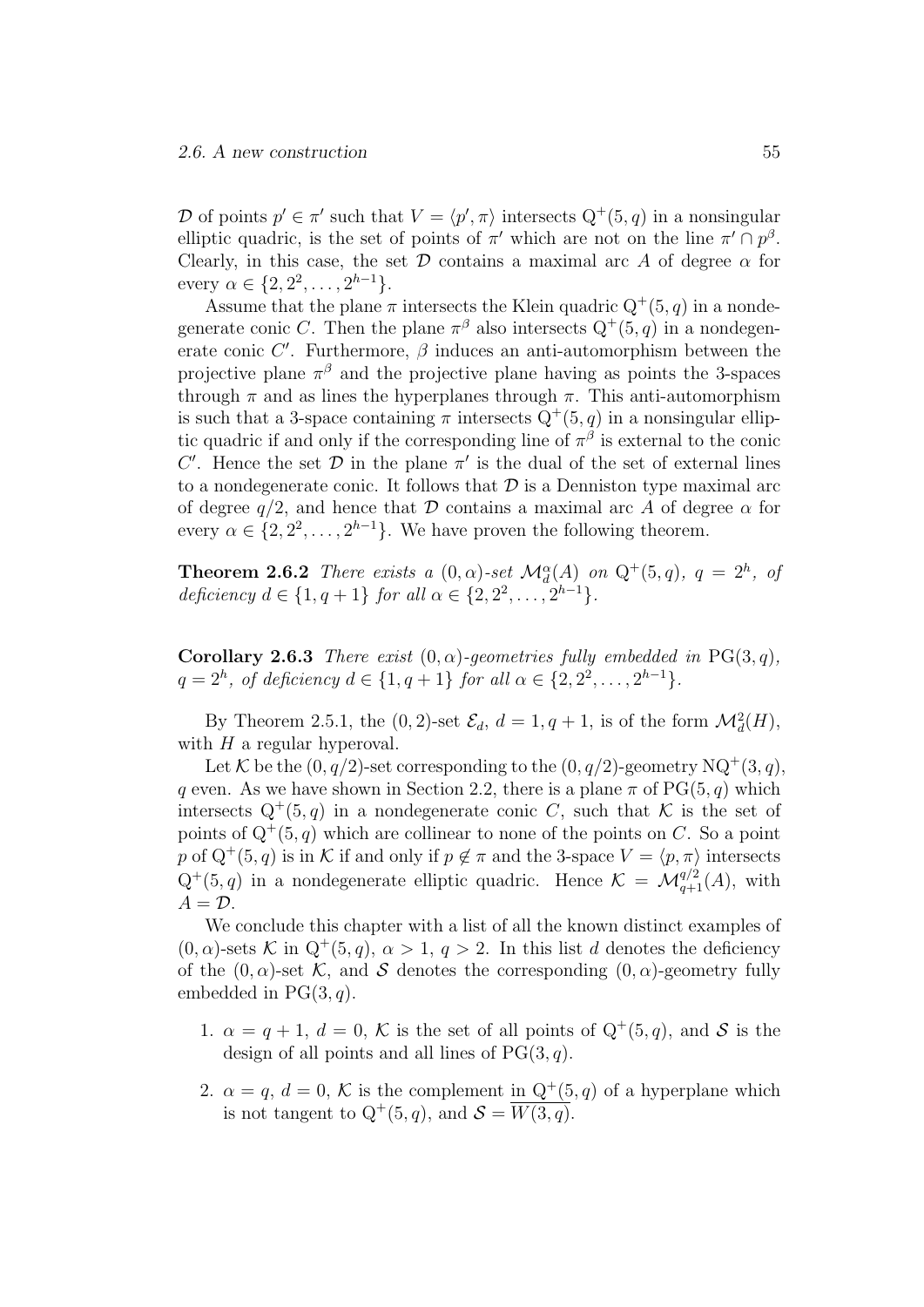- 3.  $\alpha = q, d = 1, K$  is the complement in  $Q^+(5, q)$  of a hyperplane which is tangent to  $Q^+(5, q)$ , and  $S = H_q^3$ .
- 4.  $q = 2^h, \, \alpha \in \{2, 2^2, \ldots, 2^{h-1}\}, \, d \in \{1, q+1\} \text{ and } \mathcal{K} = \mathcal{M}_d^{\alpha}(A)$ .
- 5.  $q = 2^{2e+1}$ ,  $\alpha = 2$ ,  $d = q \pm \sqrt{2q} + 1$ , and  $\mathcal{K} = \mathcal{T}_{q \pm \sqrt{2q} + 1}$ .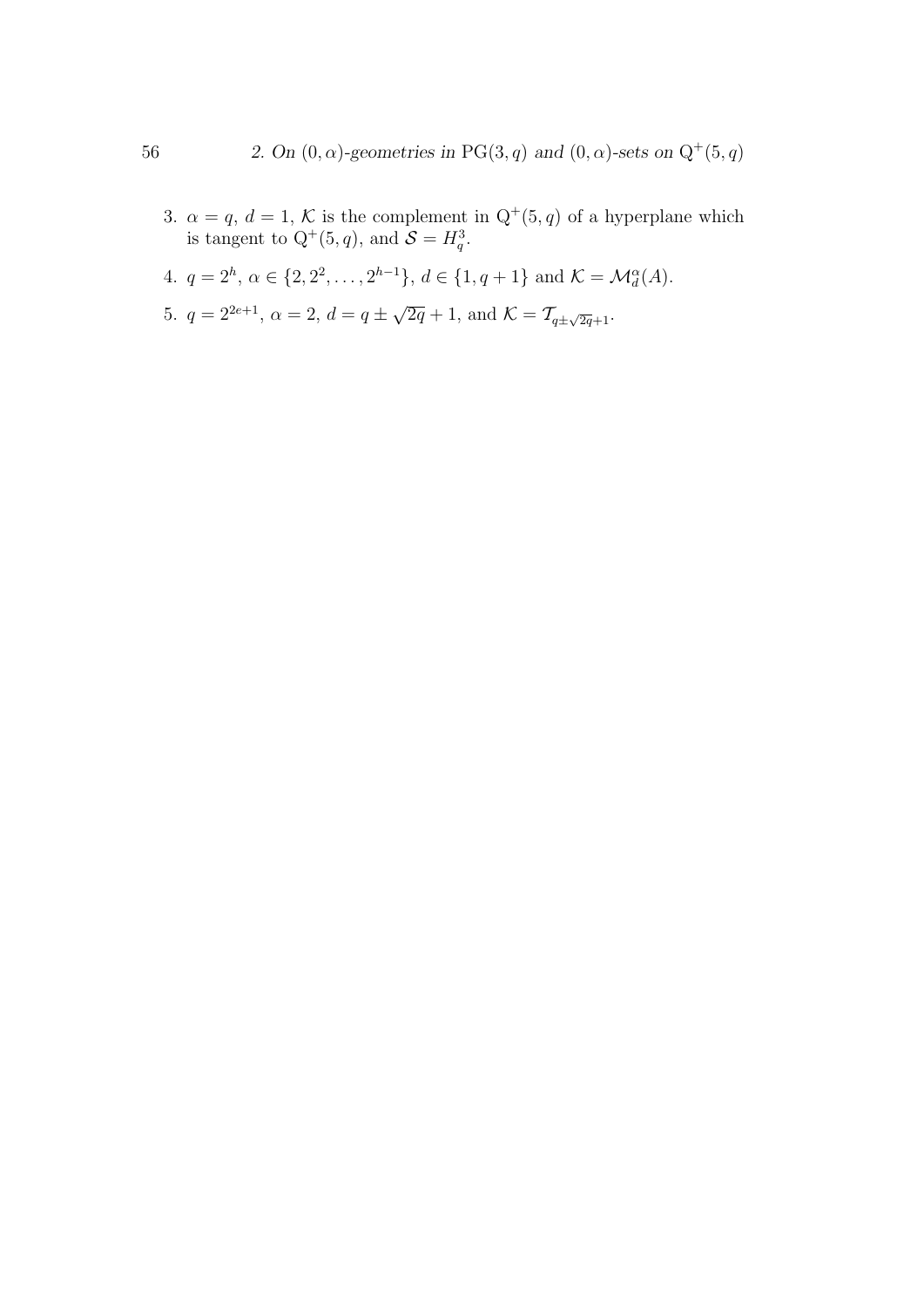## Chapter 3

# Planar oval sets in Desarguesian planes of even order

In this chapter, we provide a characterization of certain sets of ovals in  $PG(2, q)$ , called planar oval sets. We will need this result in our study of affine semipartial geometries and  $(0, \alpha)$ -geometries, in Chapters 4–6. In particular, planar oval sets play a crucial role in the classification of  $(0, 2)$ geometries of order  $(q-1, q)$  fully embedded in AG(3, q),  $q = 2<sup>h</sup>$ , such that there are no planar nets (see Section 5.3.3).

A planar oval set in PG(2,q),  $q = 2<sup>h</sup>$ , is a set  $\Omega$  of  $q<sup>2</sup>$  ovals in PG(2,q) with common nucleus n, such that the incidence structure  $\pi(\Omega)$  having as points the points of PG(2, q), as lines the elements of  $\Omega$  and the lines of  $PG(2, q)$  through n, and as incidence the natural one, is a projective plane of order q. Equivalently, a set  $\Omega$  of  $q^2$  ovals in PG(2, q) with common nucleus n is a planar oval set if and only if any two elements of  $\Omega$  intersect in exactly one point. We say that n is the nucleus of the planar oval set  $\Omega$ .

A planar oval set  $\Omega$  in PG(2, q) is called *Desarguesian* if  $\pi(\Omega)$  is a Desarguesian projective plane, and it is called a regular Desarguesian planar oval set if furthermore there exists a collineation from PG(2, q) to  $\pi(\Omega)$  which fixes every line through the nucleus of  $\Omega$ .

In Section 3.1, we will construct a regular Desarguesian planar oval set  $\Omega(O)$  in PG(2, q) starting from an arbitrary oval O of PG(2, q). In Section 3.4, we will show that every regular Desarguesian planar oval set is of type  $\Omega(O)$ .

The results of this chapter are published in [35]. We remark that throughout this chapter  $q = 2<sup>h</sup>$ , unless it is explicitly mentioned otherwise.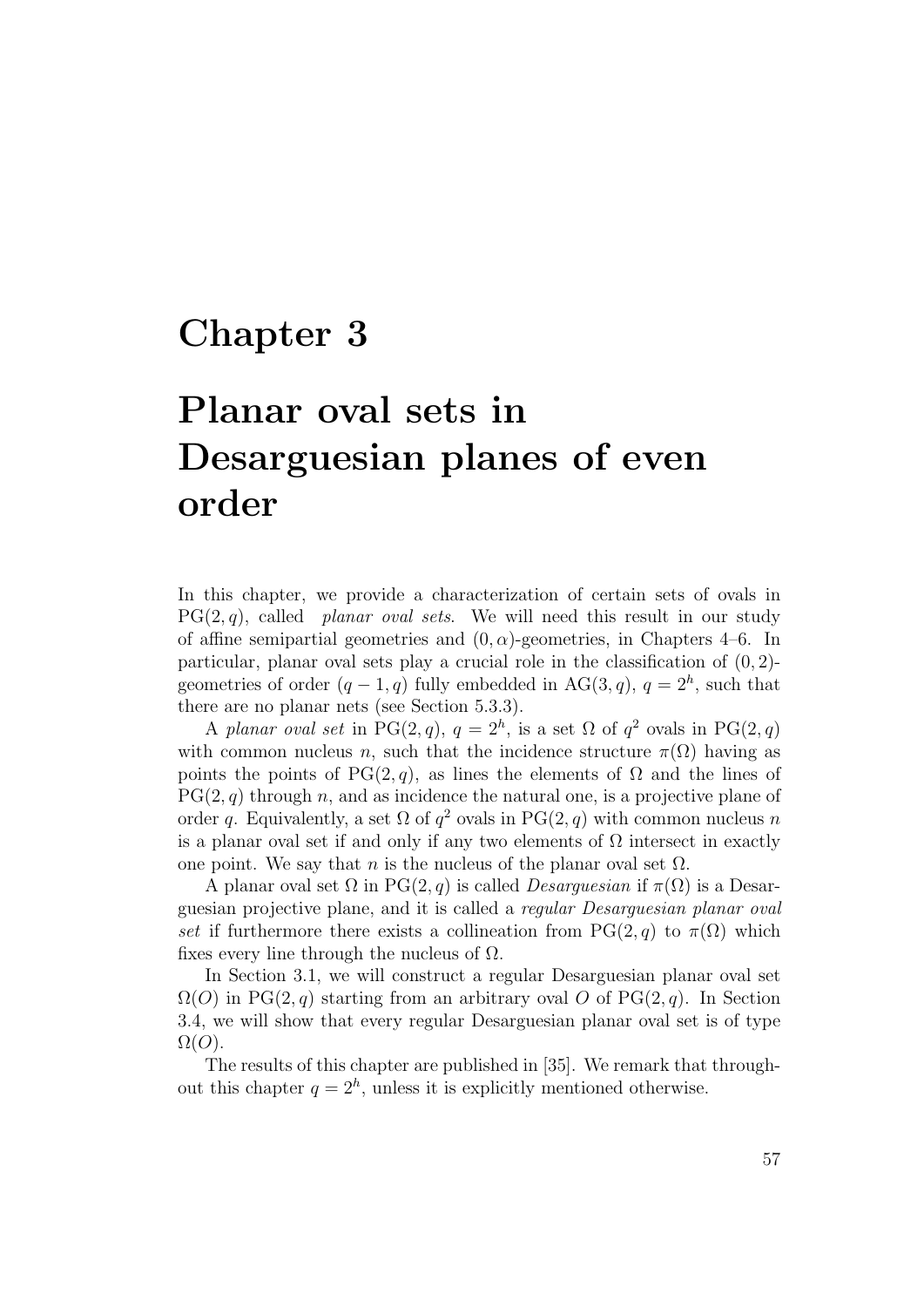### 3.1 The planar oval set  $\Omega(O)$

For any point p of  $PG(2, q)$  let  $Persp(p)$  be the group of perspectivities of  $PG(2, q)$  with center p, and by  $El(p)$  the group of elations of  $PG(2, q)$  with center p. The group  $\text{El}(p)$  is an elementary abelian group of order  $q^2$  acting sharply transitively on the set of all lines of  $PG(2, q)$  missing p.

Let O be an oval of  $PG(2, q)$  with nucleus n, and let

$$
\Omega(O) = \{ O^e \mid e \in \text{El}(n) \}.
$$

Since the nucleus n of the oval O is fixed by every elation  $e \in E(n)$ , n is the nucleus of every oval  $O^e \in \Omega(O)$ . So a line through n intersects every element of  $\Omega(O)$  in exactly one point. Let  $O_1$  and  $O_2$  be two distinct elements of  $\Omega(O)$ . Then there exists a nontrivial elation  $e \in El(n)$  such that  $O_1^e = O_2$ . Let L be the axis of e. Then L intersects  $O_j$  in exactly one point  $p_j$ ,  $j = 1, 2$ . Since e fixes every point of L and maps  $O_1$  to  $O_2$ ,  $p_1 = p_2$ . Suppose that there is a point  $p \in O_1 \cap O_2$  which is not on the axis L. Let  $M = \langle n, p \rangle$ . Then p is the unique point of  $O_1 \cap M$  and of  $O_2 \cap M$ . Since e fixes M and maps  $O_1$  to  $O_2$ ,  $p^e = p$ . But then e is the identity, a contradiction. So any two elements of  $\Omega(O)$  intersect in exactly one point. Hence  $\Omega(O)$  is a planar oval set with nucleus n.

We define a map  $\xi$ , which maps points of PG(2, q) to points of  $\pi(\Omega(O))$ , and lines of PG(2, q) to lines of  $\pi(\Omega(O))$ . Let L be a line of PG(2, q) which does not contain n. Then for every line M of  $PG(2, q)$  not through n, there is exactly one element e of  $E(n)$ , such that  $M^e = L$ . Let  $M^{\xi} = O^e$ . For every line N of PG(2, q) through n, let  $N^{\xi} = N$ . Let  $n^{\xi} = n$ . For every point p of PG(2, q) different from n, let  $p^{\xi} = M^{\xi} \cap \langle n, p \rangle$ , where M is a line of  $PG(2, q)$  which contains p but not n. This definition does not depend on the chosen line M. Indeed, let  $M_1$  and  $M_2$  be distinct lines of  $PG(2, q)$ which contain p but not n, and let  $e_i$  be the unique element of  $\text{El}(n)$  such that  $M_j^{e_j} = L, j = 1, 2$ . Let  $p' = L \cap \langle n, p \rangle$  and let  $p'' = O \cap \langle n, p \rangle$ . Then  $p^{e_1} = p^{e_2} = p'$ , so  $e_1 e_2^{-1} \in El(n)$  is such that  $p^{e_1 e_2^{-1}} = p$ . Hence the line  $\langle n, p \rangle$ is the axis of  $e_1e_2^{-1}$ , and so  $e_1$  and  $e_2$  have the same action on the line  $\langle n, p \rangle$ . This means that  $p''^{e_1} = p''^{e_2}$ . But since  $p''$  is the unique point of O on the line  $\langle n, p \rangle$ ,  $p''^{e_j}$  is the unique point of  $M_j^{\xi}$  on the line  $\langle n, p \rangle$ ,  $j = 1, 2$ . Hence  $M_1^{\xi} \cap \langle n, p \rangle = M_2^{\xi} \cap \langle n, p \rangle$ . So  $\xi$  is well-defined.

We prove that  $\xi$  is a collineation from PG(2, q) to  $\pi(\Omega(O))$ . From the definition of  $\xi$  it follows that if  $\{p, M\}$  is a flag of PG(2, q) then  $\{p^{\xi}, M^{\xi}\}$  is a flag of  $\pi(\Omega(O))$ . Clearly  $\xi$  induces a bijection from the line set of PG(2, q) to the line set of  $\pi(\Omega(O))$ . We show that  $\xi$  induces a bijection from the point set of PG(2, q) to the point set of  $\pi(\Omega(O))$ . Clearly a point  $p \neq n$  is mapped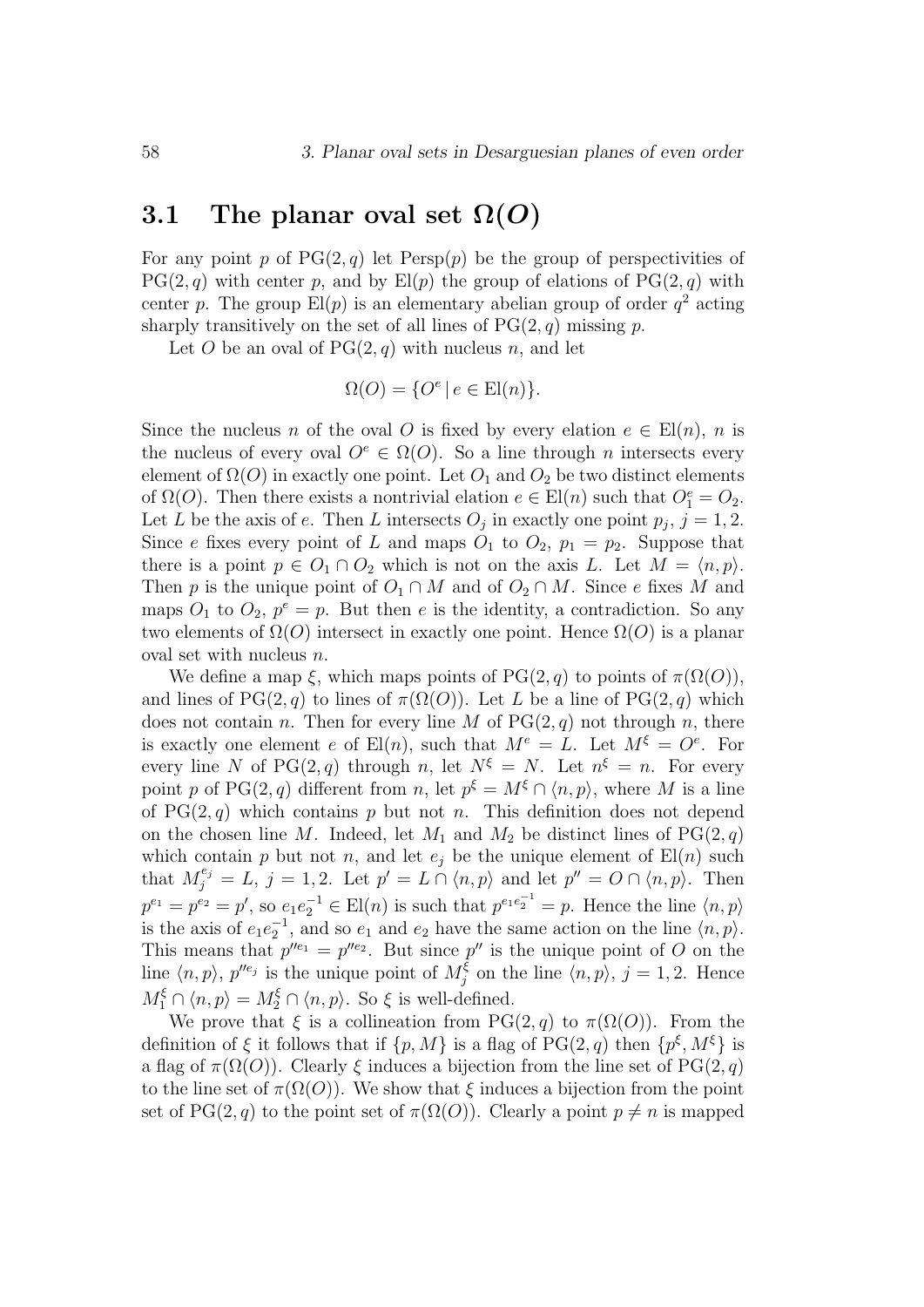by  $\xi$  to a point on the line  $\langle n, p \rangle$ . Suppose that two distinct points  $p_1$  and  $p_2$ such that  $n \neq p_1, p_2$  and  $n \in \langle p_1, p_2 \rangle$ , have the same image under  $\xi$ . Let  $M_j$ be a line of PG(2, q) which contains  $p_i$  but not  $n, j = 1, 2$ . Then  $M_1 \neq M_2$ , so  $M_1 \cap M_2$  is a point p. Now  $p, p_j \in M_j$ , so  $p^{\xi}, p_j^{\xi} \in M_j^{\xi}$ ,  $j = 1, 2$ . Since p,  $p_j$  and n are not collinear,  $p^{\xi} \neq p_j^{\xi}$ ,  $j = 1, 2$ . So  $M_1^{\xi}$  and  $M_2^{\xi}$  share two distinct points, namely  $p^{\xi}$  and  $p_1^{\xi} = p_2^{\xi}$ . Since any two distinct elements of  $\Omega(O)$  intersect in exactly one point,  $M_1^{\xi} = M_2^{\xi}$ . This implies that  $M_1 = M_2$ , a contradiction. So  $\xi$  induces a bijection from the point set of PG(2, q) to the point set of  $\pi(\Omega(O))$ . Hence  $\xi$  is a collineation from PG(2, q) to  $\pi(\Omega(O))$ which fixes every line of PG(2, q) through n. It follows that  $\Omega(O)$  is a regular Desarguesian planar oval set.

### 3.2 Regular Desarguesian planar oval sets

Let  $\Omega$  be a planar oval set in PG(2, q) with nucleus n. Let V denote the set of collineations from PG(2, q) to  $\pi(\Omega)$  which fix every line through n. By definition  $V \neq \emptyset$  if and only if  $\Omega$  is a regular Desarguesian planar oval set. Since the point set of PG(2, q) coincides with the point set of  $\pi(\Omega)$ , every element of V induces a permutation on this set. For every  $\xi \in V$ , let  $Fix(\xi)$ denote the set of points of  $PG(2, q)$ , different from n, which are fixed by  $\xi$ .

**Lemma 3.2.1** Let  $\Omega$  be a regular Desarguesian planar oval set in PG(2, q) with nucleus n. Then  $|V| = q^2(q-1)$  and for any  $\xi \in V$ ,  $V = \text{Persp}(n)\xi$ .

**Proof.** Let  $\xi \in V$ . A collineation  $\xi'$  from PG(2, q) to  $\pi(\Omega)$  is in V if and only if  $\xi'\xi^{-1}$  is a collineation of PG(2, q) fixing every line through n. Hence  $V = \text{Persp}(n)\xi$ . It follows that  $|V| = |\text{Persp}(n)| = q^2(q-1)$ .

**Lemma 3.2.2** Let  $\Omega$  be a regular Desarguesian planar oval set in PG(2, q) with nucleus n. For any three points  $p_1, p_2, p_3$  of  $PG(2, q)$  such that no three of n,  $p_1, p_2, p_3$  are collinear in PG(2, q) or in  $\pi(\Omega)$ , there is exactly one  $\xi \in V$ such that  $p_1, p_2, p_3 \in \text{Fix}(\xi)$ .

**Proof.** Let  $p_1, p_2, p_3$  be points of PG(2, q) such that no three of  $n, p_1, p_2, p_3$ are collinear in PG(2, q) or in  $\pi(\Omega)$ . Let  $\xi_1 \in V$ . Since  $n, p_1$  and  $p_2$  are not collinear, there exists an elation  $e \in El(n)$  such that  $p_j^e = p_j^{\xi_1^{-1}}$ ,  $j = 1, 2$ . From Lemma 3.2.1 we know that  $V = \text{Persp}(n) \xi_1$ , so  $\xi_2 = e \xi_1 \in V$  and  $\xi_2$ fixes  $p_1$  and  $p_2$ .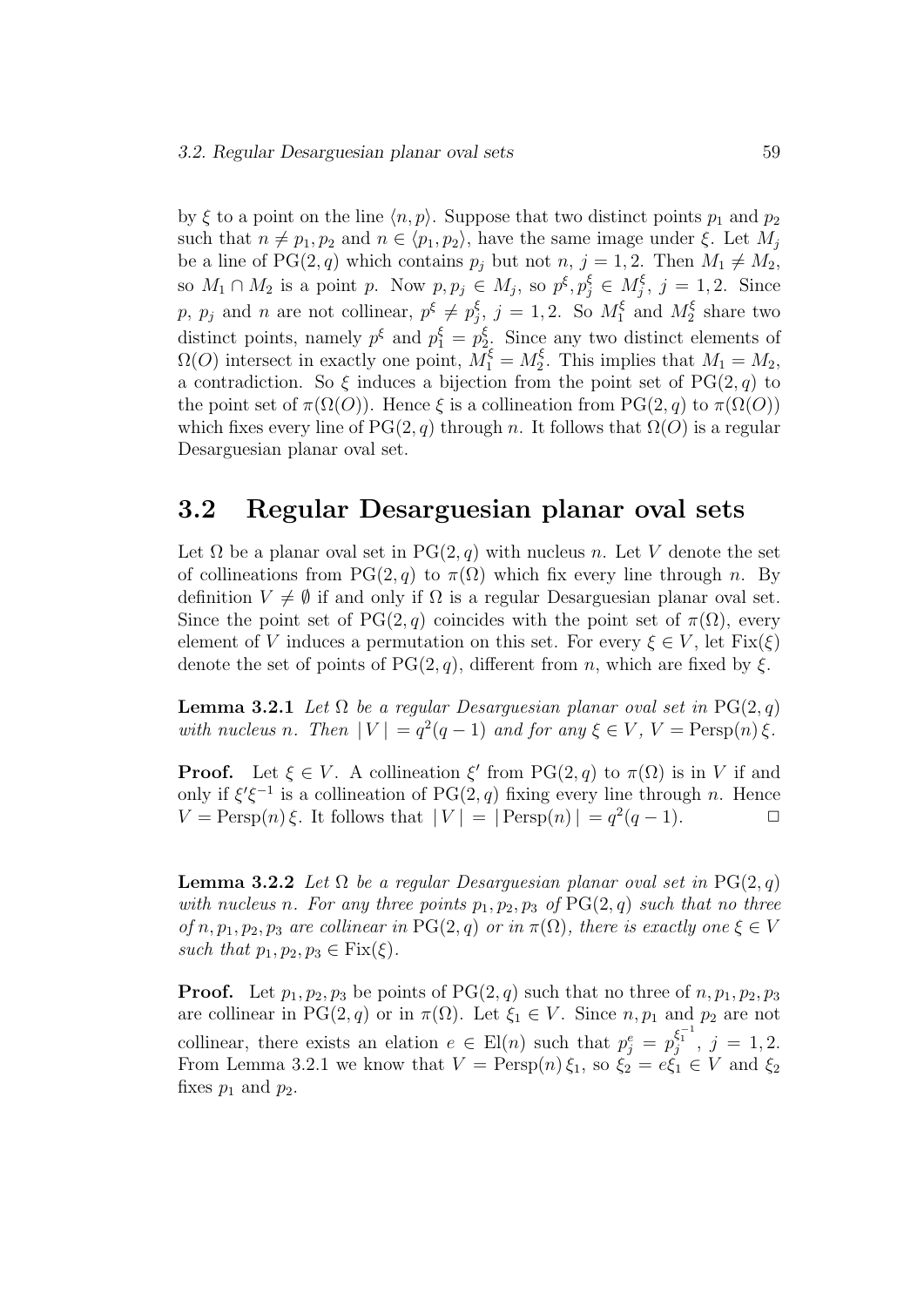Let L be the line of  $PG(2, q)$  through  $p_1$  and  $p_2$ . Then by assumption L does not contain  $p_3$ . Suppose that  $p_3^{\xi_2^{-1}} \in L$ . Then  $p_1, p_2$  and  $p_3$  are contained in  $L^{\xi_2}$ , a contradiction since we assumed that  $p_1, p_2$  and  $p_3$  are not collinear in  $\pi(\Omega)$ . Since  $p_3, p_3^{\xi_2^{-1}} \notin L$ , there is a homology  $h \in \text{Persp}(n)$  with axis L which maps  $p_3$  to  $p_3^{\xi_2^{-1}}$ . Let  $\xi = h\xi_2$ . Then  $\xi \in \text{Persp}(n)\xi_2 = V$  and  $\xi$  fixes  $p_1, p_2$  and  $p_3$ .

Suppose that  $\xi' \in V$  fixes the points  $p_1, p_2$  and  $p_3$ . By Lemma 3.2.1,  $V = \text{Persp}(n)\xi$ , so  $\xi'\xi^{-1}$  is a perspectivity of PG(2, q) with center n which fixes  $p_1, p_2$  and  $p_3$ . Since no three of  $n, p_1, p_2$  and  $p_3$  are collinear, it follows that  $\xi'\xi^{-1}$  is the identity. So there is exactly one  $\xi \in V$  which fixes  $p_1, p_2$  and  $p_3$ .

**Lemma 3.2.3** Let  $\Omega$  be a regular Desarguesian planar oval set in PG(2, q) with nucleus n. Let L be a line of  $PG(2,q)$  through n, and let  $\xi_1, \xi_2 \in V$ ,  $\xi_1 \neq \xi_2$ . If  $\xi_1 \xi_2^{-1} \in \text{El}(n)$ , then the sets  $\text{Fix}(\xi_1) \cap L$  and  $\text{Fix}(\xi_2) \cap L$  are either disjoint or equal. If  $\xi_1 \xi_2^{-1} \in \text{Persp}(n) \setminus \text{El}(n)$ , then the sets  $\text{Fix}(\xi_1) \cap L$  and  $Fix(\xi_2) \cap L$  have at most one point in common.

**Proof.** By Lemma 3.2.1,  $V = \text{Persp}(n) \xi_2$ , so  $g = \xi_1 \xi_2^{-1} \in \text{Persp}(n)$ . Assume that  $g \in El(n)$  and suppose that  $Fix(\xi_1) \cap L$  and  $Fix(\xi_2) \cap L$  have a point p in common. Then q is an elation of  $PG(2, q)$  with center n which fixes p, so the line L is the axis of g. This implies that  $\xi_1$  and  $\xi_2$  have the same action on L, so  $Fix(\xi_1) \cap L = Fix(\xi_2) \cap L$ .

Now assume that  $g \in \text{Persp}(n) \setminus \text{El}(n)$ , and suppose that  $\text{Fix}(\xi_1) \cap L$  and  $Fix(\xi_2) \cap L$  have two points  $p_1$  and  $p_2$  in common. Then q is a perspectivity with center *n* which fixes  $p_1 \neq n$  and  $p_2 \neq n$ , so the line L through  $p_1$  and  $p_2$  is the axis of g. But L contains n, a contradiction since we assumed that g was not an elation. So  $Fix(\xi_1) \cap L$  and  $Fix(\xi_2) \cap L$  have at most one point in common.  $\Box$ 

## 3.3  $(q + i)$ -sets of type  $(0, 2, i)$  in PG $(2, q)$

Korchmáros and Mazzocca [56] studied  $(q+i)$ -sets of type  $(0, 2, i)$  in PG $(2, q)$ ,  $i \neq 0, 2$ . Note that a  $(q + i)$ -set of type  $(0, 2, i)$  is an oval when  $i = 1$ , a hyperoval when  $i = 2$ , and the symmetric difference of two lines when  $i = q$ . Korchmáros and Mazzocca showed that, if  $2 < i < q$ , then such a set K can exist only when  $q = 2<sup>h</sup>$  and i divides q. Furthermore, it was shown that through every point of  $K$  there is exactly one *i*-secant, and that in general all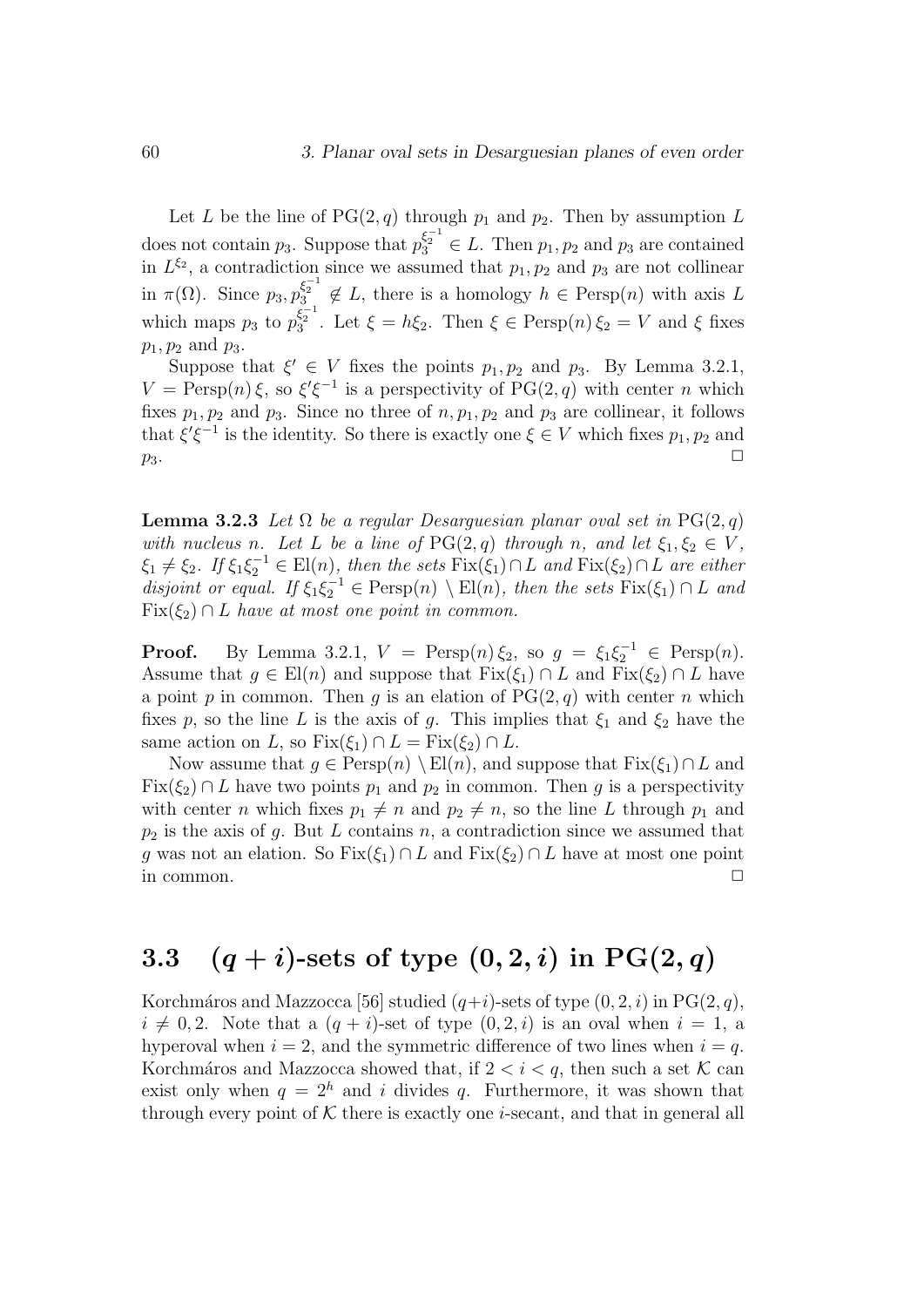*i*-secants are concurrent at a point called the *i*-nucleus of  $K$ . Exceptions can only occur when  $i = 2^m$  and there exist integers b and  $c > 3$  such that both  $h = (b + 1)c$  and  $m = bc + 1$ . Examples of  $(2<sup>h</sup> + 2<sup>m</sup>)$ -sets of type  $(0, 2, 2<sup>m</sup>)$ in  $PG(2, 2<sup>h</sup>)$  were constructed by Korchmáros and Mazzocca [56] when m is a proper divisor of h.

**Lemma 3.3.1** Let  $\Omega$  be a regular Desarguesian planar oval set in PG(2, q) with nucleus n, and let  $\xi \in V$ . Then the set  $Fix(\xi)$  is either empty or it is a  $(q + i)$ -set of type  $(0, 2, i)$  with *i*-nucleus n, for some i|q.

**Proof.** Let L be a line of  $PG(2,q)$  not through n and let p be a point of L. Since  $\xi$  fixes the line  $\langle n, p \rangle$ , the point p is mapped by  $\xi$  to the point  $\langle n, p \rangle \cap L^{\xi}$ . Hence Fix $(\xi) \cap L = L \cap L^{\xi}$ . Since  $L^{\xi}$  is an oval with nucleus n and since  $n \notin L$ , Fix $(\xi) \cap L$  consists of either 0 or 2 points. So any line of  $PG(2, q)$  not through n contains either 0 or 2 points of  $Fix(\xi)$ .

Suppose that  $Fix(\xi) \neq \emptyset$ , and let  $i \in \mathbb{Z}$  be such that  $| Fix(\xi)| = q + i$ . Let L be a line of  $PG(2,q)$  through n which contains at least one point p of Fix( $\xi$ ). Then by the preceding paragraph every line of PG(2, q) through p but not through n contains exactly two points of  $Fix(\xi)$ . Hence there are exactly q points of  $Fix(\xi)$  not on L. So there are exactly i points of  $Fix(\xi)$  on L. It follows that every line of  $PG(2, q)$  through n contains either 0 or i points of Fix( $\xi$ ). So Fix( $\xi$ ) is a ( $q+i$ )-set of type (0, 2, i) with *i*-nucleus n, and i|q.  $\Box$ 

**Lemma 3.3.2** Let  $\Omega$  be a regular Desarguesian planar oval set in PG(2, q) with nucleus n, and let  $\xi \in V$ . Then there exists an i|q such that for every  $\xi' \in$  El(n)  $\xi$ , the set Fix( $\xi'$ ) is either empty or is a  $(q + i)$ -set of type  $(0, 2, i)$ with *i*-nucleus n. If  $i \neq 1$ , then  $i \geq q^{2/3}$ . The number of elements  $\xi' \in El(n) \xi$ such that  $\text{Fix}(\xi') \neq \emptyset$ , equals  $q^2(q+1)/(q+i)$ .

**Proof.** Let  $\xi_1, \xi_2 \in E1(n)\xi$  and suppose that  $Fix(\xi_1)$  and  $Fix(\xi_2)$  are not empty. By Lemma 3.3.1,  $Fix(\xi_i)$  is a  $(q + i_j)$ -set of type  $(0, 2, i_j)$  with  $i_j$ nucleus *n* for some  $i_j | q, j = 1, 2$ . Let  $p_1 \in \text{Fix}(\xi_1)$  and  $p_2 \in \text{Fix}(\xi_2)$  be such that  $L_1 = \langle n, p_1 \rangle$  is different from  $L_2 = \langle n, p_2 \rangle$ , and let e be the elation with center *n* and axis  $L_1$  which maps  $p_2$  to  $p_2^{\xi_1^{-1}}$ . Then

$$
\xi_3 = e \xi_1 \in \text{El}(n) \xi_1 = \text{El}(n) \xi = \text{El}(n) \xi_2
$$

and  $\xi_3$  fixes  $p_1$  and  $p_2$ . By Lemma 3.3.1, Fix( $\xi_3$ ) is a  $(q + i)$ -set of type  $(0, 2, i)$  with *i*-nucleus *n* for some  $i|q$ . Since Fix $(\xi_j) \cap L_j$  is not disjoint from  $Fix(\xi_3) \cap L_j$ , Lemma 3.2.3 implies that  $Fix(\xi_j) \cap L_j = Fix(\xi_3) \cap L_j$ ,  $j = 1, 2$ .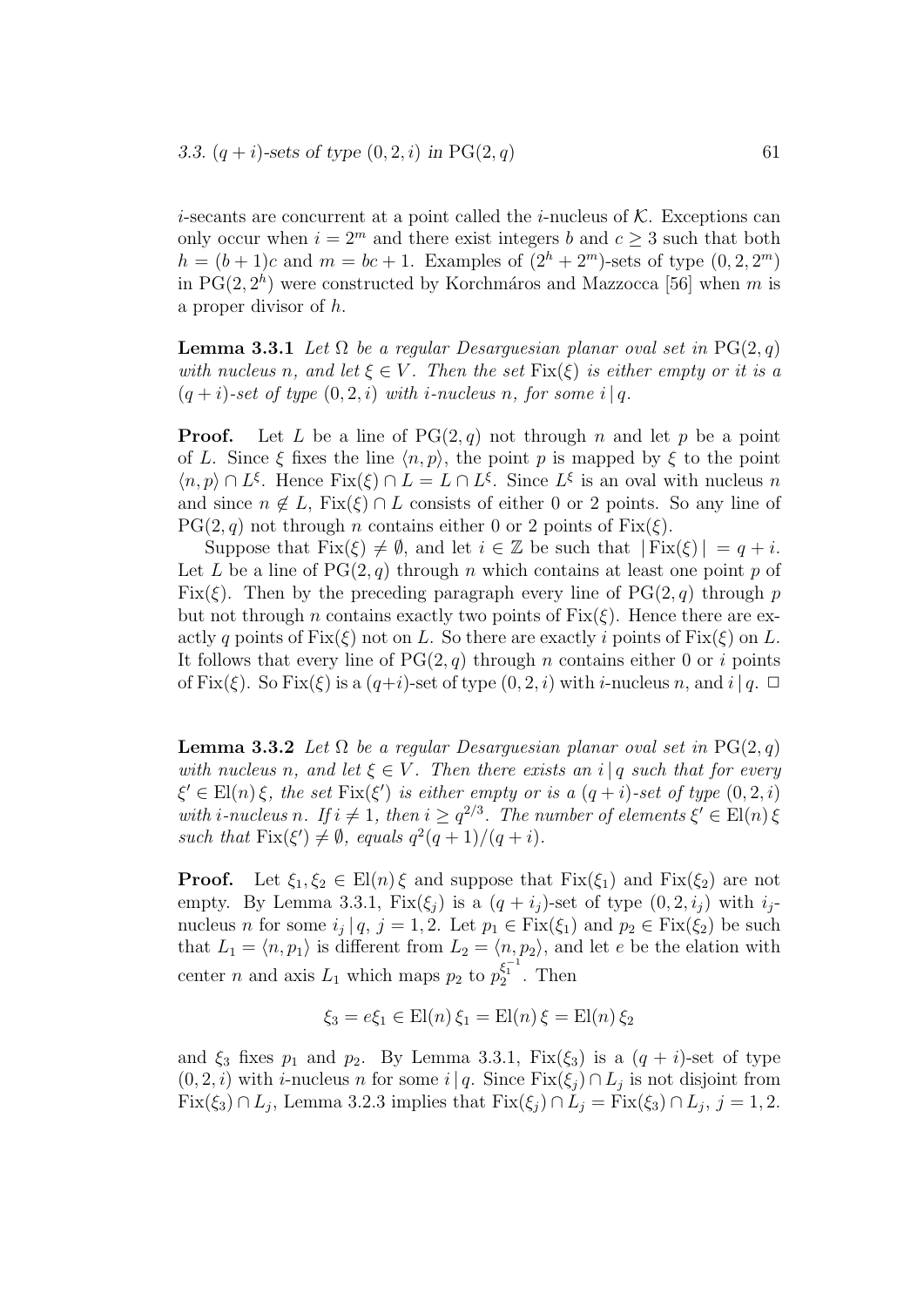Hence  $i_1 = i_2 = i$ . So there exists an  $i | q$  such that for every  $\xi' \in El(n) \xi$  the set  $Fix(\xi')$  is either empty or is a  $(q+i)$ -set of type  $(0, 2, i)$  with *i*-nucleus *n*.

For every line L through n, we define the following set  $S_L$ .

$$
S_L = \{ A \neq \emptyset \mid \exists \xi' \in \text{El}(n) \xi : \text{Fix}(\xi') \cap L = A \}.
$$

From the preceding paragraph it follows that every  $A \in S_L$  has size i. By Lemma 3.2.3, if  $A, B \in S_L$  and  $A \neq B$ , then A is disjoint from B. Let p be a point of L different from n, and let  $e \in El(n)$  be such that  $p^e = p^{\xi^{-1}}$ . Then  $\xi' = e\xi \in \text{El}(n)\xi$  and  $\xi'$  fixes p, so there is an element  $A = \text{Fix}(\xi') \cap L \in S_L$ which contains p. Now it is clear that  $S_L$  forms a partition of the set  $L \setminus \{n\}$ into sets of size i.

Let  $S = \bigcup S_L$ , for all lines L through n. We count the number of ordered pairs  $(A, \xi')$  such that  $A \in S$ ,  $\xi' \in El(n) \xi$  and  $A \subseteq Fix(\xi')$ . Let x denote the number of elements  $\xi' \in El(n) \xi$  such that  $Fix(\xi')$  is not empty. If  $Fix(\xi') \neq \emptyset$ , then  $Fix(\xi')$  is a  $(q + i)$ -set of type  $(0, 2, i)$  with *i*-nucleus *n*, so the number of *i*-secants of  $Fix(\xi')$  is  $(q/i) + 1$ . Hence the number of ordered pairs  $(A, \xi')$ equals  $x((q/i)+1)$ . On the other hand, since for every line L through n,  $S_L$ forms a partition of  $L \setminus \{n\}$ , the number of elements A of S is  $q(q+1)/i$ . Let  $A \in S$ , and let L be the line through n which contains the points of A. Then by definition of  $S_L$ , there is an element  $\xi' \in El(n) \xi$  such that  $Fix(\xi') \cap L = A$ . Let  $\xi'' \in \mathrm{El}(n)\xi$ . Then  $A \subseteq \mathrm{Fix}(\xi'')$  if and only if  $\xi''\xi'^{-1}$  fixes every point of A. Since  $Fix(\xi'')$  is either the empty set or a  $(q + i)$ -set of type  $(0, 2, i)$ ,  $A \subseteq Fix(\xi'')$  if and only if  $Fix(\xi'') \cap L = A$ . Since  $\xi''\xi'^{-1} \in El(n)$ ,  $\xi''\xi'^{-1}$ fixes every point of A if and only if L is the axis of  $\xi''\xi'^{-1}$ . We conclude that the number of elements  $\xi'' \in El(n) \xi$  such that  $Fix(\xi'') \cap L = A$  equals the number of elations of  $PG(2,q)$  with center n and axis L, namely q. Hence  $x((q/i) + 1) = q^2(q+1)/i$ . So the number x of elements  $\xi' \in El(n) \xi$  such that  $\text{Fix}(\xi') \neq \emptyset$  equals  $q^2(q+1)/(q+i)$ .

Since x is an integer,  $q + i|q^2(q + 1)$ . Let  $q = 2<sup>h</sup>$  and  $i = 2<sup>h-m</sup>$ . Then  $2^{h}+2^{h-m}$  |  $2^{2h}(2^{h}+1)$ , so  $2^{m}+1$  |  $2^{h+m}(2^{h}+1)$ . If  $i \neq q$ , then  $2^{m}+1$  is odd, so  $2^m + 1 \, | \, 2^h + 1$ . Let  $l \in \mathbb{N}$  and  $R \in \{0, 1, \ldots, m-1\}$  be such that  $h = ml + R$ . Then since  $2^m + 1$  divides  $2^h + 1 = (2^m + 1 - 1)^l 2^R + 1$ ,  $2^m + 1 \mid (-1)^l 2^R + 1$ . As  $0 \leq R < m$  this is impossible if l is even. Hence l is odd and  $R = 0$ , so  $h = ml$  with l odd. In particular, if  $i \neq 1$ , or, equivalently,  $h \neq m$ , then  $m \leq h/3$ , so  $i \geq q^{2/3}$ .  $\Box$ 

We introduce some new notation. Let  $\Omega$  be a regular Desarguesian planar oval set in PG(2, q) with nucleus n. By Lemma 3.2.1,  $V = \text{Persp}(n) \xi$  for any  $\xi \in V$ . So V can be partitioned into  $q-1$  sets  $V_1, V_2, \ldots, V_{q-1}$  of size  $q^2$ such that for any  $j \in \{1, 2, ..., q - 1\}$  and for any  $\xi_1, \xi_2 \in V_j$ ,  $\xi_1 \xi_2^{-1} \in \text{El}(n)$ .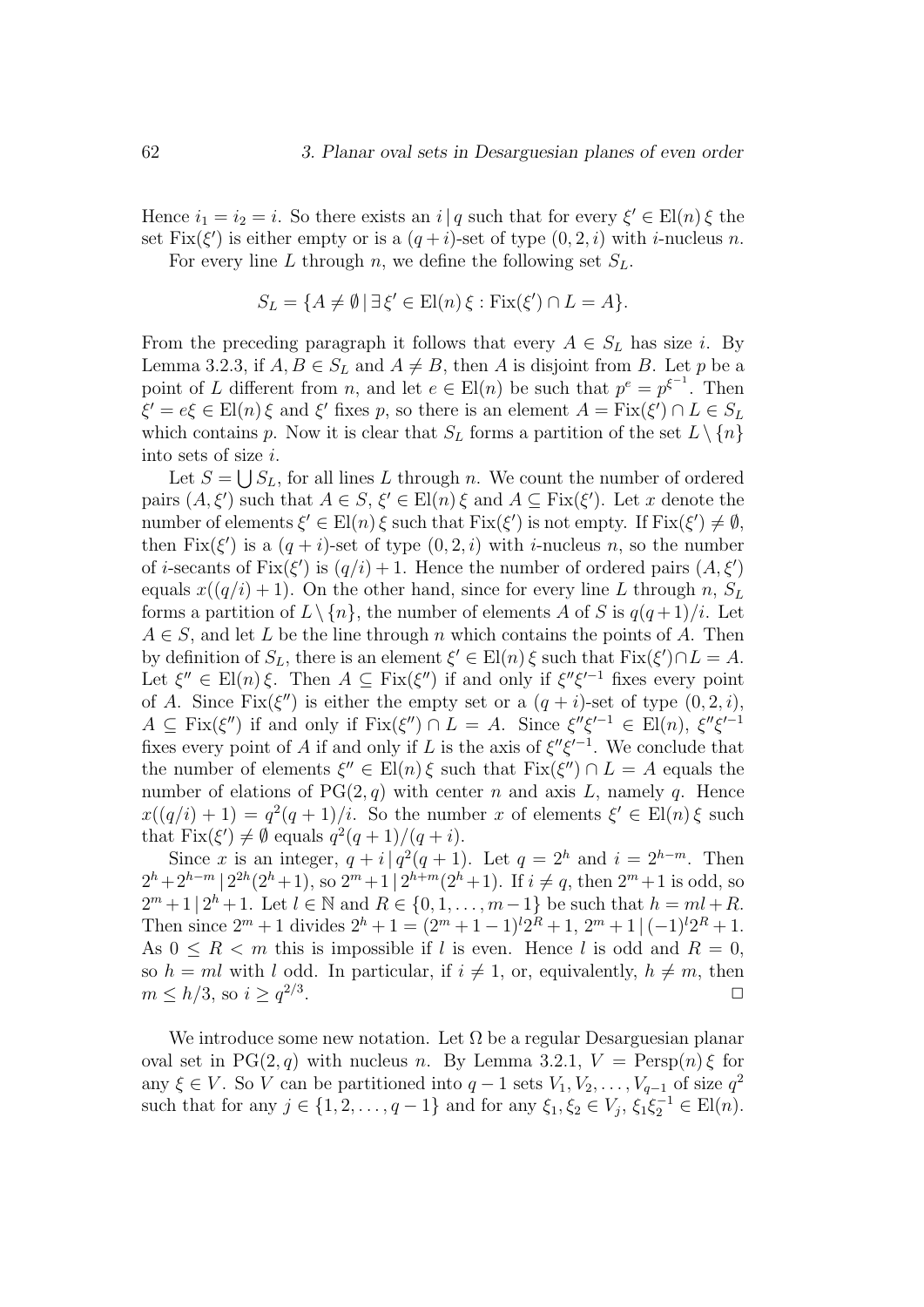Lemma 3.3.2 states that for every  $j \in \{1, 2, \ldots, q-1\}$ , there is an  $i_j | q$  such that for every  $\xi \in V_i$  the set  $Fix(\xi)$  is either the empty set or a  $(q + i_j)$ -set of type  $(0, 2, i_j)$  with  $i_j$ -nucleus n. For every  $j \in \{1, 2, ..., q-1\}$  and for every line L through n we define a set  $S^j_L$  as follows.

$$
S_L^j = \{ A \neq \emptyset \mid \exists \xi \in V_j : \text{Fix}(\xi) \cap L = A \}.
$$

In the proof of Lemma 3.3.2 we showed that  $S^j_L$  forms a partition of  $L \setminus \{n\}$ into sets of size  $i_j$ . For any  $j \in \{1, 2, ..., q-1\}$  let  $S_j$  denote the union of all sets  $S_L^j$ , L a line through n.

**Lemma 3.3.3** Let  $\Omega$  be a regular Desarguesian planar oval set in PG(2, q) with nucleus n. Then

$$
\sum_{j=1}^{q-1} i_j = 2q - 2.
$$

**Proof.** Let X be the set of ordered sets  $(p_1, p_2, p_3, \xi)$  where  $p_1, p_2$  and  $p_3$  are points of PG(2, q) such that no three of  $n, p_1, p_2, p_3$  are collinear in PG(2, q) or in  $\pi(\Omega)$ , and where  $\xi \in V$  fixes the points  $p_1, p_2$  and  $p_3$ . Lemma 3.2.2 states that, given three such points  $p_1, p_2$  and  $p_3$ , there is exactly one  $\xi \in V$ which fixes these three points. Hence  $|X| = q^3(q^2 - 1)(q - 2)$ .

Let  $j \in \{1, \ldots, q-1\}$  and let  $\xi \in V_j$  be such that  $Fix(\xi) \neq \emptyset$ . We show that any three points  $p_1, p_2, p_3 \in Fix(\xi)$  such that the lines  $\langle n, p_1 \rangle$ ,  $\langle n, p_2 \rangle$ ,  $\langle n, p_3 \rangle$  are distinct, are not collinear in PG(2, q) or in  $\pi(\Omega)$ . Let  $p_1, p_2, p_3$  be such points. Clearly, since  $Fix(\xi)$  is a  $(q + i_j)$ -set of type  $(0, 2, i_j)$  with  $i_j$ nucleus n, the points  $p_1, p_2$  and  $p_3$  are not collinear in PG(2, q). Let  $\mathcal L$  denote the set of lines of PG(2, q) not through n and let  $V^{-1} = {\{\xi'}^{-1} | \xi' \in V\}$ . Then  $\mathcal L$  is a regular Desarguesian planar oval set in π(Ω) and  $V^{-1}$  is the set of all collineations from  $\pi(\Omega)$  to PG(2, q) which fix every line through n. Since  $\xi^{-1} \in V^{-1}$ , Lemma 3.3.1 implies that the set  $Fix(\xi^{-1})$ , which contains  $p_1, p_2$ and  $p_3$ , is a  $(q+i)$ -set of type  $(0, 2, i)$  of the plane  $\pi(\Omega)$ , with *i*-nucleus *n*, for some i|q. So  $p_1, p_2$  and  $p_3$  are not collinear in  $\pi(\Omega)$ . It follows that, given a  $\xi \in V_j$  such that  $Fix(\xi) \neq \emptyset$ , there are exactly  $q(q^2 - i_j^2)$  sets  $(p_1, p_2, p_3, \xi) \in X$ . By Lemma 3.3.2, there are  $q^2(q+1)/(q+i_j)$  elements  $\xi \in V_j$  such that  $Fix(\xi) \neq \emptyset$ . Hence

$$
\sum_{j=1}^{q-1} q^3(q+1)(q-i_j) = q^3(q^2-1)(q-2).
$$

The lemma follows.  $\Box$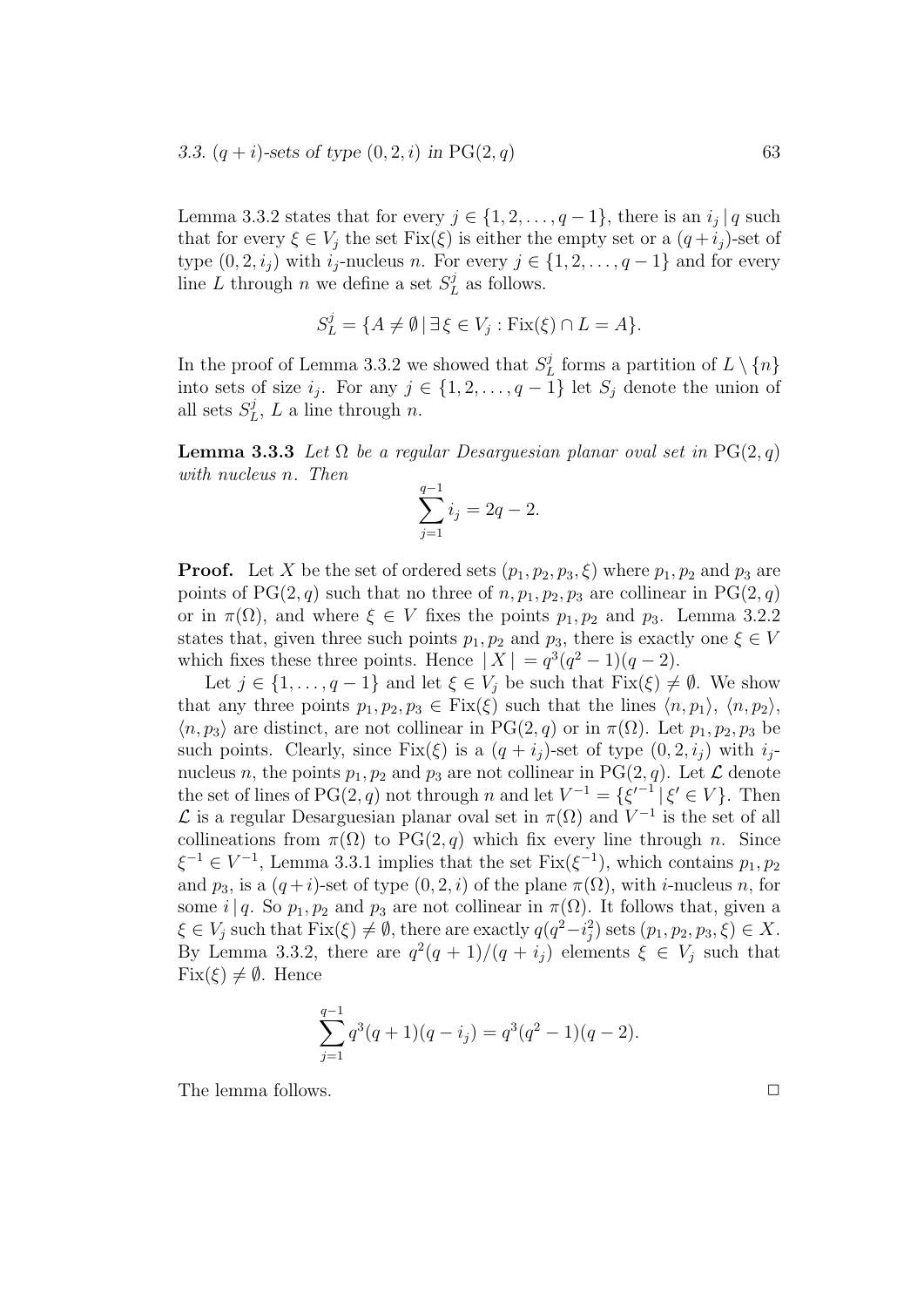**Theorem 3.3.4** Let  $\Omega$  be a regular Desarguesian planar oval set in PG(2, q) with nucleus n. Then there is an  $l \in \{1, 2, ..., q-1\}$  such that  $i_l = q$  and  $i_j = 1$  for every  $j \in \{1, 2, ..., q - 1\} \setminus \{l\}.$ 

**Proof.** By Lemma 3.3.3,  $\sum_{j=1}^{q-1} = 2q - 2$ , so there is at least one  $l \in$  $\{1, 2, ..., q-1\}$  such that  $i_l > 1$ . By Lemma 3.3.2,  $i_l \geq q^{2/3}$ . Let  $j \in$  $\{1, 2, \ldots, q-1\} \setminus \{l\}$ , let L be a line of PG(2, q) through n and let  $A \in S^j_L$ and  $B \in S^l_L$ . Then there exist elements  $\xi \in V_j$  and  $\xi' \in V_l$  such that  $A = \text{Fix}(\xi) \cap L$  and  $B = \text{Fix}(\xi') \cap L$ . Since  $j \neq l$ ,  $\xi \xi'^{-1} \in \text{Persp}(n) \setminus \text{El}(n)$ so by Lemma 3.2.3, A and B have at most one point in common.

Let x be the number of ordered triples  $(p, A, B)$  such that  $A \in S_L^j$ ,  $B \in S_L^l$ and  $p \in A \cap B$ . Since both  $S^j_L$  and  $S^l_L$  partition the point set  $L \setminus \overline{\{n\}}$ , for a given  $p \in L \setminus \{n\}$ , there is exactly one  $A \in S_L^j$ , respectively  $B \in S_L^j$ , such that  $p \in A$ , respectively  $p \in B$ . So  $x = q$ . On the other hand, any two sets  $A \in S^j_L$  and  $B \in S^l_L$  intersect in at most one point p, so  $x \leq (q/i_j)(q/i_l)$ . Hence  $i_j \le q/i_l \le q^{1/3}$ . Now Lemma 3.3.2 implies that  $i_j = 1$ . So for every  $j \in \{1, 2, \ldots, q-1\} \setminus \{l\}, i_j = 1$ . By Lemma 3.3.3,  $i_l = q$ .

#### Remark

A Laquerre plane is a quadruple  $(\mathcal{P}, \mathcal{L}, \mathcal{C}, I)$ , where  $\mathcal P$  is a set whose elements are called *points*,  $\mathcal{L}$  is a set whose elements are called *lines*,  $\mathcal{C}$  is a set whose elements are called *circles*,  $I \subseteq (\mathcal{P} \times (\mathcal{L} \cup \mathcal{C})) \cup ((\mathcal{L} \cup \mathcal{C}) \times \mathcal{P})$  is a symmetric incidence relation, such that the following axioms are satisfied.

- (lp1) Any point is on exactly one line.
- (lp2) Any three points, no two of which are on a line, are on a unique circle.
- (lp3) Each circle intersects each line in exactly one point.
- (lp4) There are at least two circles and each circle contains at least 3 points.
- (lp5) If C is a circle, and p and r are points not on a common line, such that  $p \in C$  and  $r \notin C$ , then there is a unique circle D through r which is tangent to  $C$  at  $p$ .

Laguerre planes and the related inversive planes and Minkowski planes are treated in [42]. An example of a Laguerre plane is the following. Consider in  $PG(3, q)$ , q not necessarily even, a cone Q with vertex a point p and base an oval O in a plane not containing p. Let  $P$  be the set of points on the cone Q different from the vertex p, let  $\mathcal L$  be the set of lines on  $Q$ , let  $\mathcal C$  be the set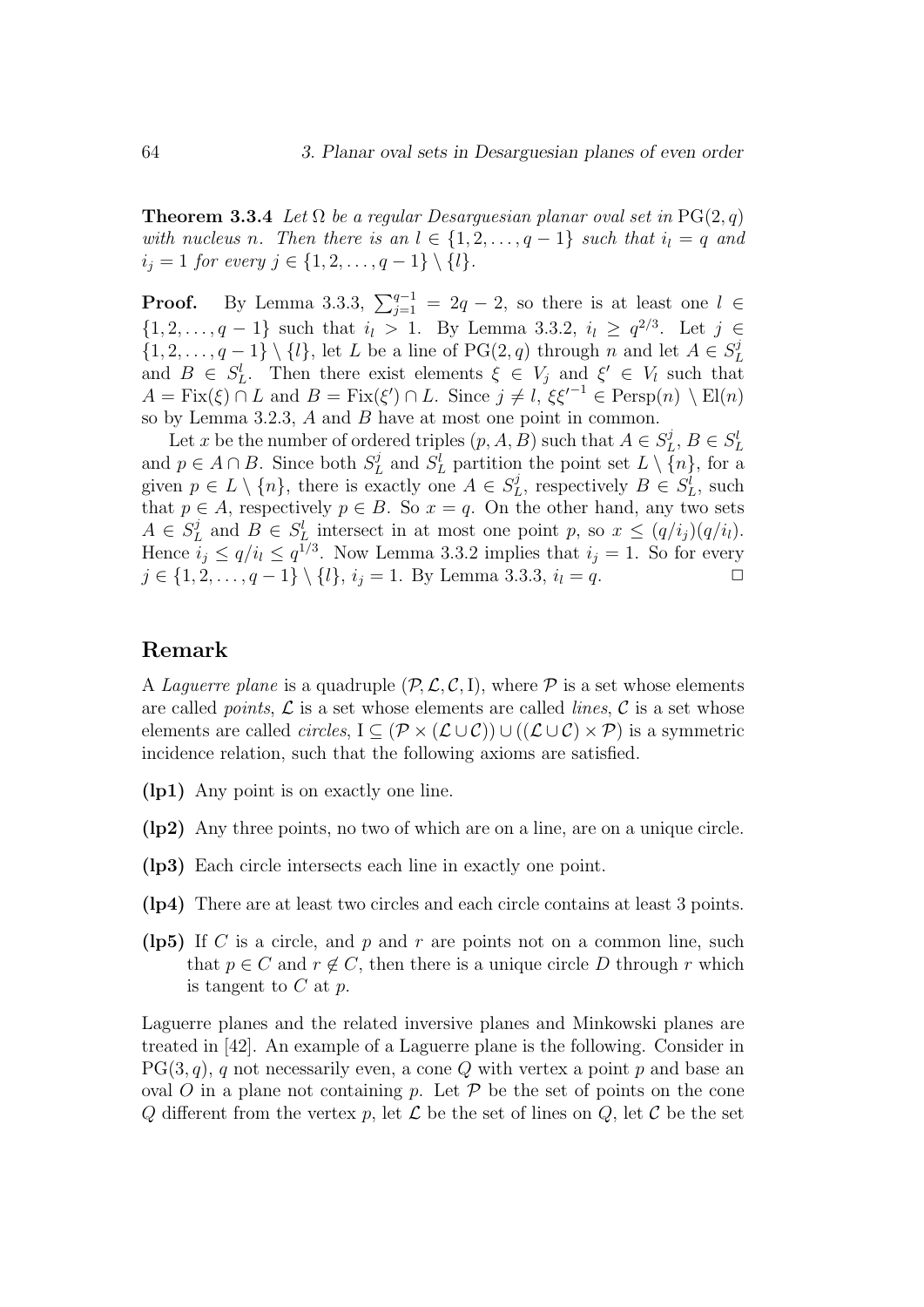of ovals obtained by intersecting Q with a plane of  $PG(3, q)$  not containing p, and let I be the natural incidence. Then  $\mathbf{L}(Q) = (\mathcal{P}, \mathcal{L}, \mathcal{C}, I)$  is a Laguerre plane. Any Laguerre plane which is isomorphic to this example is called embeddable.

Let  $\Omega$  be a regular Desarguesian planar oval set in PG(2, q) with nucleus n. Assume, as we may by Theorem 3.3.4, that  $i_1 = q$ . Let P denote the set of points of  $PG(2, q)$  different from n, let  $\mathcal L$  denote the set of lines of  $PG(2, q)$ through n, let  $C = C_1 \cup C_2 \cup C_3$ , where  $C_1$  is the set of lines of PG(2, q) not through *n*,  $C_2 = \Omega$  and

$$
C_3 = \{ \text{Fix}(\xi) \, | \, \xi \in V_j, 2 \le j \le q - 1 \},
$$

and let I be the natural incidence. Then Lemma 3.2.2 and Theorem 3.3.4 imply that  $\mathbf{L}(\Omega) = (\mathcal{P}, \mathcal{L}, \mathcal{C}, \mathbf{I})$  is a Laguerre plane.

### 3.4 Classification of regular Desarguesian planar oval sets

**Theorem 3.4.1** Let  $\Omega$  be a regular Desarguesian planar oval set in PG(2, q) with nucleus n, and let  $O \in \Omega$ . Then  $\Omega = \Omega(O)$ .

**Proof.** Let  $\Omega^* = \Omega(O)$ . Since *n* is the nucleus of the oval *O*, *n* is the nucleus of the planar oval set  $\Omega^*$ . We adopt here the notation of Sections 3.2 and 3.3 for  $\Omega$ , and also for  $\Omega^*$ . If confusion is possible, we add a star to the notation related to  $\Omega^*$ . For example, V is the set of all collineations from PG(2,q) to  $\pi(\Omega)$  which fix every line through n, and  $V^*$  is the set of all collineations from PG(2, q) to  $\pi(\Omega^*)$  which fix every line through n.

As a consequence of Theorem 3.3.4, we may assume without loss of generality that  $i_1 = i_1^* = q$ . So for every  $\xi \in V_1$ , respectively  $\xi^* \in V_1^*$ ,  $Fix(\xi)$ , respectively  $Fix(\xi^*)$ , is either the empty set or a  $(2q)$ -set of type  $(0, 2, q)$  with  $q$ -nucleus n, that is, the symmetric difference of the point sets of two lines of  $PG(2, q)$  which intersect in the point n. We prove that for any two distinct lines L and M of PG(2, q) which intersect in n, there is an element  $\xi \in V_1$ , respectively  $\xi^* \in V_1^*$ , such that  $Fix(\xi)$ , respectively  $Fix(\xi^*)$ , is the symmetric difference  $L \Delta M$ . We give the proof for  $\Omega$ , the proof for  $\Omega^*$  is analogous. Let L and M be lines of PG(2, q) such that  $L \cap M = n$ , let  $p \in L \setminus \{n\}$ and let  $r \in M \setminus \{n\}$ . Let  $\xi' \in V_1$ . Then there exists an elation  $e \in El(n)$ such that  $p^e = p^{\xi^{e-1}}$  and  $r^e = r^{\xi^{e-1}}$ . Now since  $\xi = e\xi' \in V_1$ ,  $Fix(\xi)$  is either the empty set or a  $(2q)$ -set of type  $(0, 2, q)$ . Since  $\xi$  fixes the points p and r,  $Fix(\xi) = L \bigtriangleup M$ .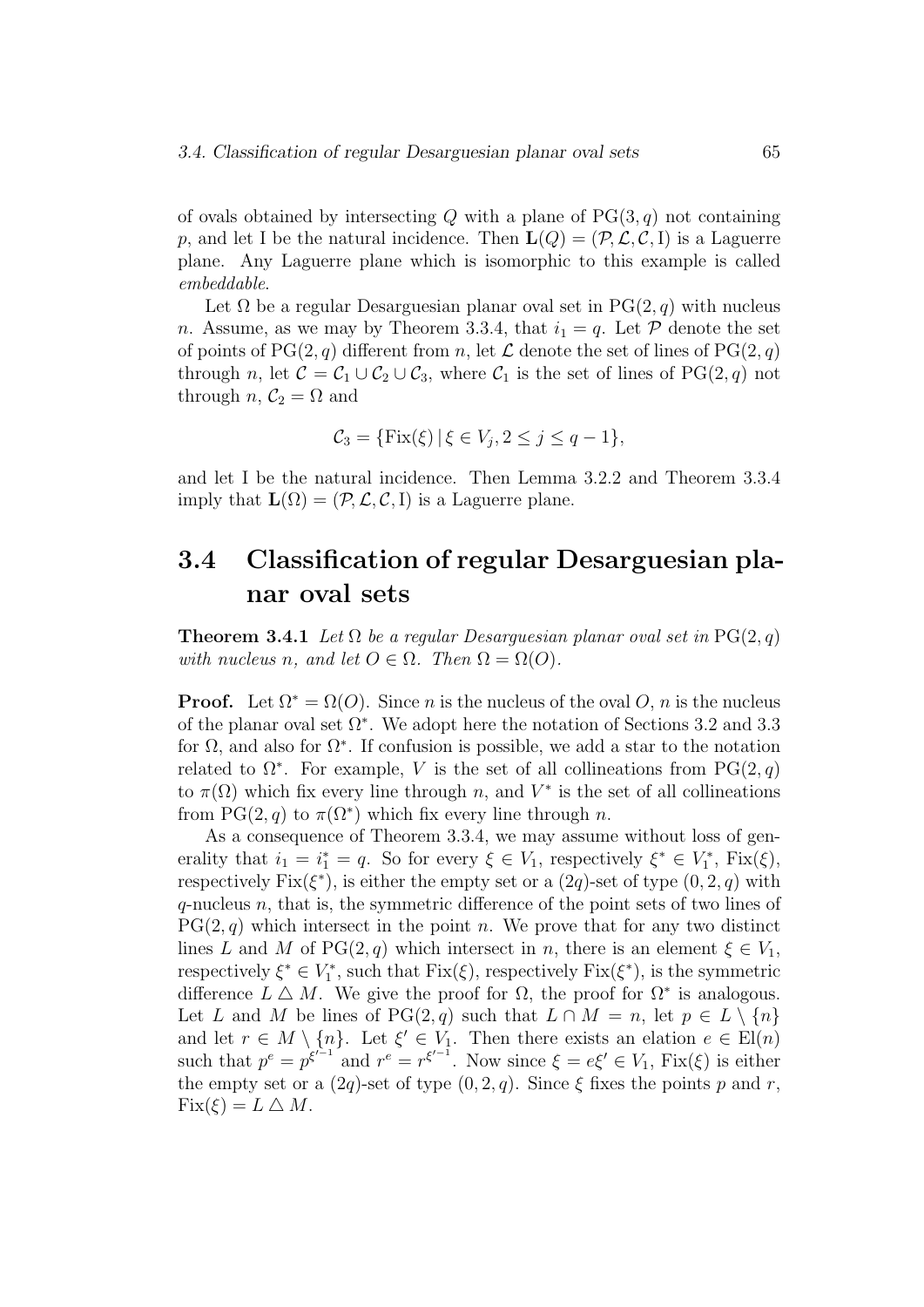Let L and L' be two lines of  $PG(2, q)$  which intersect in the point n, and let  $\xi \in V_1$ , respectively  $\xi^* \in V_1^*$ , be such that  $Fix(\xi) = L \Delta L'$ , respectively  $Fix(\xi^*) = L \Delta L'$ . Let  $p = O \cap L$ , let  $p' = O \cap L'$  and let  $M = \langle p, p' \rangle$ . Since ξ, respectively  $\xi^*$ , fixes p and p',  $M^{\xi}$ , respectively  $M^{\xi^*}$ , is an element of  $\Omega$ , respectively  $\Omega^*$ , which contains the points p and p'. Hence  $M^{\xi} = M^{\xi^*} = O$ . Let  $L''$  be a line of  $PG(2,q)$  through n, distinct from L and L', and let  $p'' = O \cap L''$  and  $r = M \cap L''$ . Then since  $M^{\xi} = M^{\xi^*} = O$  and since  $\xi$  and  $\xi^*$  fix the line  $L'', r^{\xi} = r^{\xi^*} = p''.$  Let  $e \in El(n)$  be the elation with axis L which maps  $p''$  to r. Then  $\xi' = e\xi \in V_1$ , respectively  $\xi'^* = e\xi^* \in V_1^*$ , fixes  $p''$ and every point of L, hence  $Fix(\xi') = Fix(\xi'^*) = L \triangle L''$ . So  $\xi'$  and  $\xi'^*$  have the same action on L'', and hence so do  $\xi = e^{-1}\xi'$  and  $\xi^* = e^{-1}\xi'^*$ . But this holds for any line  $L''$  of  $PG(2,q)$  through n, distinct from L and L'. Hence  $\xi = \xi^*$ . Since  $\xi$  is a collineation from PG(2, q) to  $\pi(\Omega)$ , and since  $\xi^* = \xi$  is a collineation from PG(2, q) to  $\pi(\Omega^*), \Omega = \Omega^* = \Omega(O)$ .

### Remark

Let O be an oval of PG(2, q) with nucleus n, and let  $\Omega = \Omega(O)$ . We prove that the Laguerre plane  $\mathbf{L}(\Omega(O))$ , constructed in Section 3.3, is embeddable.

We coordinatize the plane  $PG(2, q)$  in such a way that  $n(1, 0, 0)$  and that O contains the points  $(0, 1, 0), (0, 0, 1)$  and  $(1, 1, 1)$ . Let  $f : GF(q) \rightarrow GF(q)$ be such that  $O = \{(t, f(t), 1) | t \in GF(q)\} \cup \{(0, 1, 0)\}.$  Then  $f(0) = 0$ ,  $f(1) = 1$ , and f is an o-polynomial.

Let  $L : X_2 = 0$ , let  $L' : X_1 = 0$  and let  $L'' : X_1 = yX_2$  for some  $y \in GF(q) \setminus \{0\}$ . Define  $\xi, p, p', p'', r, M, e$  in the same way as in the proof of Theorem 3.4.1. Then  $p(0, 1, 0)$ ,  $p'(0, 0, 1)$ ,  $p''(f^{-1}(y), y, 1)$ ,  $r(0, y, 1)$ ,  $M: X_0 = 0$ , and the matrix of the elation e with respect to the chosen basis is

$$
\left(\begin{array}{rrr} 1 & 0 & f^{-1}(y) \\ 0 & 1 & 0 \\ 0 & 0 & 1 \end{array}\right).
$$

It follows from the proof of Theorem 3.4.1 that  $\xi$  and  $e^{-1}$  have the same action on L''. Since q is even,  $e^{-1} = e$ . So for every point  $p(x, y, 1) \in L''$ ,  $p^{\xi}(x+f^{-1}(y),y,1)$ . This holds for every  $x \in GF(q)$  and, since  $L''$  is an arbitrary line through  $n$ , distinct from  $L$  and  $L'$ , it also holds for every  $y \in \mathrm{GF}(q) \setminus \{0\}$ . Every point on L and L' is fixed by  $\xi$ , so we have determined explicitly the action of  $\xi$  on every point of  $PG(2, q)$ , with respect to the chosen basis.

Consider the Laguerre plane  $\mathbf{L}(\Omega(O)) = (\mathcal{P}, \mathcal{L}, \mathcal{C}, I)$ , where  $\mathcal{C} = \mathcal{C}_1 \cup \mathcal{C}_2 \cup \mathcal{C}_3$ , and let  $C \in \mathcal{C}_3$ . Then, by definition of  $\mathcal{C}_3$ , there is an element  $\xi' \in V \setminus V_1$  such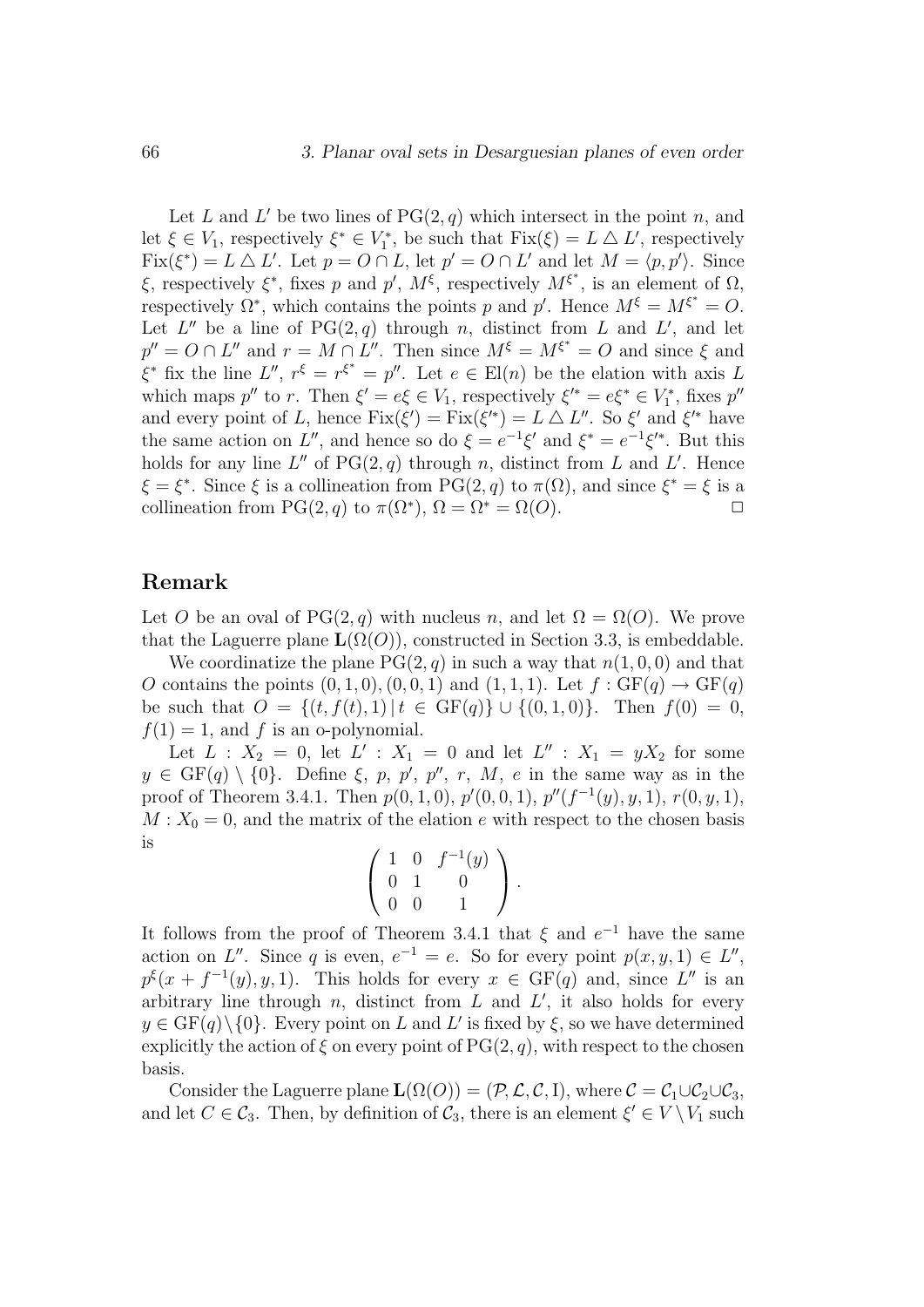that  $Fix(\xi') = C$ . By Lemma 3.2.1,  $V = Person(n)\xi$ , so since  $V_1 = El(n)\xi$ and  $\xi' \in V \setminus V_1$ , there is a nontrivial homology h of PG(2, q) with center n such that  $\xi' = h\xi$ . The matrix of h with respect to the chosen basis is

$$
\left(\begin{array}{ccc} 1 & a & b \\ 0 & c & 0 \\ 0 & 0 & c \end{array}\right),
$$

for some  $a, b, c \in \text{GF}(q)$  with  $c \neq 0, 1$ . One verifies that

$$
C = \{ (b+ay+cf^{-1}(y), (1+c)y, 1+c) \mid y \in \text{GF}(q) \} \cup \{ (a, 1+c, 0) \}.
$$

Clearly C is the image of the oval O under the homology  $h' \in \text{Persp}(n)$  which has the following matrix with respect to the chosen basis.

$$
\left(\begin{array}{ccc} c & a & b \\ 0 & 1+c & 0 \\ 0 & 0 & 1+c \end{array}\right).
$$

We conclude that  $\mathcal{C}_3$  is the set of all ovals of  $PG(2, q)$  which are the image of O under a nontrivial homology of  $PG(2, q)$  with center n. So C is the union of the set of lines of  $PG(2, q)$  not through n, with the set of ovals of  $PG(2, q)$ which are the images of O under all perspectivities of  $PG(2, q)$  with center  $\overline{n}$ .

Embed  $PG(2,q)$  as a plane in  $PG(3,q)$  and consider the cone Q with vertex a point p not in  $PG(2, q)$  and base the oval O. Let r be a point of  $\langle p, n \rangle \setminus \{p, n\}.$  Then the projection of the set of circles of the Laguerre plane  $L(Q)$  from r on PG(2, q) is exactly the union of the set of lines of PG(2, q) not through n with the set of all ovals of  $PG(2, q)$  which are the image of O under a perspectivity of  $PG(2, q)$  with center n. So this projection induces an isomorphism from the Laguerre plane  $\mathbf{L}(Q)$  to the Laguerre plane  $\mathbf{L}(\Omega(O)).$ Hence  $\mathbf{L}(\Omega(O))$  is embeddable.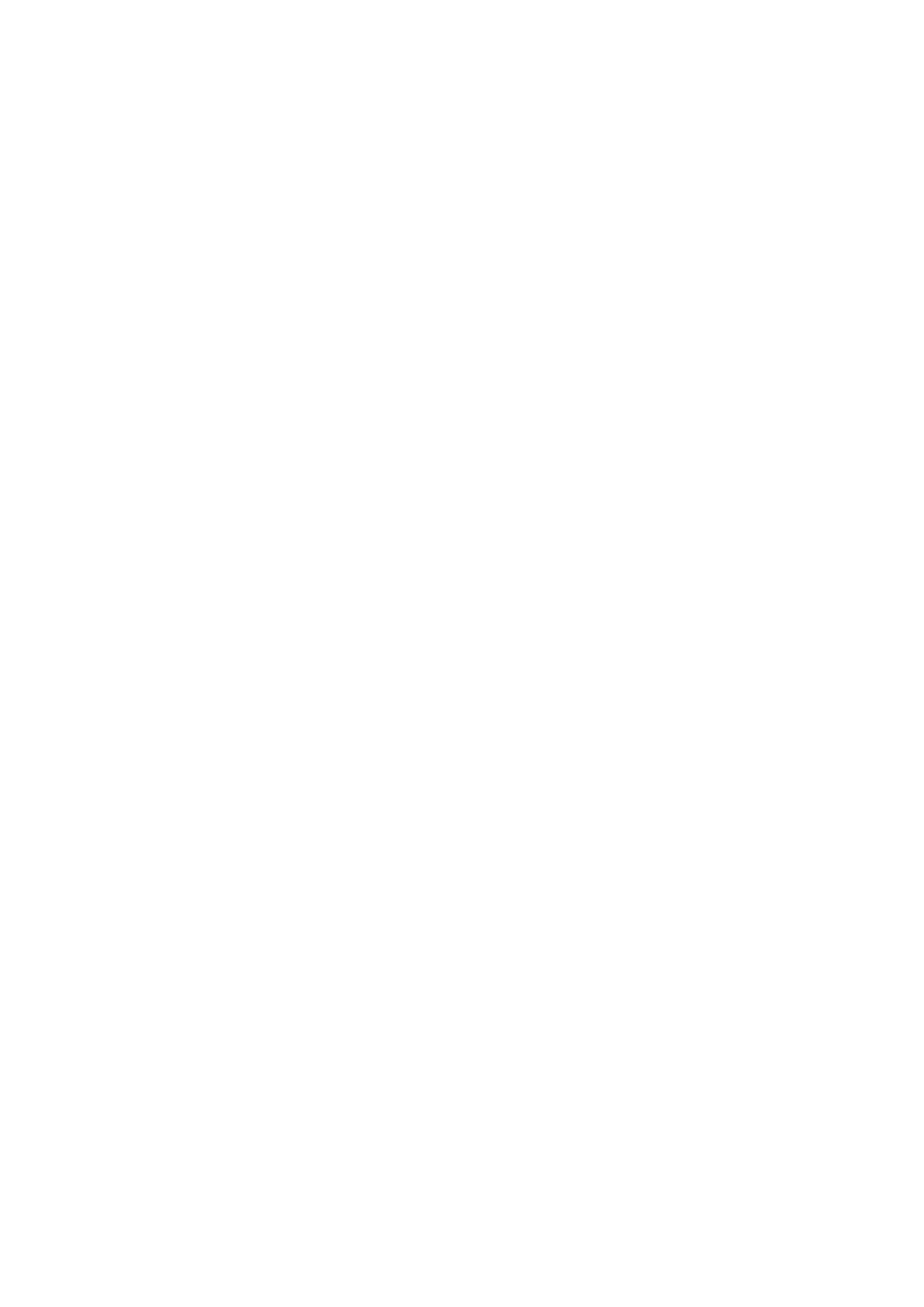## Chapter 4

# Affine semipartial geometries and  $(0, \alpha)$ -geometries

In this chapter we start with the study of affine semipartial geometries and  $(0, \alpha)$ -geometries. Firstly we discuss the methods that we will use and we explain why it is necessary to study affine  $(0, \alpha)$ -geometries in order to get results about affine semipartial geometries. Next we construct some new geometries and prove that they are affine  $(0, \alpha)$ -geometries which are not linear representations. A survey of recent results follows, including a summary of the results that we obtain in Chapters 5 and 6. Our main result in this area is the classification of affine semipartial geometries and  $(0, \alpha)$ -geometries with  $\alpha > 1$  which are not linear representations. We end this chapter with a detailed study of the different affine  $(0, \alpha)$ -geometries.

The construction of the geometry  $\mathcal{A}(O_{\infty})$  is published in [36], and the construction of the geometry  $\mathcal{I}(n, q, e)$  is published in [33].

### 4.1 General method

One of the main goals of this thesis is to improve the results in Section 1.4.7 on affine semipartial geometries. Affine semipartial geometries are only classified when they are fully embedded in  $AG(2, q)$  or  $AG(3, q)$  (see Theorem 1.4.16). We would like to obtain results for semipartial geometries fully embedded in an affine space  $AG(n, q)$  of arbitrary dimension. A possible method to prove such results is to use induction on the dimension of the affine space. In this context the following lemma about affine  $(0, \alpha)$ -geometries with  $\alpha > 1$  is very interesting.

If S is a  $(0, \alpha)$ -geometry fully embedded in AG $(n, q)$ , and if U is a subspace of  $AG(n, q)$  then we denote by  $X_U$  the set of points and lines of S contained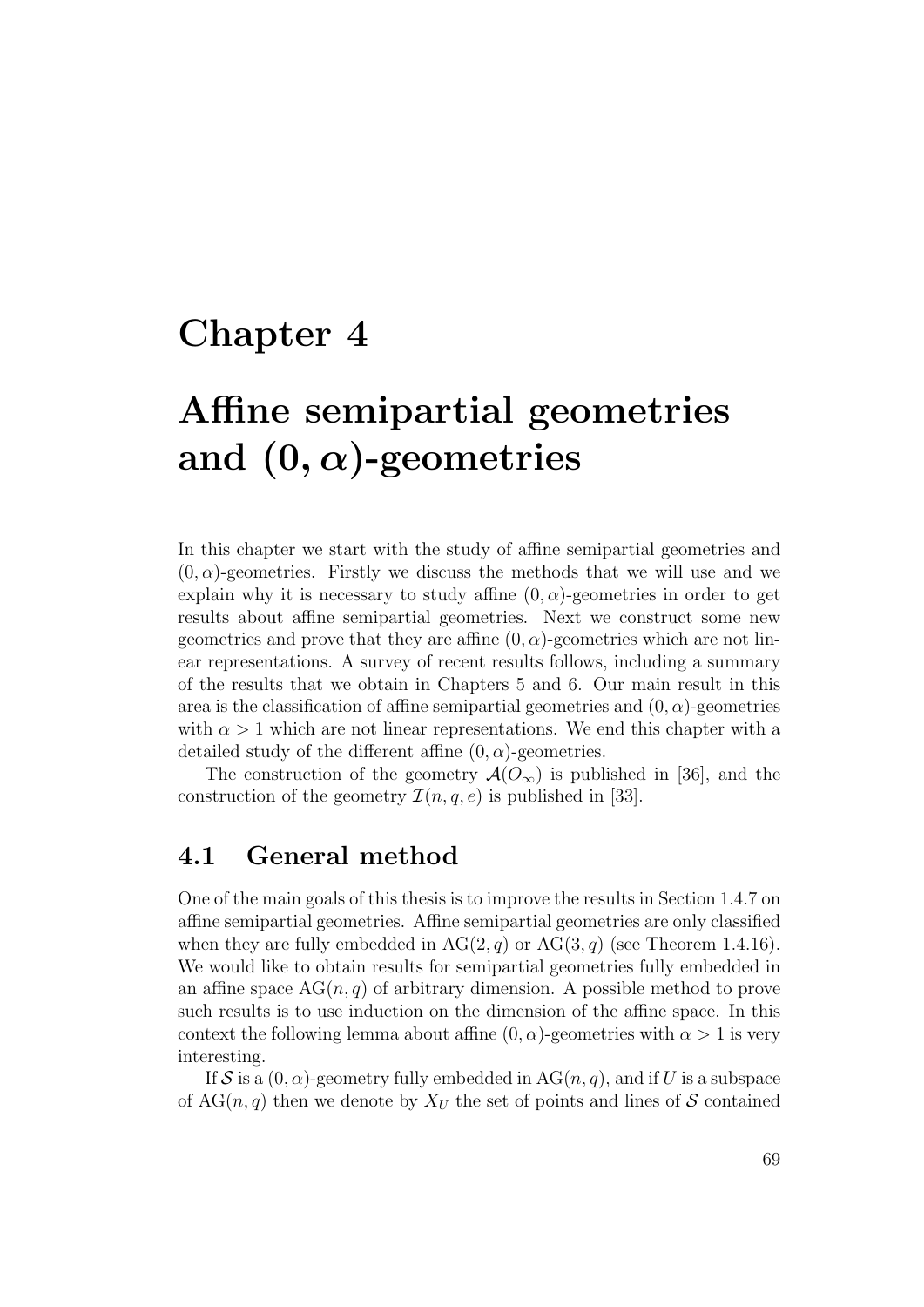in U and by  $S_{U}$  the sub incidence structure of S induced on  $X_{U}$ .

**Lemma 4.1.1** Let S be a  $(0, \alpha)$ -geometry with  $\alpha > 1$  fully embedded in  $AG(n, q), n > 3$ , and let U be a proper subspace of  $AG(n, q)$  of dimension at least 2. Then every connected component  $S'$  of  $S_U$  that contains two intersecting lines is a  $(0, \alpha)$ -geometry fully embedded in a subspace of U.

**Proof.** Let  $\{p, L\}$  be an anti-flag of S'. Then p and L lie in U, so the plane  $\langle p, L \rangle \subseteq U$ . Hence every line of S through p intersecting L lies in U and so is a line of  $\mathcal{S}'$ . It follows that  $\mathcal{S}'$  satisfies (zag2) since  $\mathcal{S}$  satisfies (zag2) (see Section 1.2.2). Also  $S'$  satisfies (zag1'). By Lemma 1.2.1  $S'$  is a  $(0, \alpha)$ -geometry. Since S is fully embedded in  $AG(n, q)$  every point of  $AG(n, q)$  on a line L of  $\mathcal{S}'$  is a point of  $\mathcal{S}$  and since  $L \subseteq U$  also of  $\mathcal{S}'$ . So  $\mathcal{S}'$  is fully embedded in a subspace of  $U$ .

Lemma 4.1.1 provides a powerful tool for investigating affine  $(0, \alpha)$ -geometries with  $\alpha > 1$ . To illustrate this, let n be a positive integer and assume that the  $(0, \alpha)$ -geometries with  $\alpha > 1$  fully embedded in AG $(m, q)$  are classified for all  $m < n$ . Then if S is a  $(0, \alpha)$ -geometry with  $\alpha > 1$  fully embedded in AG(n,q), we can take any proper subspace U of AG(n,q) and consider the connected components of  $S_U$ . By Lemma 4.1.1 every connected component of  $S_U$  which contains two intersecting lines is a  $(0, \alpha)$ -geometry with  $\alpha > 1$ , fully embedded in some AG $(m, q)$  with  $m < n$ . But by assumption these  $(0, \alpha)$ -geometries are classified! Clearly in this way we get a lot of information about the  $(0, \alpha)$ -geometry S.

So we will investigate affine  $(0, \alpha)$ -geometries with  $\alpha > 1$  by looking at the full embeddings in  $AG(2, q)$  first. When we are done with these, we will look at full embeddings in AG(3, q). After that we will look at  $AG(4, q)$ , and so on. At a certain point it will be possible to formulate proofs for general affine spaces  $AG(n, q)$  by means of an induction argument on the dimension n of the affine space.

Note that a similar strategy for investigating affine semipartial geometries with  $\alpha > 1$  will not work because the analogue of Lemma 4.1.1 for semipartial geometries does not hold. The problem here is that a connected component of  $S_U$  does not necessarily satisfy (spg3) (see Section 1.2.4). So we cannot study affine semipartial geometries as such by using induction on the dimension of the affine space. Instead we must study affine  $(0, \alpha)$ -geometries, and as a consequence we will get results about affine semipartial geometries.

The first step, namely the classification of  $(0, \alpha)$ -geometries fully embedded in  $AG(2, q)$ , is easy.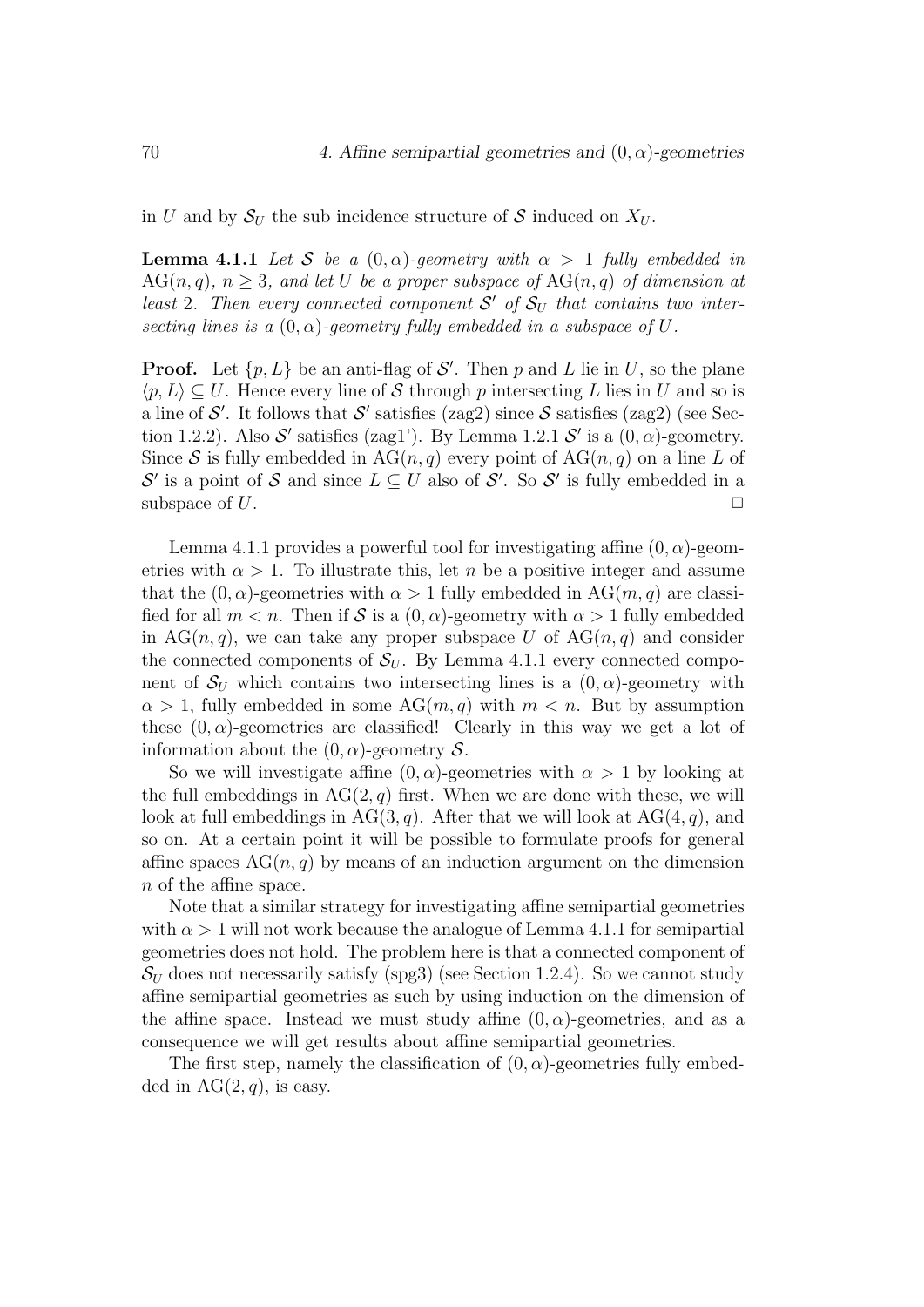**Proposition 4.1.2** If S is a  $(0, \alpha)$ -geometry fully embedded in AG(2, a) then  $S$  is a partial geometry. In particular S is a planar net or S is a dual oval and  $q=2^h$ .

**Proof.** Let  $\{p, L\}$  be an anti-flag of S and suppose that  $\alpha(p, L) = 0$ . Then at most one line of S passes through p, namely the line parallel to L. But p must be on at least two lines of S, contradiction. So  $\alpha(p, L) = \alpha$  for every anti-flag of S, and S is a partial geometry. We can now apply Theorem  $1.4.14.$ 

Now we can apply the classification for  $AG(2, q)$  to  $(0, \alpha)$ -geometries fully embedded in  $AG(n, q)$ ,  $n > 3$ .

**Lemma 4.1.3** Let S be a  $(0, \alpha)$ -geometry with  $\alpha > 1$  fully embedded in  $AG(n, q), n > 3$ , and let  $\pi$  be a plane of  $AG(n, q)$ . Then  $\pi$  is of one of the following four types.

**Type I.**  $\pi$  does not contain any line of S.

- **Type II.**  $\pi$  contains a number of parallel lines of S and possibly some isolated points.
- **Type III.**  $S_{\pi}$  is a planar net of order q and degree  $\alpha + 1$ .
- **Type IV.**  $S_{\pi}$  consists of a pg(q 1, 1, 2) (that is, a dual oval with nucleus the line at infinity; here necessarily  $q = 2<sup>h</sup>$  and  $\alpha = 2$ ) and possibly some isolated points.

**Proof.** This is an immediate corollary to Lemma 4.1.1 and Proposition  $4.1.2.$ 

Notice that if  $\pi$  is a plane of type IV, then  $S_{\pi}$  has exactly one line in every parallel class of lines and through a point of  $S_\pi$  there are either 0 or 2 lines of  $S_{\pi}$ . If  $\pi$  is a plane of type III then there are exactly  $\alpha + 1$  lines of  $S_{\pi}$ through every point of  $S_{\pi}$ .

Let S be an affine incidence structure. Then for every point  $p$  of S let  $\theta_p$  denote the set of points at infinity of the lines of S containing p. The following lemma is a consequence of Lemma 4.1.1.

**Lemma 4.1.4** Let S be a  $(0, \alpha)$ -geometry with  $\alpha > 1$ , fully embedded in AG(n, q). Then for every point p of S, the set  $\theta_p$  spans  $\Pi_{\infty}$ .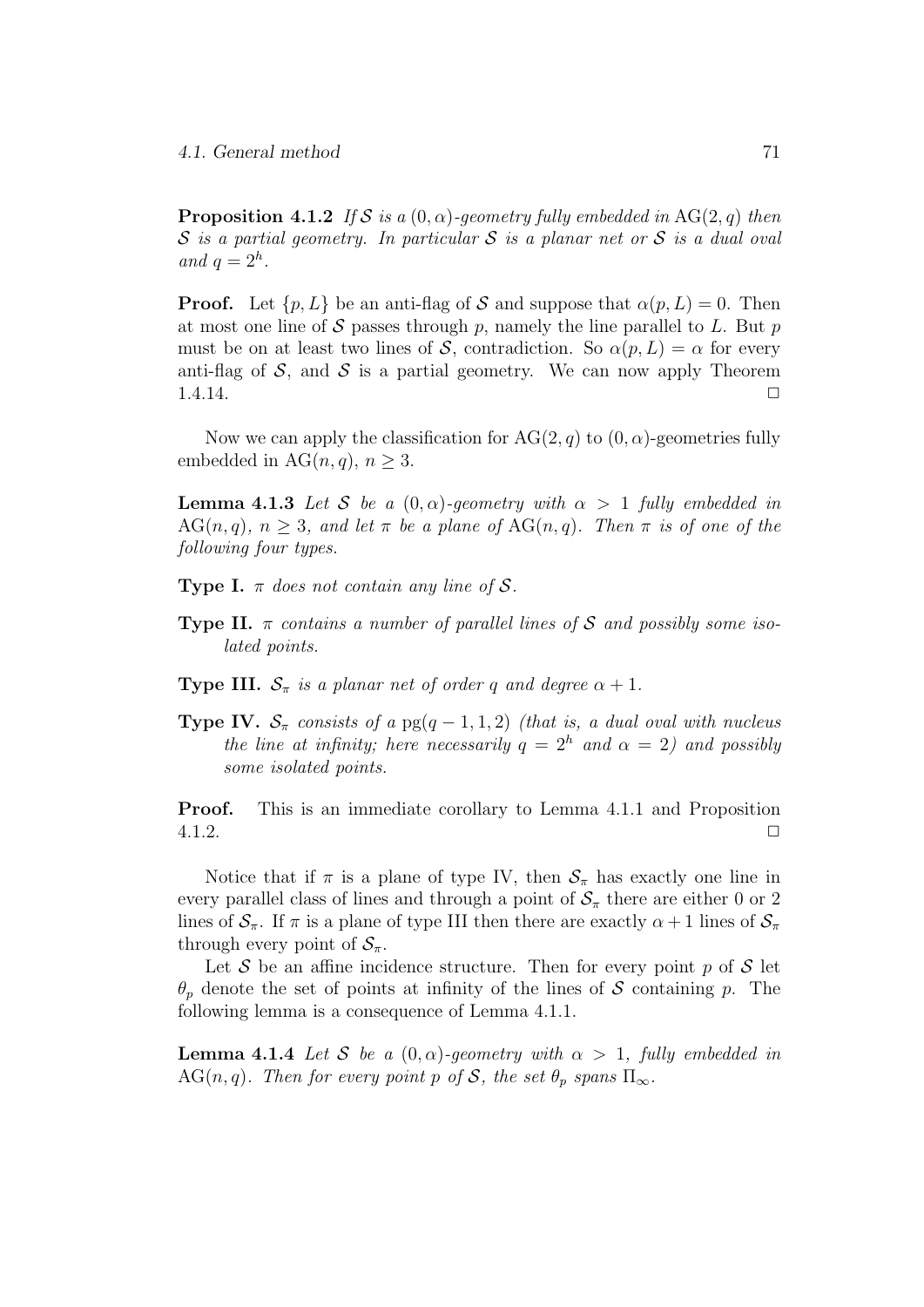**Proof.** Let  $(q-1, t)$  denote the order of S. Suppose that there is a point p of S such that  $\theta_p$  does not span  $\Pi_{\infty}$ . Then there is a proper subspace  $U_{\infty}$  of  $\Pi_{\infty}$  which contains  $\theta_p$ . Let  $U = \langle p, U_{\infty} \rangle$ , and let  $\mathcal{S}'$  be the connected component of  $S_U$  containing p. By Lemma 4.1.1 S' is a  $(0, \alpha)$ -geometry. Since all the lines of S through p are lines of S', the order of S' is  $(q-1,t)$ . But this implies that for every point  $p'$  of  $S'$ , every line of S through  $p'$  is in  $S'$ . Hence, since S is connected,  $S = S'$ . But this contradicts the fact that S is not contained in a proper subspace of  $AG(n, q)$ .

### 4.2 Some new examples of affine  $(0, \alpha)$ -geometries

### 4.2.1 The  $(0, 2)$ -geometry  $\mathcal{A}(O_{\infty})$

Consider AG(3,  $2<sup>h</sup>$ ). As usual  $\Pi_{\infty}$  denotes the plane at infinity. Let  $O_{\infty}$ be an oval of  $\Pi_{\infty}$  with nucleus  $n_{\infty}$ . Choose a basis such that  $\Pi_{\infty} : X_3 =$  $0, n_{\infty}(1, 0, 0, 0)$  and  $(0, 1, 0, 0), (0, 0, 1, 0), (1, 1, 1, 0) \in O_{\infty}$ . Let f be the o-polynomial such that

$$
O_{\infty} = \{ (\rho, f(\rho), 1, 0) \mid \rho \in \mathrm{GF}(2^h) \} \cup \{ (0, 1, 0, 0) \}.
$$

For every affine point  $p(x, y, z, 1)$ , consider the oval

$$
O^p_{\infty} = \{ (y + zf(\rho) + \rho, f(\rho), 1, 0) | \rho \in \mathrm{GF}(2^h) \} \cup \{ (z, 1, 0, 0) \}.
$$

Note that if p and r are affine points then  $O_{\infty}^p = O_{\infty}^r$  if and only if  $n_{\infty}$ , p and r are collinear. Hence the set  $\Omega_{\infty}$  of all ovals  $O_{\infty}^{p}$  contains exactly  $2^{2h}$ elements. Note also that the set  $\Omega_{\infty}$  is the orbit of the oval  $O_{\infty}$  under the group of elations of  $\Pi_{\infty}$  with center  $n_{\infty}$ . Hence every element of  $\Omega_{\infty}$  is an oval with nucleus  $n_{\infty}$ , and any two elements of  $\Omega_{\infty}$  intersect in exactly one point.

For an affine point p let  $\mathcal{L}_p$  be the set of lines through p and the points of  $O_{\infty}^p$ . Let  $\mathcal{S} = (\mathcal{P}, \mathcal{B}, I)$  where  $\mathcal{P}$  is the point set of  $\text{AG}(3, 2^h)$ ,  $\mathcal{B} = \bigcup_{p \in \mathcal{P}} \mathcal{L}_p$ , and I is the natural incidence.

**Theorem 4.2.1** Every connected component of S is a  $(0, \alpha)$ -geometry with  $s = 2<sup>h</sup> - 1$ ,  $t = 2<sup>h</sup>$  and  $\alpha = 2$ , fully embedded in AG(3, 2<sup>h</sup>).

**Proof.** Let  $p(x, y, z, 1)$  be a point of S. Then the elements of  $\mathcal{L}_p$  are lines of S through p. We prove that every line of S through p is in the set  $\mathcal{L}_p$ .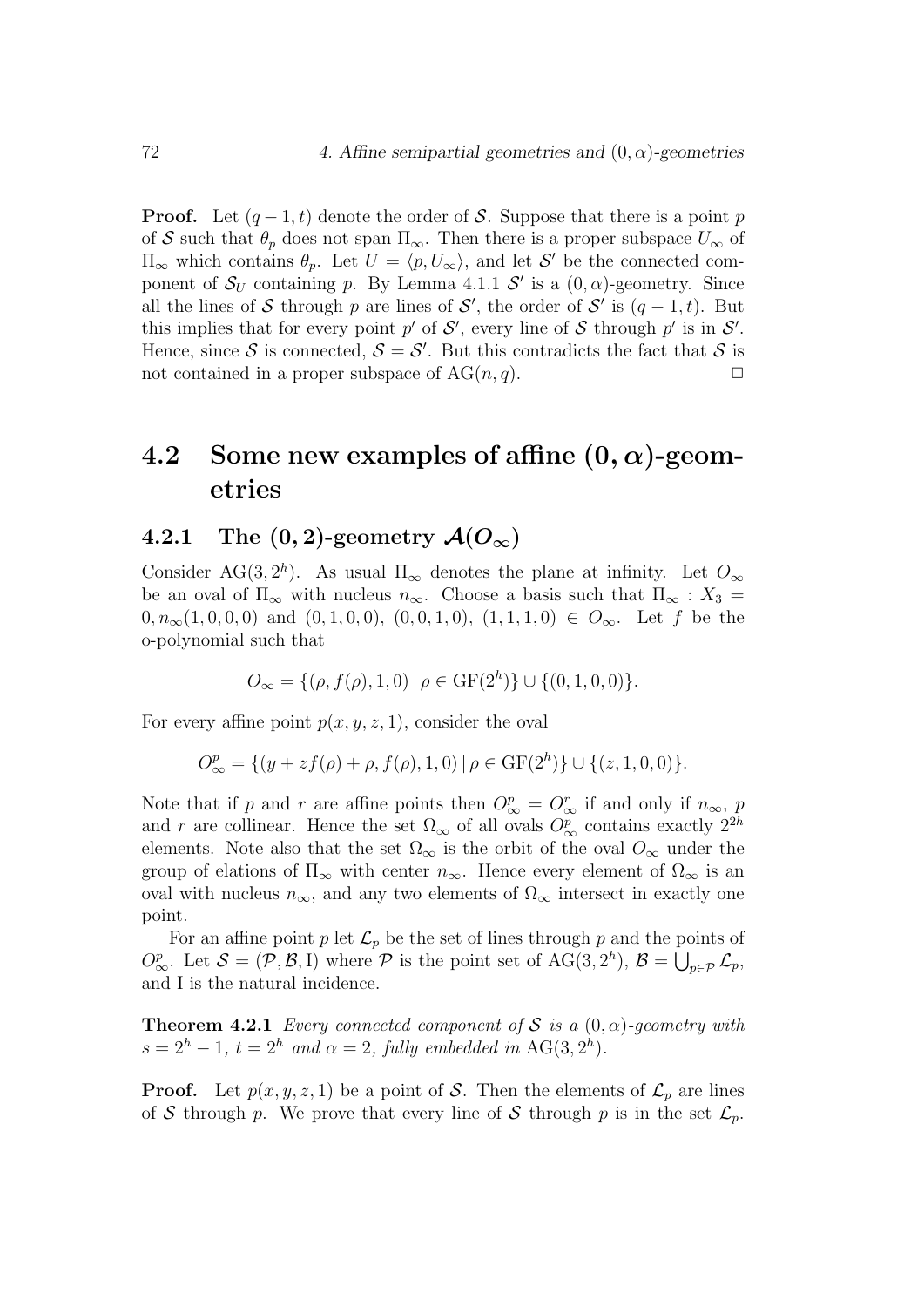

Figure 4.1: Construction of the  $(0, 2)$ -geometry  $\mathcal{A}(O_{\infty})$ .

Suppose that L is a line of S through p. Then there is a point  $r(x', y', z', 1)$ on L such that  $L \in \mathcal{L}_r$ . We may assume that  $r \neq p$ . Let  $p_\infty = L \cap \Pi_\infty$ ; then  $p_{\infty}(x+x', y+y', z+z', 0)$ . Now  $L \in \mathcal{L}_r$  implies  $p_{\infty} \in O_{\infty}^r$ . If  $z' = z$ then  $p_{\infty}(x + x', y + y', 0, 0)$  and so  $p_{\infty}$  must be the point with coordinates  $(z', 1, 0, 0)$ . But since  $z' = z$ ,  $p_{\infty}(z', 1, 0, 0) \in O_{\infty}^p$ . So  $L \in \mathcal{L}_p$ . If  $z' \neq z$  then  $p_{\infty} \in O_{\infty}^{r}$  implies

$$
p_{\infty}(x+x',y+y',z+z',0)=(y'+z'f(\rho)+\rho,f(\rho),1,0)
$$

for some  $\rho \in \text{GF}(2^h)$ . Hence  $f(\rho) = (y + y')/(z + z')$  and

$$
(x+x')/(z+z') = y' + z'(y+y')/(z+z') + f^{-1}((y+y')/(z+z')).
$$

But since

$$
y' + z'(y + y')/(z + z') = y + z(y + y')/(z + z')
$$

it follows that

$$
p_{\infty}(y+z(y+y')/(z+z')+f^{-1}((y+y')/(z+z')), (y+y')/(z+z'), 1, 0) \in O_{\infty}^p.
$$
  
So  $L \in \mathcal{L}_p$ .

It follows that through every point of S there are  $2^h + 1$  lines of S. So S is a partial linear space of order  $(2<sup>h</sup> - 1, 2<sup>h</sup>)$  fully embedded in AG(3,  $2<sup>h</sup>$ ). Hence every connected component of  $S$  satisfies (zag1) (see Section 1.2.2).

We prove that an affine plane containing the point  $n_{\infty}$ , contains no two intersecting lines of S, and that an affine plane not containing  $n_{\infty}$ , contains no two parallel lines of S. Suppose that  $\pi$  is a plane containing  $n_{\infty}$  and two lines  $L$  and  $M$  of  $S$  which intersect in an affine point  $p$ . By the preceding paragraphs  $L, M \in \mathcal{L}_p$ . Hence the line  $L_{\infty} = \pi \cap \Pi_{\infty}$  contains two points of  $O_{\infty}^p$ . But  $L_{\infty}$  contains  $n_{\infty}$ , the nucleus of the oval  $O_{\infty}^p$ , a contradiction.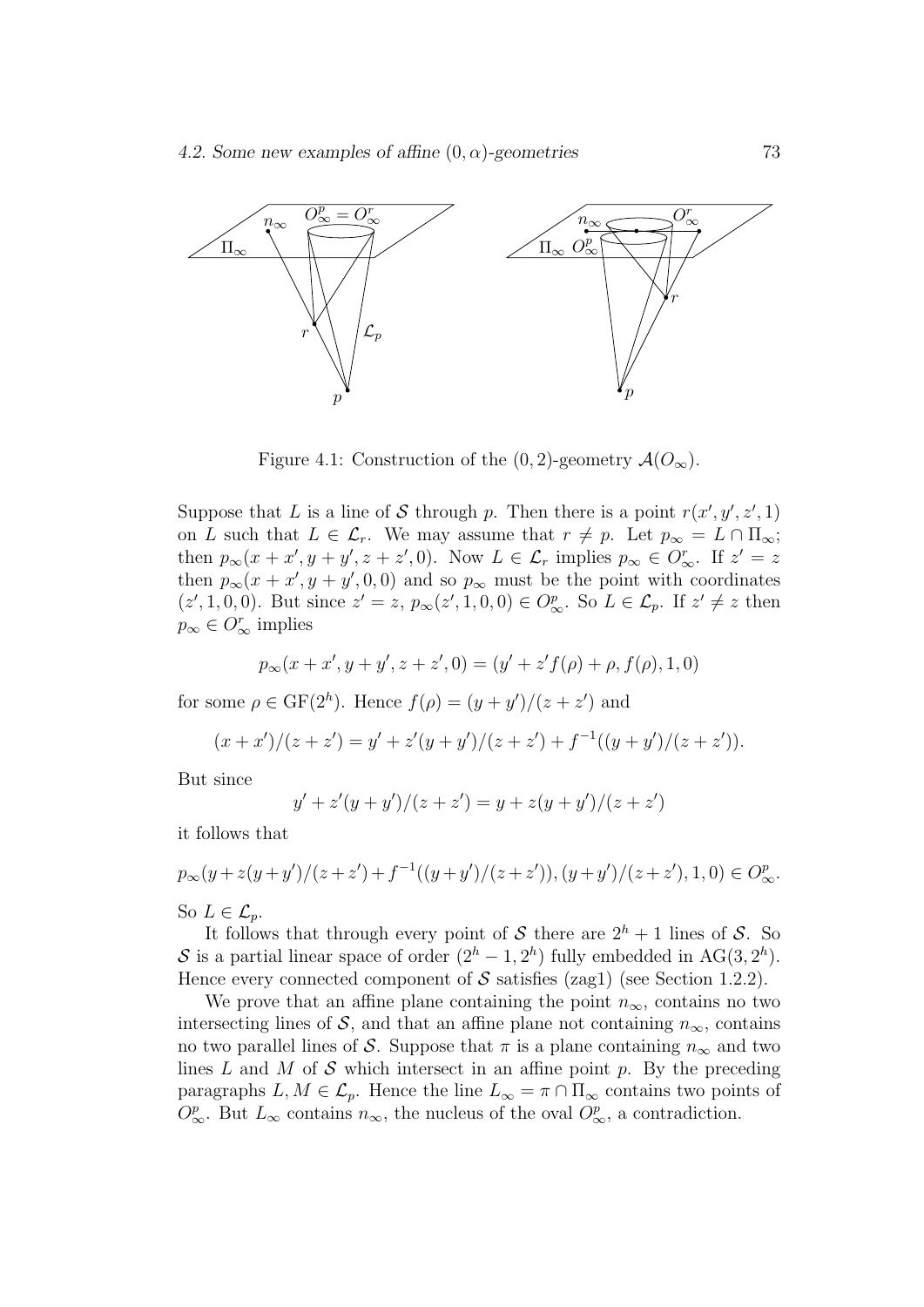Now suppose that  $\pi$  is a plane not through the point  $n_{\infty}$  which contains two parallel lines L and M of S. Let  $p(x, y, z, 1)$ , respectively  $p'(x', y', z', 1)$ , be a point of S on L, respectively M. Since  $n_{\infty} \notin \pi$ ,  $n_{\infty}$ , p and p' are not collinear. Hence the ovals  $O_{\infty}^p$  and  $O_{\infty}^{p'}$  intersect in a unique point  $p_{\infty}$ . Looking at the explicit forms of the ovals  $O_{\infty}^p$  and  $O_{\infty}^{p'}$  we see that  $p_{\infty}$  has coordinates  $(z, 1, 0, 0)$  if  $z = z'$  and

$$
(y + z(y + y')/(z + z') + f^{-1}((y + y')/(z + z')), (y + y')/(z + z'), 1, 0)
$$

if  $z \neq z'$ . In both cases one verifies that  $n_{\infty}$ , p, p' and  $p_{\infty}$  are coplanar.

Let  $r_{\infty}$  be the point at infinity of the parallel lines L and M. Since L is a line of S and  $p \in L$ ,  $r_{\infty} \in O_{\infty}^p$ . Since M is a line of S and  $p' \in M$ ,  $r_{\infty} \in O_{\infty}^{p'}$ . So  $r_{\infty} \in O_{\infty}^p \cap O_{\infty}^{p'}$ . But  $p_{\infty}$  is the unique point of  $O_{\infty}^p \cap O_{\infty}^{p'}$ , so  $r_{\infty} = p_{\infty}$ . So  $n_{\infty}$ , p and  $M = \langle p', r_{\infty} \rangle = \langle p', p_{\infty} \rangle$  are coplanar. But then  $n_{\infty} \in \pi$ , a contradiction.

Let  $\{p, L\}$  be an anti-flag of S. There are two possibilities. The first is that the plane  $\pi = \langle p, L \rangle$  contains the point  $n_{\infty}$ . Then no two lines of S in  $\pi$  intersect, and the incidence number  $\alpha(p, L) = 0$ .

The second possibility is that  $n_{\infty} \notin \pi$ . Then the line  $L_{\infty} = \pi \cap \Pi_{\infty}$  does not contain  $n_{\infty}$ , so  $L_{\infty}$  contains 0 or 2 points of  $O_{\infty}^p$ . Hence there are 0 or 2 lines of  $\mathcal{L}_p$  in  $\pi$ . Since no two lines of S in  $\pi$  are parallel,  $\alpha(p, L)$  equals either 0 or 2. We conclude that S satisfies (zag2) with  $\alpha = 2$  (see Section  $1.2.2$ ).

**Theorem 4.2.2** If  $O_{\infty}$  is a conic then S consists of two connected components  $S_1$  and  $S_2$  such that  $S_1 \simeq S_2 \simeq \text{HT}$ . If  $O_{\infty}$  is not a conic then S is connected.

**Proof.** Suppose that S is disconnected. We prove that S has exactly two connected components  $S_1$  and  $S_2$ , that  $S_1 \simeq S_2 \simeq HT$  and that  $O_{\infty}$  is a conic. Let  $\mathcal{S}'$  be a connected component of  $\mathcal{S}$ , and let  $L$  be a line of  $\mathcal{S}'$ . From Theorem 4.2.1 it follows that S' is a  $(0, 2)$ -geometry of order  $(2<sup>h</sup> - 1, 2<sup>h</sup>)$ . Counting the flags  $\{p, M\}$  of S' such that  $p \notin L$  and such that M intersects L in an affine point we get that there are at least  $2^{2h-1}(2^h-1)$  points of S' not on L. Since  $S$  has  $2^{3h}$  points and every connected component of  $S$  has at least  $2^{2h-1}(2^h-1)+2^h$  points, it follows that S has exactly two connected components  $S_1$  and  $S_2$ .

We prove that the point sets of  $S_1$  and  $S_2$  are sets of type  $(0, 2^{h-1}, 2^h)$ with respect to affine lines. If  $L$  is a line of  $S$  then  $L$  contains either 0 or  $2^h$  points of  $\mathcal{S}_i$ ,  $i = 1, 2$ . Let L be an affine line intersecting  $\Pi_{\infty}$  in  $n_{\infty}$ . For any two affine points  $p, p' \in L$  we have  $O^p_{\infty} = O^{p'}_{\infty}$ . So the sets  $\overline{\mathcal{L}_p}$  and  $\overline{\mathcal{L}_{p'}}$  of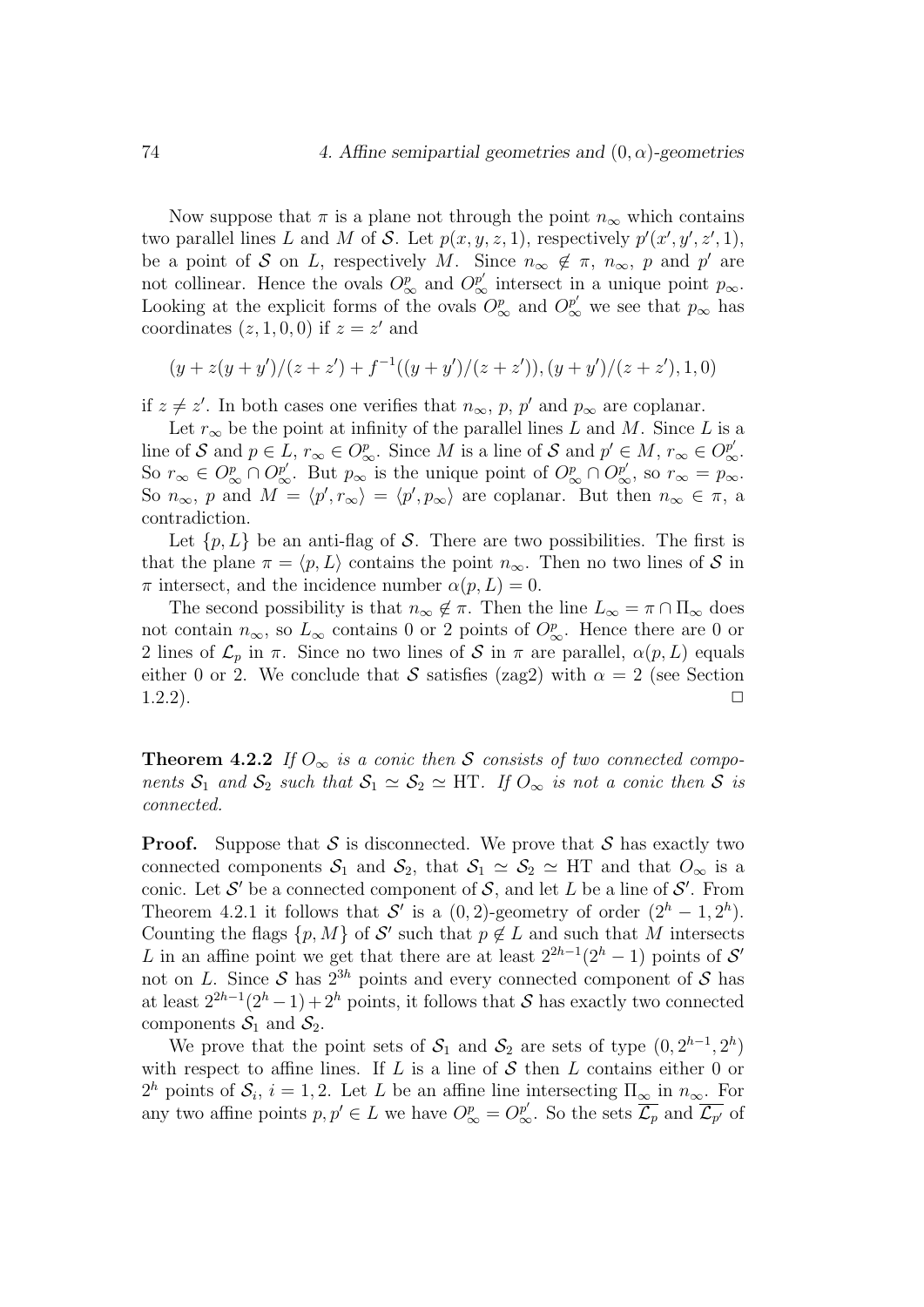affine points on the lines of  $\mathcal{L}_p$  and  $\mathcal{L}_{p'}$  are disjoint for any two affine points  $p, p' \in L$ . Since each of the sets  $\overline{\mathcal{L}_p}$ ,  $p \in L$ , contains  $2^{2h}$  points, these sets form a partition of the point set of S. So the point set of  $S_i$ ,  $i = 1, 2$ , is a union of sets  $\overline{\mathcal{L}_p}$ ,  $p \in L$ . Hence the number of points of  $\mathcal{S}_i$ ,  $i = 1, 2$ , is a multiple of  $2^{2h}$ . Since each  $S_i$ ,  $i = 1, 2$ , has at least  $2^{2h-1}(2^h-1) + 2^h$  points, we conclude that  $S_i$ ,  $i = 1, 2$ , has exactly  $2^{3h-1}$  points and that L contains  $2^{h-1}$  points of each  $S_i$ ,  $i = 1, 2$ .

Let  $L$  be an affine line which is not a line of  $S$  and which does not intersect  $\Pi_{\infty}$  in  $n_{\infty}$ . Let M be an affine line through  $n_{\infty}$  which intersects L in the affine point p, let  $\pi = \langle L, M \rangle$  and let  $L_{\infty} = \pi \cap \Pi_{\infty}$ . Then  $n_{\infty} \in L_{\infty}$ , so  $L_{\infty} \cap O^p_{\infty}$  consists of a single point  $p_{\infty}$ . Now for every affine point  $p' \in M$ we have  $O_{\infty}^{p'} = O_{\infty}^p$ , so  $L_{\infty} \cap O_{\infty}^{p'} = p_{\infty}$ . Hence  $S_{\pi}$  consists of  $2^h$  parallel lines intersecting  $\Pi_{\infty}$  in  $p_{\infty}$ . These lines intersect L and M in affine points since L, M  $\notin \mathcal{B}$ . Hence from the fact that M contains  $2^{h-1}$  points of each  $\mathcal{S}_i$ ,  $i = 1, 2$ , it follows that L contains  $2^{h-1}$  points of each  $S_i$ ,  $i = 1, 2$ .

So the point sets of  $S_i$ ,  $i = 1, 2$ , are sets of type  $(0, 2^{h-1}, 2^h)$  with respect to affine lines. Hence the set  $\mathcal{T}_i$  which is the union of the point set of  $\mathcal{S}_i$  with  $\Pi_{\infty}$  is a set of type  $(1, 2^{h-1}+1, 2^h+1)$  in  $PG(3, 2^h)$ ,  $i = 1, 2$ . Since every affine line that is not a line of S intersects  $\mathcal{T}_i$  in  $2^{h-1}+1$  points,  $\mathcal{T}_i$  is nonsingular,  $i = 1, 2$ . Now from Theorem 1.3.4 it follows that  $\mathcal{T}_i$  is projectively equivalent to  $\mathcal{R}_3$ ,  $i = 1, 2$ . Hence  $\mathcal{S}_1 \simeq \mathcal{S}_2 \simeq H$ . It is easy to see that in HT the set of lines through a given point forms a quadratic cone. Hence  $O_{\infty}$  is a conic.

We conclude that if S is disconnected then  $O_{\infty}$  is a conic, and S has exactly two connected components  $S_1$  and  $S_2$  which are both projectively equivalent to HT. It remains to be proven that if  $O_{\infty}$  is a conic then S is indeed disconnected.

Let  $O_{\infty}$  be a conic:

$$
O_{\infty} = \{ (\rho, \rho^2, 1, 0) \mid \rho \in \mathrm{GF}(2^h) \} \cup \{ (0, 1, 0, 0) \}.
$$

Let  $p(x, y, z, 1)$  and  $p'(x', y', z', 1)$  be distinct collinear points of S, and let  $p_{\infty} = \langle p, p' \rangle \cap \Pi_{\infty}$ . Then  $p_{\infty}(x + x', y + y', z + z', 0)$  is on the conic

$$
O_{\infty}^{p} = \{ (y + z\rho^{2} + \rho, \rho^{2}, 1, 0) | \rho \in \text{GF}(2^{h}) \} \cup \{ (z, 1, 0, 0) \}.
$$

If  $z \neq z'$  then

$$
p_{\infty}(x+x', y+y', z+z', 0) = (y+z\rho^2 + \rho, \rho^2, 1, 0)
$$

for some  $\rho \in \text{GF}(2^h)$ . So  $\rho^2 = (y + y')/(z + z')$  and

$$
\frac{x + x'}{z + z'} = y + z \frac{y + y'}{z + z'} + \left(\frac{y + y'}{z + z'}\right)^{1/2}.
$$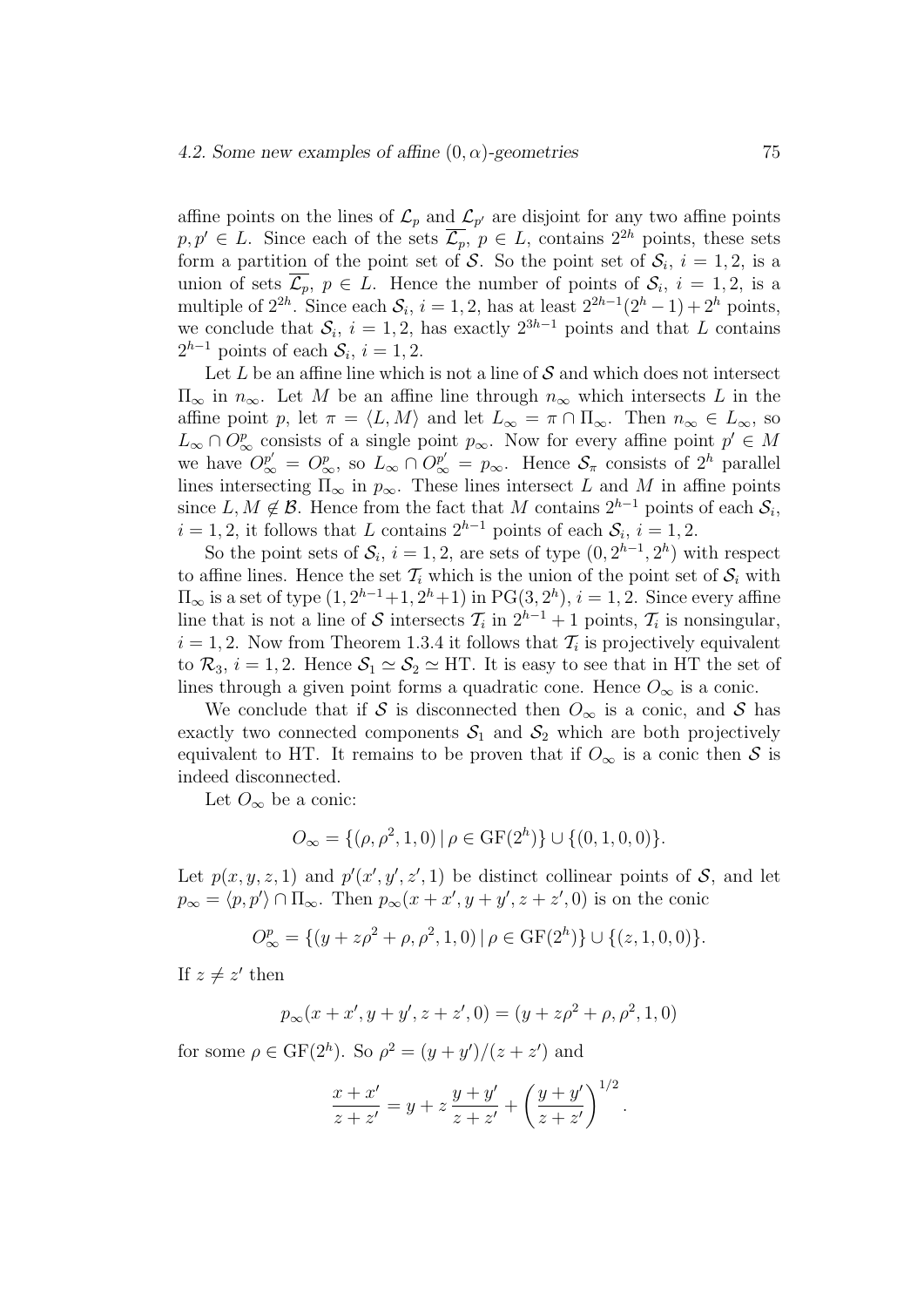This is equivalent to

$$
x + yz + x' + y'z' = (y + y')(z + z') + ((y + y')(z + z'))^{1/2}.
$$

Hence  $\text{Tr}(x+yz) = \text{Tr}(x'+y'z')$ . If  $z = z'$  then  $y \neq y'$  and  $(x+x')/(y+y') = z$ , so  $x + yz = x' + y'z = x' + y'z'$ . So here also  $\text{Tr}(x + yz) = \text{Tr}(x' + y'z')$ . We conclude that if  $p(x, y, z, 1)$  and  $p'(x', y', z', 1)$  are distinct affine points such that Tr(x + yz)  $\neq$  Tr(x' + y'z'), then there is no path from p to p' in the point graph of S. Hence S is disconnected.  $\Box$ 

We let  $\mathcal{A}(O_{\infty})$  denote any connected component of S. There is no confusion possible since when  $O_{\infty}$  is a conic the two connected components of S are affinely equivalent. So for any oval  $O_{\infty}$  the geometry  $\mathcal{A}(O_{\infty})$  is a (0, 2)-geometry with  $s = 2<sup>h</sup> - 1$  and  $t = 2<sup>h</sup>$  fully embedded in AG(3,  $2<sup>h</sup>$ ).

#### 4.2.2 The  $(0, 2)$ -geometry  $\mathcal{I}(n, q, e)$

Let U be a hyperplane of  $AG(n, 2<sup>h</sup>)$ ,  $n \geq 3$ . Choose a basis such that  $\Pi_{\infty} : X_n = 0$  and  $U : X_{n-1} = 0$ . Let  $e \in \{1, 2, ..., h-1\}$  be such that  $gcd(e, h) = 1$ , and let  $\varphi$  be the collineation of  $PG(n, 2<sup>h</sup>)$  such that

$$
\varphi: p(x_0, x_1, \ldots, x_{n-1}, x_n) \mapsto p^{\varphi}(x_0^{2^e}, x_1^{2^e}, \ldots, x_n^{2^e}, x_{n-1}^{2^e}).
$$

Put  $U_{\infty} = U \cap \Pi_{\infty}$  and let  $\mathcal{K}_{\infty}$  be the set of points of  $U_{\infty}$  fixed by  $\varphi$ . Then

$$
\mathcal{K}_{\infty} = \{(\varepsilon_0, \ldots, \varepsilon_{n-2}, 0, 0) \neq (0, \ldots, 0) \mid \varepsilon_i \in \text{GF}(2), 0 \leq i \leq n-2\},\
$$

so  $\mathcal{K}_{\infty}$  is the point set of a projective geometry  $PG(n-2, 2) \subseteq U_{\infty}$ . Let

$$
\mathcal{B}_1 = \{ L \subseteq U \mid L \nsubseteq \Pi_{\infty}, L \cap \Pi_{\infty} \in \mathcal{K}_{\infty} \},
$$

and let

$$
\mathcal{B}_2 = \{ \langle p, p^{\varphi} \rangle || p \in U \setminus \Pi_{\infty} \}.
$$

Let  $\mathcal{I}(n, 2^h, e) = (\mathcal{P}, \mathcal{B}_1 \cup \mathcal{B}_2, I)$ , where  $\mathcal P$  is the set of affine points on the lines of  $\mathcal{B}_1 \cup \mathcal{B}_2$ , and I is the natural incidence.

**Theorem 4.2.3** The geometry  $\mathcal{I}(n, 2^h, e)$  is a  $(0, \alpha)$ -geometry with parameters  $s = 2<sup>h</sup> - 1$ ,  $t = 2<sup>n-1</sup> - 1$  and  $\alpha = 2$ , fully embedded in AG(n, 2<sup>h</sup>).

**Proof.** Put  $S = \mathcal{I}(n, 2^h, e)$ . Since  $\mathcal{K}_{\infty}$  spans  $U_{\infty}$ , the geometry  $S_U$ , which is the linear representation in the affine space U of the set  $\mathcal{K}_{\infty}$ , is connected. Since every point of S is collinear with at least one point of  $S_U$ , S is connected. So  $S$  satisfies (zag1') (see Section 1.2.2).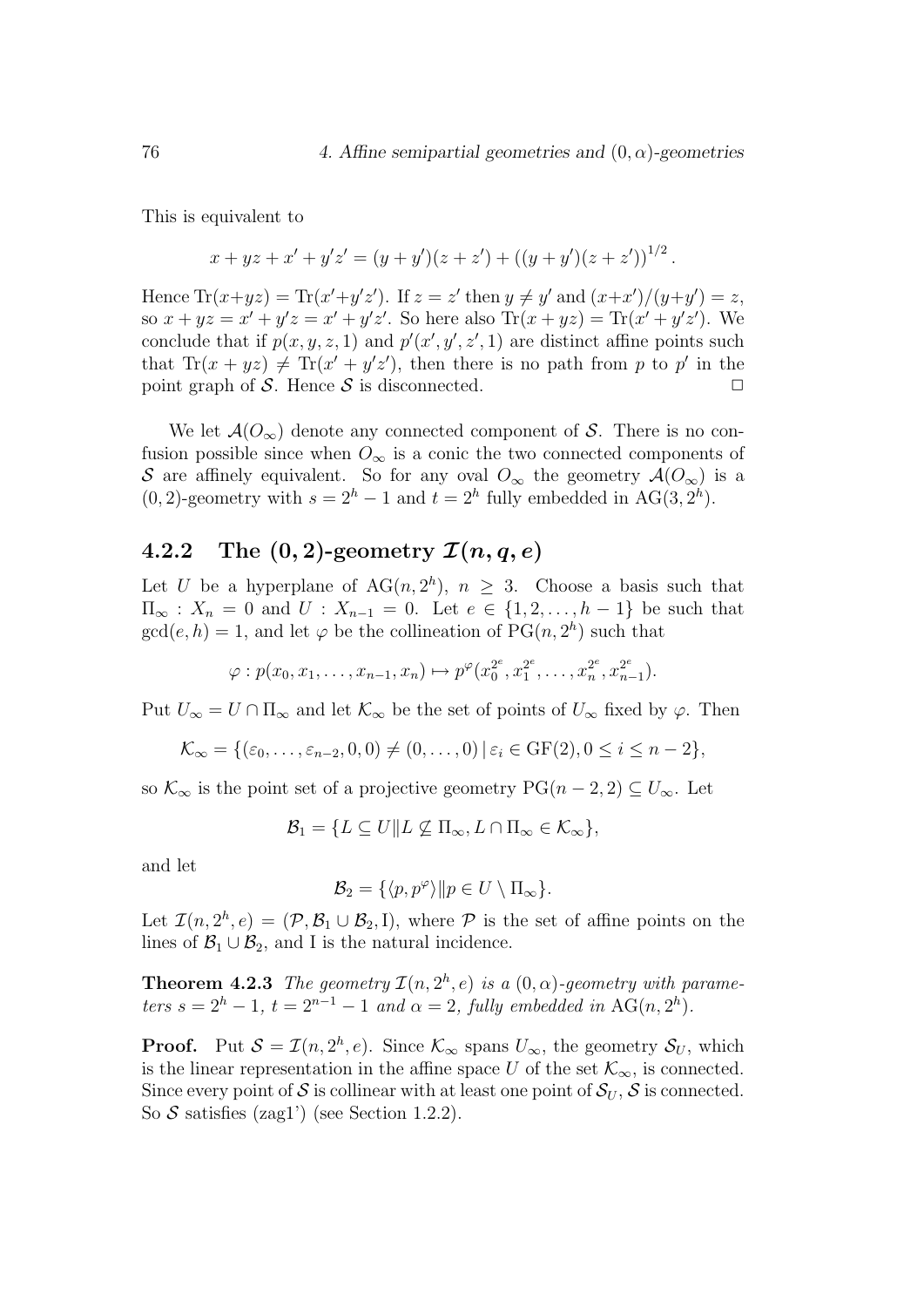

Figure 4.2: Construction of the  $(0, 2)$ -geometry  $\mathcal{I}(n, q, e)$ .

Let  $\pi$  be a plane containing two lines L and M of S intersecting in an affine point p. We prove that if  $\pi \subseteq U$  then  $\pi$  is a plane of type III containing 3 parallel classes of lines, and that if  $\pi \not\subseteq U$  then  $\pi$  is a plane of type IV.

Let  $L_{\infty} = \pi \cap \Pi_{\infty}$ . If  $\pi \subseteq U$ , then the points at infinity of L and M are in  $\mathcal{K}_{\infty}$ , so  $L_{\infty}$  contains 3 points of  $\mathcal{K}_{\infty}$ . It follows that  $\pi$  is a plane of type III containing 3 parallel classes of lines.

Now suppose that  $\pi \not\subseteq U$ . Then at least one of the lines L and M is in  $\mathcal{B}_2$ , so  $\pi$  intersects U in an affine line N. Let  $L_{\infty} = \pi \cap \Pi_{\infty}$  and  $p_{\infty} = N \cap L_{\infty} = \pi \cap U_{\infty}$ . First we prove that  $N^{\varphi} = L_{\infty}$ .

If  $N \neq L, M$ , then  $L, M \in \mathcal{B}_2$ , so L, respectively M, intersects U in an affine point r, respectively r', and  $\Pi_{\infty}$  in the point r<sup> $\varphi$ </sup>, respectively r' $\varphi$ . Since  $N = \langle r, r' \rangle$  and  $L_{\infty} = \langle r^{\varphi}, r'^{\varphi} \rangle$ , we have  $N^{\varphi} = L_{\infty}$ . If  $N \in \{L, M\}$ , say  $N = L$ , then  $L \in \mathcal{B}_1$  so  $p_{\infty} \in \mathcal{K}_{\infty}$  and hence  $p_{\infty}^{\varphi} = p_{\infty}$ . Also  $M \in \mathcal{B}_2$ , so since  $M \cap U = p$ ,  $M \cap \Pi_{\infty} = p^{\varphi}$ . It follows that

$$
N^{\varphi} = L^{\varphi} = \langle p, p_{\infty} \rangle^{\varphi} = \langle p^{\varphi}, p_{\infty} \rangle = L_{\infty}.
$$

So in any case  $N^{\varphi} = L_{\infty}$ . Now  $p_{\infty}^{\varphi} = (N \cap U_{\infty})^{\varphi} = L_{\infty} \cap U_{\infty} = p_{\infty}$ , implying that  $p_{\infty} \in \mathcal{K}_{\infty}$ . So  $N \in \mathcal{B}_1$ . For every affine point  $r \in N$ ,  $r^{\varphi} \in L_{\infty}$ and hence  $\langle r, r^{\varphi} \rangle \subseteq \pi$  is in  $\mathcal{B}_2$ . So  $\pi$  contains  $2^h + 1$  lines of S. We prove that these lines form a dual oval with nucleus  $L_{\infty}$ .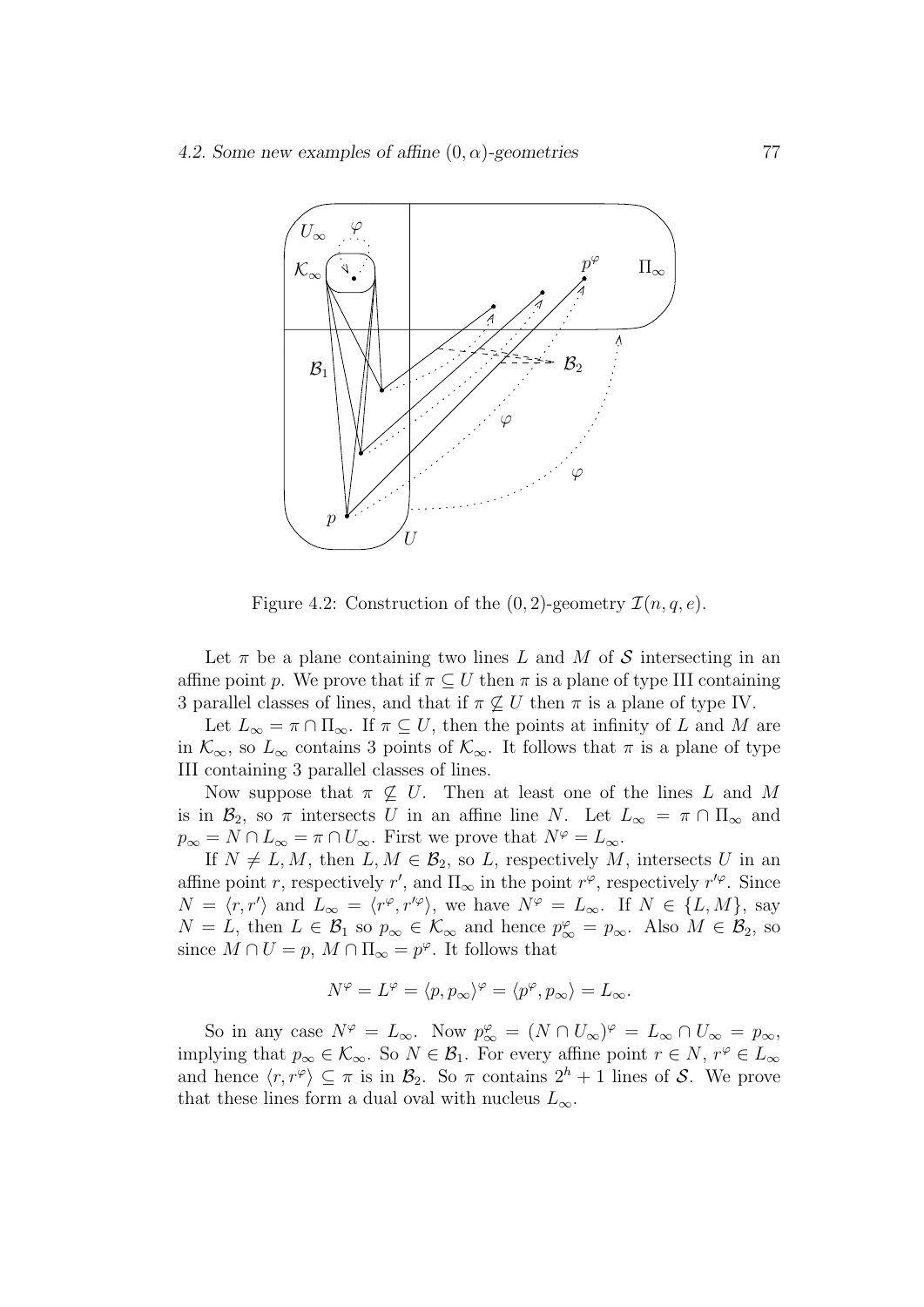Since  $p_{\infty} \in \mathcal{K}_{\infty}$ ,  $p_{\infty}$  has coordinates  $(\varepsilon_0, \ldots, \varepsilon_{n-2}, 0, 0)$ , with  $\varepsilon_i \in \text{GF}(2)$ ,  $0 \leq i \leq n-2$ . Let  $i \in \{0, \ldots, n-2\}$  be such that  $\varepsilon_i = 1$ . Then the point of intersection r of the line N with the hyperplane with equation  $X_i = 0$  is an affine point. It has coordinates

$$
r(x_0,\ldots,x_{i-1},0,x_{i+1},\ldots,x_{n-2},0,1).
$$

Then

$$
r^{\varphi}(x_0^{2^e}, \ldots, x_{i-1}^{2^e}, 0, x_{i+1}^{2^e}, \ldots, x_{n-2}^{2^e}, 0, 1).
$$

We can coordinatize the plane  $\pi$  by the coordinates  $X_i, X_{n-1}, X_n$ . In this coordinate system  $p_{\infty}(1,0,0)$ ,  $r(0,0,1)$ ,  $r^{\varphi}(0,1,0)$ ,  $N[0,1,0]$  and  $L_{\infty}[0,0,1]$ . The lines of S in the plane  $\pi$  are the line N and the lines  $\langle r', r'^{\varphi} \rangle$ , for all affine points  $r' \in N$ . The affine points  $r' \in N$  have coordinates

$$
(x_0 + x\varepsilon_0, \ldots, x_{i-1} + x\varepsilon_{i-1}, x, x_{i+1} + x\varepsilon_{i+1}, \ldots, x_{n-2} + x\varepsilon_{n-2}, 0, 1)
$$

with  $x \in \text{GF}(2^h)$ . In the new coordinate system,  $r'(x, 0, 1)$ ,  $r'^{\varphi}(x^{2^e}, 1, 0)$  and  $\langle r', r'^{\varphi} \rangle = [1, x^{2^e}, x]$ . So the lines of S in  $\pi$  have coordinates [0, 1, 0] and  $[1, x^{2^e}, x]$ ,  $x \in \text{GF}(2^h)$ . Clearly they form a translation oval in the dual plane of  $\pi$ , with nucleus  $L_{\infty}[0, 0, 1]$ . So  $\pi$  is a plane of type IV.

Since every plane containing two intersecting lines of  $\mathcal S$  is a plane of type III with 3 parallel classes of lines or a plane of type IV, we have property (zag2) (see Section 1.2.2) with  $\alpha = 2$ . By Lemma 1.2.1 S is a (0, 2)-geometry. The order of S is  $(2<sup>h</sup> - 1, 2<sup>n-1</sup> - 1)$  since through an affine point of U there are  $|K_{\infty}| = 2^{n-1} - 1$  lines of  $\mathcal{B}_1$  and one line of  $\mathcal{B}_2$ .

## 4.3 Survey of recent results

A first and important result on affine  $(0, \alpha)$ -geometries with  $\alpha > 1$  is the following theorem.

Theorem 4.3.1 (De Clerck, Delanote [27]) If S is a  $(0, \alpha)$ -geometry,  $\alpha > 1$ , fully embedded in AG(n,q) and if there are no planes of type IV, then  $S \simeq T_{n-1}^*(\mathcal{K}_{\infty})$  is a linear representation of a set  $\mathcal{K}_{\infty}$  in  $\Pi_{\infty}$ . Also, if q is odd or  $\alpha > 2$ , then the same conclusions hold without restriction on the types of planes.

As a consequence of Theorem 4.3.1 we are now left with two distinct problems.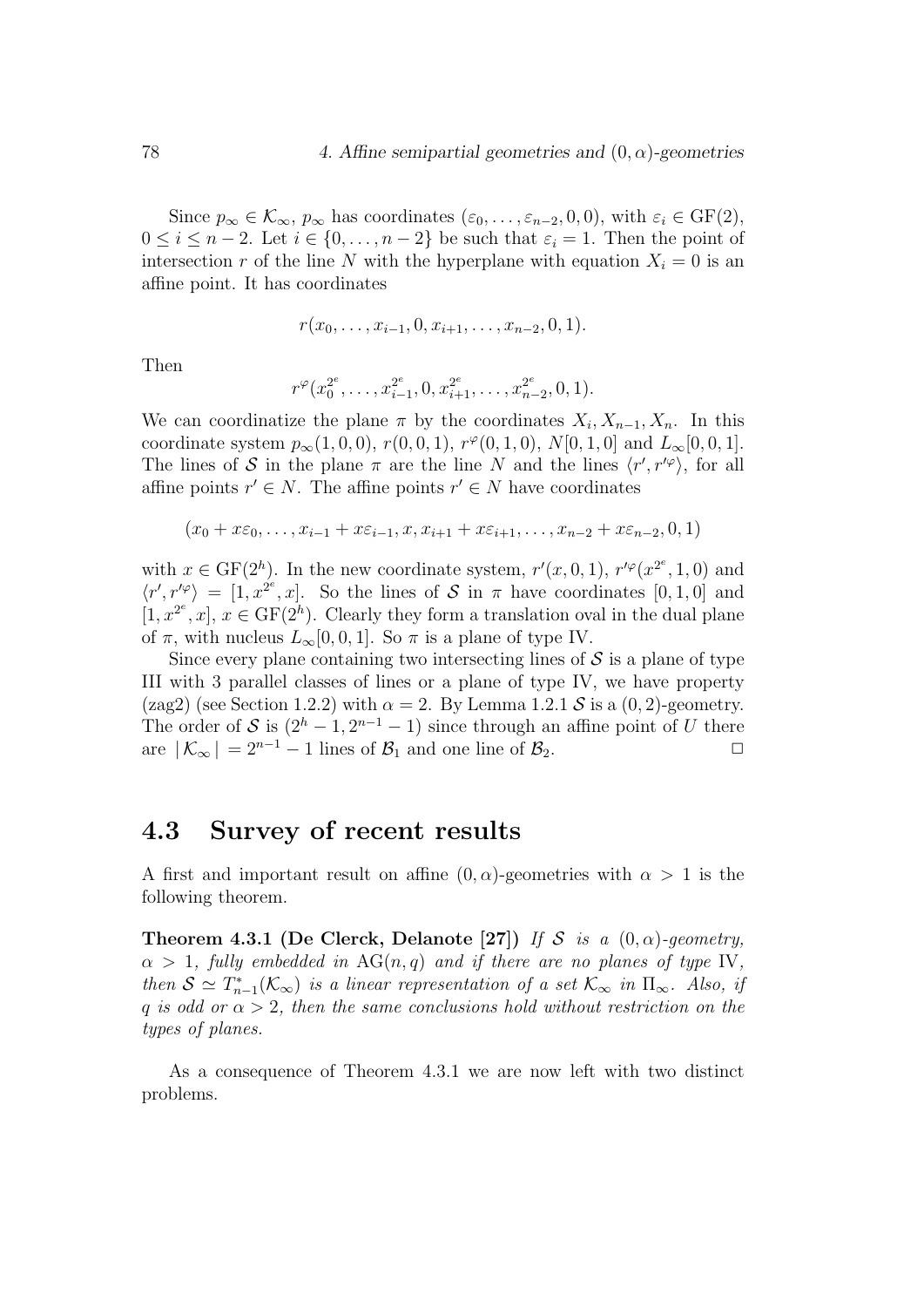- **Problem 1.** Classify all linear representations of  $(0, \alpha)$ -geometries,  $\alpha > 1$ . Equivalently, classify all sets of type  $(0, 1, k)$  with  $k > 2$  in PG $(n, q)$ .
- **Problem 2.** Classify all  $(0, 2)$ -geometries fully embedded in  $AG(n, 2<sup>h</sup>)$  which have at least one plane of type IV.

There is no hope of solving Problem 1 in its full extent. However the following partial solution is known.

**Theorem 4.3.2 (Ueberberg [83])** Let  $\mathcal{K}$  be a set of type  $(0, 1, k)$  in PG(n, q),  $n \geq 2$ , not contained in a hyperplane. If  $k \geq \sqrt{q} + 1$  then one of the following possibilities occurs.

- 1.  $n = 2$  and K is a maximal arc.
- 2.  $n = 2$ , q is a square and K is a unital.
- 3. q is a square and  $K$  is the point set of a Baer subspace.
- 4. K is the complement of a hyperplane of  $PG(n, q)$ .
- 5. K is the point set of  $PG(n, q)$ .

Instead of restricting the value of  $k$  in Problem 1, one can also consider the restriction of Problem 1 to semipartial geometries.

Problem 1'. Classify all linear representations of semipartial geometries with  $\alpha > 1$ . Equivalently, classify all sets of type  $(0, 1, k)$  with  $k > 2$ in  $PG(n, q)$  which have two sizes of intersection with respect to hyperplanes of  $PG(n, q)$ .

Problem 1' has only been solved for small dimensions. In the case of linear representations of semipartial geometries in  $AG(2, q)$  and  $AG(3, q)$  the solution is given by Theorem 1.4.16. The case of  $AG(4, q)$  was solved recently by De Winter.

**Theorem 4.3.3 (De Winter [38])** If a linear representation  $T_3^*(\mathcal{K}_{\infty})$  in  $AG(4,q)$  is a proper semipartial geometry with  $\alpha > 1$ , then q is a square and  $\mathcal{K}_{\infty}$  is the point set of a Baer subspace of  $\Pi_{\infty}$ .

Problem 2 is the subject of Chapters 5 and 6 of this thesis. Note that most of the known  $(0, \alpha)$ -geometries with  $\alpha > 1$ , which are fully embedded in AG(n, q) have  $\alpha = 2$  and have planes of type IV. Using the method of induction on the dimension of the affine space described in Section 4.1, we solve Problem 2 completely.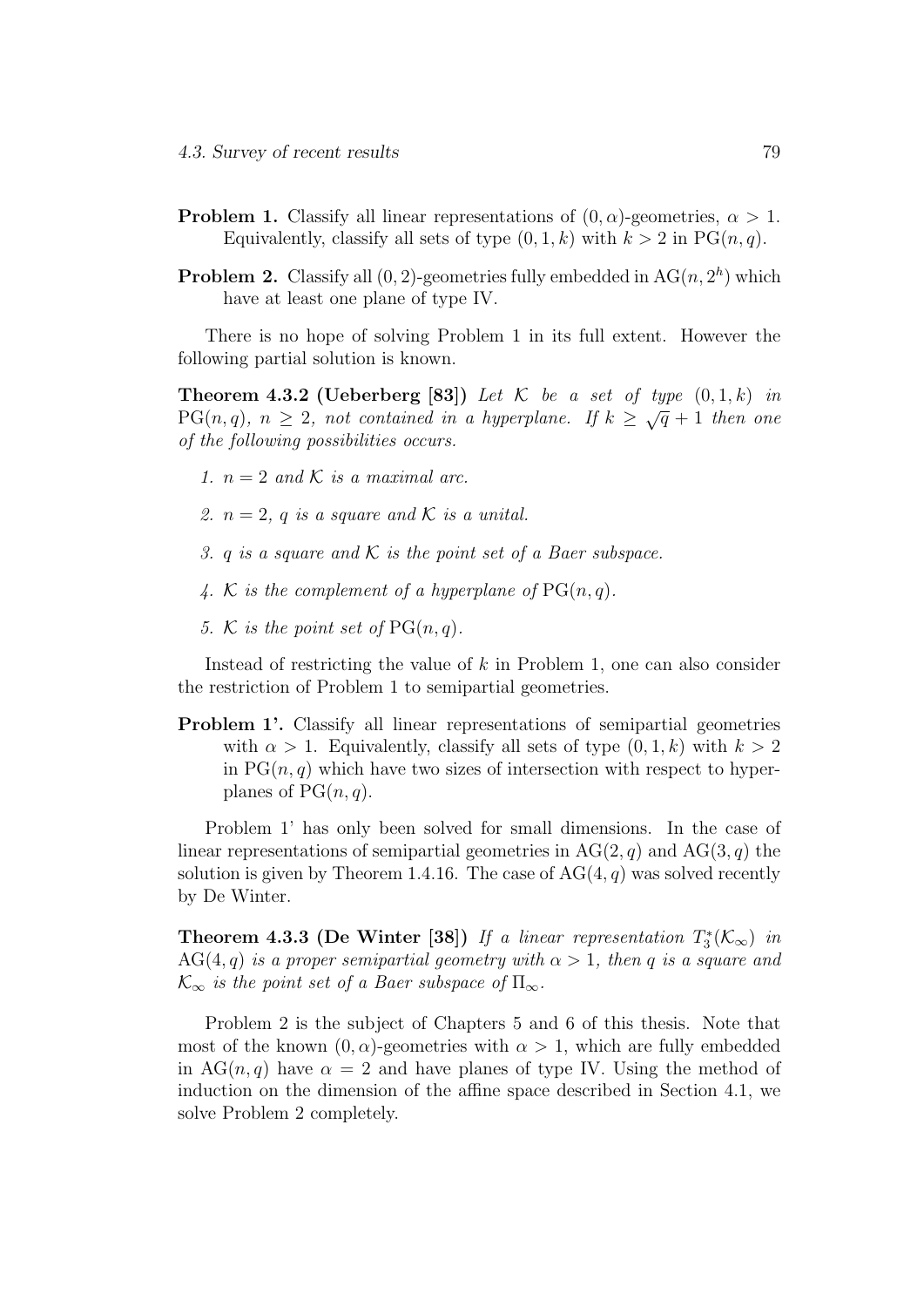**Theorem 4.3.4** If S is a  $(0, 2)$ -geometry fully embedded in AG $(n, q)$ ,  $q = 2<sup>h</sup>$ , such that there is at least one plane of type IV, then one of the following cases holds.

- 1.  $q = 2$  and S is a  $2 (t + 2, 2, 1)$ -design.
- 2.  $n = 2$  and S is a dual oval.
- 3.  $n = 3$  and  $S \simeq \mathcal{A}(O_{\infty}).$
- 4.  $n = 4$  and  $S \simeq \text{TQ}(4, q)$ .
- 5.  $n > 3$  and  $S \simeq \mathcal{I}(n, q, e)$ .

The case  $q = 2$  in Theorem 4.3.4 is trivial.

**Proposition 4.3.5** Let S be a  $(0, 2)$ -geometry fully embedded in AG(n, 2). Then S is a  $2 - (t + 2, 2, 1)$  design.

**Proof.** The order of S is  $(1, t)$ , and by connectedness any two points of S are forced to be collinear. So S is a  $2 - (t + 2, 2, 1)$  design.  $\Box$ 

The most difficult part of the proof of Theorem 4.3.4 is when  $n = 3$ . This case is solved in Chapter 5. The general case  $n \geq 4$  of Theorem 4.3.4 is solved in Chapter 6.

Theorem 4.3.4 has some interesting corollaries.

Corollary 4.3.6 If S is a  $(0, \alpha)$ -geometry with  $\alpha > 1$ , fully embedded in  $AG(n, q)$ , then one of the following possibilities holds.

- 1.  $q = 2$  and S is a  $2 (t + 2, 2, 1)$ -design.
- 2.  $n = 2$ ,  $q = 2<sup>h</sup>$  and S is a dual oval.
- 3.  $n = 3$ ,  $q = 2^h$  and  $S \simeq \mathcal{A}(O_\infty)$ .
- 4.  $n = 4$ ,  $q = 2<sup>h</sup>$  and  $S \simeq TQ(4, q)$ .
- 5.  $n > 3$ ,  $q = 2^h$  and  $S \simeq \mathcal{I}(n, q, e)$ .
- 6.  $n \geq 2$  and  $S \simeq T_{n-1}^*(\mathcal{K}_{\infty})$ , with  $\mathcal{K}_{\infty}$  a set of type  $(0, 1, \alpha + 1)$  in  $\Pi_{\infty}$ which spans  $\Pi_{\infty}$ .

**Proof.** This follows immediately from Theorems 4.3.1 and 4.3.4.  $\Box$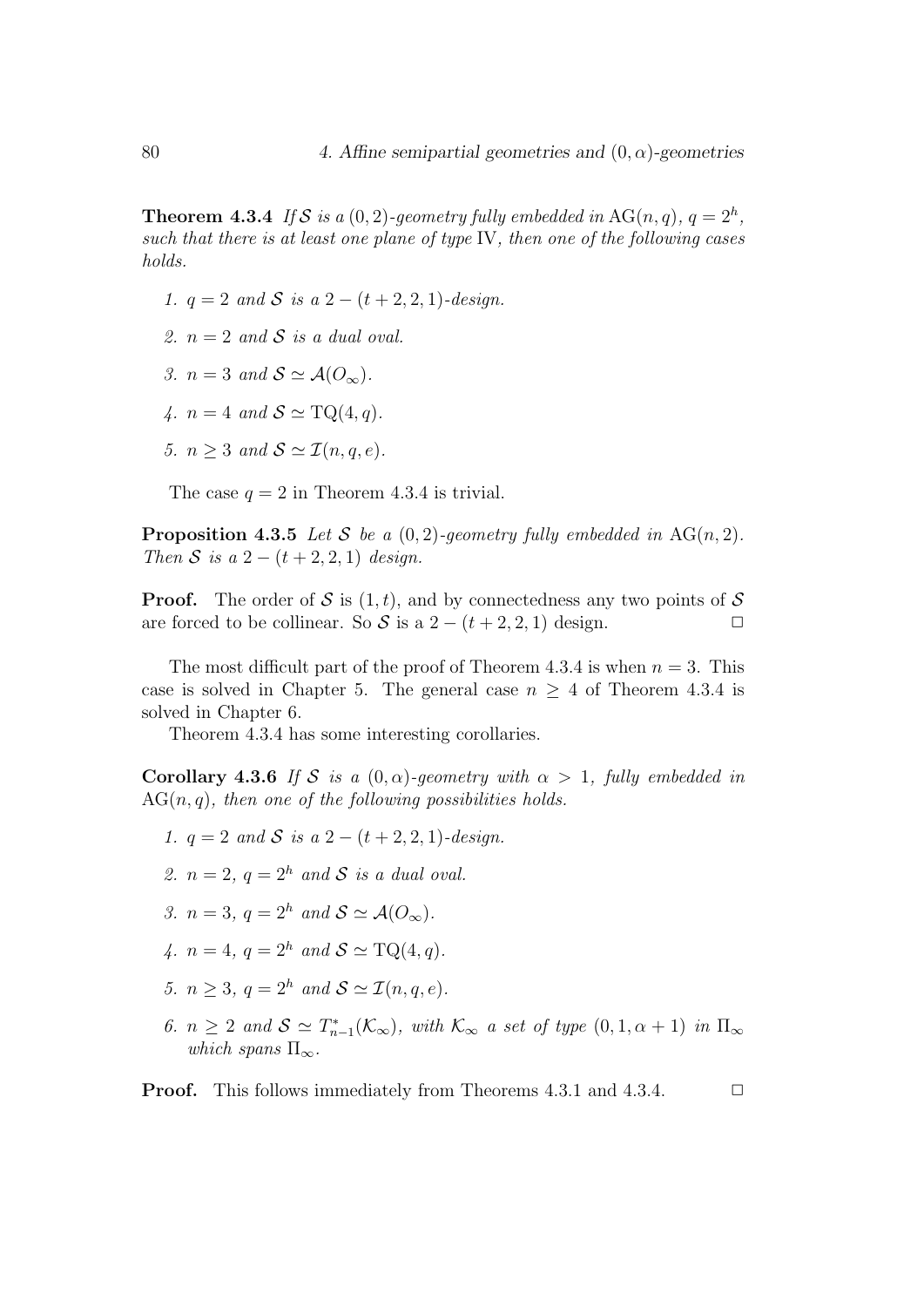**Corollary 4.3.7** If S is a semipartial geometry with  $\alpha > 1$ , fully embedded in  $AG(n, q)$ , then one of the following possibilities occurs.

- 1.  $q = 2$  and S is a  $2 (t + 2, 2, 1)$ -design.
- 2.  $n = 2$ ,  $q = 2<sup>h</sup>$  and S is a dual oval.
- 3.  $n = 4$ ,  $q = 2<sup>h</sup>$  and  $S \simeq \text{TO}(4, q)$ .
- 4.  $n \geq 2$  and  $S \simeq T_{n-1}^*(\mathcal{K}_{\infty})$ , with  $\mathcal{K}_{\infty}$  a set of type  $(0, 1, \alpha + 1)$  in  $\Pi_{\infty}$  which spans  $\Pi_{\infty}$  and has two intersection numbers with respect to hyperplanes of  $\Pi_{\infty}$ .

Proof. This follows immediately from Theorem 1.4.13 and Corollary 4.3.6.  $\Box$ 

**Corollary 4.3.8** If S is a proper semipartial geometry with  $\alpha > 1$ , fully embedded in  $AG(n, q)$ ,  $n \leq 4$ , then one of the following possibilities occurs.

- 1.  $n = 3$ , q is a square and  $S \simeq T_2^*(\mathcal{U}_{\infty})$ , with  $\mathcal{U}_{\infty}$  a unital of  $\Pi_{\infty}$ .
- 2.  $n = 4$ ,  $q = 2<sup>h</sup>$  and  $S \simeq \text{TQ}(4, q)$ .
- 3.  $n \in \{3, 4\}$ , q is a square and  $S \simeq T_{n-1}^*(\mathcal{B}_{\infty})$ , with  $\mathcal{B}_{\infty}$  a Baer subspace of  $\Pi_{\infty}$ .

**Proof.** This follows from Theorems 1.4.16, 4.3.3 and Corollary 4.3.7.  $\Box$ 

Due to the recent progress regarding Problem 1', made by De Winter [38], we conjecture that Corollary 4.3.8 is true for all values of n.

## 4.4 A combinatorial study of the affine  $(0, \alpha)$ geometries

The purpose of this section is to gain insight in the structure of the known affine  $(0, \alpha)$ -geometries. Also we deduce some properties that we will need in later chapters. Firstly we introduce some new terminology.

Let S be a  $(0, \alpha)$ -geometry with  $\alpha > 1$ , fully embedded in AG $(n, q)$ ,  $n \geq 4$ , and let U be an m-space of  $AG(n, q)$  with  $3 \leq m \leq n-1$ . Then U can be of the following four types.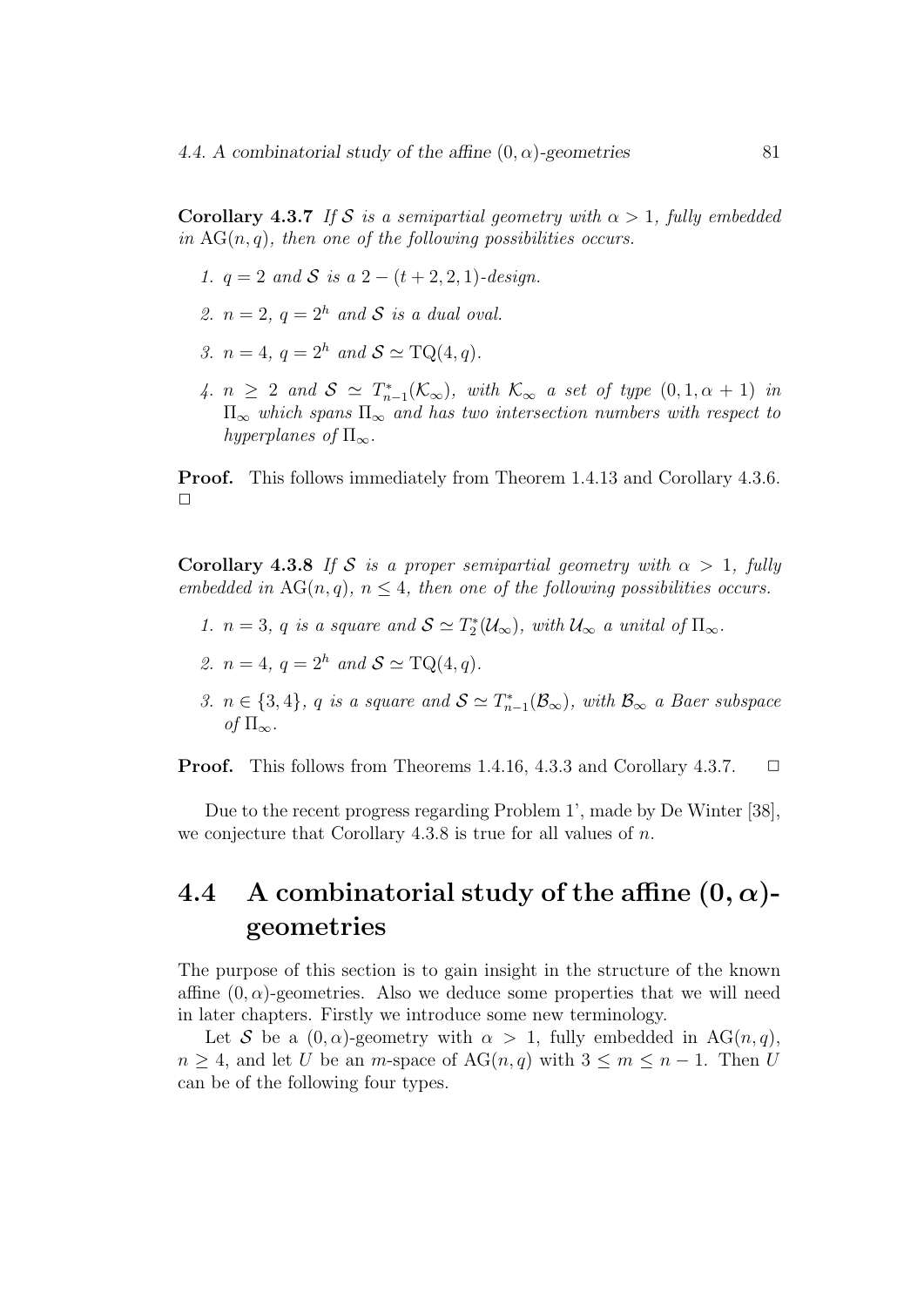- **Type A.** Only defined for  $m = 3$  or 4. If  $m = 3$  then  $S_U$  contains a connected component  $S' \simeq A(O_\infty)$ . If  $m = 4$  then  $S_U$  contains a connected component  $S' \simeq \mathrm{TQ}(4,q)$ .
- **Type B.**  $S_U$  contains a connected component  $S' \simeq \mathcal{I}(m, q, e)$ .
- **Type C.**  $S_U$  is a connected linear representation.
- **Type D.** Every connected component of  $S_U$  is contained in a proper subspace of U.

Note that at this stage we cannot say that every m-space U with  $m \geq 3$ is of type  $\bf{A}, \bf{B}, \bf{C}$  or  $\bf{D}$ . However we can prove that if U is of one type, then U is not of any other type. Indeed, if U is of type  $C$  or  $D$  then obviously U can not be of any other type. Suppose that  $U$  is at the same time of type **A** and type **B**. Then m equals 3 or 4 and  $S_U$  contains two connected components  $S_1$  and  $S_2$  such that  $S_2 \simeq \mathcal{I}(m, q, e)$  and  $S_1 \simeq \mathcal{A}(O_\infty)$  if  $m = 3$ or  $S_1 \simeq TQ(4, q)$  if  $m = 4$ . From the construction of  $\mathcal{I}(n, q, e)$  it follows that there is an  $(m-1)$ -space  $V \subseteq U$  completely contained in the point set of  $\mathcal{S}_2$ . Now since  $\mathcal{S}_1$  and  $\mathcal{S}_2$  are two distinct connected components, their point sets must be disjoint, so  $S_1$  does not contain any point of V. But V is a hyperplane of the affine space U. It follows from the construction of  $\mathcal{A}(O_{\infty})$ and  $TQ(4, q)$  that this is impossible. So if U is of type **A**, **B**, **C** or **D** then it is not of any other type.

#### 4.4.1 The (0, 2)-geometry HT

Consider the  $(0, 2)$ -geometry HT fully embedded in AG $(3, q)$ ,  $q = 2<sup>h</sup>$ , constructed in Section 1.4.7. We proved in Theorem 4.2.2 that HT  $\simeq \mathcal{A}(O_{\infty})$ with  $O_{\infty}$  a conic. So we refer to section 4.4.2 for some properties of HT.

### 4.4.2 The  $(0, 2)$ -geometry  $\mathcal{A}(O_{\infty})$

Consider the geometry  $\mathcal{A}(O_{\infty})$  fully embedded in AG(3,q),  $q = 2^h$ , constructed in Section 4.2.1. We call the point  $n_{\infty}$  the *hole* of the geometry  $\mathcal{A}(O_{\infty})$ . Notice that from the construction of  $\mathcal{A}(O_{\infty})$  it follows that none of the affine lines through the hole  $n_{\infty}$  is a line of  $\mathcal{A}(O_{\infty})$ .

**Lemma 4.4.1** If  $O_{\infty}$  is a conic then the point set of the geometry  $\mathcal{A}(O_{\infty})$ is a set of type  $(0, \frac{1}{2}q, q)$  of size  $\frac{1}{2}q^3$ . If  $O_{\infty}$  is an oval which is not a conic then the point set of  $\mathcal{A}(O_{\infty})$  is the set of all affine points.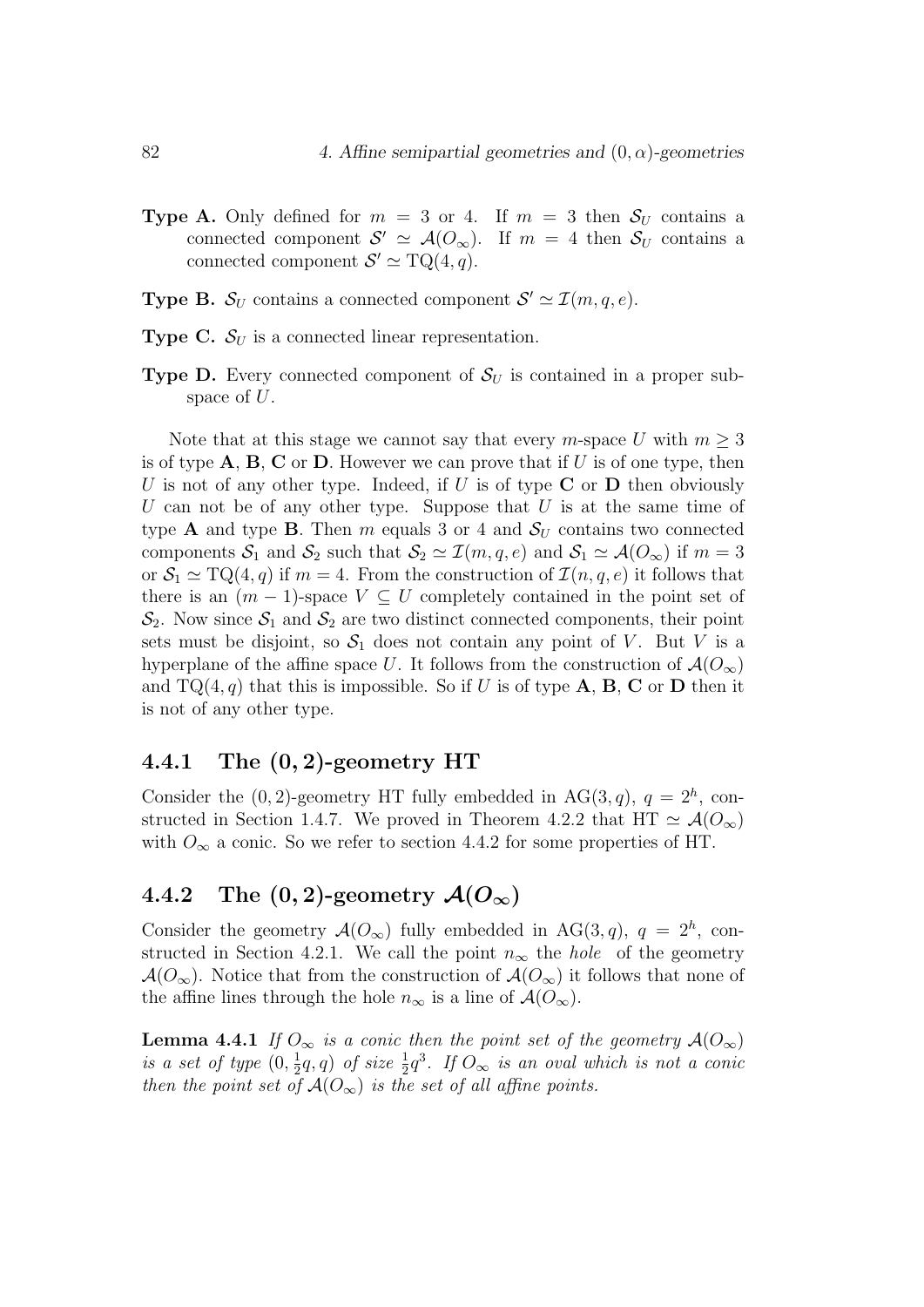**Proof.** This follows immediately from the construction of  $\mathcal{A}(O_{\infty})$  and Theorem  $4.2.2$ .

#### **Lemma 4.4.2** The geometry  $\mathcal{A}(O_{\infty})$  has no planar nets.

**Proof.** In the proof of Theorem 4.2.1 it was shown that a plane of  $AG(3, q)$ containing the hole  $n_{\infty}$  does not contain two intersecting lines of  $\mathcal{A}(O_{\infty}),$ and that a plane of  $AG(3, q)$  not containing the hole does not contain two parallel lines of  $S$ . Hence there are no planes of type III.  $\square$ 

**Lemma 4.4.3** Every line L of  $\mathcal{A}(O_\infty)$  is contained in one plane of type II and q planes of type IV.

**Proof.** Let  $S = \mathcal{A}(O_\infty)$ . From Lemmas 4.1.3 and 4.4.2 it follows that every plane containing two intersecting lines of  $S$  is of type IV. Let L be a line of S and p an affine point of L. A plane  $\pi \supseteq L$  is of type IV if and only if  $S_{\pi}$ contains two lines through p, so if and only if the line  $L_{\infty} = \pi \cap \Pi_{\infty}$  is secant to  $O_{\infty}^p$ . But  $L_{\infty}$  contains  $p_{\infty} = L \cap \Pi_{\infty} \in O_{\infty}^p$ , so only if  $L_{\infty}$  contains the hole  $n_{\infty}$ ,  $L_{\infty}$  is not secant to  $O_{\infty}^p$ . So there are q planes of type IV through L and one of type II.  $\Box$ 

**Lemma 4.4.4** The set of planes of type II of  $\mathcal{A}(O_\infty)$  is exactly the set of planes of AG(3,q) containing the hole  $n_{\infty}$ . Every plane of type II contains exactly k lines of  $\mathcal{A}(O_{\infty})$ , but no isolated points, with  $k = \frac{1}{2}q$  when  $O_{\infty}$  is a conic and  $k = q$  otherwise. Every point of  $\Pi_{\infty}$  different from the hole  $n_{\infty}$ occurs exactly once as the point at infinity of the k lines of  $A(O_{\infty})$  in a plane of type II.

**Proof.** Let  $S = A(O_\infty)$ . In the proof of Theorem 4.2.1 it was shown that a plane of  $AG(3, q)$  containing the hole  $n_{\infty}$  does not contain two intersecting lines of  $\mathcal{A}(O_{\infty})$ . Let  $\pi$  be a plane containing  $n_{\infty}$ , let  $L_{\infty} = \pi \cap \Pi_{\infty}$ , and suppose that p is a point of S in  $\pi$ . Then  $L_{\infty}$  contains the nucleus  $n_{\infty}$  of  $O_{\infty}^p$ , so there is exactly one line in  $\mathcal{S}_{\pi}$  through p, and there are no isolated points in  $S_{\pi}$ . Since no two lines of  $S_{\pi}$  intersect,  $S_{\pi}$  consists of a number k of parallel lines. Hence a line  $L \subseteq \pi$  through the hole  $n_{\infty}$  contains exactly k points of S. But in the proof of Theorem 4.2.2 it was shown that a line through  $n_{\infty}$ contains  $\frac{1}{2}q$  points of S if  $O_{\infty}$  is a conic and q otherwise. So  $k = \frac{1}{2}q$  if  $O_{\infty}$  is a conic and  $k = q$  otherwise.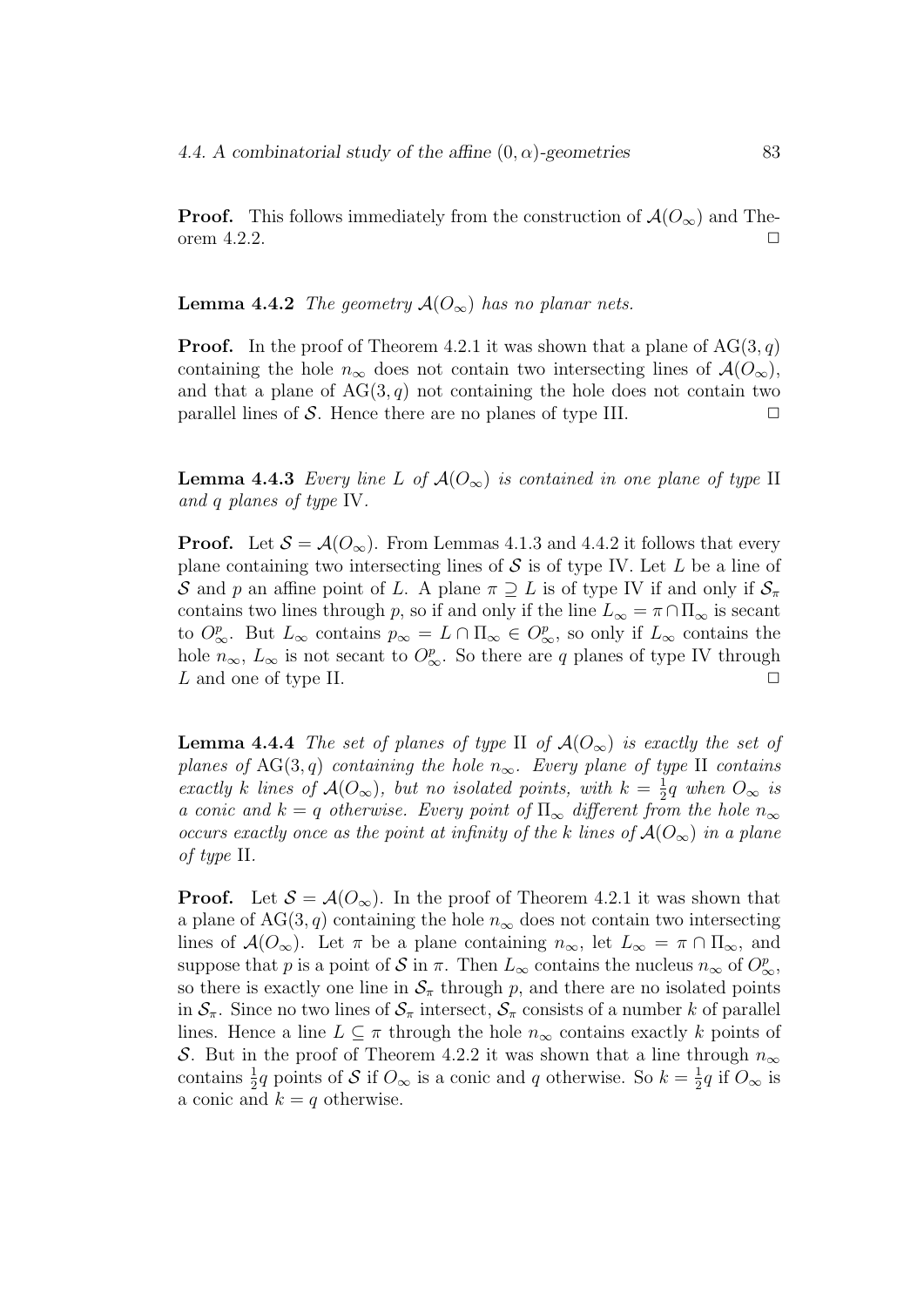

Figure 4.3: A parallel class of planes containing the hole of the geometry  $\mathcal{A}(O_{\infty}).$ 

Suppose that there is a plane  $\pi$  of type II which does not contain the hole  $n_{\infty}$ . Let L be a line of  $S_{\pi}$  and let  $\pi' = \langle n_{\infty}, L \rangle$ . Then  $\pi'$  is of type II. But then  $L$  is contained in two planes of type II, a contradiction to Lemma 4.4.3. So the planes of type II are exactly those containing the hole  $n_{\infty}$ .

The number of planes of type II is equal to the number of points of  $\Pi_{\infty}$ different from  $n_{\infty}$ . Suppose that two planes  $\pi_1$  and  $\pi_2$  of type II contain lines of S that are parallel. Then there are planes containing a line of  $S_{\pi_1}$  and a line of  $\mathcal{S}_{\pi_2}$ , so two parallel lines, but not containing  $n_{\infty}$ , a contradiction. So every point of  $\Pi_{\infty}$  different from  $n_{\infty}$  occurs exactly once as the point at infinity of the lines of  $S$  in a plane of type II.

**Lemma 4.4.5** Consider a parallel class of planes in  $AG(3, q)$  not containing the hole  $n_{\infty}$  of the geometry  $\mathcal{A}(O_{\infty})$ . If  $O_{\infty}$  is a conic then half of the planes in this parallel class are of type IV and contain no isolated points, and the other half are of type I and contain  $\frac{1}{2}q(q-1)$  points of  $\mathcal{A}(O_{\infty})$ . If  $O_{\infty}$  is not a conic then every plane in the parallel class is of type IV and contains  $\frac{1}{2}q(q-1)$  isolated points.

**Proof.** Let  $\pi_1, \ldots, \pi_q$  denote the q planes of a parallel class of planes not containing the hole  $n_{\infty}$ , and let  $L_{\infty}$  be the line at infinity of this parallel class. By Lemma 4.4.2 the plane  $\pi_i$  is not of type III and by Lemma 4.4.4  $\pi_i$ is not of type II,  $i = 1, \ldots, q$ . So if a plane  $\pi_i$  contains a line of  $\mathcal{A}(O_\infty)$  then it is of type IV.

Assume that  $O_{\infty}$  is a conic. Let  $S = \mathcal{A}(O_{\infty})$  and let S' be the geometry which is projectively equivalent to  $S$  and has as point set the complement of the point set of S (see Theorem 4.2.2). Let  $p_{\infty} \in L_{\infty}$ . Then by Lemma 4.4.4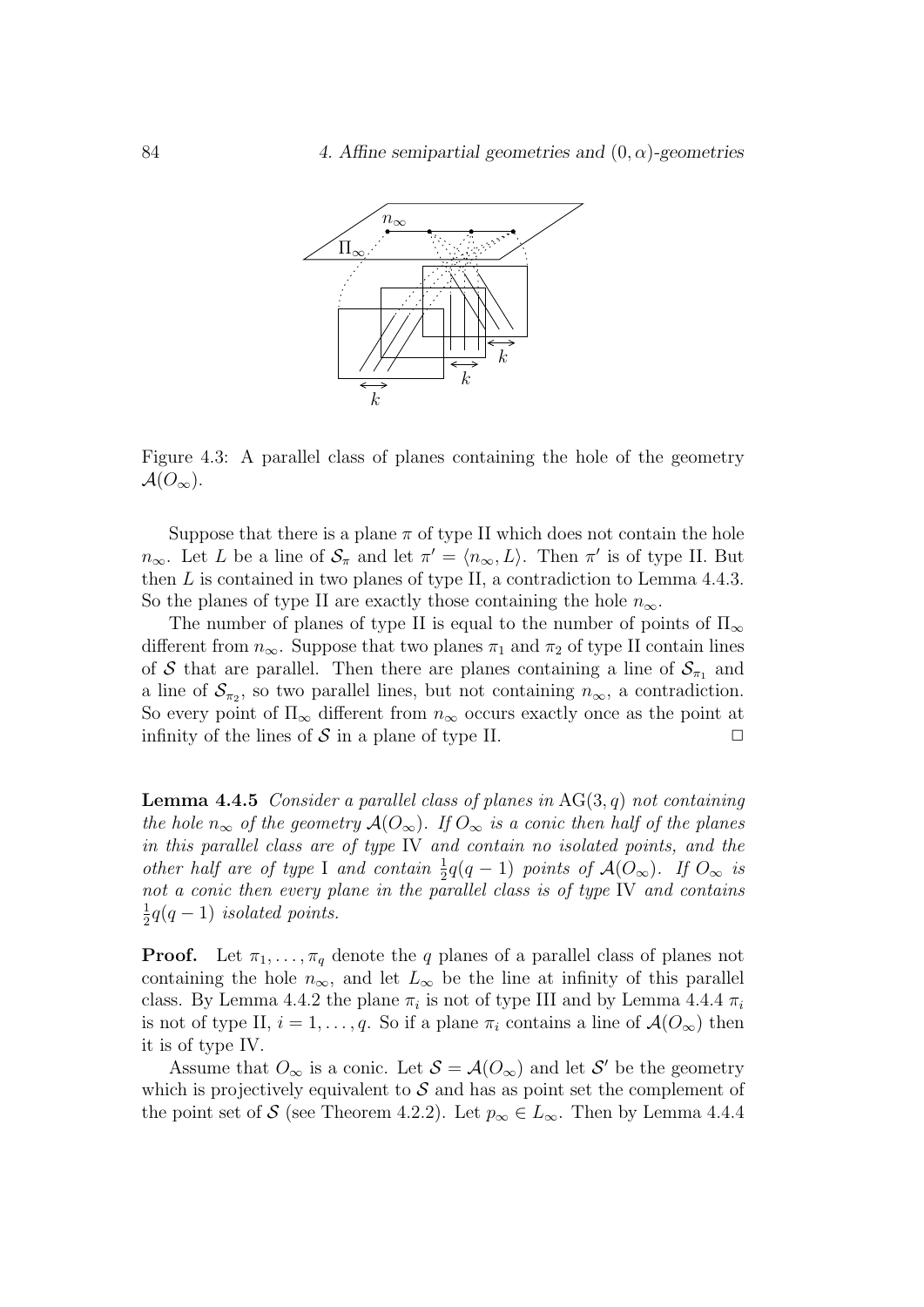there are exactly  $\frac{1}{2}q$  lines of S through  $p_{\infty}$ . No two of these lines lie in the same plane  $\pi_i$  since then  $\pi_i$  would be of type II or of type III. So there are at least  $\frac{1}{2}q$  planes of type IV in the parallel class. But if  $\pi_i$  is of type IV then it contains a line of S through  $p_{\infty}$ . So there are exactly  $\frac{1}{2}q$  planes of type IV in the parallel class.

In the proof of Theorem 4.2.2 it was shown that a line that is neither a line of S nor of S' contains exactly  $\frac{1}{2}q$  points of both S and S'. Suppose that a plane  $\pi_i$  which is of type IV with respect to S has an isolated point p of S. Then a line L such that  $p \in L \subseteq \pi_i$  is not a line of S, so it contains 0 or  $\frac{1}{2}q$  points of S. But L contains p and L intersects the dual oval of  $S_{\pi_i}$  in  $\frac{1}{2}q$  points, a contradiction. So a plane of type IV with respect to S contains no isolated points of S. Similarly a plane  $\pi_i$  of type IV with respect to S' contains no isolated points of  $\mathcal{S}'$ . This implies that, with respect to  $\mathcal{S}$ , there are  $\frac{1}{2}q$  planes of type IV in the parallel class containing no isolated points and  $\frac{1}{2}q$  planes of type I containing  $\frac{1}{2}q(q-1)$  isolated points.

Now assume that  $O_{\infty}$  is not a conic. Let  $S = \mathcal{A}(O_{\infty})$  and let  $p_{\infty} \in L_{\infty}$ . Then by Lemma 4.4.4 there are exactly q lines of S through  $p_{\infty}$ . No two of these lines lie in the same plane  $\pi_i$ . So every plane in the parallel class is of type IV. Since every affine point is a point of  $S$ , every plane  $\pi_i$  contains  $\frac{1}{2}q(q-1)$  isolated points.  $\Box$ 

#### 4.4.3 The semipartial geometry  $TQ(4, q)$

Consider the geometry  $TQ(4,q)$  fully embedded in AG(4, q),  $q = 2<sup>h</sup>$ , constructed in Section 1.4.7. The point set of  $TQ(4,q)$  is the set  $\mathcal{R}_4^- \setminus \Pi_{\infty}$ . In this section  $PG(4, q)$  will be embedded as a hyperplane in  $PG(5, q)$ , r will denote a point of  $PG(5, q)$  not in  $PG(4, q)$  and  $Q^-(5, q)$  will denote a nonsingular elliptic quadric in PG(5, q) such that the projection of  $Q^-(5, q)$  from r on PG(4, q) is  $\mathcal{R}_4^-$ . The hyperplane at infinity  $\Pi_\infty$  of AG(4, q) is then the intersection of PG(4, q) with the hyperplane  $U_r(Q^-(5, q)) = r^{\beta}$ , where  $\beta$  is the symplectic polarity associated with  $Q^-(5, q)$  (see section 1.3.1). Recall that the set of lines through r in  $r^{\beta}$  is exactly the set of lines through r that are tangent to  $Q^-(5, q)$ , and that  $r^{\beta} \cap Q^-(5, q)$  is a nonsingular parabolic quadric with nucleus r.

**Lemma 4.4.6** The point set of the geometry  $TQ(4,q)$  is a set of type  $(0, \frac{1}{2}q, q)$  of size  $\frac{1}{2}q^2(q^2 - 1)$ .

**Proof.** This follows immediately from the construction of  $TQ(4, q)$ .  $\Box$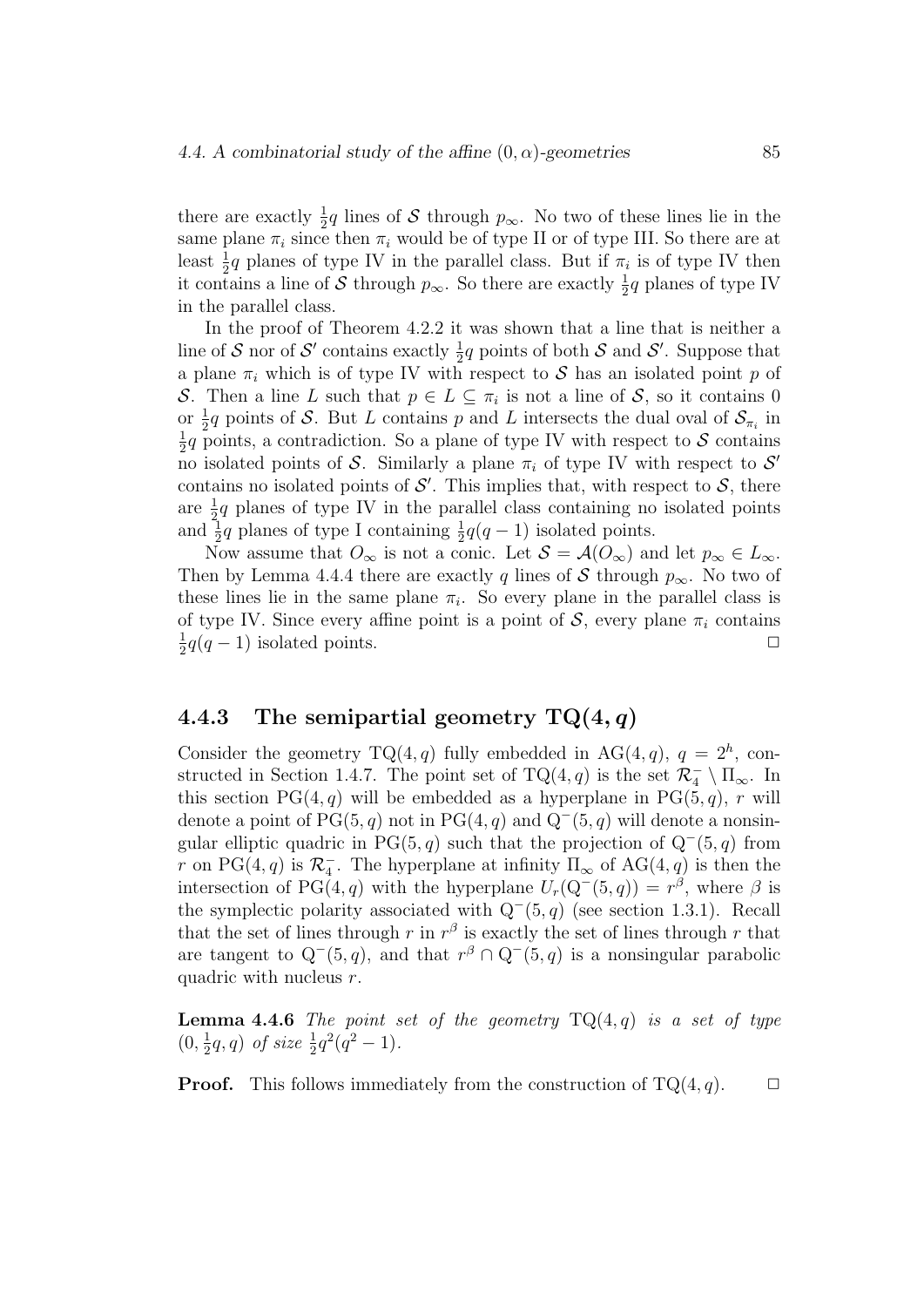**Lemma 4.4.7** Consider  $S = \text{TO}(4, q)$  and let U be a hyperplane of AG(4, q). Then either U is of type **A** and  $S_U \simeq HT$ , or U is of type **D** and  $S_U$  consists of  $\frac{1}{2}q(q-1)$  parallel lines.

**Proof.** Let V be the hyperplane of  $PG(5, q)$  spanned by U and r. There are two possibilities for the quadric  $Q_4 = V \cap Q^-(5, q)$ . The first is that  $Q_4$ is a nonsingular parabolic quadric in V. Since  $V \neq r^{\beta}$ , r is not the nucleus of  $\mathcal{Q}_4$ , and so  $\mathcal{S}_U \simeq \text{HT}$ . The second possibility is that  $\mathcal{Q}_4$  is a cone with vertex a point  $p \in r^{\beta}$  and base a nonsingular elliptic quadric in a 3-space not containing p. In this case p is projected from r on a point  $p_{\infty}$  of  $\Pi_{\infty}$ , and  $\mathcal{S}_U$  consists of the projection from r on AG(4, q) of the  $q(q-1)$  lines of  $\mathcal{Q}_4$ that are not in  $r^{\beta}$ . This projection yields  $\frac{1}{2}q(q-1)$  lines of AG(4, q) which intersect  $\Pi_{\infty}$  in the point  $p_{\infty}$ .

**Lemma 4.4.8** Consider  $S = TQ(4,q)$  and let  $\pi$  be a plane of AG(4,q). Then  $\pi$  is of type I and it contains  $\frac{1}{2}q(q-1)$  points of TQ(4,q), or  $\pi$  is of type II and it contains  $\frac{1}{2}q$  lines of  $T\overline{Q}(4,q)$  and no isolated points, or  $\pi$  is of type IV and it contains no isolated points.

The number of hyperplanes of type  $\bf{A}$  through  $\pi$  is  $q-1$ , q or  $q+1$  according to  $\pi$  being of type I, of type II or of type IV.

**Proof.** By Lemma 4.4.7 every hyperplane through  $\pi$  is of type **A** or of type **D**. Since S has order  $(q-1, q^2)$ ,  $\pi$  is contained in a hyperplane U of type **A**. By Lemma 4.4.7  $\mathcal{S}_U$  is connected and  $\mathcal{S}_U \simeq HT$ . Now since  $HT \simeq \mathcal{A}(O_{\infty})$ with  $O_{\infty}$  a conic, the first part of the lemma follows from Lemmas 4.4.2, 4.4.4 and 4.4.5.

The second part of the lemma follows from the first part and from Lemma 4.4.7 by counting the total number of lines of S through a point of  $S_{\pi}$ .  $\Box$ 

**Lemma 4.4.9** Consider  $S = TQ(4,q)$  and let  $U_1, \ldots, U_q$  be a parallel class of hyperplanes of  $AG(4, q)$ . Then there is one hyperplane, say  $U_1$ , which is of type **D**. Let  $n_{\infty}$  be the point at infinity of the lines of  $TQ(4, q)$  in  $U_1$ . For every  $i = 2, \ldots, q$  the hyperplane  $U_i$  is of type **A** and  $n_{\infty}$  is the hole of  $\mathcal{S}_{U_i}$ .

**Proof.** Let  $\pi_{\infty}$  be the plane at infinity of the parallel class  $\{U_1, \ldots, U_q\}$ . Let  $W = \langle r, \pi_{\infty} \rangle$  and for every  $i = 1, \ldots, q$ , let  $V_i = \langle r, U_i \rangle$ . Since  $r \subseteq W \subseteq r^{\beta}$ , and since  $r^{\beta} \cap Q^{-}(5, q)$  is a nonsingular parabolic quadric with nucleus r,  $W \cap Q^-(5, q)$  is a cone C with vertex a point p and base a nonsingular conic in a plane not containing p.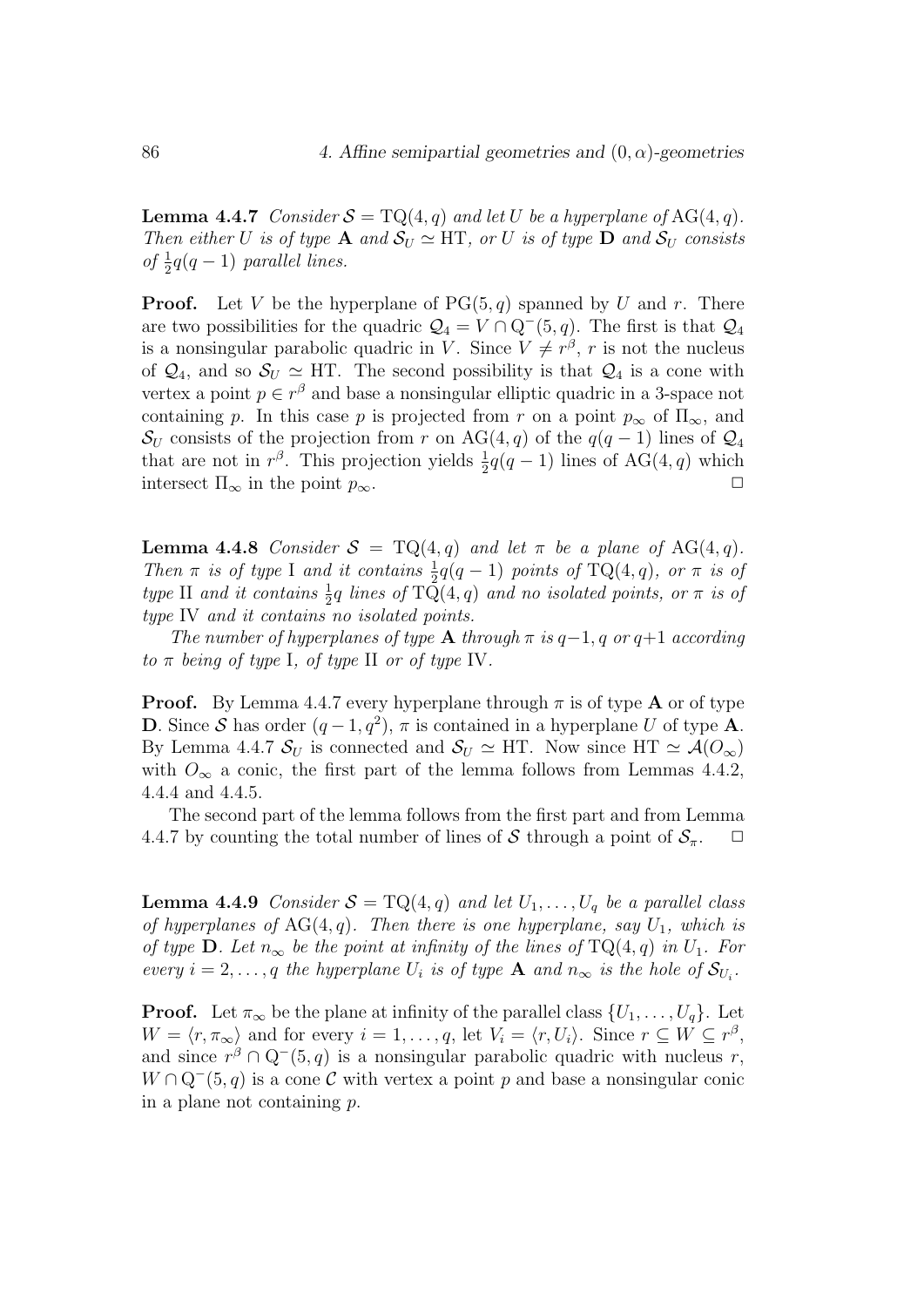#### 4.4. A combinatorial study of the affine  $(0, \alpha)$ -geometries 87

Consider the  $q + 1$  hyperplanes of PG(5, q) through W:  $r^{\beta}$ ,  $V_1, \ldots, V_q$ . Exactly one of them, namely the tangent hyperplane  $T_p(Q^-(5,q)) = p^{\beta}$  at p, intersects  $Q^-(5, q)$  in a cone with vertex p and base a nonsingular elliptic quadric in a 3-space not containing  $p$ . The other hyperplanes intersect  $Q^-(5, q)$  in nonsingular parabolic quadrics. Clearly  $p^{\beta} \neq r^{\beta}$ , so without loss of generality we may put  $V_1 = p^{\beta}$ . Hence  $U_1$  is of type **D**, and the lines of S in  $U_1$  intersect  $\Pi_{\infty}$  in the point  $n_{\infty} = \langle p, r \rangle \cap PG(4, q)$ .

The hyperplane  $V_i$ ,  $i \in \{2, ..., q\}$ , intersects  $Q^-(5, q)$  in a nonsingular parabolic quadric  $\mathcal{Q}_4$ , so  $U_i$  is of type **A**. The lines on  $\mathcal{Q}_4$  that contain the point p are the lines of the cone  $C = W \cap Q^-(5, q)$ . So  $\mathcal{S}_{U_i}$  has no lines which intersect  $\Pi_{\infty}$  in the point  $n_{\infty}$ , that is,  $n_{\infty}$  is the hole of  $\mathcal{S}_{U_i}$ . .  $\Box$ 

#### 4.4.4 The  $(0, 2)$ -geometry  $\mathcal{I}(n, q, e)$

Consider the  $(0, 2)$ -geometry  $\mathcal{I}(n, q, e)$  fully embedded in AG $(n, q)$ , with  $q = 2<sup>h</sup>$  and  $e \in \{1, ..., h-1\}$  such that  $gcd(e, h) = 1$ , which was constructed in Section 4.2.2. We recall that in the construction, the hyperplane  $U$  plays a special role.

**Lemma 4.4.10** A plane  $\pi$  containing two intersecting lines of  $\mathcal{I}(n, q, e)$  is of type III if  $\pi \subseteq U$  and of type IV if  $\pi \not\subseteq U$ , in which case  $\pi \cap U$  is a line of  $\mathcal{I}(n, q, e)$ .

**Proof.** This was shown in the proof of Theorem 4.2.3.  $\Box$ 

**Proposition 4.4.11** There is exactly one hyperplane of type  $C$  (respectively of type III if  $n = 3$ ), namely U. There are no lines of  $\mathcal{I}(n, q, e)$  parallel to U except those in U. Through every affine point of U there is exactly one line of  $\mathcal{I}(n,q,e)$  which is not contained in U. Through every point of  $\Pi_{\infty}$  not in  $U_{\infty}$  there is exactly one line of  $\mathcal{I}(n,q,e)$ . Hence no two lines of  $\mathcal{I}(n,q,e)$ which are not contained in U are parallel.

Proof. The first statement is a consequence of Lemma 4.4.10, the rest follows immediately from the construction of  $\mathcal{I}(n, q, e)$ .

**Proposition 4.4.12** The number of points of the geometry  $\mathcal{I}(n,q,e)$  is  $(\frac{1}{2}q)^{n-1}(q+2^{n-1}-1)$ , and the number of lines is  $q^{n-2}(q+2^{n-1}-1)$ .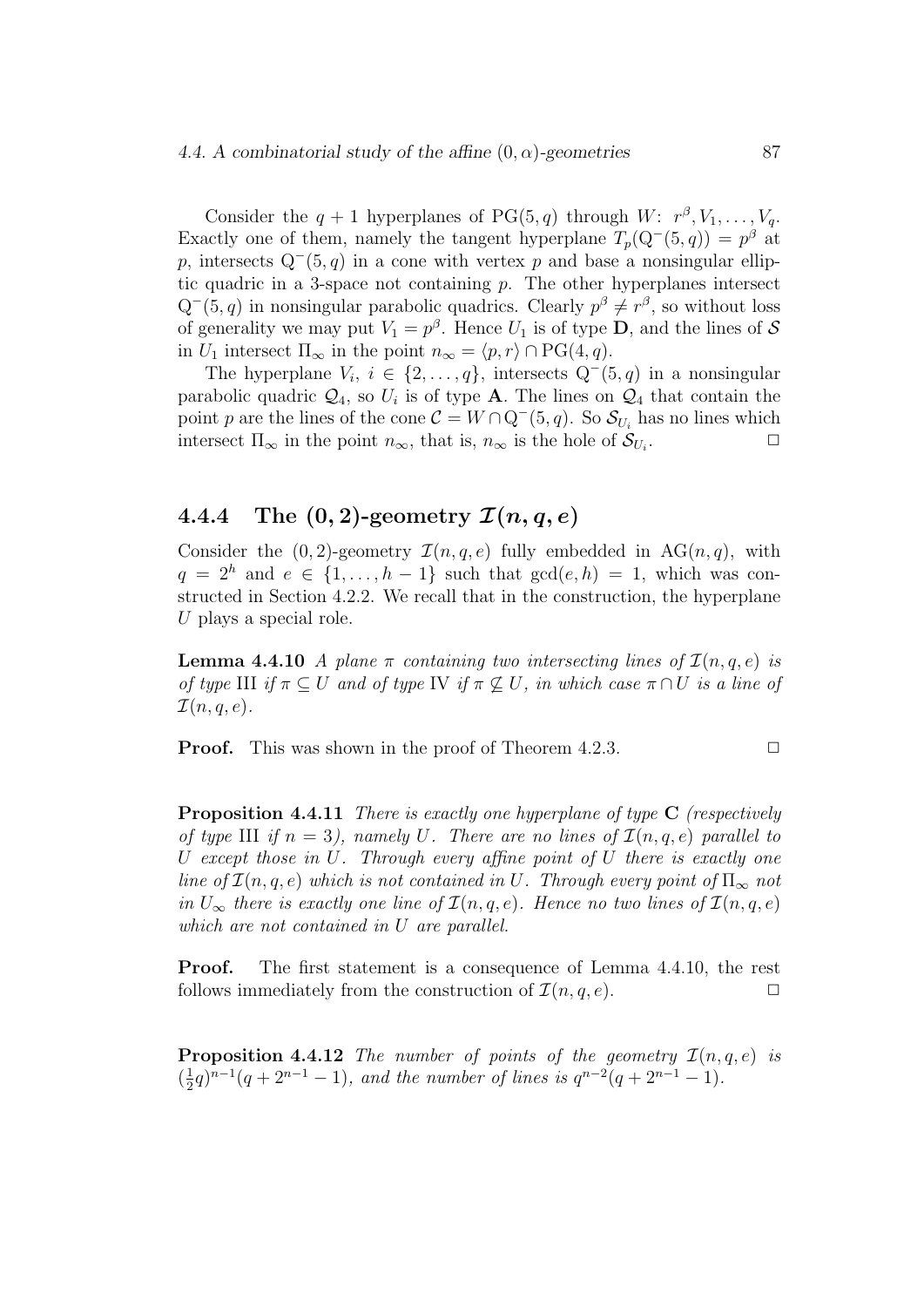**Proof.** From the construction of  $\mathcal{I}(n, a, e)$  it follows that the number of lines is  $|B_1| + |B_2| = q^{n-2}(2^{n-1} - 1) + q^{n-1}$ . Counting the number of flags of  $\mathcal{I}(n, q, e)$  yields the number of points.

**Lemma 4.4.13** A subspace  $V_{\infty} \subseteq U_{\infty}$  is fixed by  $\varphi$  if and only if the set  $V_{\infty} \cap \mathcal{K}_{\infty}$  spans  $V_{\infty}$ .

**Proof.** If  $V_{\infty} \cap \mathcal{K}_{\infty}$  spans  $V_{\infty}$ , then clearly  $V_{\infty}^{\varphi} = V_{\infty}$ . Now suppose that  $\varphi$ fixes a j-dimensional subspace  $V_{\infty}$  of  $U_{\infty}$ . Without loss of generality we may assume that  $V_{\infty}$  can be coordinatized by the coordinates  $X_0, \ldots, X_j$ . This means that there exist homogeneous linear functions

$$
f_i: GF(q)^{j+1} \to GF(q), \quad i = j+1, \dots, n-2,
$$

such that every point  $p_{\infty}$  of  $V_{\infty}$  has coordinates

$$
p_{\infty}(x_0,\ldots,x_j,f_{j+1}(x_0,\ldots,x_j),\ldots,f_{n-2}(x_0,\ldots,x_j),0,0).
$$

Let  $p_{\infty}(\varepsilon_0,\ldots,\varepsilon_j,f_{j+1}(\varepsilon_0,\ldots,\varepsilon_j),\ldots,f_{n-2}(\varepsilon_0,\ldots,\varepsilon_j),0,0) \in V_{\infty}$ , with  $\varepsilon_0, \ldots, \varepsilon_j \in \text{GF}(2)$ . Then

$$
p_{\infty}^{\varphi}(\varepsilon_0,\ldots,\varepsilon_j,f_{j+1}(\varepsilon_0,\ldots,\varepsilon_j)^{2^e},\ldots,f_{n-2}(\varepsilon_0,\ldots,\varepsilon_j)^{2^e},0,0).
$$

However, since  $p_{\infty}^{\varphi} \in V_{\infty}^{\varphi} = V_{\infty}$ ,

$$
p_{\infty}^{\varphi}(\varepsilon_0,\ldots,\varepsilon_j,f_{j+1}(\varepsilon_0,\ldots,\varepsilon_j),\ldots,f_{n-2}(\varepsilon_0,\ldots,\varepsilon_j),0,0).
$$

So for  $i = j + 1, \ldots, n - 2$ ,  $f_i(\varepsilon_0, \ldots, \varepsilon_j)^{2^e} = f_i(\varepsilon_0, \ldots, \varepsilon_j)$ . Hence  $p_{\infty}^{\varphi} = p_{\infty}$ . It follows that  $\langle V_{\infty} \cap \mathcal{K}_{\infty} \rangle = V_{\infty}$ .

In the following theorem V is an m-dimensional subspace of  $AG(n, q)$ ,  $V' = V \cap U$ ,  $V_{\infty} = V \cap \Pi_{\infty}$ ,  $V'_{\infty} = V \cap U_{\infty}$  and  $X'_{\infty} = \langle V'_{\infty} \cap \mathcal{K}_{\infty} \rangle$ . Also  $W_{\infty} = V^{\prime \varphi} \cap V_{\infty}, W' = W_{\infty}^{\varphi^{-1}}$  and  $W'_{\infty} = W' \cap W_{\infty}$ . Let l denote the dimension of  $X'_{\infty}$ . Note that  $X'_{\infty} \subseteq W'_{\infty}$ . Indeed, let  $p_{\infty} \in V'_{\infty} \cap \mathcal{K}_{\infty}$ . Then  $p^{\varphi}_{\infty} = p_{\infty}$ . Since  $p_{\infty} \in V'$ ,  $p^{\varphi}_{\infty} = p_{\infty} \in V'^{\varphi}$ . Since  $p_{\infty} \in V_{\infty}$ ,  $p_{\infty} \in W_{\infty}$ . Hence  $p_{\infty}^{\varphi^{-1}} = p_{\infty} \in W'$ . So  $p_{\infty} \in W'_{\infty}$ . It follows that  $V'_{\infty} \cap \mathcal{K}_{\infty} \subseteq W'_{\infty}$ . Hence  $X'_{\infty} \subseteq W'_{\infty}$ . See also Figure 4.4.

**Theorem 4.4.14** Let  $S = \mathcal{I}(n, q, e)$ , and let V be an m-dimensional subspace of AG(n, q),  $n \geq 3$ ,  $2 \leq m \leq n-1$ . Then we have the following possibilities for V .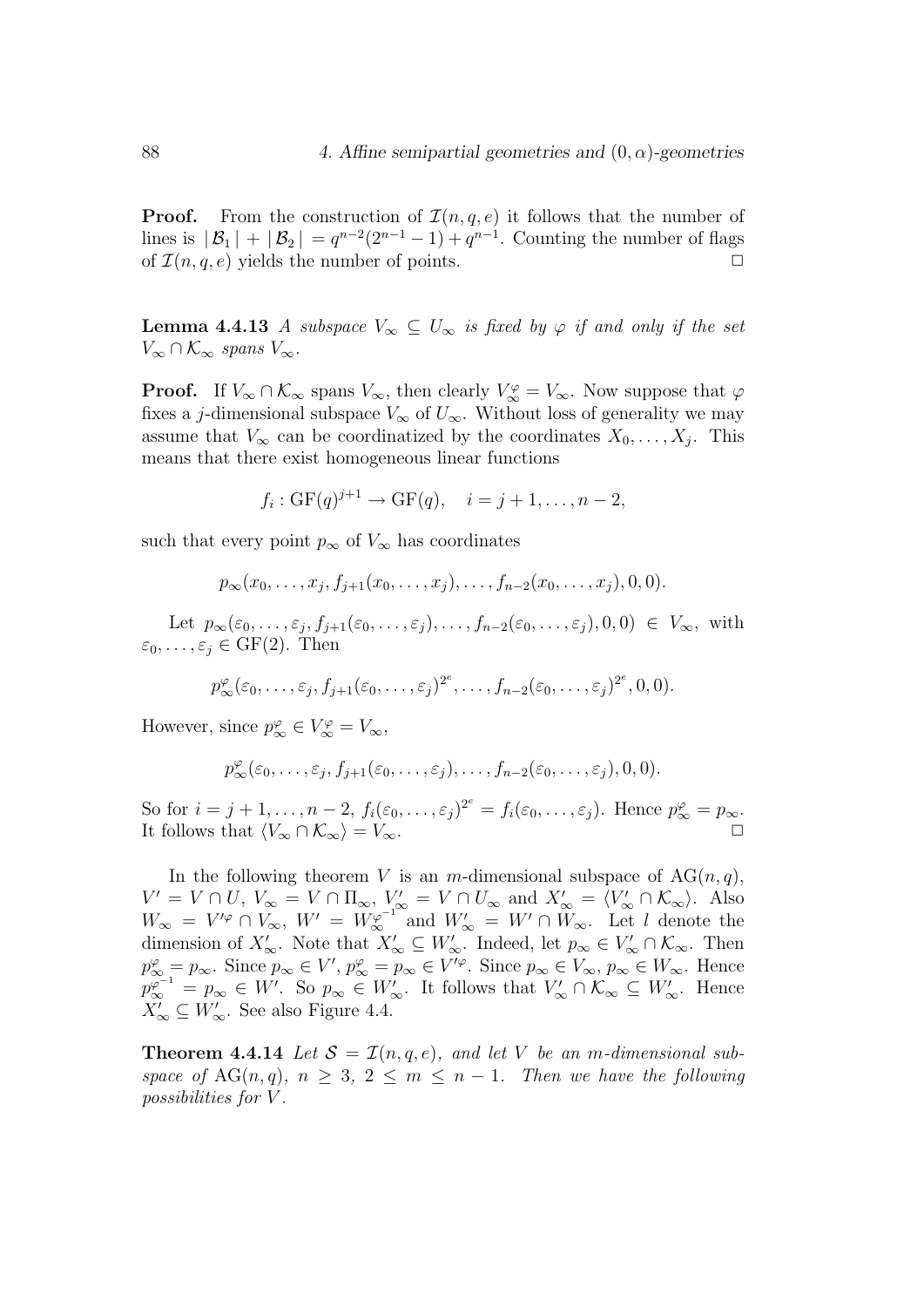- 1.  $V \subseteq U$ . Then  $S_V$  is the linear representation in V of the set  $V'_{\infty} \cap \mathcal{K}_{\infty}$ . If  $X'_{\infty} = V'_{\infty}$  then  $S_V$  is connected, so V is of type **C** (respectively of type III if  $m = 2$ ), and if  $X'_{\infty} \neq V'_{\infty}$  then V is of type **D** (respectively of type I or II if  $m = 2$ ).
- 2.  $V \nsubseteq U$  and V is parallel to U. Then V is of type **D** (respectively of type I if  $m = 2$ ) and  $S_V$  does not contain any lines.
- 3. V is not parallel to U. Then we have the following possibilities.
	- (a)  $W_{\infty} \subseteq U_{\infty}$ . Then V is of type **D** (respectively of type I or II if  $m = 2$ ). More specifically  $S_V$  consists of the linear representation in  $V'$  of  $V'_{\infty} \cap \mathcal{K}_{\infty}$  and possibly some isolated points in  $V \setminus V'$ .
	- (b)  $W_{\infty} \nsubseteq U_{\infty}$  and  $V'^{\varphi} = V_{\infty}$ . Then V is of type **B** (respectively of type IV if  $m = 2$ ) and every line of  $S_V$  is contained in the connected component  $S' \simeq \mathcal{I}(m, q, e)$  (respectively in the dual oval of  $S_V$  if  $m = 2$ ).
	- (c)  $W_{\infty} \nsubseteq U_{\infty}$  and  $V'^{\varphi} \neq V_{\infty}$ . Then V is of type **D** (respectively of type I or II if  $m = 2$ ). We have the following cases.
		- i.  $l = -1$ . Then the connected components of  $S_V$  are the lines  $\langle p, p^{\varphi} \rangle$ , for all affine points  $p \in W'$ , and possibly some isolated points.
		- ii.  $l = 0$ . Then the connected components of  $S_V$  are dual ovals in the planes  $\langle L, L^{\varphi} \rangle$ , for all affine lines  $L \subseteq W'$  intersecting  $\Pi_{\infty}$  in the point  $X'_{\infty}$ , the affine lines  $L \subseteq V' \setminus W'$  intersecting  $\Pi_{\infty}$  in the point  $X'_{\infty}$ , and possibly some isolated points.
		- iii.  $l \geq 1$ . Then for every subspace  $X' \subseteq W'$  which intersects  $\Pi_{\infty}$  in  $X'_{\infty}$  there is a connected component S' of  $S_V$  in  $X =$  $\langle X', X'^{\varphi} \rangle$  such that  $S' \simeq \mathcal{I}(l + 2, q, e)$ . For every subspace  $X' \subseteq V' \setminus W'$  which intersects  $\Pi_{\infty}$  in  $X'_{\infty}$  there is a connected component  $S'$  of  $S_V$  which is the linear representation in  $X'$ of the set  $V'_{\infty} \cap \mathcal{K}_{\infty}$ . The other connected components of  $\mathcal{S}_V$ are, possibly, some isolated points.

#### Proof.

- 1.  $V \subseteq U$ . In this case the theorem holds since U is a hyperplane of type C (respectively of type III if  $n = 3$ ).
- 2.  $V \not\subseteq U$  and V is parallel to U. In this case the theorem holds since by Lemma 4.4.11 every line of  $\mathcal{I}(n, q, e)$  parallel to U is contained in U.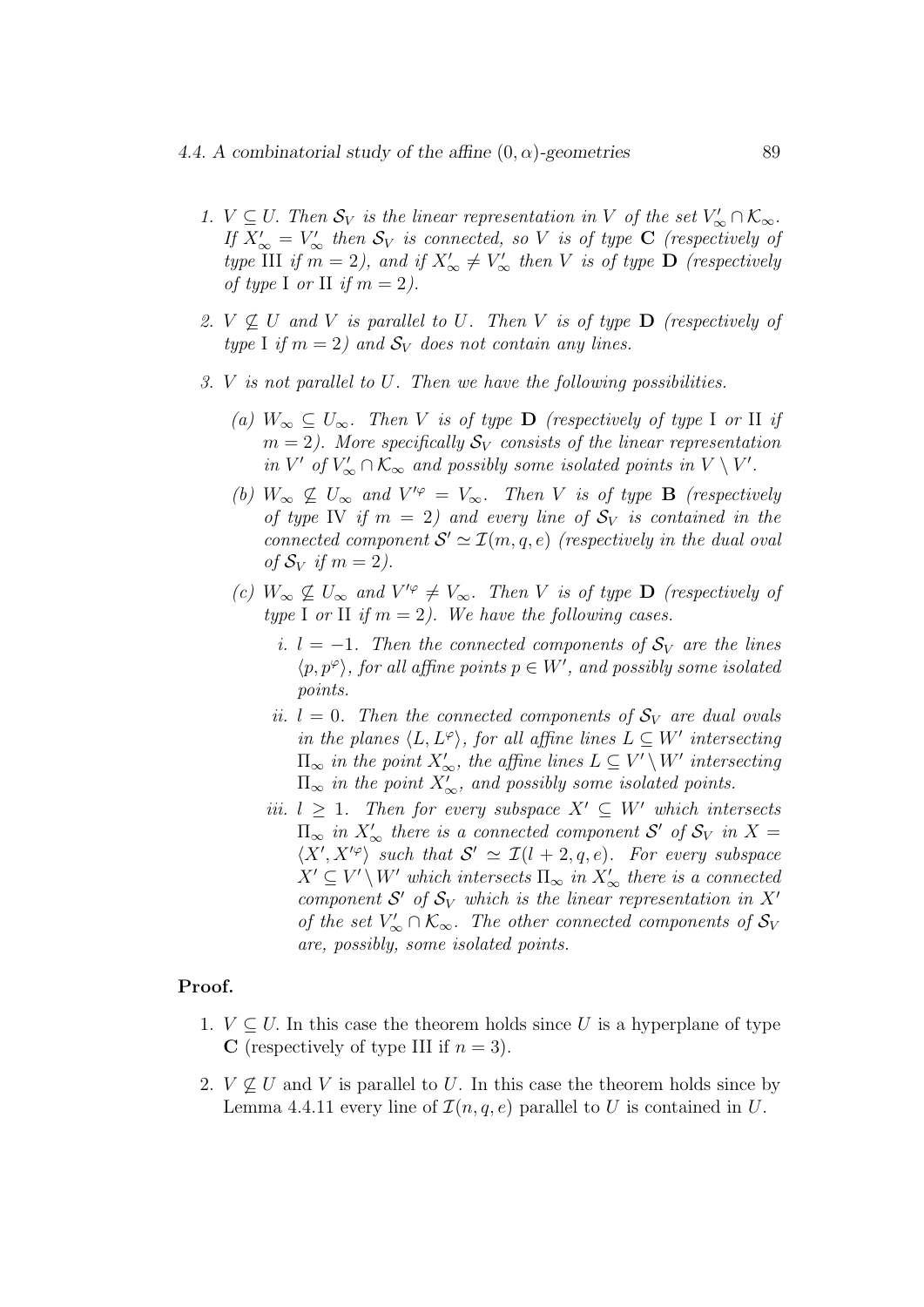

Figure 4.4: The intersection of the geometry  $\mathcal{I}(n, q, e)$  with affine subspaces.

- 3. *V* is not parallel to *U*. Then  $\dim V' = \dim V'^{\varphi} = \dim V_{\infty} = m 1$ and dim  $V'_{\infty} = m - 2$ . Note that  $V'^{\varphi} \subseteq \Pi_{\infty}$  since  $U^{\varphi} = \Pi_{\infty}$ . Suppose that L is a line of  $\mathcal{B}_2$  in V. If  $p = L \cap U$ , then  $p^{\varphi} = L \cap \Pi_{\infty}$ . Since  $p \in V \cap U = V'$ ,  $p^{\varphi} \in V'^{\varphi}$ . But  $L \subseteq V$ , so  $p^{\varphi} \in V_{\infty}$ . Hence  $p^{\varphi} \in W_{\infty}$ , and  $p \in W'$ . Conversely if p is an affine point of W' then  $p^{\varphi} \in W_{\infty}$  and the line  $\langle p, p^{\varphi} \rangle$  is a line of  $\mathcal{B}_2$  in V. So the lines of  $\mathcal{B}_2$  in V are exactly the lines  $\langle p, p^{\varphi} \rangle$ , where p is an affine point of W'.
	- (a)  $W_{\infty} \subseteq U_{\infty}$ . In this case  $W' \subseteq U_{\infty}$ , so there are no lines of  $\mathcal{B}_2$  in V. Hence  $\mathcal{S}_V$  consists of the linear representation in  $V'$  of  $V'_{\infty} \cap \mathcal{K}_{\infty}$ and possibly some isolated points in  $V \setminus V'$ . So every connected component containing a line lies in a subspace of  $V'$ . It follows that V is of type **D** (respectively of type I or II if  $m = 2$ ).
	- (b)  $W_{\infty} \nsubseteq U_{\infty}$  and  $V'^{\varphi} = V_{\infty}$ . In this case  $W_{\infty} = V_{\infty}$  and  $W' = V'$ . So the lines of  $\mathcal{B}_2$  in V are all lines  $\langle p, p^\varphi \rangle$ , where p is an affine point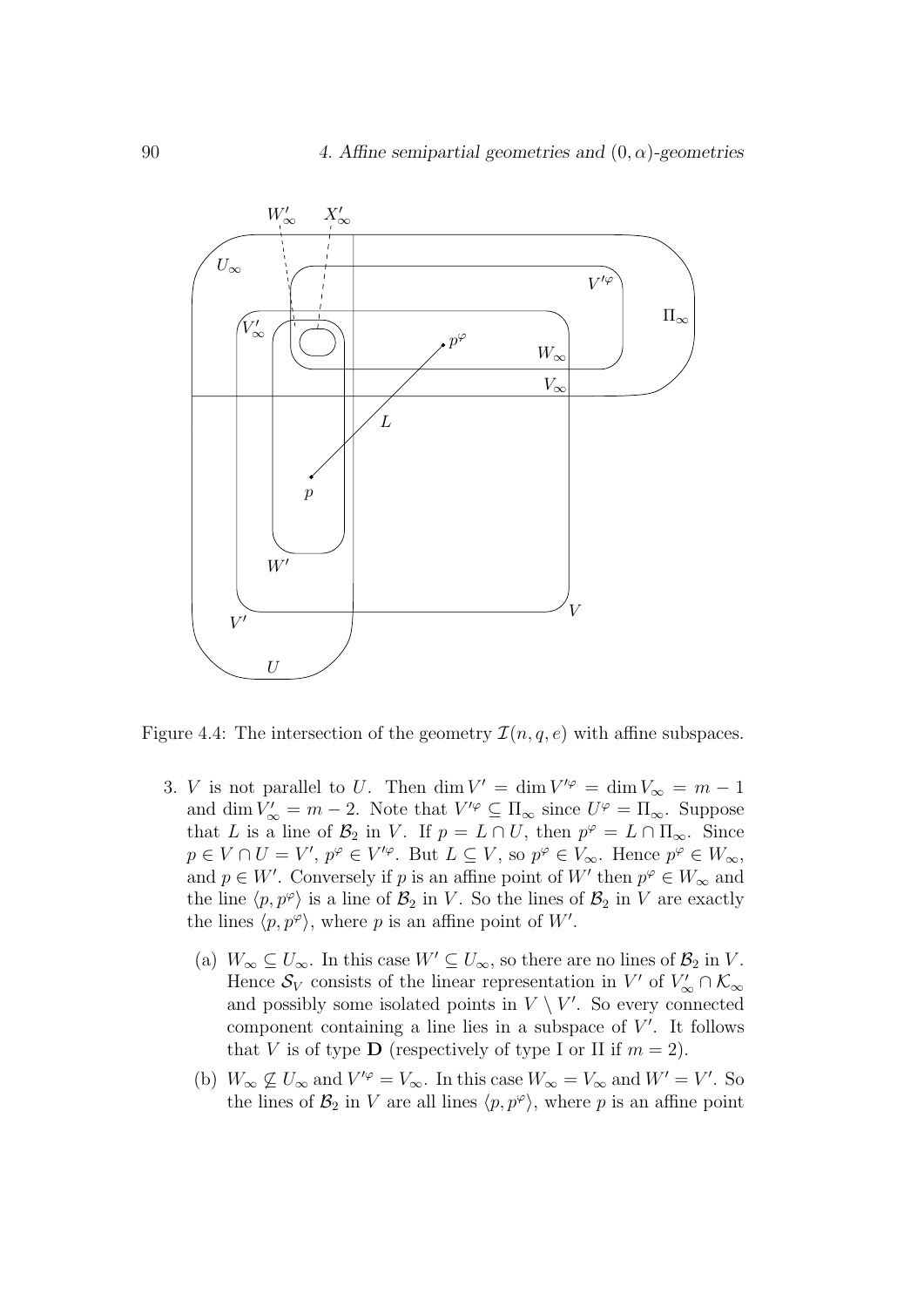#### 4.4. A combinatorial study of the affine  $(0, \alpha)$ -geometries 91

of V'. Since  $V'_{\infty} = V' \cap U_{\infty}$ ,  $V'^{\varphi}_{\infty} = V'^{\varphi} \cap U^{\varphi}_{\infty} = V_{\infty} \cap U_{\infty} = V'_{\infty}$ , so by Lemma 4.4.13,  $\langle V'_{\infty} \cap \mathcal{K}_{\infty} \rangle = V'_{\infty}$ . Hence  $X'_{\infty} = V'_{\infty}$ .

Without loss of generality we may assume that  $V$  is coordinatized by the coordinates  $X_0, \ldots, X_{m-2}, X_{n-1}, X_n$ . Let

$$
\psi: \qquad V \rightarrow \text{PG}(m, q)
$$

$$
(x_0, \ldots, x_n) \mapsto (x_0, \ldots, x_{m-2}, x_{n-1}, x_n).
$$

Then  $\psi$  is a collineation. A line

$$
\langle p(x_0,\ldots,x_{n-2},0,1), p^{\varphi}(x_0^{2^e},\ldots,x_{n-2}^{2^e},1,0) \rangle
$$

of  $\mathcal{B}_2$  in V is mapped by  $\psi$  to the line

$$
\langle (x_0,\ldots,x_{m-2},0,1),(x_0^{2^e},\ldots,x_{m-2}^{2^e},1,0)\rangle
$$

of AG $(m, q)$ . Since  $\langle V'_{\infty} \cap \mathcal{K}_{\infty} \rangle = V'_{\infty}$  and since  $X_0, \ldots, X_{m-2}$ ,  $X_{n-1}, X_n$  coordinatize V, the points of  $\mathcal{K}_{\infty}$  in  $V'_{\infty}$  are the points  $p_{\infty}(\varepsilon_0,\ldots,\varepsilon_{n-2},0,0)$ , where  $\varepsilon_0,\ldots,\varepsilon_{m-2}$  are arbitrary in GF(2) (but not all zero) and  $\varepsilon_{m-1}, \ldots, \varepsilon_{n-2} \in \mathrm{GF}(2)$  depend on  $\varepsilon_0, \ldots,$  $\varepsilon$ <sub>m−2</sub>. So the points of  $\mathcal{K}_{\infty}$  in  $V'_{\infty}$  are mapped by  $\psi$  to the points  $(\varepsilon_0, \ldots, \varepsilon_{m-2}, 0, 0)$  where  $\varepsilon_0, \ldots, \varepsilon_{m-2}$  are arbitrary in GF(2) (but not all zero). Now it is clear that the lines of  $S_V$  are mapped by  $\psi$  to the lines of  $\mathcal{I}(m, q, e)$  (respectively to the lines of a dual oval if  $m = 2$ ).

(c)  $W_{\infty} \not\subseteq U_{\infty}$  and  $V'^{\varphi} \neq V_{\infty}$ . Suppose first that  $l = -1$ . Then  $V'_{\infty} \cap \mathcal{K}_{\infty} = \emptyset$ , so there are no lines of  $\mathcal{B}_1$  in V. Suppose that two lines  $L_1$  and  $L_2$  of  $\mathcal{B}_2$  in V intersect. Then by Lemma 4.4.10, the plane  $\pi = \langle L_1, L_2 \rangle$  is of type IV and intersects U in a line of S. But  $\mathcal{S}_V$  does not contain any lines of  $\mathcal{B}_1$ , a contradiction. So the connected components of  $S_V$  are the lines  $\langle p, p^{\varphi} \rangle$  for  $p \in W'$  and some isolated points.

Now suppose that  $l \geq 0$ . Then  $\langle V'_{\infty} \cap \mathcal{K}_{\infty} \rangle$  is not empty. Let  $X' \subseteq W'$  be an  $(l + 1)$ -dimensional subspace not contained in  $\Pi_{\infty}$ , such that  $X' \cap \Pi_{\infty} = X'_{\infty}$ , let  $X_{\infty} = X'^{\varphi}$  and let  $X = \langle X', X_{\infty} \rangle$ . By Lemma 4.4.13,  $X_{\infty}^{\prime\varphi} = X_{\infty}^{\prime}$ , so  $X^{\prime} \cap X_{\infty} = X_{\infty}^{\prime}$ . Hence X is an  $(l+2)$ -dimensional subspace of  $AG(n, q)$  which falls under case 3b, so X is of type **B** (respectively of type IV if  $l = 0$ ) and every line of  $S_X$  is contained in the connected component  $S' \simeq \mathcal{I}(l + 2, q, e)$ (respectively in the dual oval  $S'$  of  $S_X$  if  $l = 0$ ).

We prove that  $\mathcal{S}'$  is a connected component of  $\mathcal{S}_V$ . Suppose that this is not so. Then there is a line  $L \not\subseteq X$  of  $S_V$  which intersects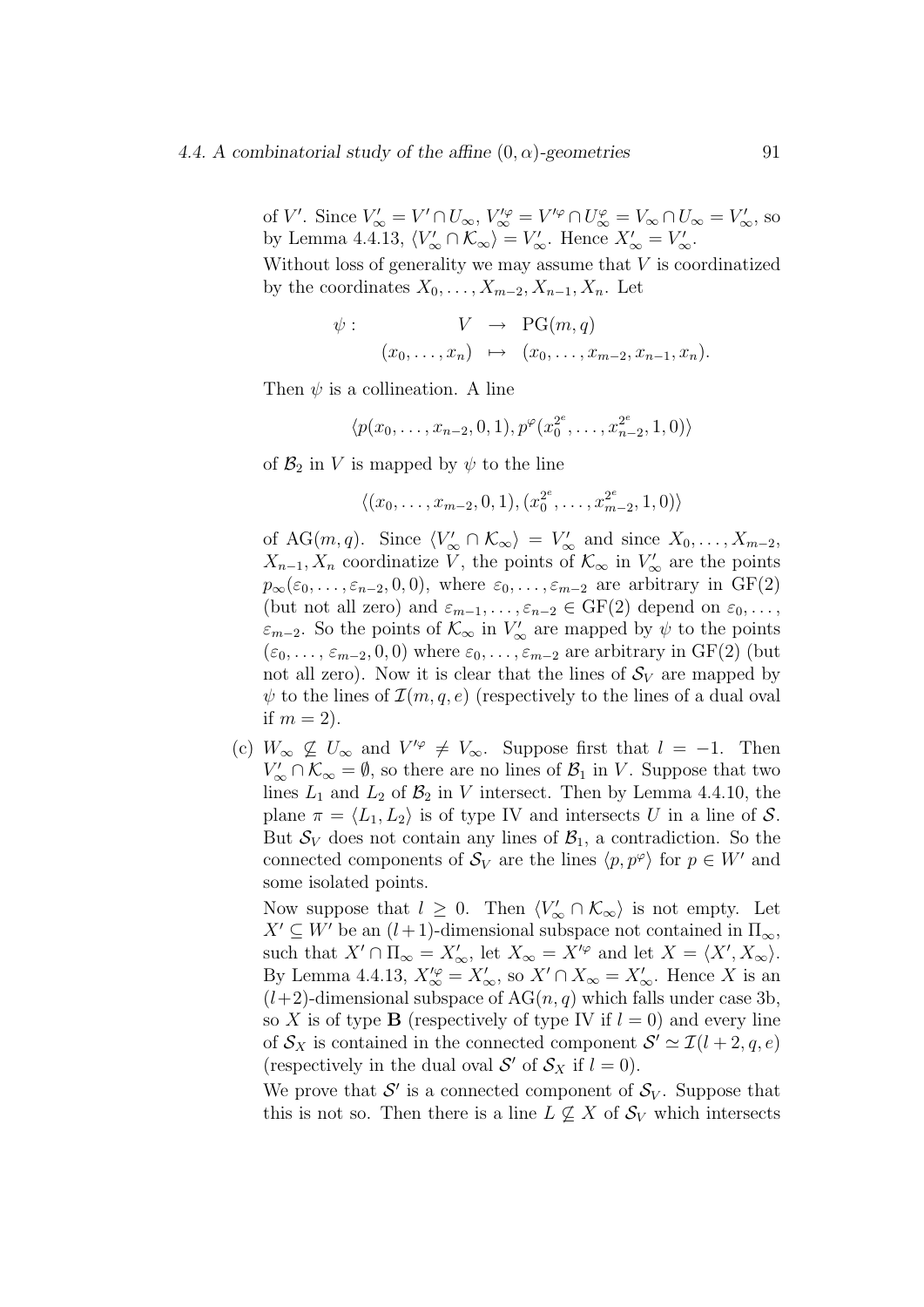X in a point p of  $\mathcal{S}'$ . Let L' be a line of  $\mathcal{B}_2$  in  $\mathcal{S}'$  through p. Since  $L' \nsubseteq U$ , the plane  $\pi = \langle L, L' \rangle \nsubseteq U$ , so by Lemma 4.4.10,  $\pi$  is a plane of type IV and the line  $M = \pi \cap U$  is in  $\mathcal{B}_1$ . Since  $\pi \cap X = L'$ ,  $M \nsubseteq X$ . Since  $\pi$  is of type IV, M intersects L' and so also X in an affine point r. Now since M is a line of  $\mathcal{B}_1$  in V and  $M \nsubseteq X$ , the point  $p_{\infty} = M \cap \Pi_{\infty}$  is a point of  $\mathcal{K}_{\infty}$  in  $V'_{\infty}$  but not in  $X'_{\infty}$ . But this contradicts  $X'_{\infty} = \langle V'_{\infty} \cap \mathcal{K}_{\infty} \rangle$ .

We conclude that for every subspace  $X' \subseteq W'$  of dimension  $l + 1$ , which intersects  $\Pi_{\infty}$  in the *l*-space  $X'_{\infty}$ , there is a connected component S' of  $S_V$  in  $X = \langle X', X'^\varphi \rangle$  such that  $S' \simeq \mathcal{I}(l + 2, q, e)$ (respectively such that  $S'$  is a dual oval if  $l = 0$ ).

Let L denote a line of  $\mathcal{B}_2$  in V. Then  $p = L \cap V' \in W'$  and  $L \cap V_{\infty} = p^{\varphi} \in W_{\infty}$ . Let  $X' = \langle p, X'_{\infty} \rangle$ . Then  $X' \subseteq W'$  and  $L \subseteq X = \langle X', X'^{\varphi} \rangle$ , so L is contained in the connected component S' of  $S_X$  with  $S' \simeq \mathcal{I}(l + 2, q, e)$  (respectively with S' is a dual oval if  $l = 0$ ).

The remaining connected components of  $S_V$  are either isolated points or they are contained in  $V'$ . Since  $S_{V'}$  is the linear representation of the set  $V'_{\infty} \cap \mathcal{K}_{\infty}$ , the rest of the theorem follows.  $\Box$ 

Corollary 4.4.15 Consider  $\mathcal{I}(n,q,e)$ ,  $n \geq 4$ , and let V' be an  $(n-2)$ dimensional subspace of type **C** (respectively of type III if  $n = 4$ ). Then there is exactly one hyperplane  $V$  of type  $B$  which contains  $V'$ . Furthermore,  $\mathcal{S}_V$  is connected, so V does not contain any isolated points.

**Proof.** By Theorem 4.4.14,  $V' \subseteq U$ , and  $V'_{\infty} = V' \cap U_{\infty}$  is such that  $V'_{\infty} \cap \mathcal{K}_{\infty}$ spans  $V'_{\infty}$ . Now Lemma 4.4.13 implies that  $V'_{\infty}$  is fixed by  $\varphi$ . So  $V'_{\infty} \subseteq V'^{\varphi}$ and hence  $V = \langle V', V'^{\varphi} \rangle$  is a hyperplane. It follows from Theorem 4.4.14 that V is a hyperplane of type **B**. Since there is exactly one line of  $\mathcal{B}_2$  through every affine point of  $V'$ , V is the only hyperplane of type **B** containing  $V'$ .

Let  $\mathcal{S}'$  be the connected component of  $\mathcal{S}_V$  which is projectively equivalent to  $\mathcal{I}(n-1, q, e)$ . By Theorem 4.4.14, the other (if any) connected components of  $S_V$  are isolated points.

Let m denote the number of isolated points of  $S_V$ . We count the number x of flags  $\{p, L\}$ , where p is a point of  $S_V$ , not in V', and L is a line of S, not contained in V, and, since  $p \notin V'$ , not contained in U. Through every isolated point of  $\mathcal{S}_V$  pass  $2^{n-1}$  lines of  $\mathcal{S}$ , none of which are contained in V. Through every point of  $\mathcal{S}'$  pass  $2^{n-1}$  lines of  $\mathcal{S}, 2^{n-2}$  of which are contained in V. By Proposition 4.4.12, the number of points of  $S'$ , not in V', equals  $(\frac{1}{2}q)^{n-2}(q-1)$ . Hence  $x = q^{n-2}(q-1) + 2^{n-1}m$ .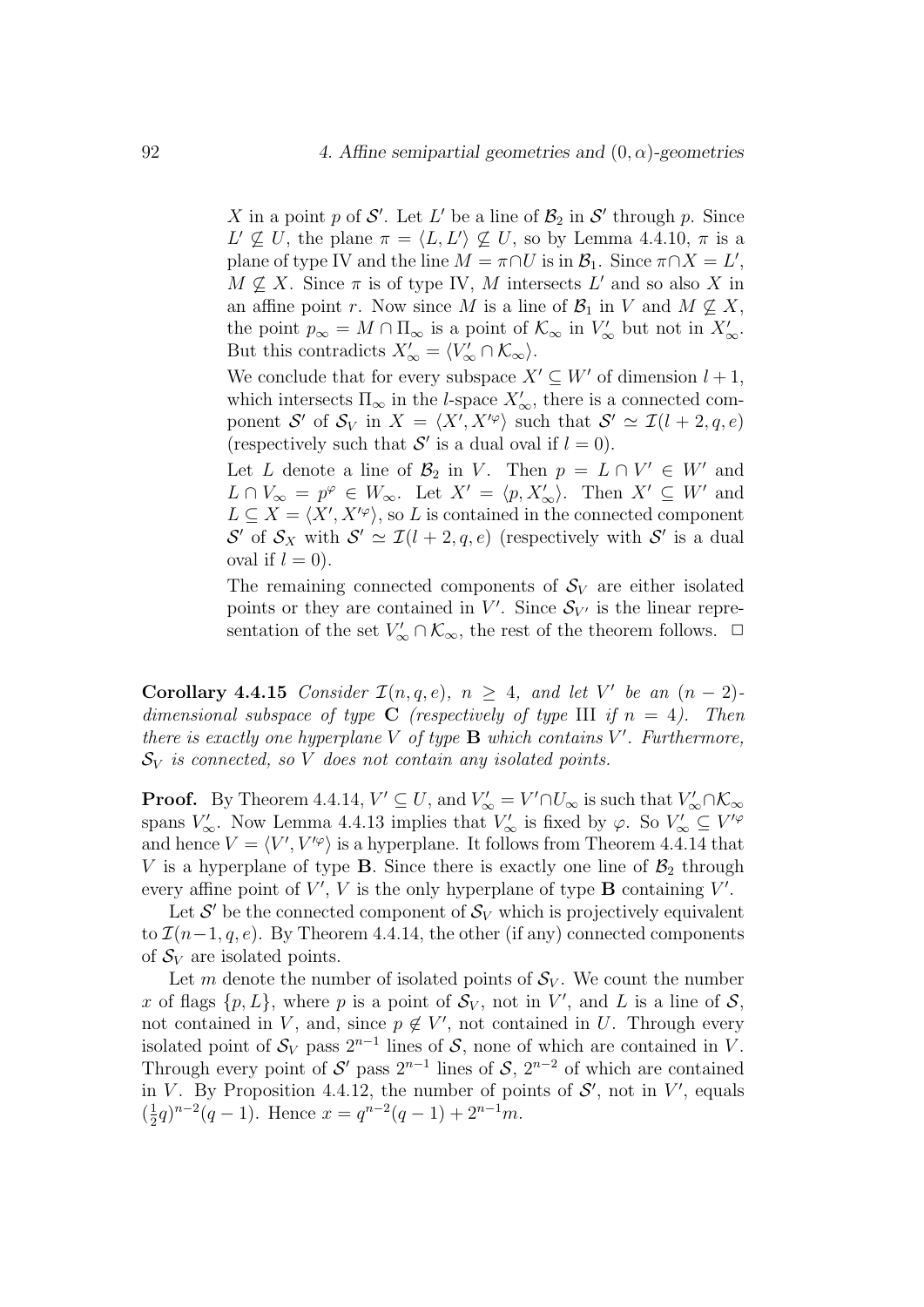On the other hand the number of lines of  $S$  which are contained in neither V nor U equals  $q^{n-1} - q^{n-2}$ . Hence  $x \leq q^{n-2}(q-1)$ . We conclude that  $m = 0$ , so  $\mathcal{S}_V$  is connected.  $\Box$ 

**Corollary 4.4.16** Consider  $\mathcal{I}(3, q, e)$ , and let  $\pi$  be a plane which intersects U in an affine line L, which is not a line of  $\mathcal{I}(3, q, e)$ . Then  $\pi$  is of type II and it contains exactly one line of  $\mathcal{I}(3, q, e)$ .

**Proof.** We use the notation of Theorem 4.4.14, with  $\pi = V$ . So  $V' = L$ , and  $V'_{\infty}$  is the point  $L \cap U_{\infty}$ . Now  $V'_{\infty} \notin \mathcal{K}_{\infty}$  since L is not a line of  $\mathcal{I}(3, q, e)$ . Hence  $V'_{\infty} \notin V'^{\varphi}$ , and so  $V'^{\varphi} \neq V_{\infty}$ . The lines  $V'^{\varphi}$  and  $V_{\infty}$  are in the plane  $\Pi_{\infty}$ , so  $W_{\infty}$  is a point. Since  $V_{\infty} \cap U_{\infty} = V_{\infty}'$  and  $V_{\infty}' \notin V'^{\varphi}$ ,  $W_{\infty} \notin U_{\infty}$ . So W' is an affine point of V', and by Theorem 4.4.14,  $\pi$  is a plane of type II containing exactly one line, namely the line  $\langle W', W_{\infty} \rangle$ .

**Lemma 4.4.17** Let  $S = \mathcal{I}(n,q,e)$ , let p be a point of S not contained in U, and let  $\mathcal{T} = p^{\perp} \cap U$ . Then  $\mathcal{T} \cup \mathcal{K}_{\infty}$  is the point set of a projective space  $PG(n-1, 2)$ .

**Proof.** Since the order of S is  $(q-1, 2^{n-1}-1)$ ,  $|\mathcal{T}| = 2^{n-1}$ .

Suppose that three distinct points  $r_1, r_2, r_3$  of  $\mathcal T$  are collinear. Then the lines  $\langle p, r_i \rangle$ ,  $i = 1, 2, 3$ , are coplanar. Necessarily, the plane containing them is of type III. But this contradicts Lemma 4.4.10. So no three distinct points of  $T$  are collinear.

Let  $r_1, r_2$  denote two distinct points of T. By definition of T, the line  $L_i = \langle p, r_i \rangle$  is a line of S,  $i = 1, 2$ . Hence  $\alpha(r_1, L_2) > 0$ . Since S is a  $(0, 2)$ geometry,  $\alpha(r_1, L_2) = 2$ , so there is a line  $L \neq L_1$  of S through  $r_1$  which intersects  $L_2$  in an affine point. By Proposition 4.4.11,  $L_1$  is the only line of S through  $r_1$  which is not contained in U. Hence  $L \subseteq U$ . But L intersects  $L_2$ , so  $L = \langle r_1, r_2 \rangle$ . Now since L is a line of S,  $L = \langle r_1, r_2 \rangle$  intersects  $\Pi_{\infty}$  in a point of  $\mathcal{K}_{\infty}$ . This holds for any two distinct points  $r_1, r_2 \in \mathcal{T}$ .

Let  $r_1, r_2$  be two distinct points of T. Then the point  $p_{\infty} = \langle r_1, r_2 \rangle \cap \Pi_{\infty}$ is a point of  $\mathcal{K}_{\infty}$ . Hence we can choose a new basis in PG $(n, q)$ , such that, with respect to this basis,

$$
\mathcal{K}_{\infty} = \{(\varepsilon_0, \ldots, \varepsilon_{n-2}, 0, 0) \neq (0, \ldots, 0) \mid \varepsilon_i \in \text{GF}(2), 0 \leq i \leq n-2\},\
$$

 $p_{\infty}(0, \ldots, 0, 1, 0, 0), r_1(0, \ldots, 0, 1, 0)$  and  $r_2(0, \ldots, 0, 1, 1, 0).$ 

Let  $r \in \mathcal{T} \setminus \{r_1, r_2\}$ . Then  $r, r_1, r_2$  are not collinear. Let  $p^i_{\infty} = \langle r, r_i \rangle \cap \Pi_{\infty}$ ,  $i = 1, 2$ . Then  $p_{\infty}^i \in \mathcal{K}_{\infty}$ ,  $i = 1, 2$ , and  $p_{\infty}$ ,  $p_{\infty}^1$ ,  $p_{\infty}^2$  are collinear. So, with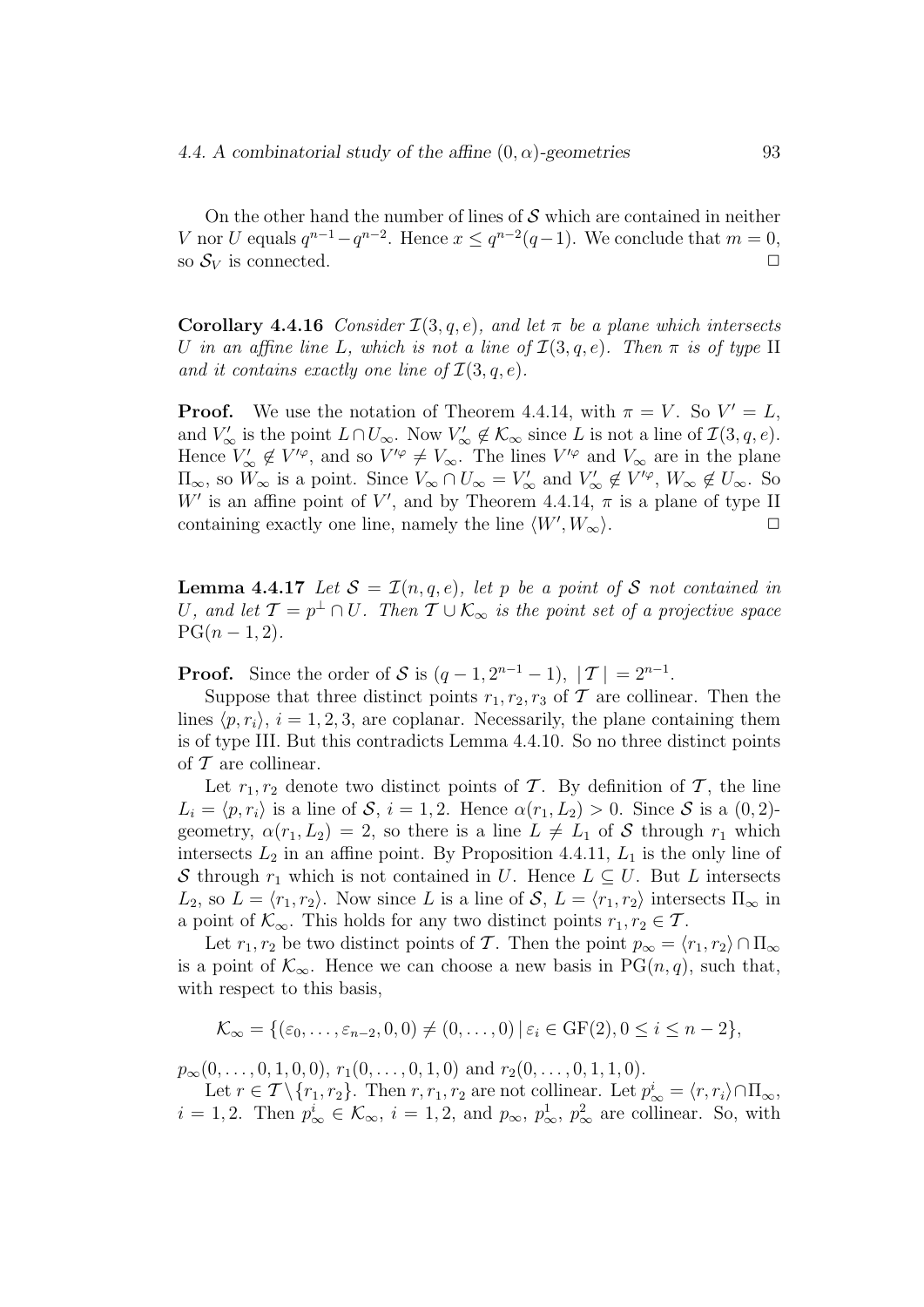respect to the chosen basis,  $p_{\infty}^1(\varepsilon_0,\ldots,\varepsilon_{n-2},0,0)$ , where  $\varepsilon_i \in \text{GF}(2), 0 \le i \le n$  $n-2$  and  $(\varepsilon_0, \ldots, \varepsilon_{n-3}) \neq (0, \ldots, 0)$ , and  $p_\infty^2(\varepsilon_0, \ldots, \varepsilon_{n-2} + 1, 0, 0)$ . Hence  $r(\varepsilon_0,\ldots,\varepsilon_{n-2},1,0).$ 

With respect to the chosen basis, let

$$
\mathcal{K} = \{(\varepsilon_0, \ldots, \varepsilon_{n-1}, 0) \neq (0, \ldots, 0) \mid \varepsilon_i \in \text{GF}(2), 0 \leq i \leq n-1\}.
$$

Then K is the point set of a projective space PG( $n-1, 2$ ), and  $\mathcal{T} \cup \mathcal{K}_{\infty} \subseteq \mathcal{K}$ . Since  $|T \cup \mathcal{K}_{\infty}| = |\mathcal{K}|$ ,  $T \cup \mathcal{K}_{\infty} = \mathcal{K}$ .

We have deduced all the properties of the geometry  $\mathcal{I}(n, q, e)$  that are needed in Chapters 5, 6. However, it is our opinion that further study is required to fully understand the geometry  $\mathcal{I}(n, q, e)$ . Therefore, we have added Appendix A.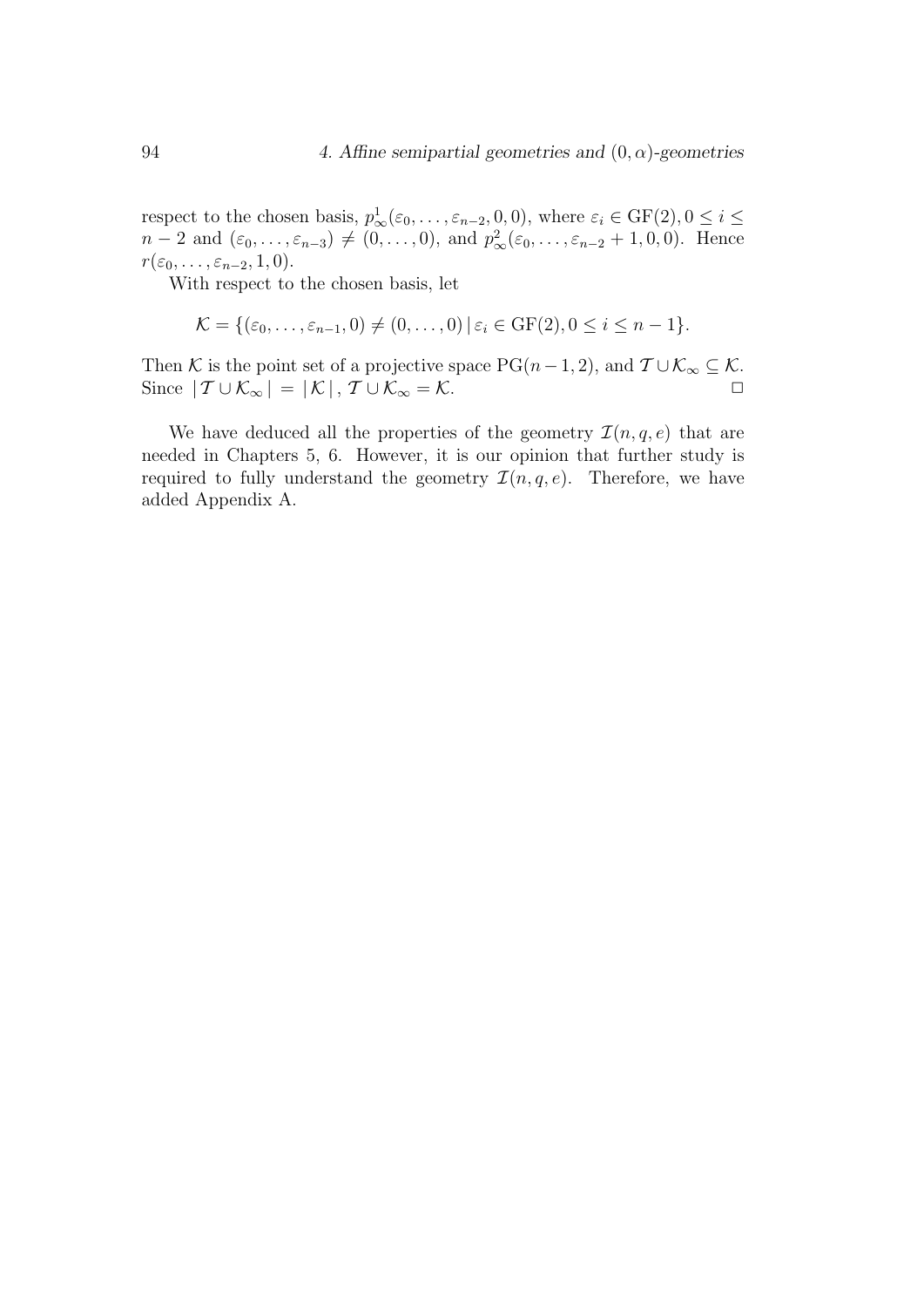## Chapter 5

# Classification of (0, 2)-geometries fully embedded in  $\mathrm{AG}(3,2^h)$

The aim of this chapter is to classify all  $(0, 2)$ -geometries which are fully embedded in  $AG(3, 2<sup>h</sup>)$  and which have a plane of type IV. Note that the  $(0, 2)$ -geometries fully embedded in AG $(3, 2<sup>h</sup>)$ , which do not have a plane of type IV, are already classified by Theorem 4.3.1. By Proposition, 4.3.5 we may assume that  $h > 1$ .

In Section 5.2, the classification is achieved under the additional assumption that there is at least one planar net. The remaining case, namely that there are no planar nets, is the subject of Section 5.3; a complete classification is again achieved. In Section 5.3.2, it is shown that the order of a  $(0, 2)$ -geometry which is fully embedded in AG $(3, 2<sup>h</sup>)$ , such that there is a plane of type IV but no planar nets, is  $(2<sup>h</sup> - 1, 2<sup>h</sup>)$ . Finally, in Section 5.3.3, the  $(0, 2)$ -geometries of order  $(2<sup>h</sup> - 1, 2<sup>h</sup>)$  fully embedded in AG $(3, 2<sup>h</sup>)$ , such that there is a plane of type IV but no planar nets, are classified.

The results of Section 5.2 are published in [33]. The results of Section 5.3 are published in [32, 36].

## 5.1 Preliminaries

Let S be a  $(0, 2)$ -geometry fully embedded in AG $(3, q)$ ,  $q = 2<sup>h</sup>$ . In Lemma 4.1.3 it was shown that a plane  $\pi$  of AG(3, q) is of one of the following four types.

**Type I.**  $\pi$  does not contain any line of S.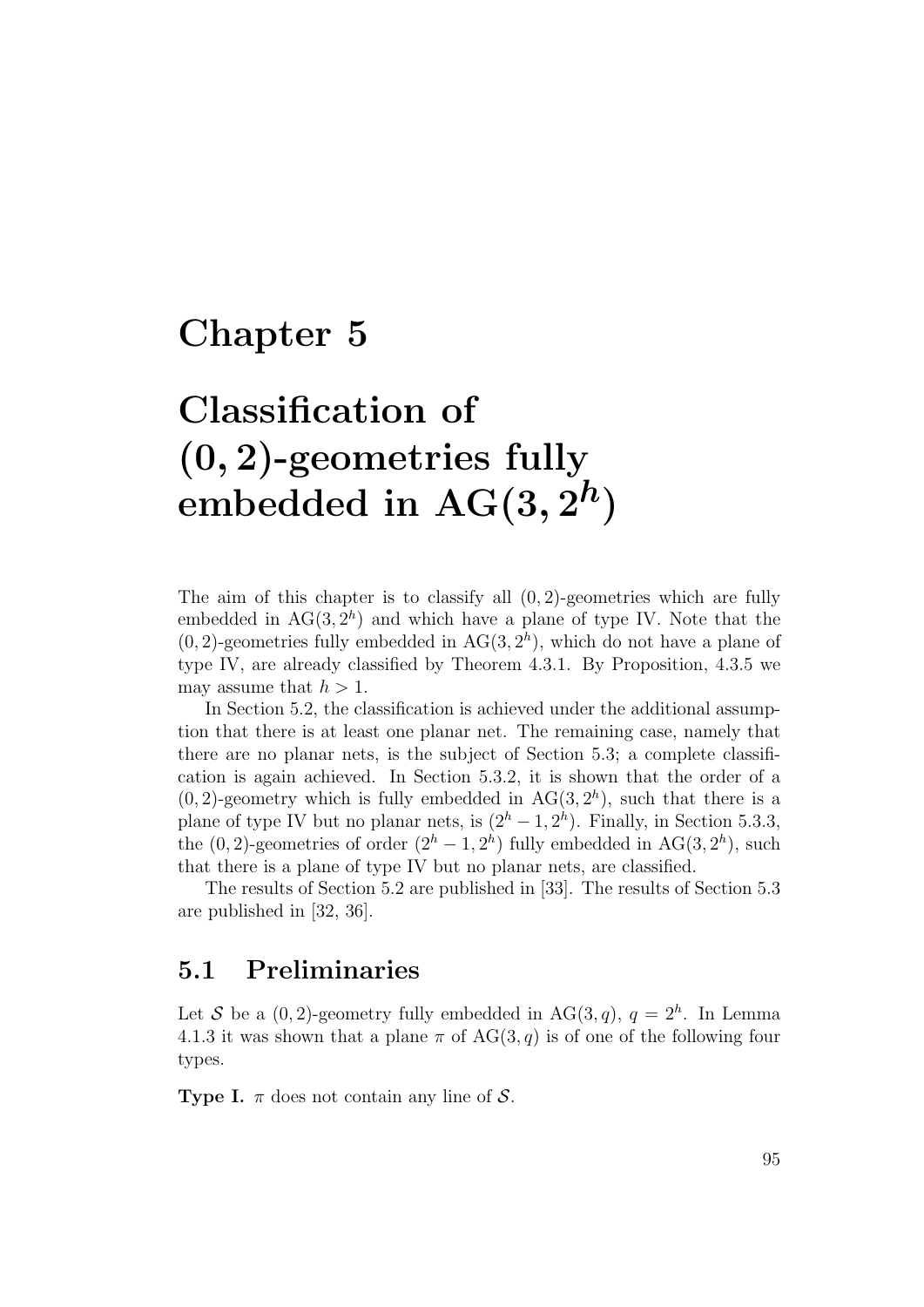- **Type II.**  $\pi$  contains a number of parallel lines of S and possibly some isolated points.
- **Type III.**  $S_{\pi}$  is a planar net of order q and degree 3.
- **Type IV.**  $S_{\pi}$  consists of a pg(q 1, 1, 2) (that is, a dual oval with nucleus the line at infinity) and possibly some isolated points.

Note that a plane of  $AG(3, q)$  which contains two intersecting lines of S is necessarily a plane of type III or IV, and that a plane of  $AG(3, q)$  which contains two parallel lines of  $S$  is necessarily a plane of type II or III.

Assume that  $\pi$  is a plane of type IV. Then  $S_{\pi}$  has  $q+1$  lines, one in each parallel class of lines of  $\pi$ . Let  $\mathcal{S}'$  be the connected component of  $\mathcal{S}_{\pi}$  which is a dual oval. Then  $S'$  contains  $\frac{1}{2}q(q+1)$  points, and through each point of  $\mathcal{S}'$  there are two lines of  $\mathcal{S}'$ . Each affine line of  $\pi$  which is not a line of  $\mathcal{S}'$ contains exactly  $\frac{1}{2}q$  points of  $\mathcal{S}'$ , and so at least  $\frac{1}{2}q$  points of  $\mathcal{S}_{\pi}$ .

Assume that  $\pi$  is a plane of type III. Then  $S_{\pi}$  has 3q lines, namely the lines of three parallel classes of lines in  $\pi$ . Every affine point of  $\pi$  is a point of  $\mathcal{S}_{\pi}$ .

A point  $p_{\infty}$  of  $\Pi_{\infty}$  is called a *hole* if there are no lines of S which intersect  $\Pi_{\infty}$  in the point  $p_{\infty}$ . For every plane  $\pi$  of AG(3, q) we let  $P_{\infty}(\pi)$  denote the set of points at infinity of all the lines of  $S_{\pi}$ . So if  $\pi$  is a plane of type I, respectively type II, type III or type IV, then  $P_{\infty}(\pi)$  consists of 0, respectively 1, 3 or  $q + 1$  points. If  $\pi$  is a plane of type IV and  $L_{\infty} = \pi \cap \Pi_{\infty}$  we shall abuse notation and write  $P_{\infty}(\pi) = L_{\infty}$ .

Let  $L_{\infty}$  be a line of  $\Pi_{\infty}$  and let  $p_{\infty}$  be a point on  $L_{\infty}$ . Then  $p_{\infty}$  is a hole if and only if  $p_{\infty} \notin P_{\infty}(\pi)$  for every affine plane  $\pi$  intersecting  $\Pi_{\infty}$  in the line  $L_{\infty}$ .

In this chapter we will make frequent use of the following argument. Let  $\pi$  and  $\pi'$  be parallel planes of AG(3, q). Let  $(q-1,t)$  be the order of S. If p is a point of  $S_{\pi}$ , respectively  $S_{\pi'}$ , on exactly i lines of  $S_{\pi}$ , respectively  $S_{\pi'}$ , with  $0 \leq i \leq 3$ , then there are exactly  $t + 1 - i$  lines of S which intersect  $\pi$ , respectively  $\pi'$ , in the point p. Let  $m_i$ , respectively  $m'_i$ , be the number of points of  $S_{\pi}$ , respectively  $S_{\pi'}$ , that are on exactly i lines of  $S_{\pi}$ , respectively  $\mathcal{S}_{\pi'}$ , for  $0 \leq i \leq 3$ . Since the number of lines of S which intersect  $\pi$  in an affine point must be equal to the number of lines of  $S$  which intersect  $\pi'$  in an affine point, we get that

$$
\sum_{i=0}^{3} m_i(t+1-i) = \sum_{i=0}^{3} m'_i(t+1-i).
$$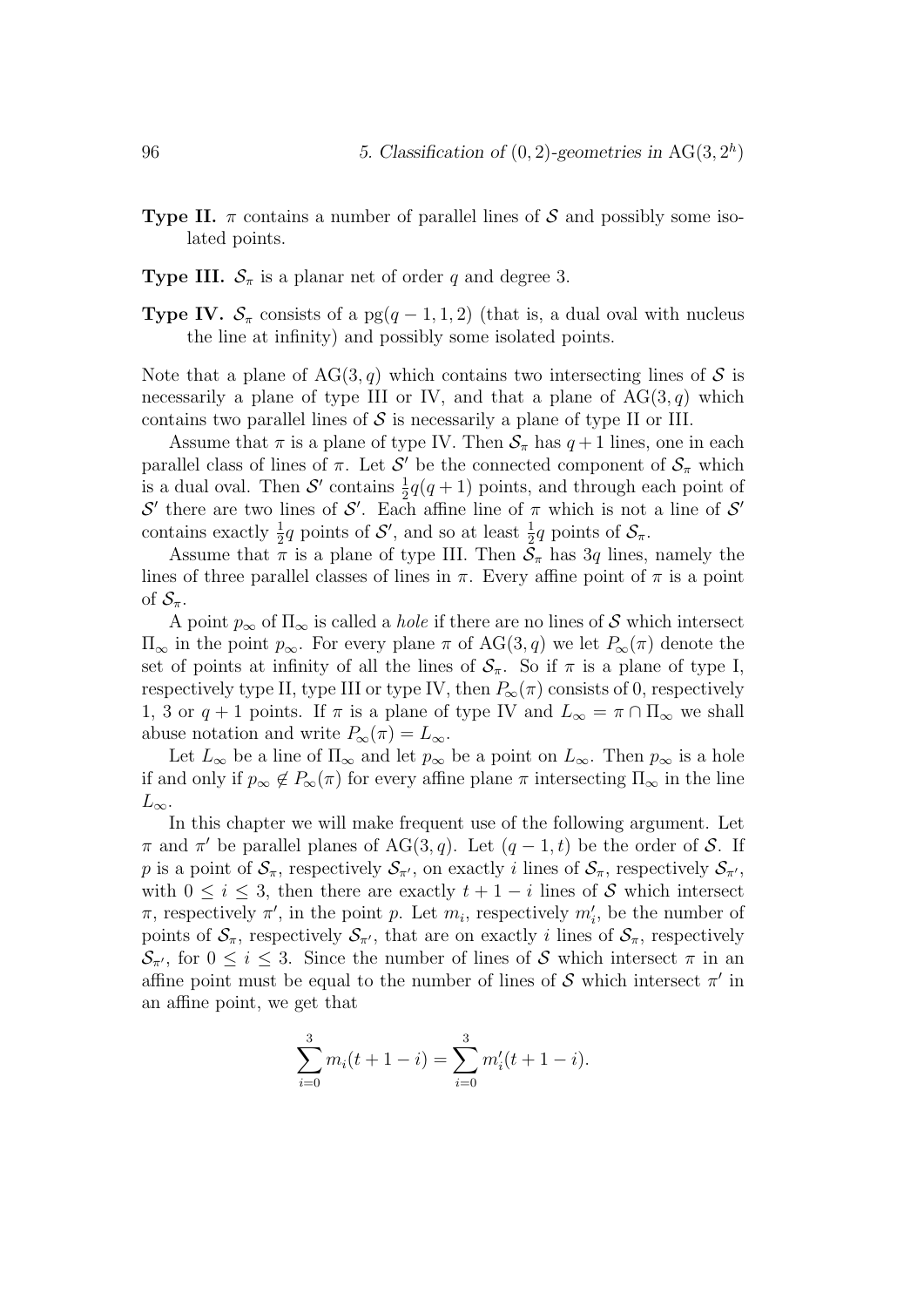## 5.2 Classification in case there is a planar net

**Lemma 5.2.1** Let S be a  $(0, 2)$ -geometry fully embedded in AG $(3, q)$ ,  $q = 2<sup>h</sup>$ , h > 1. If p is a point of S not in a plane  $\pi$  of type III, then the number of lines of S through p which intersect  $\pi$  in an affine point is even.

**Proof.** This follows easily from the fact that  $S_\pi$  contains a complete parallel class of lines of  $\pi$ , and that S is a (0, 2)-geometry.

**Lemma 5.2.2** Let S be a  $(0, 2)$ -geometry of order  $(q-1, t)$  fully embedded in  $AG(3, q), q = 2<sup>h</sup>, h > 1.$  If t is even, then any plane parallel to but different from a plane of type III is either a plane of type II without isolated points or a plane of type III. If t is odd, then any plane parallel to but different from a plane of type III is either a plane of type I or a plane of type IV.

**Proof.** Assume that  $\pi$  is a plane of type III. Then by Lemma 5.2.1 the parity of the number of lines of S through a point p of S and parallel to  $\pi$  is constant for all points  $p \notin \pi$  of S. The lemma follows.  $\Box$ 

**Theorem 5.2.3** Let S be a  $(0, 2)$ -geometry of order  $(q - 1, t)$  fully embedded in AG(3,q),  $q = 2<sup>h</sup>$ ,  $h > 1$ , such that there is a plane of type IV and a planar net. Then t is odd.

**Proof.** Suppose that t is even. We show that every plane which is parallel to a plane of type III, is itself of type III. From this we will deduce a contradiction.

Let  $\pi$  be a plane of type III, and let  $\pi'$  be a plane parallel to  $\pi$ . Suppose that  $\pi'$  is not of type III. Then by Lemma 5.2.2,  $\pi'$  is a plane of type II and  $\pi'$  does not contain any isolated point. Let  $\Theta$  denote the number of lines of  $\mathcal{S}_{\pi'}$ . Counting the number of lines of S intersecting both  $\pi$  and  $\pi'$  in an affine point yields  $q^2(t-2) = q\Theta t$ . Hence  $t|2q$ .

Let  $P_{\infty}(\pi) = \{x_{\infty}, y_{\infty}, z_{\infty}\}\$ and  $P_{\infty}(\pi') = \{u_{\infty}\}\$ . Without loss of generality, we may assume that  $x_{\infty} \neq u_{\infty} \neq y_{\infty}$ . Suppose that L is a line of S such that  $L \cap \Pi_{\infty} = x_{\infty}$  and  $L \nsubseteq \pi$ . Let p be an affine point of L. By Lemma 4.1.4,  $\theta_p$  spans  $\Pi_{\infty}$ , so there is a line M of S through p intersecting  $\pi$  in an affine point. Let  $\pi'' = \langle L, M \rangle$ . Then the line  $\pi \cap \pi''$  is a line of S since it intersects  $\Pi_{\infty}$  in  $x_{\infty}$ . Now  $\mathcal{S}_{\pi''}$  contains two intersecting lines as well as two parallel lines, so  $\pi''$  is a plane of type III. Hence every line in  $\pi''$  intersecting  $\Pi_{\infty}$  in  $x_{\infty}$  is a line of S. So also the line  $\pi' \cap \pi''$  is a line of S. But this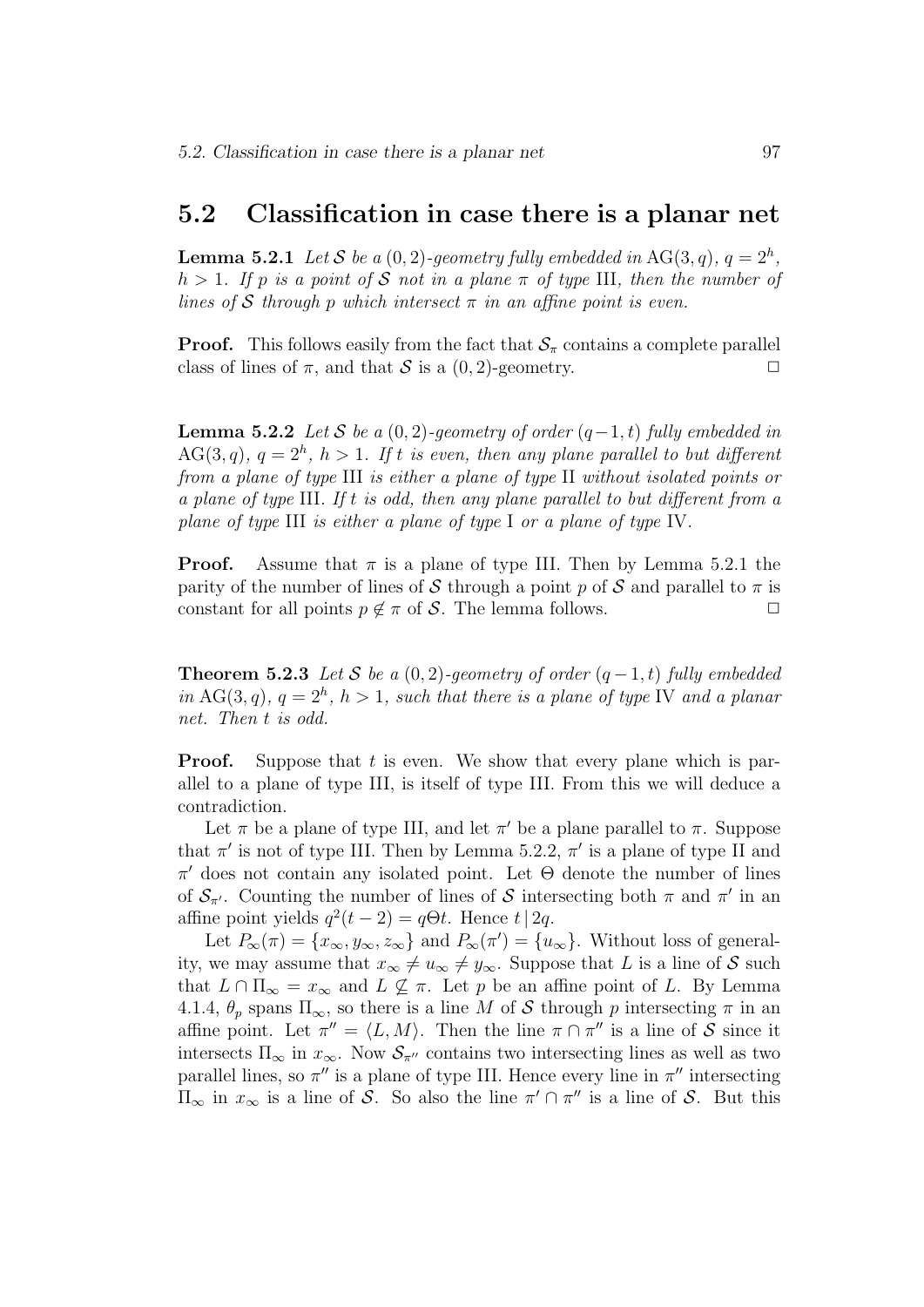contradicts  $P_{\infty}(\pi') = \{u_{\infty}\}\.$  So every line of S through  $x_{\infty}$  is contained in the plane  $\pi$ . Analogously, every line of S through  $y_{\infty}$  is contained in  $\pi$ .

Let p be an affine point of  $\pi$  and let  $L = \langle p, x_{\infty} \rangle$ . Since every line of S which is parallel to L, is contained in  $\pi$ ,  $\pi$  is the only plane of type III through  $L$ . Hence the number of planes of type IV through  $L$  equals the number of lines of S through p not contained in  $\pi$ , namely  $t-2$ . It follows that  $t-2 \leq q$ . Since  $q > 2$ ,  $t < 2q$ . Since  $t \mid 2q$ ,  $t \leq q$ . This means that there is a plane  $\pi''$  of type II which contains L. Clearly  $P_{\infty}(\pi'') = \{x_{\infty}\}\.$  Since every line of  $S$  parallel to  $L$  is contained in  $\pi$ ,  $S''_{\pi}$  contains only one line. Let  $\pi'''$  be a plane parallel to  $\pi''$  and suppose that  $\pi'''$  is of type IV. Let  $\pi^{(4)}$  be a plane parallel to  $\pi$ . Then either  $\pi^{(4)}$  is of type III or  $\pi^{(4)}$  is of type II,  $\pi^{(4)}$ contains no isolated points and  $P_{\infty}(\pi^{(4)}) \neq \{x_{\infty}\}.$  In any case the numbers of points of S on the lines  $\pi'' \cap \pi^{(4)}$  and  $\pi''' \cap \pi^{(4)}$  are equal. Hence  $S_{\pi''}$  and  $\mathcal{S}_{\pi^{\prime\prime\prime}}$  have the same number of points, say m. Now counting the number of lines of S intersecting both  $\pi''$  and  $\pi'''$  in affine points yields

$$
qt + (m - q)(t + 1) = \frac{1}{2}q(q + 1)(t - 1) + (m - \frac{1}{2}q(q + 1))(t + 1).
$$

A contradiction follows. So  $\pi'''$  is not of type IV. Since the line  $\pi \cap \pi'''$  is a line of S through  $x_{\infty}$  and since every line of S through  $x_{\infty}$  is contained in  $\pi$ ,  $\pi'''$  is not of type III. Hence  $\pi'''$  is a plane of type II and  $P_{\infty}(\pi''') = \{x_{\infty}\}.$ Since this holds for every plane  $\pi'''$  parallel to  $\pi''$ , the line  $L_{\infty} = \pi'' \cap \Pi_{\infty}$ contains only one point which is not a hole, namely  $x_{\infty}$ .

Let  $M = \langle p, y_\infty \rangle$ . By Lemma 4.1.4,  $\theta_p$  spans  $\Pi_\infty$ , so there is a line N of S which intersects  $\pi$  in p. Let  $\pi''' = \langle M, N \rangle$  and let  $M_{\infty} = \pi''' \cap \Pi_{\infty}$ . Since every line of S parallel to M is contained in  $\pi$ ,  $\pi'''$  is not of type III. However  $\mathcal{S}'''_{\pi}$  contains two intersecting lines, so  $\pi'''$  is a plane of type IV. Hence  $M_{\infty}$ does not contain any hole. But  $M_{\infty}$  intersects  $L_{\infty}$  in a point different from  $x_{\infty}$ . So  $M_{\infty}$  contains a hole, a contradiction. So every plane parallel to a plane of type III, is of type III.

Let  $L_{\infty}$  be the line at infinity of a plane of type III. Let V be the parallel class of planes which intersect  $\Pi_{\infty}$  in  $L_{\infty}$ . Then every plane of V is of type III. We prove that for any two planes  $\pi, \pi' \in V$ ,  $P_{\infty}(\pi) = P_{\infty}(\pi')$ .

Let  $p_{\infty} \in L_{\infty}$  and suppose that there are affine planes  $\pi, \pi' \in V$  such that  $p_{\infty} \in P_{\infty}(\pi) \cap P_{\infty}(\pi')$ . Let L be a line of S which intersects  $\pi$  in an affine point, and let  $\pi'' = \langle p_{\infty}, L \rangle$ . Then  $\mathcal{S}_{\pi''}$  contains two intersecting lines, namely L and  $\pi \cap \pi''$ , as well as two parallel lines, namely  $\pi \cap \pi''$  and  $\pi' \cap \pi''$ . So  $\pi''$  is of type III and  $p_{\infty} \in P_{\infty}(\pi'')$ . Hence every plane  $\pi''' \in V$  contains a line of S through  $p_{\infty}$ , namely  $\pi'' \cap \pi'''$ . So  $p_{\infty} \in P_{\infty}(\pi''')$  for every plane  $\pi^{\prime\prime\prime}\in V.$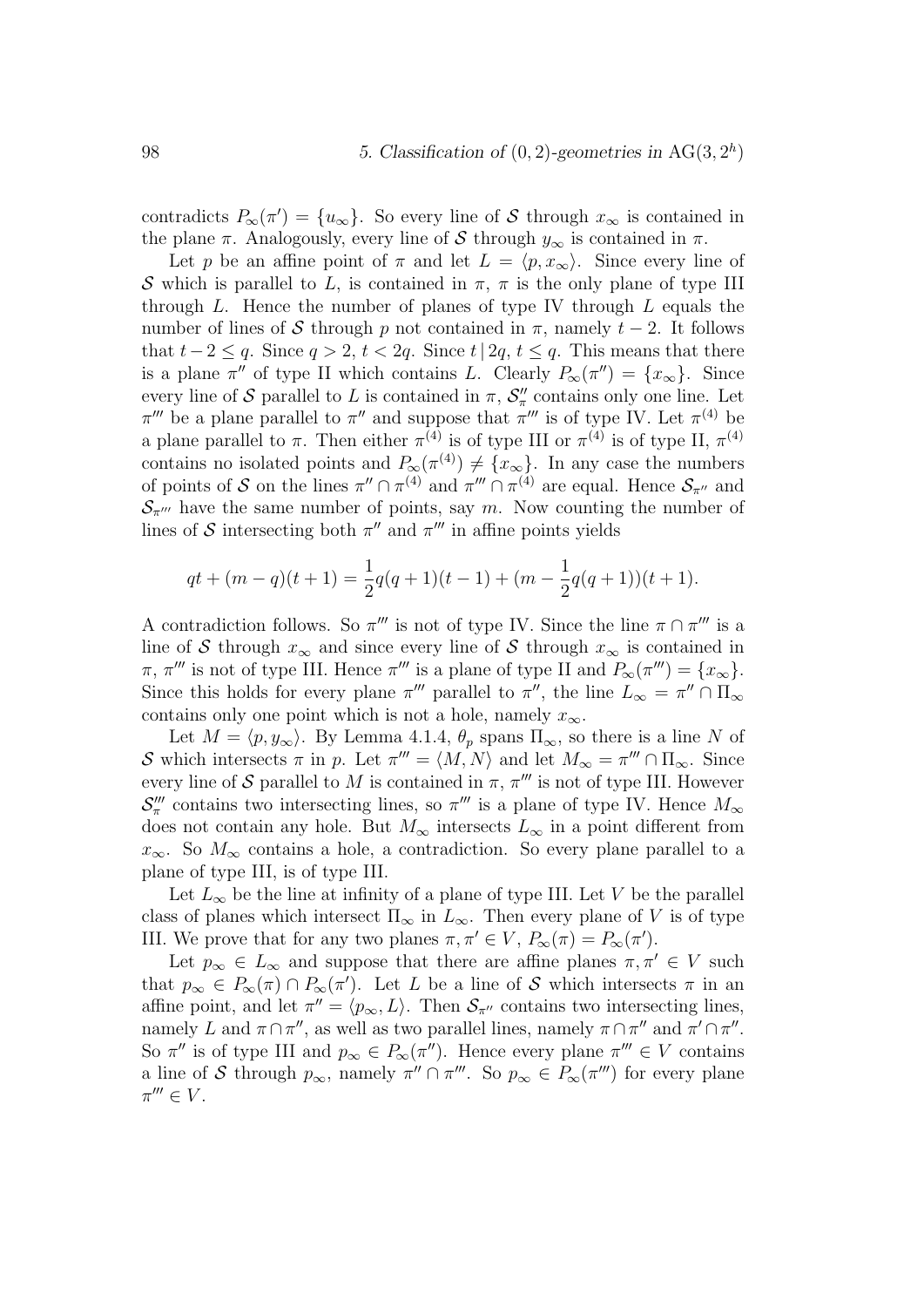#### 5.2. Classification in case there is a planar net 99

Since  $3q > q + 1$  there exist two distinct planes  $\pi_1, \pi_2 \in V$  such that  $P_{\infty}(\pi_1) \cap P_{\infty}(\pi_2) \neq \emptyset$ . Let  $p_{\infty}^1 \in P_{\infty}(\pi_1) \cap P_{\infty}(\pi_2)$ . Then  $p_{\infty}^1 \in P_{\infty}(\pi)$  for every plane  $\pi \in V$ . Similarly since  $2q > q$  there exist two planes  $\pi_3, \pi_4 \in V$ such that  $(P_\infty(\pi_3) \cap P_\infty(\pi_4)) \setminus \{p_\infty^1\} \neq \emptyset$ . Let  $p_\infty^2 \in (P_\infty(\pi_3) \cap P_\infty(\pi_4)) \setminus \{p_\infty^1\}$ . Then  $p_{\infty}^2 \in P_{\infty}(\pi)$  for every plane  $\pi \in V$ . Finally since  $q > q - 1$  there exist two planes  $\pi_5, \pi_6 \in V$  such that  $P_{\infty}(\pi_5) = P_{\infty}(\pi_6)$ . Let  $p_{\infty}^3$  be the unique point of  $P_{\infty}(\pi_5) \setminus \{p_{\infty}^1, p_{\infty}^2\}$ . Then  $p_{\infty}^3 \in P_{\infty}(\pi)$  for every plane  $\pi \in V$ . Hence for every plane  $\pi \in V$ ,  $P_{\infty}(\pi) = \{p_{\infty}^1, p_{\infty}^2, p_{\infty}^3\}$ . As a consequence every point of  $L_{\infty}$  except  $p_{\infty}^1, p_{\infty}^2$  and  $p_{\infty}^3$  is a hole, and every affine line which intersects  $\Pi_{\infty}$  in  $p_{\infty}^i$ ,  $1 \leq i \leq 3$ , is a line of  $S$ .

Let  $\pi$  be a plane of type IV. Then the line  $M_{\infty} = \pi \cap \Pi_{\infty}$  contains no holes, so it intersects  $L_{\infty}$  in  $p_{\infty}^1, p_{\infty}^2$  or  $p_{\infty}^3$ . But then  $\pi$  contains q parallel lines of  $S$ , which is impossible. We conclude that t is odd.  $\square$ 

**Theorem 5.2.4** Let S be a  $(0, 2)$ -geometry of order  $(q-1, t)$  fully embedded in AG(3,q),  $q = 2<sup>h</sup>$ ,  $h > 1$ , such that there is a plane of type IV and a planar net. Then  $t = 3$ , there is a unique plane  $\pi$  of type III, and every plane parallel to but different from  $\pi$  is of type I.

**Proof.** It follows from Theorem 5.2.3 that t is odd. Let  $\pi$  be a plane of type III. Suppose that a plane  $\pi'$  parallel to  $\pi$  is of type IV. Let  $p_{\infty} \in P_{\infty}(\pi)$ and let L be the unique line of  $S_{\pi}$  which intersects  $\Pi_{\infty}$  in  $p_{\infty}$ . Any plane containing L and different from  $\pi'$  contains two parallel lines of S, namely L and  $\pi \cap \pi'$ , so is of type II or III. Let p be an affine point of L. Then the number of planes of type III containing  $L$  equals half the number of lines of S through p which are not contained in  $\pi'$ , so  $\frac{1}{2}(t-1)$ . Since by Lemma 4.1.4,  $\theta_p$  spans  $\Pi_{\infty}$ , there is at least one line of S through p not contained in  $\pi'$ , so at least one plane of type III containing L. Suppose there is exactly one plane  $\pi''$  of type III containing L. Then  $t = 3$ . Consider an affine point p' on the line  $\pi \cap \pi''$ . Then there are at least 5 lines of S through p', a contradiction. So there are at least two planes  $\pi''$  and  $\pi'''$  of type III which contain L. Since L is a line of S,  $p_{\infty} \in P_{\infty}(\pi'') \cap P_{\infty}(\pi''')$ . Hence a plane  $\pi^{(4)}$  parallel to  $\pi$  but different from  $\pi$  and  $\pi'$  contains two parallel lines of  $\mathcal{S}$ , namely  $\pi'' \cap \pi^{(4)}$  and  $\pi''' \cap \pi^{(4)}$ . But this implies that  $\pi^{(4)}$  is of type II or III, a contradiction with Lemma 5.2.2. So no plane parallel to a plane of type III, is of type IV. By Lemma 5.2.2 every plane parallel to a plane of type III, is of type I.

Consider again a plane  $\pi$  of type III, let  $P_{\infty}(\pi) = \{x_{\infty}, y_{\infty}, z_{\infty}\}\$  and let  $L_{\infty} = \pi \cap \Pi_{\infty}$ . Since every plane parallel to  $\pi$  is of type I, there are no lines of S which are parallel to  $\pi$  except those contained in  $\pi$ . So every point of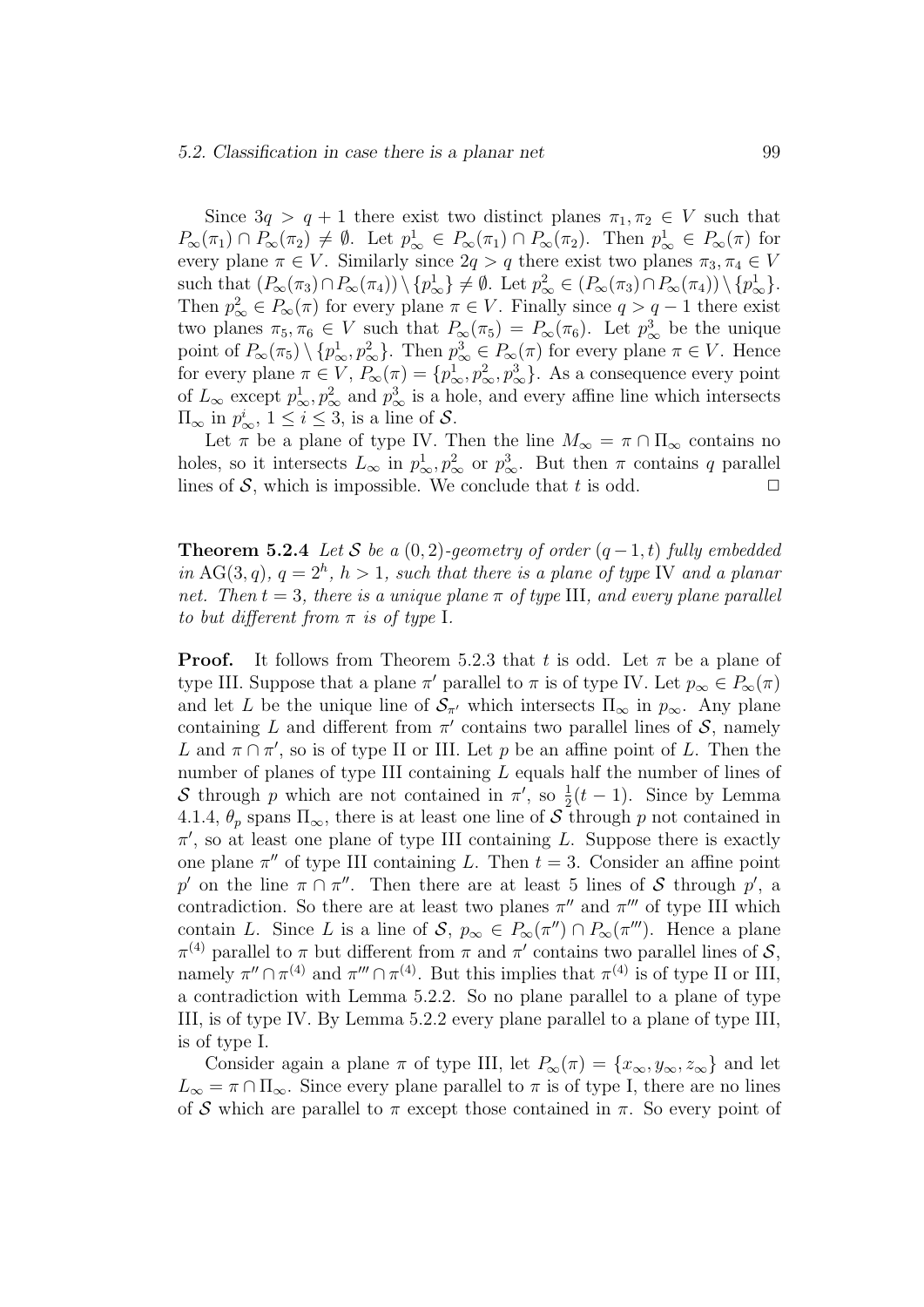$L_{\infty}$  except  $x_{\infty}, y_{\infty}, z_{\infty}$  is a hole. Let  $M_{\infty}$  be a line of  $\Pi_{\infty}$  which intersects  $L_{\infty}$  in the point  $x_{\infty}$ , and let V be the parallel class of planes of AG(3,q) which intersect  $\Pi_{\infty}$  in  $M_{\infty}$ . For every plane  $\pi' \in V$ , the line  $\pi \cap \pi'$  intersects  $\Pi_{\infty}$  in  $x_{\infty}$ , so it is a line of S. Hence  $x_{\infty} \in P_{\infty}(\pi')$  for every plane  $\pi' \in V$ . Since every line of S which intersects  $\Pi_{\infty}$  in  $x_{\infty}$  is contained in  $\pi$ , a plane  $\pi' \in V$  cannot be of type III. So a plane  $\pi' \in V$  is of type II or IV. Suppose that every plane of V is of type II. Then every point of  $M_{\infty}$  except  $x_{\infty}$  is a hole. Let L be a line of S which intersects  $\pi$  in an affine point p, and let  $\pi' = \langle y_\infty, L \rangle$ . Then  $\pi'$  contains two intersecting lines of S, namely L and  $\langle p, y_\infty \rangle$ , so  $\pi'$  is of type III or IV. But  $\pi'$  cannot be of type III, otherwise there would be lines of  $S$  parallel to but not contained in  $\pi$ . So  $\pi'$  is of type IV and hence the line  $N_{\infty} = \pi' \cap \Pi_{\infty}$  does not contain any holes. But the point  $M_{\infty} \cap N_{\infty}$  is different from  $x_{\infty}$ , so it is a hole, contradiction. Hence there is at least one plane of type IV in V, and the line  $M_{\infty}$  does not contain any holes. As a consequence no point of  $\Pi_{\infty}$  not on  $L_{\infty}$  is a hole.

Let  $\pi'$  be a plane of type III and let  $M_{\infty} = \pi' \cap \Pi_{\infty}$ . Since every plane parallel to  $\pi'$  is of type I, the line  $M_{\infty}$  contains  $q-2$  holes. But since  $q \ge 4$ and since no point of  $\Pi_{\infty}$  not on  $L_{\infty}$  is a hole, this implies that  $M_{\infty} = L_{\infty}$ . So  $\pi$  and  $\pi'$  are parallel and by Lemma 5.2.2,  $\pi' = \pi$ . So  $\pi$  is the only plane of type III.

Finally, let L be a line of S which intersects  $\pi$  in an affine point. The planes through L and  $x_{\infty}, y_{\infty}$  and  $z_{\infty}$  are planes of type IV since they contain two intersecting lines of  $S$  and since  $\pi$  is the only plane of type III. Let  $\pi'$  be a plane containing L, different from these three planes. Then  $\pi'$  intersects  $L_{\infty}$  in a hole, so  $\pi'$  is not of type IV. It follows that  $\pi$  is of type II. Hence through every affine point of L there are exactly four lines of S, so  $t = 3$ .  $\Box$ 

**Theorem 5.2.5** Let S be a  $(0, 2)$ -geometry fully embedded in AG(3,q),  $q = 2<sup>h</sup>$ ,  $h > 1$ , such that there is a plane of type IV and a planar net. Then  $S \simeq \mathcal{I}(3, q, e)$  for some e such that  $gcd(e, h) = 1$ .

**Proof.** By Theorem 5.2.4, we know that the order of S is  $(q-1,3)$ , and there is exactly one plane  $\pi_0$  of type III. Let  $L_{\infty} = \pi_0 \cap \Pi_{\infty}$  and let  $P_{\infty}(\pi_0) = \{x_{\infty}, y_{\infty}, z_{\infty}\}.$  Let L be a line of S in  $\pi_0$ . Then through every affine point of L there is exactly one line of S not contained in  $\pi_0$ . Since every plane different from  $\pi_0$  which contains two intersecting lines of S is of type IV, there is exactly one plane of type IV which contains L.

Let  $L_1$ , respectively  $L_2$ , be an affine line of  $\pi_0$  which intersects  $\Pi_{\infty}$  in  $x_{\infty}$ , respectively  $y_{\infty}$ . Let  $\pi_1$ , respectively  $\pi_2$ , denote the unique plane of type IV which contains  $L_1$ , respectively  $L_2$ . Let  $p_0 = L_1 \cap L_2$ . Since  $t = 3$  there is a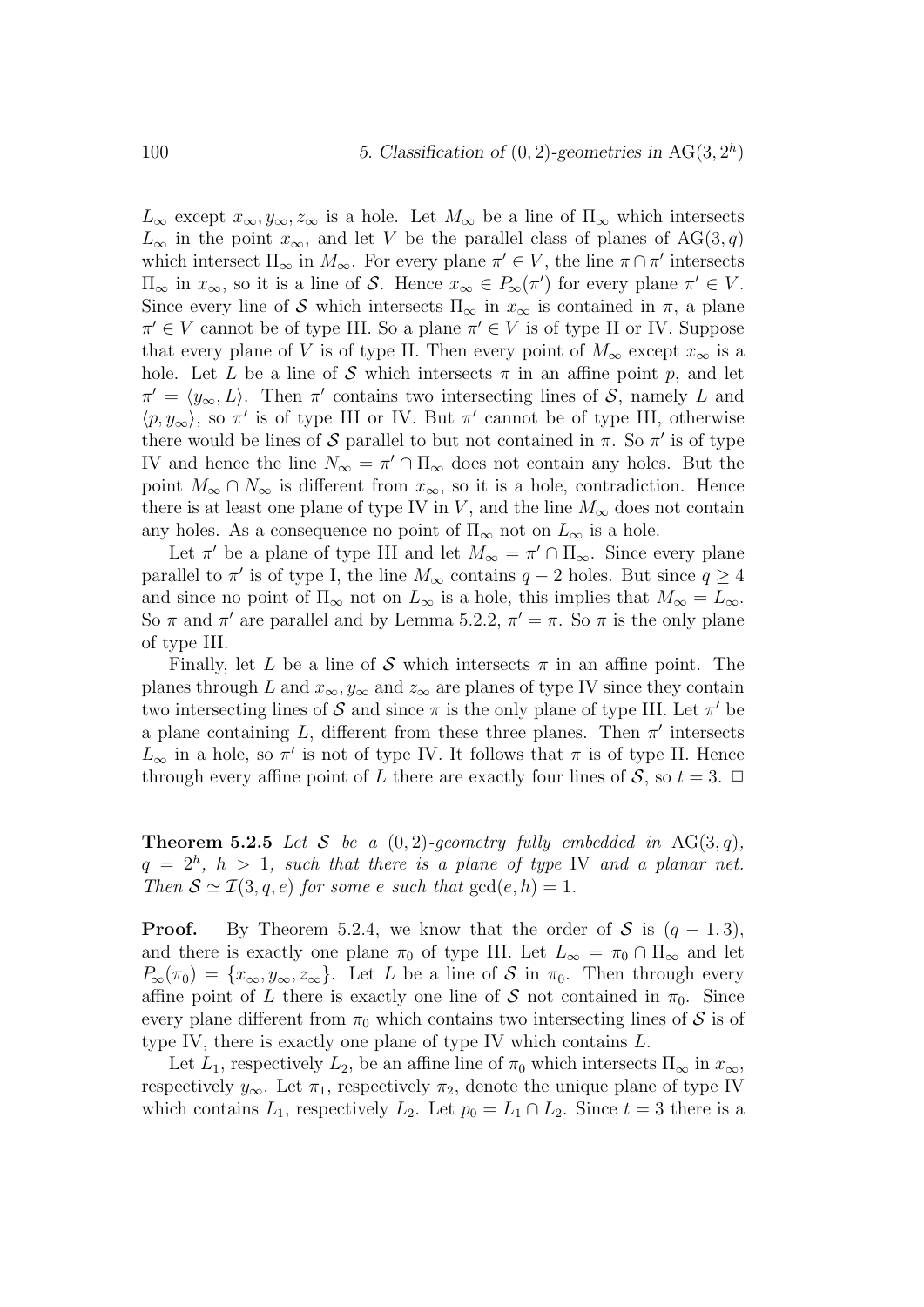

Figure 5.1: Characterization of the geometry  $\mathcal{I}(3, q, e)$ .

unique line  $L_0$  of S through  $p_0$  which is not contained in  $\pi_0$ . Necessarily,  $L_0$ is the unique line of S in  $\pi_1$ , respectively  $\pi_2$ , which passes through  $p_0$  but is not contained in  $\pi_0$ . So  $L_0 = \pi_1 \cap \pi_2$ .

Let  $M_1$  be a line of  $S_{\pi_1}$ , different from  $L_0$  and  $L_1$ , and let  $\pi_3 = \langle z_\infty, M_1 \rangle$ . Since  $\pi_3$  does not contain any of the points  $x_{\infty}, y_{\infty}, p_0$  and  $L_0 \cap \pi_{\infty}$ , no four planes of  $\{\pi_0, \pi_1, \pi_2, \pi_3, \pi_\infty\}$  have a point in common. Hence we can choose a basis in PG(3, q) such that  $\pi_0 : X_2 = 0, \pi_1 : X_0 = 0, \pi_2 :$  $X_1 = 0, \pi_3 : X_0 + X_1 + X_2 + X_3 = 0$  and  $\pi_\infty : X_3 = 0$ . It follows that  $x_{\infty}(0, 1, 0, 0), y_{\infty}(1, 0, 0, 0), z_{\infty}(1, 1, 0, 0)$  and  $p_0(0, 0, 0, 1)$ , and that  $L_0: X_0 =$  $X_1 = 0, L_1 : X_0 = X_2 = 0, L_2 : X_1 = X_2 = 0, L_\infty : X_2 = X_3 = 0$  and  $M_1$ :  $X_0 = X_1 + X_2 + X_3 = 0$ . Let f be the permutation of GF(q) such that the set of lines of  $S_{\pi_1}$  other than  $L_1$  is the set of lines having equations  $X_0 = X_1 + f(\rho)X_2 + \rho X_3 = 0$ , for all  $\rho \in \text{GF}(q)$ . This is indeed a permutation of  $GF(q)$  since the lines of  $S_{\pi_1}$  form a dual oval with nucleus the line at infinity of  $\pi_0$ . Furthermore, the lines  $L_0$ :  $X_0 = X_1 = 0$  and  $M_1: X_0 = X_1 + X_2 + X_3 = 0$  are lines of S in  $\pi_0$ , so  $f(0) = 0$  and  $f(1) = 1$ . This means that  $f$  is an o-polynomial.

Let  $a, b \in \text{GF}(q) \setminus \{0\}$  such that  $a \neq b$ , and let p be the point of  $\pi_0$ having coordinates  $p(a, b, 0, 1)$ . Let  $p_1^{y_\infty} = \langle p, y_\infty \rangle \cap L_1$ ,  $p_1^{z_\infty} = \langle p, z_\infty \rangle \cap L_1$ ,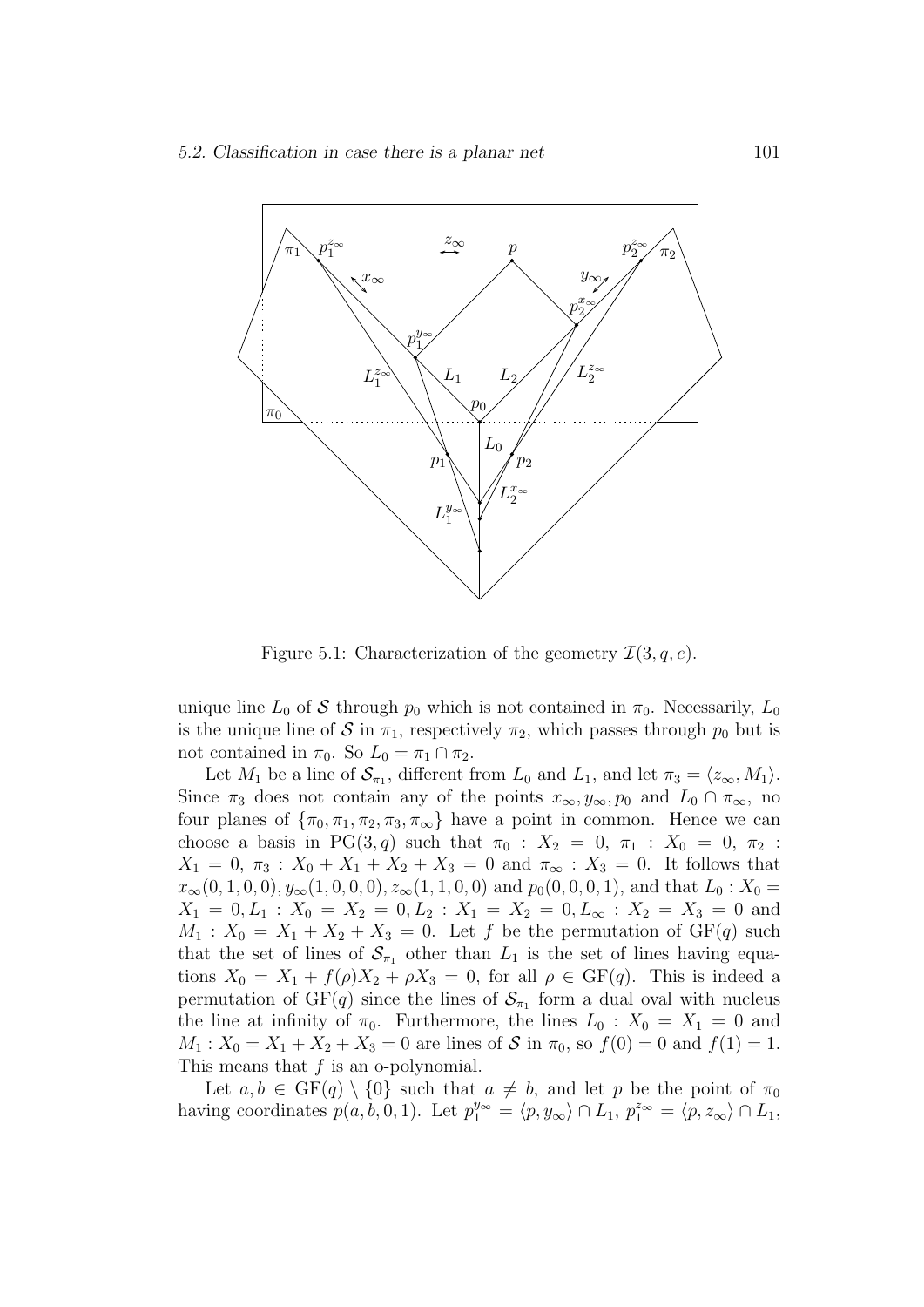$p_2^{x_{\infty}} = \langle p, x_{\infty} \rangle \cap L_2$  and  $p_2^{x_{\infty}} = \langle p, z_{\infty} \rangle \cap L_2$ . Finally let  $L_1^{y_{\infty}}$ , respectively  $L_1^{z_{\infty}}, L_2^{z_{\infty}}, L_2^{z_{\infty}}$ , be the unique line of S through  $p_1^{y_{\infty}}$ , respectively  $p_1^{z_{\infty}}, p_2^{z_{\infty}}, p_2^{z_{\infty}}$ , which is not contained in  $\pi_0$ . With respect to the chosen basis,  $p_1^{y_\infty}(0, b, 0, 1)$ ,  $p_1^{z_{\infty}}(0, a + b, 0, 1), p_2^{x_{\infty}}(a, 0, 0, 1)$  and  $p_2^{z_{\infty}}(a + b, 0, 0, 1)$ . Furthermore since  $L_1^{\bar{y}_{\infty}}$  and  $L_1^{z_{\infty}}$  are lines of S in  $\pi_1$ ,

$$
L_1^{y_\infty} : X_0 = X_1 + f(b)X_2 + bX_3 = 0,
$$
  
\n
$$
L_1^{z_\infty} : X_0 = X_1 + f(a+b)X_2 + (a+b)X_3 = 0.
$$

Consider the anti-flag  $\{p_2^{z_{\infty}}, L_1^{z_{\infty}}\}$  of S. The line  $\langle p, z_{\infty} \rangle$  is a line of S through  $p_2^{z_{\infty}}$  which intersects  $L_1^{z_{\infty}}$ , so  $\alpha(p_2^{z_{\infty}}, L_1^{z_{\infty}}) = 2$ . The other line of S through  $p_2^{z_{\infty}}$  which intersects  $L_1^{z_{\infty}}$  is not contained in  $\pi_0$ , so this line is necessarily  $L_2^{\infty}$ . But since  $\pi_2$  is the unique plane of type IV through  $L_2$ ,  $L_2^{z_{\infty}} \subseteq \pi_2$ . Hence  $L_2^{z_{\infty}}$  contains the point  $L_1^{z_{\infty}} \cap \pi_2$ , which has coordinates  $(0, 0, a + b, f(a + b))$ . This means that the line  $L_2^{z_{\infty}}$  has equation

$$
L_2^{z_{\infty}} : X_1 = X_0 + f(a+b)X_2 + (a+b)X_3 = 0.
$$

Let  $r = \langle p_2^{x_{\infty}}, z_{\infty} \rangle \cap L_1$  and let M be the unique line of S through r not contained in  $\pi_0$ . Then  $r(0, a, 0, 1)$  and  $M : X_0 = X_1 + f(a)X_2 + aX_3 = 0$ . Consider the anti-flag  $\{p_2^{x_\infty}, M\}$  of S. Then by arguments similar to those used above,  $L_2^{x_{\infty}}$  contains the point  $M \cap \pi_2$ . Hence

$$
L_2^{x_{\infty}} \ : \ X_1 = X_0 + f(a)X_2 + aX_3 = 0.
$$

Let L denote the unique line of S through p not contained in  $\pi_0$ . Consider the anti-flag  $\{p, L_1^{y_\infty}\}\$ , respectively  $\{p, L_1^{z_\infty}\}\$ ,  $\{p, L_2^{x_\infty}\}\$  of S. The line  $\langle p, y_{\infty} \rangle$ , respectively  $\langle p, z_{\infty} \rangle, \langle p, x_{\infty} \rangle, \langle p, z_{\infty} \rangle$ , is a line of S through p intersecting  $L_1^{y_\infty}$ , respectively  $L_1^{z_\infty}$ ,  $L_2^{x_\infty}$ ,  $L_2^{z_\infty}$ . This means that  $\alpha(p, L_1^{y_\infty}) = 2$ , respectively  $\alpha(p, L_1^{z_{\infty}}) = \alpha(p, L_2^{z_{\infty}}) = \alpha(p, L_2^{z_{\infty}}) = 2$ . The other line of S through p which intersects  $L_1^{y_\infty}$ , respectively  $\overline{L}_1^{z_\infty}, L_2^{z_\infty}, L_2^{z_\infty}$ , is not contained in  $\pi_0$ , so this line is necessarily L. We conclude that L contains the points  $p_1 = L_1^{y_\infty} \cap L_1^{z_\infty}$  having coordinates

$$
p_1(0, b f(a+b) + f(b)(a+b), a, f(b) + f(a+b))
$$

and  $p_2 = L_2^{x_{\infty}} \cap L_2^{z_{\infty}}$  having coordinates

$$
p_2(af(a+b) + f(a)(a+b), 0, b, f(a) + f(a+b)).
$$

So the points  $p, p_1$  and  $p_2$  are collinear. One can verify using the coordinates of p,  $p_1$  and  $p_2$  that this implies that  $f(a + b) = f(a) + f(b)$ . It follows that  $f(a + b) = f(a) + f(b)$  for every  $a, b \in GF(q) \setminus \{0\}$  such that  $a \neq b$ .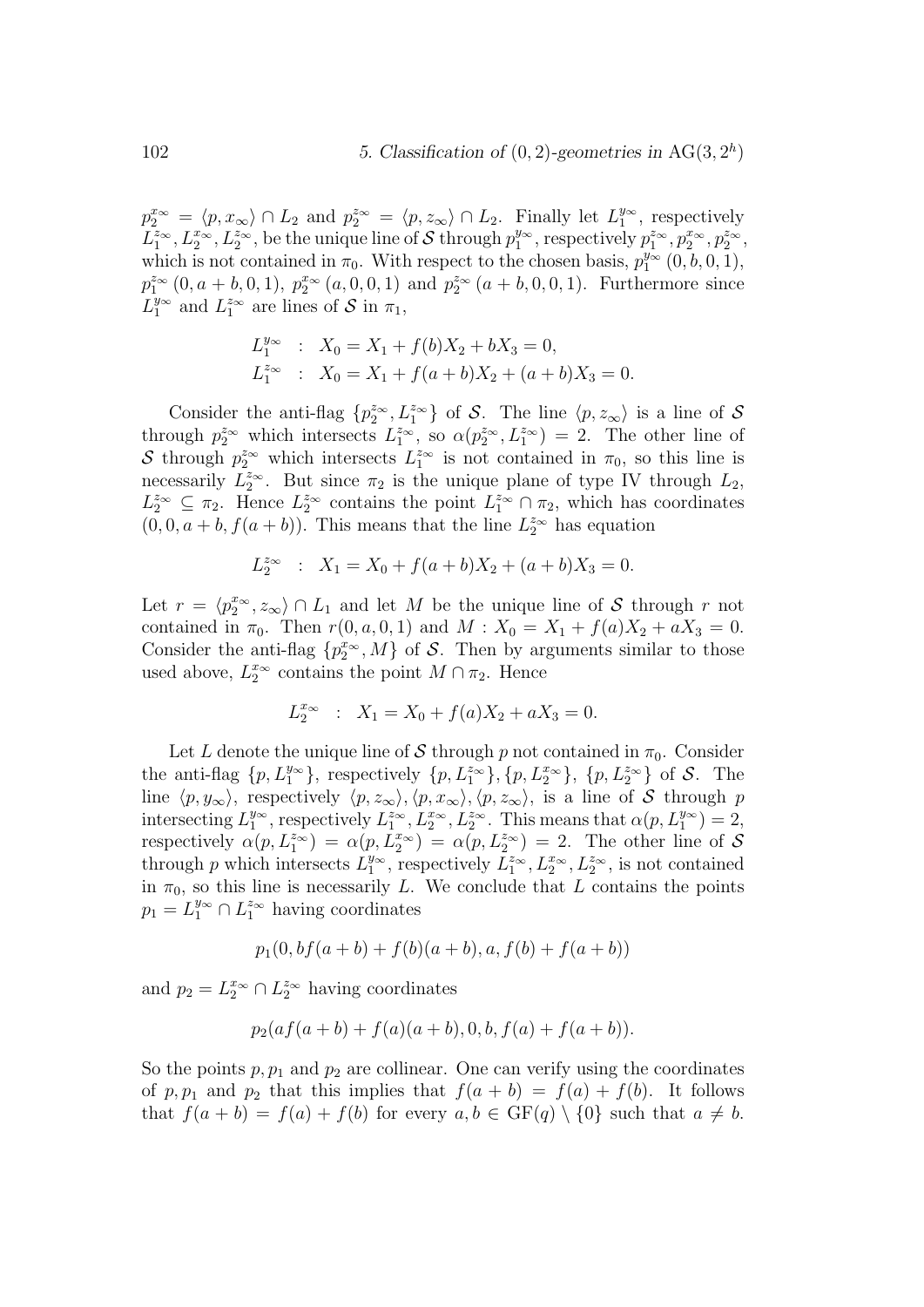Trivially, this also holds if  $ab = 0$  or if  $a = b$ . So  $f : GF(a) \rightarrow GF(a)$  is an additive o-polynomial. Now by Theorem 1.3.1, there is an integer  $e$  such that  $gcd(e, h) = 1$  and  $f(x) = x^{2^e}$  for every  $x \in GF(q)$ .

Let  $\varphi$  be the collineation of PG(3, q) which maps a point  $p(x_0, x_1, x_2, x_3)$ to the point  $p^{\varphi}(x_0^{2^e}, x_1^{2^e}, x_3^{2^e}, x_2^{2^e})$ . Let  $\mathcal{K}_{\infty}$  be the set of points of  $L_{\infty} = \pi_0 \cap \pi_{\infty}$ which are fixed by  $\varphi$ . Then since  $gcd(e, h) = 1$ ,  $\mathcal{K}_{\infty} = \{x_{\infty}, y_{\infty}, z_{\infty}\}.$ 

Let  $p(a, b, 0, 1)$  be an arbitrary affine point of  $\pi_0$ . Then there are four lines of S through p, namely the lines through p and an element of  $\mathcal{K}_{\infty}$ , and a line L which is not contained in  $\pi_0$ . If  $a = 0$  or  $ab(a + b) \neq 0$  then we already know the line  $L$  from the preceding paragraphs, and it turns out that  $L \cap \Pi_{\infty} = p^{\varphi}(a^{2^e}, b^{2^e}, 1, 0)$ . If  $a \neq 0$  and  $b(a + b) = 0$  then using arguments similar to those used above one can also verify that  $L \cap \Pi_{\infty} = p^{\varphi}(a^{2^e}, b^{2^e}, 1, 0)$ . Now it is clear that  $S \simeq \mathcal{I}(3, q, e)$ .

## 5.3 Classification in case there are no planar nets

In this section we classify all  $(0, 2)$ -geometries fully embedded in AG(3, q),  $q=2<sup>h</sup>$ , such that there is a plane of type IV and there are no planar nets. In Section 5.3.1 we start off with some definitions and useful lemmas. Next, in Section 5.3.2, we prove that if the order of such a  $(0, 2)$ -geometry is  $(q-1,t)$ , then necessarily  $t = q$ . Finally, in Section 5.3.3, we classify the  $(0, 2)$ -geometries of order  $(q - 1, q)$  fully embedded in AG $(3, q)$ ,  $q = 2<sup>h</sup>$ , such that there is a plane of type IV and there are no planar nets.

#### 5.3.1 Definitions and basic lemmas

Let  $S = (\mathcal{P}, \mathcal{B}, I)$  be a  $(0, 2)$ -geometry fully embedded in AG $(3, q)$ ,  $q = 2<sup>h</sup>$ , such that there are no planar nets. Then every plane containing two intersecting lines of  $S$  is a plane of type IV, and every plane containing two parallel lines of  $S$  is a plane of type II. Since any two intersecting lines of  $S$ are contained in a plane of type IV, we do not need to assume that there is a plane of type IV, this is automatically so. Let  $(q-1, t)$  be the order of S. Let L be a line of S, and let p be an affine point on L. Then the number of lines of S through p, different from L, equals the number of planes of type IV which contain  $L$ . So there are  $t$  planes of type IV which contain  $L$  and  $q + 1 - t$  of type II.

We introduce some notation. For every point  $p_{\infty} \in \Pi_{\infty}$  let  $k(p_{\infty})$  denote the number of lines of S which intersect  $\Pi_{\infty}$  in the point  $p_{\infty}$ . So a point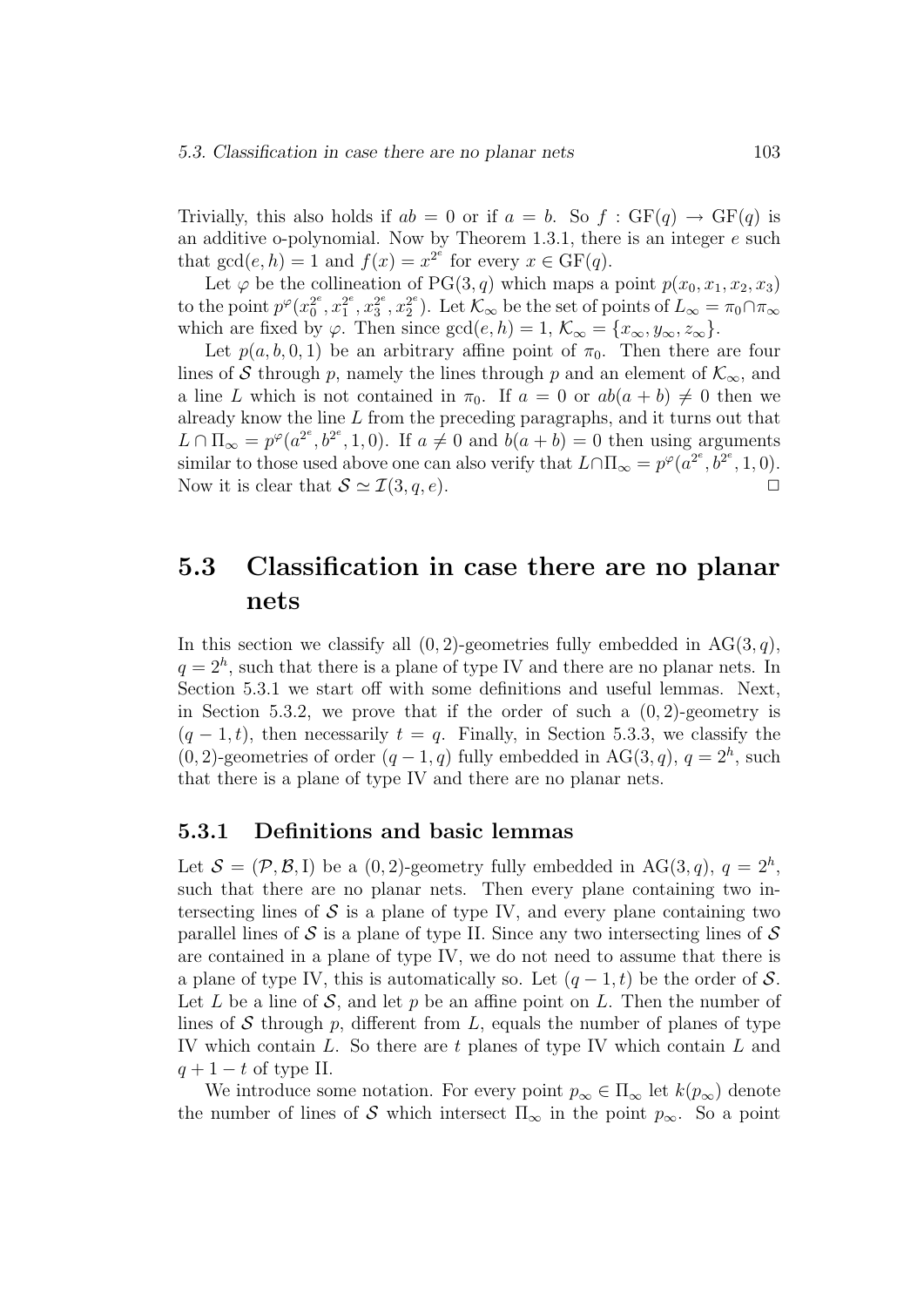$p_{\infty} \in \Pi_{\infty}$  is a hole if and only if  $k(p_{\infty}) = 0$ . Let  $k_{\min}$  be the minimal value of  $k(p_\infty)$  for all points  $p_\infty \in \Pi_\infty$  that are not holes.

For every line  $L_{\infty} \subseteq \Pi_{\infty}$  let  $l(L_{\infty})$  denote the number of planes of type IV which intersect  $\Pi_{\infty}$  in the line  $L_{\infty}$ . Let  $l_{\min}$  be the minimal value of  $l(L_{\infty})$ for all lines  $L_{\infty} \subseteq \Pi_{\infty}$  such that  $l(L_{\infty}) > 0$ .

Let  $\mathcal{P}_0$  denote the set of holes, let  $\mathcal{P}_{IV}$  denote the set of points of  $\Pi_{\infty}$ that are not holes, and let  $\mathcal{P}_{\min}$  denote the set of points  $p_{\infty} \in \Pi_{\infty}$  such that  $k(p_{\infty}) = k_{\text{min}}$ . Let  $\mathcal{B}_0$  denote the set of lines of  $\Pi_{\infty}$  containing at least one hole, and let  $\mathcal{B}_{IV}$  denote the set of lines of  $\Pi_{\infty}$  which do not contain any hole. Finally, let  $\Pi_{IV}$  denote the set of planes of type IV.

We prove that a line  $L_{\infty} \subseteq \Pi_{\infty}$  is in  $\mathcal{B}_{IV}$  if and only if  $l(L_{\infty}) > 0$ . Suppose that for a line  $L_{\infty} \subseteq \Pi_{\infty}$ ,  $l(L_{\infty}) > 0$ . So there is a plane  $\pi$  of type IV such that  $\pi \cap \Pi_{\infty} = L_{\infty}$ . Then  $P_{\infty}(\pi) = L_{\infty}$ , so  $L_{\infty}$  does not contain any hole. Hence  $L_{\infty} \in \mathcal{B}_{IV}$ . Suppose on the other hand that for a line  $L_{\infty} \subseteq \Pi_{\infty}$ ,  $l(L_{\infty}) = 0$ . Let V be the parallel class of planes which intersect  $\Pi_{\infty}$  in the line  $L_{\infty}$ . Then every plane  $\pi \in V$  is of type I or II. So for every plane  $\pi \in V$ the set  $P_{\infty}(\pi)$  contains at most one point. Since there are q planes in the set V and  $q+1$  points on the line  $L_{\infty}$ , there is at least one point  $p_{\infty} \in L_{\infty}$  which does not occur in any set  $P_{\infty}(\pi)$ ,  $\pi \in V$ . Hence  $p_{\infty}$  is a hole, and  $L_{\infty} \notin \mathcal{B}_{IV}$ .

**Proposition 5.3.1** Let  $S = (\mathcal{P}, \mathcal{B}, I)$  be a (0,2)-geometry of order  $(q - 1, t)$ fully embedded in  $AG(3,q)$ ,  $q = 2<sup>h</sup>$ ,  $h > 1$ , such that there are no planar nets. Then  $2 \le t \le q$ .

**Proof.** Let  $L$  be a line of  $S$ . Then the number of planes of type IV which contain L is exactly t, so  $t \leq q+1$ . Suppose that  $t < 2$ . Then the lines of S through an affine point p of L do not span  $AG(3, q)$ . But by Lemma 4.1.4,  $\theta_p$  spans  $\Pi_{\infty}$ , a contradiction. So  $2 \le t \le q+1$ .

Suppose that  $t = q + 1$ . Then every line of S is contained in  $q + 1$  planes of type IV. As a consequence there are no planes of type II and hence no two lines of S are parallel. So  $|\mathcal{B}| \leq q^2 + q + 1$ . Let  $\pi$  be a plane of type IV, and let  $S'$  be the connected component of  $S_{\pi}$  which is a dual oval. Then the number of lines of S which intersect  $\pi$  in a point of S' is  $\frac{1}{2}q^2(q+1)$ . So  $|q^2 + q + 1 \leq |\mathcal{B}| \leq \frac{1}{2}q^2(q+1)$ , a contradiction since  $q \geq 4$ .

**Lemma 5.3.2** Let S be a  $(0, 2)$ -geometry fully embedded in AG $(3, q)$ ,  $q = 2<sup>h</sup>$ ,  $h > 1$ , such that there are no planar nets. Let  $L_{\infty}$  be a line of  $\Pi_{\infty}$ . Then the minimal value of  $k(p_{\infty})$  for all points  $p_{\infty} \in L_{\infty}$  is  $l(L_{\infty})$ , and there are at least  $l(L_{\infty}) + 1$  points  $p_{\infty} \in L_{\infty}$  such that  $k(p_{\infty}) = l(L_{\infty}).$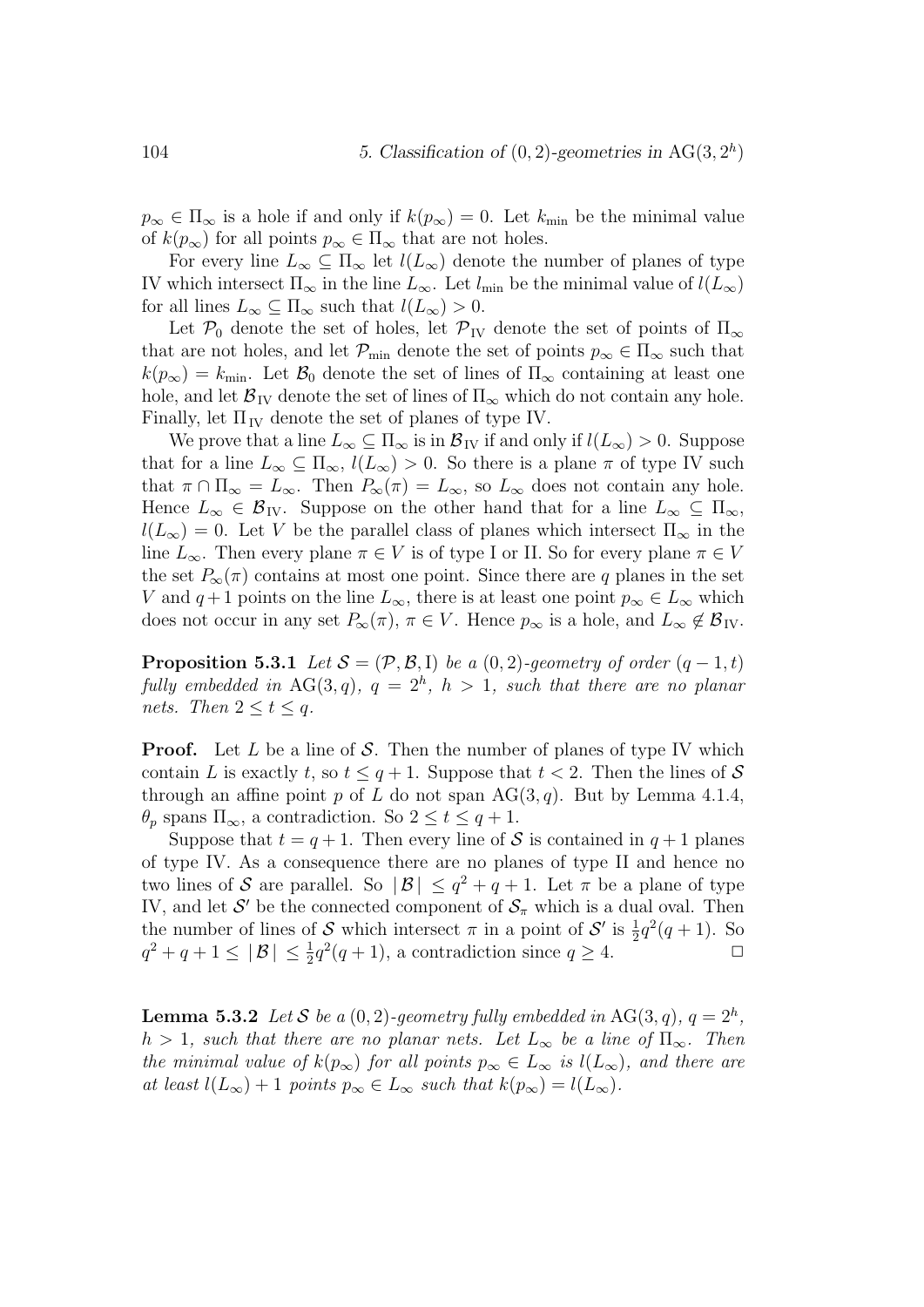**Proof.** Let V be the parallel class of planes which intersect  $\Pi_{\infty}$  in the line  $L_{\infty}$ . Since for each point  $p_{\infty} \in L_{\infty}$ , every plane of type IV in V contains exactly one line of S which intersects  $\Pi_{\infty}$  in  $p_{\infty}$ ,  $k(p_{\infty}) \geq l(L_{\infty})$  for every point  $p_{\infty} \in L_{\infty}$ . Since there are at most  $q - l(L_{\infty})$  planes of type II in V, there are at least  $l(L_{\infty}) + 1$  points on  $L_{\infty}$  which do not occur in any set  $P_{\infty}(\pi)$ ,  $\pi$  a plane of type II in V. For such a point  $p_{\infty}$ ,  $k(p_{\infty}) = l(L_{\infty})$ .  $\Box$ 

**Lemma 5.3.3** Let S be a  $(0, 2)$ -geometry fully embedded in AG $(3, q)$ ,  $q = 2<sup>h</sup>$ ,  $h > 1$ , such that there are no planar nets. Let  $p_{\infty} \in \mathcal{P}_{\min}$  and let  $\pi$  be a plane of type II such that  $P_{\infty}(\pi) = \{p_{\infty}\}\.$  Then none of the planes parallel to  $\pi$  is of type IV.

**Proof.** Let  $L_{\infty} = \pi \cap \Pi_{\infty}$ . By Lemma 5.3.2, there exists a point  $r_{\infty} \in L_{\infty}$ such that  $k(r_{\infty}) = l(L_{\infty})$ . Since  $P_{\infty}(\pi) = \{p_{\infty}\}, k(p_{\infty}) > l(L_{\infty})$ . Since  $p_{\infty} \in \mathcal{P}_{\min}, k(r_{\infty}) < k(p_{\infty})$  implies  $k(r_{\infty}) = 0$ . So  $l(L_{\infty}) = 0$ .

**Lemma 5.3.4** Let S be a  $(0, 2)$ -geometry fully embedded in AG $(3, q)$ ,  $q = 2<sup>h</sup>$ ,  $h > 1$ , such that there are no planar nets. Then  $k_{\min} = l_{\min}$ .

**Proof.** Let  $L_{\infty} \in \mathcal{B}_{IV}$  such that  $l(L_{\infty}) = l_{\min}$ . By Lemma 5.3.2 there is a point  $p_{\infty} \in L_{\infty}$  such that  $k(p_{\infty}) = l(L_{\infty}) = l_{\min}$ . So  $k_{\min} \leq l_{\min}$ .

Let  $p_{\infty} \in \mathcal{P}_{\min}$ , let L be a line of S such that  $L \cap \Pi_{\infty} = p_{\infty}$ , let  $\pi$  be a plane of type IV containing L and let  $L_{\infty} = \pi \cap \Pi_{\infty}$ . By Lemma 5.3.3 there is no plane  $\pi'$  of type II parallel to  $\pi$  such that  $P_{\infty}(\pi') = \{p_{\infty}\}\.$  Hence  $l(L_{\infty}) = k(p_{\infty}) = k_{\min}$ . So  $l_{\min} \leq k_{\min}$ .

**Lemma 5.3.5** Let S be a  $(0, 2)$ -geometry of order  $(q - 1, t)$  fully embedded in AG(3,q),  $q = 2<sup>h</sup>$ ,  $h > 1$ , such that there are no planar nets. Then there are at least  $q + 1 - t$  holes.

**Proof.** Let L be a line of S such that  $p_{\infty} = L \cap \Pi_{\infty} \in \mathcal{P}_{\min}$ , let  $\pi$  be a plane of type II which contains L and let  $L_{\infty} = \pi \cap \Pi_{\infty}$ . By Lemma 5.3.3,  $l(L_{\infty}) = 0$ , and by Lemma 5.3.2, there is a hole on  $L_{\infty}$ . Now since there are  $q + 1 - t$  planes of type II which contain L, the lemma follows.  $\Box$ 

**Lemma 5.3.6** Let S be a  $(0, 2)$ -geometry of order  $(q-1, t)$  fully embedded in  $AG(3, q), q = 2<sup>h</sup>, h > 1$ , such that there are no planar nets. Let  $p_{\infty} \in \mathcal{P}_{IV}$ . The number of lines of  $\mathcal{B}_{IV}$  through  $p_{\infty}$  is at least t, and if  $p_{\infty} \in \mathcal{P}_{min}$  then equality holds. We have  $\mathcal{P}_{IV} = \mathcal{P}_{min}$  if and only if there are exactly t lines of  $\mathcal{B}_{\text{IV}}$  through every point of  $\mathcal{P}_{\text{IV}}$ .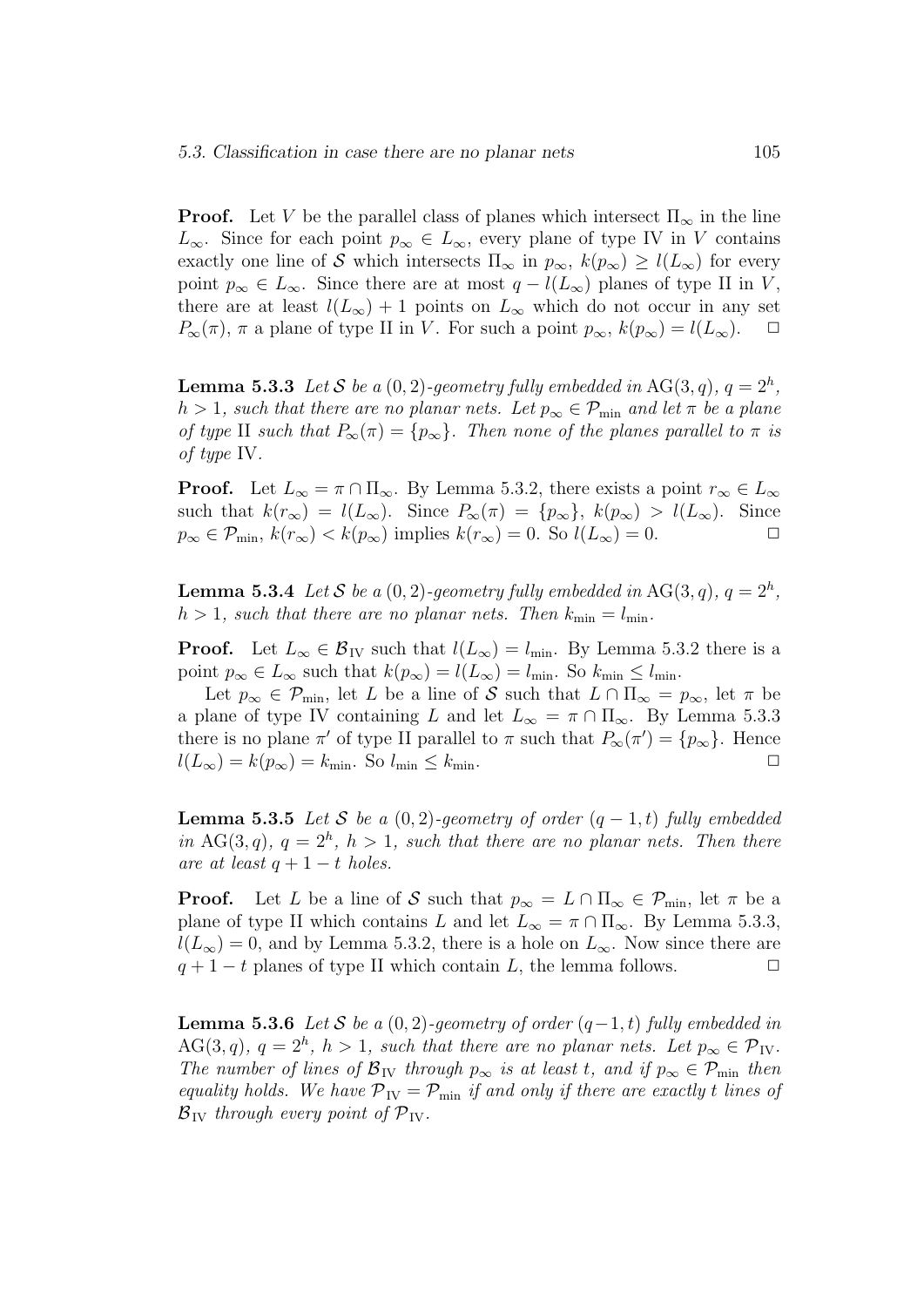**Proof.** Let  $p_{\infty} \in \mathcal{P}_{IV}$  and let L be a line of S such that  $L \cap \Pi_{\infty} = p_{\infty}$ . Then the lines at infinity of the  $t$  planes of type IV containing  $L$  are lines of  $\mathcal{B}_{\text{IV}}$  which contain  $p_{\infty}$ . Suppose that  $p_{\infty} \in \mathcal{P}_{\text{min}}$ . Then by Lemma 5.3.3, none of the planes parallel to a plane of type II which contains  $L$ , is of type IV. Hence the lines at infinity of the  $q + 1 - t$  planes of type II which contain L are in  $\mathcal{B}_0$ . So there are exactly t lines of  $\mathcal{B}_{IV}$  through  $p_{\infty}$ .

Now it is clear that if  $\mathcal{P}_{IV} = \mathcal{P}_{min}$ , then there are exactly t lines of  $B_{\text{IV}}$  through every point of  $\mathcal{P}_{\text{IV}}$ . Suppose that through every point of  $\mathcal{P}_{IV}$  there are exactly t lines of  $\mathcal{B}_{IV}$ . Let  $L_{\infty} \in \mathcal{B}_{IV}$ . Suppose that there are points  $p_{\infty}, p_{\infty}' \in \mathcal{B}_{IV}$  such that  $k(p_{\infty}) > k(p_{\infty}')$ . Then by Lemma 5.3.2,  $l(L_{\infty}) \leq k(p_{\infty}') < k(p_{\infty})$ , so there is a plane  $\pi$  of type II such that  $\pi \cap \Pi_{\infty} = L_{\infty}$  and  $P_{\infty}(\pi) = \{p_{\infty}\}\.$  Let L be a line of  $S_{\pi}$ . Then the lines at infinity of the planes of type IV which contain L are t lines of  $\mathcal{B}_{IV}$  through  $p_{\infty}$ , different from  $L_{\infty}$ . But this contradicts the fact that there are t lines of  $\mathcal{B}_{IV}$  through  $p_{\infty}$ . So  $k(p_{\infty}) = k(p'_{\infty})$  for all points  $p_{\infty}, p'_{\infty} \in L_{\infty}$ , and this holds for all lines  $L_{\infty} \in \mathcal{B}_{IV}$ . Now it is clear that  $k(p_{\infty})$  is constant for all  $p_{\infty} \in \mathcal{P}_{IV}$ , so  $\mathcal{P}_{IV} = \mathcal{P}_{min}$ .

**Lemma 5.3.7** Let  $S = (\mathcal{P}, \mathcal{B}, I)$  be a  $(0, 2)$ -geometry of order  $(q - 1, t)$  fully embedded in AG(3,q),  $q = 2<sup>h</sup>$ ,  $h > 1$ , such that there are no planar nets. Then the following hold.

$$
(t+1)|\mathcal{P}| = q|\mathcal{B}|;
$$
\n(5.1)

$$
t |B| = (q+1) |\Pi_{\text{IV}}|; \tag{5.2}
$$

$$
k_{\min} |B_{\text{IV}}| \leq |\Pi_{\text{IV}}|; \tag{5.3}
$$
  
\n
$$
k_{\min} |P_{\text{IV}}| < |\mathcal{B}|; \tag{5.4}
$$

$$
\min |\mathcal{P}_{\text{IV}}| \leq |\mathcal{B}|; \tag{5.4}
$$

$$
t\,|\,\mathcal{P}_{\rm IV}\,|\quad\leq\quad (q+1)\,|\,\mathcal{B}_{\rm IV}\,|\,;\tag{5.5}
$$

$$
qt - q + t \leq |\mathcal{B}_{IV}|; \tag{5.6}
$$

$$
(q+1)^2 - \frac{q(q+1)^2}{|\mathcal{B}_{IV}|+q} \leq |\mathcal{P}_{IV}|.
$$
 (5.7)

Equality holds in any of (5.4), (5.5), (5.6) or (5.7) if and only if  $\mathcal{P}_{IV} = \mathcal{P}_{min}$ . If  $\mathcal{P}_{IV} = \mathcal{P}_{min}$  then equality holds in (5.3).

**Proof.** Equality  $(5.1)$  is the result of counting the flags of S. Equality  $(5.2)$ is the result of counting the ordered pairs  $(L, \pi)$  where  $L \in \mathcal{B}, \pi \in \Pi_{IV}, L \subseteq \pi$ .

We count the ordered pairs  $(\pi, L_{\infty})$  where  $\pi \in \Pi_{IV}$ ,  $L_{\infty} \in \mathcal{B}_{IV}$  and  $L_{\infty} = \pi \cap \Pi_{\infty}$ . This number equals  $|\Pi_{\text{IV}}|$  since a plane  $\pi \in \Pi_{\text{IV}}$  has just one line at infinity. For every line  $L_{\infty} \in \mathcal{B}_{IV}$  the number of planes  $\pi$  of type IV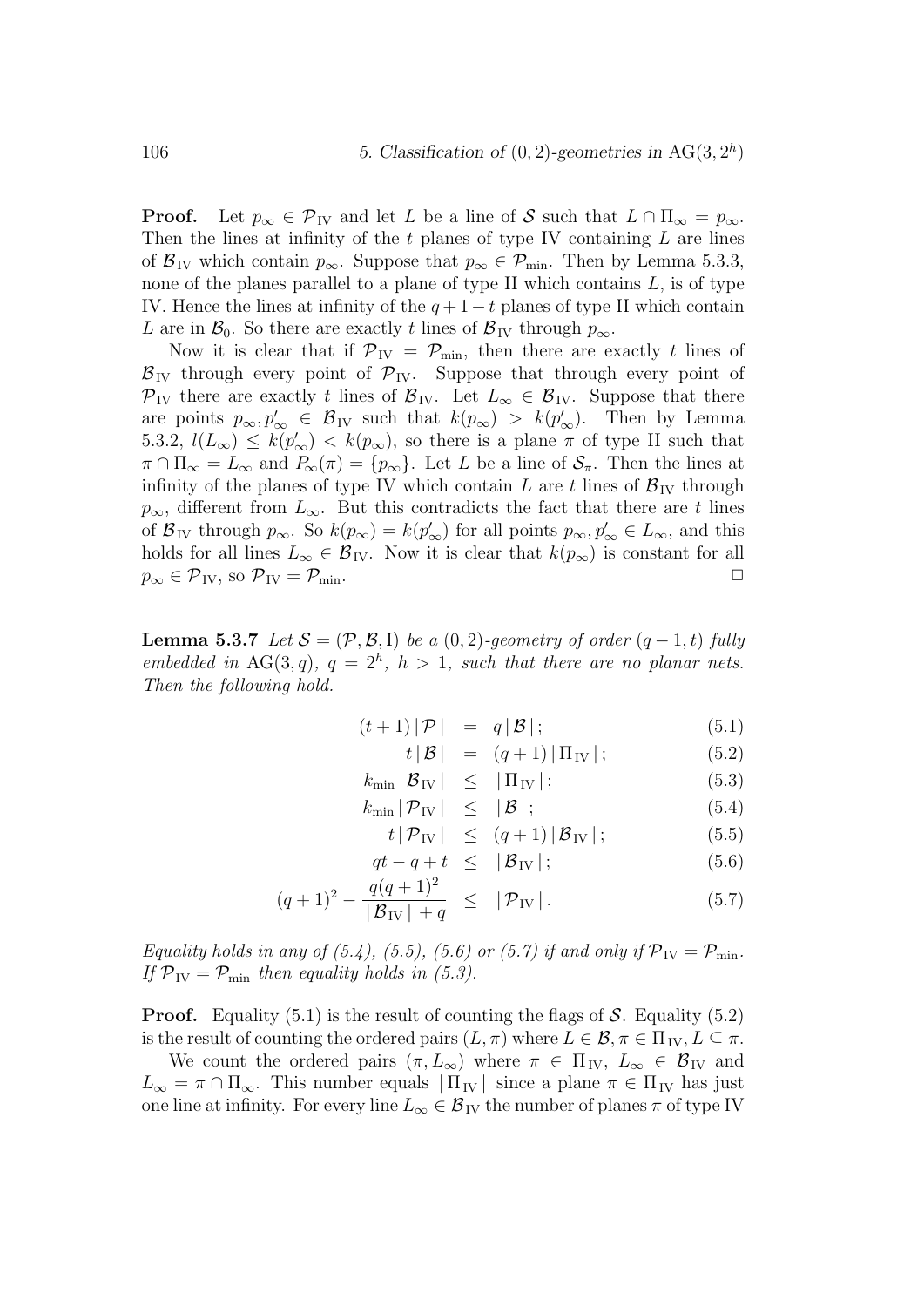such that  $L_{\infty} = \pi \cap \Pi_{\infty}$  is  $l(L_{\infty})$ , and by Lemma 5.3.4,  $l(L_{\infty}) \ge l_{\min} = k_{\min}$ . Hence inequality (5.3). Suppose that  $\mathcal{P}_{IV} = \mathcal{P}_{min}$ . Then for every line  $L_{\infty} \in \mathcal{B}_{\text{IV}}$ ,  $k(p_{\infty}) = k_{\text{min}}$  for every point  $p_{\infty} \in L_{\infty}$ . Now Lemma 5.3.2 implies that  $l(L_{\infty}) = k_{\min}$ . So  $k_{\min} |\mathcal{B}_{IV}| = |\Pi_{IV}|$ .

Inequality (5.4) follows from counting the ordered pairs  $(L, p_{\infty})$  where  $L \in \mathcal{B}, p_{\infty} \in \mathcal{P}_{IV}, p_{\infty} \in L$ . Equality holds if and only if  $\mathcal{P}_{IV} = \mathcal{P}_{min}$ . Inequality (5.5) follows from counting the ordered pairs  $(p_{\infty}, L_{\infty})$  such that  $p_{\infty} \in \mathcal{P}_{IV}, L_{\infty} \in \mathcal{B}_{IV}, p_{\infty} \in L_{\infty}$ , using Lemma 5.3.6. Equality holds if and only if through any point  $p_{\infty} \in \mathcal{P}_{IV}$  there are exactly t lines of  $\mathcal{B}_{IV}$ . By Lemma 5.3.6, this is the case if and only if  $\mathcal{P}_{IV} = \mathcal{P}_{min}$ .

Let  $L_{\infty} \in \mathcal{B}_{IV}$ . Then by Lemma 5.3.6, through each of the  $q+1$  points of  $L_{\infty}$  there are at least t lines of  $\mathcal{B}_{IV}$  (including  $L_{\infty}$ ). This implies inequality (5.6). If there are exactly t lines of  $\mathcal{B}_{IV}$  through every point of  $\mathcal{P}_{IV}$  then clearly  $|\mathcal{B}_{IV}| = qt - q + t$ . If  $|\mathcal{B}_{IV}| = qt - q + t$  then for every line  $L_{\infty} \in \mathcal{B}_{IV}$  there holds that there are exactly t lines of  $\mathcal{B}_{IV}$  through every point of  $L_{\infty}$ . So there are exactly t lines of  $\mathcal{B}_{IV}$  through every point of  $\mathcal{P}_{IV}$ . So equality holds in (5.6) if and only if through any point  $p_{\infty} \in \mathcal{P}_{IV}$  there are exactly t lines of  $\mathcal{B}_{IV}$ . By Lemma 5.3.6, this is the case if and only if  $\mathcal{P}_{\text{IV}} = \mathcal{P}_{\text{min}}$ .

Let  $\mathcal{P}_{IV} = \{p_{\infty}^1, p_{\infty}^2, \dots, p_{\infty}^v\}$  where  $v = |\mathcal{P}_{IV}|$ . For every  $i \in \{1, 2, \dots, v\}$ let  $t_i$  be the number of lines of  $B_{\text{IV}}$  through  $p^i_{\infty}$ . Counting the ordered pairs  $(p_{\infty}^i, L_{\infty})$  where  $p_{\infty}^i \in \mathcal{P}_{\text{IV}}, L_{\infty} \in \mathcal{B}_{\text{IV}}, p_{\infty}^i \in L_{\infty}$  yields

$$
\sum_{i=1}^{v} t_i = (q+1) |B_{\text{IV}}|.
$$

Counting the ordered triples  $(p_{\infty}^i, L_{\infty}, L_{\infty}')$  such that  $L_{\infty}, L_{\infty}' \in \mathcal{B}_{IV}$  and  $p^i_{\infty} = L_{\infty} \cap L'_{\infty}$  yields

$$
\sum_{i=1}^{v} t_i(t_i - 1) = |\mathcal{B}_{IV}| (|\mathcal{B}_{IV}| - 1).
$$

Let  $\bar{t} = \sum_{i=1}^{v} t_i/v$ . Then  $\sum_{i=1}^{v} (t_i - \bar{t})^2 \ge 0$  yields

$$
|\mathcal{B}_{\text{IV}}| (|\mathcal{B}_{\text{IV}}| - 1) + (q + 1)|\mathcal{B}_{\text{IV}}| - \frac{(q + 1)^2 |\mathcal{B}_{\text{IV}}|^2}{|\mathcal{P}_{\text{IV}}|} \ge 0.
$$

From this, inequality (5.7) follows. Equality holds if and only if  $t_i = \overline{t}$  for every point  $p^i_{\infty} \in \mathcal{P}_{IV}$ . Suppose that  $t_i = \overline{t}$  for every point  $p^i_{\infty} \in \mathcal{P}_{IV}$ . Let  $p_{\infty}^{i} \in \mathcal{P}_{\min}$ . Then by Lemma 5.3.6,  $t_i = t$ . So  $\bar{t} = t$ . So equality holds in (5.7) if and only if through any point  $p_{\infty} \in \mathcal{P}_{IV}$  there are exactly t lines of  $\mathcal{B}_{IV}$ . By Lemma 5.3.6, this is the case if and only if  $\mathcal{P}_{IV} = \mathcal{P}_{min}$ .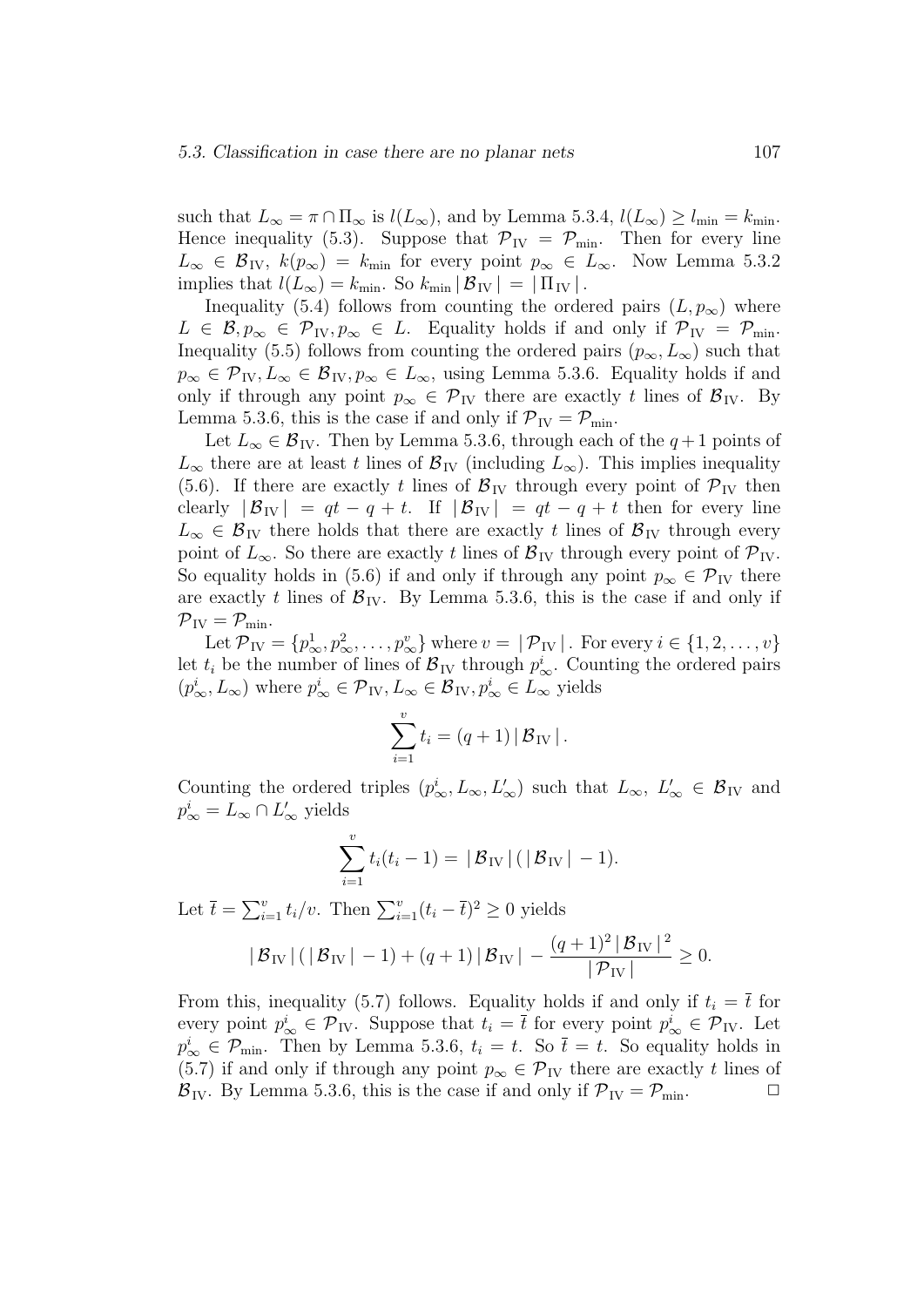

Figure 5.2: Elimination of the case  $t = 2$  (Theorem 5.3.8).

#### 5.3.2 Proof that  $t = q$

In this section, we prove that every  $(0, 2)$ -geometry which is fully embedded in AG(3,q),  $q = 2<sup>h</sup>$ ,  $h > 1$ , such that there are no planar nets, has order  $(q-1,t)$  with  $t = q$ . We do so by eliminating all other possible values of t. By Proposition 5.3.1,  $2 \le t \le q$ . Firstly, in Section 5.3.2.1, we eliminate the cases  $t = 2$  and  $t = q - 1$ . Then, in Section 5.3.2.2, some lemmas are proven that are valid for all  $2 < t < q - 1$ . Next, in Section 5.3.2.3, we eliminate the case where  $2 < t < q-1$  and t is odd. Finally, in Section 5.3.2.4, we eliminate the case where  $2 < t < q - 1$  and t is even.

#### 5.3.2.1 Elimination of the cases  $t = 2$  and  $t = q - 1$

**Theorem 5.3.8** Let S be a  $(0, 2)$ -geometry of order  $(q - 1, t)$  fully embedded in AG(3,q),  $q = 2<sup>h</sup>$ ,  $h > 1$ , such that there are no planar nets. Then  $t \neq 2$ .

**Proof.** Suppose that  $t = 2$ . Let  $\pi$  be a plane of type IV, let S' be the connected component of  $\mathcal{S}_{\pi}$  which is a dual oval and let X be point set of  $\mathcal{S}'$ . Suppose that  $\mathcal{S}_{\pi}$  has an isolated point p. Then there is a point  $p_0 \in X$  and a path  $(p_0, p_1, \ldots, p_n = p)$  in the point graph of S such that for  $0 \le i \le n-1$ , the line  $L_i = \langle p_i, p_{i+1} \rangle$  is not contained in  $\pi$ . So  $|L_i \cap X| \in \{0, 1\}$  for all  $0 \leq i \leq n-1$ . Since  $|L_0 \cap X| = 1$  and  $|L_{n-1} \cap X| = 0$  there is an  $i \in \{0, 1, \ldots, n-2\}$  such that  $|L_i \cap X| = 1$  and  $|L_{i+1} \cap X| = 0$ . Let  $r = L_i \cap X$  and let M and N be the two lines of S' through r. Since  $r \in L_i$ and  $L_i$  intersects  $L_{i+1}$ ,  $\alpha(r, L_{i+1}) = 2$ . But M nor N intersects  $L_{i+1}$  since  $| L_{i+1} \cap X | = 0$ . So there is a line  $L \notin \{L_i, M, N\}$  of S through r which intersects  $L_{i+1}$ . But this contradicts  $t = 2$ . Hence  $S_{\pi}$  has no isolated points. Note that this holds for every plane  $\pi$  of type IV.

We prove that any two planes of type IV intersect in a line of S. Let  $\pi_1, \pi_2$ be distinct planes of type IV. Note that  $\pi_i$  does not contain any isolated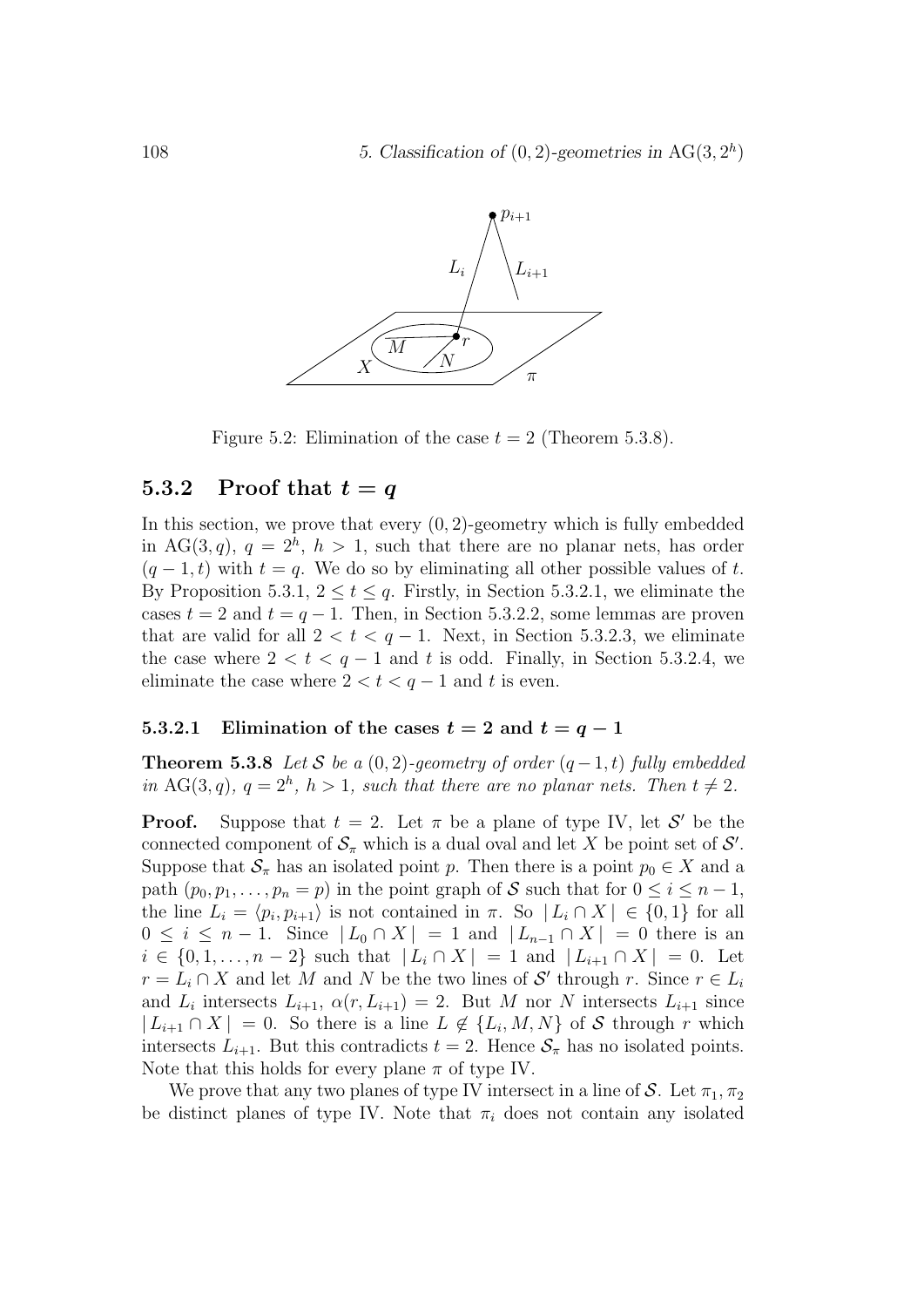points, so through each point of  $S_{\pi_i}$  there are 2 lines of  $S_{\pi_i}$ ,  $i = 1, 2$ .

Suppose that  $\pi_1$  and  $\pi_2$  are parallel. Let p be a point of  $\mathcal{S}_{\pi_1}$ . Since  $t = 2$ , there is a unique line L of S through p which is not contained in  $\pi_1$ . Then L intersects  $\pi_2$  in a point r of  $\mathcal{S}_{\pi_2}$ . Let M be a line of  $\mathcal{S}_{\pi_2}$  through r. Since L is the only line of S through p which is not contained in  $\pi_1$ ,  $\alpha(p, M) = 1$ , a contradiction.

Suppose that  $\pi_1$  and  $\pi_2$  intersect in a line L which is not a line of S. Let p be a point of  $S_{\pi_1}$  on L. Since  $\pi_2$  does not contain any isolated points, p is a point of  $S_{\pi_2}$ . But then there are 4 lines of S through p, a contradiction. We conclude that any two planes of type IV intersect in a line of  $S$ .

Let  $\pi$  be a plane of type IV. Since  $t = 2$ , every line of  $S_{\pi}$  is contained in exactly one plane of type IV other than  $\pi$ . Since every plane of type IV, other than  $\pi$ , intersects  $\pi$  in a line of  $\mathcal{S}, |\Pi_{IV}| = q + 2$ .

Suppose that  $\pi_1, \pi_2, \pi_3, \pi_4$  are distinct planes of type IV which have an affine point p in common. Then all lines  $\pi_i \cap \pi_j$  with  $1 \leq i < j \leq 4$  are distinct lines of S, so there are at least 6 lines of S through  $p$ , a contradiction. Suppose that  $\pi_1, \pi_2, \pi_3$  are distinct planes of type IV which have a point  $p_{\infty} \in \Pi_{\infty}$  in common. Then all lines  $\pi_i \cap \pi_j$  with  $1 \leq i < j \leq 3$  are distinct lines of S, so in particular  $S_{\pi_1}$  contains two parallel lines, a contradiction. We conclude that the set  $\Pi_{IV} \cup {\Pi_{\infty}}$  is a  $(q + 3)$ -arc in the dual space of PG(3, q). But in Chapter 21 of [51], it is proven that  $m(3, q)$ , the size of the largest k-arc in PG(3, q), is max(5, q+1). So  $q = 2$ , a contradiction.  $\Box$ 

**Theorem 5.3.9** Let S be a  $(0, 2)$ -geometry of order  $(q - 1, t)$  fully embedded in AG(3,q),  $q = 2<sup>h</sup>$ ,  $h > 1$ , such that there are no planar nets. Then  $t \neq q-1$ .

**Proof.** Suppose that  $t = q - 1$ . Combining inequalities (5.6) and (5.7) from Lemma 5.3.7, we get that  $|\mathcal{P}_{IV}| \geq q^2 + q - 1 - 2/(q - 1)$ . So since  $q > 2$ ,  $|\mathcal{P}_0| \leq 2$ . But Lemma 5.3.5 says  $|\mathcal{P}_0| \geq 2$ , so there are exactly two holes,  $p^1_{\infty}$  and  $p^2_{\infty}$ .

Let  $p_{\infty} \in \Pi_{\infty}$  be a point off the line  $\langle p_{\infty}^1, p_{\infty}^2 \rangle$ . Then  $k(p_{\infty}) \neq 0$ . Suppose that  $k(p_{\infty}) \geq 2$ , and let  $L_1$  and  $L_2$  be two lines of S which intersect  $\Pi_{\infty}$  in the point  $p_{\infty}$ . Choose  $i \in \{1,2\}$  such that  $p_{\infty}^i$  is not contained in the line at infinity of the plane  $\langle L_1, L_2 \rangle$ . Let  $L_{\infty} = \langle p_{\infty}^i, p_{\infty} \rangle$  and let V be the parallel class of planes which intersect  $\Pi_{\infty}$  in the line  $L_{\infty}$ . Since  $L_{\infty}$  contains a hole,  $l(L_{\infty}) = 0$ . Since there are q points of  $\mathcal{P}_{IV}$  on  $L_{\infty}$ , for every point  $r_{\infty}$  of  $\mathcal{P}_{IV}$  on  $L_{\infty}$  there is exactly one plane  $\pi \in V$  such that  $P_{\infty}(\pi) = \{r_{\infty}\}\.$  But the planes  $\pi_i = \langle L_i, L_\infty \rangle$ ,  $i = 1, 2$ , are in V and  $P_\infty(\pi_1) = P_\infty(\pi_2) = \{p_\infty\},\$ a contradiction. So  $k(p_{\infty}) = 1$  for every point  $p_{\infty} \in \Pi_{\infty}$  not on the line  $\langle p^1_\infty, p^2_\infty \rangle$ .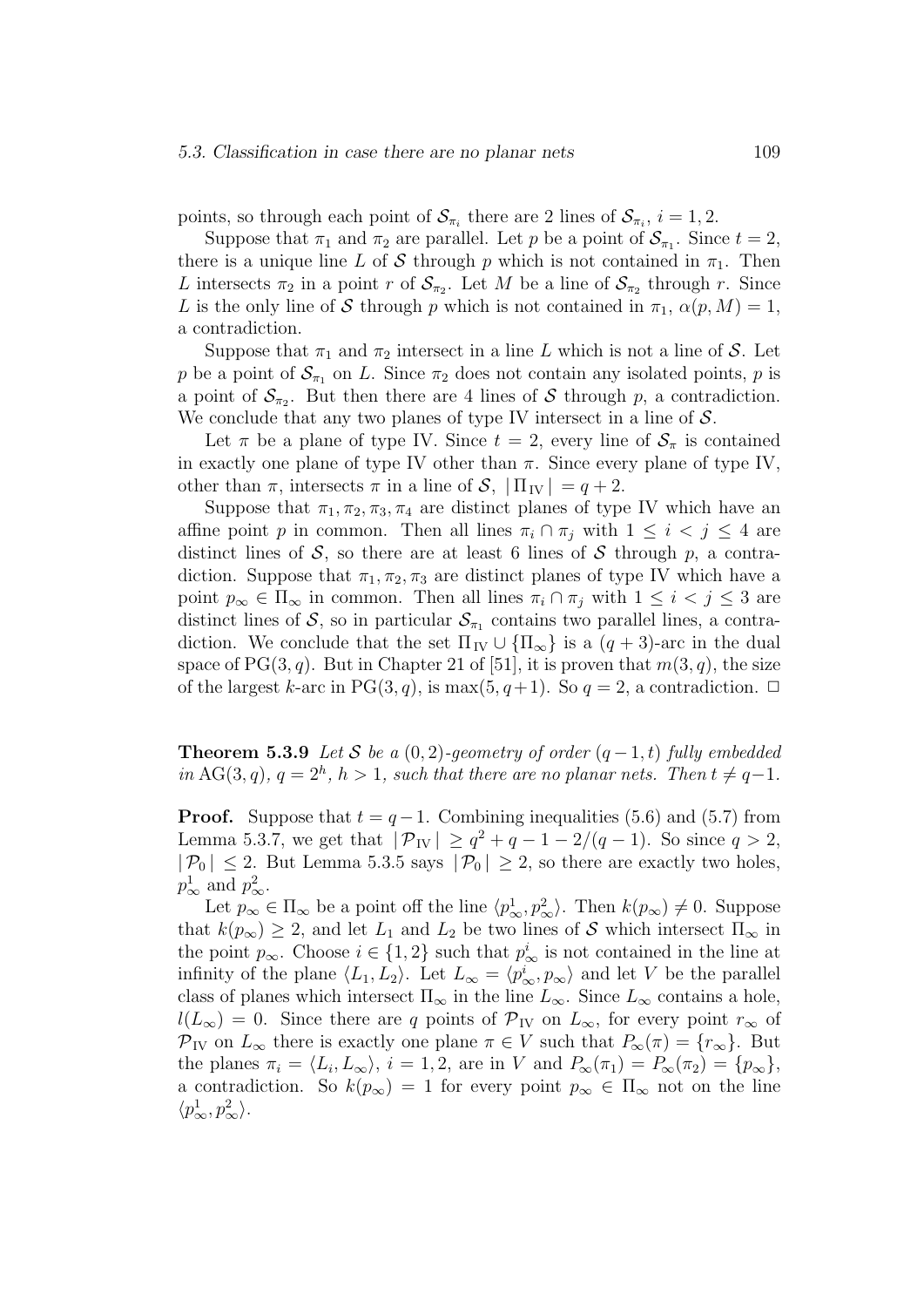Let  $L_{\infty}$  be a line of  $\Pi_{\infty}$  not containing  $p_{\infty}^1$  or  $p_{\infty}^2$ . Since the minimal value of  $k(p_{\infty})$  for all points  $p_{\infty} \in L_{\infty}$  is 1, Lemma 5.3.2 implies that  $l(L_{\infty}) = 1$ . For every line  $L_{\infty}$  of  $\Pi_{\infty}$  containing  $p_{\infty}^1$  or  $p_{\infty}^2$ ,  $l(L_{\infty}) = 0$ . Hence  $|\Pi_{\text{IV}}| = q(q-1)$ . It follows from inequality (5.2) of Lemma 5.3.7 that  $|\mathcal{B}| = q(q+1)$ . Let  $\pi$  be a plane of type IV, and let S' be the connected component of  $S_{\pi}$  that is a dual oval. Then there are  $q + 1$  lines in  $S'$  and  $\frac{1}{2}q(q+1)(q-2)$  lines of S which intersect  $\pi$  in a point of S'. So  $|B| = q(q+1) \geq \frac{1}{2}q(q+1)(q-2) + q + 1$ . But this contradicts  $q > 2$ .  $\Box$ 

#### 5.3.2.2 Some lemmas valid for all  $2 < t < q-1$

**Lemma 5.3.10** Let S be a  $(0, 2)$ -geometry of order  $(q - 1, t)$  fully embedded in AG(3,q),  $q = 2<sup>h</sup>$ ,  $h > 1$ , such that there are no planar nets. Then for any line  $L_{\infty} \subseteq \Pi_{\infty}$ ,  $t | q l(L_{\infty})$  and the number of lines of S which intersect  $\Pi_{\infty}$ in a point of  $L_{\infty}$  is equal to

$$
\frac{|\mathcal{B}|}{q+1} + \frac{q\,l(L_{\infty})}{t}.
$$

Furthermore,

$$
l(L_{\infty}) \leq \frac{q^2t(t+1)}{(q+1)(qt-q+t)} < 2t.
$$

**Proof.** Let  $L_{\infty}$  be a line of  $\Pi_{\infty}$  and let V be the parallel class of planes which intersect  $\Pi_{\infty}$  in  $L_{\infty}$ . Let X be the set of lines L of S such that  $L \cap \Pi_{\infty} \in L_{\infty}$ and  $\langle L, L_{\infty} \rangle$  is a plane of type II. We count the pairs  $(L, \pi)$  where  $L \in X$ ,  $\pi$ is a plane of type IV and  $L \subseteq \pi$ . In a plane  $\pi \in V$  of type IV there are no lines of X. There are  $|\Pi_{IV}| - l(L_{\infty})$  planes of type IV not in V, and each of these planes contains exactly one line which intersects  $\Pi_{\infty}$  in a point of  $L_{\infty}$ . However in this way we count  $l(L_{\infty})(q + 1)(t - 1)$  pairs  $(L, \pi)$  such that the plane  $\langle L, L_{\infty} \rangle$  is a plane of type IV, so  $L \notin X$ . We obtain

$$
t | X | = | \Pi_{\text{IV}} | - l(L_{\infty})(qt - q + t).
$$

Hence the number of lines of S which intersect  $\Pi_{\infty}$  in a point of  $L_{\infty}$  is

$$
|X| + l(L_{\infty})(q+1) = \frac{|B|}{q+1} + \frac{q l(L_{\infty})}{t}.
$$

Here equation (5.2) of Lemma 5.3.7 was used.

Clearly  $|\mathcal{B}|/(q+1) + q l(L_{\infty})/t$  is an integer. Lemma 5.3.5 implies that  $\mathcal{B}_0$  is not empty. Let  $M_\infty \in \mathcal{B}_0$ . Then the number of lines of S which intersect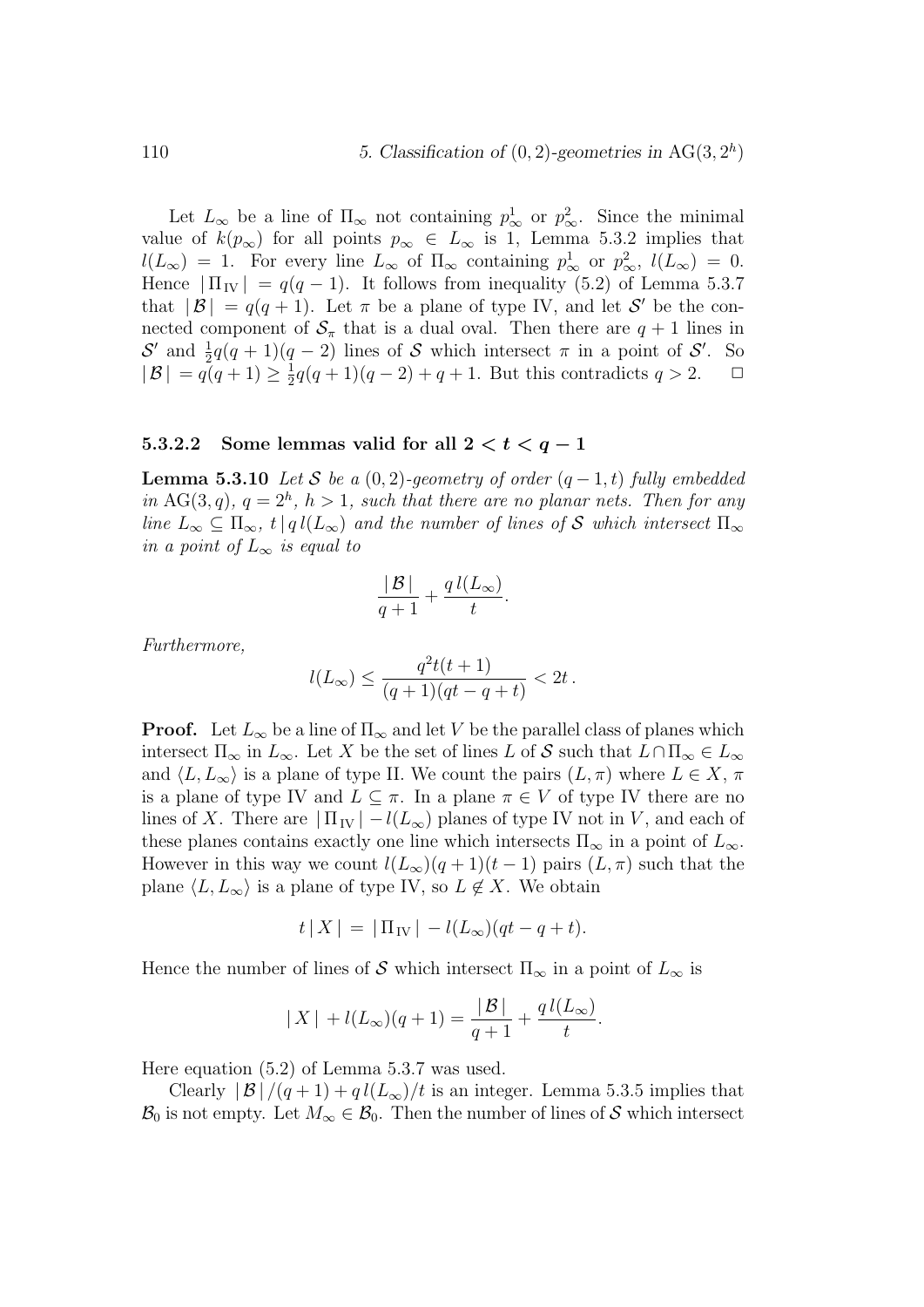#### 5.3. Classification in case there are no planar nets 111

 $\Pi_{\infty}$  in a point of  $M_{\infty}$  is  $|\mathcal{B}|/(q+1)$ , so this number is an integer. Hence also  $q l(L_{\infty})/t$  is an integer, so  $t | q l(L_{\infty})$ .

From equations (5.1) and (5.2) of Lemma 5.3.7 and the fact that  $|\mathcal{P}| \leq q^3$ it follows that

$$
|\Pi_{\mathrm{IV}}| \le \frac{q^2t(t+1)}{q+1}.
$$

On the other hand  $|\Pi_{IV}| - l(L_{\infty})(qt - q + t) = t|X| \geq 0$ , so

$$
l(L_{\infty}) \le \frac{|\Pi_{\text{IV}}|}{qt - q + t} \le \frac{q^2 t(t + 1)}{(q + 1)(qt - q + t)}.
$$

Suppose that

$$
2t \le \frac{q^2t(t+1)}{(q+1)(qt-q+t)}.
$$

Then  $t \leq (3q^2 + 2q)/(q^2 + 4q + 2) < 3$ , a contradiction.

**Lemma 5.3.11** Let S be a  $(0, 2)$ -geometry of order  $(q - 1, t)$  fully embedded in AG(3,q),  $q = 2<sup>h</sup>$ ,  $h > 1$ , such that there are no planar nets. Then a line  $L_{\infty} \subseteq \Pi_{\infty}$  contains at most  $q + 1 - t$  holes.

**Proof.** Let L be a line of S such that  $L \cap \Pi_{\infty} \notin L_{\infty}$ , and let  $\pi$  be a plane of type IV which contains L. Let  $M_{\infty} = \pi \cap \Pi_{\infty}$  and let  $p_{\infty} = L_{\infty} \cap M_{\infty}$ . Since  $\pi$  is a plane of type IV,  $p_{\infty} \in P_{\infty}(\pi)$  and hence  $p_{\infty}$  is not a hole. Since there are  $t$  planes of type IV which contain  $L$ , there are at least  $t$  points on  $L_{\infty}$  which are not holes.

**Lemma 5.3.12** Let S be a  $(0, 2)$ -geometry of order  $(q - 1, t)$ ,  $t < q$ , fully embedded in AG(3,q),  $q = 2<sup>h</sup>$ ,  $h > 1$ , such that there are no planar nets. Then there is a plane of type II which contains exactly one line of  $S$ .

**Proof.** Let  $\Theta_{\min}$  denote the minimal number of lines of S in a plane of type II. Let  $p_{\infty} \in \mathcal{P}_{\min}$  and let L be a line of S which intersects  $\Pi_{\infty}$  in  $p_{\infty}$ . Then there are  $q + 1 - t$  planes of type II which contain L, and each of these planes contains at least  $\Theta_{\min}$  lines of S, each of which intersects  $\Pi_{\infty}$  in  $p_{\infty}$ . It follows that  $1 + (q + 1 - t)(\Theta_{\min} - 1) \leq k_{\min}$ .

Suppose that  $\Theta_{\min} \geq 2$ . Then  $k_{\min} \geq q+2-t$ . Let  $L_{\infty} \in \mathcal{B}_{IV}$ . By Lemma 5.3.4,  $k_{\min} = l_{\min} \leq l(L_{\infty})$ , and by Lemma 5.3.10,

$$
k_{\min} \le \frac{q^2t(t+1)}{(q+1)(qt-q+t)}.
$$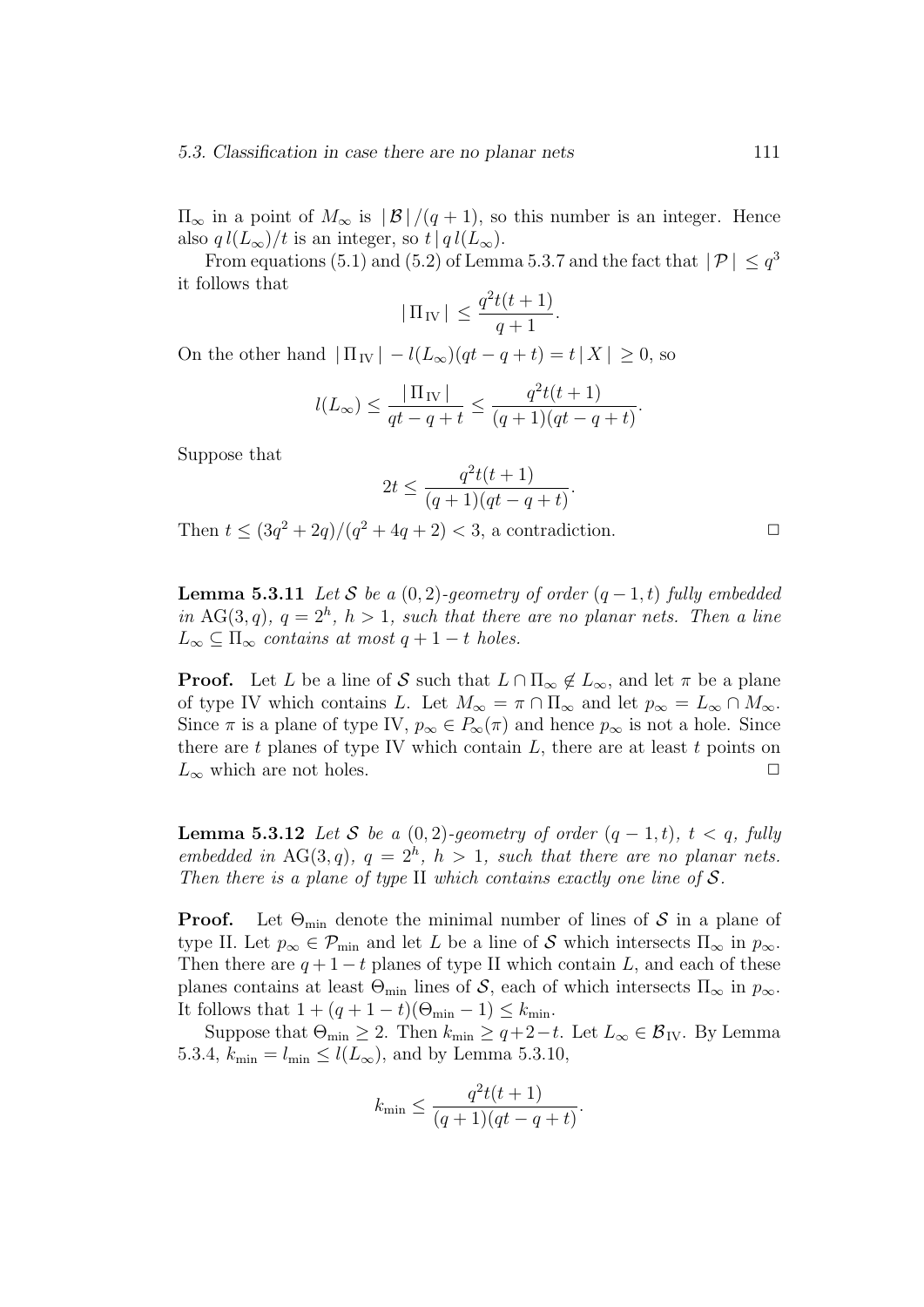Hence  $(q+1)(q+2-t)(qt-q+t) \leq q^2t(t+1)$ . This inequality is quadratic in t. It is easy to check that it is satisfied when  $t = 1$  or  $t = \frac{1}{2}q + 1$  but not when  $t = 2$  or  $t = \frac{1}{2}q$  (note that  $q \ge 4$ ). It follows that  $\frac{1}{2}q + 1 \le t \le q - 1$ .

Let  $L_{\infty}$  be a line of  $\Pi_{\infty}$  in  $\mathcal{B}_0$ , and let V be the parallel class of planes which intersect  $\Pi_{\infty}$  in the line  $L_{\infty}$ . Then  $l(L_{\infty}) = 0$ , so every plane  $\pi \in V$ is of type I or II. By Lemma 5.3.11, the number of points of  $\mathcal{P}_{IV}$  on  $L_{\infty}$  is at least t. For every point  $p_{\infty} \in \mathcal{P}_{IV}$  on  $L_{\infty}$ ,  $k(p_{\infty}) > 0$ , so there is at least one plane  $\pi \in V$  of type II such that  $P_{\infty}(\pi) = \{p_{\infty}\}\.$  Since  $2t > q$ , there is a point  $p_{\infty} \in \mathcal{P}_{IV}$  on  $L_{\infty}$  such that there is exactly one plane  $\pi \in V$  such that  $P_{\infty}(\pi) = \{p_{\infty}\}.$  So every line of S which intersects  $\Pi_{\infty}$  in  $p_{\infty}$  is contained in the plane  $\pi$ . Let M be a line of S such that  $M \cap \Pi_{\infty} = p_{\infty}$ , and let  $\pi' \neq \pi$ be a plane of type II containing M (which exists since by assumption  $t < q$ ). Then  $\pi'$  contains exactly one line of  $S$ , so  $\Theta_{\min} = 1$ . But this contradicts the assumption that  $\Theta_{\min} \geq 2$ . We conclude that  $\Theta_{\min} = 1$ .

Henceforth we use the following notation. For every integer  $i \in \mathbb{N} \setminus \{0\}$ we let  $odd(i)$  denote the largest odd divisor of i.

**Lemma 5.3.13** Let S be a  $(0, 2)$ -geometry of order  $(q-1, t)$ ,  $2 < t < q$ , fully embedded in AG(3, q),  $q = 2<sup>h</sup>$ ,  $h > 1$ , such that there are no planar nets. Let π be a plane of type I or II containing  $\Theta$  lines of S, and let  $L_{\infty} = \pi \cap \Pi_{\infty}$ . If  $L_{\infty} \in \mathcal{B}_{IV}$  then

$$
\Theta \equiv q+1 \pmod{odd(t+1)}.
$$

If  $L_{\infty} \in \mathcal{B}_0$  then

 $\Theta \equiv 1 \pmod{\text{odd}(t+1)}$ .

As a consequence  $k_{\min} \equiv 1 \pmod{\text{odd}(t+1)}$ .

**Proof.** Suppose that  $L_{\infty} \in \mathcal{B}_{IV}$ . Then  $l(L_{\infty}) > 0$ , so there is a plane  $\pi'$ of type IV parallel to  $\pi$ . Let m, respectively m', be the number of isolated points of  $\mathcal{S}_{\pi}$ , respectively  $\mathcal{S}_{\pi'}$ . Counting the number of lines of S which intersect  $\pi$  and  $\pi'$  in an affine point yields

$$
\Theta qt + m(t+1) = \frac{1}{2}q(q+1)(t-1) + m'(t+1).
$$

It follows that  $t+1\left(\frac{1}{2}q(q+1)(t-1)-\Theta qt$ . Hence  $\Theta \equiv q+1 \pmod{\text{odd}(t+1)}$ .

Now suppose that  $L_{\infty} \in \mathcal{B}_0$ . By Lemma 5.3.12, there is a plane  $\pi'$  of type II which contains exactly one line of S. Let  $L'_{\infty} = \pi' \cap \Pi_{\infty}$ . Suppose that  $L'_{\infty} \in \mathcal{B}_{IV}$ . Then by the preceding paragraph  $1 \equiv q + 1 \pmod{\text{odd}(t+1)}$ .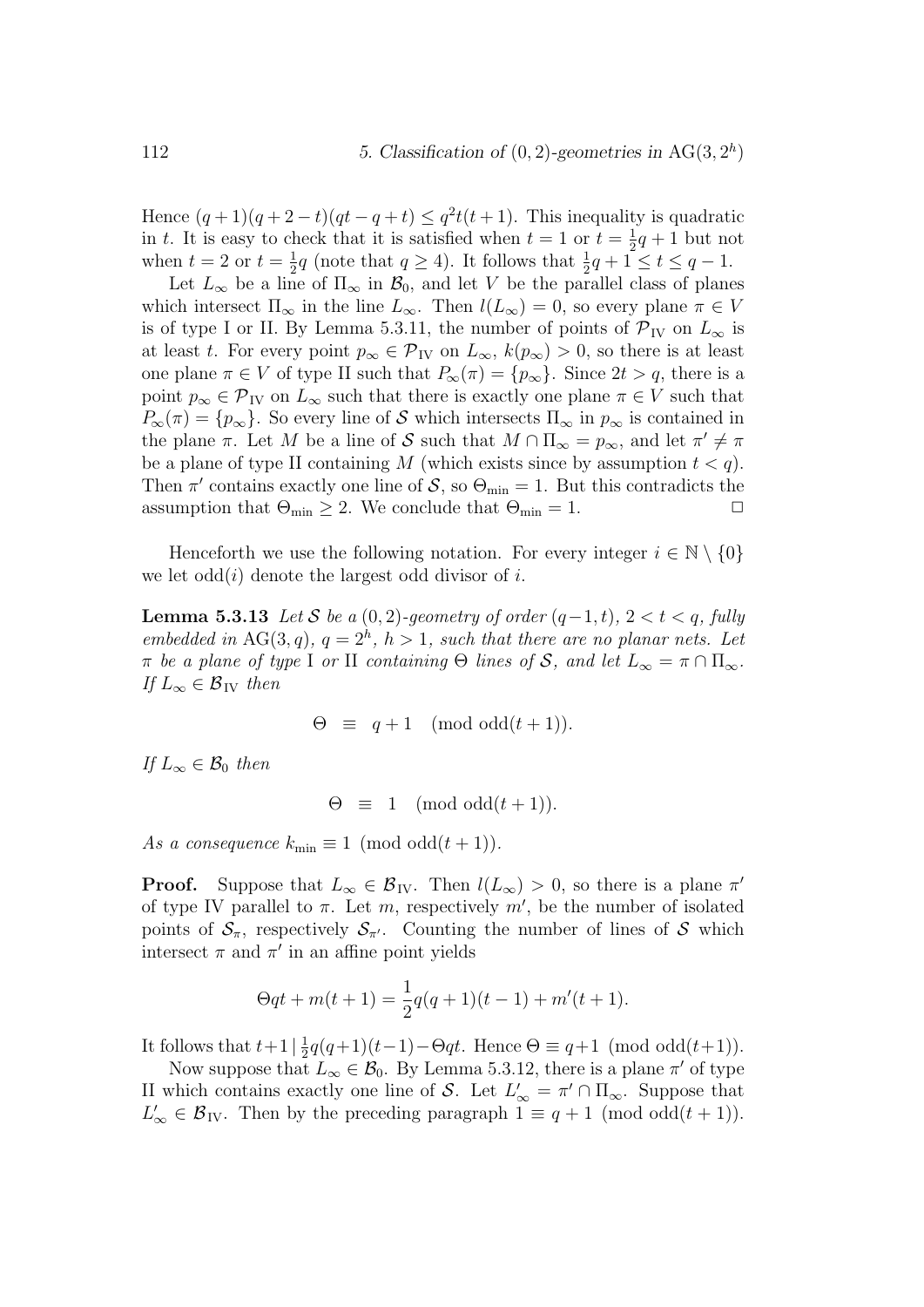Since  $q = 2<sup>h</sup>$ ,  $odd(t + 1) = 1$ , and in this case  $\Theta \equiv 1 \pmod{odd(t + 1)}$  holds trivially. So we may assume that  $L'_{\infty} \in \mathcal{B}_0$ . Then  $l(L'_{\infty}) = 0$  and by Lemma 5.3.10, the number of lines of  $S$  which intersect  $\Pi_{\infty}$  in a point of  $L'_{\infty}$  equals  $|\mathcal{B}|/(q+1)$ . Let m' denote the number of isolated points of  $\mathcal{S}_{\pi}$ . Then the number of lines of S which intersect  $\pi'$  in an affine point equals  $qt + m'(t+1)$ . Hence

$$
|B| = qt + m'(t+1) + \frac{|B|}{q+1}.
$$

Similarly, if m is the number of isolated points of  $S_{\pi}$ ,

$$
|B| = \Theta qt + m(t+1) + \frac{|B|}{q+1}.
$$

It follows that  $t + 1$   $(\Theta - 1)qt$ , so  $\Theta \equiv 1 \pmod{odd(t+1)}$ .

Let  $p_{\infty} \in \mathcal{P}_{\min}$ , let L be a line of S such that  $L \cap \Pi_{\infty} = p_{\infty}$ , and let X be the set of all lines of S, other than L, which intersect  $\Pi_{\infty}$  in the point  $p_{\infty}$ . Let  $\pi$  be a plane containing L. If  $\pi$  is of type IV then  $\pi$  does not contain any lines of X. If  $\pi$  is of type II then by Lemma 5.3.3, the line  $L_{\infty} = \pi \cap \Pi_{\infty}$  is in  $\mathcal{B}_0$ . Hence the number of lines of X in  $\pi$  is divisible by  $odd(t+1)$ . So  $|X| \equiv 0$ (mod odd $(t + 1)$ ), and since  $|X| = k_{\min} - 1$ ,  $k_{\min} \equiv 1 \pmod{\text{odd}(t + 1)}$ .  $\Box$ 

We now give a definition which may seem awkward, but which will prove to be very useful. Consider a line  $L_{\infty} \in \mathcal{B}_0$  and a point  $p_{\infty}$  of  $\mathcal{P}_{IV}$  on  $L_{\infty}$ , and let V be the set of planes which intersect  $\Pi_{\infty}$  in the line  $L_{\infty}$ . Then  $k(p_{\infty}) > 0$ , so there is a plane  $\pi$  in V such that  $p_{\infty} \in P_{\infty}(\pi)$ . Since  $L_{\infty} \in \mathcal{B}_0$ ,  $l(L_{\infty}) = 0$ . So  $\pi$  is necessarily a plane of type II and  $P_{\infty}(\pi) = \{p_{\infty}\}\$ . It is now clear that we can choose a set  $\Pi$  of planes of type II, each intersecting  $\Pi_{\infty}$ in a line of  $\mathcal{B}_0$ , such that for every pair  $(p_\infty, L_\infty)$  where  $p_\infty \in \mathcal{P}_{IV}$ ,  $L_\infty \in \mathcal{B}_0$ ,  $p_{\infty} \in L_{\infty}$ , there is exactly one plane  $\pi \in \Pi$  such that  $\pi \cap \Pi_{\infty} = L_{\infty}$  and  $P_{\infty}(\pi) = \{p_{\infty}\}.$  We call the elements of  $\Pi$  original planes. The set of planes of type II which intersect  $\Pi_{\infty}$  in a line of  $\mathcal{B}_0$  but which are not in the set  $\Pi$ , is denoted by  $\Pi^*$ . Its elements are called *repeated planes*.

**Lemma 5.3.14** Let S be a  $(0, 2)$ -geometry fully embedded in AG(3, q),  $q = 2<sup>h</sup>$ ,  $h > 1$ , such that there are no planar nets. Then

$$
|\Pi^*| + |\mathcal{B}_0| \le (q+1) |\mathcal{P}_0|.
$$

**Proof.** Let  $\mathcal{B}_0 = \{L^1_\infty, L^2_\infty, \ldots, L^{|\mathcal{B}_0|}_\infty\}$ . For every  $L^i_\infty \in \mathcal{B}_0$  let  $b_i$  be the number of repeated planes which intersect  $\Pi_{\infty}$  in the line  $L^i_{\infty}$ , and let  $c_i$  be the number of holes on  $L^i_\infty$ .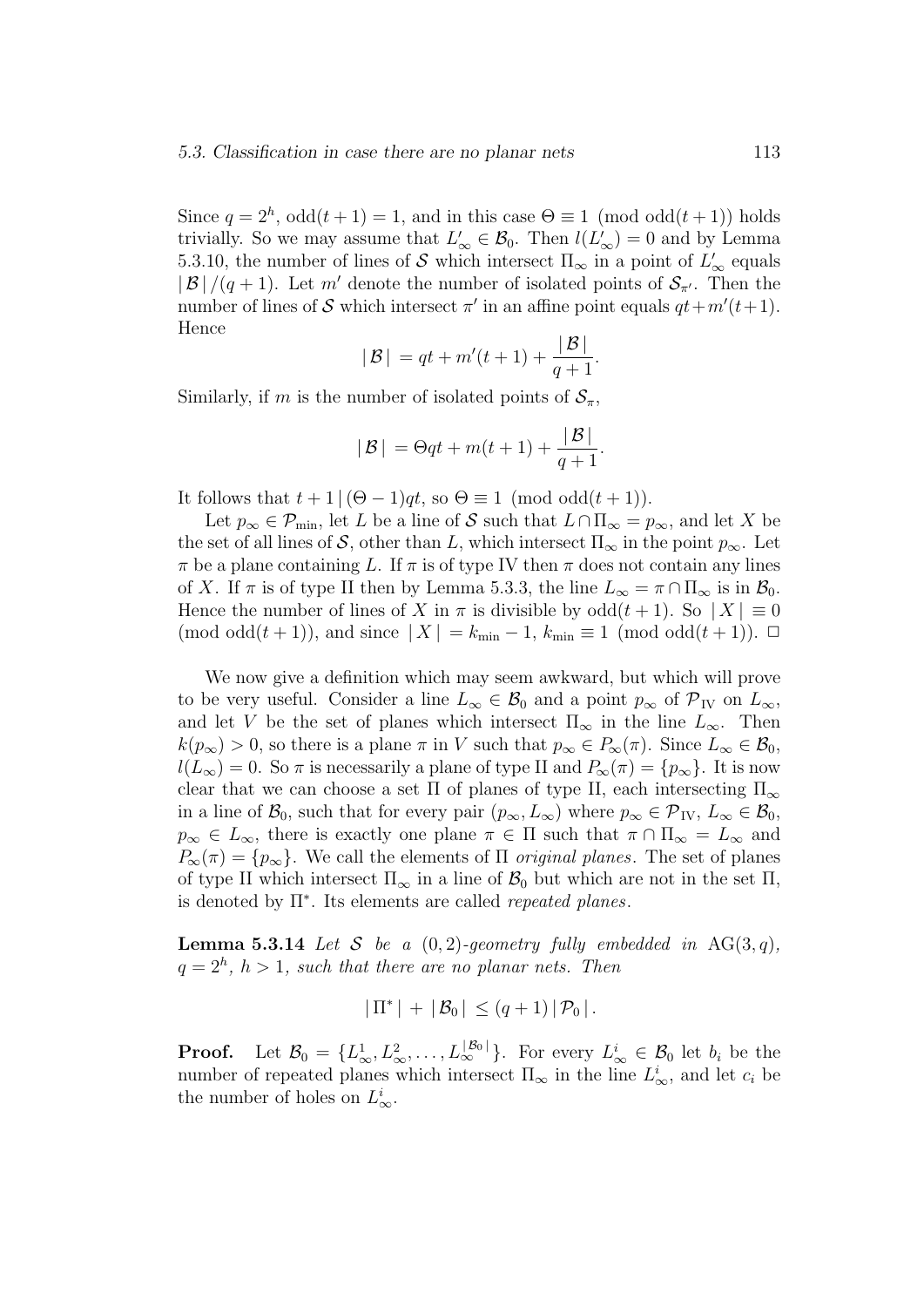Let  $L^i_{\infty} \in \mathcal{B}_0$ . It follows from the definition of  $\Pi$  that the number of points of  $\mathcal{P}_{IV}$  on  $L^i_{\infty}$  equals the number of original planes through  $L^i_{\infty}$ . The number of points of  $\mathcal{P}_{IV}$  on  $L^i_{\infty}$  equals  $q + 1 - c_i$ . The number of original planes through  $L^i_{\infty}$  is at most  $q - b_i$ . So for every line  $L^i_{\infty} \in \mathcal{B}_0$  we have that  $b_i + 1 \leq c_i$ . Hence  $\sum_{i=1}^{|\mathcal{B}_0|} b_i + |\mathcal{B}_0| \leq \sum_{i=1}^{|\mathcal{B}_0|} c_i$ . Clearly  $\sum_{i=1}^{|\mathcal{B}_0|} b_i = |\Pi^*|$ . Counting the number of pairs  $(p_{\infty}, L_{\infty})$  such that  $L_{\infty} \in \mathcal{B}_0$  and  $p_{\infty}$  is a point of  $\mathcal{P}_0$  on  $L_\infty$  yields  $\sum_{i=1}^{|\mathcal{B}_0|} c_i = (q+1)|\mathcal{P}_0|$ . The lemma follows.  $\Box$ 

**Lemma 5.3.15** Let S be a  $(0, 2)$ -geometry fully embedded in AG(3,q),  $q = 2<sup>h</sup>$ ,  $h > 1$ , such that there are no planar nets. Let  $\mathcal{P}_{IV} = \{p_{\infty}^1, p_{\infty}^2, \ldots, p_{\infty}^2\}$  $p_{\infty}^{|\mathcal{P}_{IV}|}$ , and for every  $p_{\infty}^{i} \in \mathcal{P}_{IV}$  let  $d_i$  be the number of repeated planes  $\pi$ such that  $P_{\infty}(\pi) = \{p_{\infty}^i\}$ . Then

$$
|\Pi^*| = \sum_{i=1}^{|\mathcal{P}_{IV}|} d_i.
$$

**Proof.** Count the number of pairs  $(p_{\infty}, \pi)$  such that  $p_{\infty} \in \mathcal{P}_{IV}$ ,  $\pi \in \Pi^*$  and  $P_{\infty}(\pi) = \{p_{\infty}\}.$ 

#### 5.3.2.3 Elimination of the case  $2 < t < q-1$ , t odd

**Theorem 5.3.16** Let S be a  $(0, 2)$ -geometry of order  $(q - 1, t)$ , t odd and  $2 < t < q-1$ , fully embedded in  $AG(3, q)$ ,  $q = 2<sup>h</sup>$ ,  $h > 1$ , such that there are no planar nets. Then  $t = 2<sup>j</sup> - 1$  for some  $j \in \{2, ..., h-1\}$  and for every line  $L_{\infty} \in \mathcal{B}_{\text{IV}}$ ,  $l(L_{\infty}) = t$ .

**Proof.** Let  $L_{\infty} \in \mathcal{B}_{IV}$ . Then by Lemma 5.3.10,  $t | q l(L_{\infty})$ . Since t is odd, t and q are relatively prime. So  $t\mid l(L_{\infty})$ . Since  $L_{\infty} \in \mathcal{B}_{IV}$ ,  $l(L_{\infty}) > 0$ , and by Lemma 5.3.10,  $l(L_{\infty}) < 2t$ . So  $l(L_{\infty}) = t$ , and this holds for any line  $L_{\infty} \in \mathcal{B}_{\text{IV}}$ . Hence  $l_{\min} = t$ .

By Lemma 5.3.4,  $k_{\text{min}} = l_{\text{min}} = t$ . By Lemma 5.3.13,

$$
t \equiv 1 \pmod{odd(t+1)}.
$$

So odd $(t + 1) = 1$ . In other words,  $t = 2^{j} - 1$  for some integer j. Since  $2 < t < q - 1, 2 \le j \le h - 1.$ 

**Lemma 5.3.17** Let S be a  $(0, 2)$ -geometry of order  $(q - 1, t)$ , t odd and  $2 < t < q-1$ , fully embedded in AG(3,q),  $q = 2<sup>h</sup>$ ,  $h > 1$ , such that there are no planar nets. Then for every point  $p_{\infty} \in \mathcal{P}_{IV}$ , the number of lines of  $\mathcal{B}_{IV}$ through  $p_{\infty}$  equals  $k(p_{\infty})$ .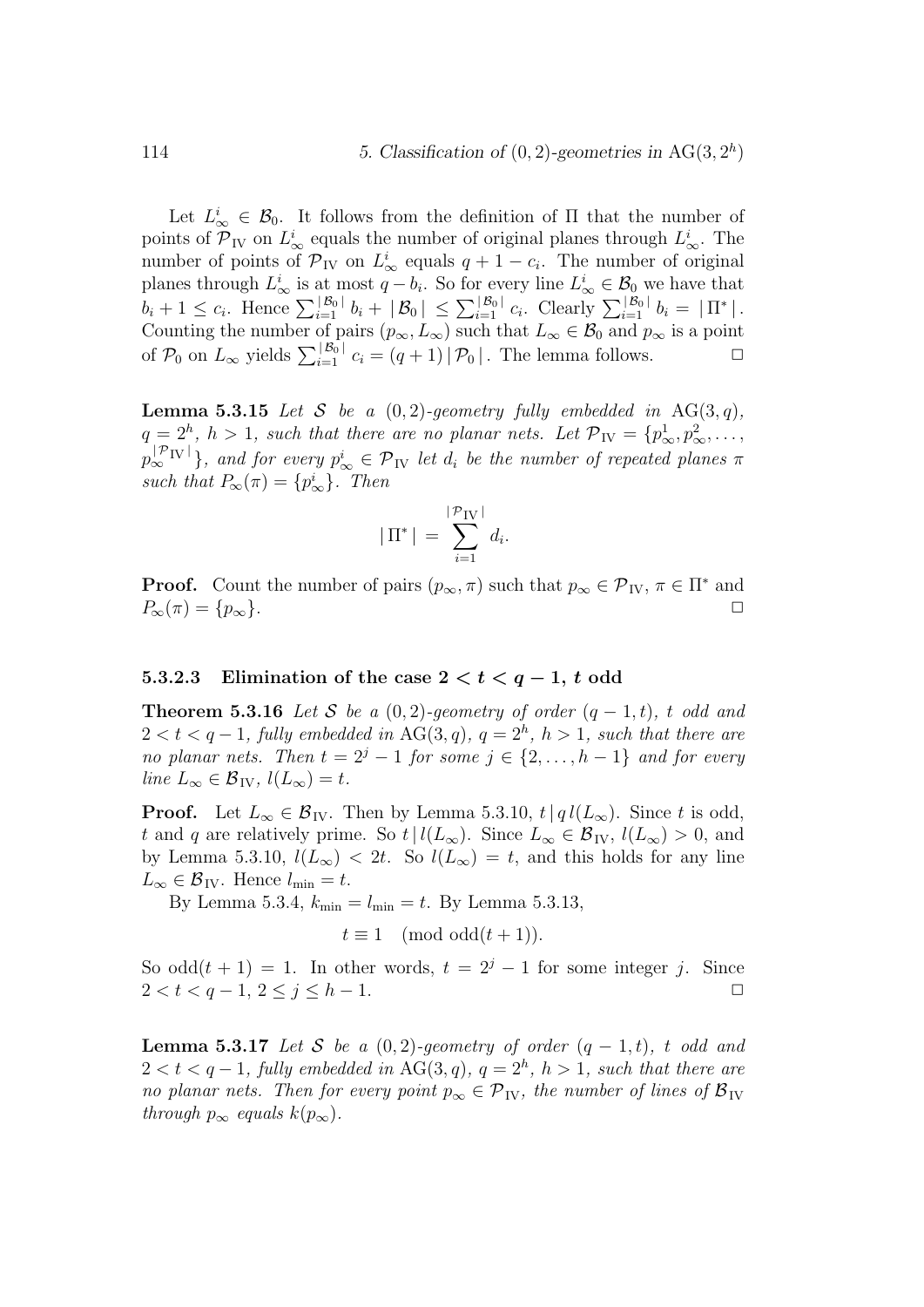**Proof.** Let a denote the number of lines of  $\mathcal{B}_{IV}$  through a point  $p_{\infty} \in \mathcal{P}_{IV}$ . Let x be the number of planes of type IV which intersect  $\Pi_{\infty}$  in a line that contains  $p_{\infty}$ . By Theorem 5.3.16,  $l(L_{\infty}) = t$  for every line  $L_{\infty} \in \mathcal{B}_{IV}$ , so  $x = at$ . On the other hand every line of S which intersects  $\Pi_{\infty}$  in the point  $p_{\infty}$  is contained in t planes of type IV, so  $x = k(p_{\infty})t$ . The lemma follows.  $\Box$ 

**Lemma 5.3.18** Let S be a  $(0, 2)$ -geometry of order  $(q - 1, t)$ , t odd and  $2 < t < q-1$ , fully embedded in AG(3,q),  $q = 2<sup>h</sup>$ ,  $h > 1$ , such that there are no planar nets. For every point  $p_{\infty} \in \mathcal{P}_{IV}$  such that  $k(p_{\infty}) \leq \frac{1}{2}q - 1$ , the number of repeated planes  $\pi$  such that  $P_{\infty}(\pi) = \{p_{\infty}\}\$ is at least  $q + 1$ .

**Proof.** Let  $p_{\infty} \in \mathcal{P}_{IV}$  be such that  $k(p_{\infty}) \leq \frac{1}{2}q-1$ , and let d be the number of repeated planes  $\pi$  such that  $P_{\infty}(\pi) = \{p_{\infty}\}.$ 

Theorem 5.3.16 implies that  $l_{\min} = t$ , so  $k(p_{\infty}) \geq k_{\min} = l_{\min} = t$ .

By Lemma 5.3.17, the set  $\mathcal L$  of lines of  $\mathcal B_0$  through  $p_{\infty}$  contains exactly  $q + 1 - k(p_\infty)$  elements. Let  $\mathcal{L} = \{L^1_\infty, \ldots, L^{q+1-k(p_\infty)}_\infty\}$ , and for every line  $L^i_\infty \in \mathcal{L}$  let  $e_i$  be the number of planes  $\pi \in \Pi^*$  such that  $\pi \cap \Pi_\infty = L^i_\infty$  and  $P_{\infty}(\pi) = \{p_{\infty}\}.$  Then clearly  $d = \sum_{i=1}^{q+1-k(p_{\infty})} e_i.$ 

Let  $\pi$  be an affine plane not containing  $p_{\infty}$ , and let  $L_{\infty} = \pi \cap \Pi_{\infty}$ . Let K be the set of affine points  $p \in \pi$  such that  $\langle p, p_\infty \rangle$  is a line of S. For every  $L^i_{\infty} \in \mathcal{L}$  let  $p^i_{\infty} = L^i_{\infty} \cap L_{\infty}$ . Now for every  $i \in \{1, \ldots, q + 1 - k(p_{\infty})\},\, e_i + 1$ equals the number of lines in  $\pi$  which intersect  $\Pi_{\infty}$  in the point  $p^i_{\infty}$  and which have a nonempty intersection with the set  $K$ .

Since  $|K| = k(p_\infty) \geq t > 2$  we may choose three distinct points  $p_1, p_2, p_3 \in \mathcal{K}$ . Let  $\mathcal{K}' = \{p_1, p_2, p_3\}$ , and for every  $i \in \{1, ..., q + 1 - k(p_\infty)\}\$ let  $e'_i + 1$  be the number of lines in  $\pi$  which intersect  $\Pi_{\infty}$  in the point  $p^i_{\infty}$ and which have a nonempty intersection with the set  $K'$ . Clearly  $e_i \geq e'_i$  for every  $i \in \{1, ..., q + 1 - k(p_{\infty})\}\$ , and since  $k(p_{\infty}) \leq \frac{1}{2}q - 1$ ,

$$
d = \sum_{i=1}^{q+1-k(p_\infty)} e_i \ge \sum_{i=1}^{\frac{1}{2}q+2} e'_i.
$$

There are two possibilities.

- 1. The points  $p_1, p_2, p_3$  are collinear. Then  $e'_i = 0$  for at most one  $i \in$  $\{1, \ldots, \frac{1}{2}q+2\}$ , while  $e_i' = 2$  for all other *i*. Hence  $d \ge \sum_{i=1}^{\frac{1}{2}q+2} e_i' \ge q+2$ .
- 2. The points  $p_1, p_2, p_3$  are not collinear. Then  $e'_i = 1$  for at most three  $i \in \{1, \ldots, \frac{1}{2}q + 2\}$ , while  $e'_i = 2$  for all other *i*. It follows that  $d \geq \sum_{i=1}^{\frac{1}{2}q+2} e'_i \geq q+1.$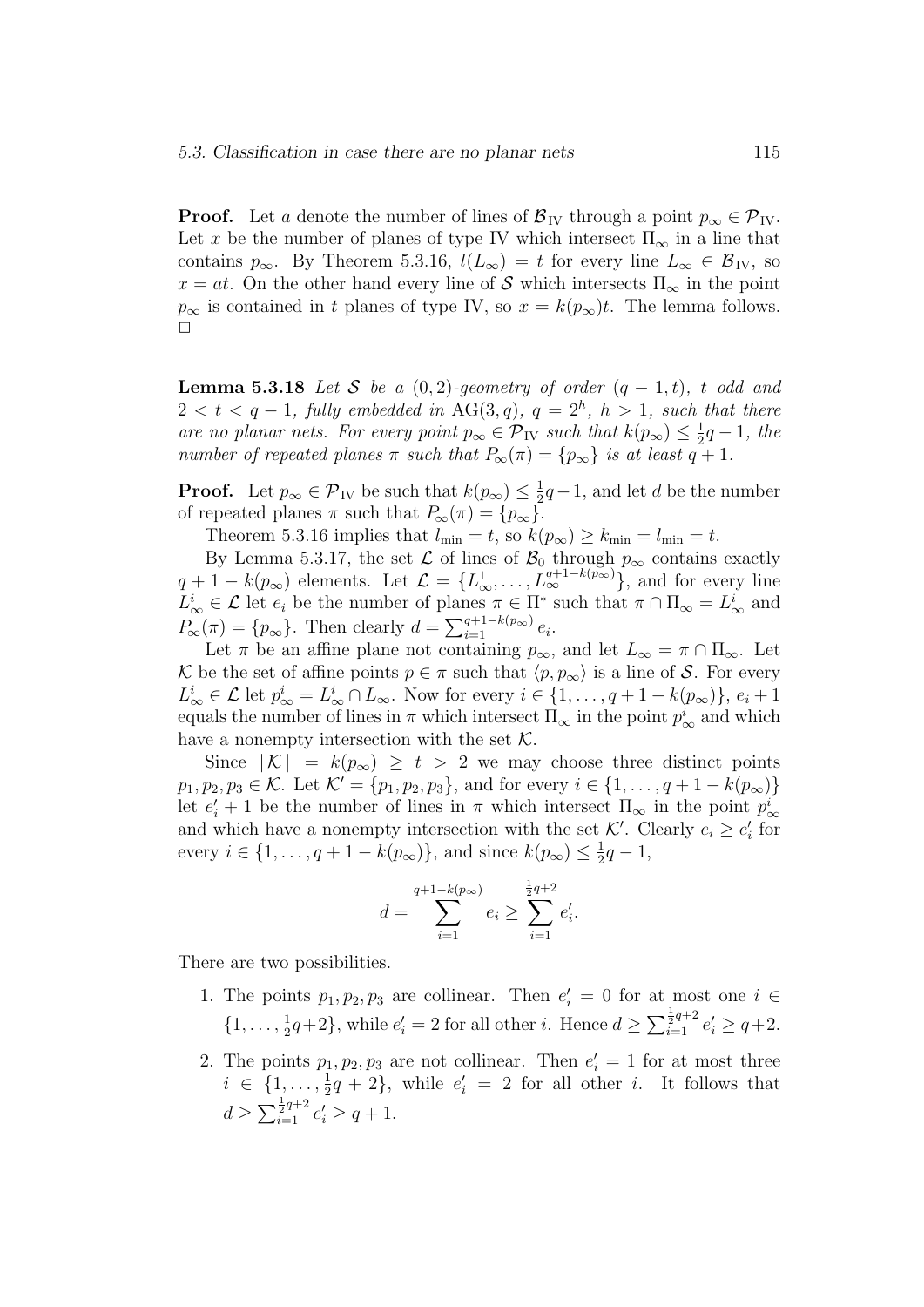

Figure 5.3: Illustration of Lemma 5.3.18.

We conclude that  $d \geq q+1$ .

Let S be a  $(0, 2)$ -geometry of order  $(q-1, t)$ , t odd and  $2 < t < q-1$ , fully embedded in  $AG(3, q)$ ,  $q = 2<sup>h</sup>$ ,  $h > 1$ , such that there are no planar nets. Let  $L_{\infty} \in \mathcal{B}_{IV}$ . By Theorem 5.3.16,  $l(L_{\infty}) = t$ , and by Lemma 5.3.10, the number of lines of S which intersect  $\Pi_{\infty}$  in a point of  $L_{\infty}$ , is  $|\mathcal{B}|/(q+1)+q$ . So for every line  $L_{\infty} \in \mathcal{B}_{IV}$  there are  $t(q + 1)$  lines L of S such that  $L \cap \Pi_{\infty} \in L_{\infty}$ and  $\langle L, L_{\infty} \rangle$  is a plane of type IV, and  $r = |\mathcal{B}|/(q+1) + q - t(q+1)$  lines L of S such that  $L \cap \Pi_{\infty} \in L_{\infty}$  and  $\langle L, L_{\infty} \rangle$  is a plane of type II.

Let  $\pi$  be a plane of type IV and let m be the number of isolated points of  $\mathcal{S}_{\pi}$ . Then there are  $|\mathcal{B}|/(q+1)+q$  lines of S which are parallel to  $\pi$  (including the lines of  $S_\pi$ ). Counting the number of lines of S which intersect  $\pi$  in an affine point yields

$$
\frac{1}{2}q(q+1)(t-1) + m(t+1) = |\mathcal{B}| - \left(\frac{|\mathcal{B}|}{q+1} + q\right).
$$
  
Since  $|\mathcal{B}| = (q+1)(t(q+1) + r - q)$  and since  $m \le \frac{1}{2}q(q-1)$ ,  
 $r \le q - t.$  (5.8)

Let  $L_{\infty} \in \mathcal{B}_{\text{IV}}$  and let  $\{p_{\infty}^0, \ldots, p_{\infty}^q\}$  be the point set of  $L_{\infty}$ . Then from Lemma 5.3.17 and from the fact that every line of  $\mathcal{B}_{IV}$  other than  $L_{\infty}$  intersects  $L_{\infty}$ , it follows that  $|\mathcal{B}_{IV}| = \sum_{i=0}^{q} (k(p_{\infty}^{i}) - 1) + 1$ . On the other hand,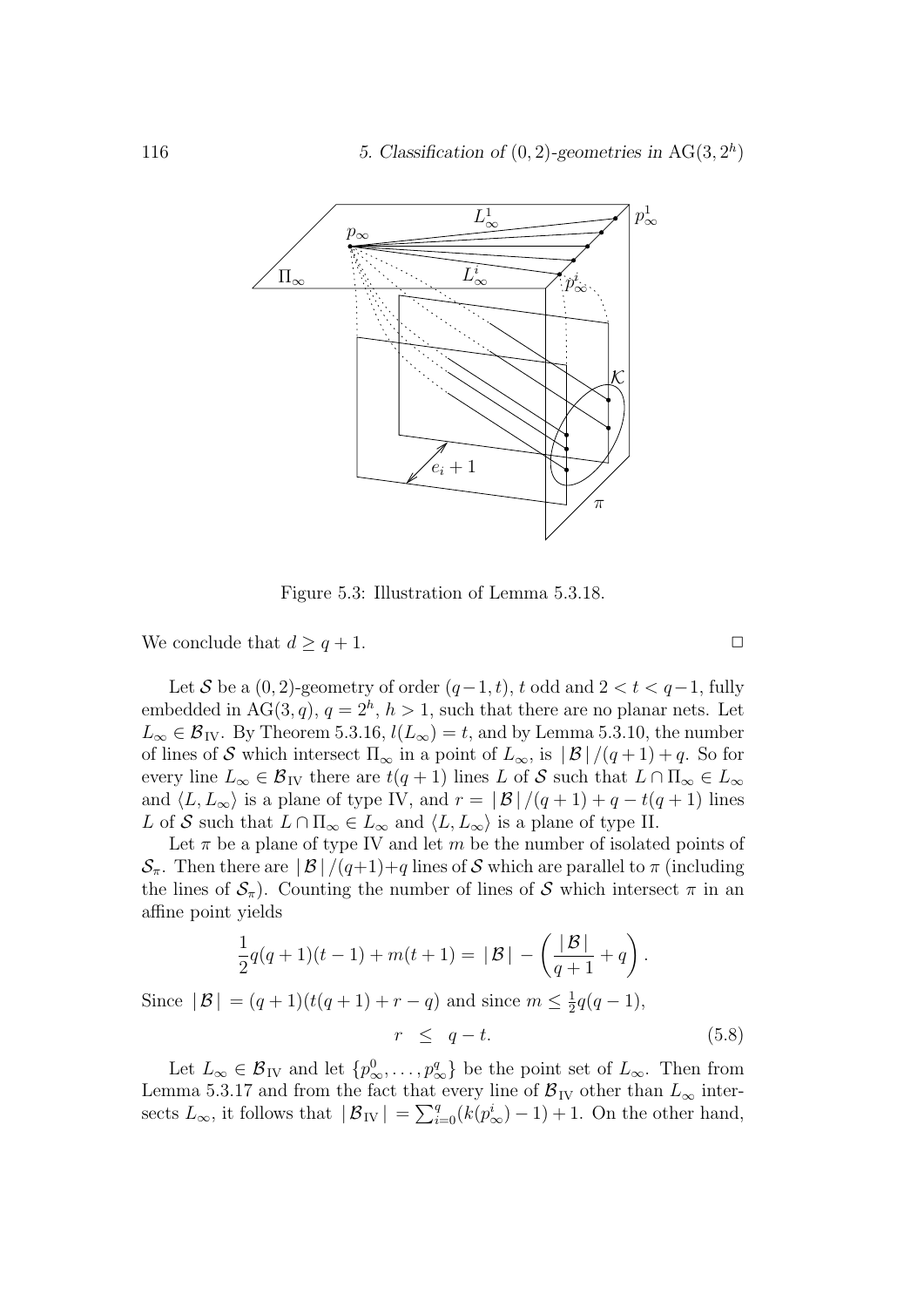counting the number of lines of  $\mathcal S$  which intersect  $\Pi_\infty$  in a point of  $L_\infty$  yields  $\sum_{i=0}^{q} k(p_{\infty}^{i}) = |\mathcal{B}|/(q+1) + q = t(q+1) + r.$  So  $|\mathcal{B}_{IV}| = qt - q + t + r.$ Hence by  $(5.8)$ ,

$$
|\mathcal{B}_{\text{IV}}| \leq qt. \tag{5.9}
$$

Combining inequalities (5.6) and (5.7) of Lemma 5.3.7 yields

$$
|\mathcal{P}_{\text{IV}}| \ge (q+1)\left(q+1-\frac{q}{t}\right). \tag{5.10}
$$

**Theorem 5.3.19** A (0, 2)-geometry of order  $(q - 1, t)$ , with  $2 < t < q - 1$ and t odd, fully embedded in  $AG(3, q)$ ,  $q = 2<sup>h</sup>$ ,  $h > 1$ , such that there are no planar nets, does not exist.

**Proof.** Suppose that there exists a  $(0, 2)$ -geometry S of order  $(q - 1, t)$ , t odd and  $2 < t < q-1$ , fully embedded in AG(3, q),  $q = 2<sup>h</sup>$ ,  $h > 1$ , such that there are no planar nets. Note that these assumptions imply that  $q \geq 8$ .

Let R be the set of points  $p_{\infty} \in \mathcal{P}_{IV}$  such that  $k(p_{\infty}) \geq \frac{1}{2}q$ . Then by Lemmas 5.3.15 and 5.3.18,

$$
|\Pi^*| \ge (q+1) (|\mathcal{P}_{IV}| - |\mathcal{R}|). \tag{5.11}
$$

Let  $L_{\infty}$  be a line of  $\mathcal{B}_{IV}$  and let  $\{p_{\infty}^0,\ldots,p_{\infty}^q\}$  be the point set of  $L_{\infty}$ . For every  $0 \le i \le q$ , let  $k_i = k(p_{\infty}^i) - t$ . By Lemma 5.3.2 and Theorem 5.3.16,  $k_i \geq 0$  for all  $0 \leq i \leq q$ . Counting the number of lines of S which intersect  $\Pi_{\infty}$  in a point of  $L_{\infty}$  yields  $\sum_{i=0}^{q} k(p_{\infty}^{i}) = |\mathcal{B}|/(q+1)+q = t(q+1)+r$ . Hence  $\sum_{i=0}^{q} k_{i} = r$ . A point  $p_{\infty}^{i} \in L_{\infty}$  is an element of  $\mathcal{R}$  if and only if  $k_{i} \geq \frac{1}{2}q - t$ .  $q_{i=0}^{q} k_i = r$ . A point  $p_{\infty}^{i} \in L_{\infty}$  is an element of  $\mathcal{R}$  if and only if  $k_i \geq \frac{1}{2}q - t$ . So the number of points of R on  $L_{\infty}$  is at most  $\sum_{i=0}^{q} k_i/(\frac{1}{2}q-t) = r/(\frac{1}{2}q-t)$ . From inequality (5.8) it follows that the number of points of  $\mathcal R$  on  $L_{\infty}$  is at most  $(2q - 2t)/(q - 2t)$ . This holds for every line  $L_{\infty} \in \mathcal{B}_{IV}$ .

By Theorem 5.3.16,  $t = 2^j - 1$  for some  $j \in \{2, ..., h-1\}$ . Hence  $t \leq \frac{1}{2}q - 1$ and if  $t < \frac{1}{2}q - 1$  then  $t \leq \frac{1}{4}q - 1$ . So there are two cases to consider.

 $t = \frac{1}{2}q - 1$ . Let x be the number of pairs  $(p_{\infty}, L_{\infty})$  where  $L_{\infty} \in \mathcal{B}_{IV}$  and  $p_{\infty}$  is a point of R on  $L_{\infty}$ . Since the number of points of R on a line of  $\mathcal{B}_{\text{IV}}$  is at most  $(2q - 2t)/(q - 2t) = \frac{1}{2}q + 1, x \leq (\frac{1}{2}q + 1) |\mathcal{B}_{\text{IV}}|$ . On the other hand Lemma 5.3.17 implies that the number of lines of  $\mathcal{B}_{\text{IV}}$  through a point  $p_{\infty} \in \mathcal{R}$  is  $k(p_{\infty}) \geq \frac{1}{2}q$ . So  $x \geq \frac{1}{2}q |\mathcal{R}|$ , and  $|\mathcal{R}| \leq (q+2)|\mathcal{B}_{IV}|/q$ . Now from Lemma 5.3.14 and inequality (5.11) it follows that

$$
(q+1)\left( \left| \mathcal{P}_{IV} \right| - \frac{q+2}{q} | \mathcal{B}_{IV} | \right) \leq (q+1) | \mathcal{P}_0 | - | \mathcal{B}_0 |.
$$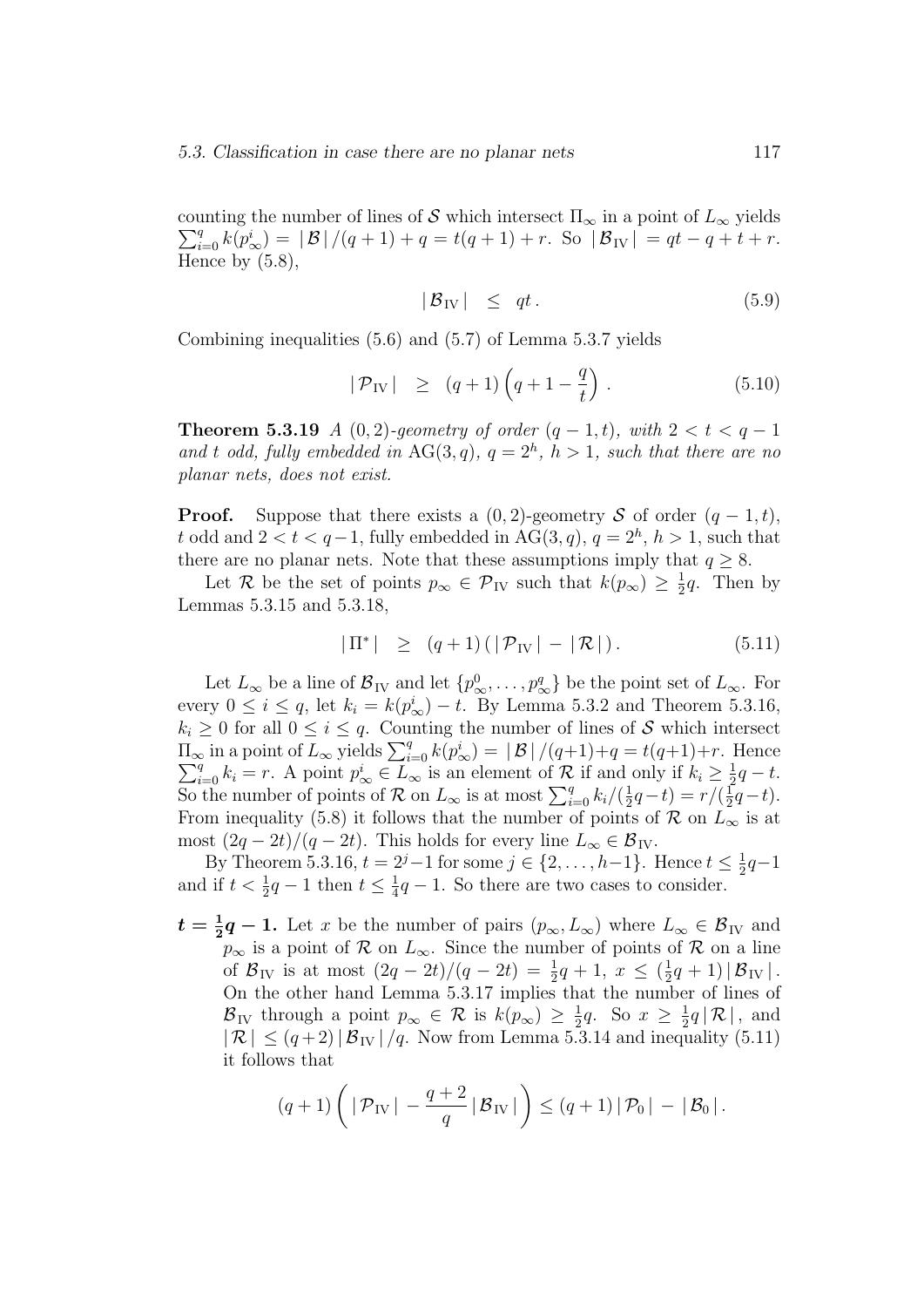Using the fact that  $\mathcal{P}_0$  is the complement of  $\mathcal{P}_{IV}$  in the point set of  $\Pi_{\infty}$ and that  $\mathcal{B}_0$  is the complement of  $\mathcal{B}_{IV}$  in the line set of  $\Pi_{\infty}$ , we get that

$$
2(q+1) | \mathcal{P}_{IV} | \leq q(q^2+q+1) + \frac{q^2+4q+2}{q} | \mathcal{B}_{IV} |.
$$

Inequalities (5.9) and (5.10) yield

$$
4(q+1)^2(q+1-\frac{2q}{q-2}) \le 2q(q^2+q+1) + (q^2+4q+2)(q-2).
$$

Since  $q \geq 8$ ,  $2q/(q-2) < 3$ , so  $q^3-4q^2-8q-4 \leq 0$ . But this contradicts  $q \geq 8$ .

 $t \leq \frac{1}{4}q - 1$ . Let x be the number of pairs  $(p_{\infty}, L_{\infty})$  where  $L_{\infty} \in \mathcal{B}_{IV}$  and  $p_{\infty}$  is a point of R on  $L_{\infty}$ . Since the number of points of R on a line of  $\mathcal{B}_{IV}$  is at most  $\left(2q-2t\right)/\left(q-2t\right) < 3, x \leq 2|\mathcal{B}_{IV}|$ . On the other hand Lemma 5.3.17 implies that the number of lines of  $\mathcal{B}_{IV}$  through a point  $p_{\infty} \in \mathcal{R}$  is  $k(p_{\infty}) \geq \frac{1}{2}q$ . So  $x \geq \frac{1}{2}q |\mathcal{R}|$ , and  $|\mathcal{R}| \leq 4 |\mathcal{B}_{IV}|/q$ . Now from Lemma  $5.3.14$  and inequality  $(5.11)$  it follows that

$$
(q+1)\left(|\mathcal{P}_{IV}|-\frac{4}{q}|\mathcal{B}_{IV}|\right)\leq (q+1)|\mathcal{P}_0|-|\mathcal{B}_0|.
$$

Using the fact that  $\mathcal{P}_0$  is the complement of  $\mathcal{P}_{IV}$  in the point set of  $\Pi_{\infty}$ and that  $\mathcal{B}_0$  is the complement of  $\mathcal{B}_{\text{IV}}$  in the line set of  $\Pi_{\infty}$ , we get that

$$
2(q+1) |\mathcal{P}_{IV}| \leq q(q^2+q+1) + \frac{5q+4}{q} |\mathcal{B}_{IV}|.
$$

Inequalities (5.9) and (5.10) yield

$$
(5q+4)t2 - (q3 + 5q2 + 5q + 2)t + 2q(q+1)2 \ge 0.
$$

One can verify that this contradicts  $3 \le t \le \frac{1}{4}q - 1$  and  $q \ge 8$ .

We conclude that there does not exist a  $(0, 2)$ -geometry of order  $(q - 1, t)$ , t odd and  $2 < t < q-1$ , fully embedded in AG(3, q),  $q = 2<sup>h</sup>$ ,  $h > 1$ , such that there are no planar nets.  $\Box$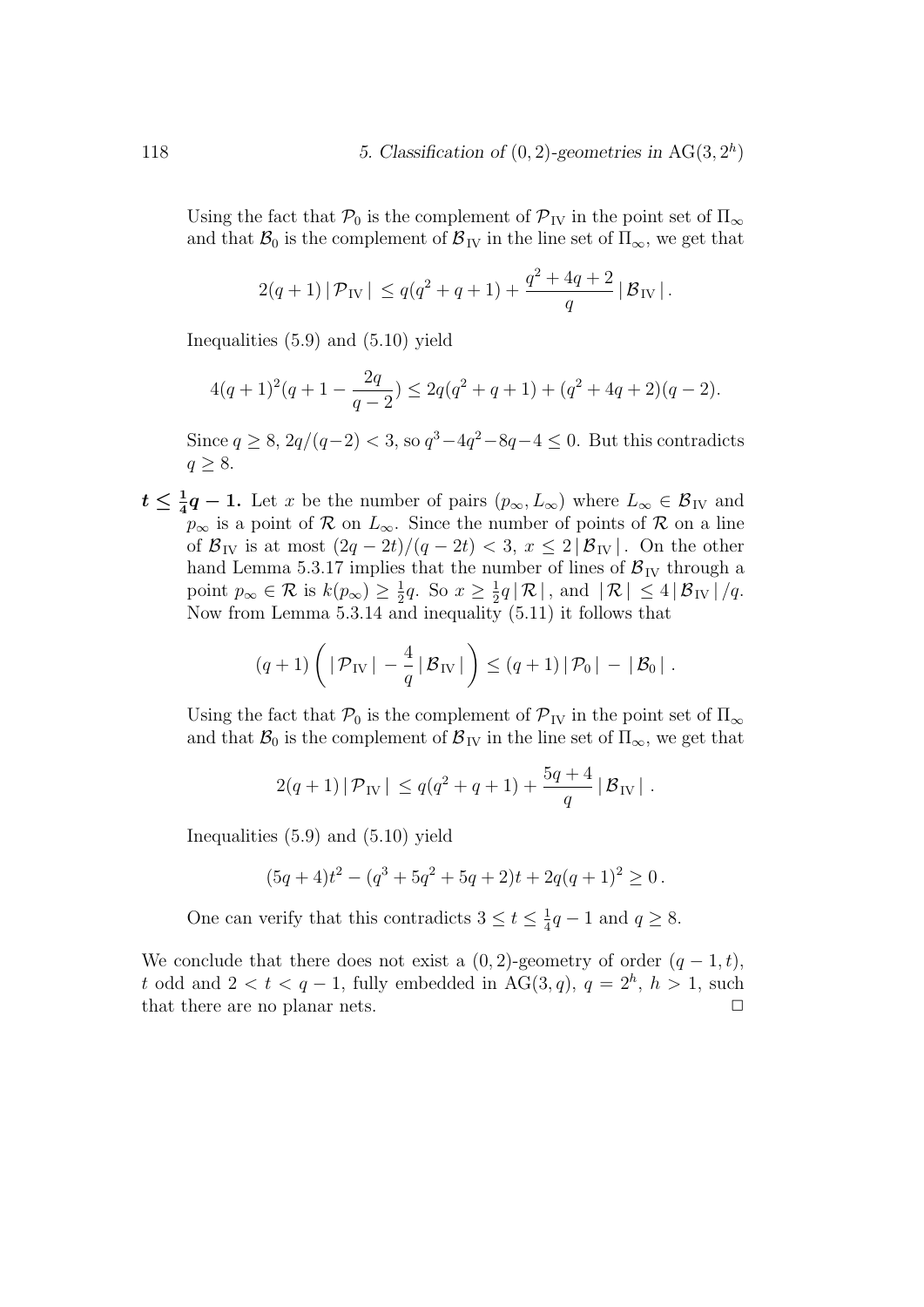#### 5.3.2.4 Elimination of the case  $2 < t < q-1$ , t even

**Theorem 5.3.20** Let S be a  $(0, 2)$ -geometry of order  $(q - 1, t)$ , t even and  $2 < t < q-1$ , fully embedded in  $AG(3, q)$ ,  $q = 2<sup>h</sup>$ ,  $h > 1$ , such that there are no planar nets. Then  $t = 2^j$  where  $j \in \{2, 3, ..., h-1\}$  is such that  $h = jl$ with l odd. For every line  $L_{\infty} \in \mathcal{B}_{IV}$ ,  $l(L_{\infty}) \in \{1, t + 2\}$ .

**Proof.** By Lemma 5.3.13,  $k_{\text{min}} \equiv 1 \pmod{\text{odd}(t+1)}$ . Since t is even, odd $(t+1) = t+1$ . So  $t+1 | k_{\min} -1$ . Let  $L_{\infty} \in \mathcal{B}_{IV}$ . Then by Lemma 5.3.10,  $l(L_{\infty}) < 2t$ . Hence  $k_{\min} = l_{\min} \le l(L_{\infty}) < 2t$ . So  $k_{\min} = l_{\min} \in \{1, t + 2\}$ .

Let  $L^1_{\infty} \in \mathcal{B}_{\mathrm{IV}}$  and let  $L^2_{\infty} \in \mathcal{B}_{\mathrm{IV}}$  be such that  $l(L^2_{\infty}) = l_{\min}$ . Let  $\pi_i$  be a plane of type IV which intersects  $\Pi_{\infty}$  in the line  $L^i_{\infty}$ , and let  $m_i$  be the number of isolated points of  $\mathcal{S}_{\pi_i}$ ,  $i = 1, 2$ . By Lemma 5.3.10, the number of lines of  $\mathcal{S}$ which intersect  $\Pi_{\infty}$  in a point of  $L^i_{\infty}$  is equal to  $|\mathcal{B}|/(q+1) + (q l(L^i_{\infty}))/t$ ,  $i = 1, 2$ . Since every line of S intersects  $\pi_i$  either in an affine point or in a point of  $L^i_{\infty}$  we have, for  $i = 1, 2$ , that

$$
|B| = \frac{1}{2}q(q+1)(t-1) + m_i(t+1) + \frac{|B|}{q+1} + \frac{q l(L^i_{\infty})}{t}.
$$

It follows that  $(m_1 - m_2)t(t+1) = q(l(L^2_{\infty}) - l(L^1_{\infty}))$ , so  $t+1 | l(L^2_{\infty}) - l(L^1_{\infty})$ . Since  $l(L_{\infty}^2) = l_{\min} \in \{1, t + 2\}$  and since by Lemma 5.3.10,  $l(L_{\infty}^1) < 2t$ , it follows that  $l(L^1_\infty) \in \{1, t+2\}$ . This conclusion holds for every line  $L^1_\infty \in \mathcal{B}_W$ . Let  $L_{\infty} \in \mathcal{B}_{IV}$ . Then by Lemma 5.3.10,  $t | q l(L_{\infty})$ . As  $l(L_{\infty}) \in \{1, t+2\},$ 

 $t = 2^j$  for some integer j. Since  $2 < t < q - 1$ ,  $j \in \{2, ..., h - 1\}$ . Let  $L_{\infty} \in \mathcal{B}_0$ . Then by Lemma 5.3.13, in every plane  $\pi$  such that  $\pi \cap \Pi_{\infty} = L_{\infty}$  there are  $\Theta \equiv 1 \pmod{t+1}$  lines of S. Hence the total number of lines of S which intersect  $\Pi_{\infty}$  in a point of  $L_{\infty}$  is congruent to q (mod  $t + 1$ ). But Lemma 5.3.10 implies that this number is equal to  $|\mathcal{B}|/(q+1)$ , hence  $|\mathcal{B}| \equiv q(q+1) \pmod{t+1}$ . On the other hand, equation (5.1) from Lemma 5.3.7 implies that  $t + 1$  divides  $|\mathcal{B}|$ . It follows that  $t+1|q(q+1)$ , and since  $t+1$  is odd,  $t+1|q+1$ . So  $2^{j}+1|2^{h}+1$ . Let  $l \in \mathbb{N}$  and  $R \in \{0, 1, \ldots, j-1\}$  be such that  $h = jl + R$ . Then since  $2^{j} + 1$ divides  $2^h + 1 = (2^j + 1 - 1)^l 2^R + 1$ ,  $2^j + 1 \mid (-1)^l 2^R + 1$ . As  $0 \le R < j$  this is impossible if l is even. Hence l is odd and  $R = 0$ .

Corollary 5.3.21 Let S be a  $(0, 2)$ -geometry of order  $(q - 1, t)$ , t even and  $2 < t < q-1$ , fully embedded in AG(3,q),  $q = 2<sup>h</sup>$ ,  $h > 1$ , such that there are no planar nets. Let  $\pi$  be a plane of type I or II containing  $\Theta$  lines of  $\mathcal{S}$ , and let  $L_{\infty} = \pi \cap \Pi_{\infty}$ . If  $L_{\infty} \in \mathcal{B}_{IV}$  then  $\Theta \equiv 0 \pmod{t+1}$ . If  $L_{\infty} \in \mathcal{B}_{0}$  then  $\Theta \equiv 1 \pmod{t+1}$ . In particular if  $\Theta \geq 2$  then  $\Theta \geq t+1$ .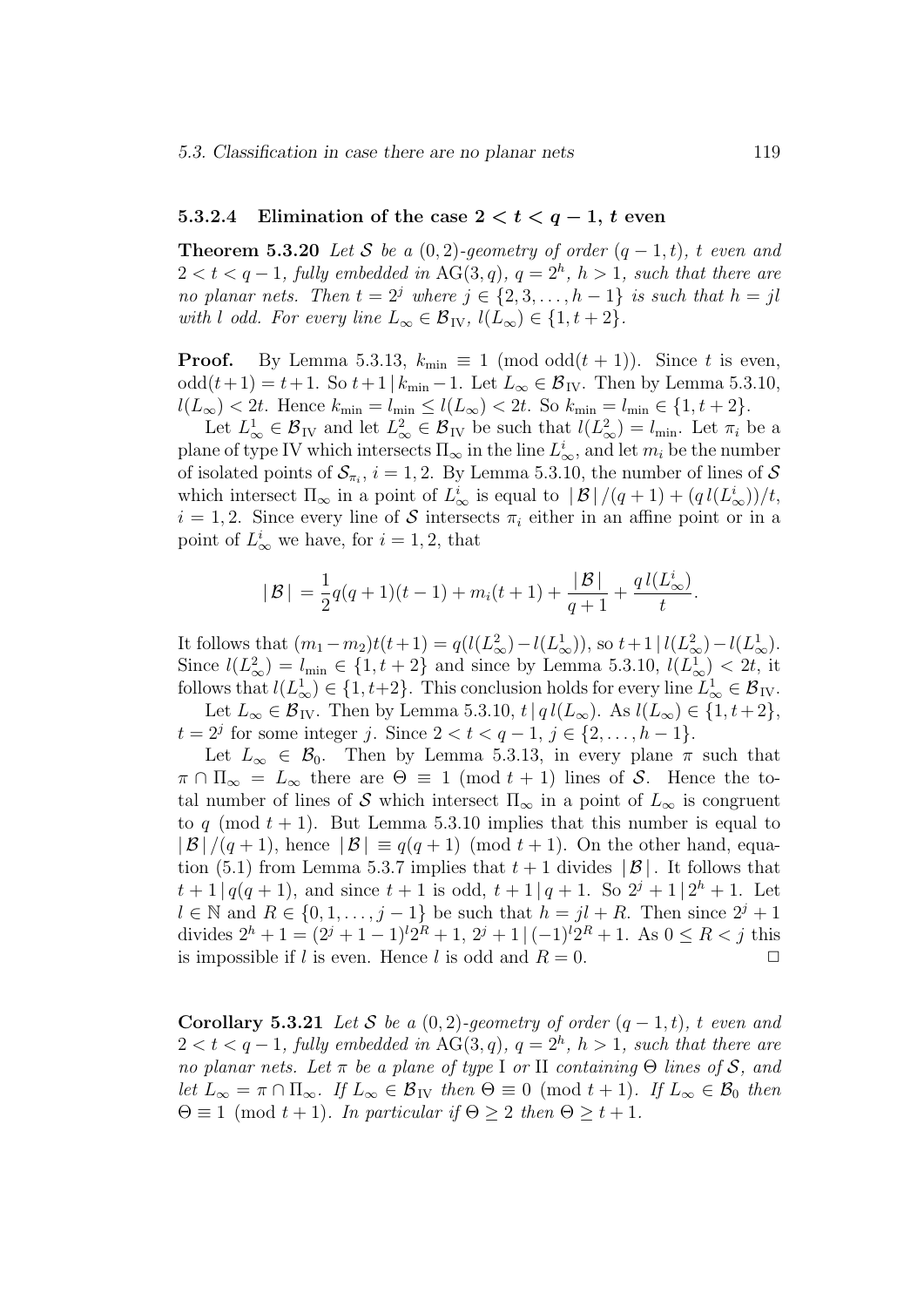Proof. This follows immediately from Lemma 5.3.13 and the fact that  $t+1|q+1$ , which was shown in Theorem 5.3.20.

**Lemma 5.3.22** Let S be a  $(0, 2)$ -geometry of order  $(q - 1, t)$ , t even and  $2 < t < q-1$ , fully embedded in AG(3,q),  $q = 2<sup>h</sup>$ ,  $h > 1$ , such that there are no planar nets. Then every line  $L_{\infty} \in \mathcal{B}_{IV}$  contains at least  $q + 1 - q/t$ points  $p_{\infty}$  such that  $k(p_{\infty}) = l(L_{\infty}).$ 

**Proof.** Let  $L_{\infty} \in \mathcal{B}_{IV}$ , and let V be the parallel class of planes which intersect  $\Pi_{\infty}$  in the line  $L_{\infty}$ . For every point  $p_{\infty} \in L_{\infty}$  let  $V_{p_{\infty}}$  be the set of planes  $\pi \in V$  of type II such that  $P_{\infty}(\pi) = \{p_{\infty}\}.$ 

Let  $p_{\infty}$  be a point of  $L_{\infty}$  such that  $k(p_{\infty}) > l(L_{\infty})$ . Then  $V_{p_{\infty}} \neq \emptyset$ . We prove that  $|V_{p_{\infty}}| \geq t$ . By Theorem 5.3.20, there are two cases to consider.

- $l(L_{\infty}) = 1$ . Let  $\pi$  be the unique plane of type IV in V, and let L be the unique line of  $S_{\pi}$  such that  $L \cap \Pi_{\infty} = p_{\infty}$ . Let  $\pi' \in V_{p_{\infty}}$ , let  $L'$  be a line of  $\mathcal{S}_{\pi}$ , and let  $\pi'' = \langle L, L' \rangle$ . Then  $\pi''$  is a plane of type II which contains  $\Theta \geq 2$  lines of S. By Corollary 5.3.21,  $\Theta \geq t + 1$ . Since  $P_{\infty}(\pi'') = \{p_{\infty}\}\$ , for every line  $L''$  of  $\mathcal{S}_{\pi''}$  which is not in  $\pi$ , the plane  $\langle L'', L_{\infty} \rangle$  is in  $V_{p_{\infty}}$ . Hence  $|V_{p_{\infty}}| \geq t$ .
- $l(L_{\infty}) = t + 2$ . Let X be the set of lines M of S such that  $M \cap \Pi_{\infty} = p_{\infty}$ and such that  $\langle M, L_{\infty} \rangle$  is a plane of type IV. Then  $| X | = t + 2$ . Let  $\pi \in V_{p_{\infty}}$ . By Corollary 5.3.21,  $\mathcal{S}_{\pi}$  has at least  $t+1$  lines. So there is a line L of  $S_{\pi}$  and a line  $M \in X$  such that the plane  $\pi' = \langle L, M \rangle$ contains at most one other line  $M' \in X$ . Since  $\mathcal{S}_{\pi'}$  contains two parallel lines,  $S_{\pi'}$  contains at least  $t + 1 > 3$  parallel lines by Corollary 5.3.21. So there is a line L' of  $S_{\pi'}$  such that  $L' \nsubseteq \pi$  and  $L' \notin X$ . Note that  $L' \cap \Pi_{\infty} = p_{\infty}.$

Consider the planes containing  $L'$  and a line of  $\mathcal{S}_{\pi}$ . Since there are at least  $t + 1$  such planes and since  $|X| = t + 2$ , there is such a plane  $\pi$ <sup>"</sup> containing at most one line of X. By Corollary 5.3.21,  $S_{\pi}$  has at least  $t + 1$  lines. Now for every line  $L''$  of  $\mathcal{S}_{\pi''}$  such that  $L'' \notin X$ , the plane  $\langle L'', L_{\infty} \rangle \in V_{p_{\infty}}$ . Since  $\pi''$  contains at most one line of X,  $|V_{p_{\infty}}| \geq t$ .

By Lemma 5.3.2,  $k(p_{\infty}) \ge l(L_{\infty})$  for every point  $p_{\infty} \in L_{\infty}$ . For every point  $p_{\infty} \in L_{\infty}$  such that  $k(p_{\infty}) > l(L_{\infty}), |V_{p_{\infty}}| \geq t$ . Since there are at most  $q - l(L_{\infty})$  planes of type II in V, there are at most  $(q - l(L_{\infty}))/t$  points  $p_{\infty} \in L_{\infty}$  such that  $k(p_{\infty}) > l(L_{\infty})$ . Hence there are at least

$$
q + 1 - \frac{q - l(L_{\infty})}{t} \ge q + 1 - \frac{q}{t}
$$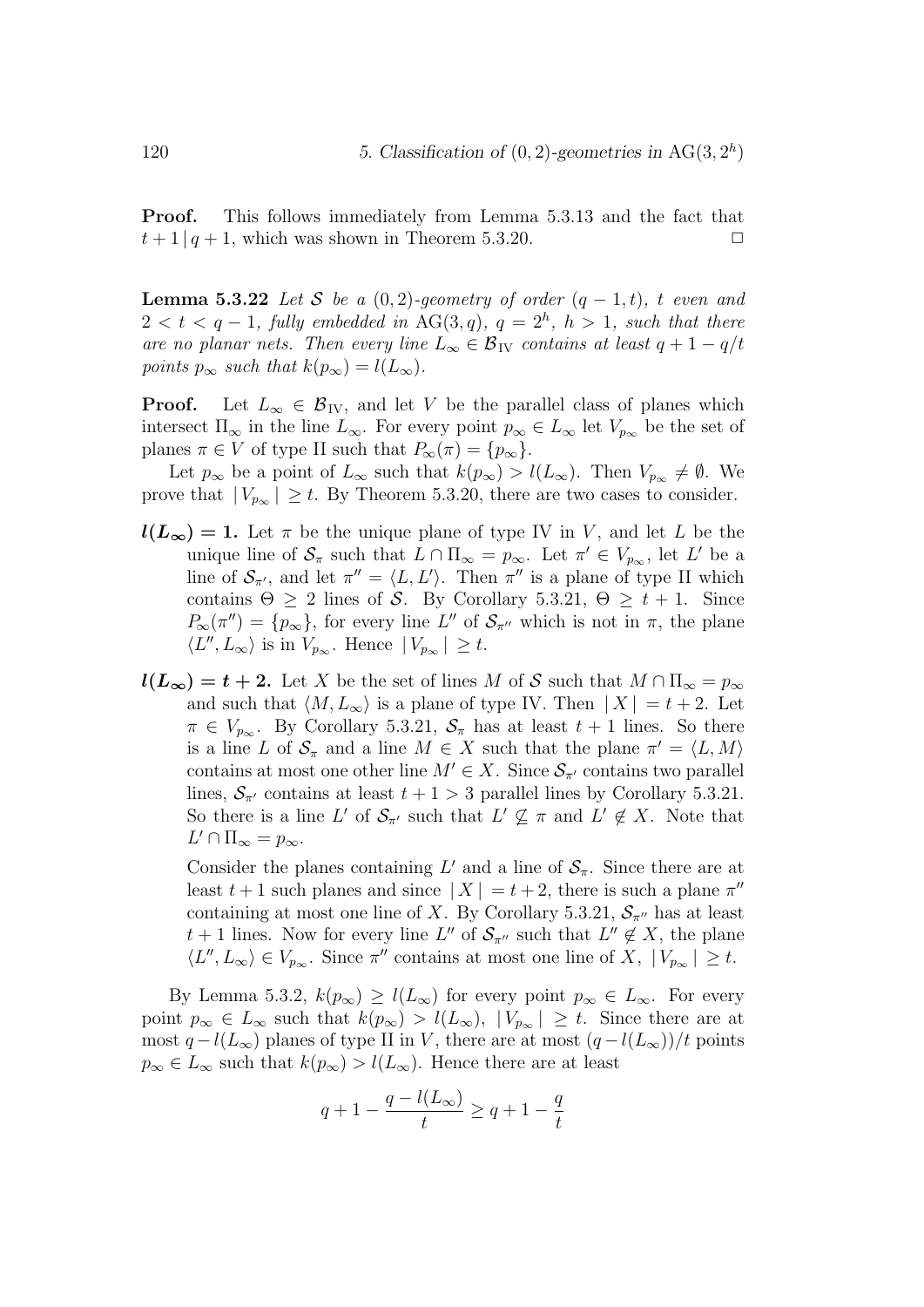points  $p_{\infty} \in L_{\infty}$  such that  $k(p_{\infty}) = l(L_{\infty})$ .

Let R be the set of points  $p_{\infty} \in \mathcal{P}_{IV}$  such that  $k(p_{\infty}) = t + 2$ .

**Lemma 5.3.23** Let S be a  $(0, 2)$ -geometry of order  $(q - 1, t)$ , t even and  $2 < t < q-1$ , fully embedded in  $AG(3, q)$ ,  $q = 2<sup>h</sup>$ ,  $h > 1$ , such that there are no planar nets. If  $p_{\infty} \in \mathcal{R}$  then all lines of S which intersect  $\Pi_{\infty}$  in  $p_{\infty}$  are coplanar and there are exactly t lines  $L_{\infty}$  of  $\mathcal{B}_{IV}$  through  $p_{\infty}$ , each of them having  $l(L_{\infty}) = t + 2$ .

**Proof.** Let  $p_{\infty} \in \mathcal{R}$  and let X be the set of lines of S which intersect  $\Pi_{\infty}$  in the point  $p_{\infty}$ . Then  $|X| = t + 2$ . Suppose that not all lines of X are coplanar. So there are lines  $L, L', L'' \in X$  which are not coplanar. By Corollary 5.3.21, each of the planes  $\langle L, L' \rangle$ ,  $\langle L', L'' \rangle$  and  $\langle L'', L \rangle$  contains at least  $t + 1$  lines of S, each of which is in the set X. But this contradicts  $|X| = t + 2$ . So all lines of X are coplanar.

Let  $L \in X$ , and let  $L^1_{\infty}, L^2_{\infty}, \ldots, L^t_{\infty}$  be the lines at infinity of the t planes of type IV through L. By Theorem 5.3.20,  $l(L^i_{\infty}) \in \{1, t + 2\}$  for all  $i \in \{1, 2, \ldots, t\}$ . Suppose that for some  $L^i_{\infty}$ ,  $l(L^i_{\infty}) = 1$ . Let  $L' \in X \setminus \{L\}$ . Then the plane  $\pi = \langle L', L^i_{\infty} \rangle$  is of type II, and since  $L^i_{\infty} \in \mathcal{B}_{IV}$ , Corollary 5.3.21 implies that  $S_{\pi}$  has at least  $t + 1$  lines, all of which are in X. But also the plane  $\langle L, L^i_{\infty} \rangle$  contains a line of X, namely L. This contradicts the fact that all lines of X are coplanar. So  $l(L^i_{\infty}) = t + 2$  for all  $i \in \{1, 2, ..., t\}$ . This means that for every line  $L' \in X$ , every plane  $\langle L', L^i_{\infty} \rangle$ ,  $1 \leq i \leq t$ , is a plane of type IV.

Suppose that there is a line  $L_{\infty} \notin \{L_{\infty}^1, \ldots, L_{\infty}^t\}$  of  $\mathcal{B}_{IV}$  through  $p_{\infty}$ . Let  $\pi$  be a plane of type IV which intersects  $\Pi_{\infty}$  in  $L_{\infty}$  and let  $L'$  be the unique line of X in  $\pi$ . Then there are  $t + 1$  planes of type IV which contain  $L'$ , namely  $\pi$  and the planes  $\langle L', L^i_{\infty} \rangle$ ,  $1 \leq i \leq t$ . Clearly this is impossible. So  $L^1_{\infty}, \ldots, L^t_{\infty}$  are the only lines of  $\mathcal{B}_{IV}$  through  $p_{\infty}$ .

**Lemma 5.3.24** Let S be a  $(0, 2)$ -geometry of order  $(q - 1, t)$ , t even and  $2 < t < q-1$ , fully embedded in  $AG(3, q)$ ,  $q = 2<sup>h</sup>$ ,  $h > 1$ , such that there are no planar nets. Then either  $\mathcal{R} = \emptyset$  or  $|\mathcal{R}| \geq \left(\frac{t-1}{t}\right)^3 q(q+1)$ .

**Proof.** Suppose that  $\mathcal{R} \neq \emptyset$ . By Lemma 5.3.23, there is a line  $L_{\infty} \in \mathcal{B}_{IV}$ such that  $l(L_{\infty}) = t + 2$ . Let x denote the number of triples  $(p_{\infty}, M_{\infty}, r_{\infty})$ such that  $M_{\infty}$  is a line of  $\mathcal{B}_{IV}$  intersecting  $L_{\infty}$  in the point  $p_{\infty} \in \mathcal{R}$  and such that  $r_{\infty}$  is a point of R on  $M_{\infty}$ , different from  $p_{\infty}$ .

By Lemma 5.3.22, there are at least  $q + 1 - q/t$  points  $p_{\infty}$  of  $\mathcal{R}$  on  $L_{\infty}$ . By Lemma 5.3.23, through every point  $p_{\infty}$  of  $\mathcal{R}$  on  $L_{\infty}$  there are exactly  $t-1$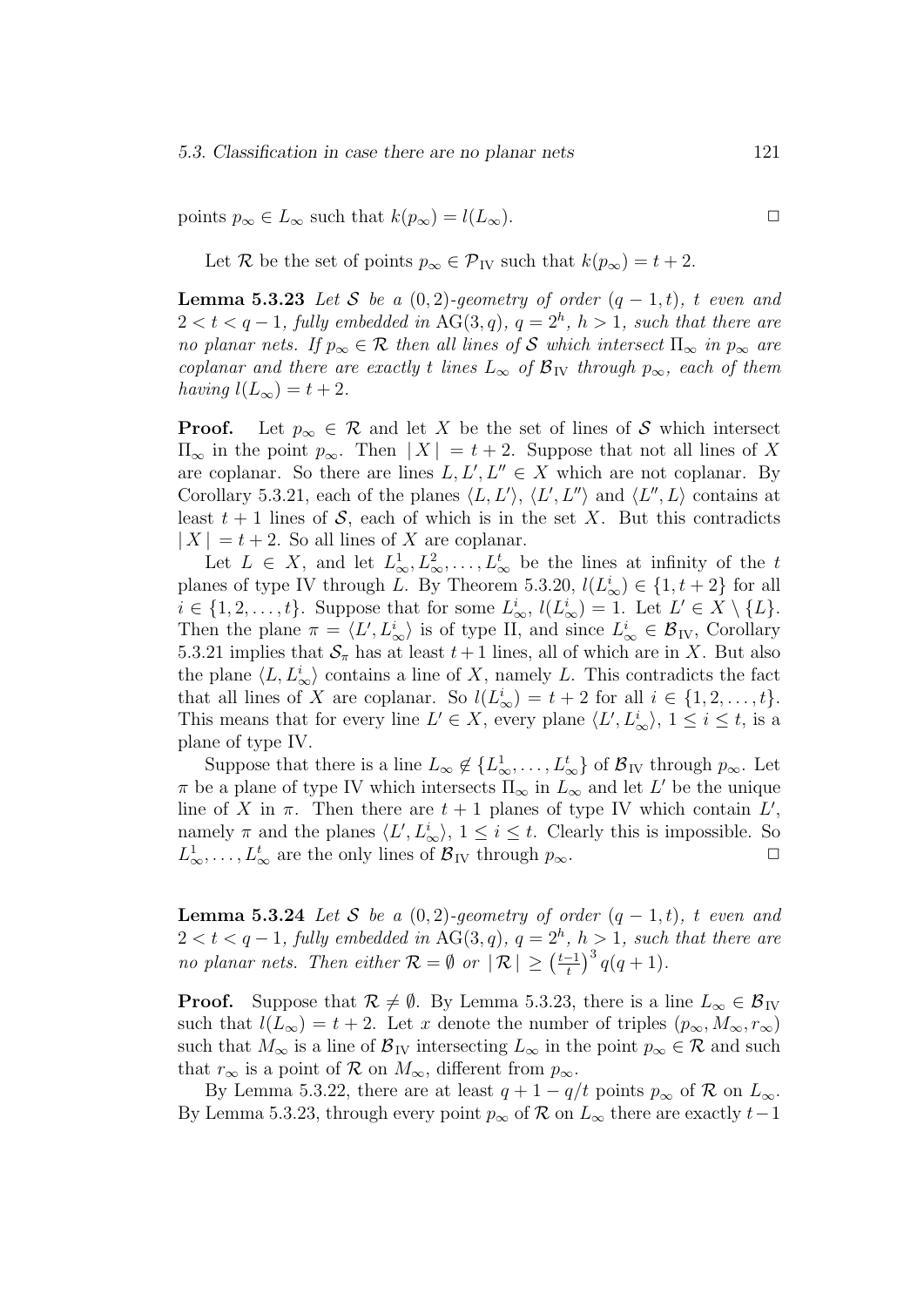lines  $M_{\infty} \in \mathcal{B}_{IV}$  different from  $L_{\infty}$ , and each of these lines has  $l(M_{\infty}) = t+2$ . Again by Lemma 5.3.22, there are at least  $q - q/t$  points  $r_{\infty} \in \mathcal{R}$  on  $M_{\infty}$ different from  $p_{\infty}$ . Hence  $x \ge (t-1)(q+1-q/t)(q-q/t)$ .

Through a fixed point  $r_{\infty} \in \mathcal{R}$  not on  $L_{\infty}$  there are, by Lemma 5.3.23, exactly t lines  $M_{\infty} \in \mathcal{B}_{IV}$ , which may or may not intersect  $L_{\infty}$  in a point of  $\mathcal{R}$ . Hence  $x \leq t | \mathcal{R} |$ . We conclude that

$$
|\mathcal{R}| \ge \frac{t-1}{t}(q+1-\frac{q}{t})(q-\frac{q}{t}) \ge \left(\frac{t-1}{t}\right)^3 q(q+1).
$$

**Theorem 5.3.25** Let S be a  $(0, 2)$ -geometry of order  $(q - 1, t)$ , t even and  $2 < t < q-1$ , fully embedded in  $AG(3, q)$ ,  $q = 2<sup>h</sup>$ ,  $h > 1$ , such that there are no planar nets. Then for every line  $L_{\infty} \in \mathcal{B}_{IV}$ ,  $l(L_{\infty}) = 1$ .

**Proof.** We first remark that as a consequence of Theorem 5.3.20,  $4 \le t < \frac{1}{2}q$ and  $h \geq 6$ , so  $q \geq 64$ .

Suppose that there is a line  $L_{\infty} \in \mathcal{B}_{IV}$  such that  $l(L_{\infty}) \neq 1$ . By Theorem 5.3.20,  $l(L_{\infty}) = t + 2$ . Lemma 5.3.2 implies that  $\mathcal{R} \neq \emptyset$ . By Lemma 5.3.24,  $| \mathcal{R} | \geq \left( \frac{t-1}{t} \right)^3 q(q+1).$ 

We consider again the set  $\Pi$  of original planes and the set  $\Pi^*$  of repeated planes. As before, let  $\mathcal{P}_{IV} = \{p_{\infty}^1, p_{\infty}^2, \ldots, p_{\infty}^{|\mathcal{P}_{IV}|}\}\$  and for every  $p_{\infty}^i \in \mathcal{P}_{IV}$ let  $d_i$  denote the number of repeated planes  $\pi$  such that  $P_{\infty}(\pi) = \{p_{\infty}^i\}.$ 

Let  $p^i_{\infty} \in \mathcal{R}$ . By Lemma 5.3.23, the  $t + 2$  lines of  $\mathcal{S}$  which intersect  $\Pi_{\infty}$ in the point  $p^i_{\infty}$  lie in a plane  $\pi$ , and there are exactly  $q + 1 - t$  lines of  $\mathcal{B}_0$ through  $p^i_{\infty}$ , one of which being the line at infinity  $L_{\infty}$  of  $\pi$ . Let  $M_{\infty}$  be a line of  $\mathcal{B}_0$  through  $p^i_{\infty}$  and different from  $L_{\infty}$ . Then there are exactly  $t + 1$ repeated planes  $\pi'$  such that  $\pi' \cap \Pi_{\infty} = M_{\infty}$  and  $P_{\infty}(\pi') = \{p_{\infty}^i\}$ . Hence  $d_i = (t+1)(q-t)$ , and this holds for every point  $p^i_{\infty} \in \mathcal{R}$ . By Lemma 5.3.15,

$$
|\Pi^*| = \sum_{i=1}^{|\mathcal{P}_{IV}|} d_i \ge \sum_{i=1}^{|\mathcal{R}|} d_i = (t+1)(q-t) |\mathcal{R}|.
$$

By Lemma 5.3.14,  $|\Pi^*| \leq (q+1)|\mathcal{P}_0| - |\mathcal{B}_0| < (q+1)|\mathcal{P}_0|$ , so

$$
(t+1)(q-t) | \mathcal{R} | \leq (q+1) | \mathcal{P}_0 |.
$$

Since  $\mathcal{P}_0$  is the complement of  $\mathcal{P}_{IV}$  in the point set of  $\Pi_{\infty}$  and since  $\mathcal{R} \subseteq \mathcal{P}_{IV}$ ,  $|\mathcal{P}_0| \leq q^2 + q + 1 - |\mathcal{R}|$ . Hence

$$
|R| \le \frac{(q+1)(q^2+q+1)}{(t+1)(q-t)+q+1}.
$$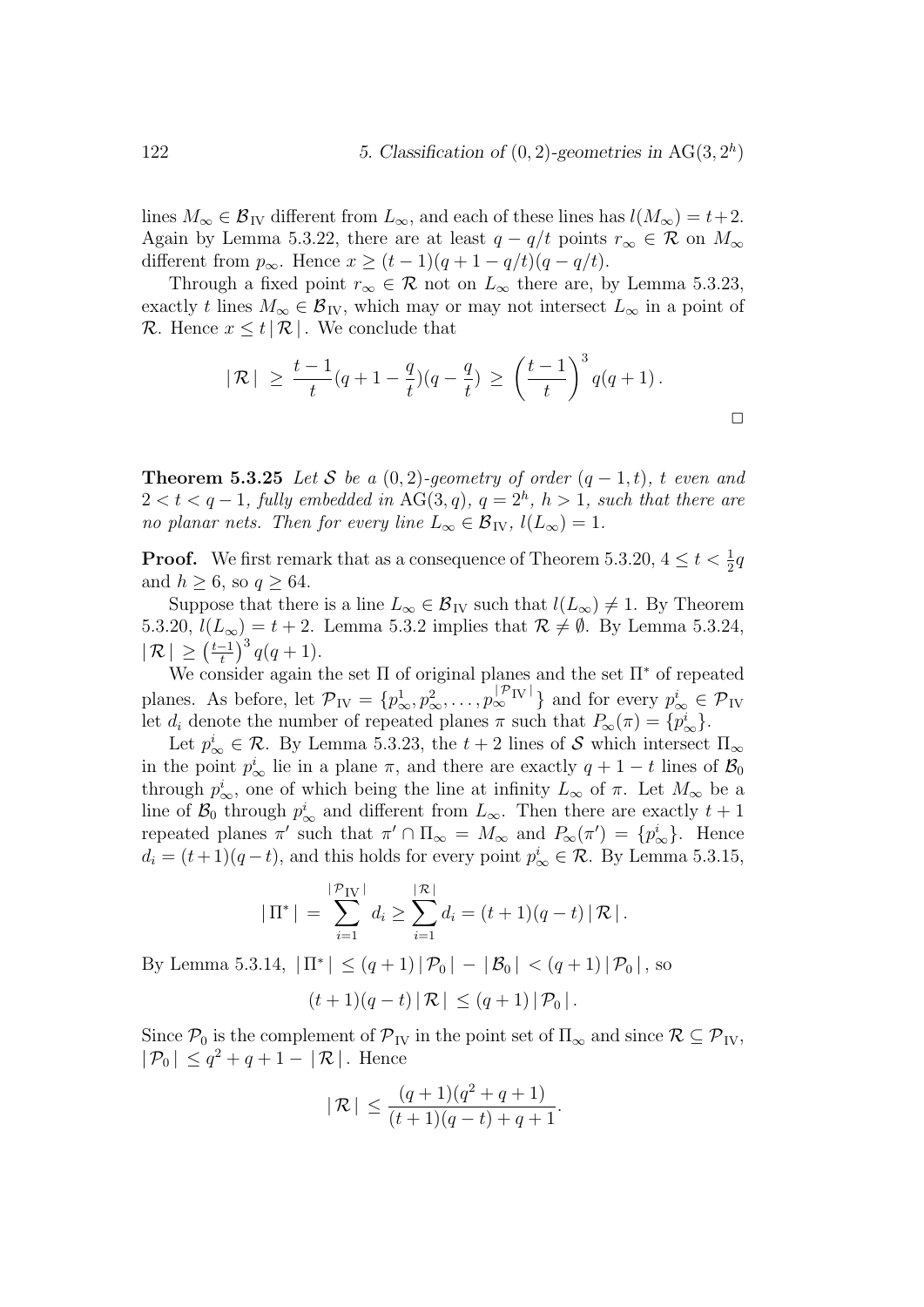Since  $q \ge 64$  and  $4 \le t < \frac{1}{2}q$ ,  $(t+1)(q-t) \ge 4(q+1)$ . Hence

$$
\left(\frac{t-1}{t}\right)^3 q(q+1) \leq |\mathcal{R}| \leq \frac{1}{5}(q^2+q+1).
$$

This clearly contradicts the fact that  $t \geq 4$  and  $q \geq 64$ . We conclude that for every line  $L_{\infty} \in \mathcal{B}_{IV}$ ,  $l(L_{\infty}) = 1$ .

**Theorem 5.3.26** A (0, 2)-geometry of order  $(q-1,t)$ , with  $2 < t < q-1$ and t even, fully embedded in AG(3,q),  $q = 2<sup>h</sup>$ ,  $h > 1$ , such that there are no planar nets, does not exist.

**Proof.** Suppose that there exists a  $(0, 2)$ -geometry S of order  $(q - 1, t)$ , t even and  $2 < t < q-1$ , fully embedded in AG(3,q),  $q = 2<sup>h</sup>$ ,  $h > 1$ , such that there are no planar nets. By Theorem 5.3.25 and Lemma 5.3.4,  $k_{\text{min}} = 1$ . Let x be the number of pairs  $(p_{\infty}, L_{\infty})$  such that  $p_{\infty} \in \mathcal{P}_{min}$ ,  $L_{\infty} \in \mathcal{B}_{IV}$  and  $p_{\infty} \in L_{\infty}$ . By Lemma 5.3.6,  $x = t | \mathcal{P}_{\min} |$ . By Lemma 5.3.22, on every line  $L_{\infty} \in \mathcal{B}_{IV}$  there are at least  $q + 1 - q/t > (t - 1)(q + 1)/t$  points  $p_{\infty}$  such that  $k(p_\infty) = l(L_\infty) = 1 = k_{\min}$ . Hence  $x > \frac{t-1}{t}(q+1) |B_{IV}|$ . We conclude that

$$
|P_{\min}| > \frac{t-1}{t^2}(q+1) |B_{\text{IV}}|.
$$

Let  $\pi$  be a plane of type IV. Then there are  $\frac{1}{2}q(q+1)(t-1)$  lines of S which intersect  $\pi$  in a point of the connected component of  $\mathcal{S}_{\pi}$  which is a dual oval. So  $|\mathcal{B}| \ge \frac{1}{2}q(q+1)(t-1)$ . Theorem 5.3.25 implies that  $|\Pi_{IV}| = |\mathcal{B}_{IV}|$ . Hence by equality (5.2) of Lemma 5.3.7,

$$
|\mathcal{B}_{\mathrm{IV}}| = \frac{t}{q+1} |\mathcal{B}| \ge \frac{1}{2} qt(t-1).
$$

On the other hand Lemma 5.3.5 implies that there is at least one hole, so  $|\mathcal{P}_{\min}| \leq q^2 + q$ . Hence

$$
\frac{t-1}{t^2}(q+1)\frac{1}{2}qt(t-1) < q(q+1).
$$

So  $(t-1)^2 < 2t$ , and hence  $t < 3$ . But this contradicts  $t > 2$ .

We conclude that a  $(0, 2)$ -geometry of order  $(q - 1, t)$ , with  $2 < t < q - 1$ and t even, fully embedded in AG(3,q),  $q = 2<sup>h</sup>$ ,  $h > 1$ , such that there are no planar nets, does not exist.  $\Box$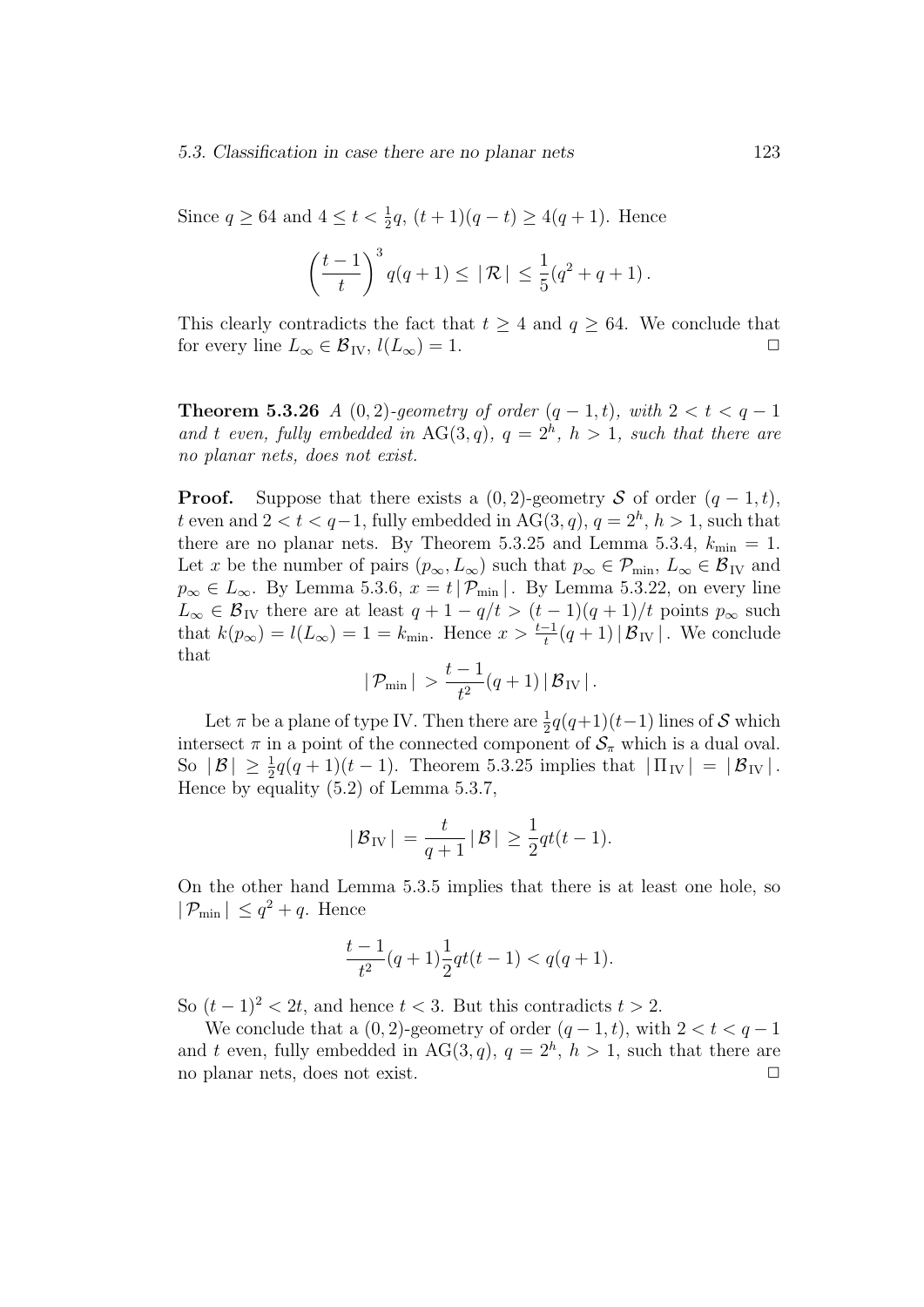#### 5.3.2.5 Conclusion

**Theorem 5.3.27** Let S be a  $(0, 2)$ -geometry of order  $(q-1, t)$  fully embedded in AG(3,q),  $q = 2<sup>h</sup>$ ,  $h > 1$ , such that there are no planar nets. Then  $t = q$ .

Proof. This follows immediately from Proposition 5.3.1 and Theorems 5.3.8, 5.3.9, 5.3.19 and 5.3.26.  $\Box$ 

#### 5.3.3 Classification in case  $t = q$

**Theorem 5.3.28** Let  $S = (\mathcal{P}, \mathcal{B}, I)$  be a (0,2)-geometry of order  $(q - 1, q)$ fully embedded in  $AG(3,q)$ ,  $q = 2<sup>h</sup>$ ,  $h > 1$ , such that there are no planar nets. Then the following properties hold.

- 1. There is exactly one hole, which is denoted by  $n_{\infty}$ .
- 2.  $\mathcal{P}_{IV} = \mathcal{P}_{min}$ . In other words, through every point of  $\Pi_{\infty}$  different from the hole  $n_{\infty}$ , there is a constant number  $k_{\min}$  of lines of S. Let  $k = k_{\min}$ .
- 3. Any plane through the hole  $n_{\infty}$  is of type II and contains exactly k lines of  $S$  and no isolated points. These are the only planes of type II.
- 4.  $k \in \{\frac{1}{2}q, q\}$  and  $|\mathcal{P}| = kq^2$ .
- 5.  $k = \frac{1}{2}q$  if and only if  $S \simeq \text{HT}$ .

**Proof.** Applying  $t = q$  to inequalities (5.6) and (5.7) of Lemma 5.3.7 yields  $|\mathcal{P}_{IV}| \geq q(q+1)$ , so  $|\mathcal{P}_0| \leq 1$ . On the other hand by Lemma 5.3.5,  $\mathcal{P}_0 \neq \emptyset$ , so there is exactly one hole  $n_{\infty}$ . Hence  $|\mathcal{B}_{IV}| = q^2 = qt - q + t$ . In other words, we have equality in (5.6) of Lemma 5.3.7. Hence  $\mathcal{P}_{IV} = \mathcal{P}_{min}$ .

Let  $L_{\infty}$  be a line of  $\Pi_{\infty}$  through  $n_{\infty}$ , and let V be the parallel class of planes which intersect  $\Pi_{\infty}$  in the line  $L_{\infty}$ . Since  $n_{\infty} \in L_{\infty}$ ,  $L_{\infty} \in \mathcal{B}_0$ , so every plane in V is of type I or II. Let  $p_{\infty}$  be a point of  $\mathcal{P}_{IV}$  on  $L_{\infty}$ . Then there is a line L of S which intersects  $\Pi_{\infty}$  in the point  $p_{\infty}$ . Hence the plane  $\pi = \langle L, L_{\infty} \rangle \in V$  is a plane of type II such that  $P_{\infty}(\pi) = \{p_{\infty}\}.$  So for every point  $p_{\infty} \in \mathcal{P}_{IV}$  on  $L_{\infty}$ , there is at least one plane  $\pi \in V$  of type II such that  $P_{\infty}(\pi) = \{p_{\infty}\}\.$  But since  $\mathcal{P}_{0} = \{n_{\infty}\}\.$  there are q points of  $\mathcal{P}_{IV}$ on  $L_{\infty}$ . Since there are only q planes in V, it follows that for every point  $p_{\infty} \in L_{\infty} \setminus \{n_{\infty}\}\$ , there is exactly one plane  $\pi \in V$  of type II such that  $P_{\infty}(\pi) = \{p_{\infty}\}\;$  moreover,  $\pi$  contains all k lines of S which intersect  $\Pi_{\infty}$  in  $p_{\infty}$ . Hence every plane of V is of type II. We conclude that every affine plane containing the hole  $n_{\infty}$  is of type II and contains k lines of S.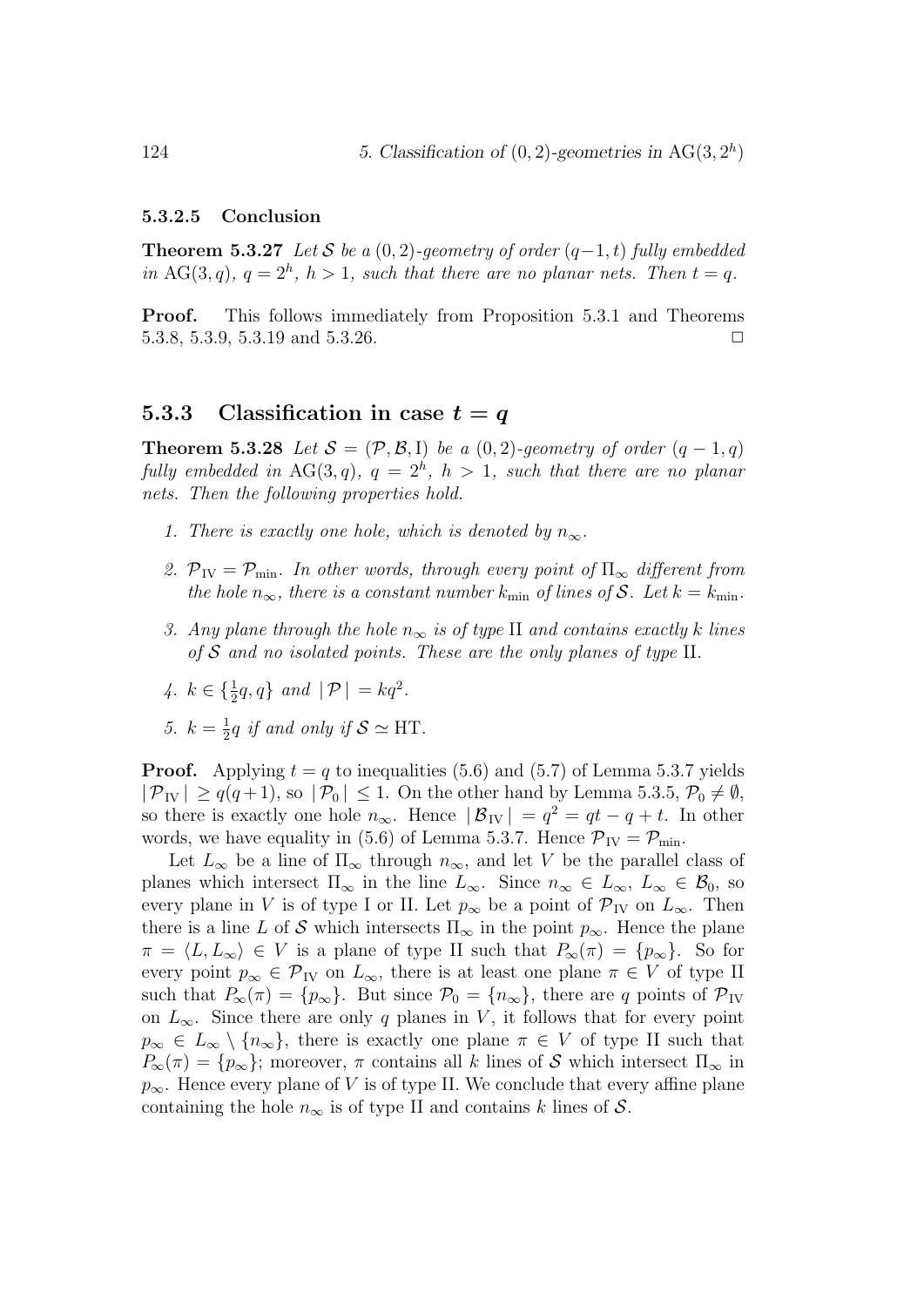

Figure 5.4: A parallel class of planes containing the unique hole in case  $t = q$ (Theorem 5.3.28).

Suppose that a plane  $\pi$  of AG(3, q) which contains the hole  $n_{\infty}$ , contains an isolated point p. Since  $n_{\infty}$  is a hole, the line  $L = \langle n_{\infty}, p \rangle$  is not a line of S. Also every plane through  $L$  is of type II, so contains at most one line of S through p. But  $\pi$  does not contain any line of S through p, implying that the number of lines of S through  $p$  is at most  $q$ , a contradiction.

Now suppose that there is a plane  $\pi$  of type II which does not contain the hole  $n_{\infty}$ . Let  $L_{\infty} = \pi \cap \Pi_{\infty}$  and let  $p_{\infty} \in L_{\infty}$  such that  $P_{\infty}(\pi) = \{p_{\infty}\}.$ Then  $p_{\infty} \neq n_{\infty}$ , so  $p_{\infty} \in \mathcal{P}_{IV} = \mathcal{P}_{min}$ . By Lemma 5.3.3, none of the planes parallel to  $\pi$  is of type IV. Hence  $L_{\infty} \in \mathcal{B}_0$ , so  $L_{\infty}$  contains a hole. But this contradicts the fact that  $n_{\infty} \notin L_{\infty}$ . So every plane of type II contains the hole  $n_{\infty}$ .

Consider a parallel class of planes which intersect  $\Pi_{\infty}$  in a line containing  $n_{\infty}$ . Then every plane is of type II and contains k lines of S and no isolated points. Hence  $|\mathcal{P}| = kq^2$ .

Let L be a line of  $AG(3, q)$ . Then there is at least one plane of type II which contains L, namely  $\langle n_{\infty}, L \rangle$  if  $L \cap \Pi_{\infty} \neq n_{\infty}$ , and any plane through L otherwise. Since every plane of type II contains k parallel lines of  $S$  and no isolated points, L contains 0, k or q points of  $S$ . We conclude that the set  $\mathcal{R} = \mathcal{P} \cup \Pi_{\infty}$  is a set of type  $(1, k + 1, q + 1)$ . Furthermore, L contains q points of S if and only if L is a line of S or  $k = q$ .

Suppose that  $k < q$ , and suppose that  $\mathcal R$  is a singular set of type  $(1, k + 1, q + 1)$ . Then there is a singular point  $p \in \mathcal{R}$ , that is, a point  $p \in \mathcal{R}$  such that every line through p contains 1 or  $q + 1$  points of  $\mathcal{R}$ . If p is an affine point, then every line  $L$  through  $p$  contains at least 2 points of R, namely p and  $L \cap \Pi_{\infty}$ , and hence L contains  $q + 1$  points of R. So R is the point set of PG(3, q), and  $|\mathcal{P}| = kq^2 = q^3$ , a contradiction. If  $p \in \Pi_{\infty}$ ,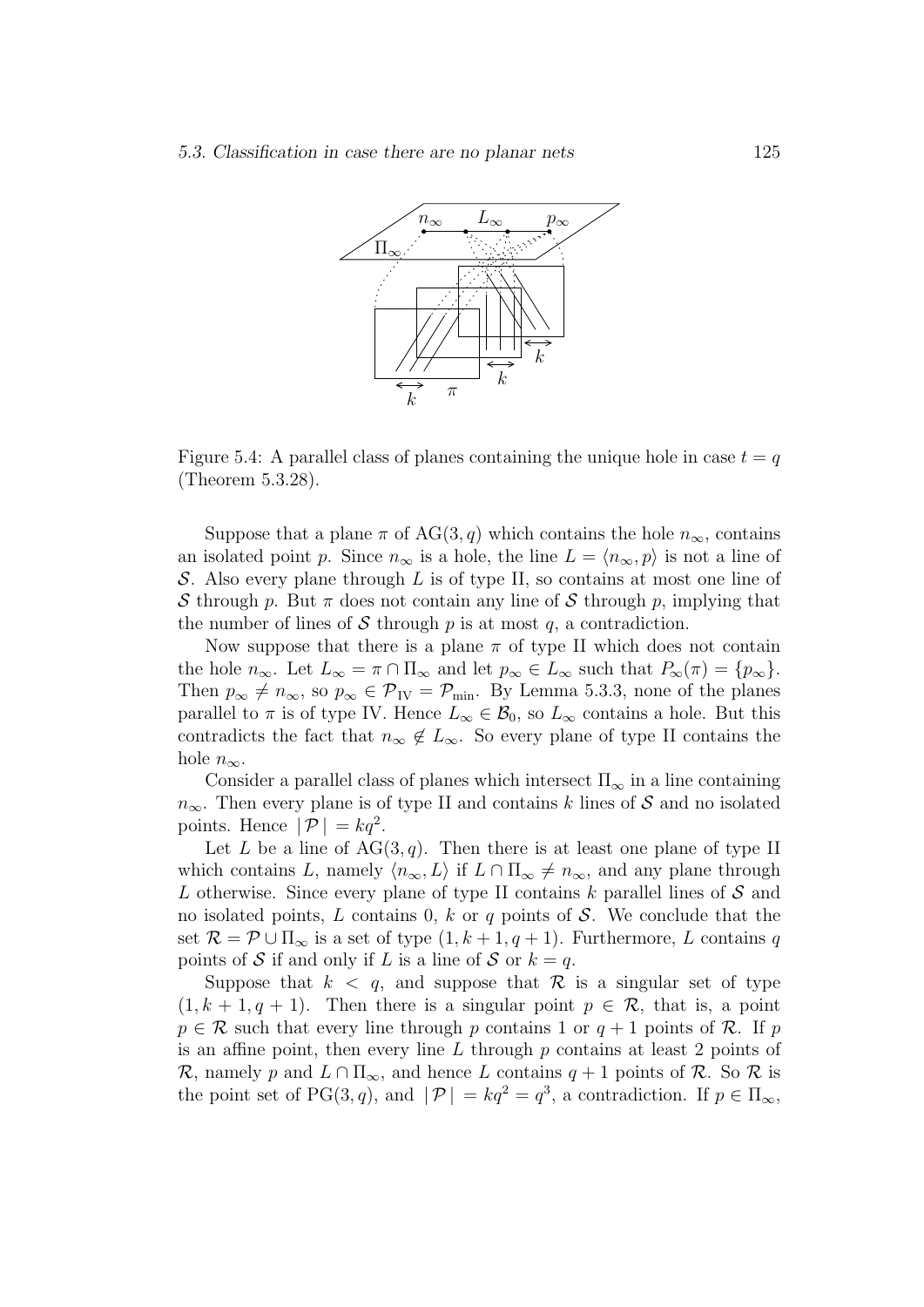then since  $|\mathcal{P}| = kq^2$ , there are exactly kq affine lines through p which are completely contained in  $P$ , and hence are lines of  $S$ . But this contradicts the fact that  $k(p_{\infty}) = k$  for every point  $p_{\infty} \in \mathcal{P}_{IV}$ . So  $\mathcal{R}$  is nonsingular. By Theorem 1.3.5, the following cases have to be considered.

- 1. P is a point or the complement of a point. This contradicts  $|\mathcal{P}| = kq^2$ .
- 2.  $k = \frac{1}{2}q$  and  $\mathcal{R} = \mathcal{R}_3$ . Since every affine line which contains q points of P is a line of S, it follows that  $S \simeq HT$ .

We conclude that  $k \in \{\frac{1}{2}q, q\}$  and that if  $k = \frac{1}{2}q$ , then  $S \simeq \text{HT}$ . Clearly, if  $\mathcal{S} \simeq \text{HT}$ , then  $\mathcal{R} = \mathcal{P} \cup \overline{\Pi}_{\infty} = \mathcal{R}_3$  is a set of type  $(1, \frac{1}{2}q+1, q+1)$ , so  $k = \frac{1}{2}q$ .  $\Box$ 

For any point  $p_{\infty} \in \Pi_{\infty}$ , let  $\pi_{p_{\infty}}$  denote the projective plane with as points the planes of PG(3, q) through  $p_{\infty}$  and as lines the lines of PG(3, q) through  $p_{\infty}$ .

In AG(3,q),  $q = 2<sup>h</sup>$ ,  $h > 1$ , an ordered pair  $(\Omega_{\infty}, \psi)$  is called a type **A** pair if  $\Omega_{\infty}$  is a planar oval set in  $\Pi_{\infty}$  with nucleus a point  $n_{\infty}$ , and  $\psi$  is a collineation from  $\pi_{n_{\infty}}$  to  $\pi(\Omega_{\infty})$  such that every line of  $\Pi_{\infty}$  through  $n_{\infty}$  is fixed.

**Theorem 5.3.29** Let  $S = (\mathcal{P}, \mathcal{B}, I)$  be a (0,2)-geometry of order  $(q - 1, q)$ fully embedded in  $AG(3,q)$ ,  $q = 2<sup>h</sup>$ ,  $h > 1$ , such that there are no planar nets. Let  $n_{\infty}$  be the unique hole. Then the following properties hold.

- 1. For every point p of S,  $\theta_p$  is an oval in  $\Pi_{\infty}$  with nucleus  $n_{\infty}$ .
- 2. For any two points p, p' of S such that  $p, p', n_{\infty}$  are collinear,  $\theta_p = \theta_{p'}$ .
- 3. The set  $\Omega_{\infty}(\mathcal{S})$  of all distinct sets  $\theta_p$ ,  $p \in \mathcal{P}$ , is a planar oval set in  $\Pi_{\infty}$ with nucleus  $n_{\infty}$ .
- 4. The pair  $(\Omega_{\infty}(S), \psi(S))$ , where  $\psi(S)$  maps an affine plane  $\pi$  through  $n_{\infty}$  to the point at infinity of the k lines of  $S_{\pi}$ , the plane  $\Pi_{\infty}$  to the point  $n_{\infty}$ , an affine line L through  $n_{\infty}$  to the set  $\theta_p \in \Omega_{\infty}(\mathcal{S})$ , with p an affine point of L, and a line  $L_{\infty}$  of  $\Pi_{\infty}$  through  $n_{\infty}$  to itself, is a type A pair.

**Proof.** Let p be a point of S, and let  $L = \langle p, n_{\infty} \rangle$ . By Theorem 5.3.28, every plane through  $L$  contains exactly one line of  $S$  through  $p$ . Hence every line of  $\Pi_{\infty}$  through  $n_{\infty}$  intersects the set  $\theta_p$  in exactly one point. Furthermore, by Theorem 5.3.28, every plane through  $p$  which does not contain the line L is a plane of type I or IV, and hence contains 0 or 2 lines of  $S$  through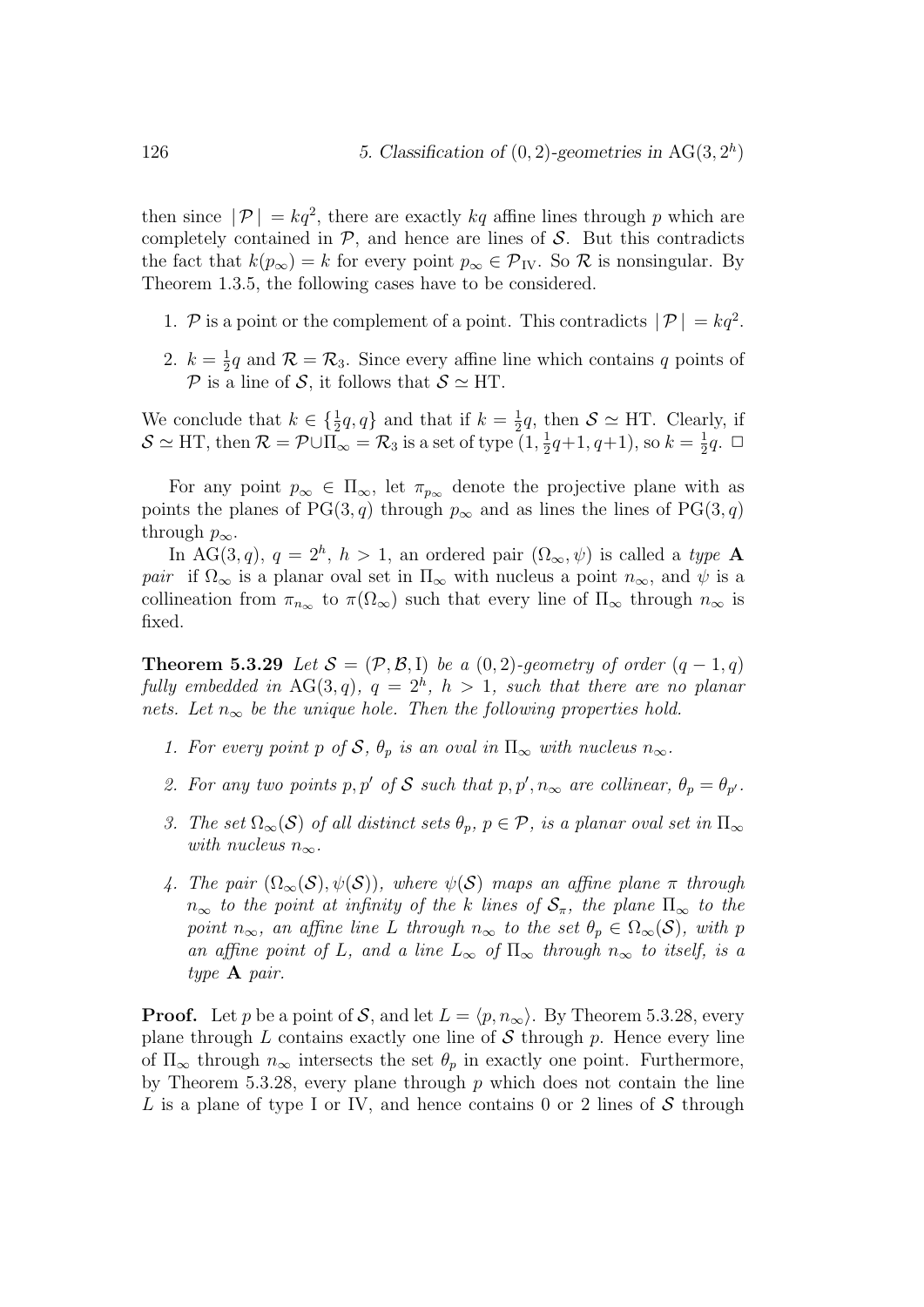

Figure 5.5: Planar oval sets and type A pairs (Theorem 5.3.29).

p. So every line of  $\Pi_{\infty}$  not through  $n_{\infty}$  intersects  $\theta_p$  in 0 or 2 points. Since  $|\theta_p| = q + 1$ , it follows that  $\theta_p$  is an oval with nucleus  $n_{\infty}$ .

Let p, p' be points of S such that the line  $L = \langle p, p' \rangle$  intersects  $\Pi_{\infty}$  in the point  $n_{\infty}$ . Since for every plane  $\pi$  through L, the lines of S in  $\pi$  through p and p' are parallel,  $\theta_p = \theta_{p'}$ .

Let p, p' be points of S such that the line  $L = \langle p, p' \rangle$  intersects  $\Pi_{\infty}$  in a point  $p_{\infty}$  different from  $n_{\infty}$ . Let  $\pi = \langle L, n_{\infty} \rangle$ . Then  $\pi$  is a plane of type II, so the line  $L_{\infty} = \langle n_{\infty}, p_{\infty} \rangle = \pi \cap \Pi_{\infty}$  intersects the ovals  $\theta_p$  and  $\theta_{p'}$  in the same point, namely the point at infinity of the k lines of  $S_{\pi}$ . Suppose that there is a point  $r_{\infty} \in \theta_p \cap \theta_{p'}$  which is not on  $L_{\infty}$ . Then the plane  $\pi' = \langle L, r_{\infty} \rangle$ contains a line of S through p, respectively p', which intersects  $\Pi_{\infty}$  in  $r_{\infty}$ . So  $\pi'$  contains two parallel lines of  $S$ , and hence it is of type II. By Theorem 5.3.28,  $\pi'$  contains the hole  $n_{\infty}$ . But  $\pi' \cap \Pi_{\infty} = \langle p_{\infty}, r_{\infty} \rangle$ , and this line does not contain  $n_{\infty}$ , a contradiction. So  $\theta_p$  and  $\theta_{p'}$  intersect in exactly one point. It follows that the set  $\Omega_{\infty}(\mathcal{S})$  consists of exactly  $q^2$  ovals with nucleus  $n_{\infty}$ , any two of which intersect in exactly one point. Hence  $\Omega_{\infty}(S)$  is a planar oval set in  $\Pi_{\infty}$  with nucleus  $n_{\infty}$ .

Let L be an affine line through  $n_{\infty}$ , and let  $\pi$  be an affine plane containing  $n_{\infty}$ . If  $L \subseteq \pi$  then clearly  $\pi^{\psi(S)} \in L^{\psi(S)}$ . Assume that  $L \nsubseteq \pi$ . Let  $L_{\infty} = \pi \cap \Pi_{\infty}$  and let  $\pi' = \langle L, L_{\infty} \rangle$ . Since for every point  $p_{\infty} \in L_{\infty} \setminus \{n_{\infty}\}\$ there is exactly one plane  $\pi''$  such that  $\pi'' \cap \Pi_{\infty} = L_{\infty}$  and  $P_{\infty}(\pi'') = \{p_{\infty}\}\$ , the lines of  $\mathcal{S}_{\pi}$  are not parallel to the lines of  $\mathcal{S}_{\pi'}$ . In other words,  $\pi^{\psi(\mathcal{S})} \neq \pi'^{\psi(\mathcal{S})}$ . Since  $L \subseteq \pi'$ ,  $\pi'^{\psi(S)} \in L^{\psi(S)}$ . Since  $\pi'^{\psi(S)}$  is the only point of  $L^{\psi(S)}$  on  $L_{\infty}$ ,  $\pi^{\psi(S)} \notin L^{\psi(S)}$ . So L and  $\pi$  are incident in  $\pi_{n_{\infty}}$  if and only if  $L^{\psi(S)}$  and  $\pi^{\psi(S)}$ are incident in  $\pi(\Omega_{\infty}(S))$ . It is now easily verified that any point and any line of  $\pi_{n_{\infty}}$  are incident if and only if their images under  $\psi(\mathcal{S})$  are incident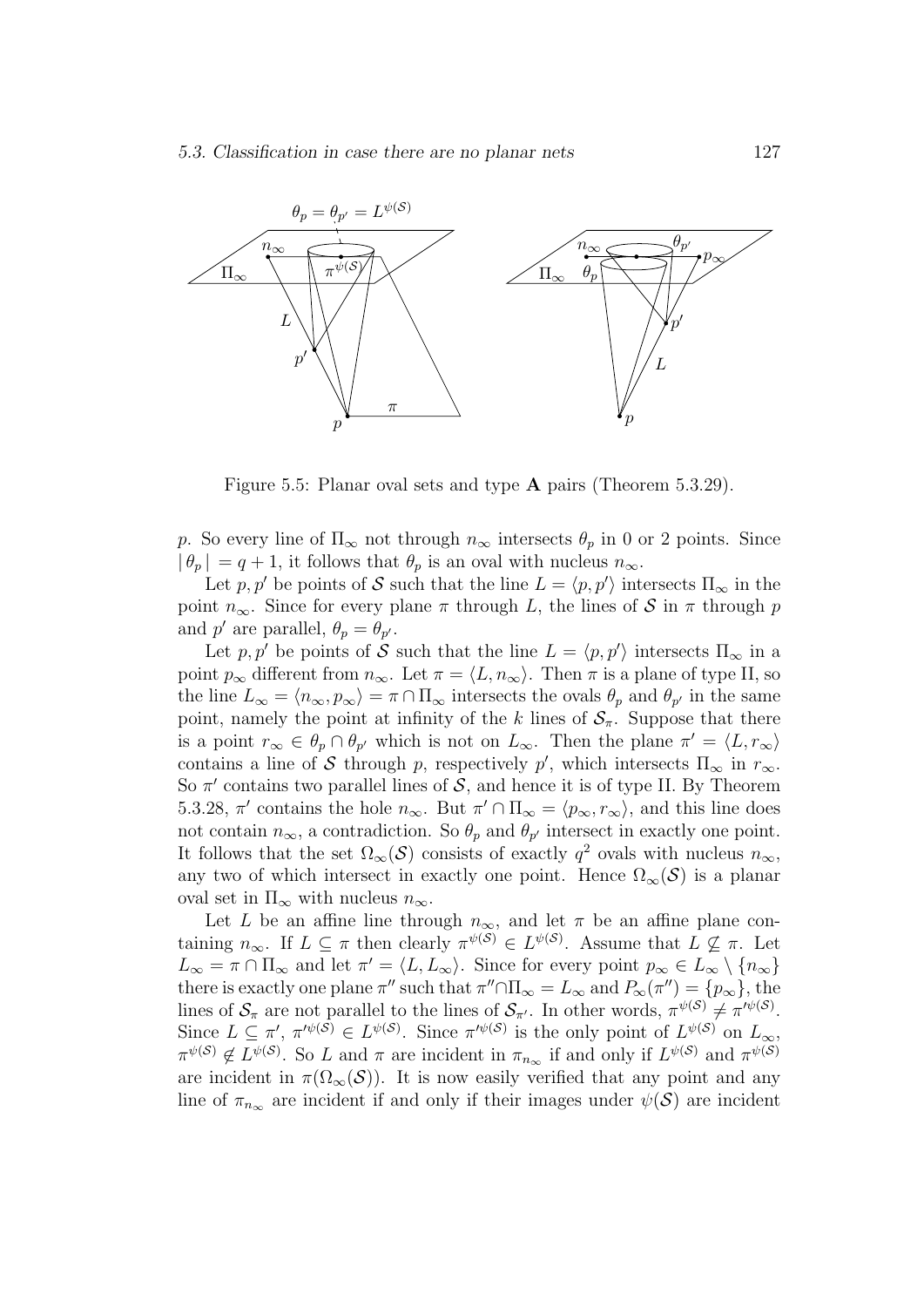in  $\pi(\Omega_{\infty}(\mathcal{S}))$ . Since  $\psi(\mathcal{S})$  fixes every line of  $\Pi_{\infty}$  through  $n_{\infty}$ ,  $(\Omega_{\infty}(\mathcal{S}), \psi(\mathcal{S}))$ is a type  $\bf{A}$  pair.  $\Box$ 

**Lemma 5.3.30** Consider the  $(0, 2)$ -geometry  $S = HT = (\mathcal{P}, \mathcal{B}, I)$ , fully embedded in AG(3,q),  $q = 2^h$ . Consider  $\overline{S} = (\overline{P}, \overline{B}, \overline{I})$ , the so-called complement of S, where  $\overline{P}$  is the complement of P in the point set of AG(3,q),  $\overline{B}$  is the set of all affine lines containing q points of  $\overline{P}$ , and  $\overline{I}$  is the natural incidence. Then  $\overline{S}$  is a (0, 2)-geometry fully embedded in AG(3, q), and it is projectively equivalent to HT.

**Proof.** From the construction of HT (see Section 1.4.7) it follows that  $\mathcal{P} \cup \Pi_{\infty}$  is projectively equivalent to  $\mathcal{R}_3$ . Since  $\mathcal{R}_3$  is a set of type  $(1, \frac{1}{2}q+1, q+1)$ ,  $\overline{P} \cup \prod_{\infty}$  is also a set of type  $(1, \frac{1}{2}q+1, q+1)$ . Since  $\mathcal{R}_3$  is nonsingular, so is  $\overline{\mathcal{P}} \cup \Pi_{\infty}$ . By Theorem 1.3.4,  $\overline{\overline{\mathcal{P}}} \cup \Pi_{\infty}$  is projectively equivalent to  $\mathcal{R}_3$ . Hence  $\overline{\mathcal{S}} \simeq HT$ .

If  $S \simeq \text{HT}$  and  $\overline{S}$  is the complement of S, then we also say that S and  $\overline{S}$ are complementary.

**Lemma 5.3.31** Let  $S = (\mathcal{P}, \mathcal{B}, I) \simeq H T$  and let  $\overline{S} = (\overline{\mathcal{P}}, \overline{\mathcal{B}}, I)$  be the complement of S. Then the hole of S and the hole of  $\overline{S}$  coincide,  $\Omega_{\infty}(S) = \Omega_{\infty}(\overline{S})$ and  $\psi(\mathcal{S}) = \psi(\overline{\mathcal{S}})$ . Furthermore, all the conclusions of Theorems 5.3.28 and 5.3.29 apply to the (disconnected) geometry  $\widetilde{S} = (\widetilde{\mathcal{P}}, \widetilde{\mathcal{B}}, \widetilde{I}) = (\mathcal{P} \cup \overline{\mathcal{P}}, \mathcal{B} \cup \overline{\mathcal{B}},$  $I \cup \overline{I}$ , with  $k = q$ .

**Proof.** Let  $n_{\infty}$  be the hole of S. Let L be a line of AG(3, q) through  $n_{\infty}$ , and let  $\pi$  be a plane containing L. By Lemma 4.4.4,  $\pi$  is a plane of type II which contains  $\frac{1}{2}q$  lines of S but no isolated points. Hence L contains exactly  $\frac{1}{2}q$  points of S. So every affine line which intersects  $\Pi_{\infty}$  in the point  $n_{\infty}$ , contains exactly  $\frac{1}{2}q$  points of  $S$ , and hence exactly  $\frac{1}{2}q$  points of  $\overline{S}$ . So no line of  $\overline{S}$  intersects  $\Pi_{\infty}$  in the point  $n_{\infty}$ . Hence  $n_{\infty}$  is the hole of  $\overline{S}$ .

Let  $\pi$  be a plane of type II with respect to S. Then  $\pi$  contains  $\frac{1}{2}q$  parallel lines of S but no isolated points of S, so it contains  $\frac{1}{2}q$  lines of  $\overline{S}$ , and these lines are parallel to the lines of S in  $\pi$ . Hence  $\pi^{\psi(S)} = \pi^{\psi(\overline{S})}$ .

Let L be a line of  $AG(3, q)$  which intersects  $\Pi_{\infty}$  in the point  $n_{\infty}$ . Since for every plane  $\pi$  through  $L, \pi^{\psi(\mathcal{S})} = \pi^{\psi(\overline{\mathcal{S}})}$ , it follows that  $L^{\psi(\mathcal{S})} = L^{\psi(\overline{\mathcal{S}})}$ . This shows that  $\Omega_{\infty}(\mathcal{S}) = \Omega_{\infty}(\overline{\mathcal{S}})$  and  $\psi(\mathcal{S}) = \psi(\overline{\mathcal{S}})$ .

Consider the geometry  $\tilde{S}$ . Since the hole of the geometries  $S$  and  $\overline{S}$  is  $n_{\infty}$ , this point is the unique hole of  $\widetilde{S}$ . Since through every point  $p_{\infty} \in \Pi_{\infty} \setminus \{n_{\infty}\}\$ there are exactly  $\frac{1}{2}q$  lines of  $S$  and exactly  $\frac{1}{2}q$  lines of  $\overline{S}$ , there are exactly q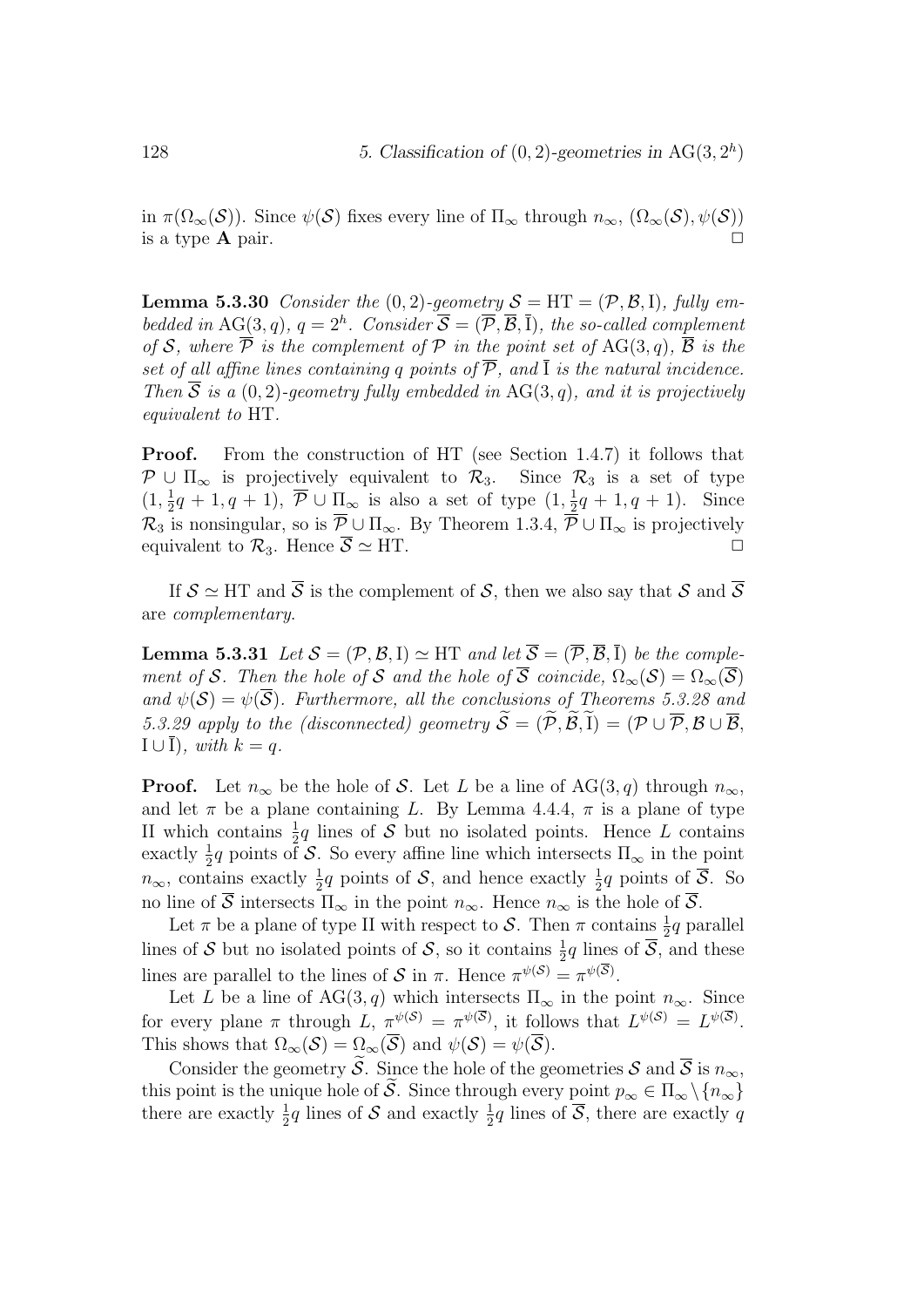lines of  $\widetilde{\mathcal{S}}$  through every point  $p_{\infty} \in \Pi_{\infty} \setminus \{n_{\infty}\}\$ . Since  $\overline{\mathcal{S}}$  is the complement of S, it is immediately clear that an affine plane  $\pi$  is of type II with respect to  $\widetilde{\mathcal{S}}$  if and only if  $n_{\infty}$  is on the line  $\pi \cap \Pi_{\infty}$ , and that in this case  $\pi$  contains q parallel lines of  $\tilde{S}$  and no isolated points. Since  $\overline{P}$  is the complement of  $P$ in the point set of AG(3, q),  $|\tilde{\mathcal{P}}| = q^3$ . So all the conclusions of Theorem 5.3.28 apply to  $\widetilde{\mathcal{S}}$ .

For every point p of S, respectively  $\overline{S}$ ,  $\widetilde{S}$ , let  $\theta_p$ , respectively  $\overline{\theta}_p$ ,  $\widetilde{\theta}_p$ , denote the set of points at infinity of the  $q+1$  lines of S, respectively  $\overline{S}$ ,  $\widetilde{S}$ , through p. Let  $p \in \tilde{\mathcal{P}}$ . Then either  $p \in \mathcal{P}$  or  $p \in \overline{\mathcal{P}}$ . Since  $\tilde{\theta}_p = \theta_p$  if  $p \in \mathcal{P}$  and  $\widetilde{\theta}_p = \overline{\theta}_p$  if  $p \in \overline{\mathcal{P}}$ , and since Theorem 5.3.29 applies to both S and  $\overline{\mathcal{S}}, \widetilde{\theta}_p$  is an oval of  $\Pi_{\infty}$  with nucleus  $n_{\infty}$ .

Let p, p' be points of  $\tilde{S}$  such that the line  $L = \langle p, p' \rangle$  intersects  $\Pi_{\infty}$  in the point  $n_{\infty}$ . Since for every plane  $\pi$  through L, the lines of  $\widetilde{S}$  in  $\pi$  through p and p' are parallel,  $\hat{\theta}_p = \hat{\theta}_{p'}$ .

Now it is clear that  $\Omega_{\infty}(\widetilde{S}) = \Omega_{\infty}(\mathcal{S}) = \Omega_{\infty}(\overline{\mathcal{S}})$  and  $\psi(\widetilde{S}) = \psi(\mathcal{S}) = \psi(\overline{\mathcal{S}})$ , so  $(\Omega_{\infty}(\widetilde{\mathcal{S}}), \psi(\widetilde{\mathcal{S}}))$  is a type **A** pair. So all the conclusions of Theorem 5.3.29 apply to  $\widetilde{\mathcal{S}}$ . apply to  $\widetilde{\mathcal{S}}$ .

Let  $\Omega_{\infty}$  be a planar oval set in  $\Pi_{\infty}$  with nucleus  $n_{\infty}$ . Let G be the group of collineations of AG(3, q) which fix  $\Omega_{\infty}$ . Let X be the set of collineations  $\psi$  from  $\pi_{n_{\infty}}$  to  $\pi(\Omega_{\infty})$  which fix every line of  $\Pi_{\infty}$  through  $n_{\infty}$ . We define an action of G on X as follows. Let  $g \in G$  and  $\psi \in X$ . Then since g fixes  $\Omega_{\infty}$ , g fixes  $n_{\infty}$ . Hence  $g^{-1}$  induces a collineation of  $\pi_{n_{\infty}}$ . Since g fixes  $\Omega_{\infty}$ , g induces a collineation of  $\pi(\Omega_{\infty})$ . Hence  $\psi^g = g^{-1} \psi g$  is a collineation from  $\pi_{n_{\infty}}$  to  $\pi(\Omega_{\infty})$ . Since  $\psi$  fixes every line of  $\Pi_{\infty}$  through  $n_{\infty}$ , so does  $g^{-1}\psi g$ . So  $\psi^g \in X$ .

**Lemma 5.3.32** Let  $\Omega_{\infty}$  be a planar oval set of  $\Pi_{\infty}$  with nucleus  $n_{\infty}$ . Then G acts transitively on X.

**Proof.** If  $X = \emptyset$ , then there is nothing to prove, so assume that X is not empty. Let  $\psi \in X$ . A collineation  $\psi'$  from  $\pi_{n_{\infty}}$  to  $\pi(\Omega_{\infty})$  is an element of X if and only if it fixes every line of  $\Pi_{\infty}$  through  $n_{\infty}$ . This is the case if and only if  $\psi \psi'^{-1}$  is a perspectivity of the projective plane  $\pi_{n_{\infty}}$  with center  $\Pi_{\infty}$ . So | X | is equal to the number of perspectivities of  $\pi_{n_{\infty}}$  with center  $\Pi_{\infty}$ , which is  $q^2(q-1)$ .

Let G' be the group of collineations of  $\Pi_{\infty}$  which fix  $\Omega_{\infty}$ . Since every collineation of  $\Pi_{\infty}$  can be extended to exactly  $q^3(q-1)$  different collineations of AG(3,q), the group G has order  $q^3(q-1)|G'|$ .

Let  $\psi \in X$ . Suppose that a collineation  $g' \in G'$  can be extended to a collineation  $g \in G$  which fixes  $\psi$ . We prove that the set  $V \subseteq G$  of collineations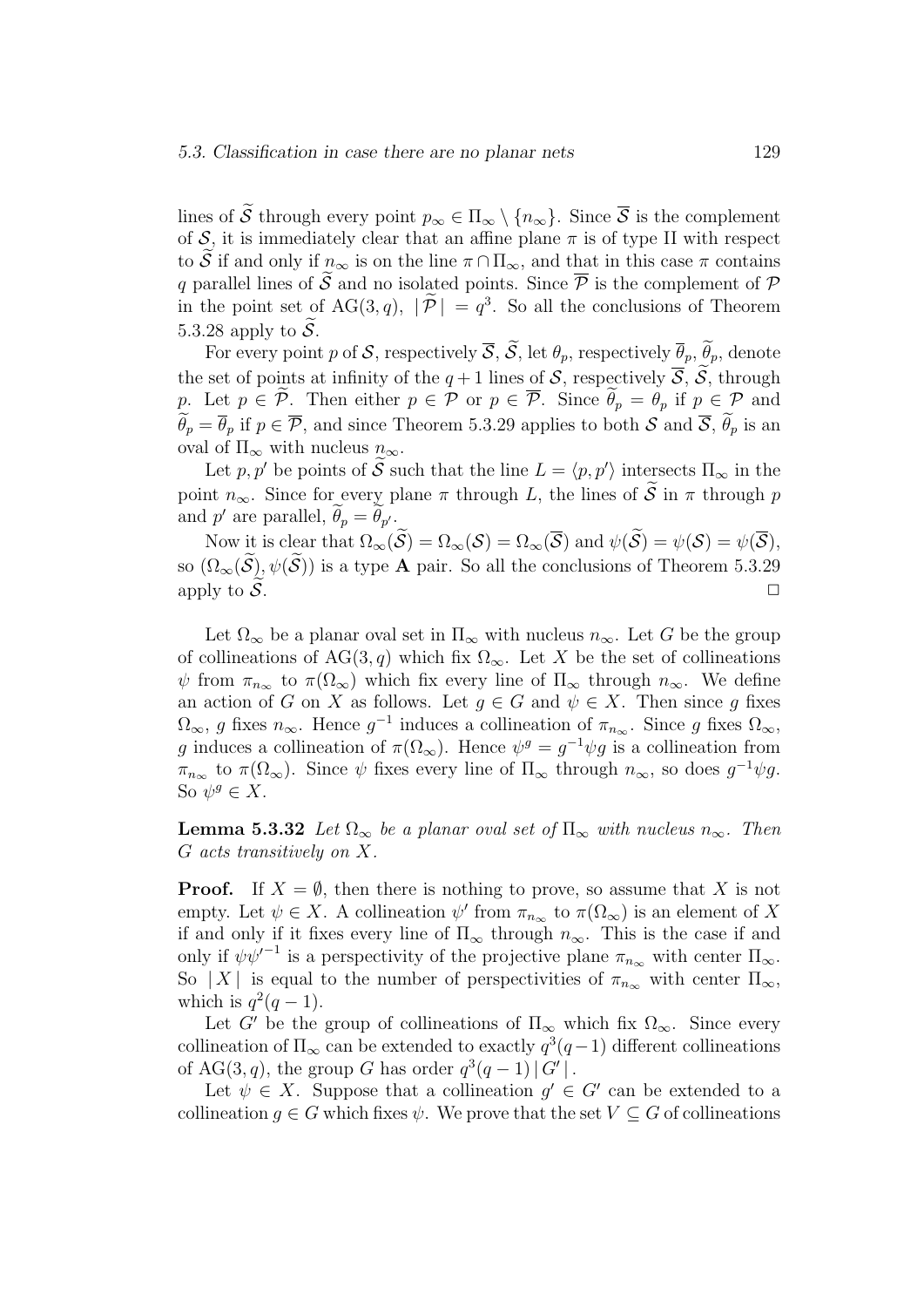which extend g' and which fix  $\psi$  has size q. A collineation  $h \in G$  is an element of V if and only if h fixes  $\psi$  and h and q have the same action on  $\Pi_{\infty}$ , if and only if  $f = gh^{-1} \in G$  fixes  $\psi$  and fixes every point of  $\Pi_{\infty}$ , if and only if  $f = gh^{-1} \in G$  is a perspectivity of PG(3, q) with axis  $\Pi_{\infty}$  which fixes  $\psi$ . A perspectivity f of PG(3, q) with axis  $\Pi_{\infty}$  (note that f fixes  $\Omega_{\infty}$  and hence is in G) fixes  $\psi$  if and only if for every line L of AG(3, q) through  $n_{\infty}$ ,  $L^{f\psi} = L^{\psi f}$ . Since f fixes  $\Pi_{\infty}$  pointwise,  $L^{\psi f} = L^{\psi}$  for every line L through  $n_{\infty}$ . So f fixes  $\psi$  if and only if for every line L of AG(3, q) through  $n_{\infty}$ ,  $L^{f\psi} = L^{\psi}$ , if and only if f fixes every line of  $AG(3, q)$  through  $n_{\infty}$ . In other words, f must be an elation with axis  $\Pi_{\infty}$  and center  $n_{\infty}$ . Since there are exactly q such elations,  $|V| = q$ . This means that there are at most  $q | G' |$ elements of G which fix  $\psi$ . If  $G_{\psi}$  denotes the stabilizer of  $\psi$  in G, and  $\psi^G$ denotes the orbit of  $\psi$  under G, then the orbit-stabilizer theorem yields

$$
q^{3}(q-1) |G'| = |G| = |\psi^{G}| |G_{\psi}| \leq q |G'| | \psi^{G}|.
$$

Hence  $|\psi^G| \geq q^2(q-1)$ . Since  $|X| = q^2(q-1)$ , it follows that  $\psi^G = X$ , so G acts transitively on X.  $\Box$ 

**Theorem 5.3.33** Let S be a  $(0, 2)$ -geometry of order  $(q - 1, q)$ , fully embedded in AG(3,q),  $q = 2<sup>h</sup>$ ,  $h > 1$ , such that there are no planar nets. Let  $O_{\infty} \in \Omega_{\infty}(S)$ . Then  $S \simeq \mathcal{A}(O_{\infty})$ .

**Proof.** Let  $S_1 = (\mathcal{P}_1, \mathcal{B}_1, I_1) = S$ . Let  $n_{\infty}$  be the unique hole of  $S_1$ . Consider the  $(0, 2)$ -geometry  $S_2 = (\mathcal{P}_2, \mathcal{B}_2, I_2) = \mathcal{A}(O_\infty)$ . By Theorem 4.2.1,  $S_2$  has order  $(q-1, q)$  and is fully embedded in AG(3, q). By Lemma 4.4.2,  $S_2$  has no planar nets. Hence Theorems 5.3.28 and 5.3.29 apply to  $S_2$ . By Theorem 5.3.28,  $S_2$  has a unique hole. From the construction of  $\mathcal{A}(O_\infty)$  (see Section 4.2.1), it is clear that none of the affine lines through  $n_{\infty}$ , the nucleus of  $O_{\infty}$ , is a line of  $\mathcal{A}(O_{\infty})$ . Hence  $n_{\infty}$  is the unique hole of  $\mathcal{S}_2$ .

We define an incidence structure  $\widetilde{\mathcal{S}}_i = (\widetilde{\mathcal{P}}_i, \widetilde{\mathcal{B}}_i, \widetilde{I}_i), i = 1, 2$ . If  $\mathcal{S}_i \not\simeq \text{HT}$ , then let  $\widetilde{S}_i = S_i$ ,  $i = 1, 2$ . If  $S_i \simeq \text{HT}$ , then let  $\widetilde{S}_i = (\widetilde{\mathcal{P}}_i, \widetilde{\mathcal{B}}_i, \widetilde{I}_i) = (\mathcal{P}_i \cup \overline{\mathcal{P}}_i,$  $\mathcal{B}_i \cup \overline{\mathcal{B}}_i, I_i \cup \overline{I}_i$ , where  $\overline{\mathcal{S}}_i = (\overline{\mathcal{P}}_i, \overline{\mathcal{B}}_i, \overline{I}_i)$  is the complement of  $\mathcal{S}_i$ ,  $i = 1, 2$ . Note that in either case,  $\mathcal{P}_i$  is the set of all affine points,  $i = 1, 2$ . Note also that  $S_i$  is not necessarily connected, so it is not necessarily a  $(0, 2)$ -geometry. However by Lemma 5.3.31, all the conclusions of Theorems 5.3.28 and 5.3.29 apply to  $S_i$ , with  $k = q$ ,  $i = 1, 2$ .

Let  $\varphi$  be a collineation from the projective plane  $\Pi_{\infty}$  to the projective plane  $\pi_{n_{\infty}}$  which fixes every line of  $\Pi_{\infty}$  through  $n_{\infty}$ . Then  $\varphi \psi(\mathcal{S}_i)$  is a collineation from  $\Pi_{\infty}$  to  $\pi(\Omega_{\infty}(\widetilde{\mathcal{S}}_i))$  which fixes every line of  $\Pi_{\infty}$  through  $n_{\infty}$ ,  $i = 1, 2$ . Hence  $\Omega_{\infty}(\widetilde{\mathcal{S}}_i)$  is a regular Desarguesian planar oval set,  $i = 1, 2$ .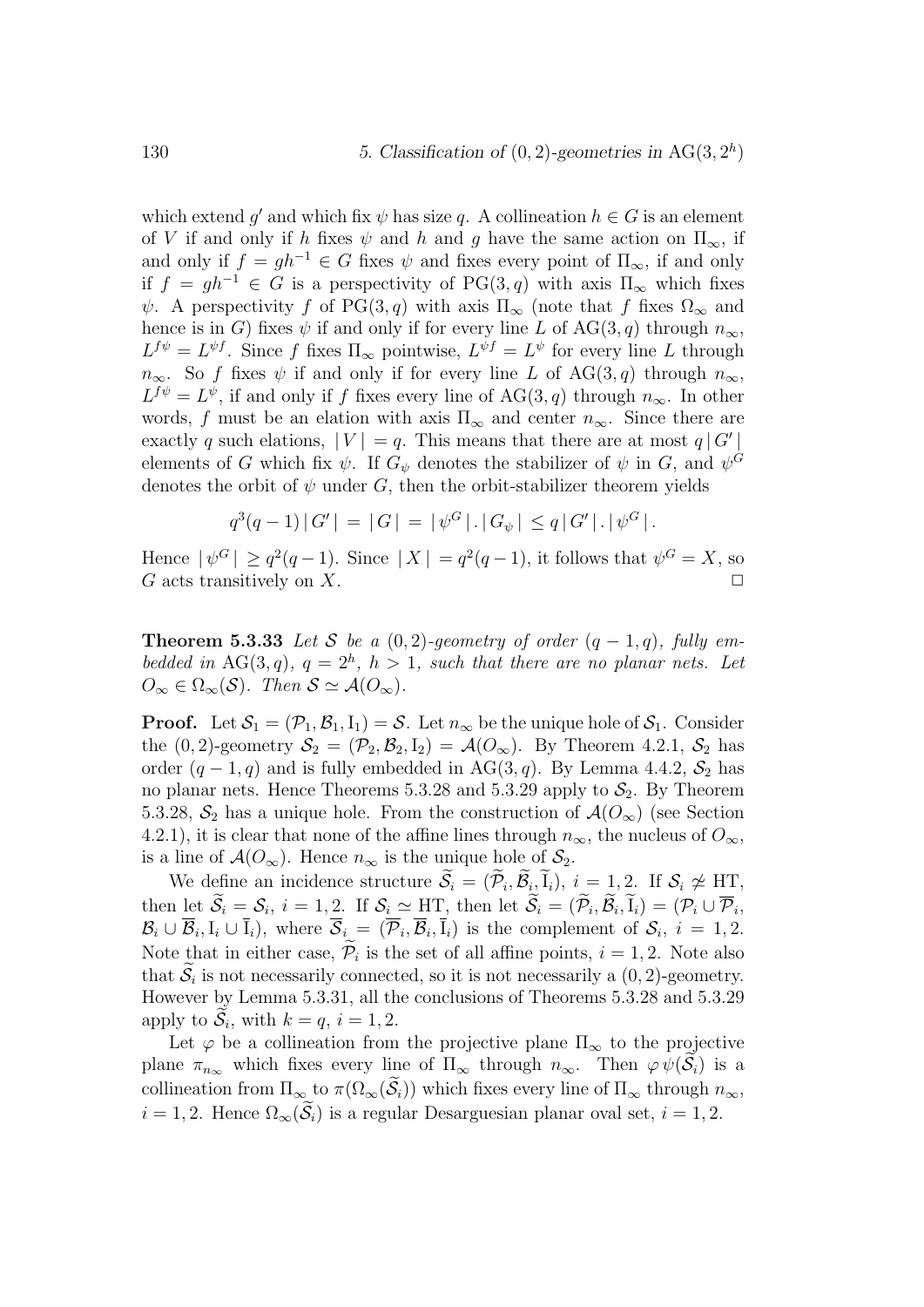#### 5.4. Conclusion 131

We have shown in the proof of Lemma 5.3.31 that  $\Omega_{\infty}(\widetilde{S}_i) = \Omega_{\infty}(S_i)$  if  $\mathcal{S}_i \simeq \text{HT}, i = 1, 2$ . Clearly, if  $\mathcal{S}_i \not\simeq \text{HT}$ , then also  $\Omega_{\infty}(\widetilde{\mathcal{S}}_i) = \Omega_{\infty}(\mathcal{S}_i), i = 1, 2$ . Since  $O_{\infty} \in \Omega_{\infty}(\mathcal{S}_i)$ ,  $O_{\infty} \in \Omega_{\infty}(\widetilde{\mathcal{S}}_i)$ ,  $i = 1, 2$ . By Theorem 3.4.1,  $\Omega_{\infty}(\widetilde{\mathcal{S}}_i)$  is the set of images of  $O_{\infty}$  under all elations of  $\Pi_{\infty}$  with center  $n_{\infty}$ ,  $i = 1, 2$ . So, in particular,  $\Omega_{\infty}(\mathcal{S}_1) = \Omega_{\infty}(\mathcal{S}_2)$ .

Let  $\Omega_{\infty} = \Omega_{\infty}(\widetilde{\mathcal{S}}_1) = \Omega_{\infty}(\widetilde{\mathcal{S}}_2)$ . Let X be the set of all collineations from  $\pi_{n_{\infty}}$  to  $\pi(\Omega_{\infty})$  fixing every line of  $\Pi_{\infty}$  through  $n_{\infty}$ . Then  $\psi(\widetilde{\mathcal{S}}_1), \psi(\widetilde{\mathcal{S}}_2) \in X$ . By Lemma 5.3.32, there is a collineation g of AG(3, q) which fixes  $\Omega_{\infty}$  and which maps  $\psi(\tilde{\mathcal{S}}_1)$  to  $\psi(\tilde{\mathcal{S}}_2)$ . In other words,  $\psi(\tilde{\mathcal{S}}_1)g = g\psi(\tilde{\mathcal{S}}_2)$ . y Le<br>hich<br>Le<br> $\psi(\tilde{\mathcal{S}}_1)$ 

Let p be a point of  $\mathcal{S}_1$ , and let  $L = \langle p, n_{\infty} \rangle$ . Then, by definition of  $\psi(\mathcal{S}_1)$ ,  $L^{\psi(S_1)}$  is the set of points at infinity of the lines of  $\mathcal{S}_1$  through p. So the lines of  $S_1$  through p are mapped by g to the lines  $\langle p^g, p_\infty \rangle$ ,  $p_\infty \in L^{\psi(S_1)g}$ . Since ion of<br>So tl<br> $\psi(\tilde{S}_1)g$  $\widetilde{\mathcal{P}}_2$  is the set of all affine points,  $p^g$  is a point of  $\widetilde{\mathcal{S}}_2$ . The set of points at infinity of the lines of  $\mathcal{S}_2$  through  $p^g$  is  $L'^{\psi(S_2)}$ , where  $L' = \langle p^g, n_\infty \rangle$ . Since lines<br>ines<br>point<br> $n\psi(\tilde{S}_2)$ g fixes  $\Omega_{\infty}$ , g fixes  $n_{\infty}$ . So  $L' = L^g$ . So the lines of  $\mathcal{S}_2$  through  $p^g$  are the  $\mathcal{P}_2$  is the set of all affine points,  $p^g$  is a point of  $\mathcal{S}_2$ . The set of points at infinity of the lines of  $\widetilde{\mathcal{S}}_2$  through  $p^g$  is  $L'^{\psi(\widetilde{\mathcal{S}}_2)}$ , where  $L' = \langle p^g, n_\infty \rangle$ . Since  $g$  fixes  $\Omega_\infty$  $\widetilde{\mathcal{S}}_1$  through p is mapped by g to the set of lines of  $\widetilde{\mathcal{S}}_2$  through  $p^g$ . Since this is the case for every point p of  $\widetilde{S}_1$ , we conclude that g is a collineation of AG(3, q) which induces an isomorphism from  $\widetilde{S}_1$  to  $\widetilde{S}_2$ . So  $\widetilde{S}_1 \simeq \widetilde{S}_2$ .

If  $S_1 \not\simeq \text{HT}$  then  $S_1 = \widetilde{S}_1 \simeq \widetilde{S}_2$ , so  $\widetilde{S}_2$  is connected. Hence  $S_1 \simeq \widetilde{S}_2 = S_2$ . If  $S_1 \simeq \text{HT}$  then  $\widetilde{S}_1$  is disconnected, hence so is  $\widetilde{S}_2$ . So  $S_2 \simeq \text{HT}$ , and here also  $S_1 \simeq S_2$ . So in any case  $S_1 \simeq S_2$ . It follows that  $S \simeq \mathcal{A}(O_{\infty})$ .

### 5.4 Conclusion

**Theorem 5.4.1** Let S be a  $(0, 2)$ -geometry fully embedded in AG(3, q),  $q=2<sup>h</sup>$ ,  $h>1$ , such that there is at least one plane of type IV. Then one of the following cases occurs.

- 1.  $S \simeq \mathcal{A}(O_{\infty}).$
- 2.  $S \simeq \mathcal{I}(3, q, e)$ .

Proof. The theorem follows immediately from Theorems 5.2.5, 5.3.27 and 5.3.33.  $\square$ 

**Corollary 5.4.2** Let S be a  $(0, \alpha)$ -geometry,  $\alpha > 1$ , fully embedded in  $AG(3, q)$ . Then one of the following cases occurs.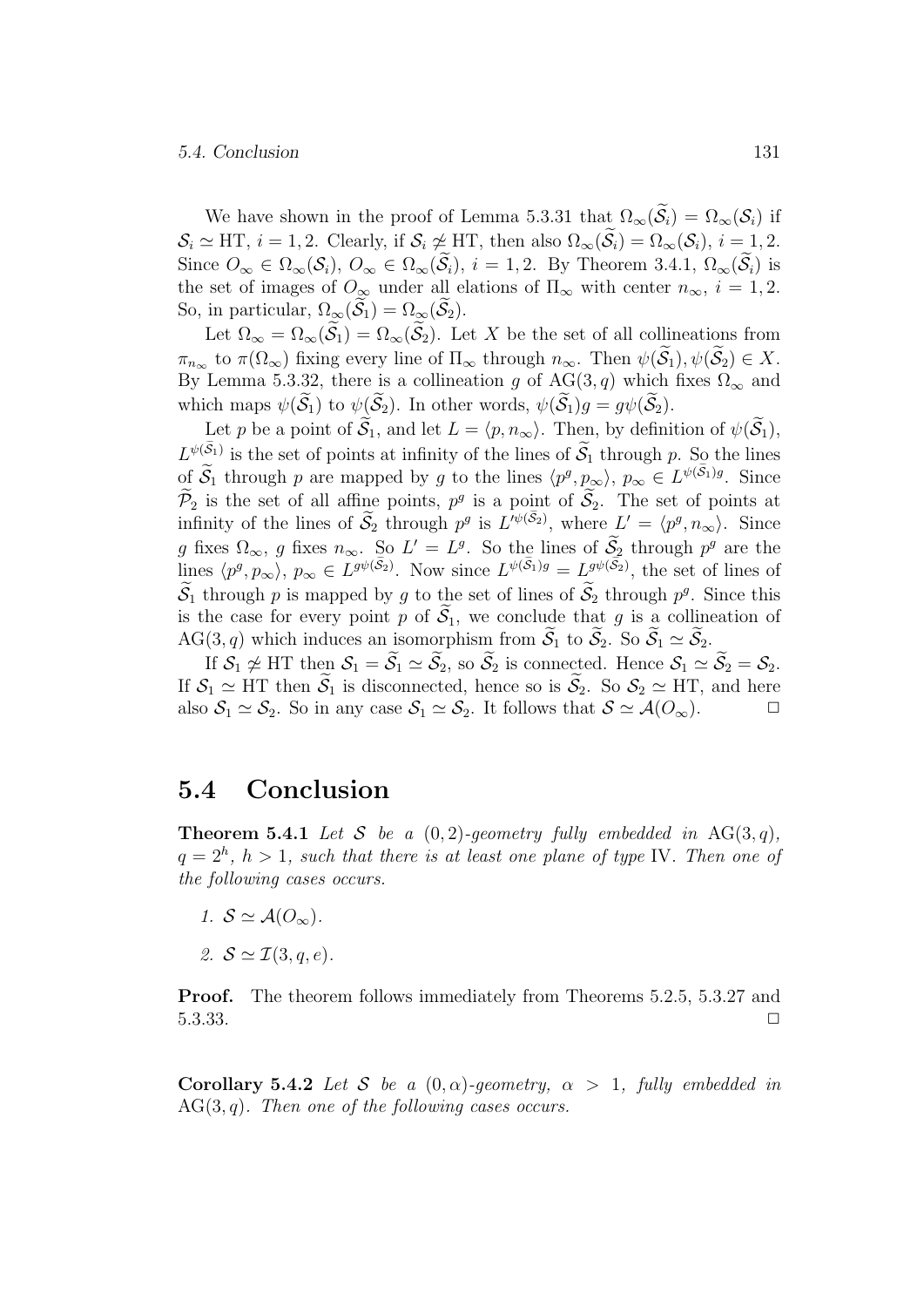- 1.  $q = 2$ ,  $\alpha = 2$ , and S is a 2  $(t + 2, 2, 1)$ -design.
- 2.  $q = 2<sup>h</sup>$ ,  $\alpha = 2$ , and  $S \simeq \mathcal{A}(O_{\infty})$ .
- 3.  $q = 2<sup>h</sup>$ ,  $\alpha = 2$ , and  $S \simeq \mathcal{I}(3, q, e)$ .
- 4.  $S \simeq T_2^*(\mathcal{K}_{\infty})$ , with  $\mathcal{K}_{\infty}$  a set of type  $(0, 1, \alpha + 1)$  in  $\Pi_{\infty}$  which spans  $\Pi_{\infty}$ .

**Proof.** The case  $q = 2$  is trivial and is solved in Proposition 4.3.5. If there are no planes of type IV, then Theorem 4.3.1 applies. If there is a plane of type IV, then  $\alpha = 2$  and  $q = 2^h$ , and Theorem 5.4.1 applies.  $\Box$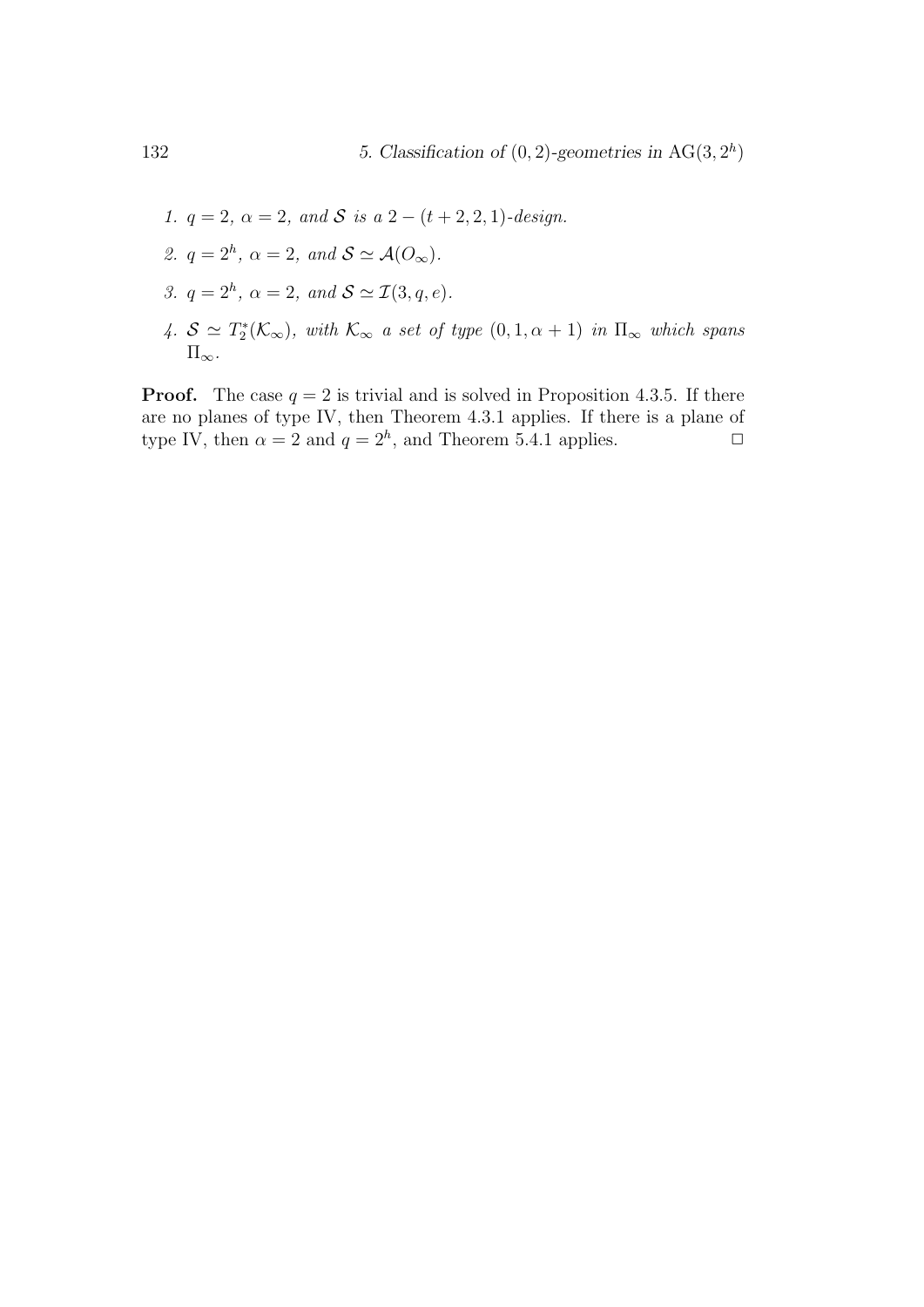## Chapter 6

# Classification of (0, 2)-geometries fully embedded in  $AG(n, 2^h)$

In Chapter 5, we classified all  $(0, 2)$ -geometries which are fully embedded in  $AG(3, q), q = 2<sup>h</sup>, h > 1$ , and which have a plane of type IV. In this chapter, we classify, using the method described in Section 4.1, all (0, 2)-geometries which are fully embedded in  $AG(n, q)$ ,  $n \geq 3$ ,  $q = 2<sup>h</sup>$ ,  $h > 1$ , and which have a plane of type IV. Thus we give the complete solution to Problem 2 (see Section 4.3).

Note that the  $(0, 2)$ -geometries fully embedded in  $AG(n, q)$ ,  $n \geq 3$ ,  $q = 2<sup>h</sup>$ , which do not have a plane of type IV, are already classified by Theorem  $4.3.1$ . Also,  $h > 1$  is not really a restriction since the case  $h = 1$  is trivial, and is handled in Proposition 4.3.5.

We consider in this chapter two distinct cases. Firstly, in Section 6.2, we classify the (0, 2)-geometries fully embedded in AG(*n*, *q*),  $n \geq 3$ ,  $q = 2<sup>h</sup>$ ,  $h > 1$ , such that there is a plane of type IV and a planar net. Secondly, in Section 6.3, we classify the  $(0, 2)$ -geometries fully embedded in AG $(n, q)$ ,  $n \geq 3, q = 2<sup>h</sup>, h > 1$ , such that there is a plane of type IV, but no planar net.

The results of this chapter are published in [34].

## 6.1 Preliminaries

Let S be a  $(0, 2)$ -geometry fully embedded in AG $(n, q)$ ,  $n \geq 3$ , and let U be a subspace of  $AG(n, q)$  of dimension at least 2. Then  $P_{\infty}(U)$  will denote the set of points  $p_{\infty} \in U_{\infty} = U \cap \Pi_{\infty}$  such that there is a line L of  $S_U$  which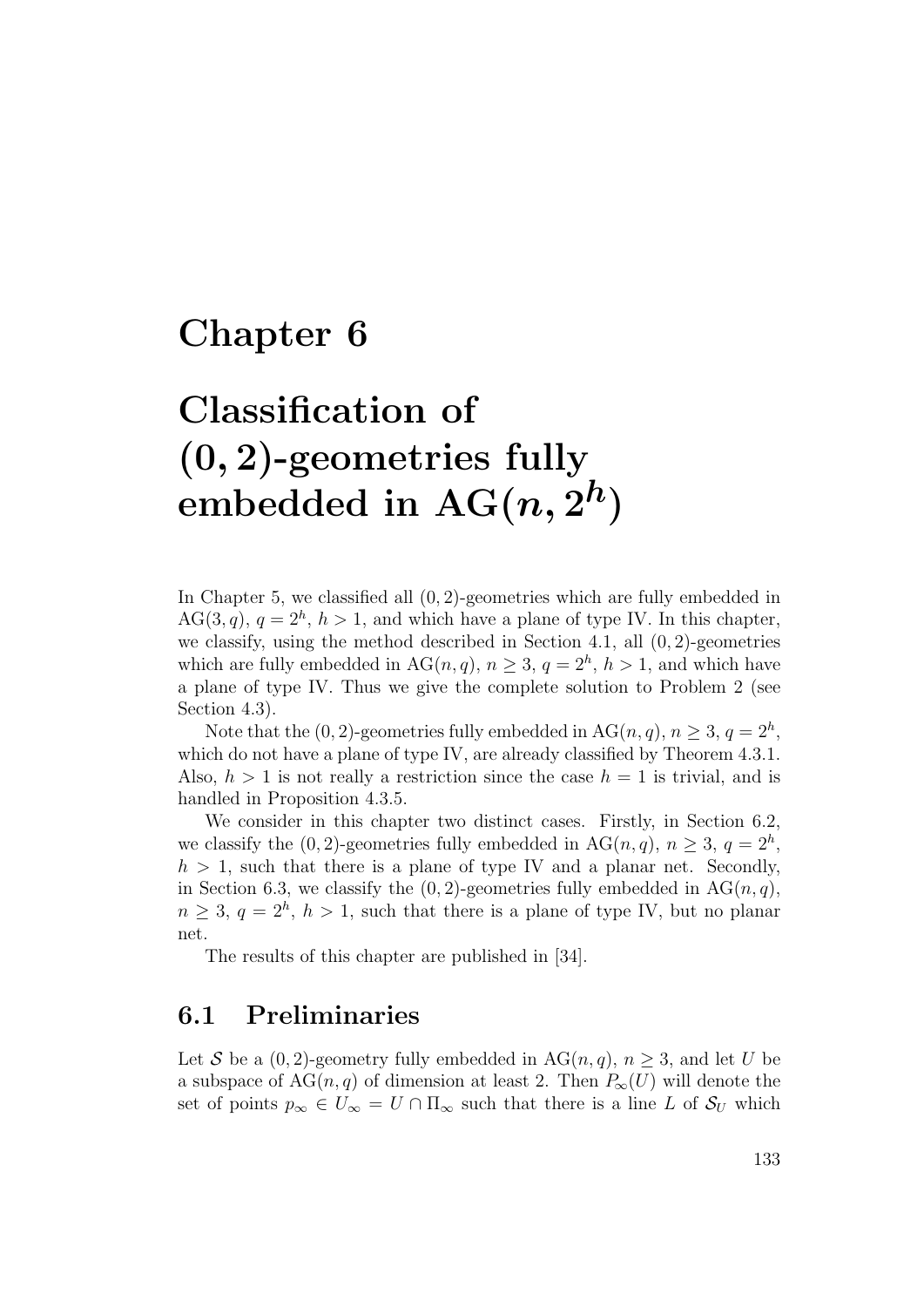intersects  $\Pi_{\infty}$  in the point  $p_{\infty}$ .

**Lemma 6.1.1** Let S be a  $(0, 2)$ -geometry fully embedded in AG $(n, q)$ ,  $n > 4$ ,  $q=2<sup>h</sup>$ ,  $h>1$ , and let U be a subspace of  $AG(n,q)$  of dimension 3. Then U is of exactly one of the following four types.

**Type A.**  $S_U$  contains a connected component  $S' \simeq A(O_\infty)$ .

**Type B.**  $S_U$  contains a connected component  $S' \simeq \mathcal{I}(3, q, e)$ .

**Type C.**  $S_{U}$  is a connected linear representation.

**Type D.** Every connected component of  $S_U$  is contained in a plane of U.

**Proof.** In Section 4.4, it is proven that if U is of type  $A$ ,  $B$ ,  $C$  or  $D$ , then it is not of any other type. Suppose that U is not of type  $D$ . Then  $\mathcal{S}_U$  contains a connected component  $\mathcal{S}'$  which is not contained in a plane of  $U$ . By Lemma 4.1.1,  $\mathcal{S}'$  is a  $(0, 2)$ -geometry fully embedded in the 3-dimensional affine space U. Hence Corollary 5.4.2 applies and  $S' \simeq \mathcal{A}(O_{\infty}), S' \simeq \mathcal{I}(3, q, e)$  or  $S'$  is a linear representation. So  $U$  is of type  $\mathbf{A}, \mathbf{B}$  or  $\mathbf{C}$ .

Let S be a  $(0, 2)$ -geometry fully embedded in AG $(n, q)$ ,  $n \geq 4$ ,  $q = 2<sup>h</sup>$ ,  $h > 1$ , and let U be a proper subspace of  $AG(n, q)$  of dimension  $m \geq 3$ . It was proven in Section 4.4 that  $U$  is of at most one of the following four types.

**Type A.**  $m = 3$  and  $S_U$  contains a connected component  $S' \simeq \mathcal{A}(O_{\infty})$ , or  $m = 4$  and  $S_U$  contains a connected component  $S' \simeq TQ(4, q)$ .

**Type B.**  $S_U$  contains a connected component  $S' \simeq \mathcal{I}(m, q, e)$ .

**Type C.**  $S_U$  is a connected linear representation.

**Type D.** Every connected component of  $S_U$  is contained in a proper subspace of U.

Let U be a proper subspace of  $AG(n, q)$  of dimension  $m \geq 3$ , and let S' be a connected component of  $S_U$  which contains two intersecting lines. By Lemma 4.1.1,  $\mathcal{S}'$  is a  $(0, 2)$ -geometry fully embedded in a subspace of U. Let  $V$  be a proper subspace of  $U$  of dimension at least 2. Consider the incidence structures  $S_V$  and  $S'_V$ . These are not necessarily the same. Indeed, a point, respectively a line of  $S_V'$  is a point, respectively a line of  $S_V$ , but not vice versa.

This leads to the following paradoxical situation. It is possible that, if V is a subspace of type **X**, V is of some other type **Y** with respect to  $\mathcal{S}'$ . For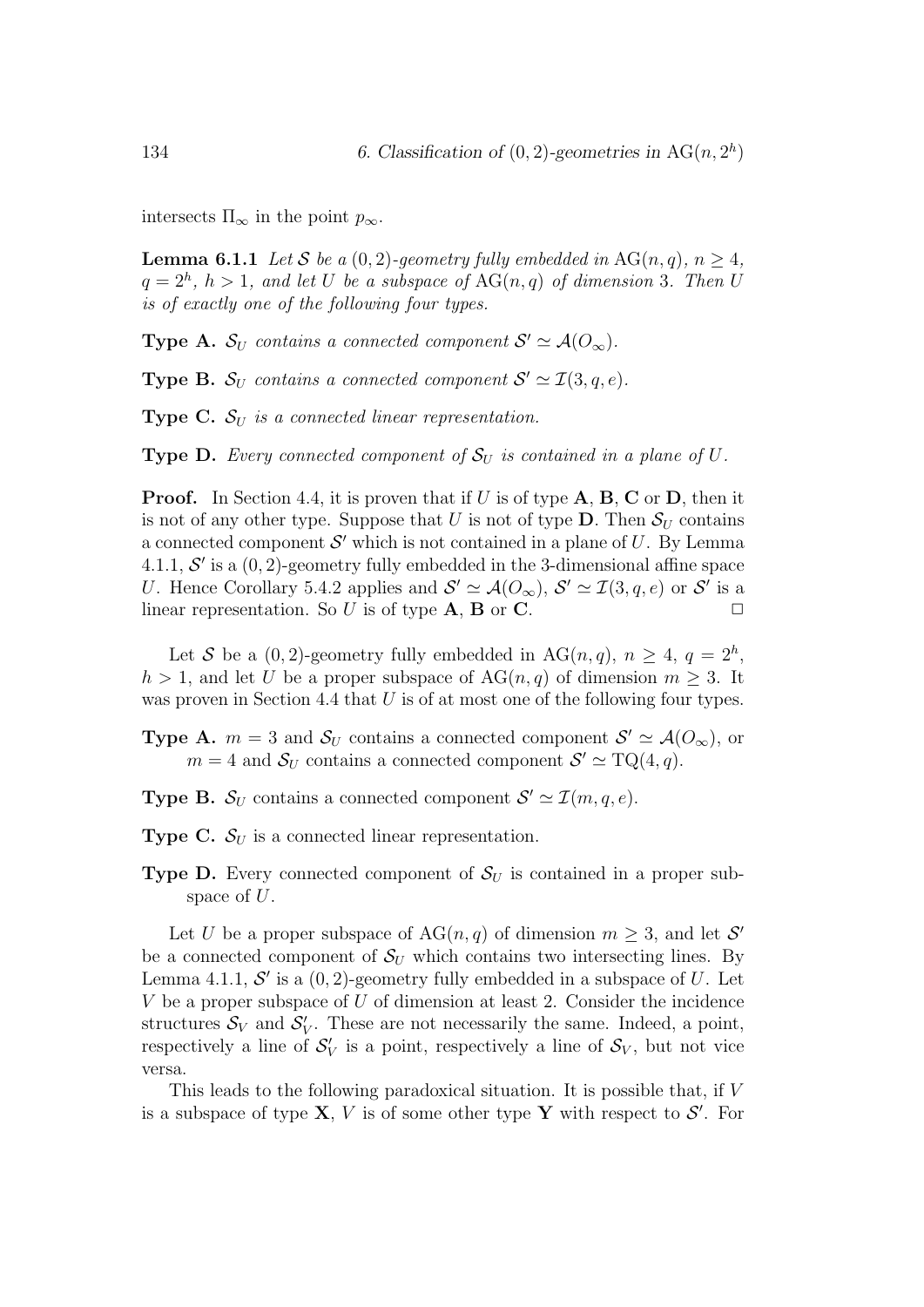example, if V is a plane of type IV, but none of the lines of  $\mathcal{S}_V$  are lines of  $\mathcal{S}'$ , then the plane V is of type I with respect to  $\mathcal{S}'$ . So, one has to keep in mind that the type of a given subspace  $V$  depends on which sub incidence structure of  $S$  one considers.

The following lemma gives some information about the relation between  $S_V'$  and  $S_V$ .

**Lemma 6.1.2** Let S be a  $(0, 2)$ -geometry fully embedded in AG $(n, q)$ ,  $n \geq 4$ ,  $q=2<sup>h</sup>$ ,  $h>1$ . Let U be a proper subspace of  $AG(n,q)$  of dimension at least 3, let  $S'$  be a connected component of  $S_U$ , and let V be a proper subspace of U of dimension at least 2. Then every connected component of  $S_V'$  is a connected component of  $S_V$ .

Proof. We recall that the connected components of an incidence structure  $\mathcal T$  are the sub incidence structures of  $\mathcal T$  induced on the connected components of the incidence graph  $\mathcal{I}(\mathcal{T})$  of  $\mathcal{T}$ .

Let  $\mathcal{S}''$  be a connected component of  $\mathcal{S}'_V$ , and let x be a vertex of the incidence graph  $\mathcal{I}(\mathcal{S}'')$ , that is, x is a point or a line of  $\mathcal{S}''$ . Let  $\mathcal{S}'''$  be the connected component of  $S_V$  which contains x. We prove that  $S'' = S'''$ .

Let y be a vertex of  $\mathcal{I}(\mathcal{S}'')$ , distinct from x. Since  $\mathcal{S}''$  is connected, there is a path  $(x_0 = x, x_1, \ldots, x_k = y)$  in  $\mathcal{I}(\mathcal{S}'')$ . Every point or line of  $\mathcal{S}''$  is a point or line of  $S_V$ , so  $(x_0 = x, x_1, \ldots, x_k = y)$  is a path in  $\mathcal{I}(S_V)$ . So y is in the connected component  $S'''$  of  $S_V$  which contains x.

Let y be a vertex of  $\mathcal{I}(\mathcal{S}^{\prime\prime\prime})$ , distinct from x. Since  $\mathcal{S}^{\prime\prime\prime}$  is connected, there is a path  $(x_0 = x, x_1, \ldots, x_k = y)$  in  $\mathcal{I}(\mathcal{S}^{\prime\prime\prime})$ . Every point or line of  $\mathcal{S}^{\prime\prime\prime}$  is a point or line of  $S_U$ , so  $(x_0 = x, x_1, \ldots, x_k = y)$  is a path in  $\mathcal{I}(S_U)$ . So  $x_i$  is in the connected component S' of  $S_U$  which contains  $x, i = 1, \ldots, k$ . Furthermore,  $x_i$  is contained in V,  $i = 1, \ldots, k$ , so  $(x_0 = x, x_1, \ldots, x_k = y)$ is a path in  $\mathcal{I}(\mathcal{S}'_V)$ . So y is in the connected component  $\mathcal{S}''$  of  $\mathcal{S}'_V$  which contains x.

We conclude that the vertex sets of  $\mathcal{I}(\mathcal{S}'')$  and  $\mathcal{I}(\mathcal{S}''')$  are the same. Since incidence in  $S''$  and  $S'''$  is defined by incidence in  $AG(n, q)$ ,  $\mathcal{I}(S'') = \mathcal{I}(S''')$ . Hence  $S'' = S'''$ . The contract of the contract of the contract of  $\Box$ 

## 6.2 Classification in case there is a planar net

**Lemma 6.2.1** Let S be a  $(0, 2)$ -geometry fully embedded in AG $(n, q)$ ,  $n \geq 4$ ,  $q = 2<sup>h</sup>$ ,  $h > 1$ , and suppose that U is a subspace of AG(n, q) of type **C**. Then the set  $P_{\infty}(U)$  spans  $U_{\infty} = U \cap \Pi_{\infty}$ . If  $V \subseteq U$  is a subspace of dimension  $m \geq 2$  then  $S_V$  is a linear representation and  $P_{\infty}(V) = V_{\infty} \cap P_{\infty}(U)$ , where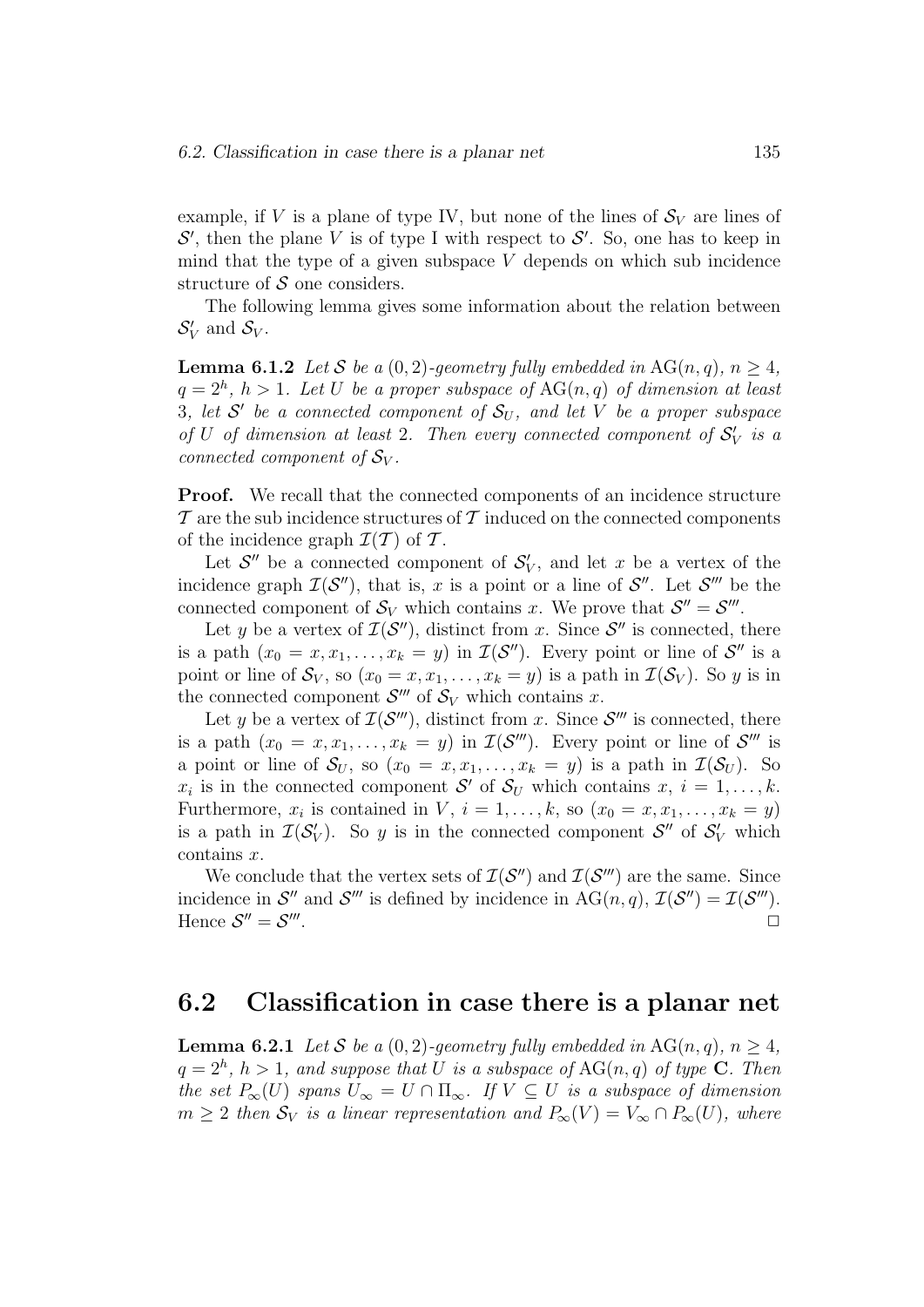$V_{\infty} = V \cap \Pi_{\infty}$ . Furthermore, V is of type C (respectively of type III if  $m = 2$ ) if and only if  $P_{\infty}(V) = V_{\infty} \cap P_{\infty}(U)$  spans  $V_{\infty}$ .

**Proof.** Since U is of type **C**,  $S_U$  is the linear representation of the set  $P_{\infty}(U)$ . Since  $\mathcal{S}_U$  is connected, by Proposition 1.4.12,  $P_\infty(U)$  spans  $U_\infty$ . Clearly since  $V \subseteq U$ ,  $S_V$  is a linear representation and  $P_{\infty}(V) = V_{\infty} \cap P_{\infty}(U)$ . By Proposition 1.4.12, V is of type C (respectively of type III if  $m = 2$ ) if and only if  $P_{\infty}(V) = V_{\infty} \cap P_{\infty}(U)$  spans  $V_{\infty}$ .

**Theorem 6.2.2** Let S be a  $(0, 2)$ -geometry fully embedded in AG(n, q),  $n \geq 3, q = 2<sup>h</sup>, h > 1, such that there is a plane of type IV. If there is$ a hyperplane of type C (respectively a plane of type III if  $n = 3$ ), and a plane of type III, then they do not intersect in an affine line.

**Proof.** Let  $n = 3$ . Then by Theorem 5.4.1,  $S \simeq \mathcal{A}(O_{\infty})$  or  $S \simeq \mathcal{I}(3, q, e)$ . By Lemma 4.4.2,  $\mathcal{A}(O_{\infty})$  does not have a planar net. By Proposition 4.4.11,  $\mathcal{I}(3, q, e)$  has exactly one planar net. So if  $n = 3$ , the theorem holds. We use induction on *n* to prove the theorem for  $n \geq 4$ .

So, suppose that  $n \geq 4$ , and that the theorem holds for all  $3 \leq m \leq n$ . Suppose that there exists a hyperplane U of type C and a plane  $\pi$  of type III which intersect in an affine line L.

Firstly, assume that  $L$  is a line of  $S$ . Let  $U'$  be a hyperplane parallel to but different from U, and let  $L' = \pi \cap U'$ . We prove that, for every subspace  $V \subseteq U$  of dimension  $m-1 \in \{2,\ldots,n-2\}$ , such that  $L \subseteq V$  and V is of type C (respectively of type III if  $m = 3$ ), the  $(m - 1)$ -space V' which is parallel to V and such that  $L' \subseteq V' \subseteq U'$ , is of type C (respectively of type III if  $m = 3$ ), and  $P_{\infty}(V') = P_{\infty}(V)$ . Let V be such a subspace.

Consider the *m*-space  $U'' = \langle V, \pi \rangle$ , and consider the connected component S' of  $S_{U''}$  which contains the affine points of V and of π. Then S' is not contained in a proper subspace of  $U''$ . By Lemma 4.1.1, S' is a  $(0, 2)$ -geometry fully embedded in the m-dimensional affine space  $U''$ . Since  $3 \le m < n$  and since S' has an  $(m-1)$ -space of type C (respectively of type III if  $m = 3$ ), namely V, and a plane of type III, namely  $\pi$ , which intersect in an affine line, namely  $L$ , it follows from the induction hypothesis that  $\mathcal{S}'$  does not have any planes of type IV. Now, by Theorem 4.3.1,  $\mathcal{S}'$  is a linear representation, so  $U''$  is of type C.

Since  $U''$  is of type **C** and  $V' \subseteq U''$ ,  $S_{V'}$  is a linear representation. Since  $V, V' \subseteq U''$  and V and V' are parallel, V' is of type C (respectively of type III if  $m = 3$ , and  $P_{\infty}(V') = P_{\infty}(V)$ .

Since  $S_U$  is a connected linear representation, and L is a line of  $S_U$ , U contains an  $(n-2)$ -space V of type C (respectively of type III if  $n = 4$ ) and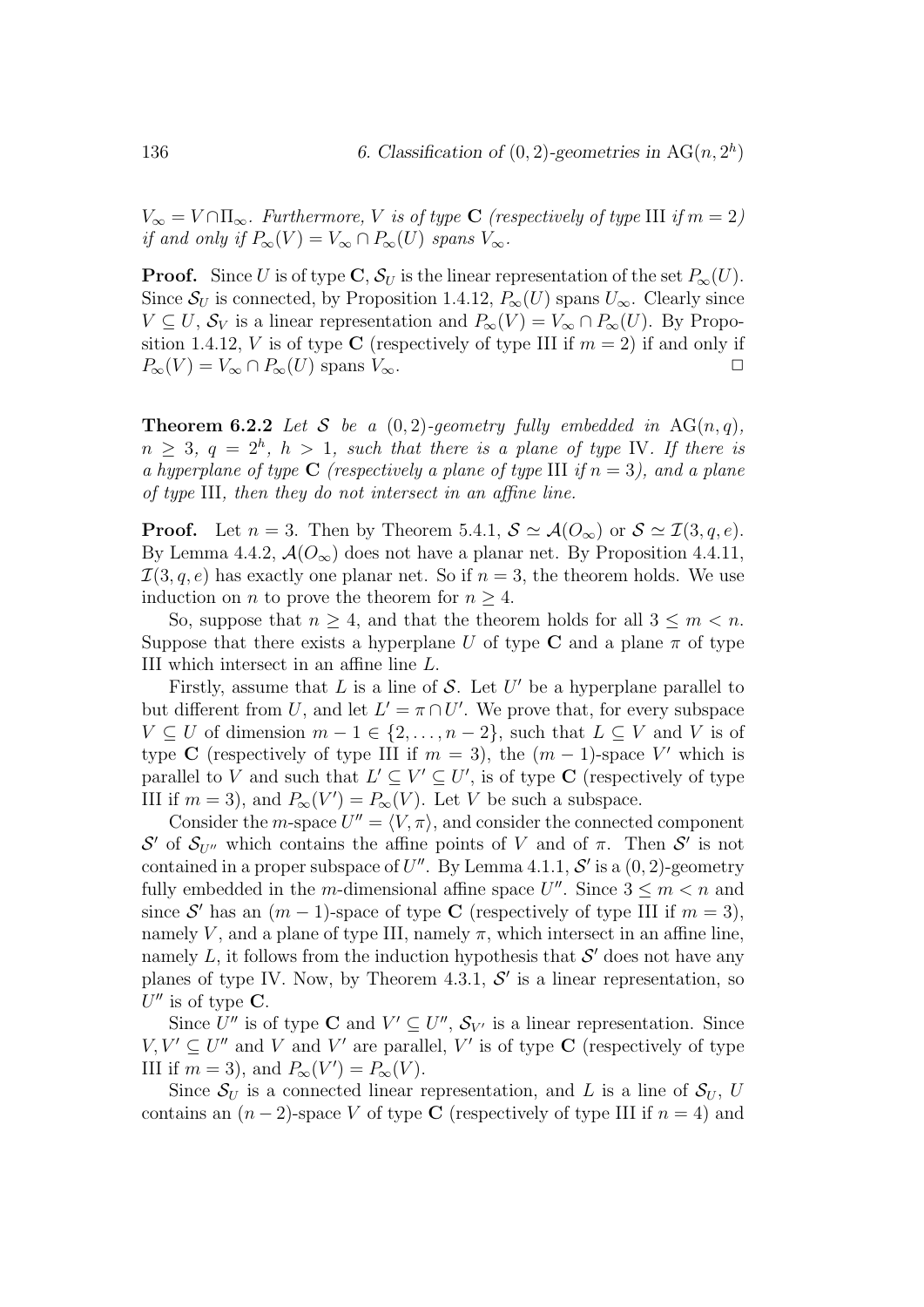

Figure 6.1: Illustration of Theorem 6.2.2.

a plane  $\bar{\pi}$  of type III, such that  $\bar{\pi} \cap V = L$ . Let V' be the  $(n-2)$ -space parallel to V such that  $L' \subseteq V' \subseteq U'$ , and let  $\overline{\pi}'$  be the plane parallel to  $\overline{\pi}$ such that  $L' \subseteq \overline{\pi}' \subseteq U'$ . Then  $\overline{\pi}' \cap V' = L'$ , and, as we have shown above, V' is of type C (respectively of type III if  $n = 4$ ), and  $\overline{\pi}'$  is of type III.

Consider the connected component  $S'$  of  $S_{U'}$  which contains the affine points of V' and of  $\overline{\pi}'$ . Then, by Lemma 4.1.1, S' is a  $(0, 2)$ -geometry fully embedded in the  $(n-1)$ -dimensional affine space U'. Also, S' has an  $(n-2)$ space of type C (respectively of type III if  $n = 4$ ), namely V', and a plane of type III, namely  $\overline{\pi}'$ , which intersect in an affine line, namely L'. Now, by the induction hypothesis,  $S'$  does not have any planes of type IV. By Theorem 4.3.1,  $\mathcal{S}'$  is a linear representation, so U' is a hyperplane of type C.

Let  $p'_{\infty} \in P_{\infty}(U) \setminus \{p_{\infty}\}\$ , and let  $L_{\infty} = \langle p_{\infty}, p'_{\infty} \rangle$ . Then  $L_{\infty} \cap P_{\infty}(U)$ spans  $L_{\infty}$ , so by Lemma 6.2.1, the plane  $\overline{\pi} = \langle L, L_{\infty} \rangle$  is of type III, and  $p_{\infty}, p_{\infty}' \in P_{\infty}(\overline{\pi})$ . As we have shown above, the plane  $\overline{\pi}'$ , parallel to  $\overline{\pi}$ , such that  $L' \subseteq \pi' \subseteq U'$ , is of type III, and  $P_{\infty}(\overline{\pi}') = P_{\infty}(\overline{\pi})$ . Hence  $p_{\infty}, p_{\infty}' \in$  $P_{\infty}(\overline{\pi}')$ . Since U' is of type C, by Lemma 6.2.1,  $P_{\infty}(\overline{\pi}') \subseteq P_{\infty}(U')$ . Hence  $p_{\infty}, p'_{\infty} \in P_{\infty}(U')$ . We conclude that  $P_{\infty}(U) \subseteq P_{\infty}(U')$ . But analogously, one proves that  $P_{\infty}(U') \subseteq P_{\infty}(U)$ , so  $P_{\infty}(U') = P_{\infty}(U)$ .

So every hyperplane  $U'$  which is parallel to  $U$ , is of type  $C$  and satisfies  $P_{\infty}(U') = P_{\infty}(U)$ . By assumption, there is a plane  $\pi'$  of type IV. Since a subspace of type C does not contain a plane of type IV,  $\pi'$  intersects U in an affine line L'. Since  $\pi'$  is of type IV, there is exactly one line L'' of  $\mathcal{S}_{\pi'}$  which is parallel to  $L'$ . Let  $U''$  be the hyperplane parallel to  $U$  which contains  $L''$ . Then the point  $p'_{\infty} = L'' \cap \Pi_{\infty}$  is in  $P_{\infty}(U'')$ . Hence  $p'_{\infty} \in P_{\infty}(U')$  for every hyperplane  $U'$  parallel to U. But then every line of  $\pi'$  which is parallel to  $L''$  is a line of S, which is impossible since  $\pi'$  is a plane of type IV. So, if we assume that  $L$  is a line of  $S$ , we obtain a contradiction.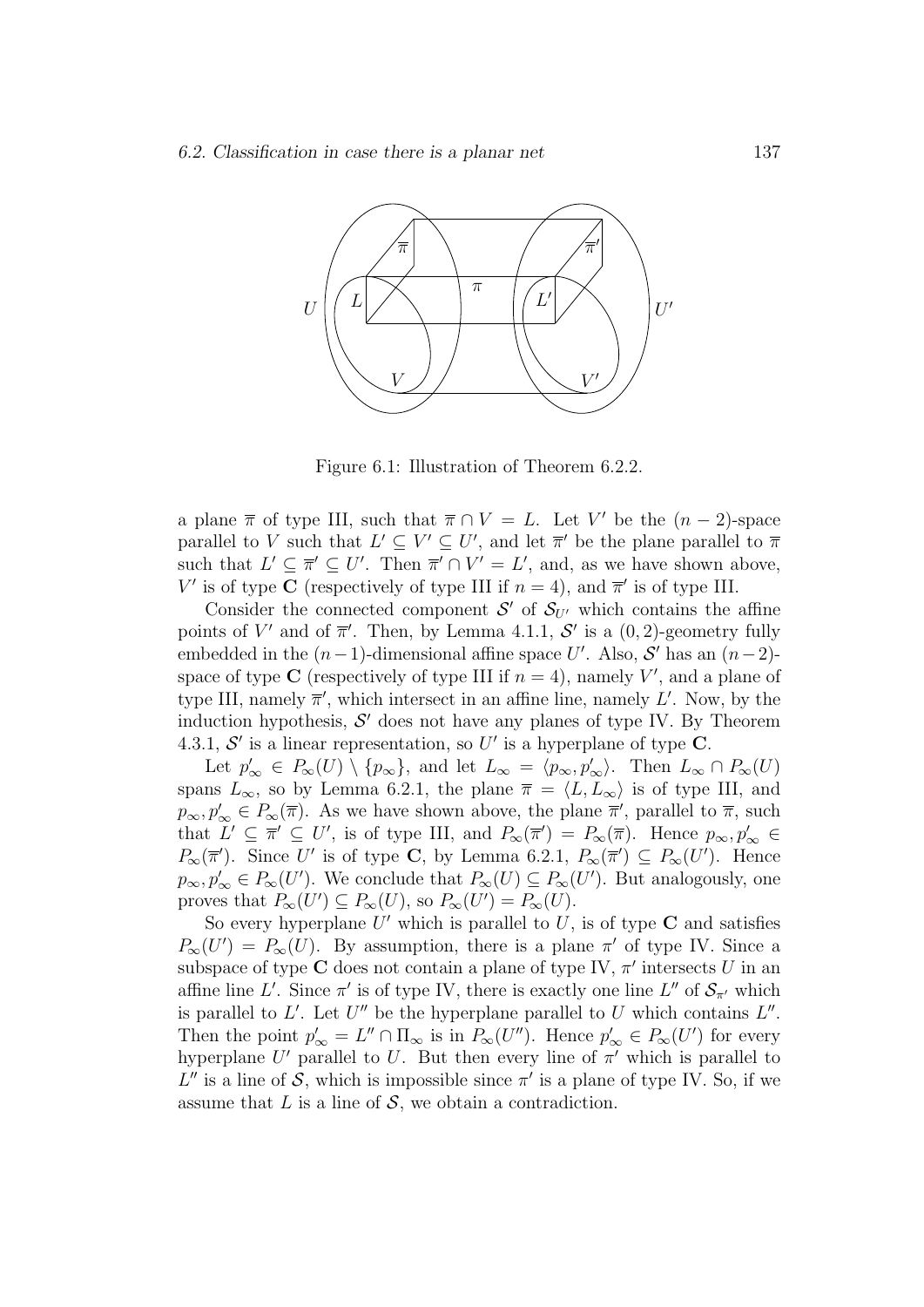Secondly, assume that L is not a line of S. Let L' be a line of  $S_U$  which intersects L in an affine point, and let W be the 3-space  $\langle L', \pi \rangle$ . Let S' be the connected component of  $\mathcal{S}_W$  which contains the affine points of  $\pi$  and  $L'$ . Clearly  $S'$  is not contained in a plane of W. By Lemma 4.1.1 and by Corollary 5.4.2,  $\mathcal{S}' \simeq \mathcal{A}(O_{\infty}), \mathcal{S}' \simeq \mathcal{I}(3, q, e)$  or  $\mathcal{S}'$  is a linear representation. Since S' contains a planar net,  $S' \not\simeq \mathcal{A}(O_{\infty})$ .

Suppose that  $\mathcal{S}' \simeq \mathcal{I}(3, q, e)$ . By Proposition 4.4.11,  $\pi$  is the only plane of type III of  $\mathcal{S}'$ . So the plane  $\pi' = \langle L, L' \rangle$  is not of type III, and since  $\pi' \subseteq U$ ,  $\pi'$  is not of type IV. Since  $\pi'$  contains the line L' of  $\mathcal{S}', \pi'$  is of type II. Since U is of type C, every line of  $\pi'$  parallel to L' is a line of S, and hence of S'. But this contradicts Proposition 4.4.11, which says that no two distinct lines of  $\mathcal{S}'$ , not contained in  $\pi$ , are parallel.

So  $\mathcal{S}'$  is a linear representation. Hence there is a plane  $\pi''$  of type III such that  $L' \subseteq \pi'' \subseteq W$  and  $\pi'' \nsubseteq U$ . But now the hyperplane U of type C and the plane  $\pi''$  of type III intersect in an affine line L', which is a line of S. Hence we can apply the same arguments as above to find a contradiction.  $\Box$ 

**Theorem 6.2.3** Let S be a  $(0, 2)$ -geometry of order  $(q - 1, t)$  fully embedded in AG(n, q),  $n \geq 3$ ,  $q = 2<sup>h</sup>$ ,  $h > 1$ , such that there is a plane of type IV. If there is a hyperplane of type C (respectively a plane of type III if  $n = 3$ ), then  $S \simeq \mathcal{I}(n, q, e)$ .

**Proof.** Let  $n = 3$ . Then, by Theorem 5.4.1,  $S \simeq \mathcal{A}(O_{\infty})$  or  $S \simeq \mathcal{I}(3, q, e)$ . By Lemma 4.4.2,  $\mathcal{A}(O_{\infty})$  does not have a planar net. So if  $n = 3$ , then the theorem holds. We use induction on *n* to prove the theorem for  $n \geq 4$ .

So, suppose that  $n \geq 4$ , and that the theorem holds for all  $3 \leq m < n$ . Suppose that there exists a hyperplane U of type C. Let  $(q-1, \tau)$  be the order of the (0, 2)-geometry  $S_U$ . In other words,  $|P_\infty(U)| = \tau + 1$ .

Step 1:  $t \leq \tau + q$ . Let  $V \subseteq U$  be an  $(n-2)$ -space of type C (respectively of type III if  $n = 4$ , let p be an affine point of V, and let  $U' \neq U$  be a hyperplane which contains V. Suppose that there are two distinct lines  $L_1$ and  $L_2$  of  $S_{U'}$  which intersect V in the point p. Let S' be the connected component of  $S_{U'}$  which contains the affine points of V, of  $L_1$  and of  $L_2$ . Then  $\mathcal{S}'$  is not contained in a proper subspace of U', so by Lemma 4.1.1,  $\mathcal{S}'$ is a  $(0, 2)$ -geometry fully embedded in the  $(n - 1)$ -dimensional affine space U'. Since S' has an  $(n-2)$ -space of type C (respectively of type III if  $n = 4$ ), namely V, the induction hypothesis implies that either  $S' \simeq \mathcal{I}(n-1, q, e)$ , or  $S'$  has no planes of type IV.

Suppose that  $S' \simeq \mathcal{I}(n-1,q,e)$ . Then, by Proposition 4.4.11, S' has exactly one  $(n-2)$ -space of type C, namely V, and through every affine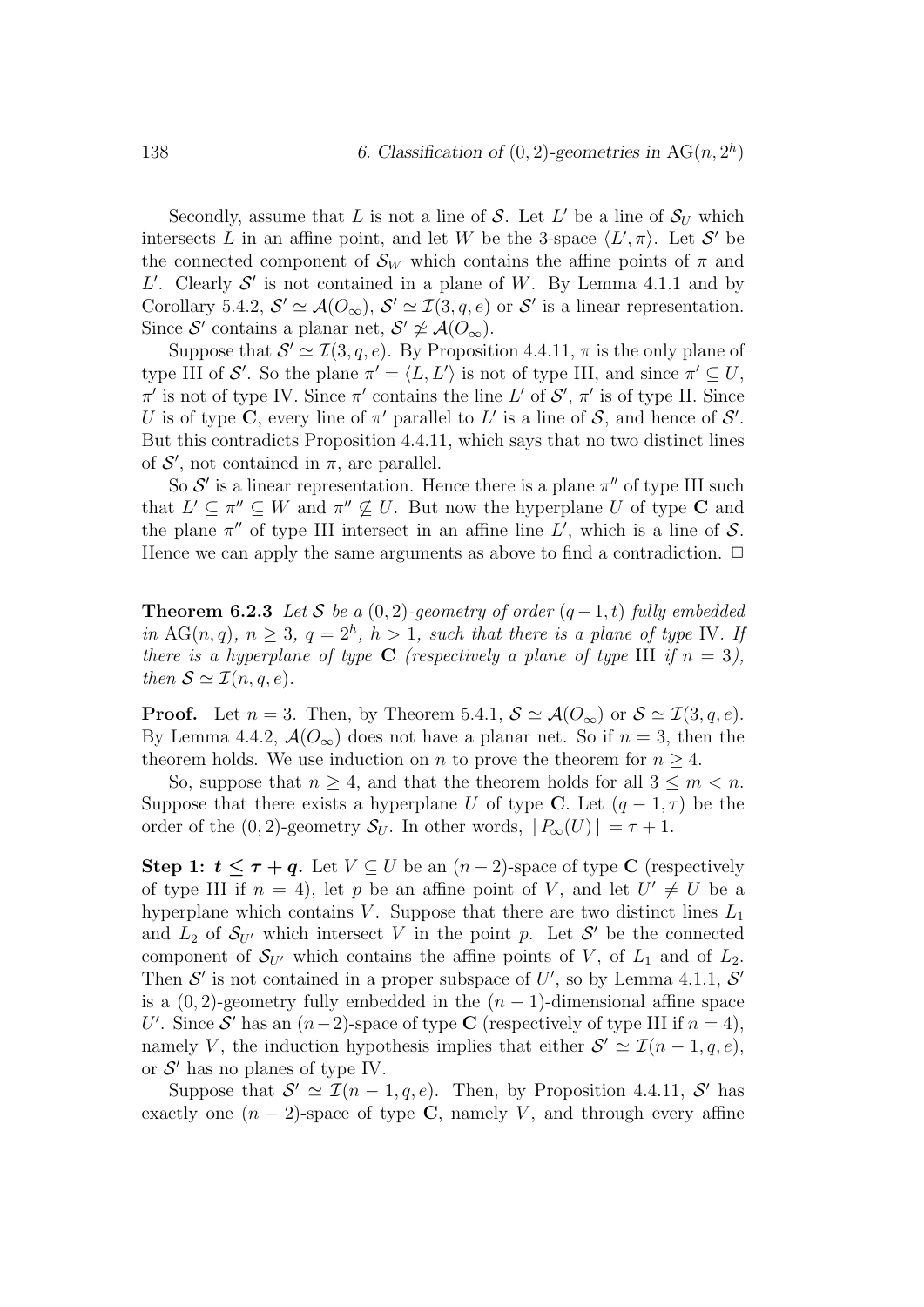point of  $V$  passes exactly one line of  $S'$  which is not contained in  $V$ . But  $L_1 \nsubseteq V$  and  $L_2 \nsubseteq V$  are distinct lines of  $S'$  through p, a contradiction.

So  $\mathcal{S}'$  has no planes of type IV. Now, by Theorem 4.3.1,  $\mathcal{S}'$  is a linear representation. But then there is a plane of type III in  $U'$  which intersects U in an affine line. This contradicts Theorem  $6.2.2$ . We conclude that for every hyperplane  $U' \neq U$  which contains V, there is at most one line L of S such that  $p \in L \subseteq U'$  and  $L \nsubseteq U$ . Hence  $t \leq \tau + q$ .

Step 2:  $t = \tau + 1$ . Let p be an affine point of U. By Lemma 4.1.4,  $\theta_p$ spans  $\Pi_{\infty}$ , so there is a line L of S through p which is not contained in U. Hence  $t > \tau + 1$ .

Suppose that  $t > \tau + 1$ . Then there are two distinct lines L, L' of S through p which are not contained in U. Let M be a line of  $S_U$  through p. If  $M, L$  and  $L'$  are coplanar, then the plane containing them is necessarily of type III. But then there is a plane of type III which intersect  $U$  in an affine line, a contradiction to Theorem 6.2.2. So  $W = \langle M, L, L' \rangle$  is a 3-space.

Let  $S'$  be the connected component of  $S_W$  containing p. Then the affine points of M, L and L' are points of  $\mathcal{S}'$ , so  $\mathcal{S}'$  is not contained in a plane of W. Lemma 4.1.1 and Corollary 5.4.2 imply that  $S' \simeq \mathcal{A}(O_{\infty}), S' \simeq \mathcal{I}(3, q, e)$ or  $\mathcal{S}'$  is a linear representation. However, if  $\mathcal{S}'$  is a linear representation, then there is a plane of type III in  $W$  which intersects  $U$  in an affine line, a contradiction to Theorem 6.2.2.

Suppose that  $\mathcal{S}' \simeq \mathcal{I}(3,q,e)$ . By Proposition 4.4.11,  $\mathcal{S}'$  has exactly one plane  $\pi$  of type III. By Theorem 6.2.2,  $\pi \subseteq U$  or  $\pi$  is parallel to but not contained in U. Suppose that  $\pi \subseteq U$ . Then  $\pi$  is necessarily the plane W  $\cap$  U. Hence  $M \subseteq \pi$ . But now there are at least 5 lines of S' through p, a contradiction since the order of  $\mathcal{I}(3, q, e)$  is  $(q - 1, 3)$ . So  $\pi$  is parallel to U but not contained in it. Hence M is parallel to  $\pi$  but not contained in it. However, this contradicts Proposition 4.4.11.

So  $\mathcal{S}' \simeq \mathcal{A}(O_{\infty})$ . Let  $\pi$  be the plane  $W \cap U$ . Then  $M \subseteq \pi$ , so  $\pi$  is of type II, III or IV. Since  $\pi \subseteq U$ ,  $\pi$  is not of type IV. By Lemma 4.4.2,  $\mathcal{A}(O_{\infty})$  does not have a planar net, so  $\pi$  is not of type III. So  $\pi$  is of type II. Hence the number of lines of  $S'$  through p which are not contained in U, equals q.

We conclude that for every line M of  $S_U$  through p,  $W = \langle M, L, L' \rangle$ is a 3-space, and there are exactly q lines of  $\mathcal{S}_W$  through p which are not contained in U.

Let N be the line  $\langle L, L' \rangle \cap U$ , and let  $M_1$  and  $M_2$  be two distinct lines of  $S_U$  through p such that N,  $M_1$  and  $M_2$  are not coplanar. Let  $W_i$  be the 3-space  $\langle M_i, L, L' \rangle$ ,  $i = 1, 2$ . Then  $W_1$  and  $W_2$  intersect in the plane  $\langle L, L' \rangle$ . Since there are exactly q lines of  $\mathcal{S}_{W_i}$  through p which are not contained in U (including L and L'),  $i = 1, 2$ , the number of lines of S through p which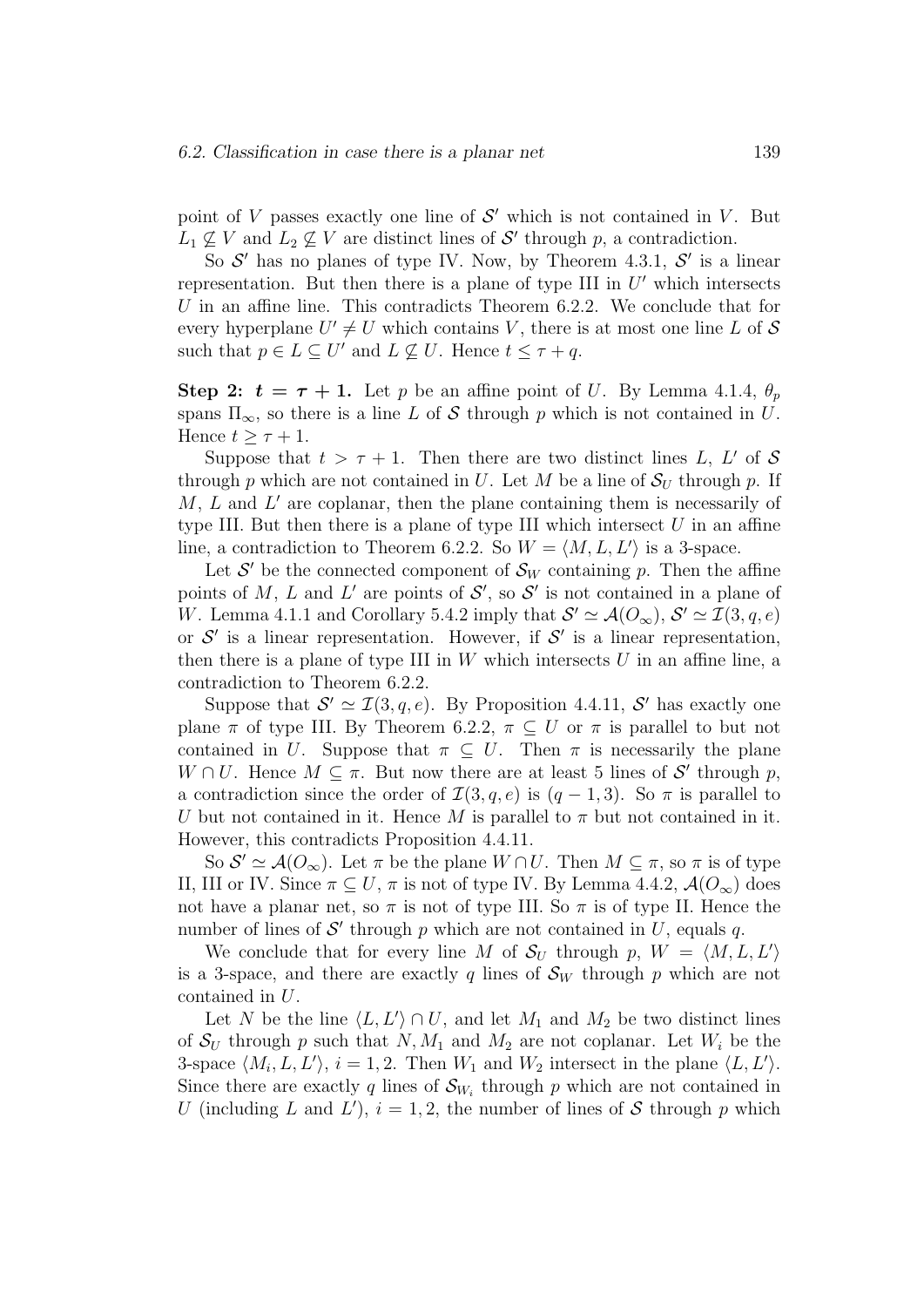are not contained in U is at least  $2q - 2$ . Hence  $t \geq \tau + 2q - 2$ . But since  $q > 2$ , this contradicts  $t \leq \tau + q$ . So  $t = \tau + 1$ .

Step 3:  $\tau = 2^{n-1} - 2$  and  $P_{\infty}(U)$  is the point set of a PG(n – 2, 2). Since  $t = \tau + 1$ , through every affine point of U passes exactly one line of S which is not contained in U.

Let  $V \subseteq U$  be an  $(n-2)$ -space of type **C**, let p' be an affine point of V, and let  $L'$  be the unique line of S through  $p'$  which is not contained in U. Let  $U' = \langle L', V \rangle$  and let S' be the connected component of  $S_{U'}$  which contains the affine points of V and of  $L'$ . Then, by Lemma 4.1.1,  $S'$  is a (0, 2)-geometry fully embedded in the  $(n-1)$ -dimensional affine space U'. Since  $S'$  has an  $(n-2)$ -space of type C, namely V, the induction hypothesis implies that either S' has no planes of type IV, or  $S' \simeq \mathcal{I}(n-1, q, e)$ .

Suppose that  $\mathcal{S}'$  has no planes of type IV. Then by Theorem 4.3.1,  $\mathcal{S}'$  is a linear representation. But then there is a plane of type III which intersects U in an affine line, a contradiction to Theorem 6.2.2. So  $\mathcal{S}' \simeq \mathcal{I}(n-1,q,e)$ .

Let  $L''$  be a line of  $S_U$  through  $p'$  which is not contained in V, and let  $\pi' = \langle L', L'' \rangle$ . Then  $\pi'$  intersects U in an affine line and contains two intersecting lines of S. Theorem 6.2.2 implies that  $\pi'$  is a plane of type IV. Hence there exists a line L of S which intersects U in an affine point  $p \in U\backslash V$ and U' in an affine point  $r \in U' \setminus V$ , which is a point of  $\mathcal{S}'$ .

We recall that, for any point x of  $S, x^{\perp}$  denotes the set of points of S which are collinear to  $x$ .

Let  $p'' \in r^{\perp} \cap V$ . Since L is a line of S through p which intersects the line  $\langle p'', r \rangle$  of S,  $\alpha(p, \langle p'', r \rangle) > 0$ . Hence  $\alpha(p, \langle p'', r \rangle) = 2$ , so there is a line  $L'' \neq L$  of S through p which intersects  $\langle p'', r \rangle$ . Since  $t = \tau + 1$ , L is the only line of S through p which is not contained in U. So  $L'' \subseteq U$ . But  $L''$ intersects  $\langle p'', r \rangle$ , hence  $L'' = \langle p, p'' \rangle$ . So  $p'' \in p^{\perp} \cap V$ . We conclude that  $r^{\perp} \cap V \subseteq p^{\perp} \cap V$ .

Let  $p'' \in p^{\perp} \cap V$ . Since  $\langle p, p'' \rangle$  is a line of S through  $p''$  which intersects the line L of S,  $\alpha(p'', L) > 0$ . Hence  $\alpha(p'', L) = 2$ , so there is a line  $L'' \neq \langle p, p'' \rangle$ of S through  $p''$  which intersects L. Since  $L'' \neq \langle p, p'' \rangle$ , L'' intersects L in a point other than p. Hence  $L'' \nsubseteq U$ . So  $L''$  is the unique line of S through p'' which is not contained in U. However, since  $S' \simeq \mathcal{I}(n-1,q,e)$ , there is a line of  $\mathcal{S}'$  through  $p''$  which is not contained in U. This line must be  $L''$ , so  $L'' \subseteq U'$ . Since  $L \cap U' = r$ ,  $L''$  is the line  $\langle p'', r \rangle$ . So  $p'' \in r^{\perp} \cap V$ . We conclude that  $p^{\perp} \cap V = r^{\perp} \cap V$ .

Since U is a hyperplane of type C,  $P_{\infty}(U)$  is the set of points at infinity of the lines of  $S_U$  through p. The lines of  $S_U$  through p which are parallel to V intersect  $\Pi_{\infty}$  in the points of  $P_{\infty}(V)$ . Clearly, the lines of  $S_U$  through p which are not parallel to V, intersect V in the points of  $p^{\perp} \cap V$ . So  $P_{\infty}(U)$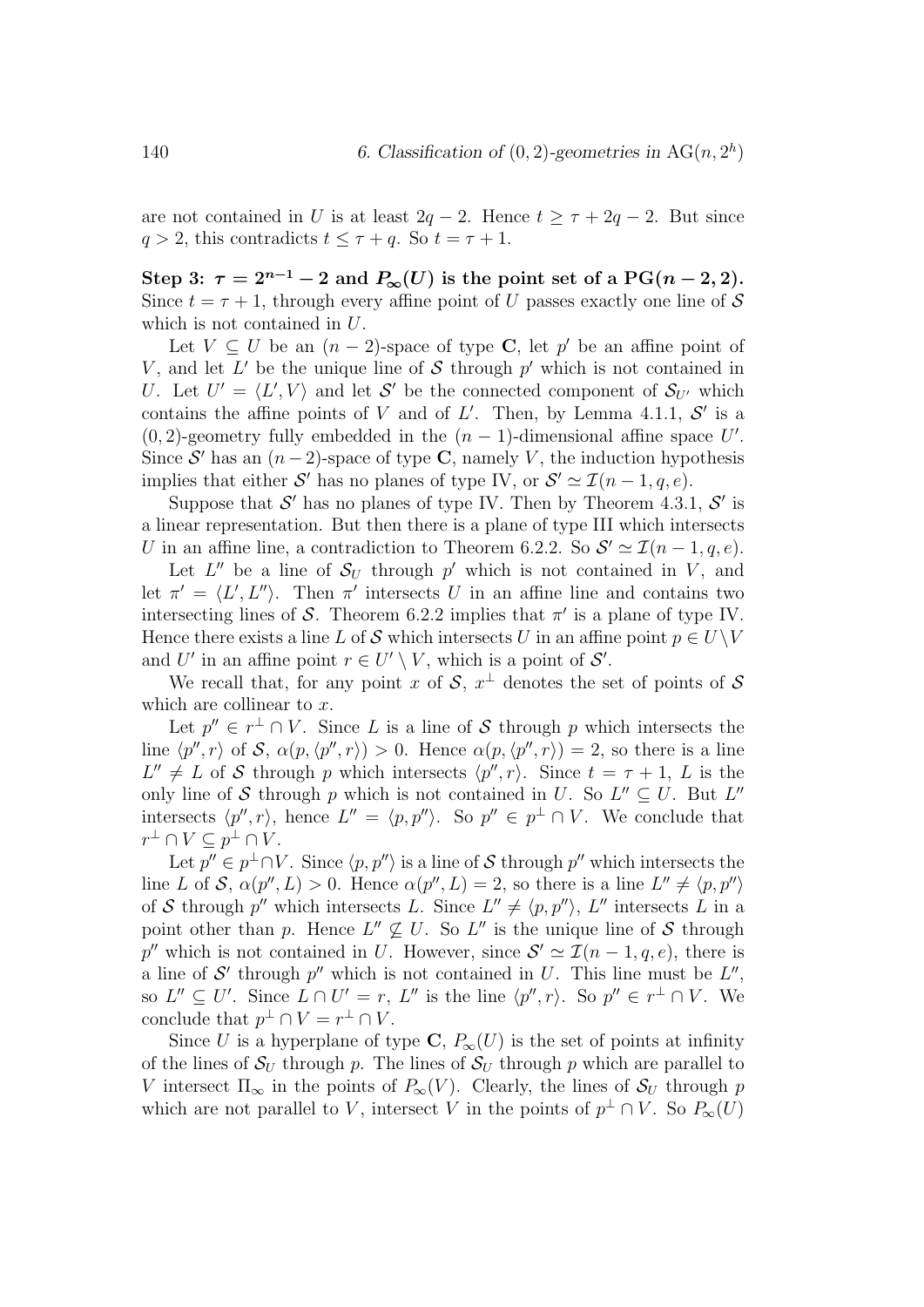is the projection from p onto  $\Pi_{\infty}$  of the set

$$
(p^{\perp} \cap V) \cup P_{\infty}(V) = (r^{\perp} \cap V) \cup P_{\infty}(V).
$$

By Lemma 4.4.17,  $(r^{\perp} \cap V) \cup P_{\infty}(V)$  is the point set of a projective space PG( $n-2, 2$ ). It follows that also  $P_{\infty}(U)$  is the point set of a projective space PG( $n-2, 2$ ). So  $\tau = 2^{n-1} - 2$ .

Step 4:  $S \simeq \mathcal{I}(n, q, e)$ . We define V, U' and S' as in Step 3. Then  $S' \simeq \mathcal{I}(n-1,q,e)$ . We recall that U is a hyperplane of type C such that  $P_{\infty}(U)$  is the point set of a projective space  $PG(n-2, 2)$ .

Let  $S^*$  be the geometry  $\mathcal{I}(n, q, e)$ . By Proposition 4.4.11,  $S^*$  has a unique hyperplane  $U^*$  of type C, and by definition of  $S^*$ ,  $S^*_{U^*}$  is the linear representation of the point set of a projective space  $PG(n-2, 2)$ . By Corollary 4.4.15, every  $(n-2)$ -dimensional subspace  $V^*$  of  $U^*$  of type **C** (respectively of type III if  $n = 4$ ), is contained in a unique hyperplane  $U^*$  of type **B**, and  $\mathcal{S}_{U^{\prime*}}^{*}$  is connected, so  $\mathcal{S}_{U^{\prime*}}^{*} \simeq \mathcal{I}(n-1,q,e)$ . Hence we can choose a basis in  $PG(n, q)$  such that  $U^* = U$ ,  $S_{U^*}^* = S_U$  (then V is of type C, respectively of type III if  $n = 4$ , with respect to  $S^*$ ), and  $S^*_{U'} = S'$ .

Let p be an affine point of U, not in V. Let  $p_1, p_2$  be distinct affine points of V such that  $p, p_1, p_2$  are pairwise collinear in S, and hence also in  $S^*$ . Let  $L_i$  be the unique line of  $\mathcal{S}'$ , and hence the unique line of  $\mathcal{S}$ , which intersects U in the point  $p_i$ ,  $i = 1, 2$ . Then since  $S_{U'}^* = S'$ ,  $L_i$  is also the unique line of  $\mathcal{S}_{U'}^*$ , and hence the unique line of  $\mathcal{S}^*$ , which intersects U in the point  $p_i$ ,  $i = 1, 2.$ 

Since  $\langle p_1, p_2 \rangle$  is a line of S through  $p_1$  which intersects  $L_2$ , there is a second line of S through  $p_1$  which intersects  $L_2$ , and this line is necessarily  $L_1$ . So  $L_1$  and  $L_2$  intersect in an affine point r.

Let L, respectively  $L^*$ , be the unique line of S, respectively  $S^*$ , which intersects U in the point p. Since  $\langle p, p_i \rangle$  is a line of S, respectively  $S^*$ , through p which intersects  $L_i$ , there is a second line of  $S$ , respectively  $S^*$ , through p which intersects  $L_i$ , and this line is necessarily L, respectively  $L^*$ ,  $i = 1, 2$ . So L, respectively  $L^*$ , intersects the lines  $L_1$  and  $L_2$ . Hence L and  $L^*$  contain the point r, so  $L = L^*$ .

Let  $L^*$  be a line of  $S^*$ . If  $L^* \subseteq U$  or  $L^*$  intersects U in an affine point, then  $L^*$  is a line of S. Since by Proposition 4.4.11, there are no lines of  $S^*$ which are parallel to but not contained in  $U$ , the line set of  $S^*$  is a subset of the line set of  $S$ .

Let L be a line of S. If  $L \subseteq U$  or if L intersects U in an affine point, then  $L$  is a line of  $S^*$ . Suppose that  $L$  is parallel to  $U$  but not contained in it. Let  $p$  be an affine point of  $L$ . As a consequence of Lemma 4.1.4, there is a line  $L'$  of S through p which is not parallel to U. Hence  $L'$  is a line of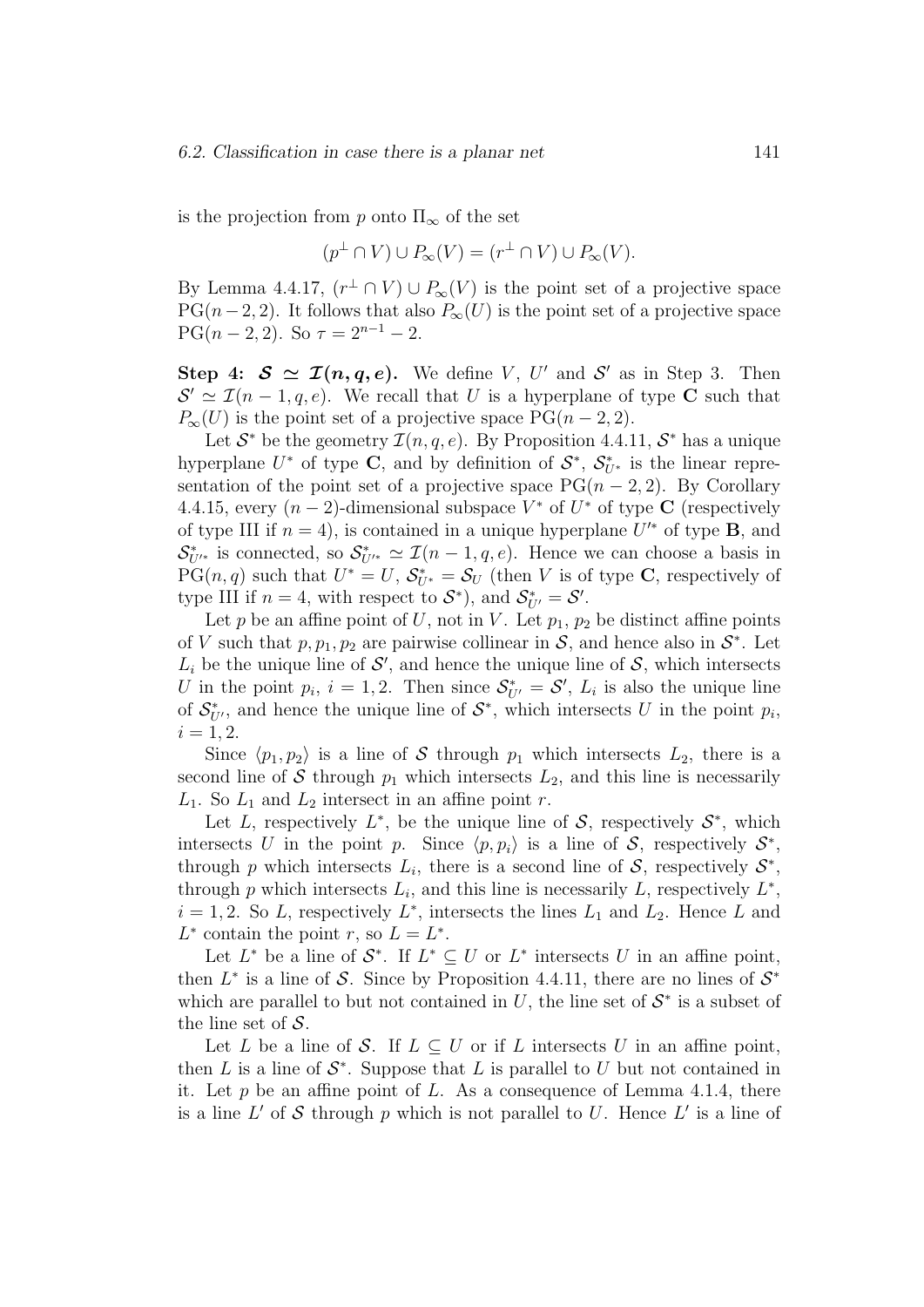$S^*$ , and p is a point of  $S^*$ . Now the  $2^{n-1}$  lines of  $S^*$  through p are lines of S. Proposition 4.4.11 implies that  $L$  is not one of these lines. Hence there are at least  $2^{n-1} + 1$  lines of S through p, a contradiction since  $t = 2^{n-1} - 1$ . So every line of  $S$  is contained in U or intersects it in an affine point, and hence is a line of  $S^*$ . We conclude that the line sets of S and  $S^*$  are the same, so  $S = S^*$ . It follows that  $S \simeq \mathcal{I}(n, q, e)$ .

**Theorem 6.2.4** Let S be a  $(0, 2)$ -geometry of order  $(q - 1, t)$  fully embedded in AG(4,q),  $q = 2<sup>h</sup>$ ,  $h > 1$ , such that there is a planar net and a plane of type IV. Then  $S \simeq \mathcal{I}(4, q, e)$ .

**Proof.** If there is a hyperplane of type C, then Theorem 6.2.3 implies that  $\mathcal{S} \simeq \mathcal{I}(4, q, e)$ . So, suppose that there is no hyperplane of type C. We deduce a contradiction.

Step 1:  $t \leq q+3$ . Let  $\pi$  be a plane of type III, let p be an affine point of  $\pi$  and let U be a hyperplane containing  $\pi$ , such that there is a line L of  $S_U$ through p which is not contained in  $\pi$ . Let  $\mathcal{S}'$  be the connected component of  $S_U$  which contains the affine points of  $\pi$  and L. By Lemma 4.1.1 and Corollary 5.4.2,  $\mathcal{S}' \simeq \mathcal{A}(O_{\infty}), \mathcal{S}' \simeq \mathcal{I}(3, q, e),$  or  $\mathcal{S}'$  is a linear representation.

By assumption, U is not of type  $\mathbb{C}$ , so  $\mathcal{S}'$  is not a linear representation. By Lemma 4.4.2,  $\mathcal{A}(O_{\infty})$  has no planar nets, so  $\mathcal{S}' \not\simeq \mathcal{A}(O_{\infty})$ . It follows that  $\mathcal{S}' \simeq \mathcal{I}(3, q, e)$ . By Proposition 4.4.11, L is the only line of  $\mathcal{S}'$ , and hence the only line of  $\mathcal{S}_U$ , which contains p but is not contained in  $\pi$ .

So, for every hyperplane  $U \supseteq \pi$ , the number of lines of  $\mathcal{S}_U$  through p, not contained in  $\pi$ , is at most one. Hence  $t \leq q+3$ .

Step 2: there are no hyperplanes of type A. Suppose that there is a hyperplane U of type **A**. Let  $S' \simeq \mathcal{A}(O_{\infty})$  be a connected component of  $\mathcal{S}_{U}$ . Suppose that there is a plane  $\pi \not\subseteq U$  of type IV which intersects U in a line L of S'. Let p be an affine point of L, let  $\pi' \subseteq U$  be a plane of type IV which contains L, let  $U' = \langle \pi, \pi' \rangle$  and let  $S''$  be the connected component of  $\mathcal{S}_{U'}$  which contains the point p. By Lemma 4.1.1 and Corollary 5.4.2,  $\mathcal{S}'' \simeq \mathcal{A}(O_{\infty}), \mathcal{S}'' \simeq \mathcal{I}(3,q,e),$  or  $\mathcal{S}''$  is a linear representation. By assumption,  $U'$  is not of type C, so  $S''$  is not a linear representation. So  $\mathcal{S}'' \simeq \mathcal{A}(O_{\infty})$  or  $\mathcal{S}'' \simeq \mathcal{I}(3,q,e)$ . In any case, the number of lines of  $\mathcal{S}''$ through p is at least 4, so there is at least one line of  $S_{U'}$  through p which is not contained in U or in  $\pi$ . Since this holds for every plane  $\pi' \subseteq U$  of type IV containing L, and since by Lemma 4.4.3, there are q such planes  $\pi'$ , we conclude that the number of lines of S through p is at least  $2q + 2$ . But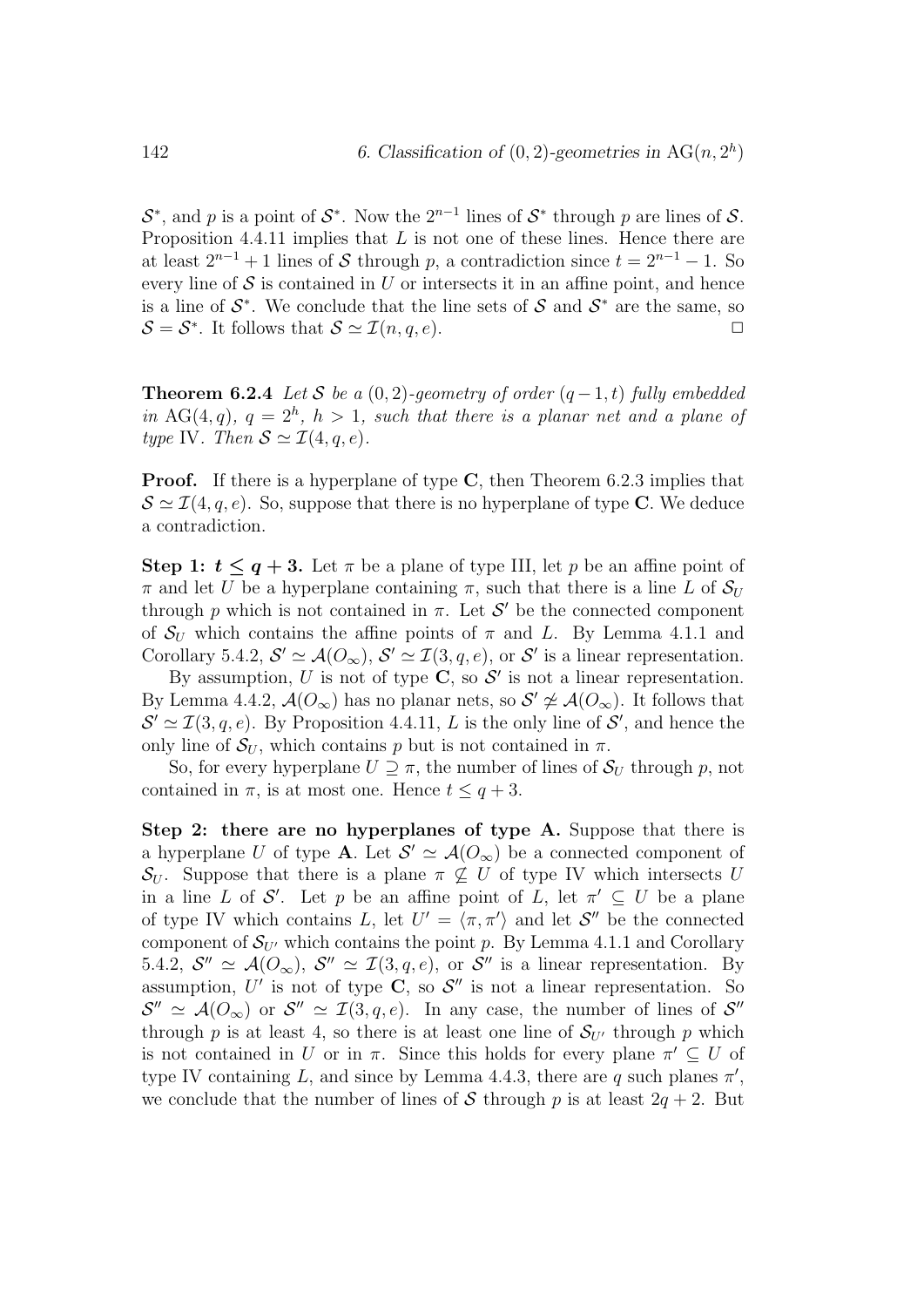this contradicts  $t \leq q+3$ . Hence there is no plane  $\pi \not\subseteq U$  of type IV which intersects U in a line of  $S'$ .

Let p be a point of  $\mathcal{S}'$ . Lemma 4.1.4 implies that there is a line L' of  $\mathcal{S}$ which intersects U in the point p. Let L be a line of  $\mathcal{S}'$  through p. By the preceding paragraph, the plane  $\pi = \langle L, L' \rangle$  is not of type IV. Hence  $\pi$  is of type III, and it contains a line  $L'' \neq L, L'$  of S through p. Since this holds for every line L of  $\mathcal{S}'$  through p, there are at least  $2q + 3$  lines of  $\mathcal{S}$  through p. But this contradicts  $t \leq q+3$ . So there are no hyperplanes of type **A**.

Step 3: t is odd,  $t > 5$  and there are two planes of type III which intersect in an affine point. Let  $\pi$  be a plane of type IV, and let p be a point of the connected component of  $S_{\pi}$  which is a dual oval. Let L be a line of S which intersects  $\pi$  in the point p, let  $U = \langle \pi, L \rangle$ , and let S' be the connected component of  $S_U$  which contains the point p. Then by Lemma 4.1.1 and Corollary 5.4.2, and since there are no hyperplanes of type **A** or C,  $\mathcal{S}' \simeq \mathcal{I}(3, q, e)$ . Hence there are exactly two lines of  $\mathcal{S}'$  which intersect  $\pi$ in the point p.

So every hyperplane through  $\pi$  contains either 0 or 2 lines of S which intersect  $\pi$  in the point p. Hence t is odd. Since, by Lemma 4.1.4,  $\theta_p$  spans  $\Pi_{\infty}$ , there exist at least two hyperplanes  $U_1, U_2$  such that there are two lines of  $\mathcal{S}_{U_i}$ ,  $i = 1, 2$ , which intersect  $\pi$  in the point p. So  $t \geq 5$ .

Let  $\mathcal{S}_i \simeq \mathcal{I}(3, q, e)$  be the connected component of  $\mathcal{S}_{U_i}$  which contains the dual oval of  $S_{\pi}$ , and let  $\pi_i$  be the unique plane of type III of  $S_i$ ,  $i = 1, 2$ . Suppose that for some  $i = 1, 2, \pi_i$  is parallel to  $\pi$  or  $\pi_i$  intersects  $\pi$  in an affine line which is not a line of  $S_\pi$ . Then there is a line of  $S_\pi$ , so a line of  $S_i$ , which is parallel to but not contained in  $\pi_i$ , a contradiction to Proposition 4.4.11. So  $\pi_i$  intersects  $\pi$  in a line  $L_i$  of  $S_{\pi}$ ,  $i = 1, 2$ .

Suppose that  $L_1 = L_2$ . Then the hyperplane  $U = \langle \pi_1, \pi_2 \rangle$  contains two planes of type III which intersect in an affine line. By Theorem 6.2.2,  $S_U$  does not contain any plane of type IV. Hence, by Theorem 4.3.1,  $S_U$  is a linear representation, so  $U$  is of type  $C$ . But this contradicts our assumption that there are no hyperplanes of type C. Hence  $L_1 \neq L_2$ , and  $\pi_1$  and  $\pi_2$  intersect in the affine point  $L_1 \cap L_2$ .

Suppose that  $t = 5$ . Let p be a point of S. The set  $\theta_p$  consists of six points which, by Lemma 4.1.4, span  $\Pi_{\infty}$ . Let  $\pi_{\infty}$  be a plane of  $\Pi_{\infty}$  containing three noncollinear points of  $\theta_p$ . Let  $U = \langle p, \pi_\infty \rangle$ , and let S' be the connected component of  $S_U$  which contains p. Then S' contains three lines through p which are not coplanar, so  $\mathcal{S}'$  is not contained in a plane of U. By Lemma 4.1.1 and Corollary 5.4.2, and since there are no hyperplanes of type **A** or  $\mathbf{C}, \mathcal{S}' \simeq \mathcal{I}(3, q, e)$ . Hence  $\pi_{\infty}$  contains exactly four points of  $\theta_p$ .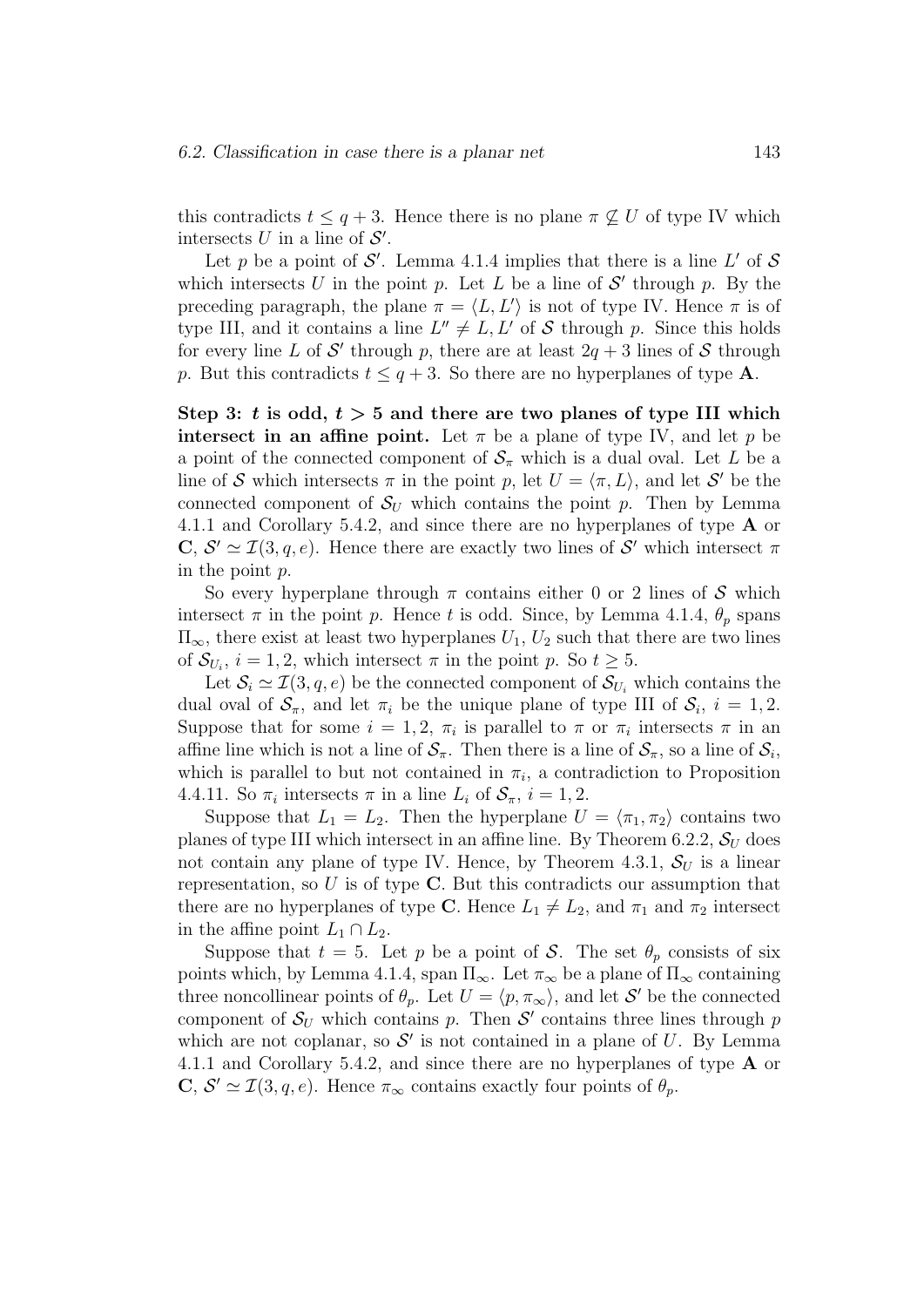

Figure 6.2: Illustration of Step 4 of Theorem 6.2.4.

Let U be a hyperplane of type **B** and let  $\mathcal{S}'$  be the connected component of  $\mathcal{S}_U$  which is projectively equivalent to  $\mathcal{I}(3, q, e)$ . Let p be a point of  $\mathcal{S}'$ , not in the unique planar net of  $\mathcal{S}'$ . Let  $\pi_{\infty} = U \cap \Pi_{\infty}$ . Then  $\pi_{\infty}$  contains exactly four points  $p_1, p_2, p_3, p_4$  of  $\theta_p$ , no three of which are collinear. Let  $p_5, p_6$  be the remaining points of  $\theta_p$ . Let  $i, j \in \{1, 2, 3, 4\}, i \neq j$ , and let  $\pi_{ij} = \langle p_i, p_j, p_5 \rangle$ . Since  $\pi_{ii}$  contains three noncollinear points of  $\theta_p$ , it contains four points of  $\theta_p$ . Since no three of  $p_1, p_2, p_3, p_4$  are collinear,  $p_6 \in \pi_{ij}$ . So  $p_6 \in \pi_{ij}$  for all  $i, j \in \{1, 2, 3, 4\}, i \neq j$ . This implies that  $p_5 = p_6$ , a contradiction. So  $t > 5$ .

Step 4:  $t = q + 2$ . Let  $\pi_1$  and  $\pi_2$  be distinct planes of type III which intersect in an affine point p. Since  $t > 5$ , there is a line L of S through p which is contained in neither  $\pi_1$  nor  $\pi_2$ . Let  $U_1 = \langle \pi_1, L \rangle$ , and let  $S_1$  be the connected component of  $\mathcal{S}_{U_1}$  which contains the affine points of  $\pi_1$  and of L. Then by Lemma 4.1.1 and Corollary 5.4.2, and since there are no hyperplanes of type **A** or **C**,  $S_1 \simeq \mathcal{I}(3, q, e)$ .

Let M be the line  $U_1 \cap \pi_2$ . Then  $p \in M$ . Since  $S_1 \simeq \mathcal{I}(3, q, e)$ , L is the only line of  $S_1$  through p which is not contained in  $\pi_1$ . Hence M is not a line of  $S_1$ . By Proposition 4.4.11, there is exactly one line L' of  $S_1$  which is parallel to M. Let  $\pi$  be the plane  $\langle L', M \rangle$ .

Let  $U_2$  be a hyperplane containing  $\pi_2$  such that the plane  $\pi' = U_1 \cap U_2$ is distinct from  $\pi$ . Then  $M \subseteq \pi'$ . Let  $M'$  be the affine line  $\pi' \cap \pi_1$ . Assume that M' is not a line of S. Then M' is not a line of  $S_1$ , so, by Corollary 4.4.16,  $\pi'$  contains exactly one line N of  $S_1$ . Since L' is the unique line of  $S_1$ which is parallel to  $M$ ,  $N$  intersects  $M$  in an affine point. If  $M'$  is a line of  $S_1$ , then  $N = M'$  is a line of  $S_{U_2}$  which intersects M in an affine point.

In any case, there is a line N of  $S_{U_2}$  which is not contained in  $\pi_2$  but intersects it in an affine point. Let  $S_2$  be the connected component of  $S_{U_2}$ which contains the affine points of  $\pi_2$  and of N. Then by Lemma 4.1.1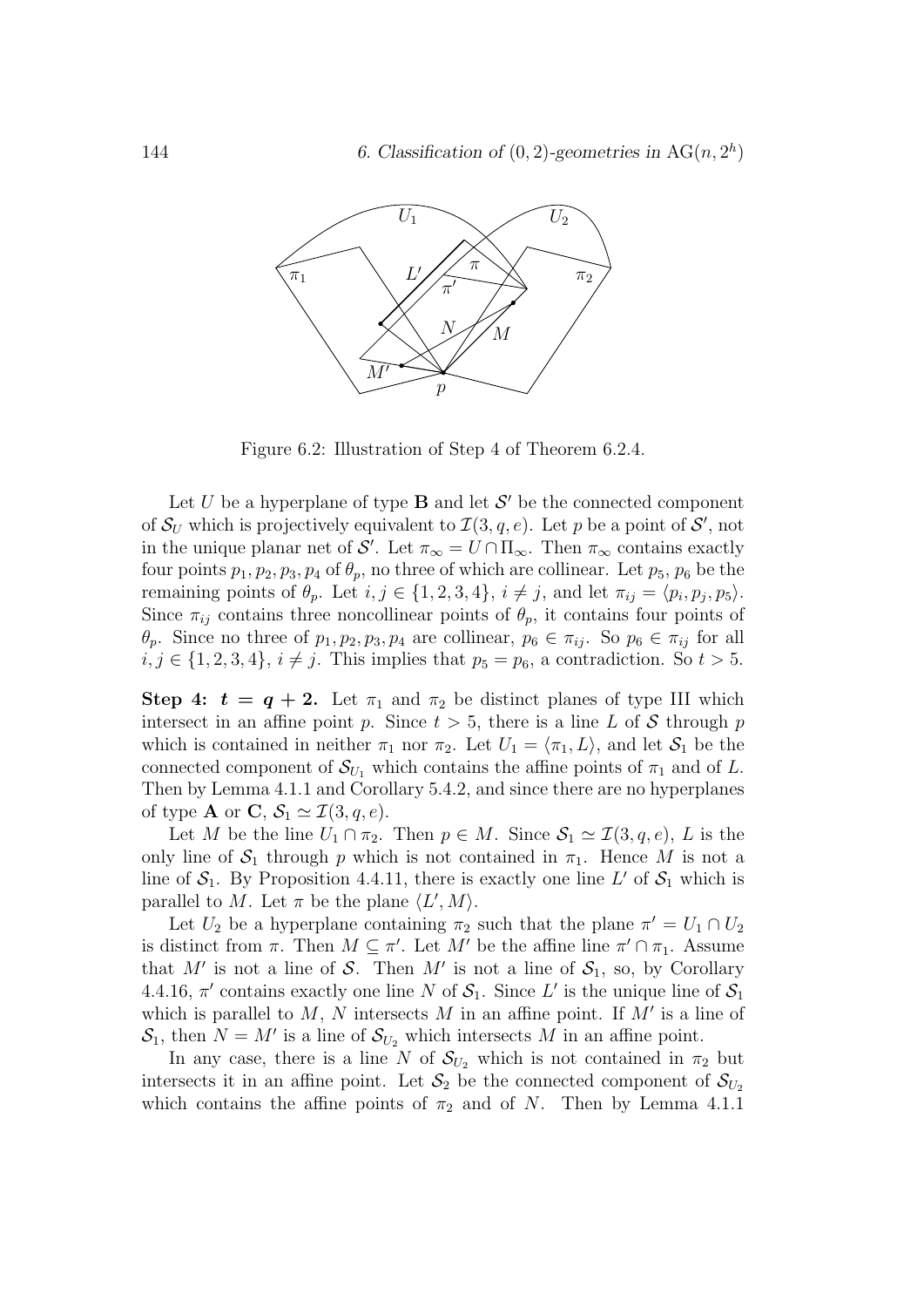and Corollary 5.4.2, and since there are no hyperplanes of type  $A$  or  $C$ ,  $\mathcal{S}_2 \simeq \mathcal{I}(3, q, e)$ . So there is a unique line of  $\mathcal{S}_2$  through p, not contained in  $\pi_2$ . Since this conclusion holds for every hyperplane  $U_2 \supseteq \pi_2$  such that the plane  $\pi' = U_1 \cap U_2$  is distinct from  $\pi$ , it follows that  $t \geq q+2$ .

Let  $U_2 = \langle \pi_2, \pi \rangle$ . Let  $S_2$  be the connected component of  $S_{U_2}$  which contains the affine points of  $\pi_2$ . Suppose that  $\mathcal{S}_2 \simeq \mathcal{I}(3, q, e)$ . As  $\pi \cap \pi_2 = M$ and M is not a line of  $S_2$ , Corollary 4.4.16 implies that  $\pi$  contains exactly one line N of  $S_2$ . By Proposition 4.4.11, N is not parallel to  $\pi_2$ , so N intersects L' in an affine point. Hence, since L' is a line of  $S$ , L' is a line of  $S_2$ . But by Proposition 4.4.11, there are no lines of  $S_2$  which are parallel to  $\pi_2$  but not contained in it, a contradiction. So  $S_2 \not\cong \mathcal{I}(3, q, e)$ . Since there are no hyperplanes of type **A** or C,  $S_2$  is the planar net  $S_{\pi_2}$ . So every line of  $S_{U_2}$ through p is contained in the plane  $\pi_2$ .

It follows that  $t = q + 2$ . But this contradicts the fact that t is odd. We conclude that there is a hyperplane of type  $C$ . Now by Theorem 6.2.3,  $\mathcal{S} \simeq \mathcal{I}(4, q, e).$ 

**Theorem 6.2.5** Let S be a  $(0, 2)$ -geometry fully embedded in AG $(n, q)$ ,  $n \geq 3, q = 2<sup>h</sup>, h > 1, such that there is a planar net and a plane of$ type IV. Then  $S \simeq \mathcal{I}(n, q, e)$ .

**Proof.** By Corollary 5.4.2, the theorem holds for  $n = 3$ . By Theorem 6.2.4, the theorem holds for  $n = 4$ . We use induction on n to prove the theorem for  $n > 5$ .

So, suppose that  $n \geq 5$  and that the theorem holds for all  $3 \leq m < n$ . If there is a hyperplane of type C, then, by Theorem 6.2.3,  $S \simeq \mathcal{I}(n, q, e)$ . So we only need to show that there is a hyperplane of type C.

Let  $\pi$  be a plane of type III, and let p be an affine point of  $\pi$ . By Lemma 4.1.4,  $\theta_p$  spans  $\Pi_{\infty}$ . Hence we can choose a hyperplane  $U_1 \supseteq \pi$  such that the lines of  $\mathcal{S}_{U_1}$  through p span  $U_1$ . Let  $\mathcal{S}_1$  be the connected component of  $\mathcal{S}_{U_1}$  containing p. Then  $\mathcal{S}_1$  is not contained in a proper subspace of  $U_1$ , so by Lemma 4.1.1,  $S_1$  is a (0, 2)-geometry fully embedded in the  $(n-1)$ dimensional affine space  $U_1$ . Since  $\pi$  is a plane of type III with respect to  $S_1$ , the induction hypothesis yields that either  $S_1 \simeq \mathcal{I}(n-1, q, e)$ , or  $S_1$  has no planes of type IV. Suppose the latter. Then, by Theorem 4.3.1,  $S_1$  is a linear representation, so  $U_1$  is of type C, and we are done. So we may assume that  $S_1 \simeq \mathcal{I}(n-1, q, e).$ 

Let  $V \subseteq U_1$  be the  $(n-2)$ -space of type **C** of  $S_1$ . By Lemma 4.4.10,  $\pi \subseteq V$ , so  $p \in V$ . Since  $\theta_p$  spans  $\Pi_{\infty}$ , there is a line L of S through p, not contained in  $U_1$ . Let  $U_2 = \langle V, L \rangle$ , and let  $\mathcal{S}_2$  be the connected component of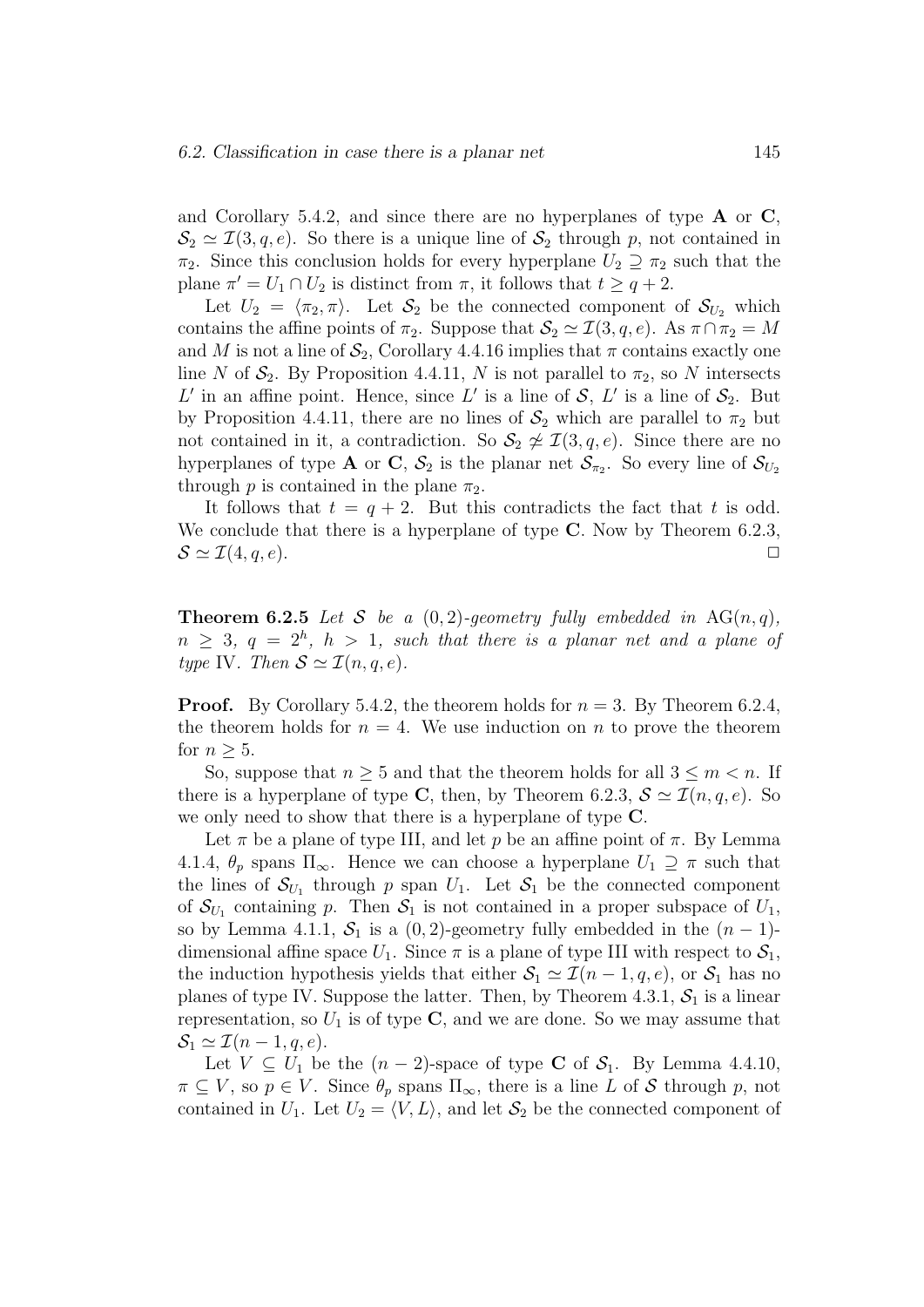

Figure 6.3: Characterization of the geometry  $\mathcal{I}(n, q, e)$  (Theorem 6.2.5).

 $\mathcal{S}_{U_2}$  which contains the affine points of V and of L. Then, similarly as for  $\mathcal{S}_1$ , one proves that either  $\mathcal{S}_2$  is a linear representation or  $\mathcal{S}_2 \simeq \mathcal{I}(n-1, q, e)$ . In the first case,  $U_2$  is a hyperplane of type  $C$ , and we are done. So we may assume that  $S_2 \simeq \mathcal{I}(n-1, q, e)$ .

Let  $W \subseteq V$  be an  $(n-3)$ -space of type C (respectively of type III if  $n = 5$ ). By Corollary 4.4.15, there is a unique  $(n - 2)$ -space  $V_i \subseteq U_i$  through W such that the connected component  $S_i'$  of  $S_{V_i}$  which contains the affine points of W, is projectively equivalent to  $\mathcal{I}(n-2,q,e)$ ,  $i=1,2$ .

Let  $U_3 = \langle V_1, V_2 \rangle$ , and let  $S_3$  be the connected component of  $S_{U_3}$  which contains the points and lines of  $S'_1$  and  $S'_2$ . Then since  $S'_i \simeq \mathcal{I}(n-2,q,e)$ for  $i = 1, 2, \mathcal{S}_3$  has a plane of type III and a plane of type IV. Also  $\mathcal{S}_3$  is not contained in a proper subspace of  $U_3$ , so by Lemma 4.1.1,  $S_3$  is a  $(0, 2)$ geometry fully embedded in  $U_3$ . Now it follows from the induction hypothesis that  $S_3 \simeq \mathcal{I}(n-1, q, e)$ .

Let  $V_3$  be the  $(n-2)$ -space of type C of  $S_3$ . By Lemma 4.4.10, every plane which is of type III with respect to  $S_3$ , is contained in  $V_3$ . Hence  $W \subseteq V_3$ . Since  $U_3 \cap V = W$ ,  $V_3 \cap V = W$ . It follows that there is a plane  $\pi' \subseteq V_3$  of type III which intersects V in an affine line. Let  $U = \langle V, \pi' \rangle$ , and let S' be the connected component of  $\mathcal{S}_U$  which contains the affine points of V and of  $\pi'$ . Then by Lemma 4.1.1, S' is a  $(0, 2)$ -geometry fully embedded in U. By Theorem 6.2.2,  $S'$  does not have any plane of type IV. By Theorem 4.3.1,  $S'$ is a linear representation, so  $U$  is a hyperplane of type  $C$ . Hence, by Theorem 6.2.3,  $\mathcal{S} \simeq \mathcal{I}(n, q, e)$ .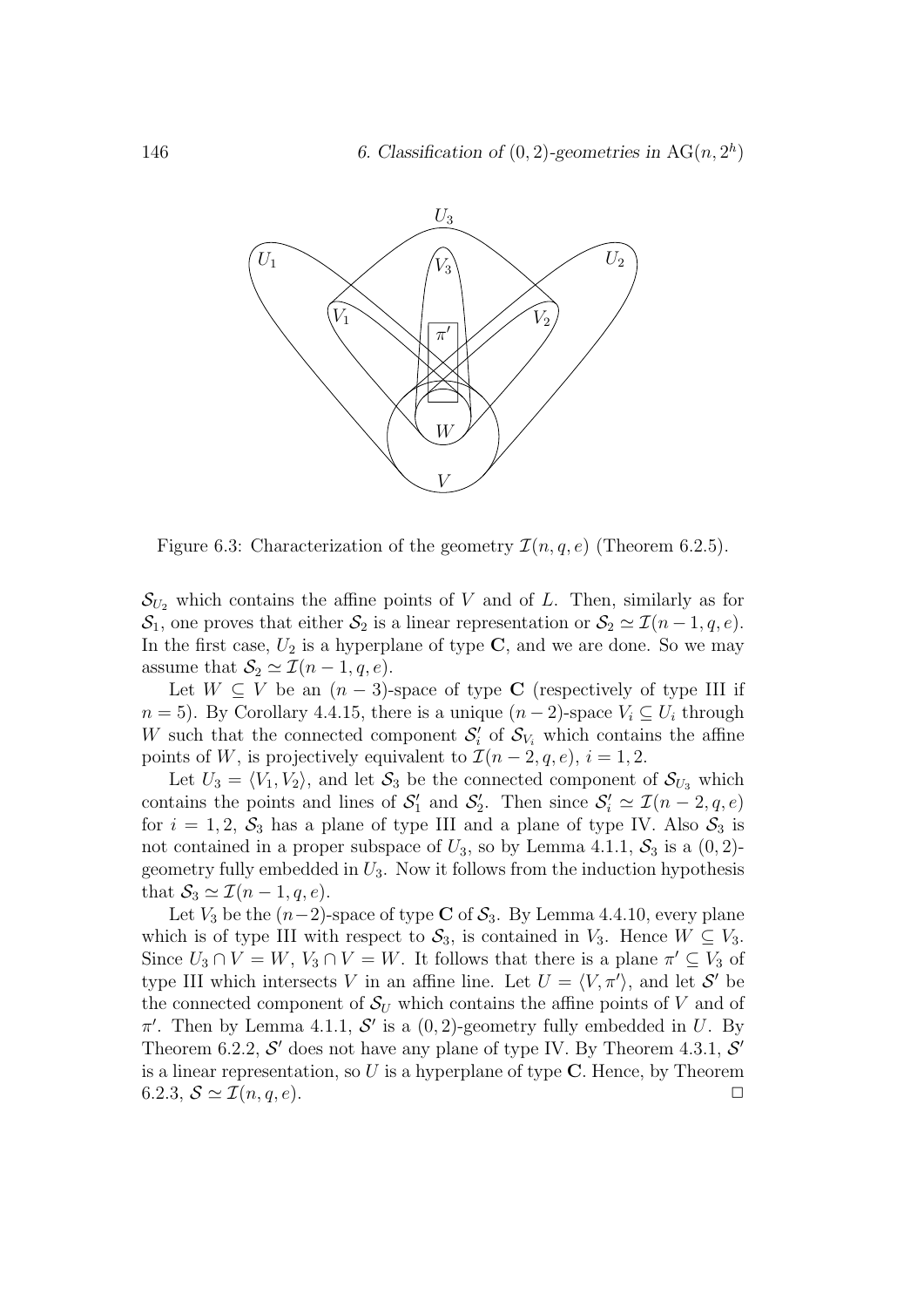## 6.3 Classification in case there are no planar nets

In this section, we assume that S is a  $(0, 2)$ -geometry fully embedded in  $AG(n, q)$ ,  $q = 2<sup>h</sup>$ ,  $h > 1$ , such that there is a plane of type IV and such that there are no planar nets. Since there are no planar nets, every plane containing two intersecting lines of  $S$  is a plane of type IV. Hence we do not need to assume explicitly that there is a plane of type IV.

**Lemma 6.3.1** Let S be a  $(0, 2)$ -geometry fully embedded in AG $(n, q)$ ,  $n \geq 4$ ,  $q=2<sup>h</sup>$ ,  $h>1$ , such that there are no planar nets. Then there are no 3-spaces of type  $\bf{B}$  or  $\bf{C}$ , but there is always a 3-space of type  $\bf{A}$ .

Let U be a 3-space, p a point of  $S_U$ , and S' the connected component of  $\mathcal{S}_U$  which contains p. Then there are 0, 1, 2 or  $q+1$  lines of  $\mathcal{S}_U$  through p. The lines of  $S_U$  through p span U if and only if their number is  $q+1$ , if and only if  $S' \simeq \mathcal{A}(O_{\infty})$ .

Proof. There are no 3-spaces of type B or C because there are no planar nets.

If  $S' \simeq \mathcal{A}(O_{\infty})$ , then the number of lines of  $S_U$  through p is  $q + 1$ , and these lines span U. If the lines of  $S_U$  through p span U, then by Lemma 4.1.1,  $\mathcal{S}'$  is a  $(0, 2)$ -geometry fully embedded in the 3-dimensional affine space U. Now, by Theorem 5.4.1, either  $S' \simeq \mathcal{A}(O_{\infty})$  or  $S' \simeq \mathcal{I}(3,q,e)$ . But since there are no planar nets,  $S' \not\cong \mathcal{I}(3, q, e)$ , so  $S' \simeq \mathcal{A}(O_{\infty})$ .

Suppose that there are  $q + 1$  lines of  $S_U$  through p, and that these lines do not span U. Then they are contained in some plane  $\pi \subseteq U$ . But this contradicts Lemma 4.1.3. So if there are  $q + 1$  lines of  $S_U$  through p, then these lines span U.

Let p' be a point of S. Since, by Lemma 4.1.4,  $\theta_{p'}$  spans  $\Pi_{\infty}$ , there is a 3-space U' such that the lines of  $S_{U'}$  through p' span U'. Hence the connected component of  $\mathcal{S}_{U'}$  which contains p', is projectively equivalent to  $\mathcal{A}(O_{\infty})$ . So U' is of type  $\mathbf{A}$ .

**Theorem 6.3.2** Let S be a  $(0, 2)$ -geometry of order  $(q-1, t)$  fully embedded in AG(4,q),  $q = 2^h$ ,  $h > 1$ , such that there are no planar nets. Then  $t = q^2$ .

**Proof.** Let U be a hyperplane of type **A**, and let  $S' \simeq A(O_\infty)$  be a connected component of  $S_U$ . Let L be a line of S', and let p be an affine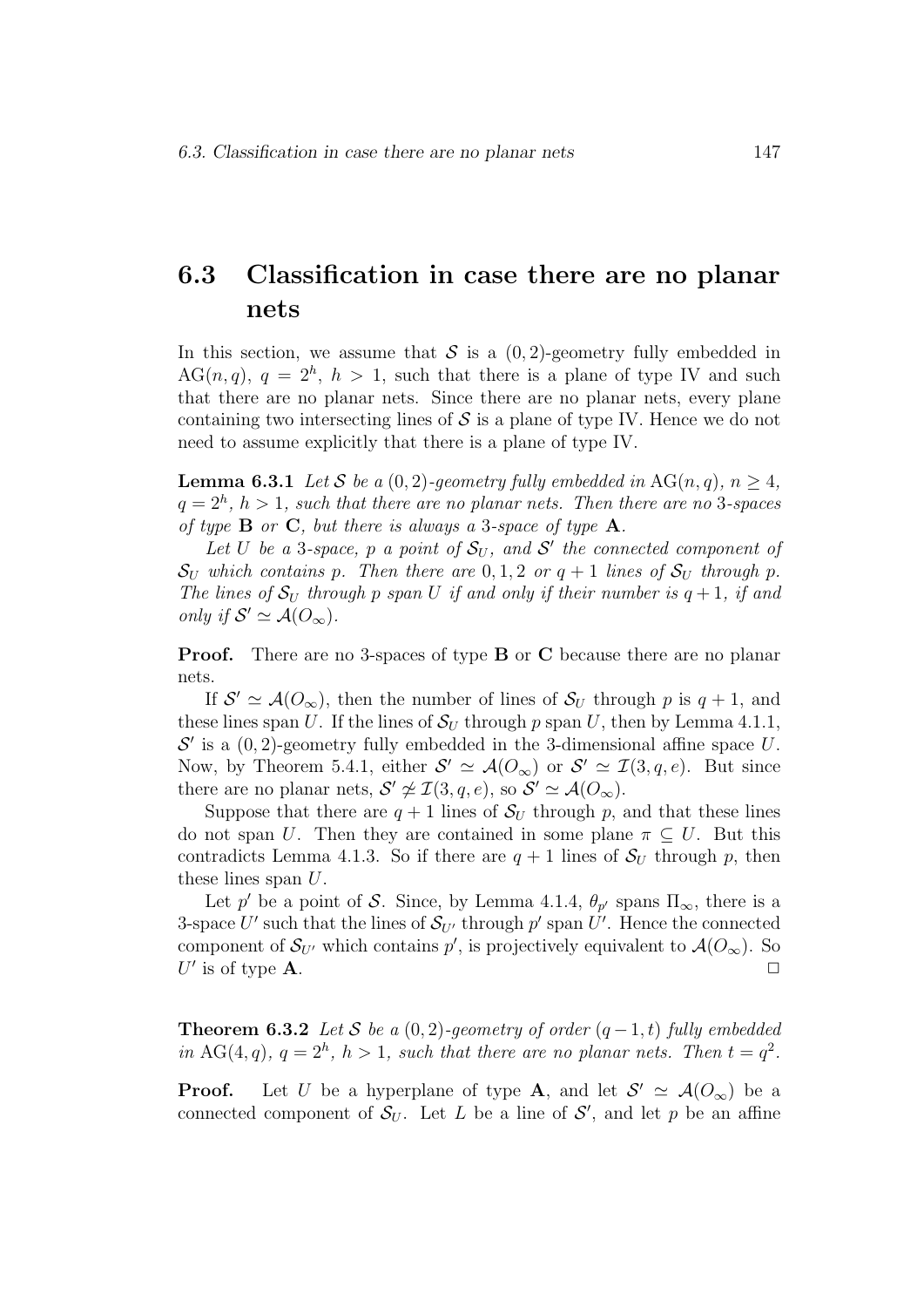point of L. By Lemma 4.1.4, there is a line M of S which intersects U in the point p.

Let  $\pi \subseteq U$  be a plane of type IV which contains L. Then  $U' = \langle \pi, M \rangle$ contains 3 distinct lines of S through p. By Lemma 6.3.1, there are  $q + 1$ lines of  $S_{U}$  through p. By Lemma 4.4.3, there are q planes  $\pi$  of type IV in U which contain L. Hence the number of lines of S through  $p$  is at least  $2 + q(q - 1)$ , so  $t \geq q^2 - q + 1$ .

By Lemma 4.4.3, there is exactly one plane  $\pi' \subseteq U$  through L which is of type II. Suppose that each hyperplane  $U' \neq U$  which contains  $\pi'$ , contains at most one line of  $S$  which intersects  $\pi'$  in the point p. Then the number of lines of S through p is at most  $2q + 1$ . But  $t \ge q^2 - q + 1$  and  $q > 2$ , a contradiction. We conclude that there is a hyperplane  $U' \neq U$  which contains  $\pi'$ , and contains two distinct lines M', M'' of S which intersect  $\pi'$  in the point p.

Consider the hyperplanes of  $AG(4, q)$  containing the plane  $\pi'' = \langle M', L \rangle$ . One of these hyperplanes is  $U'$ , which intersects U in the plane  $\pi'$ ; by Lemma 4.4.3, every other hyperplane intersects  $U$  in a plane of type IV. Hence, every hyperplane which contains  $\pi''$ , contains at least 3 lines of S through p. By Lemma 6.3.1, every hyperplane which contains  $\pi''$ , contains precisely  $q + 1$ lines of S through p. Hence  $t = q^2$ .  $\Box$ 

**Lemma 6.3.3** Let  $S = (\mathcal{P}, \mathcal{B}, I)$  be a  $(0, 2)$ -geometry fully embedded in  $AG(4, q), q = 2<sup>h</sup>, h > 1$ , such that there are no planar nets. Every plane of type IV contains 0 or  $\frac{1}{2}q(q-1)$  isolated points. Every plane of type II contains  $\frac{1}{2}q$  or q lines of  $\overline{S}$ , but no isolated points.

**Proof.** Let  $\pi$  be a plane of type IV. Suppose that  $S_{\pi}$  has an isolated point  $p_1$ . Let  $p_2$  be a point of the connected component of  $S_\pi$  which is a dual oval. By Lemma 6.3.1, for every hyperplane  $U \supseteq \pi$ , the number of lines of  $S_U$ through  $p_2$  which are not contained in  $\pi$ , is at most  $q-1$ . Since, by Theorem 6.3.2, the number of lines of S through  $p_2$  is equal to  $q^2+1$ , every hyperplane  $U \supseteq \pi$  contains exactly  $q + 1$  lines of S through  $p_2$ .

Suppose that in every hyperplane  $U \supseteq \pi$ , there are at most 2 lines of S through  $p_1$ . Then, by Theorem 6.3.2,  $q^2 + 1 \leq 2(q+1)$ , a contradiction since  $q > 2$ . So there is a hyperplane  $U \supseteq \pi$  which contains at least 3 lines of S through  $p_1$ . By Lemma 6.3.1, the number of lines of  $S_U$  through  $p_1$  is  $q + 1$ . As we have shown, the number of lines of  $S_U$  through  $p_2$  is  $q + 1$ . By Lemma 6.3.1, the connected component  $S_i$  of  $S_U$  which contains the point  $p_i$ is projectively equivalent to  $\mathcal{A}(O_{\infty}^i), i = 1, 2$ .

Suppose that  $S_1 = S_2 \simeq \mathcal{A}(O_\infty)$ ,  $O_\infty$  a conic. By Lemma 4.4.5, every plane of type IV of  $\mathcal{A}(O_\infty)$ ,  $O_\infty$  a conic, does not contain any isolated points.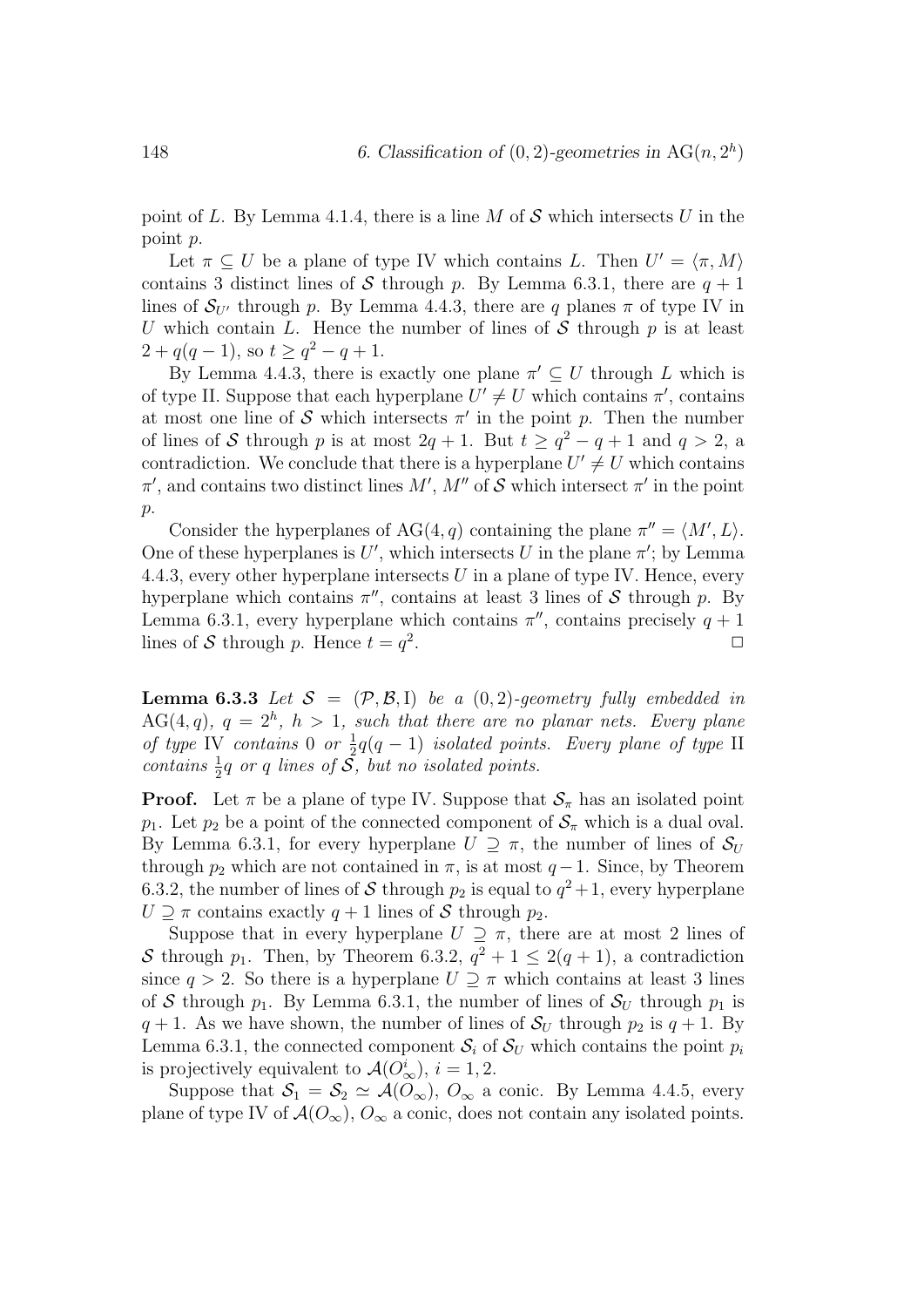But  $\pi$  is a plane of type IV with respect to  $S_1$  and it contains an isolated point of  $S_1$ , a contradiction. So if  $S_1 = S_2$ , then  $S_1 \simeq \mathcal{A}(O_\infty)$ ,  $O_\infty$  not a conic. In this case every affine point of U is a point of  $S_1$ , so  $\pi$  contains  $\frac{1}{2}q(q-1)$  isolated points.

Suppose that  $S_1 \neq S_2$ . From the construction of  $\mathcal{A}(O_\infty)$  it follows that if  $O_{\infty}$  is not a conic, then every point of AG(3, q) is a point of  $\mathcal{A}(O_{\infty})$ , and if  $O_{\infty}$  is a conic, then exactly half the points of AG(3, q) are points of  $\mathcal{A}(O_{\infty})$ . Hence  $S_1 \simeq S_2 \simeq \mathcal{A}(O_\infty)$ ,  $O_\infty$  a conic, and  $S_1$  and  $S_2$  are complementary. Hence every affine point of U is a point of either  $S_1$  or  $S_2$ , so  $\pi$  contains  $\frac{1}{2}q(q-1)$  isolated points. We conclude that every plane of type IV contains  $\bar{0}$  or  $\frac{1}{2}q(q-1)$  isolated points.

Let  $\pi$  be a plane of type II. Let  $L_1$  be a line of  $S_{\pi}$ , and let  $p_1$  be an affine point of  $L_1$ . As a consequence of Lemma 6.3.1 and Theorem 6.3.2, there are at least q hyperplanes  $U \supseteq \pi$  which contain  $q + 1$  lines of S through  $p_1$ .

Suppose that  $\pi$  contains an isolated point  $p_2$ . As a consequence of Lemma 6.3.1 and Theorem 6.3.2, there are at least 2 hyperplanes  $U \supseteq \pi$  which contain  $q + 1$  lines of S through  $p_2$ . So there is a hyperplane  $U \supseteq \pi$  which contains  $q+1$  lines of S through  $p_i$ ,  $i = 1, 2$ . By Lemma 6.3.1, the connected component  $\mathcal{S}_i$  of  $\mathcal{S}_U$  which contains  $p_i$ , is projectively equivalent to  $\mathcal{A}(O_{\infty}^i)$ ,  $i = 1, 2.$ 

Suppose that  $S_1 \neq S_2$ . Then, analogously as above,  $S_1 \simeq S_2 \simeq \mathcal{A}(O_{\infty}),$  $O_{\infty}$  a conic, and  $S_1$  and  $S_2$  are complementary. Hence a plane of U is of type II with respect to  $S_1$  if and only if it is of type II with respect to  $S_2$ . Since the plane  $\pi$  is of type II and contains the line  $L_1$  of  $S_1$ , it is of type II with respect to  $S_1$ . Hence  $\pi$  is of type II with respect to  $S_2$ . By Lemma 4.4.4,  $\pi$ does not contain any isolated points of  $S_2$ . However  $p_2$  is an isolated point of  $\mathcal{S}_2$  in  $\pi$ , a contradiction.

Hence  $S_1 = S_2$ . Since the plane  $\pi$  is of type II and contains the line  $L_1$  of  $S_1$ , it is of type II with respect to  $S_1$ . By Lemma 4.4.4,  $\pi$  does not contain any isolated points of  $S_1$ . However  $p_2$  is an isolated point of  $S_1$  in  $\pi$ , a contradiction. So  $\pi$  does not contain any isolated points.

Let  $U \supseteq \pi$  be a hyperplane such that the connected component  $S_1$  of  $\mathcal{S}_U$  which contains the point  $p_1$ , is projectively equivalent to  $\mathcal{A}(O_\infty)$ . Since  $\pi$  is a plane of type II and contains the line  $L_1$  of  $S_1$ , it is of type II with respect to  $S_1$ . Hence the hole  $n_{\infty}$  of  $S_1$  lies on the line  $L_{\infty} = \pi \cap \Pi_{\infty}$ . By Lemma 4.4.5, for every line  $L'_{\infty}$  of the plane  $\pi_{\infty} = U \cap \Pi_{\infty}$  which does not contain  $n_{\infty}$ , there is a plane  $\pi' \subseteq U$  of type IV such that  $\pi' \cap \Pi_{\infty} = L'_{\infty}$ . Hence there is a plane  $\pi' \subseteq U$  of type IV which intersects  $\pi$  in an affine line L, L not a line of S. Since  $\pi$  does not contain any isolated points, the number of lines of  $S_{\pi}$  equals the number of points of S on L. Since  $\pi'$  contains 0 or  $\frac{1}{2}q(q-1)$  isolated points, the number of points of S on L equals  $\frac{1}{2}q$  or q.  $\Box$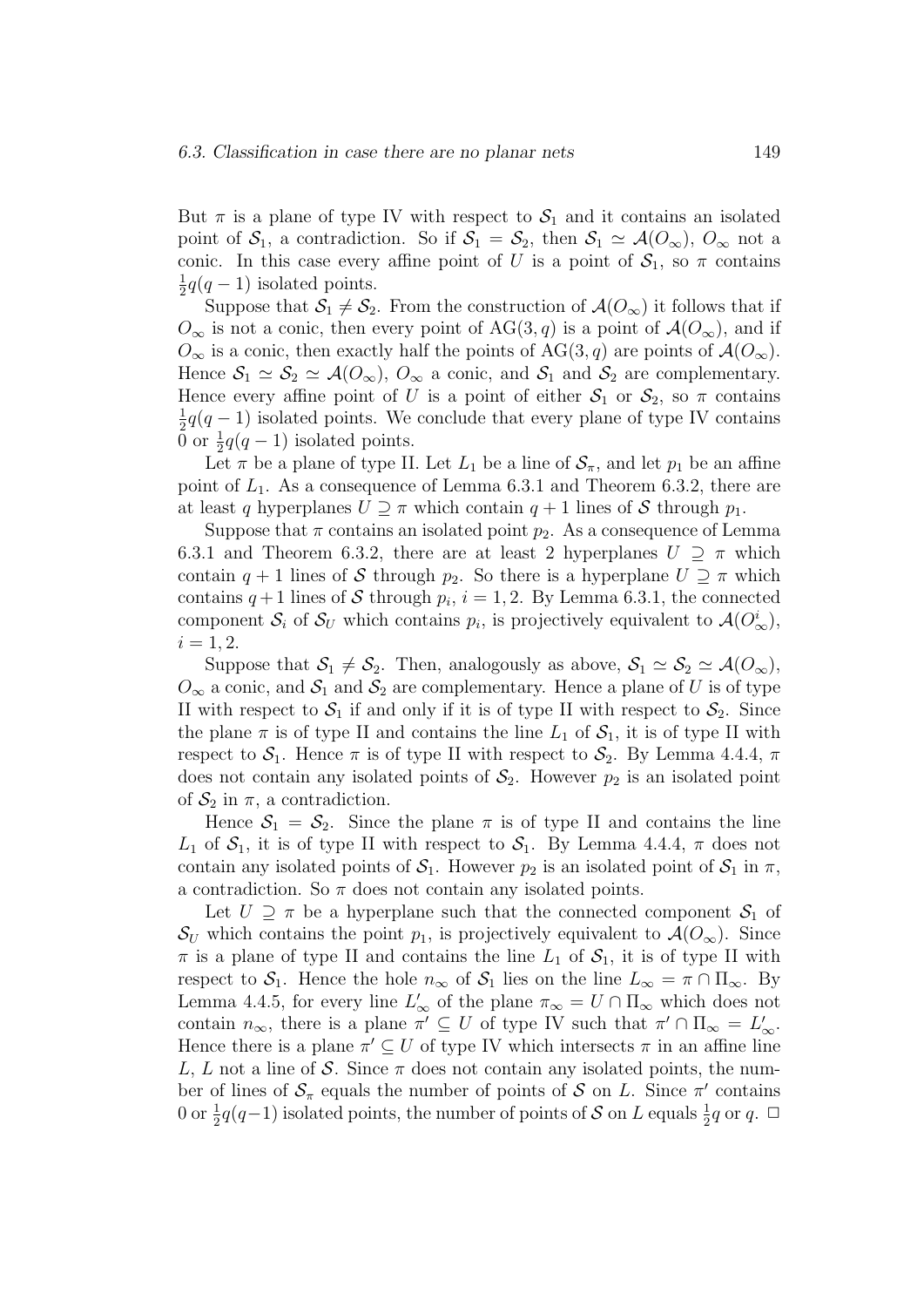Let S be a  $(0, 2)$ -geometry fully embedded in AG $(n, q)$ ,  $n \geq 4$ ,  $q = 2<sup>h</sup>$ ,  $h > 1$ , and let U be a 3-space of type **A**. We say that U is of type  $A_1$  if  $\mathcal{S}_U$  is connected and  $\mathcal{S}_U \simeq HT = \mathcal{A}(O_\infty)$ ,  $O_\infty$  a conic, and we say that U is of type  $\mathbf{A_2}$  if either  $\mathcal{S}_U$  is connected and  $\mathcal{S}_U \simeq \mathcal{A}(O_\infty)$ ,  $O_\infty$  not a conic, or  $S_U$  consists of two connected components which are projectively equivalent to HT =  $\mathcal{A}(O_{\infty}), O_{\infty}$  a conic, and which are complementary (see Lemma 5.3.30). Note that a hyperplane of type  $A$  is not necessarily of type  $A_1$  or  $A_2$ .

**Theorem 6.3.4** Let  $S = (\mathcal{P}, \mathcal{B}, I)$  be a  $(0, 2)$ -geometry fully embedded in  $AG(4, q)$ , where  $q = 2<sup>h</sup>$ ,  $h > 1$ , such that there are no planar nets. Then  $\mathcal{S} \simeq \text{TQ}(4,q).$ 

**Proof.** Let U be a hyperplane of type **A**, let  $\mathcal{S}' \simeq \mathcal{A}(O_{\infty})$  be a connected component of  $S_U$ , and let  $n_{\infty}$  be the hole of S'. Let p be a point of  $S_U$ , and let  $\pi$  be a plane of U containing the line  $L = \langle p, n_{\infty} \rangle$ . Then, by Lemma 4.4.4,  $\pi$  is of type II with respect to  $\mathcal{S}'$ . Hence  $\pi$  is a plane of type II. By Lemma 6.3.3,  $\pi$  does not contain any isolated points. Hence there is a line L' of  $\mathcal{S}_{\pi}$ through p. Note that  $L' \neq L$  since L' is parallel to the lines of  $\mathcal{S}'$  in  $\pi$ , and no line of  $\mathcal{S}'$  intersects  $\Pi_{\infty}$  in the hole  $n_{\infty}$  of  $\mathcal{S}'$ . So, in every plane  $\pi \subseteq U$ through the line L lies a line of  $\mathcal{S}_U$ , distinct from L, which contains p. Hence there are  $q + 1$  lines of  $S_U$  through p, for every point p of  $S_U$ . By Lemma 6.3.1, every point p of  $S_U$  is contained in a connected component  $S''$  of  $S_U$ which is projectively equivalent to  $\mathcal{A}(O_{\infty})$ . So U is of type  $\mathbf{A}_1$  or  $\mathbf{A}_2$ . We conclude that every hyperplane of type  $A$  is of type  $A_1$  or  $A_2$ .

Let  $\pi$  be a plane of type IV. Let p be a point of the connected component of  $S_{\pi}$  which is a dual oval. As a consequence of Lemma 6.3.1 and Theorem 6.3.2, every hyperplane  $U \supseteq \pi$  contains  $q + 1$  lines of S through p, so every hyperplane  $U \supseteq \pi$  is of type **A**, and hence of type **A**<sub>1</sub> or **A**<sub>2</sub>.

Suppose that  $\pi$  contains an isolated point  $p'$ . Let U be a hyperplane containing  $\pi$ . Since  $\pi$  contains an isolated point and since, by Lemma 4.4.5, every plane of type IV of  $\mathcal{A}(O_{\infty}), O_{\infty}$  a conic, does not contain any isolated points, U is not of type  $A_1$ . Hence U is of type  $A_2$ . So there are  $q + 1$  lines of  $S_U$  through p', none of which lie in  $\pi$ . This holds for every hyperplane  $U \supseteq \pi$ , so there are  $(q+1)^2$  lines of S through p, a contradiction to Theorem 6.3.2. We conclude that  $\pi$  does not contain any isolated points. Note that  $\pi$ is an arbitrary plane of type IV.

Since  $\pi$  does not contain any isolated points, none of the hyperplanes containing  $\pi$  is of type  $A_2$ . Hence every hyperplane containing  $\pi$  is of type **A**<sub>1</sub>. It follows that  $|\mathcal{P}| = \frac{1}{2}q^2(q^2 - 1)$ .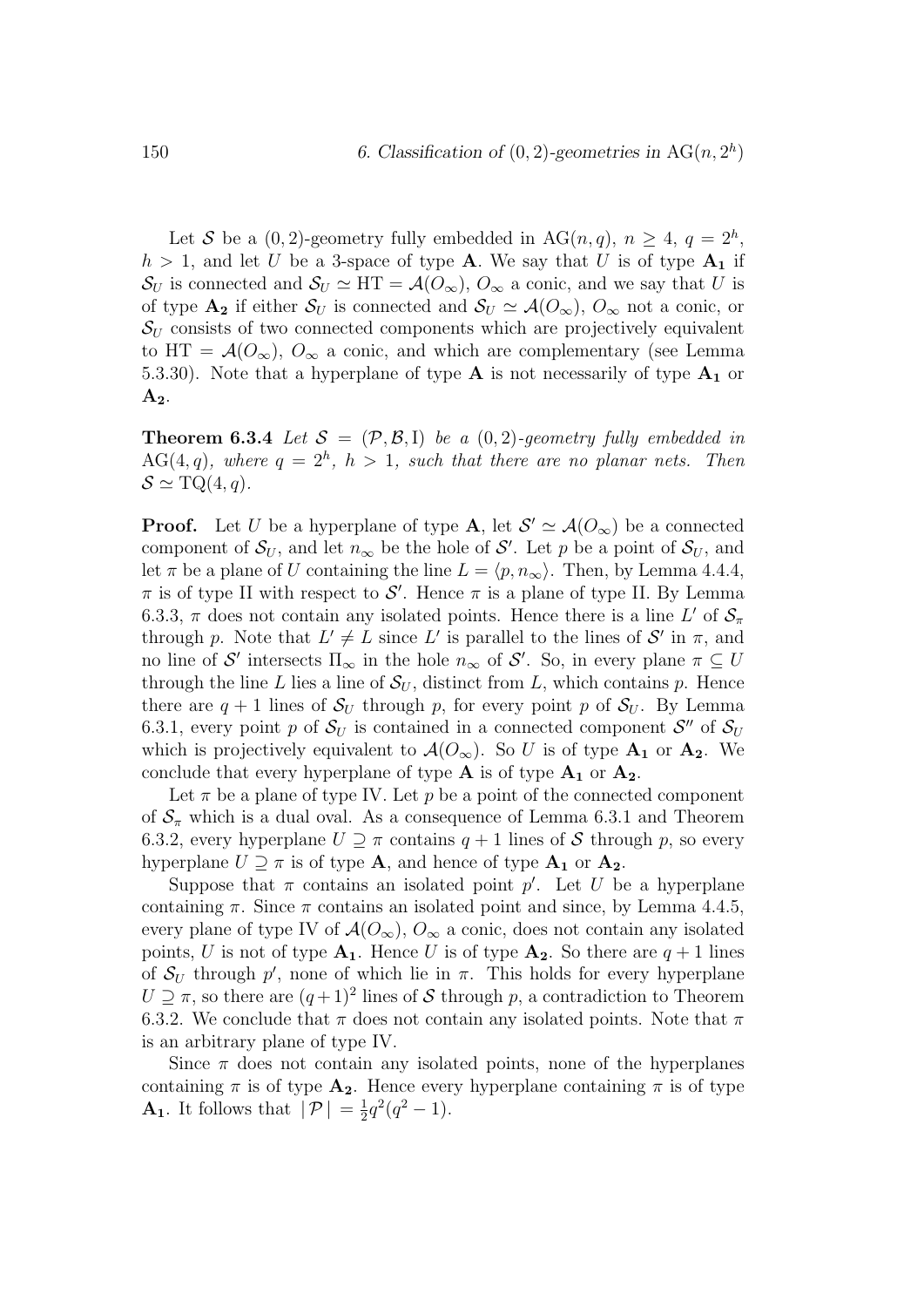Any line L of  $AG(4, q)$  which contains a point of S, lies in a plane of type II or IV. By Lemma 6.3.3, L contains  $\frac{1}{2}q$  or q points of S. So the set  $\mathcal{R} = \mathcal{P} \cup \Pi_{\infty}$  is a set of type  $(1, \frac{1}{2}q + 1, q + 1)$  in PG(4, q).

Suppose that R is singular. Then there is a singular point  $p \in \mathcal{R}$ , that is, a point  $p \in \mathcal{R}$  such that every line of PG(4, q) contains either 1 or  $q+1$  points of R. Let  $\pi$  be a plane of type IV which does not contain the point p. As we have shown, every hyperplane through  $\pi$  is of type  $A_1$ , so, in particular, the hyperplane  $U = \langle \pi, p \rangle$  is of type  $A_1$ . Since p is a singular point of R, p is a singular point of the intersection of  $\mathcal R$  with U. Since U is of type  $A_1$ ,  $S_U \simeq \text{HT}$ , so the intersection of R with U is projectively equivalent to the set  $\mathcal{R}_3$ . But  $\mathcal{R}_3$  is a nonsingular set of type  $(1, \frac{1}{2}q, q+1)$ , a contradiction.

So  $\mathcal R$  is a nonsingular set of type  $(1, \frac{1}{2}q + 1, q + 1)$  in PG(4, q). Since  $\mathcal R$ contains every point of the hyperplane  $\Pi_{\infty}$  of PG(4, q), there is no plane  $\pi$ of  $PG(4, q)$  which intersects  $R$  in a unital or a Baer subplane. By Theorem 1.3.4,  $\mathcal{R} = \mathcal{R}_4^-$  or  $\mathcal{R} = \mathcal{R}_4^+$ . Since  $|\mathcal{P}| = \frac{1}{2}q^2(q^2 - 1)$ ,  $\mathcal{R} = \mathcal{R}_4^-$ . This means that  $P$  is the point set of the semipartial geometry  $TQ(4, q)$ .

Let L be a line of S. Then every affine point of L is a point of  $P$ , so L is a line of TQ(4, q). So the line set of S is a subset of the line set of TQ(4, q). Since S and  $TQ(4, q)$  have the same point set and the same order, they have equally many lines. Hence the line sets of  $S$  and  $TQ(4, q)$  are the same, and so  $S = \text{TQ}(4, q)$ .

**Lemma 6.3.5** Assume that S is a  $(0, 2)$ -geometry fully embedded in  $AG(n, q), n \geq 5, q = 2<sup>h</sup>, h > 1, such that there are no planar nets. Then$ there are no 4-spaces of type  $\bf{B}$  or  $\bf{C}$ , but there is always a 4-space of type A.

Let U be a 4-space, p a point of  $S_U$ , and S' the connected component of  $\mathcal{S}_U$  which contains p. Then there are  $0, 1, 2, q+1$  or  $q^2+1$  lines of  $\mathcal{S}_U$  through p. The lines of  $S_U$  through p span U if and only if their number is  $q^2 + 1$ , if and only if  $S' \simeq \mathrm{TQ}(4,q)$ .

Proof. There are no 4-spaces of type **B** or **C** because there are no planar nets.

If  $S' \simeq \text{TQ}(4, q)$ , then the number of lines of  $S_U$  through p is  $q^2 + 1$ , and they span U. If the lines of  $S_U$  through p span U, then by Lemma 4.1.1,  $S'$ is a  $(0, 2)$ -geometry fully embedded in the 4-dimensional affine space U. By Theorem 6.3.4,  $S' \simeq \text{TQ}(4,q)$ .

Suppose that there are  $q^2 + 1$  lines of  $S_U$  through p, and that these lines do not span U. Then they are contained in some 3-space  $V \subseteq U$ . But this contradicts Lemma 6.3.1. So if there are  $q^2 + 1$  lines of  $S_U$  through p, then these lines span  $U$ .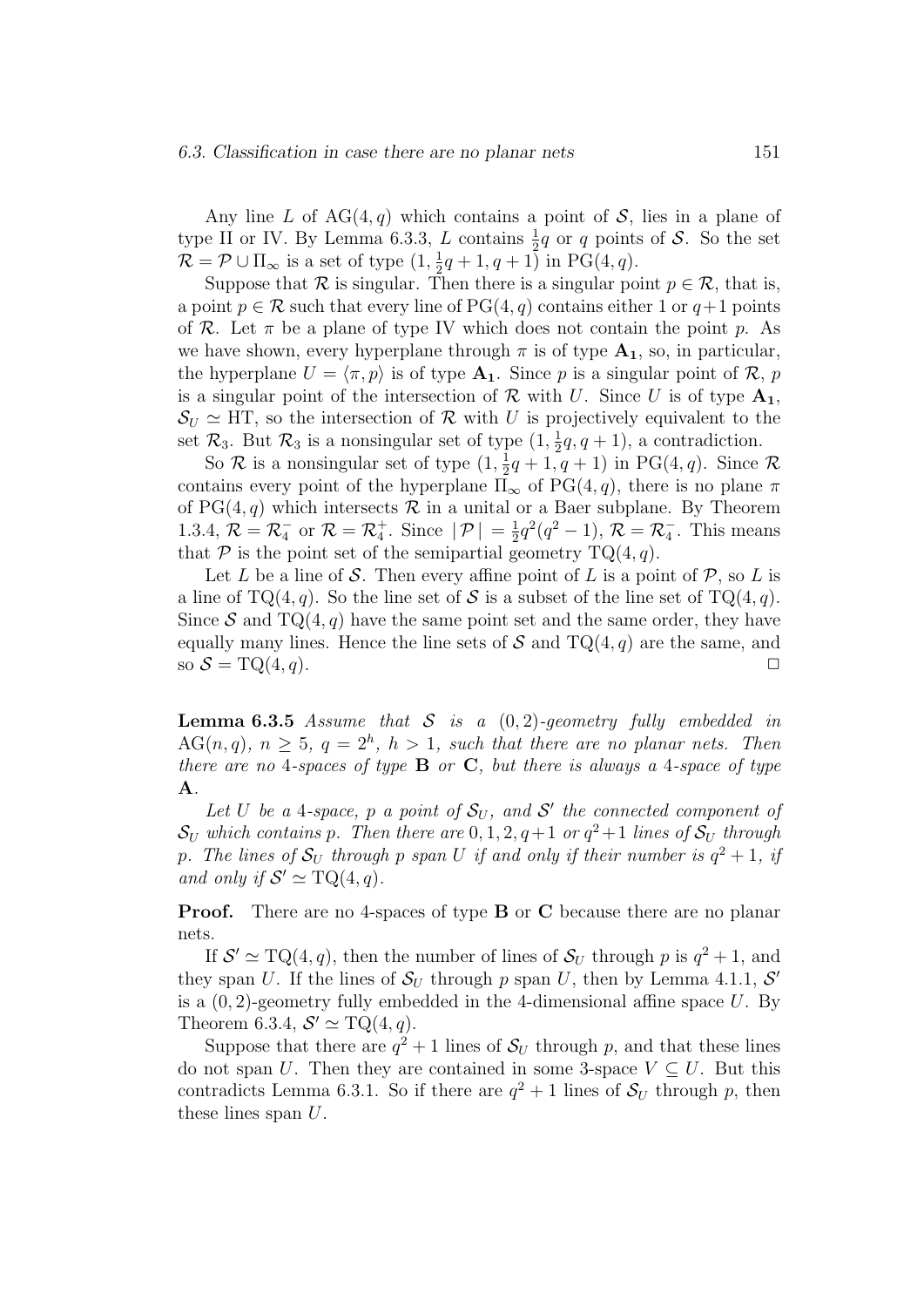Let p' be a point of S. Since, by Lemma 4.1.4,  $\theta_{p'}$  spans  $\Pi_{\infty}$ , there is a 4-space U' such that the lines of  $S_{U'}$  through p' span U'. Hence the connected component  $\mathcal{S}''$  of  $\mathcal{S}_{U'}$  which contains  $p'$ , is projectively equivalent to  $TQ(4, q)$ . So U' is of type **A**.

**Lemma 6.3.6** Assume that S is a  $(0, 2)$ -geometry of order  $(q - 1, t)$  fully embedded in AG(5, q),  $q = 2<sup>h</sup>$ ,  $h > 1$ , such that there are no planar nets. Let U be a hyperplane of type  $A$ . Then there is exactly one connected component of  $S_U$  which is projectively equivalent to  $TQ(4, q)$ .

**Proof.** Suppose that there are two distinct connected components  $S_1$  and  $\mathcal{S}_2$  of  $\mathcal{S}_U$  which are projectively equivalent to TQ(4, q). Let  $\mathcal{P}_i$  be the point set of  $S_i$ ,  $i = 1, 2$ . Then  $\mathcal{P}_i$  is a  $\frac{1}{2}q^2(q^2 - 1)$ -set of type  $(0, \frac{1}{2}q, q)$  in U,  $i = 1, 2$ . Hence the set R, which is the complement of  $\mathcal{P}_1 \cup \mathcal{P}_2$  in the set of affine points of U, is a  $q^2$ -set of type  $(0, \frac{1}{2}q, q)$  in U. Let  $p \in \mathcal{R}$ . Then every line of U through p contains at least  $\frac{1}{2}q-1$  points of  $\mathcal{R}\setminus\{p\}$ . Hence  $q^2 = |\mathcal{R}| \ge 1 + (q^3 + q^2 + q + 1)(\frac{1}{2}q - 1)$ , a contradiction.

**Theorem 6.3.7** Assume that S is a  $(0, 2)$ -geometry of order  $(q - 1, t)$  fully embedded in AG(5,q),  $q = 2<sup>h</sup>$ ,  $h > 1$ , such that there are no planar nets. Then  $t = q^3$ .

**Proof.** Let U be a hyperplane of type  $A$ , let  $S'$  be the connected component of  $S_U$  which is projectively equivalent to  $TQ(4, q)$ , and let  $\pi$  be a plane of type IV with respect to  $\mathcal{S}'$ . Let p be a point of the connected component of  $\mathcal{S}_{\pi}$  which is a dual oval. Then, as a consequence of Lemma 4.1.4, there is a line L of S which intersects U in the point p. Let  $V = \langle \pi, L \rangle$ . Then the lines of  $S_V$  through p span V, so, by Lemma 6.3.1, their number is  $q+1$ .

By Lemma 4.4.8, every 3-space  $W \subseteq U$  which contains  $\pi$ , is of type A with respect to  $S'$ . Let U' be a hyperplane which contains V, and let  $W = U' \cap U$ . Then since  $\pi \subseteq W$ , W is of type **A** with respect to  $S'$ , and so the lines of  $\mathcal{S}_W$  through p span W. It follows that the lines of  $\mathcal{S}_{U'}$  through p span U'. By Lemma 6.3.5, there are  $q^2 + 1$  lines of  $S_{U'}$  through p,  $q + 1$  of which lie in  $V$ . Since  $U'$  was an arbitrary hyperplane containing  $V$ , it follows that the total number of lines of S through p is  $q^3 + 1$ . So  $t = q^3$  $\Box$ 

Assume that S is a  $(0, 2)$ -geometry fully embedded in AG $(n, q)$ ,  $n \geq 5$ ,  $q = 2<sup>h</sup>$ ,  $h > 1$ , such that there are no planar nets. Let U be a 4-space of type **A**, and let S' be the connected component of  $S_U$  which is projectively equivalent to TQ(4, q). We say that U is of type  $\mathbf{A}_1$  if  $\mathcal{S}_U = \mathcal{S}'$ .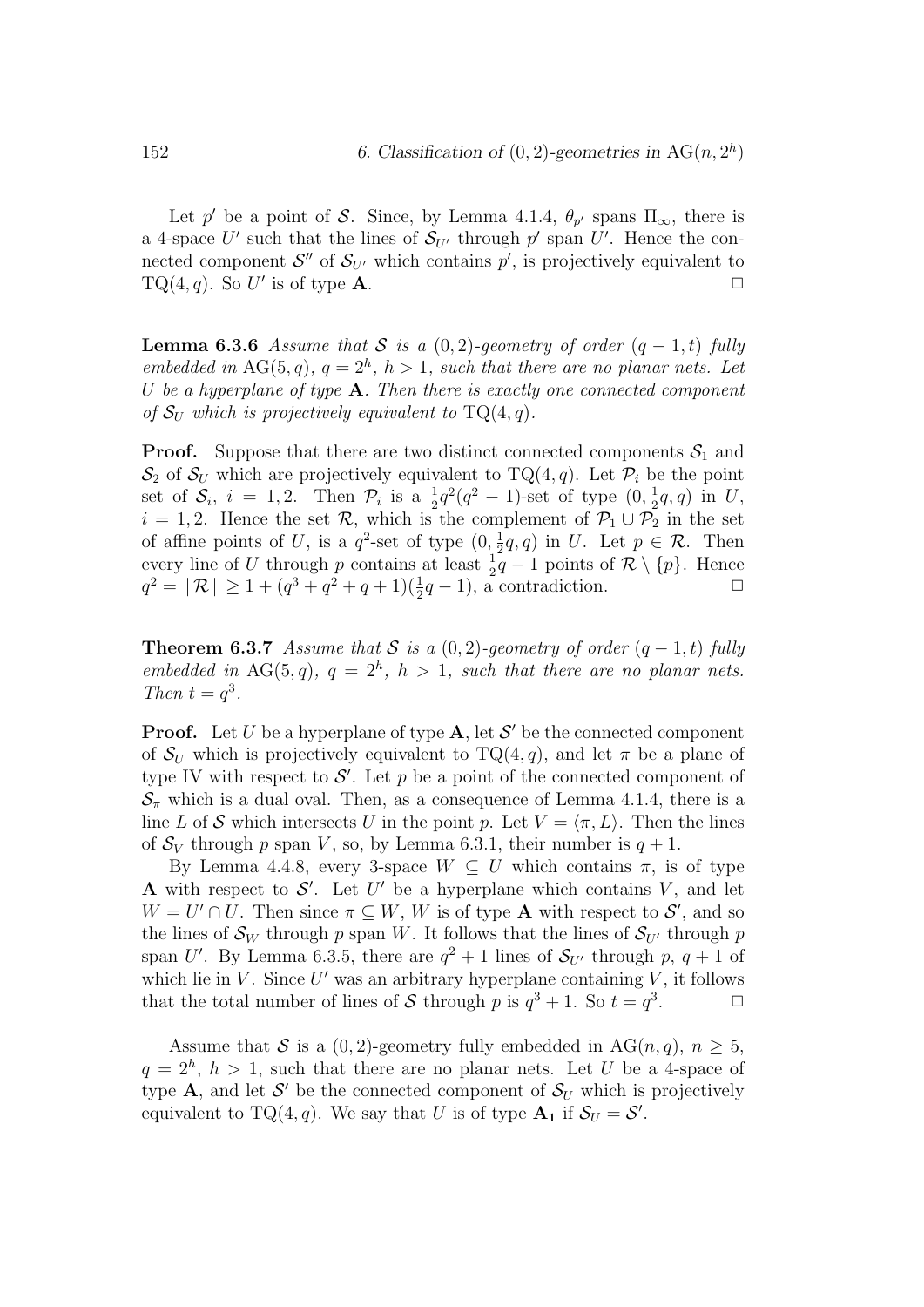**Theorem 6.3.8** There does not exist a  $(0, 2)$ -geometry fully embedded in  $AG(5,q), q = 2<sup>h</sup>, h > 1, such that there are no planar nets.$ 

**Proof.** Assume that  $S = (\mathcal{P}, \mathcal{B}, I)$  is a  $(0, 2)$ -geometry of order  $(q - 1, t)$ fully embedded in AG $(5, q)$ ,  $q = 2<sup>h</sup>$ ,  $h > 1$ , such that there are no planar nets. Then, by Theorem 6.3.7,  $t = q^3$ .

Let V be a 3-space of type  $A$ , and let  $S'$  be a connected component of  $\mathcal{S}_V$  which is projectively equivalent to  $\mathcal{A}(O_\infty)$ . Let  $p_1$  be a point of  $\mathcal{S}'$ . Then there are  $q+1$  lines of  $S_V$  through  $p_1$ . By Lemma 6.3.5, for every hyperplane  $U \supseteq V$ , the number of lines of  $S_U$  which intersect V in the point p is at most  $q^2 - q$ . Since the total number of lines of S through p is  $q^3 + 1$ , for every hyperplane  $U \supseteq V$ , the number of lines of  $S_U$  through  $p_1$  is  $q^2 + 1$ .

Let U be a hyperplane containing V, and let  $S_1$  be the connected component of  $\mathcal{S}_U$  which contains the point  $p_1$ . By Lemma 6.3.5,  $\mathcal{S}_1 \simeq TQ(4, q)$ . By Lemma 4.4.7,  $(\mathcal{S}_1)_V$  is connected and  $(\mathcal{S}_1)_V \simeq \text{HT}$ . By Lemma 6.1.2,  $(\mathcal{S}_1)_V$ is a connected component of  $S_V$ . Since  $S'$  is also a connected component of  $\mathcal{S}_V$ , and  $(\mathcal{S}_1)_V$  and  $\mathcal{S}'$  have the point  $p_1$  in common,  $\mathcal{S}' = (\mathcal{S}_1)_V \simeq HT$ .

Suppose that  $S_V \neq S'$ . So there is a point  $p_2$  of  $S_V$  which is not a point of S'. Suppose that, for every hyperplane  $U \supseteq V$ , the number of lines of  $\mathcal{S}_U$ through  $p_2$  is at most  $q + 1$ . Then  $t + 1 = q^3 + 1 \leq (q + 1)^2$ , a contradiction. So there is a hyperplane  $U \supseteq V$  which contains strictly more than  $q+1$  lines of S through  $p_2$ . By Lemma 6.3.5, the connected component  $S_2$  of  $S_U$  which contains  $p_2$  is projectively equivalent to  $TQ(4, q)$ .

As we have shown, if  $S_1$  is the connected component of  $S_U$  which contains the point  $p_1$ , then  $S_1 \simeq TQ(4,q)$  and  $(S_1)_V = S' \simeq HT$ . By Lemma 6.3.6,  $S_1 = S_2$ . Since  $p_2$  is a point of  $S_2 = S_1$ , and since  $(S_1)_V = S'$ ,  $p_2$  is a point of  $S'$ , a contradiction. We conclude that  $S_V = S'$ . Since  $S' \simeq \text{HT}$ , V is of type  $A_1$ . So every 3-space which is of type  $A_1$ , is of type  $A_1$ .

Let U be a hyperplane of type  $\mathbf{A}$ , and let  $\mathcal{S}'$  be the connected component of  $S_U$  which is projectively equivalent to TQ(4, q). Suppose that  $S_U \neq S'$ . Then there is a point p of  $\mathcal{S}_U$  which is not a point of  $\mathcal{S}'$ . Let  $\pi$  be a plane of U through p. By Lemma 4.4.8, there is a 3-space  $V \subseteq U$  through  $\pi$  which is of type **A** with respect to  $\mathcal{S}'$ . By Lemma 4.4.7,  $\mathcal{S}'_V$  is connected and projectively equivalent to HT.

Since V is of type  $\mathbf{A}, V$  is of type  $\mathbf{A}_1$ . By Lemma 6.1.2,  $\mathcal{S}'_V$  is a connected component of  $S_V$ . Since V is of type  $\mathbf{A}_1, S_V = S'_V$ . Since p is a point of  $\mathcal{S}_V$ , p is a point of  $\mathcal{S}'_V$ . So p is a point of  $\mathcal{S}'$ , a contradiction. It follows that  $S_U = S'$ , so U is of type  $A_1$ . So every hyperplane of type  $A$  is of type  $A_1$ .

Let V be a 3-space of type  $A$ . Then V is of type  $A_1$ . As we have shown, every hyperplane  $U \supseteq V$  is of type **A**, and hence of type  $A_1$ . It follows that  $|P| = \frac{1}{2}q^2(q^3 - q - 1).$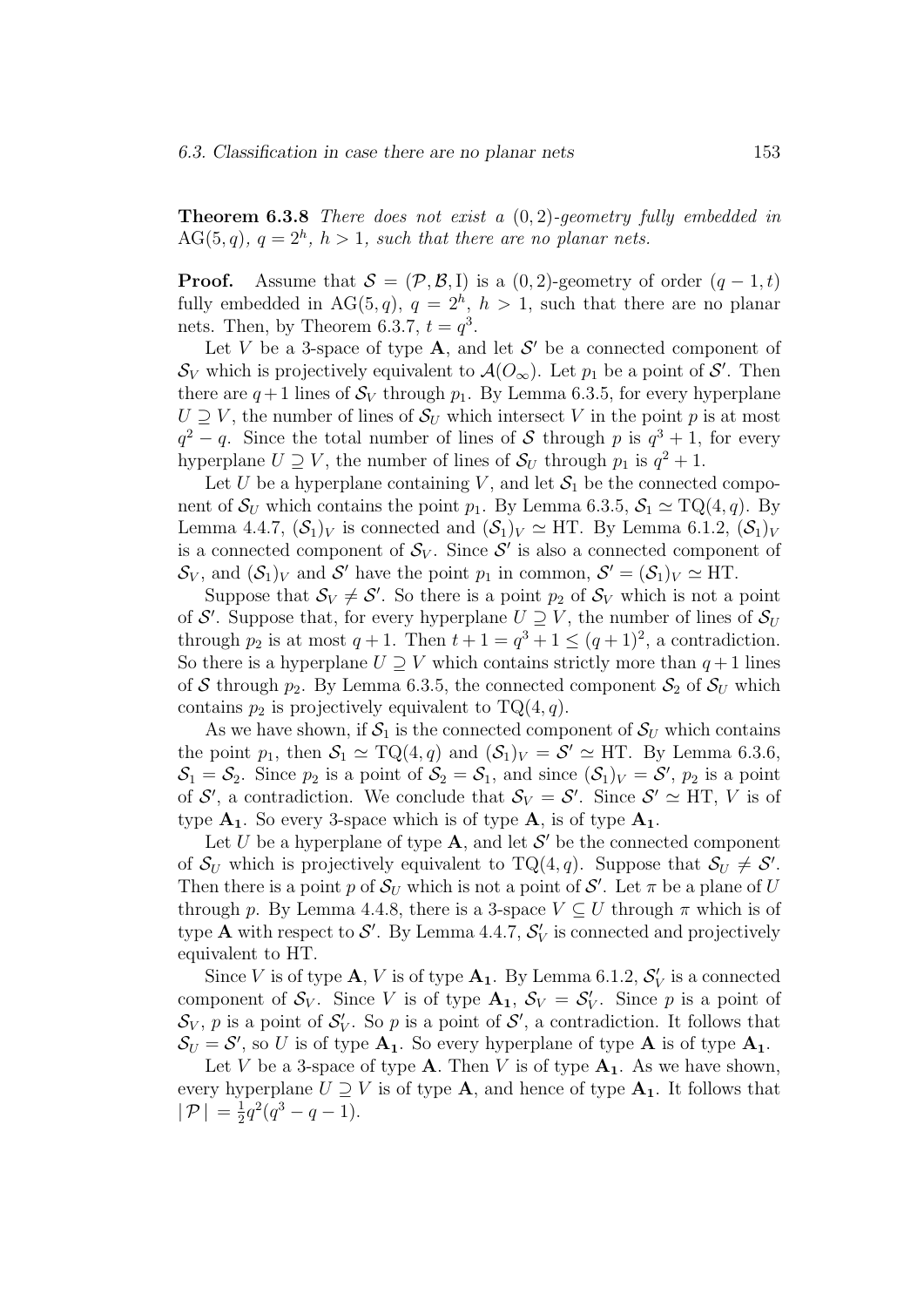Let L be a line of  $AG(5, q)$  which is not a line of S, but which contains a point p of S. Let V be a 3-space which contains the line L. Suppose that every hyperplane through V contains at most  $q + 1$  lines of S through p. Then  $t + 1 = q^3 + 1 \leq (q + 1)^2$ , a contradiction. So there is a hyperplane  $U \supset V$  which contains strictly more than  $q + 1$  lines of S through p. By Lemma 6.3.5, U is of type  $\bf{A}$ , and hence of type  $\bf{A}_1$ . Since the point set of TQ(4, q) is a set of type  $(0, \frac{1}{2}q, q)$ , L contains  $\frac{1}{2}q$  or q points of S.

So the set  $\mathcal{R} = \mathcal{P} \cup \Pi_{\infty}$  is a set of type  $(1, \frac{1}{2}q + 1, q + 1)$  in PG(5, q). Suppose that  $\mathcal R$  is singular. Then there is a singular point  $p \in \mathcal R$ , that is, a point  $p \in \mathcal{R}$  such that every line of PG(5, q) contains either 1 or  $q+1$  points of R. Let V be a 3-space of type **A** which does not contain the point p. As we have shown, every hyperplane through V is of type  $A_1$ , so, in particular, the hyperplane  $U = \langle V, p \rangle$  is of type  $A_1$ . Since p is a singular point of R, p is a singular point of the intersection of  $\mathcal R$  with U. Since U is of type  $A_1$ ,  $\mathcal{S}_U \simeq \mathrm{TQ}(4,q)$ , so the intersection of R with U is projectively equivalent to the set  $\mathcal{R}_4^-$ . But  $\mathcal{R}_4^-$  is a nonsingular set of type  $(1, \frac{1}{2}q + 1, q + 1)$ , a contradiction.

So  $\mathcal R$  is a nonsingular set of type  $(1, \frac{1}{2}q + 1, q + 1)$  in PG(5, q). Since  $\mathcal R$ contains every point of the hyperplane  $\Pi_{\infty}$  of PG(5, q), there is no plane  $\pi$ of  $PG(5, q)$  which intersects  $R$  in a unital or a Baer subplane. By Theorem 1.3.4,  $\mathcal{R} = \mathcal{R}_5$ . But this contradicts  $|\mathcal{P}| = \frac{1}{2}q^2(q^3 - q - 1)$ .

We conclude that there does not exist a  $(0, 2)$ -geometry fully embedded in AG(5, q),  $q = 2^h$ ,  $h > 1$ , such that there are no planar nets.  $\Box$ 

**Theorem 6.3.9** There does not exist a  $(0, 2)$ -geometry fully embedded in  $AG(n, q), n \geq 6, q = 2<sup>h</sup>, h > 1, such that there are no planar nets.$ 

**Proof.** Assume that  $S = (\mathcal{P}, \mathcal{B}, I)$  is a  $(0, 2)$ -geometry fully embedded in  $AG(n, q), n \geq 6, q = 2<sup>h</sup>, h > 1$ , such that there are no planar nets. Let p be a point of S. By Lemma 4.1.4,  $\theta_p$  spans  $\Pi_{\infty}$ . Hence there exists a 5-space U which contains p, such that the lines of  $S_U$  through p span U. Let S' be the connected component of  $S_U$  which contains the point p. Then  $S'$  is not contained in a proper subspace of U. By Lemma 4.1.1,  $\mathcal{S}'$  is a  $(0, 2)$ -geometry fully embedded in the 5-dimensional affine space  $U$ . By Theorem 6.3.8,  $S'$ has a planar net. But then  $S$  has a planar net, a contradiction.  $\square$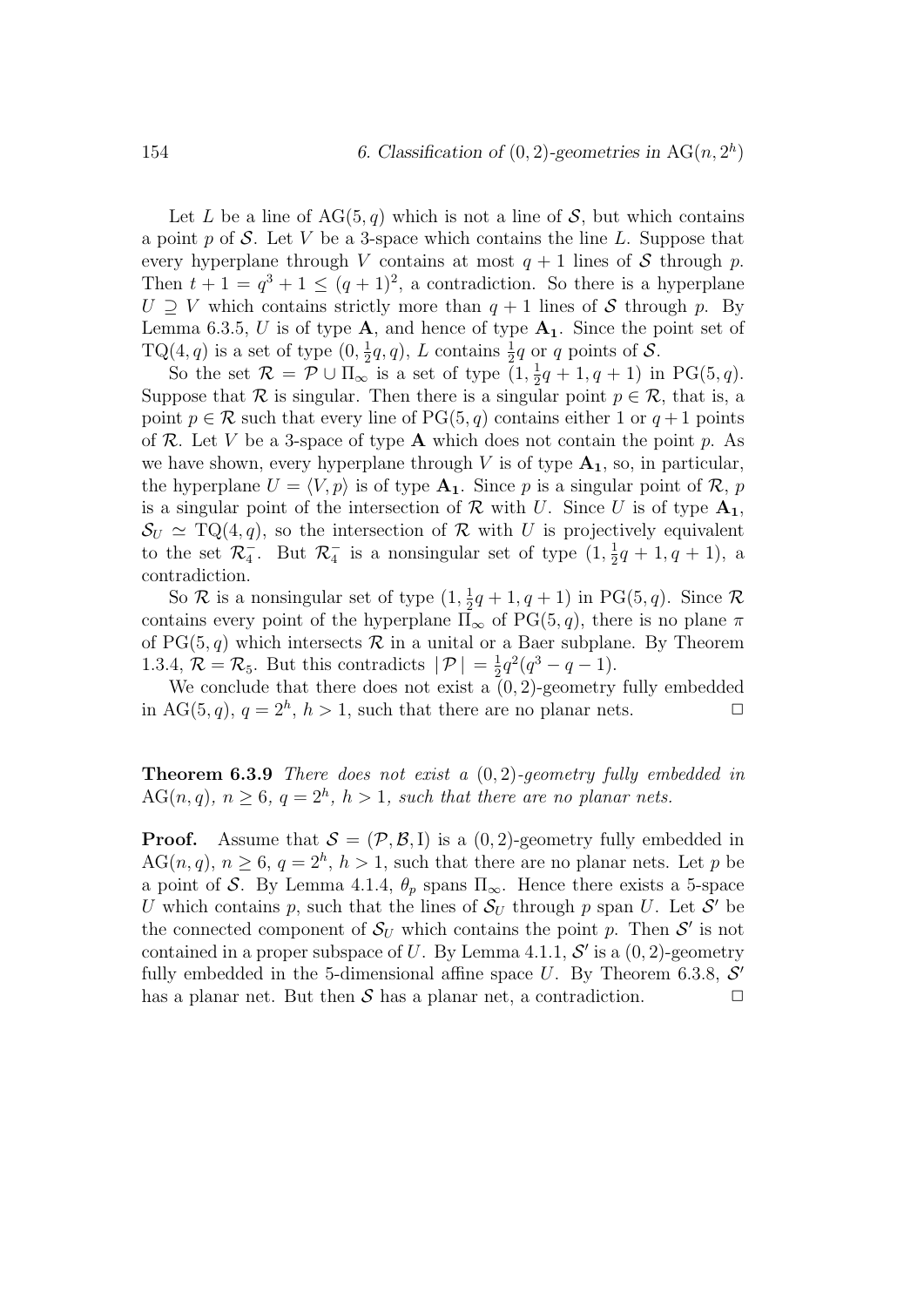#### 6.4 Conclusion

**Theorem 6.4.1** Let S be a  $(0, 2)$ -geometry fully embedded in AG $(n, q)$ ,  $n \geq 4, q = 2<sup>h</sup>, h > 1, such that there is at least one plane of type IV.$ Then one of the following cases occurs.

- 1.  $n = 4$  and  $S \simeq \text{TQ}(4, q)$ .
- 2.  $S \simeq \mathcal{I}(n, a, e)$ .

**Proof.** This follows immediately from Theorems 6.2.5, 6.3.4 and 6.3.9.  $\Box$ 

Corollary 6.4.2 Let S be a  $(0, \alpha)$ -geometry,  $\alpha > 1$ , fully embedded in  $AG(n, q), n \geq 4$ . Then one of the following cases occurs.

- 1.  $q = 2$ ,  $\alpha = 2$ , and S is  $a\ 2 (t + 2, 2, 1)$ -design.
- 2.  $n = 4, q = 2<sup>h</sup>, \alpha = 2, and S \simeq TQ(4, q).$
- 3.  $q = 2^h$ ,  $\alpha = 2$ , and  $S \simeq \mathcal{I}(n, q, e)$ .
- 4.  $S \simeq T_{n-1}^*(\mathcal{K}_{\infty})$ , with  $\mathcal{K}_{\infty}$  a set of type  $(0, 1, \alpha + 1)$  in  $\Pi_{\infty}$  which spans  $\Pi_{\infty}$ .

**Proof.** The case  $q = 2$  is trivial and is solved in Proposition 4.3.5. If there are no planes of type IV, then Theorem 4.3.1 applies. If there is a plane of type IV, then  $\alpha = 2$  and  $q = 2^h$ , and Theorem 6.4.1 applies.  $\Box$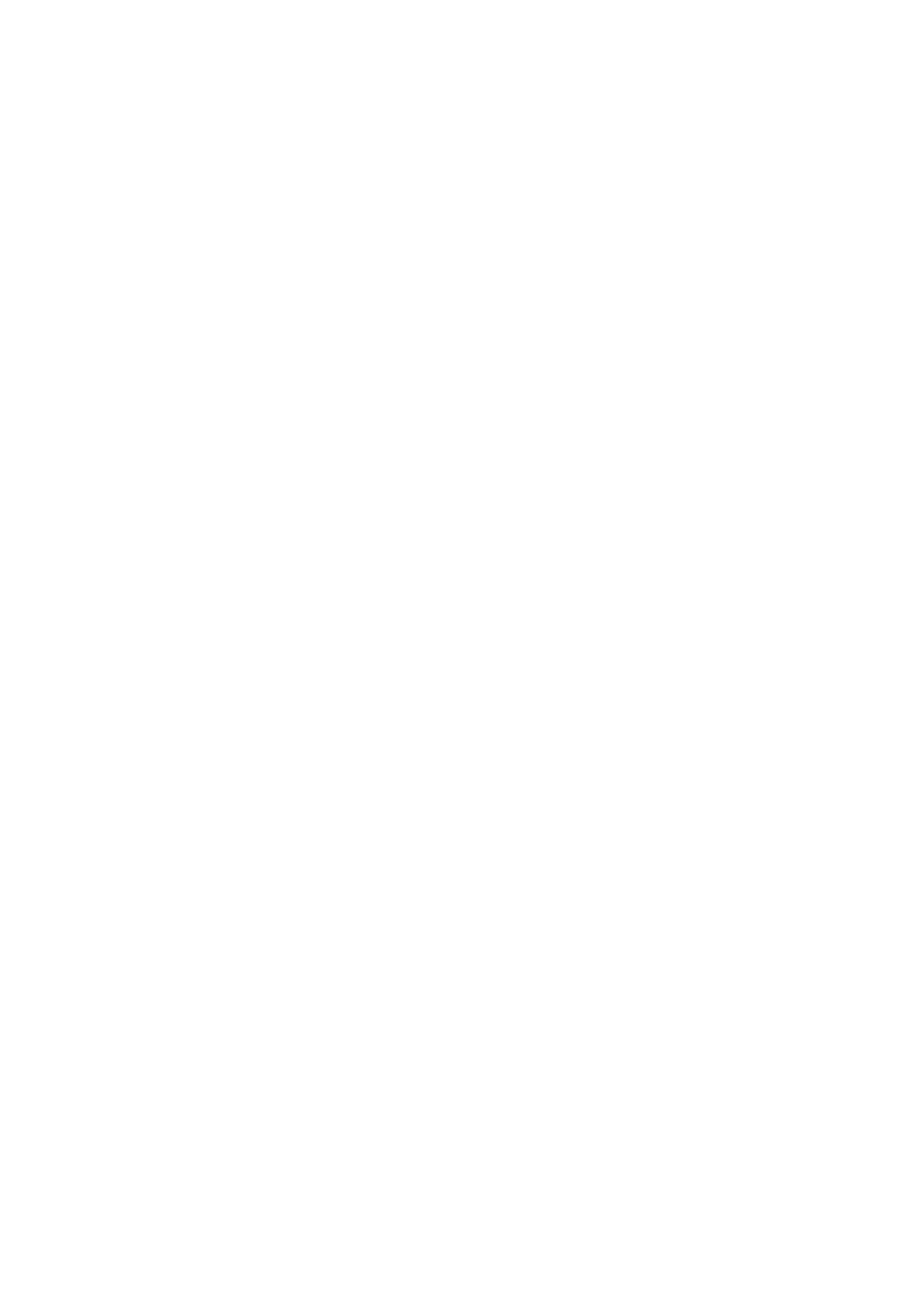# Chapter 7

# **Overview**

## 7.1 Construction of  $(0, \alpha)$ -geometries fully embedded in  $PG(3,q)$ , and the Klein quadric

In Chapter 2, we studied  $(0, \alpha)$ -geometries,  $\alpha > 1$ , fully embedded in PG(3, q),  $q > 2$ . Recall that the  $(0, \alpha)$ -geometries,  $\alpha > 1$ , fully embedded in PG $(n, q)$ ,  $n \geq 4$ ,  $q > 2$ , were classified by Debroey, De Clerck and Thas [81] (see Theorem 1.4.4).

The Plücker correspondence is used to transform the line set of a  $(0, \alpha)$ geometry,  $\alpha > 1$ , fully embedded in PG(3, q), into a set of points on the Klein quadric  $Q^+(5, q)$ . By De Clerck and Thas [30], this set is a  $(0, \alpha)$ -set on  $Q^+(5, q)$ , that is, every line of  $Q^+(5, q)$  intersects it in either 0 or  $\alpha$  points. Conversely, when  $\alpha > 1$  and  $q > 2$ , every  $(0, \alpha)$ -set on  $Q^+(5, q)$  corresponds to the line set of a  $(0, \alpha)$ -geometry fully embedded in PG $(3, q)$  (see Sections 2.1, 2.2).

In Theorem 2.5.1, we prove that the  $(0, 2)$ -set  $\mathcal{E}_d$  with  $d \in \{1, q+1\}$  (see Section 2.4) on the Klein quadric  $Q^+(5, q)$ ,  $q = 2<sup>h</sup>$ , is essentially the union of  $q + 2$  nonsingular elliptic quadrics  $Q^-(3, q)$  on  $Q^+(5, q)$ , whose ambient 3-spaces contain a common plane  $\pi$  and intersect a plane skew to  $\pi$  in the points of a regular hyperoval.

Next, in Section 2.6, we construct a particular set of points  $\mathcal{M}_{d}^{\alpha}(A)$  on the Klein quadric  $Q^+(5, q)$ ,  $q = 2^h$ . Essentially,  $\mathcal{M}_d^{\alpha}(A)$  is the union of  $q\alpha - q + \alpha$ nonsingular elliptic quadrics  $Q^-(3, q)$  on  $Q^+(5, q)$ , whose ambient 3-spaces share a plane  $\pi$  which contains d points but no lines of  $Q^+(5, q)$ , and intersect a plane  $\pi'$  skew to  $\pi$  in the points of a maximal arc A of degree  $\alpha$ . In Theorem 2.6.1, we show that  $\mathcal{M}_d^{\alpha}(A)$  is a  $(0, \alpha)$ -set on  $Q^+(5, q)$  of deficiency d. Except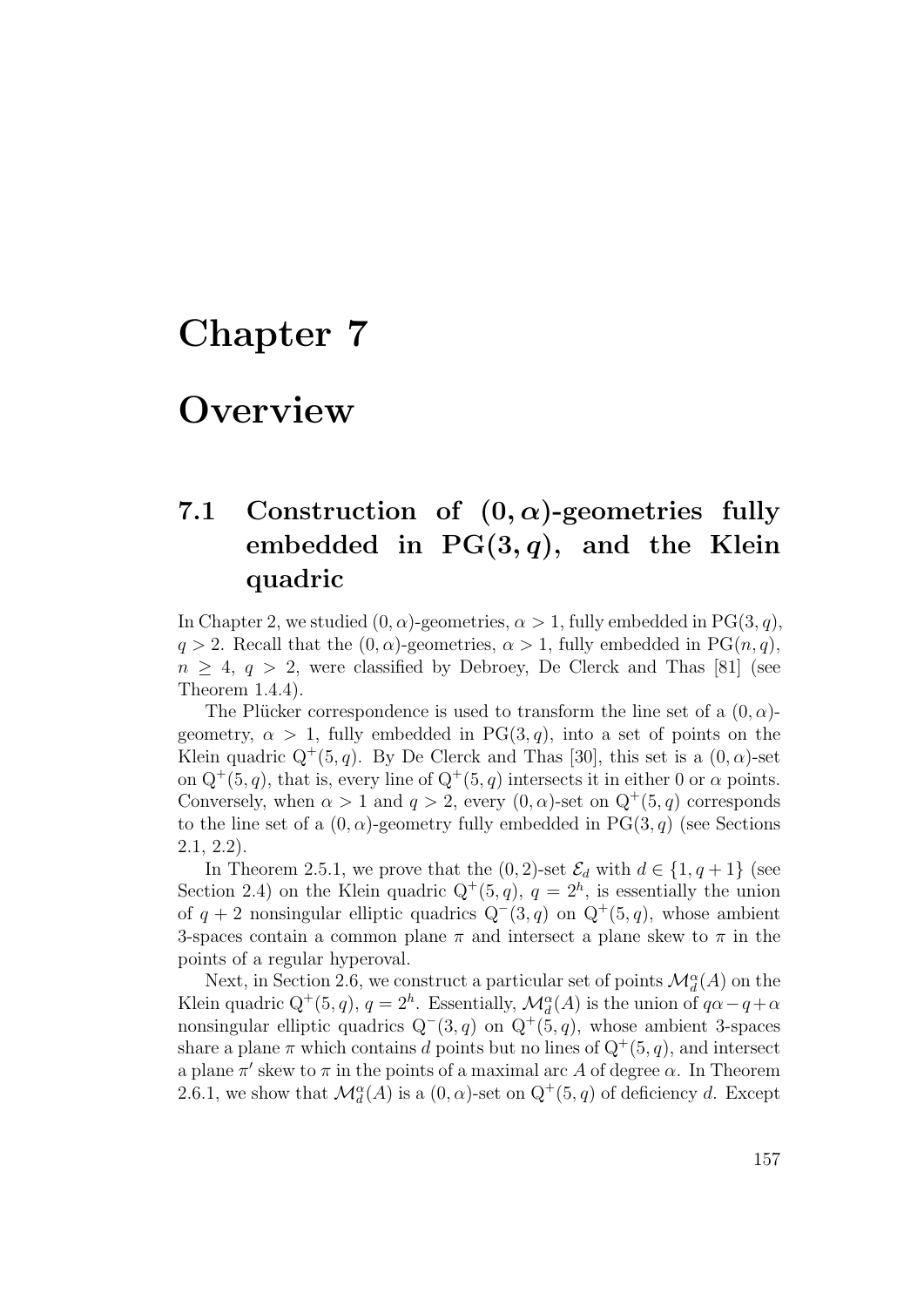for a few cases, the set  $\mathcal{M}_{d}^{\alpha}(A)$  is a new example of a  $(0, \alpha)$ -set on  $Q^{+}(5, q)$ .

In Theorem 2.6.2, we show that there exist  $(0, \alpha)$ -sets  $\mathcal{M}_d^{\alpha}(A)$  on  $Q^+(5, q)$ ,  $q = 2<sup>h</sup>$ , for every  $d \in \{1, q + 1\}$  and  $\alpha \in \{2, 2^2, ..., 2^{h-1}\}$ . This implies that there exist  $(0, \alpha)$ -geometries of deficiency d, fully embedded in PG(3,q),  $q = 2<sup>h</sup>$ , for every  $d \in \{1, q + 1\}$  and  $\alpha \in \{2, 2^2, ..., 2^{h-1}\}$ . Again, except for a few cases, these geometries are new examples of  $(0, \alpha)$ -geometries fully embedded in  $PG(3, q)$ . However, none of them is a semipartial geometry.

The  $(0,\alpha)$  -sets  $\mathcal{M}^{\alpha}_d(A)$  which are not new, are the following. By Theorem 2.5.1, the  $(0, 2)$ -set  $\mathcal{E}_d$ ,  $d \in \{1, q+1\}$ , is of the form  $\mathcal{M}_d^2(H)$ , with H a regular hyperoval. In Section 2.6, we show that the  $(0, q/2)$ -set corresponding to the  $(0, q/2)$ -geometry NQ<sup>+</sup> $(3, q)$ ,  $q = 2<sup>h</sup>$ , is of the form  $\mathcal{M}_{q+1}^{q/2}(A)$ . Hence, the list of all the known distinct examples of  $(0, \alpha)$ -sets K in  $\dot{Q}^+(5, q), \alpha > 1, q > 2$ , looks as follows. In this list d denotes the deficiency of the  $(0, \alpha)$ -set K, and S denotes the corresponding  $(0, \alpha)$ -geometry fully embedded in PG(3, q).

- 1.  $\alpha = q + 1$ ,  $d = 0$ , K is the set of all points of  $Q^+(5, q)$ , and S is the design of all points and all lines of  $PG(3, q)$ .
- 2.  $\alpha = q, d = 0, K$  is the complement in  $Q^+(5, q)$  of a hyperplane which is not tangent to  $Q^+(5, q)$ , and  $S = \overline{W(3, q)}$ .
- 3.  $\alpha = q, d = 1, K$  is the complement in  $Q^+(5, q)$  of a hyperplane which is tangent to  $Q^+(5, q)$ , and  $S = H_q^3$ .

4. 
$$
q = 2^h, \alpha \in \{2, 2^2, ..., 2^{h-1}\}, d \in \{1, q+1\}
$$
 and  $K = \mathcal{M}_d^{\alpha}(A)$ .

5. 
$$
q = 2^{2e+1}
$$
,  $\alpha = 2$ ,  $d = q \pm \sqrt{2q} + 1$ , and  $K = \mathcal{T}_{q \pm \sqrt{2q} + 1}$ .

### 7.2 Planar oval sets in  $PG(2,q), q$  even

Let O be an oval of  $PG(2, q)$ , q even, with nucleus n. Let  $El(n)$  be the group of all elations of  $PG(2, q)$  with center n. In Section 3.1, we show that the set  $\Omega(O) = \{O^e \mid e \in El(n)\}\$ is a regular Desarguesian planar oval set in PG $(2, q)$ with nucleus *n*.

The main result of Chapter 3 is Theorem 3.4.1. It says that, if  $\Omega$  is a regular Desarguesian planar oval set in PG(2, q), q even, and  $O \in \Omega$ , then  $\Omega = \Omega(O).$ 

The motivation for introducing planar oval sets is their use in the study of affine  $(0, \alpha)$ -geometries. Theorem 3.4.1 is crucial in the classification of  $(0, 2)$ -geometries of order  $(q-1, q)$ , fully embedded in AG $(3, q)$ ,  $q = 2<sup>h</sup>$ , such that there are no planar nets (see Section 5.3.3).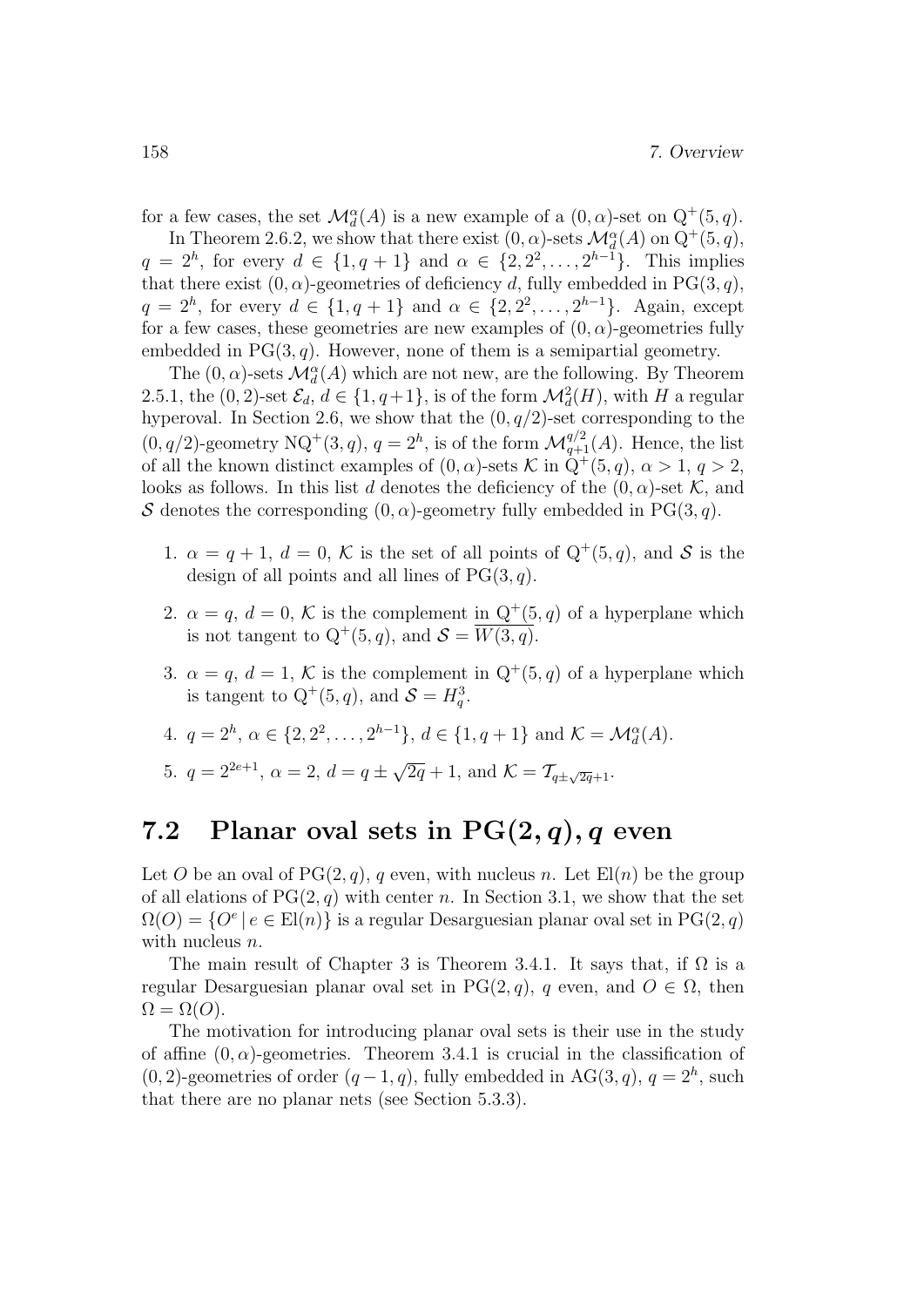## 7.3 Affine semipartial geometries and  $(0, \alpha)$ geometries

Chapters 4 to 6 are devoted to the study of affine semipartial geometries and  $(0, \alpha)$ -geometries,  $\alpha > 1$ . In Section 4.1, we explain why we study affine  $(0, \alpha)$ -geometries rather than affine semipartial geometries. As a consequence of Theorem 4.3.1, which is due to De Clerck and Delanote [27], and states that affine  $(0, \alpha)$ -geometries which have no planes of type IV are linear representations, we may restrict our attention to  $(0, \alpha)$ -geometries,  $\alpha > 1$ , fully embedded in AG(n, q), which have at least one plane of type IV. Hence  $\alpha = 2$ and  $q=2^h$ .

In Section 4.2, we construct two new examples of affine  $(0, 2)$ -geometries which have planes of type IV. Firstly, the geometry  $\mathcal{A}(O_{\infty})$  is a  $(0, 2)$ geometry of order  $(q-1,q)$ , fully embedded in AG(3,q),  $q = 2<sup>h</sup>$ . The construction starts from an oval  $O_{\infty}$  in  $\Pi_{\infty}$ . If the oval  $O_{\infty}$  is a conic, then  $\mathcal{A}(O_{\infty})$  is the geometry HT (see Section 1.4.7). Otherwise  $\mathcal{A}(O_{\infty})$  is a  $(0, 2)$ -geometry, fully embedded in AG $(3, q)$ , which was not known before. In both cases, there are no planar nets, and the geometry is not a semipartial geometry.

Secondly, the geometry  $\mathcal{I}(n, q, e)$  is a  $(0, 2)$ -geometry of order  $(q - 1, q - 1)$  $2^{n-1} - 1$ , fully embedded in AG $(n, q)$ ,  $n \geq 3$ ,  $q = 2<sup>h</sup>$ . This geometry has planar nets as well as planes of type IV. It is an example of an affine  $(0, 2)$ geometry which was not known before. However, it is never a semipartial geometry.

In Chapter 5, we classify all  $(0, 2)$ -geometries fully embedded in AG $(3, q)$ ,  $q = 2<sup>h</sup>$ ,  $h > 1$ , which have a plane of type IV (see Theorem 5.4.1). In Chapter 6, we classify all  $(0, 2)$ -geometries fully embedded in AG $(n, q)$ ,  $n \geq 4$ ,  $q = 2<sup>h</sup>$ ,  $h > 1$ , which have a plane of type IV (see Theorem 6.4.1). Together with Proposition 4.3.5, which deals with the trivial case  $q = 2$ , these results classify all affine (0, 2)-geometries which have at least one plane of type IV.

**Theorem 7.3.1** If S is a  $(0, 2)$ -geometry fully embedded in AG $(n, q)$ ,  $q = 2<sup>h</sup>$ , such that there is at least one plane of type IV, then one of the following cases holds.

- 1.  $q = 2$  and S is a  $2 (t + 2, 2, 1)$ -design.
- 2.  $n = 2$  and S is a dual oval.
- 3.  $n = 3$  and  $S \simeq \mathcal{A}(O_{\infty}).$
- 4.  $n = 4$  and  $S \simeq \text{TQ}(4, q)$ .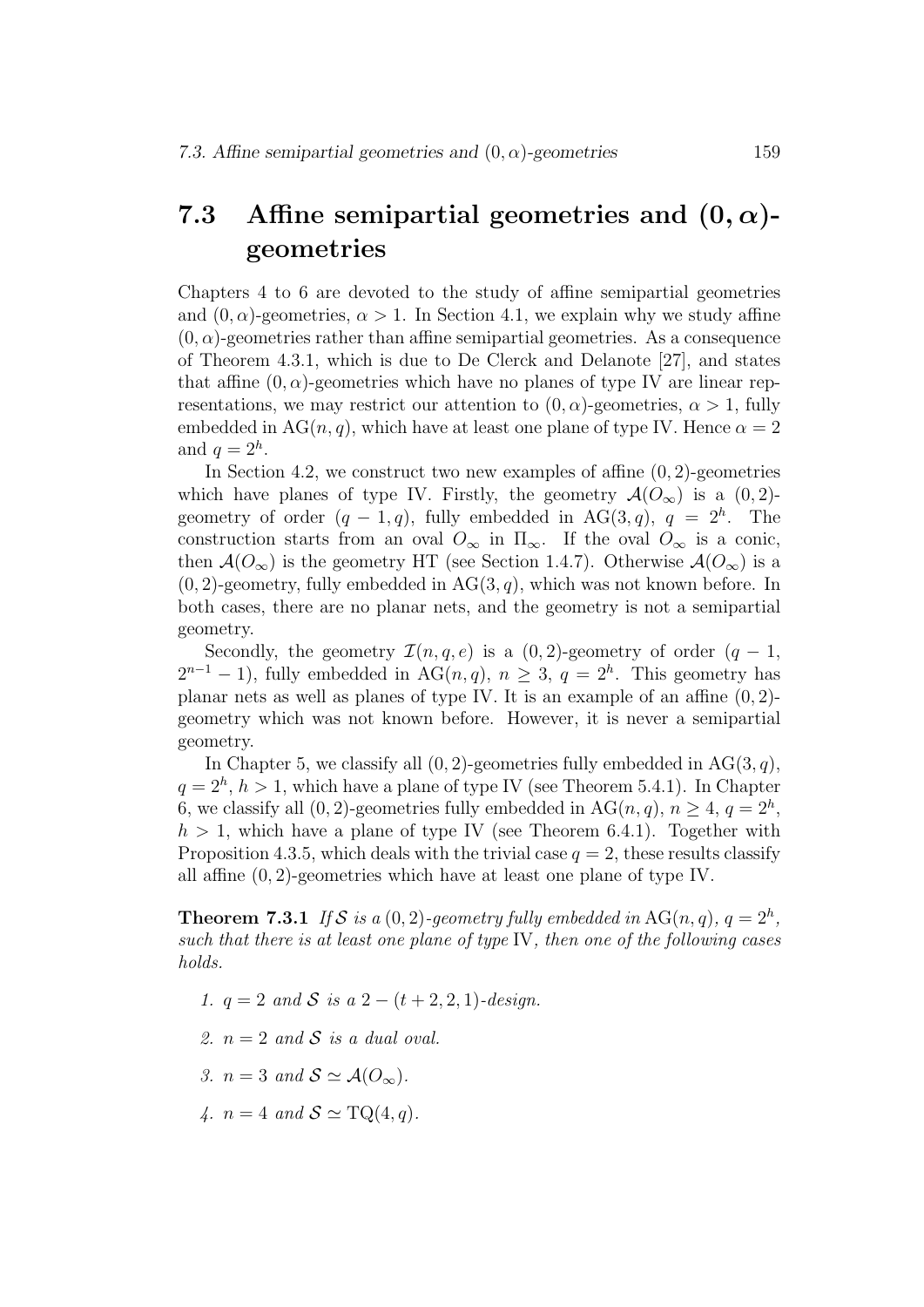5.  $n > 3$  and  $S \simeq \mathcal{I}(n, a, e)$ .

Theorems 4.3.1 and 7.3.1 give an almost complete classification of affine  $(0, \alpha)$ -geometries,  $\alpha > 1$ .

**Theorem 7.3.2** If S is a  $(0, \alpha)$ -geometry,  $\alpha > 1$ , fully embedded in AG(n, q), then one of the following possibilities occurs.

1.  $q = 2$ ,  $\alpha = 2$  and S is  $q = 2 - (t + 2, 2, 1)$ -design. 2.  $n = 2$ ,  $q = 2<sup>h</sup>$ ,  $\alpha = 2$  and S is a dual oval. 3.  $n = 3$ ,  $q = 2<sup>h</sup>$ ,  $\alpha = 2$  and  $S \simeq \mathcal{A}(O_{\infty})$ . 4.  $n = 4, q = 2<sup>h</sup>, \alpha = 2 \text{ and } S \simeq \text{TQ}(4, q).$ 5.  $n \geq 3$ ,  $q = 2<sup>h</sup>$ ,  $\alpha = 2$  and  $S \simeq \mathcal{I}(n, q, e)$ . 6.  $n \geq 2$  and  $\mathcal{S} \simeq T^*_{n-1}(\mathcal{K}_{\infty})$ , with  $\mathcal{K}_{\infty}$  a set of type  $(0, 1, \alpha + 1)$  in  $\Pi_{\infty}$ which spans  $\Pi_{\infty}$ .

Theorem 7.3.2 is probably the best result possible for affine  $(0, \alpha)$ -geometries,  $\alpha > 1$ , since a complete classification of sets of type  $(0, 1, \alpha + 1)$  in  $PG(n, q)$  seems hopeless. For a partial classification of sets of type  $(0, 1, \alpha+1)$ in  $PG(n, q)$ , due to Ueberberg [83], see Theorem 4.3.2.

Theorem 7.3.1 yields the complete classification of affine semipartial geometries with  $\alpha = 2$ , which have at least one plane of type IV.

**Theorem 7.3.3** If S is a semipartial geometry with  $\alpha = 2$ , fully embedded in AG(n, q),  $q = 2<sup>h</sup>$ , such that there is at least one plane of type IV, then one of the following possibilities occurs.

- 1.  $q = 2$  and S is a  $2 (t + 2, 2, 1)$ -design.
- 2.  $n = 2$  and S is a dual oval.
- 3.  $n = 4$  and  $S \simeq \text{TQ}(4, q)$ .

Theorems 4.3.1 and 7.3.3 yield the following result.

**Theorem 7.3.4** If S is a semipartial geometry,  $\alpha > 1$ , fully embedded in  $AG(n, q)$ , then one of the following cases holds.

- 1.  $q = 2$ ,  $\alpha = 2$  and S is a 2  $(t + 2, 2, 1)$ -design.
- 2.  $n=2, q=2<sup>h</sup>, \alpha = 2 \text{ and } S \text{ is a dual oval.}$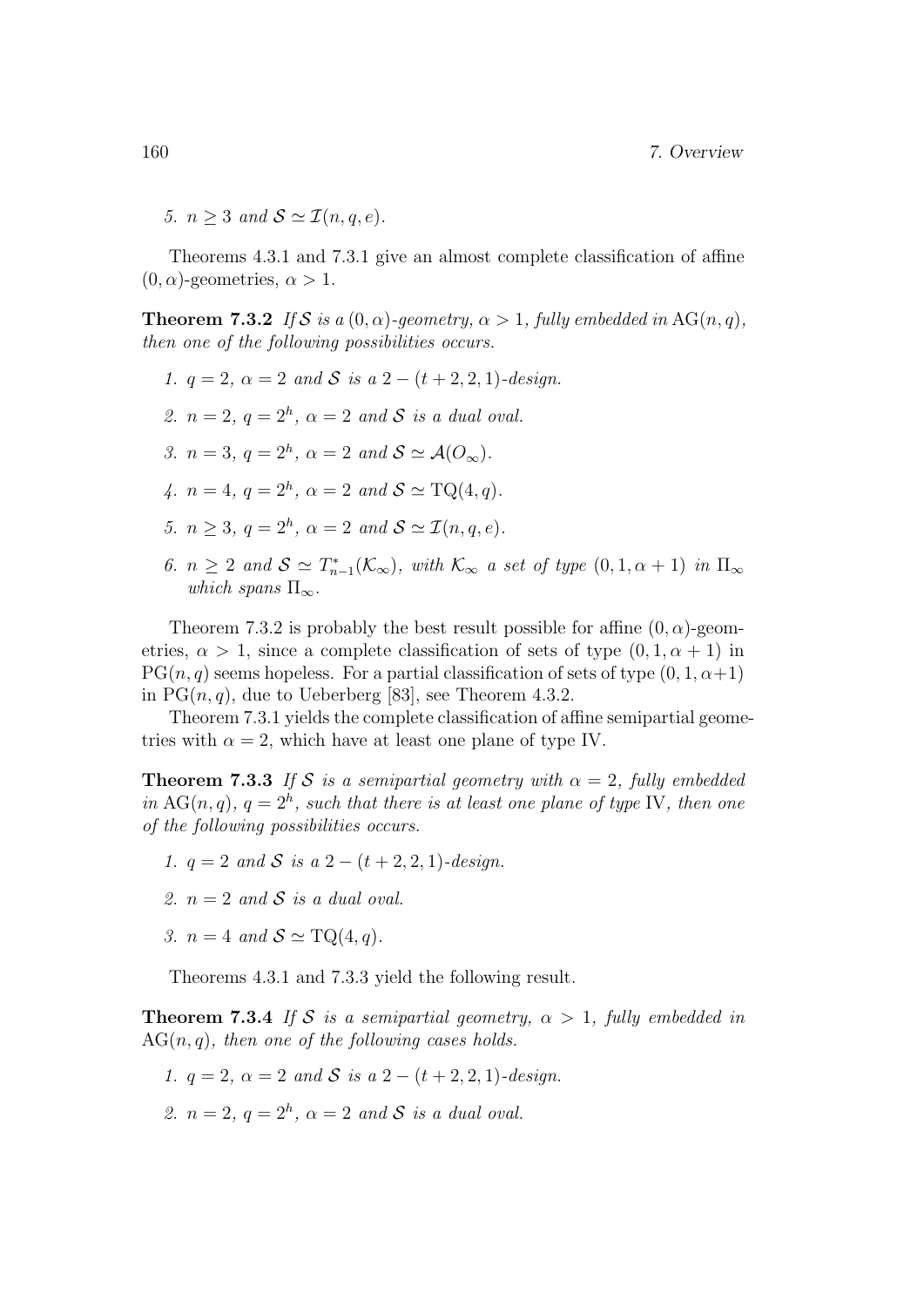- 3.  $n = 4, q = 2<sup>h</sup>, \alpha = 2 \text{ and } S \simeq \text{TQ}(4, q).$
- 4.  $n \geq 2$  and  $S \simeq T_{n-1}^*(\mathcal{K}_{\infty})$ , with  $\mathcal{K}_{\infty}$  a set of type  $(0, 1, \alpha + 1)$  in  $\Pi_{\infty}$ , which has two intersection numbers with respect to hyperplanes of  $\Pi_{\infty}$ .

Using Theorem 1.4.16, due to Debroey and Thas [40], and Theorem 4.3.3, due to De Winter [38], we obtain the classification of proper semipartial geometries with  $\alpha > 1$ , fully embedded in AG(n, q),  $n \leq 4$ .

**Theorem 7.3.5** If S is a proper semipartial geometry with  $\alpha > 1$ , fully embedded in  $AG(n, q)$ ,  $n \leq 4$ , then one of the following cases holds.

- 1.  $n = 3$ , q is a square and  $S \simeq T_2^*(\mathcal{U}_{\infty})$ , with  $\mathcal{U}_{\infty}$  a unital of  $\Pi_{\infty}$ .
- 2.  $n = 4$ ,  $q = 2<sup>h</sup>$  and  $S \simeq \text{TQ}(4, q)$ .
- 3.  $n \in \{3, 4\}$ , q is a square and  $S \simeq T_{n-1}^*(\mathcal{B}_{\infty})$ , with  $\mathcal{B}_{\infty}$  a Baer subspace of  $\Pi_{\infty}$ .

The classification of linear representations of proper semipartial geometries,  $\alpha > 1$ , in AG $(n, q)$ ,  $n \geq 5$ , is still an open problem. The only known example is  $T_{n-1}^*(\mathcal{B}_{\infty})$ , with  $\mathcal{B}_{\infty}$  the point set of a Baer subspace of  $\Pi_{\infty}$ . Due to the recent progress regarding this problem, made by De Winter [38], we conjecture that  $T_{n-1}^*(\mathcal{B}_{\infty})$  is in fact the only example.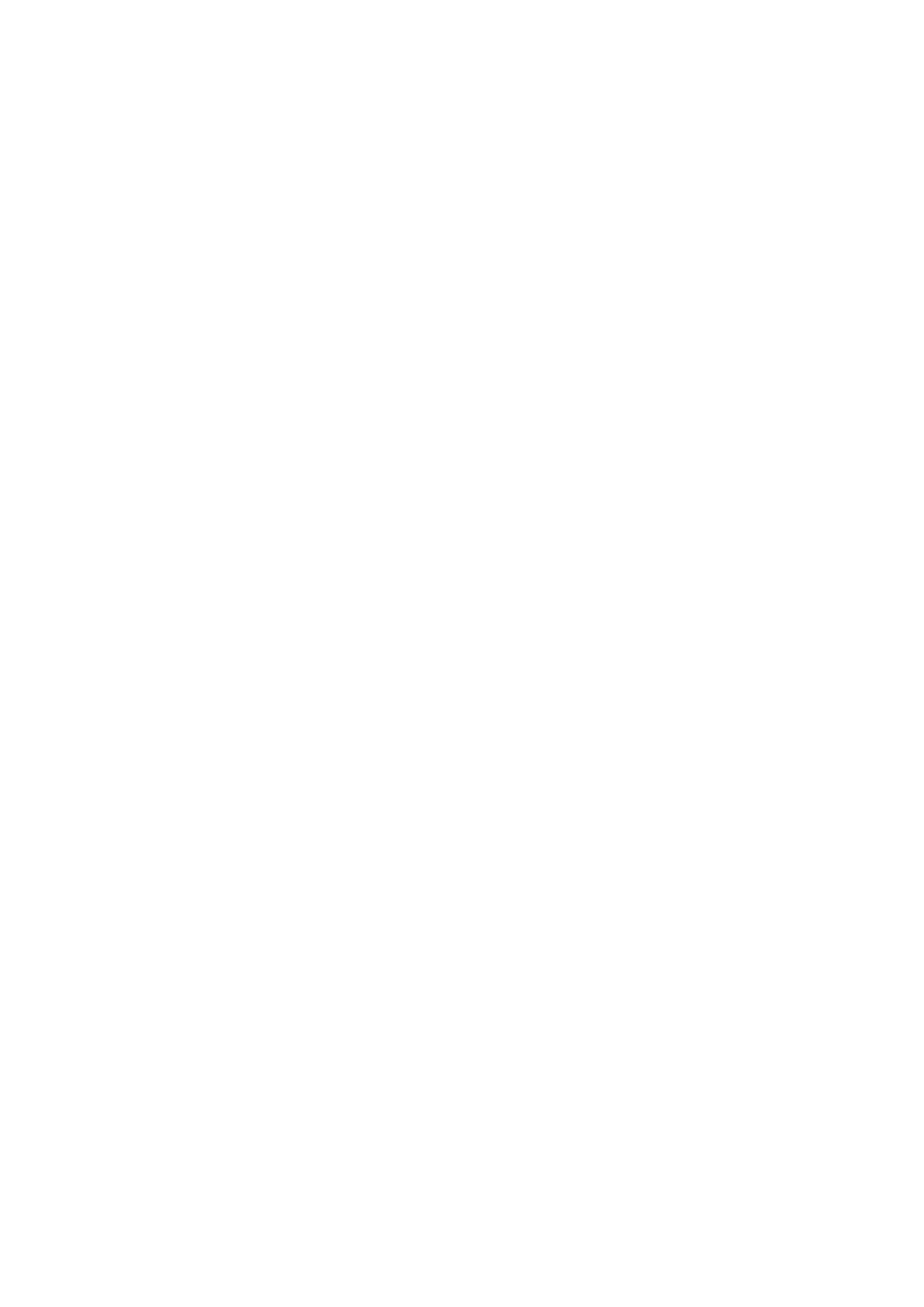# Appendix A

# The geometry  $\mathcal{I}(n, q, e)$

The geometry  $\mathcal{I}(n, q, e)$  is a new example of a  $(0, 2)$ -geometry fully embedded in AG(n, q),  $n \geq 3$ ,  $q = 2<sup>h</sup>$ . In Section 4.2.2, we gave the construction of  $\mathcal{I}(n,q,e)$  and we proved that it is a  $(0,2)$ -geometry of order  $(q-1, 2^{n-1}-1)$ , fully embedded in  $AG(n, q)$ . In Section 4.4.4, we deduced some properties of  $\mathcal{I}(n, q, e)$ . The focus was mainly on the incidence structure  $\mathcal{S}_V$ , where  $\mathcal{S} = \mathcal{I}(n, q, e)$  and V is a subspace of AG $(n, q)$ . However, we think that, for a good understanding of the geometry  $\mathcal{I}(n, q, e)$ , further study is required.

In Section A.1, we study the point set of  $\mathcal{I}(n,q,e)$ . We give the explicit description of this set, and we determine the intersection with lines of AG(n, q). In Section A.2, we show that the geometry  $\mathcal{I}(n, q, e)$  actually consists of two parts, and we determine their structure. In Section A.3, we use this information to obtain some isomorphisms of the geometry  $\mathcal{I}(n, q, e)$ .

## A.1 The point set of  $\mathcal{I}(n, q, e)$

Consider the geometry  $S = \mathcal{I}(n, 2^h, e)$  fully embedded in AG $(n, 2^h), n \geq 3$ . We adopt here the notations and the coordinatization of  $PG(n, 2<sup>h</sup>)$ , used in Section 4.2.2. So  $S = (\mathcal{P}, \mathcal{B}_1 \cup \mathcal{B}_2, I)$ . Let  $\mathcal{P}' = \mathcal{P} \setminus U$  and let  $\mathcal{R} = \mathcal{P} \cup \Pi_{\infty}$ .

Since e and h are relatively prime, so are  $2^e - 1$  and  $2^h - 1$ . Hence the map  $\sigma' : z \mapsto z^{2^{e}-1}$  is a permutation of  $GF(2^{h})$ . Let  $\sigma$  denote the inverse of  $\sigma'$ .

**Theorem A.1.1** A point  $p(x_0, \ldots, x_{n-1}, 1)$  of  $AG(n, 2<sup>h</sup>)$ , not in U, is in  $\mathcal{P}'$ if and only if  $\text{Tr}(x_i x_{n-1}^{\sigma}) = 0$ , for all  $0 \leq i \leq n-2$ .

**Proof.** Let  $p(x_0, \ldots, x_{n-1}, 1)$  be a point of  $AG(n, 2<sup>h</sup>)$ , not in U. Then  $x_{n-1} \neq 0$ . The point p is in P' if and only if it is on a line of  $\mathcal{B}_2$ , if and only if there is an affine point  $r(y_0, \ldots, y_{n-2}, 0, 1) \in U$ , such that the points p, r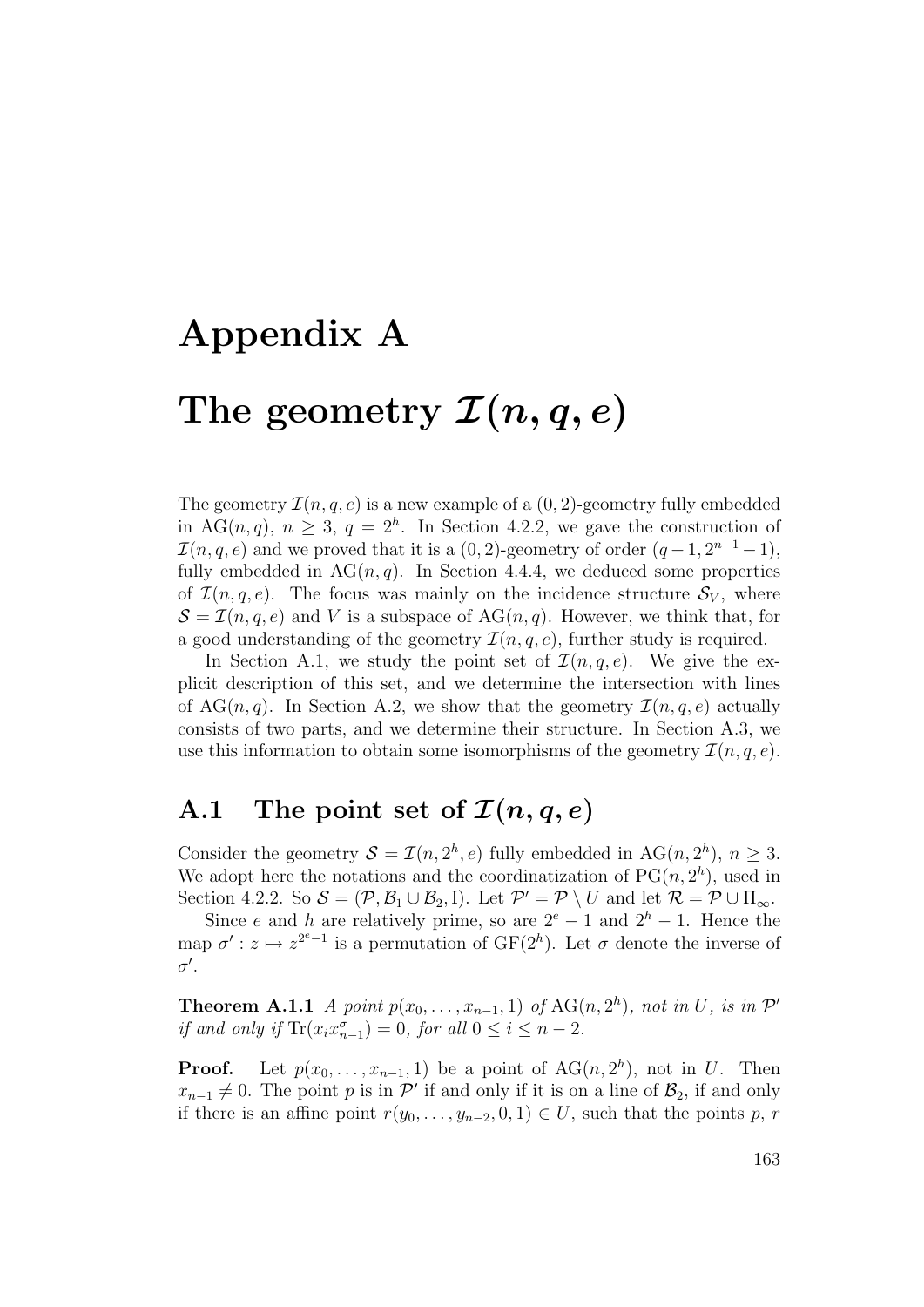and  $r^{\varphi}(y_0^{2^e}, \ldots, y_{n-2}^{2^e}, 1, 0)$  are collinear. Hence,  $p \in \mathcal{P}'$  if and only if for every  $0 \le i \le n-2$ , there is an  $y_i \in \mathrm{GF}(2^h)$  such that  $x_i + y_i = x_{n-1}y_i^{2^e}$ . It follows that  $p \in \mathcal{P}'$  if and only if, for every  $0 \leq i \leq n-2$ , there is a solution to the equation  $F_i(X) = X^{2^e} + X + x_i x_{n-1}^{\sigma} = 0$ . Since e and h are relatively prime,  $F_i(X) = 0$  has a solution if and only if  $\text{Tr}(x_i x_{n-1}^{\sigma}) = 0$  (see Liang [58] or Segre [70]).  $\Box$ 

The additive group of  $GF(2<sup>h</sup>)$  is an elementary abelian group of order  $2<sup>h</sup>$ , so it can be seen as a vector space  $V(h, 2)$  of dimension h over the field  $GF(2)$ . Let S be the set of additive subgroups of index 2 in  $GF(2<sup>h</sup>)$ , and let  $\overline{S}$  be the set of complements in  $GF(2<sup>h</sup>)$  of the elements of S. Then clearly  $|S| = |\overline{S}| = 2<sup>h</sup> - 1$ . The elements of S are the hyperplanes of  $V(h, 2)$ , and the elements of  $\overline{S}$  the complements of these hyperplanes; in other words, the elements of  $S \cup \overline{S}$  are the hyperplanes of the affine space AG(h, 2) corresponding to  $V(h, 2)$ , where the elements of S are those containing the element 0.

Let  $C_0 = \{ z \in \text{GF}(2^h) | \text{Tr}(z) = 0 \}$  and let  $C_1 = \{ z \in \text{GF}(2^h) | \text{Tr}(z) = 1 \}.$ Then  $C_0 \in S$  and  $C_1 \in \overline{S}$ . For every  $z \in \mathrm{GF}(2^h) \setminus \{0\}$ ,  $z C_0 \in S$ . For every  $z, z' \in \text{GF}(2^h) \setminus \{0\}, z\mathcal{C}_0 = z'\mathcal{C}_0$  if and only if  $z = z'$  (see Theorem 2.24) of Lidl and Niederreiter [59]). Hence  $S = \{z \mathcal{C}_0 | z \in \mathrm{GF}(2^h) \setminus \{0\}\}\$ and  $\overline{S} = \{z \mathcal{C}_1 | z \in \mathrm{GF}(2^h) \setminus \{0\}\}.$ 

**Lemma A.1.2** Let  $2 \leq m \leq h$  and let  $z_1, \ldots, z_m \in \text{GF}(2^h) \setminus \{0\}$ . Then

$$
|\bigcap_{i=1}^{m} z_i \mathcal{C}_0| \in \{2^{h-m}, 2^{h-m+1}, \dots, 2^{h-1}\},\
$$

and each of these possibilities occurs for some choice of  $z_1, \ldots, z_m$ .

Let  $2 \leq m \leq h$  and, for  $1 \leq i \leq m$ , let  $z_i \in \mathrm{GF}(2^h) \setminus \{0\}$  and  $\mathcal{C}^i \in \{\mathcal{C}_0, \mathcal{C}_1\}$ . Then

$$
|\bigcap_{i=1}^{m} z_i \mathcal{C}^i| \in \{0, 2^{h-m}, 2^{h-m+1}, \dots, 2^{h-1}\},\
$$

and each of these possibilities occurs for some choice of  $z_i, C^i, 1 \le i \le m$ .

**Proof.** For every  $1 \leq i \leq m$ ,  $z_i \mathcal{C}_0$  is a hyperplane of the affine space AG(h, 2) which contains the element 0. Hence  $\bigcap_{i=1}^m z_i \mathcal{C}_0$  is a subspace of  $AG(h, 2)$  of dimension at least  $h-m$  which contains the element 0. It follows that

$$
|\bigcap_{i=1}^m z_i \mathcal{C}_0| \in \{2^{h-m}, 2^{h-m+1}, \dots, 2^{h-1}\}.
$$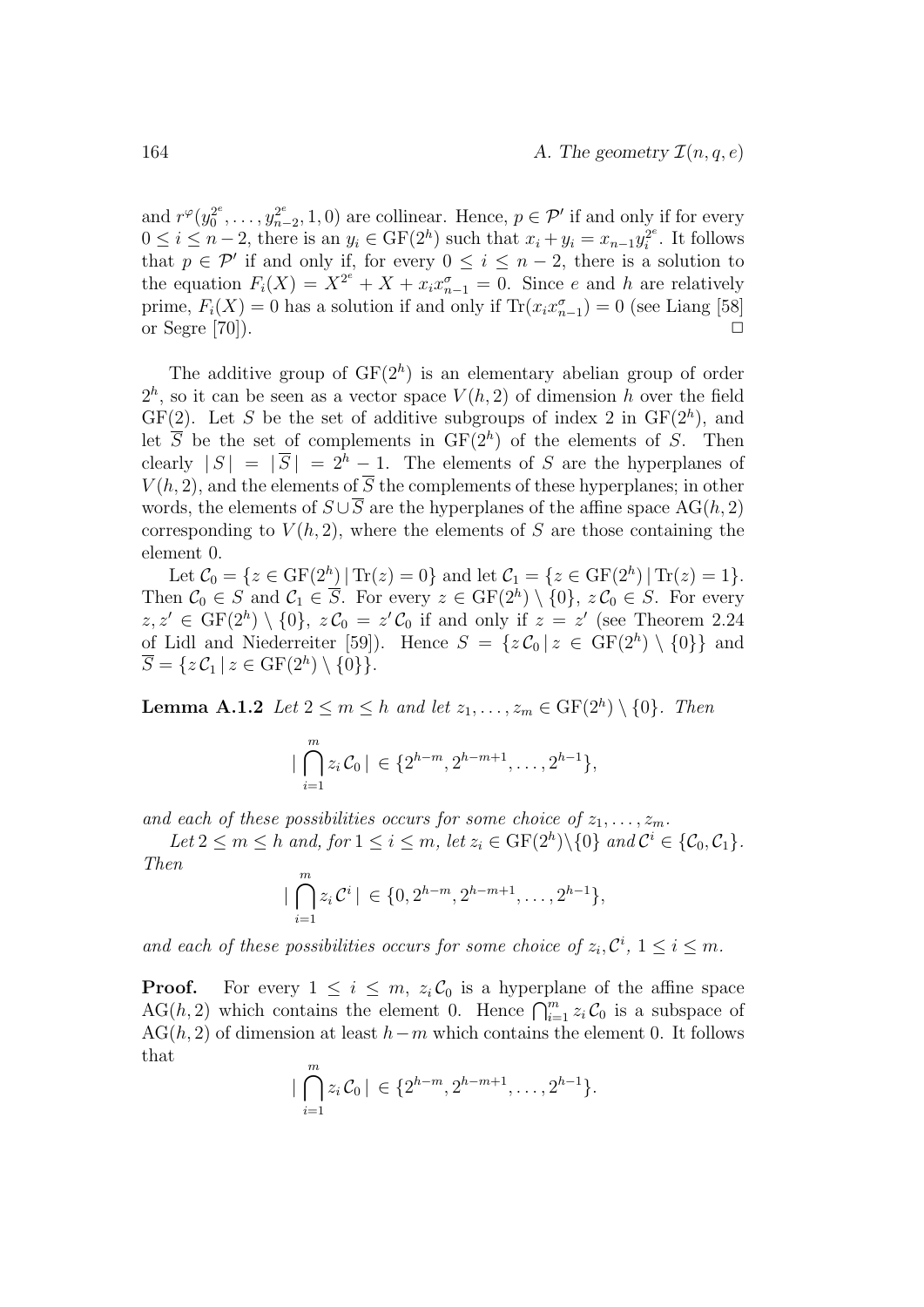#### A.1. The point set of  $\mathcal{I}(n, q, e)$  165

Let  $1 \leq m' \leq m$ . Since  $m' \leq h$ , and since  $S = \{z \mathcal{C}_0 | z \in \text{GF}(q) \setminus \{0\}\},\$ the elements  $z_1, \ldots, z_m$  may be chosen such that  $z_1 \mathcal{C}_0, \ldots, z_{m'} \mathcal{C}_0$  are linearly independent and  $z_{m'} = \ldots = z_m$ . Then  $\bigcap_{i=1}^m z_i \mathcal{C}_0$  is a subspace of  $AG(h, 2)$ of dimension  $h - m'$ , so  $|\bigcap_{i=1}^{m} z_i \mathcal{C}_0| = 2^{h-m'}$ . This proves the first part of the lemma.

We now prove the second part. For every  $1 \leq i \leq m$ ,  $z_i \mathcal{C}^i$  is a hyperplane of the affine space AG(h, 2). Hence either  $\bigcap_{i=1}^m z_i \mathcal{C}^i$  is empty, or it is a subspace of  $AG(h, 2)$  of dimension at least  $h - m$ . So

$$
|\bigcap_{i=1}^{m} z_i \mathcal{C}^i| \in \{0, 2^{h-m}, 2^{h-m+1}, \dots, 2^{h-1}\}.
$$

The first part of the lemma shows that each of the possibilities  $2^{h-m}$ ,  $2^{h-m+1}, \ldots, 2^{h-1}$  does occur. Choose  $z_i, \mathcal{C}^i, 1 \leq i \leq m$  such that  $z_1 = \ldots =$  $z_m = 1, \mathcal{C}^1 = \mathcal{C}_0$  and  $\mathcal{C}^2 = \ldots = \mathcal{C}^m = \mathcal{C}_1$ . Then  $\bigcap_{i=1}^m z_i \mathcal{C}^i = \mathcal{C}_0 \cap \mathcal{C}_1 = \emptyset$ . This proves the second part of the lemma.  $\Box$ 

**Theorem A.1.3** Consider the geometry  $\mathcal{I}(n, 2^h, e)$  fully embedded in  $AG(n, 2<sup>h</sup>)$ ,  $n \geq 3$ . Let L be a line of  $AG(n, 2<sup>h</sup>)$  which is parallel to but not contained in U. If  $h > n - 1$ , then

$$
|L \cap \mathcal{P}| \in \{0, 2^{h-n+1}, 2^{h-n+2}, \dots, 2^{h-1}\}.
$$

If  $h \leq n-1$ , then

$$
|L \cap \mathcal{P}| \in \{0, 1, 2, \dots, 2^{h-1}\}.
$$

In either case, each of the possibilities occurs for some line L.

**Proof.** Let p be an affine point of L and let  $p_{\infty} = L \cap \Pi_{\infty}$ . Since  $p \notin U$ , it has coordinates  $p(x_0, \ldots, x_{n-1}, 1)$ , with  $x_{n-1} \neq 0$ . Since L is parallel to U, the point r is in  $U_{\infty}$  and has coordinates  $r(y_0, \ldots, y_{n-2}, 0, 0)$ . The affine points of L are the points  $p_{\rho}(x_0 + \rho y_0, \ldots, x_{n-2} + \rho y_{n-2}, x_{n-1}, 1), \rho \in \text{GF}(2^h)$ .

Since L does not contain any affine points of U, a point  $p_{\rho} \in L$  is in P if and only if it is in  $\mathcal{P}'$ . By Theorem A.1.1, a point  $p_{\rho} \in L$  is in  $\mathcal{P}'$  if and only if  $\text{Tr}((x_i + \rho y_i)x_{n-1}^{\sigma}) = 0$  for all  $0 \leq i \leq n-2$ . For all  $0 \leq i \leq n-2$ , let

$$
\mathcal{D}_{i} = \{ \rho \in \mathrm{GF}(2^{h}) \mid \mathrm{Tr}((x_{i} + \rho y_{i})x_{n-1}^{\sigma}) = 0 \}.
$$

Then  $|L \cap \mathcal{P}| = |\bigcap_{i=0}^{n-2} \mathcal{D}_i|$ . Let  $z_i = y_i x_{n-1}^{\sigma}$  and let  $\varepsilon_i = \text{Tr}(x_i x_{n-1}^{\sigma})$ . If  $z_i = 0$  and  $\varepsilon_i = 0$ , then  $\mathcal{D}_i = \text{GF}(2^h)$ . If  $z_i = 0$  and  $\varepsilon_i = 1$ , then  $\mathcal{D}_i = \emptyset$ . If  $z_i \neq 0$ , then  $\mathcal{D}_i = z_i^{-1} \mathcal{C}_{\varepsilon_i}$ .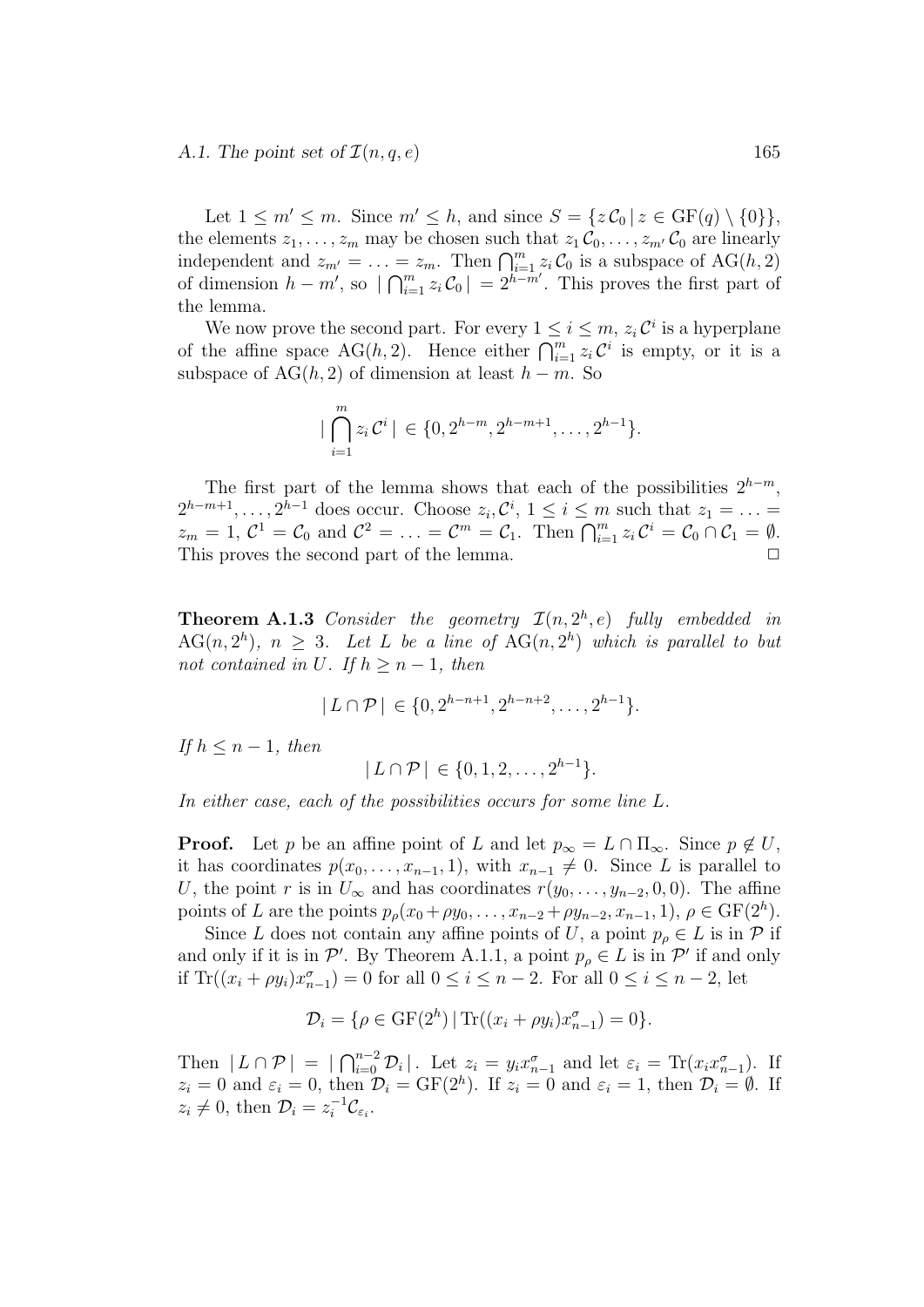Since  $x_{n-1} \neq 0$  and not all  $y_i$  are zero, not all  $z_i$  are zero. Hence  $|\bigcap_{i=0}^{n-2} \mathcal{D}_i| \leq 2^{h-1}$ . Let  $m = \min(h, n-1)$ . By Lemma A.1.2,

$$
|L \cap \mathcal{P}| = |\bigcap_{i=0}^{n-2} \mathcal{D}_i| \in \{0, 2^{h-m}, 2^{h-m+1}, \dots, 2^{h-1}\}.
$$

Each of these possibilities does occur since the elements  $z_0, \ldots, z_{n-2}$  can take any value in  $GF(2<sup>h</sup>) \setminus \{0\}$ , depending on the choice of the line L.  $\Box$ 

**Theorem A.1.4** Consider the geometry  $\mathcal{I}(n, 2^h, e)$  fully embedded in  $AG(n, 2<sup>h</sup>)$ ,  $n \geq 3$ . Let L be a line of  $AG(n, 2<sup>h</sup>)$  which intersects U in an affine point. If  $h \geq n-1$ , then

$$
|L \cap \mathcal{P}| \in \{2^{h-n+1}, 2^{h-n+2}, \dots, 2^h\}.
$$

If  $h \leq n-1$ , then

$$
|L \cap \mathcal{P}| \in \{1, 2, \ldots, 2^h\}.
$$

In either case, each of the possibilities does occur, and  $|L \cap \mathcal{P}| = 2^h$  if and only if L is a line of  $\mathcal{I}(n, 2^h, e)$ .

**Proof.** Let  $p = L \cap U$  and let  $p_{\infty} = L \cap \Pi_{\infty}$ . Then the points p and  $p_{\infty}$  have coordinates  $p(x_0, ..., x_{n-2}, 0, 1)$  and  $p_{\infty}(y_0, ..., y_{n-2}, 1, 0)$ . The affine points of L are the points  $p_{\rho}(x_0 + \rho y_0, \ldots, x_{n-2} + \rho y_{n-2}, \rho, 1), \rho \in \text{GF}(2^h)$ .

By Theorem A.1.1, a point  $p_{\rho} \in L \setminus \{p\}$  is in  $\mathcal{P}'$  if and only if  $\text{Tr}((x_i + \rho y_i)\rho^{\sigma}) = 0$  for all  $0 \leq i \leq n-2$ . The point  $p = p_0$  is in  $\mathcal{P}$ and  $\text{Tr}((x_i + \rho y_i)\rho^{\sigma}) = 0$  holds for  $\rho = 0$ . Hence a point  $p_{\rho} \in L$  is in  $\mathcal P$  if and only if  $\text{Tr}((x_i + \rho y_i)\rho^{\sigma}) = 0$ . For all  $0 \le i \le n - 2$ ,

$$
\begin{array}{rcl}\n\operatorname{Tr}((x_i + \rho y_i)\rho^{\sigma}) & = & \operatorname{Tr}(x_i\rho^{\sigma}) + \operatorname{Tr}(y_i\rho^{1+\sigma}) \\
& = & \operatorname{Tr}(x_i^{2^e}(\rho^{\sigma})^{2^e - 1+1}) + \operatorname{Tr}(y_i\rho^{1+\sigma}) \\
& = & \operatorname{Tr}((x_i^{2^e} + y_i)\rho^{1+\sigma}).\n\end{array}
$$

Since for every  $z \in \mathrm{GF}(2^h)$ ,  $z^{1+\sigma} = (z^{\sigma})^{2^e}$ , the map  $\eta : z \mapsto z^{1+\sigma}$  is a permutation of  $GF(2<sup>h</sup>)$ . For every  $0 \le i \le n-2$ , let

$$
\mathcal{D}_i = \{ \rho \in \text{GF}(2^h) \, | \, \text{Tr}((x_i^{2^e} + y_i)\rho^{\eta}) = 0 \}
$$

and let

$$
\mathcal{D}'_i = \{ \rho \in \text{GF}(2^h) \, | \, \text{Tr}((x_i^{2^e} + y_i)\rho = 0 \}.
$$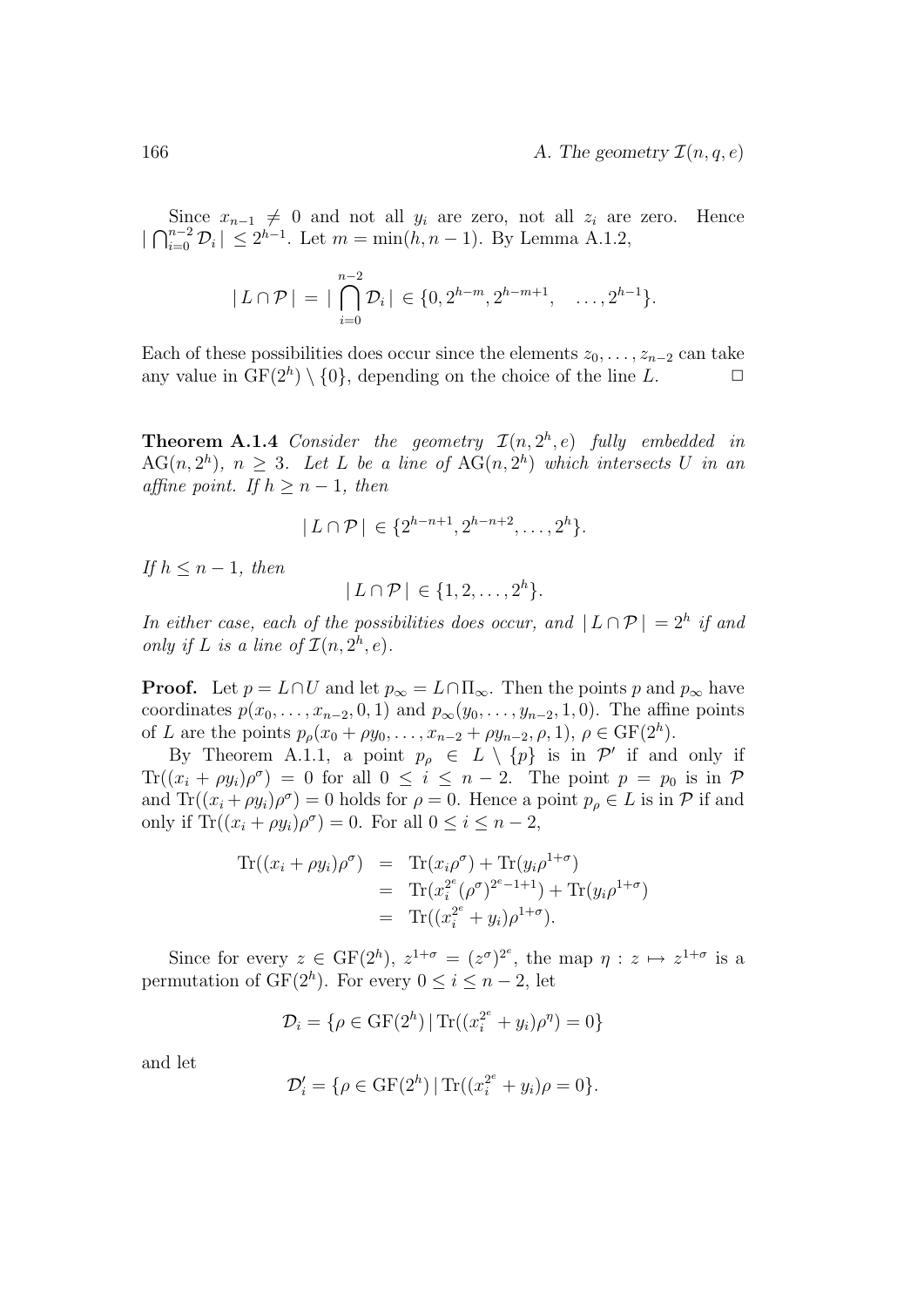A.2. The geometry  $\mathcal{I}'$  $(n, q, e)$  167

Then  $|L \cap \mathcal{P}| = |\bigcap_{i=0}^{n-2} \mathcal{D}_i|$ . Since  $\eta$  is a permutation of  $GF(2^h)$ ,  $|\mathcal{D}_i|$  =  $|\mathcal{D}'_i|$  for all  $0 \leq i \leq n-2$ . Hence

$$
|L \cap \mathcal{P}| = |\bigcap_{i=0}^{n-2} \mathcal{D}'_i|.
$$

Let  $z_i = x_i^{2^e} + y_i$  for  $0 \le i \le n-2$ . If  $z_i = 0$ , then  $\mathcal{D}'_i = \text{GF}(2^h)$ . If  $z_i \ne 0$ , then  $\mathcal{D}'_i = z_i^{-1}\mathcal{C}_0$ . So  $|L \cap \mathcal{P}| = 2^h$  if and only if  $z_i = 0$  for all  $0 \le i \le n-2$ , if and only if  $L \in \mathcal{B}_2$ . Let  $m = \min(h, n-1)$ . If not all  $z_i$  are zero, then by Lemma A.1.2,

$$
|L \cap \mathcal{P}| = |\bigcap_{i=0}^{n-2} \mathcal{D}'_i| \in \{2^{h-m}, 2^{h-m+1}, \dots, 2^{h-1}\}.
$$

Each of these possibilities does occur since the elements  $z_0, \ldots, z_{n-2}$  can take any value in  $GF(2<sup>h</sup>) \setminus \{0\}$ , depending on the choice of the line L.  $\Box$ 

**Theorem A.1.5** Consider the geometry  $\mathcal{I}(n, 2^h, e)$  fully embedded in AG $(n, 2<sup>h</sup>)$ ,  $n \geq 3$ . If  $h \geq n-1$ , then the set  $\mathcal{R} = \mathcal{P} \cup \Pi_{\infty}$  is a set of type

 $(1, 2^{h-n+1}+1, 2^{h-n+2}+1, \ldots, 2^h+1)$ 

in PG(n,  $2^h$ ). If  $h \leq n-1$ , then  $R$  is a set of type

 $(1, 2, 3, 5, 9, \ldots, 2<sup>h</sup> + 1)$ 

in PG(n,  $2^h$ ). A line L of PG(n,  $2^h$ ) is contained in R if and only if  $L \subseteq U$ ,  $L \subset \Pi_{\infty}$  or  $L \in \mathcal{B}_2$ .

**Proof.** This follows immediately from Theorems A.1.3 and A.1.4.  $\Box$ 

## A.2 The geometry  $\mathcal{I}'(n,q,e)$

The line set of the geometry  $S = \mathcal{I}(n, 2^h, e)$  is defined as the union of two sets  $\mathcal{B}_1$  and  $\mathcal{B}_2$ . So it is natural to consider the sub incidence structures of S, induced on the line sets  $\mathcal{B}_1$  and  $\mathcal{B}_2$ . Let  $\mathcal{P}_1$  be the set of affine points of the hyperplane U, and let  $\mathcal{P}_2$  be the complement of  $\mathcal{P}_1$  in the point set P of  $\mathcal{I}(n, 2^h, e)$ . Let  $\mathcal{S}_i = (\mathcal{P}_i, \mathcal{B}_i, I_i)$ , where  $I_i$  is the natural incidence,  $i = 1, 2$ . Note that  $P_1$  is the set of all affine points on the lines of  $\mathcal{B}_1$ , but  $P_2$  is not the set of all affine points on the lines of  $\mathcal{B}_2$ . Indeed, if L is a line of  $\mathcal{B}_2$ ,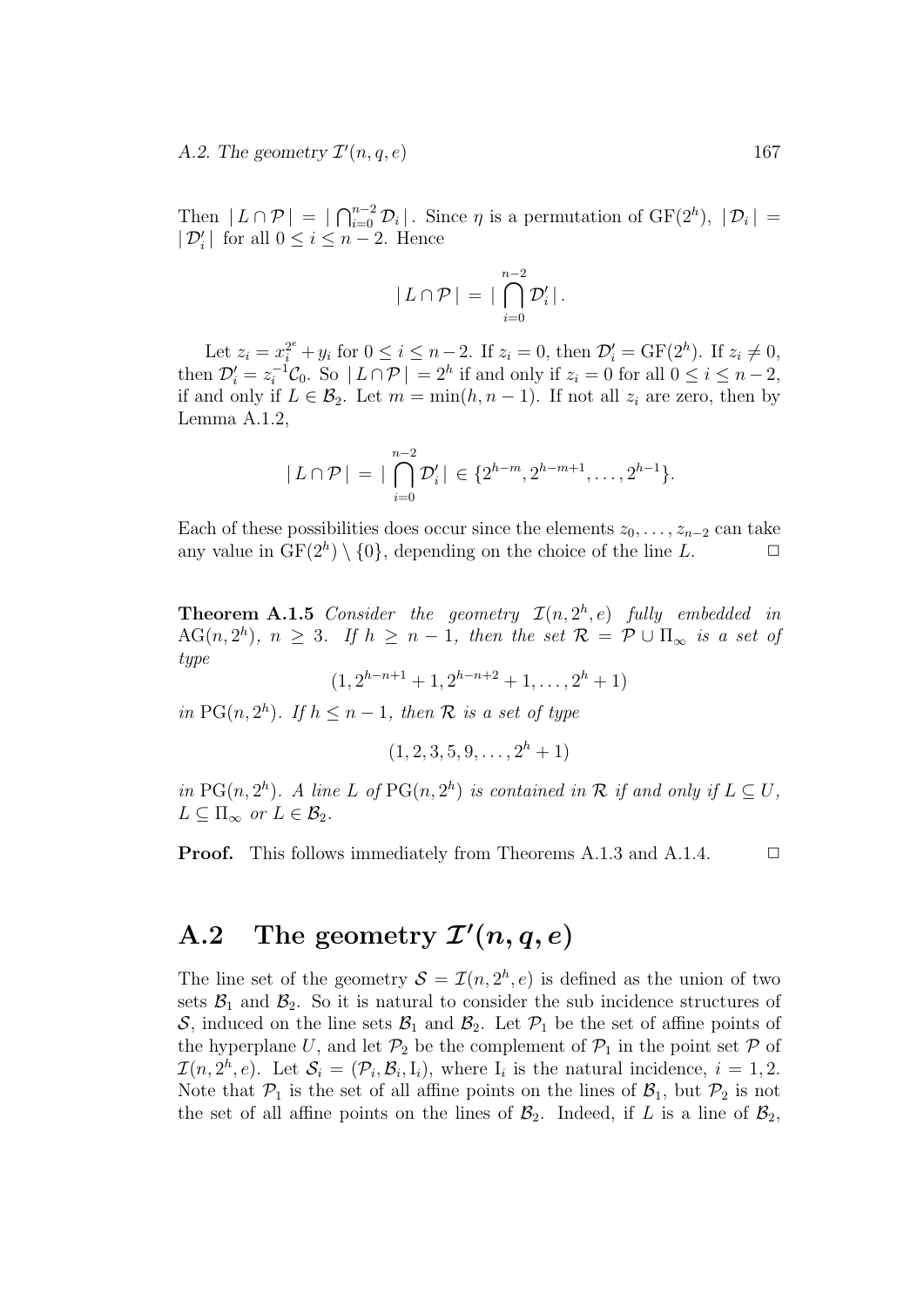then  $L$  intersects  $U$  in an affine point which is the only affine point of  $L$  not in  $\mathcal{P}_2$ . Hence the geometry  $\mathcal{S}_2$ , which is also denoted by  $\mathcal{I}'(n, 2^h, e)$ , is laxly embedded in  $AG(n, 2<sup>h</sup>)$ .

Recall that  $T_{n-1}^*(\mathcal{K}_{\infty})$  denotes the linear representation in  $AG(n,q)$  of a set of points  $\mathcal{K}_{\infty}$  in the hyperplane  $\Pi_{\infty}$  at infinity of AG(n,q). In this section however, we use the notation  $T_{n-1,q}^*(\mathcal{K}_{\infty})$ . If  $\mathcal{K}_{\infty}$  is the point set of a projective space  $PG(n-1, q')$ ,  $q' | q$ , then we also write  $T_{n-1,q}^*(PG(n-1, q'))$ .

#### **Proposition A.2.1**  $S_1 = T^*_{n-2,2^h}(\text{PG}(n-2,2)).$

**Proof.** This follows immediately from the construction of  $\mathcal{I}(n, 2^h, e)$ .  $\Box$ 

Consider an affine space  $AG(n, q^m)$  and the point set  $\mathcal{K}_{\infty}$  of a projective space  $PG(n-1, q)$  in  $\Pi_{\infty}$ . We assume here and in the rest of this chapter that the set  $\mathcal{K}_{\infty}$  spans  $\Pi_{\infty}$ , i. e., the points of the projective space PG(n-1, q) are all the points of  $\Pi_{\infty}$  whose coordinates are in the subfield  $GF(q)$  of  $GF(q^m)$ , with respect to a proper basis of  $PG(n, q^m)$ . We define an incidence structure  $T^{\circ}_{n-1,q^m}(\mathrm{PG}(n-1,q))$  as follows. The points of  $T^{\circ}_{n-1,q^m}(\mathrm{PG}(n-1,q))$  are the points of AG(n, q<sup>m</sup>), the lines are the sets K of affine points such that  $\mathcal{K}\cup\mathcal{K}_{\infty}$ is the point set of a projective space  $PG(n, q)$  in  $PG(n, q^m)$ , and incidence is defined by inclusion.

Clearly if p and p' are distinct affine points such that the line  $\langle p, p' \rangle$ intersects  $\Pi_{\infty}$  in a point  $p_{\infty} \notin \mathcal{K}_{\infty}$ , then p and p' are not collinear in  $T^{\circ}_{n-1,q^m}(\text{PG}(n-1,q)).$  Assume that  $p_{\infty} \in \mathcal{K}_{\infty}$ . Choose a basis in  $\text{PG}(n,q^m)$ such that  $\Pi_{\infty}$  :  $X_0 = 0$ ,

$$
\mathcal{K}_{\infty} = \{ (0, a_1, \dots, a_n) \neq (0, \dots, 0) \mid a_i \in \text{GF}(q), 1 \leq i \leq n \},\
$$

 $p_{\infty}(0, 1, 0, \ldots, 0), p(1, 0, \ldots, 0)$  and  $p'(1, 1, 0, \ldots, 0)$ . Then

$$
\mathcal{K} = \{(1, a_1, \dots, a_n) | a_i \in \text{GF}(q), 1 \le i \le n\}
$$

is a line of  $T_{n-1,q^m}^{\circ}(\text{PG}(n-1,q))$  containing p and p'. Moreover, K is the only line of  $T_{n-1,q^m}^{\circ}(\text{PG}(n-1,q))$  containing p and p'. Indeed, suppose that K' is a line containing p and p'. Then  $\mathcal{K}' \cup \mathcal{K}_{\infty}$  is the point set of a projective space PG(n, q) in PG(n, q<sup>m</sup>). Hence for every two distinct points  $r_{\infty}, r_{\infty}'$  in  $\mathcal{K}_{\infty}\backslash\{p_{\infty}\}\$  such that  $p_{\infty}, r_{\infty}, r_{\infty}'$  are collinear, the point  $p''=\langle p, r_{\infty}\rangle \cap \langle p', r_{\infty}'\rangle$ is a point of K'. But  $p''$  is also in K. It follows that  $K' = K$ .

We conclude that  $T^{\circ}_{n-1,q^m}(\mathrm{PG}(n-1,q))$  is a partial linear space, and that two distinct affine points are collinear if and only if the line which joins them intersects  $\Pi_{\infty}$  in a point of  $\mathcal{K}_{\infty}$ .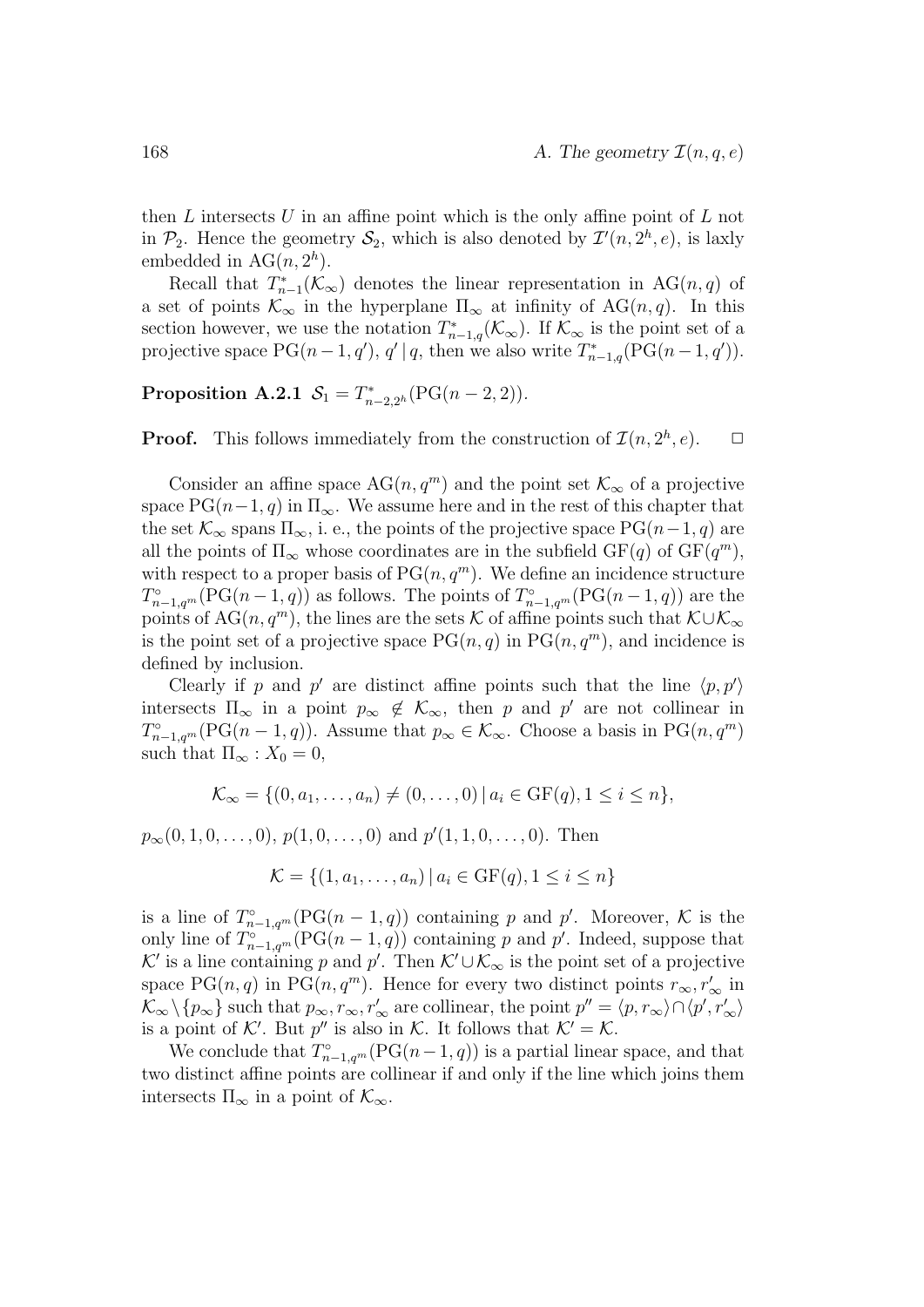**Lemma A.2.2** The geometry  $T_{n-1,q^m}^{\circ}(\text{PG}(n-1,q))$  is a partial linear space of order  $(q^n - 1, (q^m - 1)/(q - 1) - 1)$  which has  $q^{mn}$  points and  $q^{(m-1)n}(q^m-1)/(q-1)$  lines.

**Proof.** Let K be a line of  $T_{n-1,q^m}^{\circ}(\text{PG}(n-1,q))$ . Then  $K \cup K_{\infty}$  is the point set of a projective space  $PG(n, q)$  in  $PG(n, q^m)$ . So K is the point set of an affine space  $AG(n, q)$  in  $AG(n, q^m)$ . Hence K contains  $q^n$  points.

Choose a point p of  $T_{n-1,q^m}^{\circ}(\mathrm{PG}(n-1,q))$ , and let  $p_{\infty} \in \mathcal{K}_{\infty}$ . We count the pairs  $(p',\mathcal{K})$  such that  $\mathcal{K}$  is a line of  $T_{n-1,q^m}^{\circ}(\mathrm{PG}(n-1,q))$  through p, and p' is a point of K on the line  $L = \langle p, p_{\infty} \rangle$ , distinct from p. As we have shown, for every affine point  $p'$  on  $L$ , distinct from  $p$ , there is exactly one line K of  $T^{\circ}_{n-1,q^m}(\mathrm{PG}(n-1,q))$  which contains p and p'. Let K be a line of  $T^{\circ}_{n-1,q^m}(\mathrm{PG}(n-1,q))$  containing p. Since the line L contains the points  $p, p_{\infty} \in \mathcal{K} \cup \mathcal{K}_{\infty}$ , it contains  $q + 1$  points of  $\mathcal{K} \cup \mathcal{K}_{\infty}$ . Hence there are  $q-1$  points p' of K on L, distinct from p. It follows that the number of lines of  $T^{\circ}_{n-1,q^m}(\mathrm{PG}(n-1,q))$  through p is equal to  $(q^m-1)/(q-1)$ . So  $T_{n-1,q^m}^{\circ}(\mathrm{PG}(n-1,q))$  has order  $(q^n-1,(q^m-1)/(q-1)-1)$ .

Clearly  $T_{n-1,q^m}^{\circ}(\text{PG}(n-1,q))$  has  $q^{mn}$  points. Counting the number of flags of  $T_{n-1,q^m}^{\circ}(\widehat{P}G(n-1,q))$  yields the number of lines.

**Theorem A.2.3**  $\mathcal{I}'(n, 2^h, e) \cong T^{\circ}_{n-2, 2^h}(\text{PG}(n-2, 2))^D$  for all  $n \geq 3$ .

**Proof.** Consider the geometry  $\mathcal{I}(n, 2^h, e)$  and the set  $\mathcal{K}_{\infty}$ , which is the point set of a projective space  $PG(n-2, 2)$  in  $U_{\infty}$ . Let  $T^{\circ}_{n-2, 2^h}(PG(n-2, 2))$  be the geometry defined in U by  $\mathcal{K}_{\infty}$ .

We define a map  $\chi$  on the set of points and lines of  $\mathcal{I}'(n, 2^h, e)$ . For every line  $L \in \mathcal{B}_2$ , let  $L^{\chi}$  be the affine point  $L \cap U$ . Then  $L^{\chi}$  is a point of  $T^{\circ}_{n-2,2^h}(\text{PG}(n-2,2)).$  For every point  $p \in \mathcal{P}_2$ , let  $p^{\chi}$  be the set  $p^{\perp} \cap U$ , where  $p^{\perp}$  denotes the set of points of  $\mathcal{I}(n, 2^h, e)$  which are collinear to p. By Lemma 4.4.17,  $p^{\chi} \cup \mathcal{K}_{\infty}$  is the point set of a projective space  $PG(n-1, 2)$  in U which contains  $\mathcal{K}_{\infty}$ . So  $p^{\chi}$  is a line of  $T^{\circ}_{n-2,2^h}(\text{PG}(n-2,2))$ . Note that a point p and a line L of  $\mathcal{I}'(n, 2^h, e)$  are incident if and only if  $p^{\chi}$  and  $L^{\chi}$  are incident in  $T_{n-2,2^h}^{\circ}(\text{PG}(n-2,2)).$ 

We prove that  $\chi$  is injective. By Proposition 4.4.11, no two lines of  $\mathcal{I}'(n, 2^h, e)$  intersect U in the same point. Suppose that p and p' are points of  $\mathcal{I}'(n, 2^h, e)$  such that  $p^{\chi} = p'^{\chi}$ . Let r, r' be distinct points of  $p^{\chi} = p'^{\chi}$ , and let L, respectively L', be the unique line of  $\mathcal{B}_2$  through r, respectively r'. Then p and p' are both on the lines L and L'. Hence L and L' intersect, and  $p = p'$ is the point of intersection. So  $\chi$  is injective.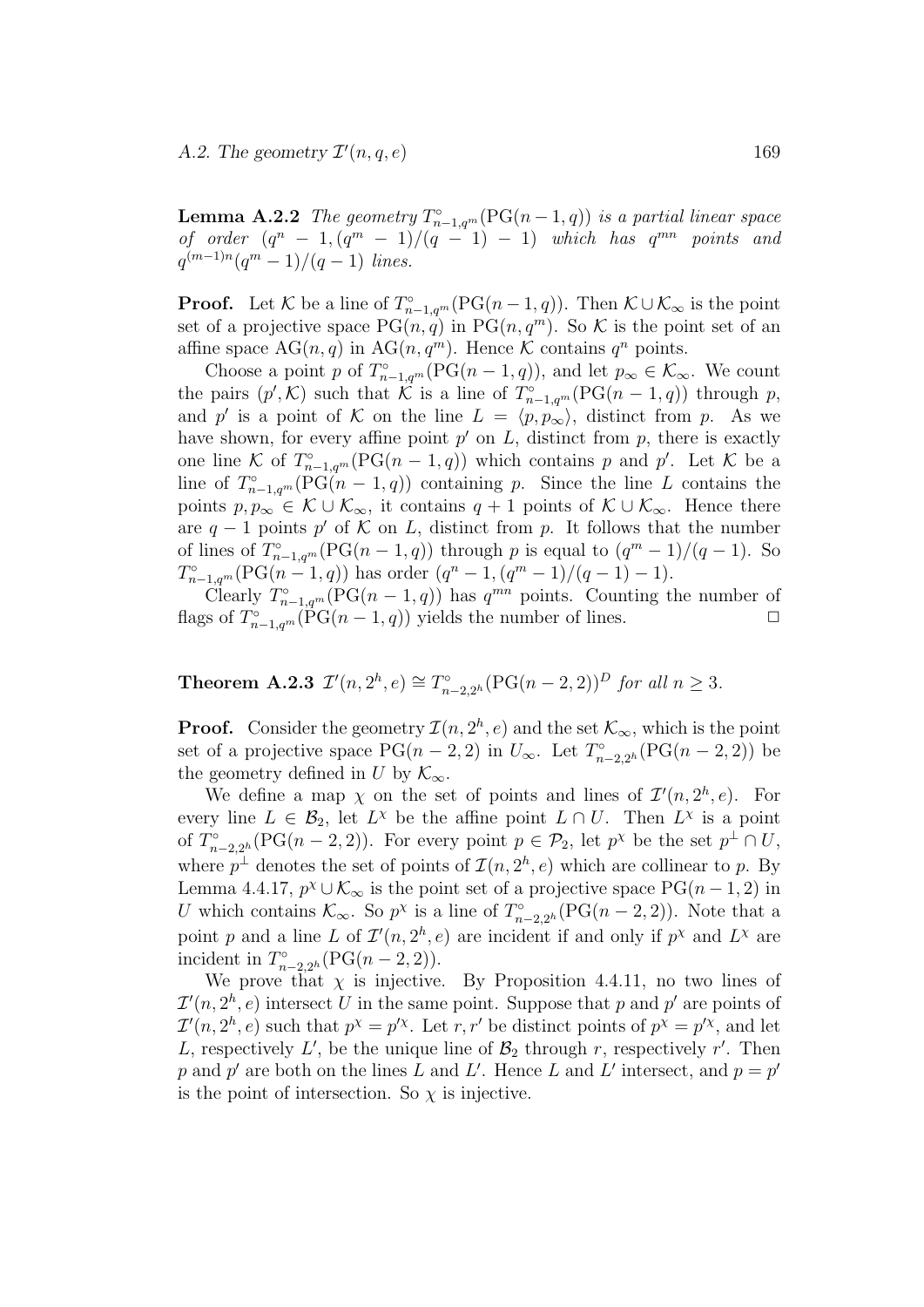By Proposition 4.4.12 and Lemma A.2.2, the number of points of  $\mathcal{I}'(n, 2^h, e)$  equals the number of lines of  $T^{\circ}_{n-2, 2^h}(\mathrm{PG}(n-2, 2)),$  and the number of lines of  $\mathcal{I}'(n, 2^h, e)$  equals the number of points of  $T^{\circ}_{n-2, 2^h}(\mathrm{PG}(n-2, 2)).$ It follows that  $\chi$  is a bijection from  $\mathcal{P}_2 \cup \mathcal{B}_2$  to the set of points and lines of  $T^{\circ}_{n-2,2^h}(\mathrm{PG}(n-2,2)).$  Since  $\chi$  preserves incidence,  $\chi$  is an isomorphism from  $\mathcal{I}'(n, 2^h, e)$  to the dual of  $T^{\circ}_{n-2, 2^h}(\text{PG}(n-2, 2)).$ 

**Theorem A.2.4** Let  $n \geq 3$  and  $e_1, e_2 \in \{1, \ldots h-1\}$  such that  $e_1 \neq e_2$ and  $gcd(e_1, h) = gcd(e_2, h) = 1$ . Then  $\mathcal{I}'(n, 2^h, e_1) \cong \mathcal{I}'(n, 2^h, e_2)$ , but  $\mathcal{I}'(n, 2^h, e_1) \not\approx \mathcal{I}'(n, 2^h, e_2).$ 

**Proof.** By Theorem A.2.3,  $\mathcal{I}'(n, 2^h, e_1) \cong \mathcal{I}'(n, 2^h, e_2)$ .

We may assume that  $\mathcal{I}'(n, 2^h, e_1)$  and  $\mathcal{I}'(n, 2^h, e_2)$  are fully embedded in the same affine space  $AG(n, 2<sup>h</sup>)$ , and have the same U and  $\mathcal{K}_{\infty}$ .

It follows from the proof of Theorem 4.2.3 that any plane  $\pi_i$  of  $\text{AG}(n, 2^h)$ which contains two intersecting lines of  $\mathcal{I}'(n, 2^h, e_i)$ ,  $i = 1, 2$ , is of type IV with respect to  $\mathcal{I}(n, 2^h, e_i)$ , and intersects the hyperplane U in an affine line. Moreover, the number of lines of  $\mathcal{I}'(n, 2^h, e_i)$  in  $\pi_i$  is  $2^h$ , and the points in the dual plane  $\pi_i^D$  of  $\pi_i$  which correspond to these lines, have coordinates  $(1, x^{2^{e_i}}, x)$ ,  $x \in \text{GF}(2^h)$ , with respect to a proper basis of  $\pi_i^D$ . With respect to the same basis, the point of  $\pi_i^D$  which corresponds to the line  $\pi_i \cap U$ , respectively the line  $\pi_i \cap \Pi_{\infty}$ , has coordinates  $(0, 1, 0)$ , respectively  $(0, 0, 1)$ .

Suppose that  $\mathcal{I}'(n, 2^h, e_1) \simeq \mathcal{I}'(n, 2^h, e_2)$ . Then there is a collineation  $\zeta$  of AG(n, 2<sup>h</sup>) which maps the lines of  $\mathcal{I}'(n, 2^h, e_1)$  onto the lines of  $\mathcal{I}'(n, 2^h, e_2)$ . Let  $\pi_1$  be a plane which contains two intersecting lines of  $\mathcal{I}'(n, 2^h, e_1)$ . Then the plane  $\pi_2 = \pi_1^{\zeta}$  contains two intersecting lines of  $\mathcal{I}'(n, 2^h, e_2)$ . Let  $S_i$  be the set of lines of  $\mathcal{I}'(n, 2^h, e_i)$  in  $\pi_i$ , let  $L_i = \pi_i \cap U$  and let  $L^i_{\infty} = \pi_i \cap \Pi_{\infty}$ ,  $i = 1, 2$ . Then  $S_1^{\zeta} = S_2$  since  $\pi_1^{\zeta} = \pi_2$ . Since the hyperplanes U and  $\Pi_{\infty}$  are fixed by  $\zeta$ ,  $L_1^{\zeta} = L_2$  and  $(L_{\infty}^1)^{\zeta} = L_{\infty}^2$ . Now the preceding paragraph implies that there is a collineation  $\zeta'$  of PG(2, 2<sup>h</sup>) which fixes the points (0, 1, 0) and  $(0, 0, 1)$  and maps the set of points  $S'_1 = \{p(1, x^{2^{e_1}}, x) | x \in \text{GF}(2^h)\}\)$  to the set of points  $S'_2 = \{p(1, x^{2^{e_2}}, x) | x \in \text{GF}(2^h)\}\)$ . Let A and  $\theta : x \mapsto x^{2^f}$  be the matrix and field automorphism representing  $\zeta'$ . Since the points  $(0, 1, 0)$  and  $(0, 0, 1)$  are fixed,

$$
A = \left(\begin{array}{rrr} 1 & 0 & 0 \\ a & b & 0 \\ c & 0 & d \end{array}\right).
$$

Since  $S_1^{\prime \zeta'} = S_2^{\prime}$ ,

$$
F(x) = bx^{2^{e_1+f}} + d^{2^{e_2}}x^{2^{e_2+f}} + c^{2^{e_2}} + a = 0, \qquad \forall x \in \text{GF}(2^h).
$$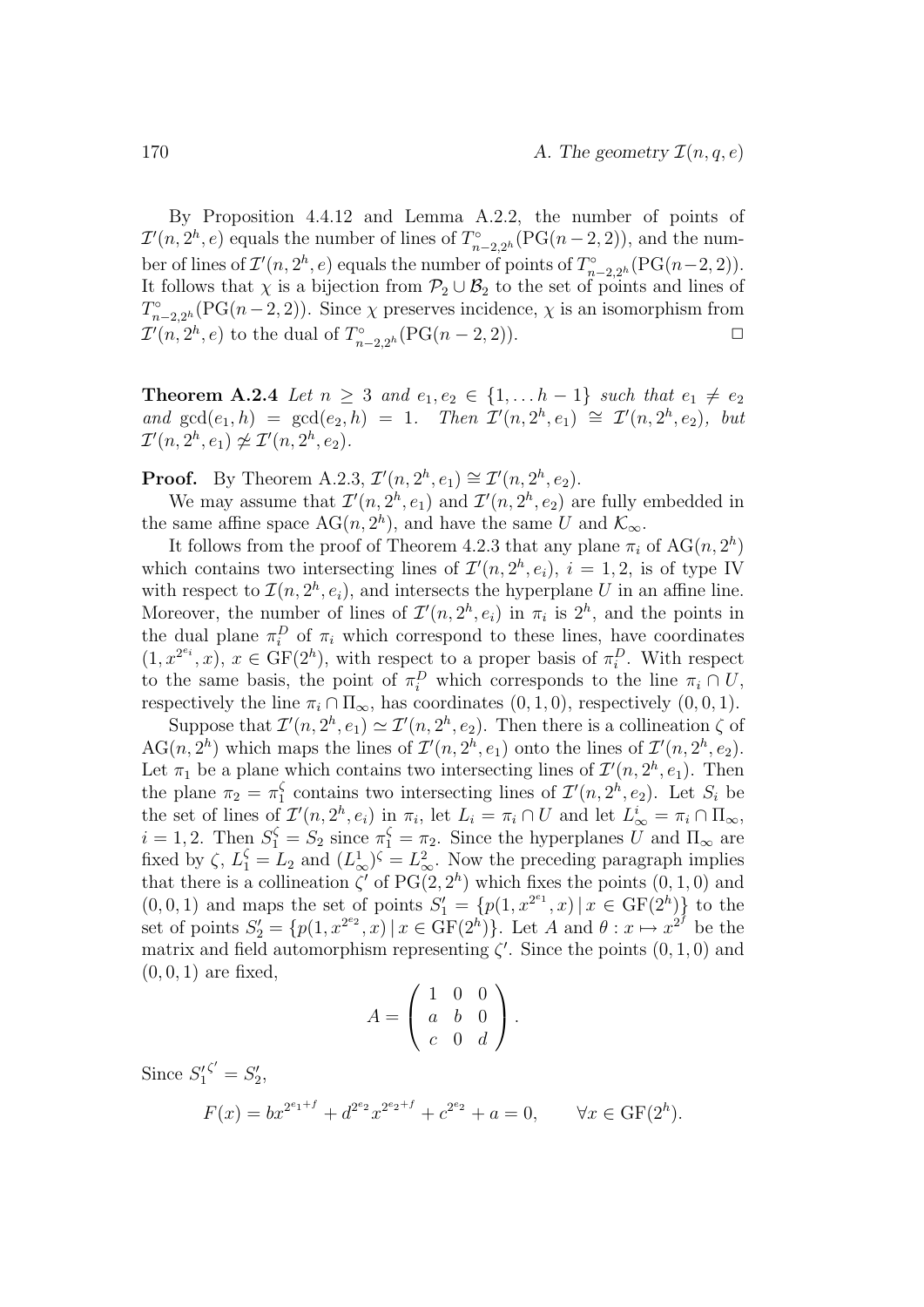Hence  $F(X)$  is the zero polynomial. Since A is nonsingular, b and d are nonzero. Hence  $e_1 = e_2$ , a contradiction. So  $\mathcal{I}'(n, 2^h, e_1) \not\cong \mathcal{I}'(n, 2^h, e_2)$ .  $\Box$ 

The next theorem is not new, special cases of it can be found on various places in the literature. It can be proven using Segre varieties (see for example [54], Chapter 25). However, for the sake of completeness and clarity, we give here a complete proof using coordinates.

**Theorem A.2.5**  $T_{n-1,q^m}^{\circ}(\text{PG}(n-1,q)) \cong T_{m-1,q^n}^*(\text{PG}(m-1,q))$  for all  $m, n \geq 2$ .

**Proof.** Let  $\Pi'_{\infty}$  be the hyperplane at infinity of  $AG(n, q^m)$  and let  $\mathcal{K}'_{\infty}$  be the point set of the projective space  $PG(n-1,q)$  in  $\Pi'_{\infty}$ . Choose a basis in  $PG(n, q^m)$  such that  $\Pi'_{\infty}$ :  $X_0 = 0$  and

$$
\mathcal{K}'_{\infty} = \{ (0, a_1, \dots, a_n) \neq (0, \dots, 0) \, | \, a_i \in \text{GF}(q), 1 \leq i \leq n \}.
$$

Let  $\Pi_{\infty}$  be the hyperplane at infinity of  $AG(m, q^n)$  and let  $\mathcal{K}_{\infty}$  be the point set of the projective space  $PG(m-1, q)$  in  $\Pi_{\infty}$ . Choose a basis in  $PG(m, q^n)$  such that  $\Pi_{\infty} : X_0 = 0$  and

$$
\mathcal{K}_{\infty} = \{ (0, a_1, \dots, a_m) \neq (0, \dots, 0) \mid a_i \in \text{GF}(q), 1 \leq i \leq m \}.
$$

The field  $GF(q^m)$ , respectively  $GF(q^n)$ , is an m-dimensional, respectively *n*-dimensional, vector space over  $GF(q)$ , and choose a basis in this vector space containing the element 1. With respect to this basis, an element  $z$ of  $GF(q^m)$ , respectively of  $GF(q^n)$ , has coordinates  $(a_1, \ldots, a_m)$ , respectively  $(a_1, \ldots, a_n)$ , while an element a of  $GF(q)$  has coordinates  $(a, 0, \ldots, 0)$ .

Now we can express the coordinates of a point  $p'$  of  $PG(n, q^m)$ , respectively a point p of  $PG(m, q^n)$ , with respect to the chosen basis in  $GF(q^m)$ , respectively  $GF(q^n)$ . For example, if p', respectively p, is a point of  $AG(n, q^m)$ , respectively  $AG(m, q^n)$ , then

$$
p'\begin{bmatrix} 1 \\ (a'_{11}, \ldots, a'_{1m}) \\ (a'_{21}, \ldots, a'_{2m}) \\ \vdots \\ (a'_{n1}, \ldots, a'_{nm}) \end{bmatrix} \quad \text{and} \quad p\begin{bmatrix} 1 \\ (a_{11}, \ldots, a_{1n}) \\ (a_{21}, \ldots, a_{2n}) \\ \vdots \\ (a_{m1}, \ldots, a_{mn}) \end{bmatrix},
$$

where  $a'_{ij}, a_{ji} \in \text{GF}(q)$ ,  $1 \le i \le n$ ,  $1 \le j \le m$ .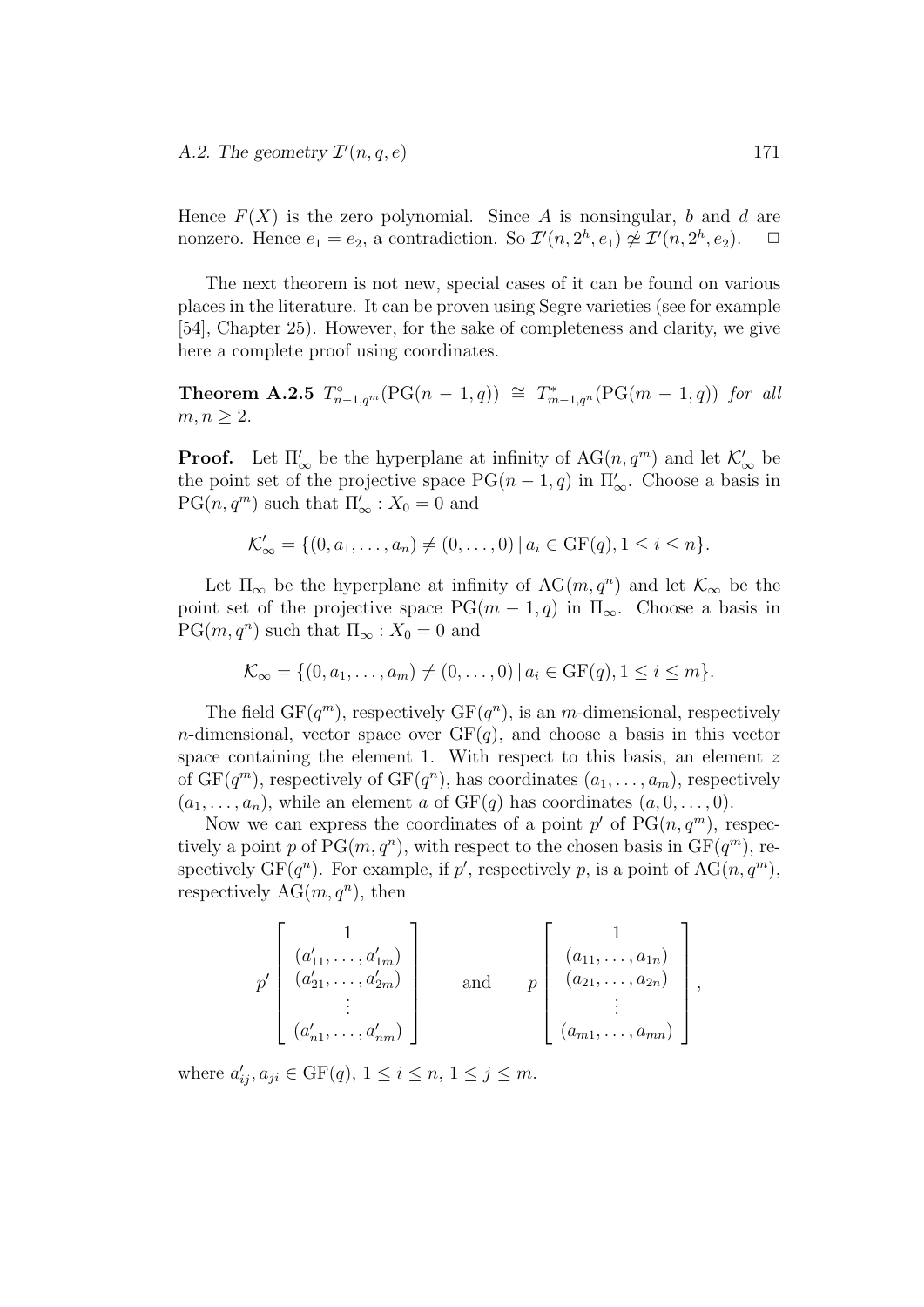We define a bijection  $\psi$  from the point set of  $AG(m, q^n)$  to the point set of  $AG(n, q^m)$  as follows.

$$
\psi: \qquad p \begin{bmatrix} 1 \\ (a_{11}, \ldots, a_{1n}) \\ (a_{21}, \ldots, a_{2n}) \\ \vdots \\ (a_{m1}, \ldots, a_{mn}) \end{bmatrix} \qquad \mapsto \qquad p^{\psi} \begin{bmatrix} 1 \\ (a_{11}, \ldots, a_{m1}) \\ (a_{12}, \ldots, a_{m2}) \\ \vdots \\ (a_{1n}, \ldots, a_{mn}) \end{bmatrix}.
$$

We prove that  $\psi$  induces an isomorphism from  $T^*_{m-1,q^n}(\text{PG}(m-1,q))$  to  $T_{n-1,q^m}^{\circ}(\text{PG}(n-1,q)).$ 

Clearly  $\psi$  is a bijection from the point set of  $T^*_{m-1,q^2}(\text{PG}(m-1,q))$ to the point set of  $T^{\circ}_{n-1,q^m}(\text{PG}(n-1,q))$ . Let L be an arbitrary line of  $T_{m-1,q^n}^*(\mathrm{PG}(m-1,q)),$  let  $p \in L$  and let  $p_\infty = L \cap \Pi_\infty$ . Let the coordinates of p and  $p_{\infty}$  be  $p(1, x_1, \ldots, x_m)$  and  $p_{\infty}(0, b_1, \ldots, b_m)$ , or, with respect to the chosen basis in  $GF(q^n)$ ,

$$
p\begin{bmatrix} 1 \\ (a_{11}, \ldots, a_{1n}) \\ (a_{21}, \ldots, a_{2n}) \\ \vdots \\ (a_{m1}, \ldots, a_{mn}) \end{bmatrix}
$$
 and  $p_{\infty} \begin{bmatrix} 0 \\ (b_1, 0, \ldots, 0) \\ (b_2, 0, \ldots, 0) \\ \vdots \\ (b_m, 0, \ldots, 0) \end{bmatrix}$ .

A general affine point  $r \in L$  has coordinates  $(1, x_1 + \rho b_1, \ldots, x_m + \rho b_m)$ ,  $\rho \in \mathrm{GF}(q^n)$ . If  $\rho$  has coordinates  $(\rho_1, \ldots, \rho_n)$  with respect to the chosen basis in  $GF(q^n)$ , then we may write the coordinates of r as follows.

$$
r\left[\begin{array}{c}1\\(a_{11}+\rho_1b_1,\ldots,a_{1n}+\rho_nb_1)\\(a_{21}+\rho_1b_2,\ldots,a_{2n}+\rho_nb_2)\\ \vdots\\(a_{m1}+\rho_1b_m,\ldots,a_{mn}+\rho_nb_m)\end{array}\right].
$$

Let  $K'$  be the image of the set of affine points of L under  $\psi$ . Then a general point  $r' \in \mathcal{K}'$  has coordinates

$$
r' \left[ \begin{array}{c} 1 \\ (a_{11} + \rho_1 b_1, \ldots, a_{m1} + \rho_1 b_m) \\ (a_{12} + \rho_2 b_1, \ldots, a_{m2} + \rho_2 b_m) \\ \vdots \\ (a_{1n} + \rho_n b_1, \ldots, a_{mn} + \rho_n b_m) \end{array} \right],
$$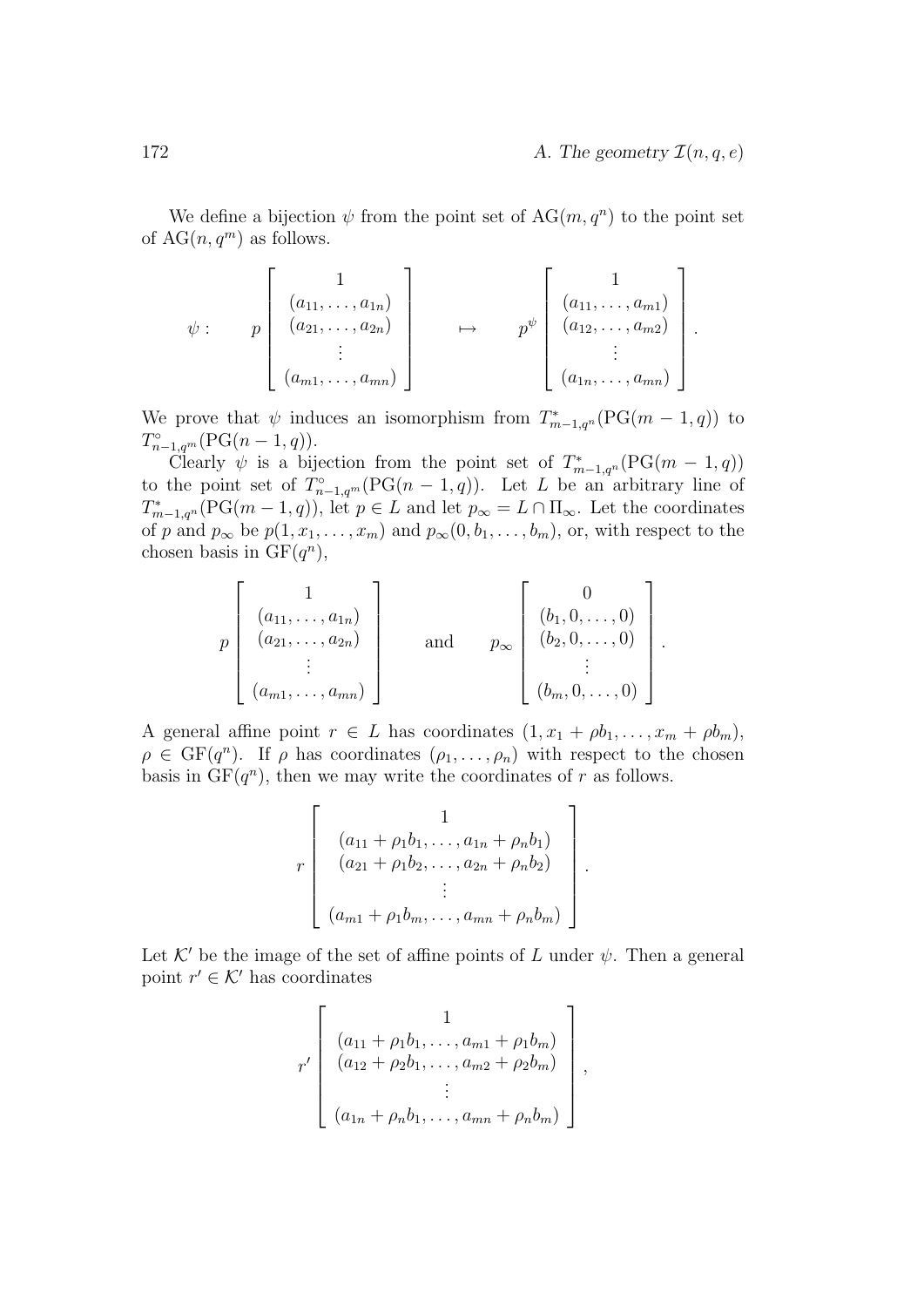with  $\rho_1, \ldots, \rho_n \in \mathrm{GF}(q)$ . For  $1 \leq i \leq n$ , let  $x'_i$  be the element of  $\mathrm{GF}(q^m)$ which has coordinates  $(a_{1i}, \ldots, a_{mi})$ . Let y' be the element of  $GF(q^m)$  which has coordinates  $(b_1, \ldots, b_m)$ . Then

$$
\mathcal{K}' = \{r'(1, x'_1 + \rho_1 y', \dots, x'_n + \rho_n y') | \rho_1, \dots, \rho_n \in \text{GF}(q)\}.
$$

Let  $\mathcal{K}'_0 = \{r'(1, \rho_1, \ldots, \rho_n) | \rho_1, \ldots, \rho_n \in \text{GF}(q)\}\)$ . Then  $\mathcal{K}'_0$  is a line of  $T^{\circ}_{n-1,q^m}(\text{PG}(n-1,q)).$  The collineation of  $\text{PG}(n,q^m)$  with matrix

$$
A = \left(\begin{array}{ccc} 1 & & \\ x_1' & y' & \\ \vdots & & \ddots & \\ x_n' & & & y' \end{array}\right)
$$

fixes every point of  $\Pi_{\infty}'$  and maps  $\mathcal{K}_0'$  to  $\mathcal{K}'$ . Hence the set  $\mathcal{K}'$  is a line of  $T_{n-1,q^m}^{\circ}(\text{PG}(n-1,q)).$ 

We conclude that  $\psi$  maps every line of  $T^*_{m-1,q^n}(\mathrm{PG}(m-1,q))$  onto a line of  $T^{\circ}_{n-1,q^m}(\mathrm{PG}(n-1,q))$ . Since  $\psi$  is a bijection between the point sets of  $T_{m-1,qn}^*(PG(m-1,q))$  and  $T_{n-1,qm}^{\circ}(PG(n-1,q)), \psi$  acts injectively on the line set of  $T_{m-1,q^n}^*(PG(m-1,q))$ . By Lemma A.2.2,  $T_{m-1,q^n}^*(PG(m-1,q))$ and  $T_{n-1,q^m}^{\circ}(\mathrm{PG}(n-1,q))$  have the same number of lines, so  $\psi$  induces an isomorphism from  $T_{m-1,q^n}^*$   $(\text{PG}(m-1,q))$  to  $T_{n-1,q^m}^{\circ}$   $(\text{PG}(n-1,q))$ .  $\Box$ 

**Theorem A.2.6**  $\mathcal{I}'(n, 2^h, e) \cong T^*_{h-1, 2^{n-1}}(\text{PG}(h-1, 2))^D$  for all  $n \geq 3$ .

**Proof.** This follows immediately from Theorems A.2.5 and A.2.3.  $\Box$ 

**Corollary A.2.7** The geometry  $\mathcal{I}'(3, 2^h, e)$  is a lax embedding in PG(3,  $2^h$ ) of the dual of the semipartial geometry  $T^*_{h-1,4}(\text{PG}(h-1,2)),$  which is an  $spg(3, 2<sup>h</sup> - 2, 2, 6).$ 

**Proof.** By Theorem A.2.6, and since  $T_{h-1,4}^*(PG(h-1,2))$  is the semipartial geometry  $T_{h-1}^*(\mathcal{B}_{\infty})$ , with  $\mathcal{B}_{\infty}$  the point set of the Baer subspace  $PG(h-1, 2)$ in the hyperplane at infinity of  $AG(h, 4)$ .

### A.3 Isomorphisms of  $\mathcal{I}(n, q, e)$

In the preceding section, we determined the structure of the two parts of  $\mathcal{I}(n, 2^h, e)$ , namely  $\mathcal{S}_1$  and  $\mathcal{S}_2 = \mathcal{I}'(n, 2^h, e)$ . Here, we use these results to obtain some isomorphisms of the geometry  $\mathcal{I}(n, 2^h, e)$ .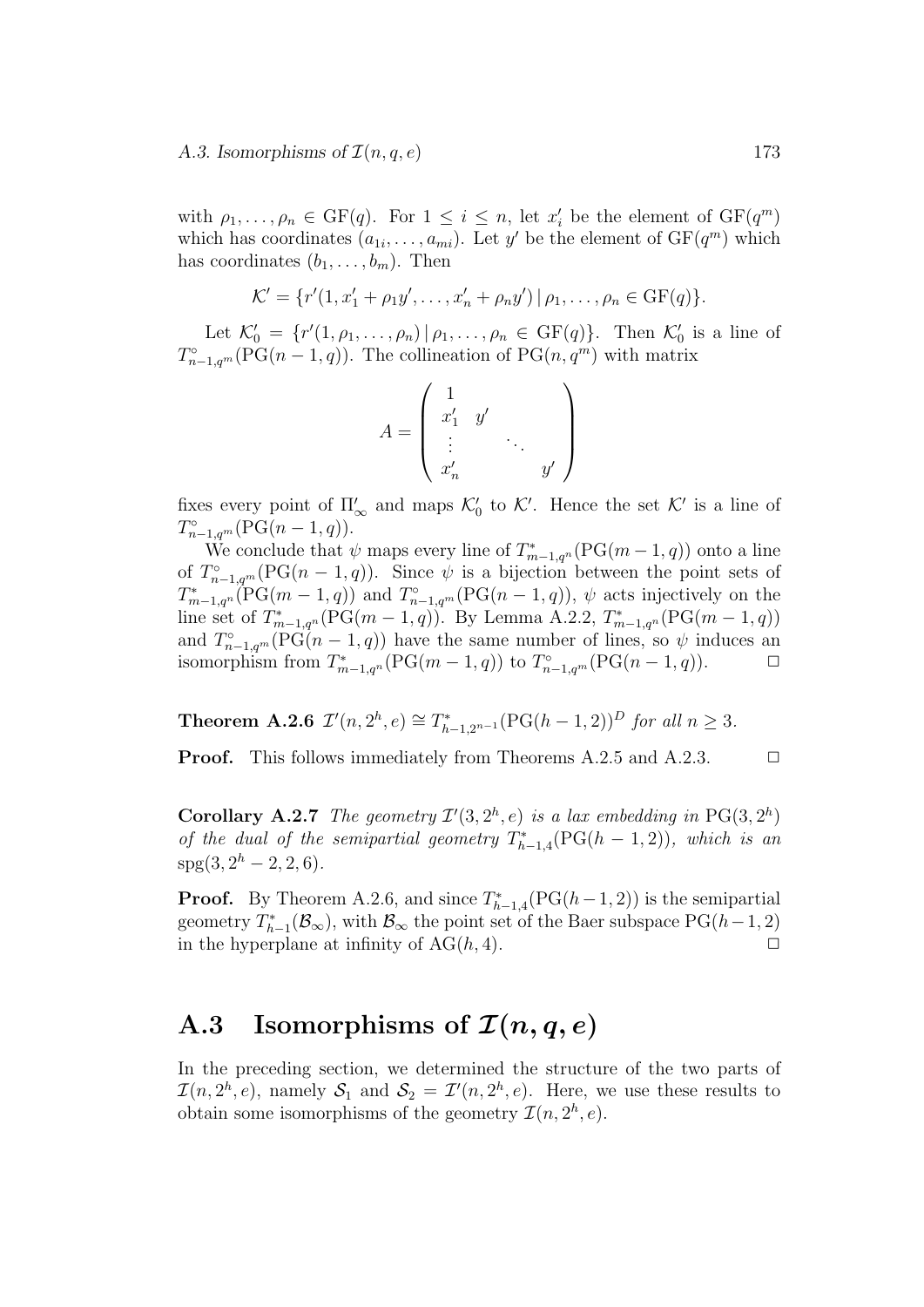Consider an affine space  $AG(n, q^m)$  and the point set  $\mathcal{K}_{\infty}$  of a projective space  $PG(n-1,q)$  in  $\Pi_{\infty}$ . Then we define an incidence structure  $T^{\circledast}_{n-1,q^m}(\mathrm{PG}(n-1,q))$  as follows. The points are of two types.

(1) The points of  $T_{n-1,q^m}^*(PG(n-1,q)).$ 

(2) The lines of  $T_{n-1,q^m}^{\circ}(\mathrm{PG}(n-1,q)).$ 

The lines are of two types as well.

- (a) The lines of  $T_{n-1,q^m}^*(PG(n-1,q)).$
- (b) The points of  $T^{\circ}_{n-1,q^m}(\text{PG}(n-1,q)).$

Incidence between points of type (1) and lines of the type (a), and between points of type (2) and lines of type (b), is straightforward. A point of type (2) is never incident with a line of type (a). A point of type (1) is incident with a line of type (b) if and only if the corresponding affine points are the same.

In general, the geometry  $T^{\circledast}_{n-1,q^m}(\mathrm{PG}(n-1,q))$  doesn't even have an order. However, it is motivated by the following theorem.

**Theorem A.3.1**  $\mathcal{I}(n, 2^h, e) \cong T_{n-2, 2^h}^{\circledast}(\text{PG}(n-2, 2))$  for all  $n \geq 3$ .

**Proof.** Consider the set  $\mathcal{K}_{\infty}$  which is the point set of a projective space  $PG(n-2, 2)$  in  $U_{\infty}$ . Let  $T^{\circledast}_{n-2,2^h}(PG(n-2, 2))$  be the geometry defined in U by  $\mathcal{K}_{\infty}$ .

We define a map  $\chi'$  on the set of points and lines of  $\mathcal{I}(n, 2^h, e)$ . For every point  $p \in \mathcal{P}_1$ , let  $p^{\chi'}$  be the point of type (1) of  $T^{\circledast}_{n-2,2^h}(\mathrm{PG}(n-2,2))$  which corresponds to p. For every line  $L \in \mathcal{B}_1$ , let  $L^{\chi'}$  be the line of type (a) of  $T^{\circledast}_{n-2,2^h}(\mathrm{PG}(n-2,2))$  which corresponds to L. Consider the map  $\chi$  from the proof of Theorem A.2.3. For every point  $p \in \mathcal{P}_2$ , let  $p^{\chi'}$  be the point of type (2) of  $T^{\circledast}_{n-2,2^h}(\mathrm{PG}(n-2,2))$  which corresponds to  $p^{\chi}$ . For every line  $L \in \mathcal{B}_2$ , let  $L^{\chi'}$  be the line of type (b) of  $T^{\circledast}_{n-2,2^h}(\mathrm{PG}(n-2,2))$  which corresponds to L<sup>x</sup>. By Theorem A.2.3,  $\chi$  is an isomorphism from  $\mathcal{I}'(n, 2^h, e)$  to the dual of  $T_{n-2,2^h}^{\circ}(\text{PG}(n-2,2))$ . Hence  $\chi'$  is an isomorphism from  $\mathcal{I}(n,2^h,e)$  to  $T_{n-2,2^h}^{\circledast}(\text{PG}(n-2,2)).$ 

**Theorem A.3.2** Let  $n \geq 3$  and  $e_1, e_2 \in \{1, \ldots h-1\}$  such that  $e_1 \neq e_2$ and  $gcd(e_1, h) = gcd(e_2, h) = 1$ . Then  $\mathcal{I}(n, 2^h, e_1) \cong \mathcal{I}(n, 2^h, e_2)$ , but  $\mathcal{I}(n, 2^h, e_1) \not\approx \mathcal{I}(n, 2^h, e_2).$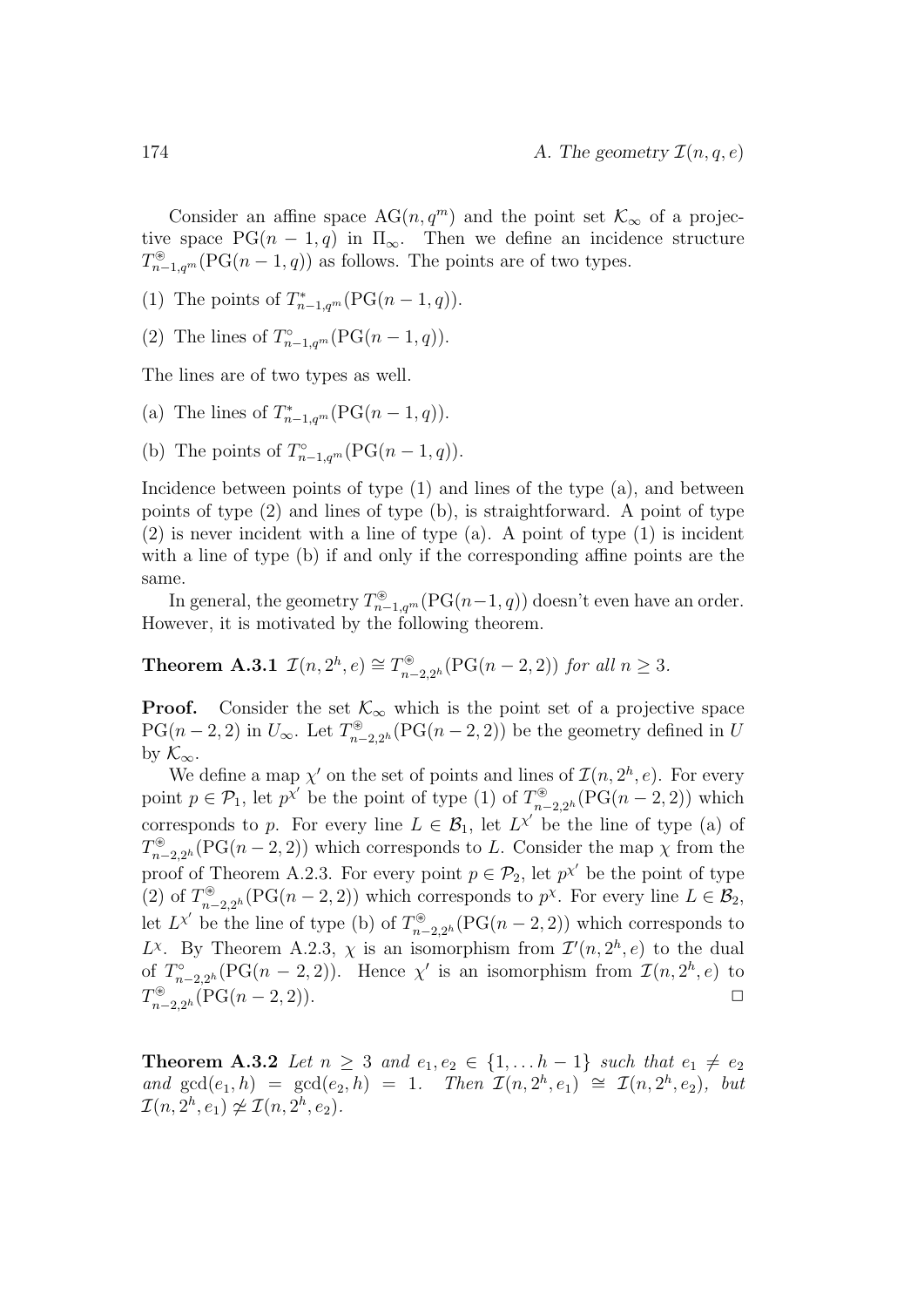**Proof.** By Theorem A.3.1,  $\mathcal{I}(n, 2^h, e_1) \cong \mathcal{I}(n, 2^h, e_2)$ .

We may assume that  $\mathcal{I}(n, 2^h, e_1)$  and  $\mathcal{I}(n, 2^h, e_2)$  are fully embedded in the same affine space  $AG(n, 2<sup>h</sup>)$ , and have the same U and  $\mathcal{K}_{\infty}$ .

Suppose that  $\mathcal{I}(n, 2^h, e_1) \simeq \mathcal{I}(n, 2^h, e_2)$ . Then there is a collineation  $\zeta$  of AG(n, 2<sup>h</sup>) which maps the lines of  $\mathcal{I}(n, 2^h, e_1)$  onto the lines of  $\mathcal{I}(n, 2^h, e_2)$ . Clearly every planar net of  $\mathcal{I}(n, 2^h, e_1)$  is mapped by  $\zeta$  to a planar net of  $\mathcal{I}(n, 2^h, e_2)$ . By Lemma 4.4.10, a line of  $\mathcal{I}(n, 2^h, e_i)$ ,  $i = 1, 2$ , is contained in a planar net if and only if it is contained in U. Hence  $U^{\zeta} = U$ , so  $\zeta$  induces an isomorphism from  $\mathcal{I}'(n, 2^h, e_1)$  to  $\mathcal{I}'(n, 2^h, e_2)$ . But this contradicts Theorem A.2.4. We conclude that  $\mathcal{I}(n, 2^h, e_1) \not\cong \mathcal{I}(n, 2^h, e_2)$ .

**Theorem A.3.3**  $T_{n-1,q^m}^{\circledast}(\text{PG}(n-1,q)) \cong T_{m-1,q^m}^{\circledast}(\text{PG}(m-1,q))^D$  for all  $m, n \geq 2$ .

**Proof.** Consider the bijection  $\psi$  from the point set of AG $(m, q^n)$  to the point set of  $AG(n, q^m)$ , which was defined in Theorem A.2.5. Then  $\psi$  induces an isomorphism from the geometry  $T^{\circledast}_{m-1,q^n}(\mathrm{PG}(m-1,q))$  to the dual of the geometry  $T_{n-1,q^m}^{\circledast}(\mathrm{PG}(n-1,q)).$   $\Box$ 

**Theorem A.3.4**  $\mathcal{I}(n, 2^h, e) \cong \mathcal{I}(h+1, 2^{n-1}, e)^D$  for all  $n \geq 3, h \geq 2$ .

**Proof.** This follows immediately from Theorems A.3.1 and A.3.3.  $\Box$ 

**Corollary A.3.5** The geometry  $\mathcal{I}(n, 2^{n-1}, e)$  is self-dual for all  $n \geq 3$ .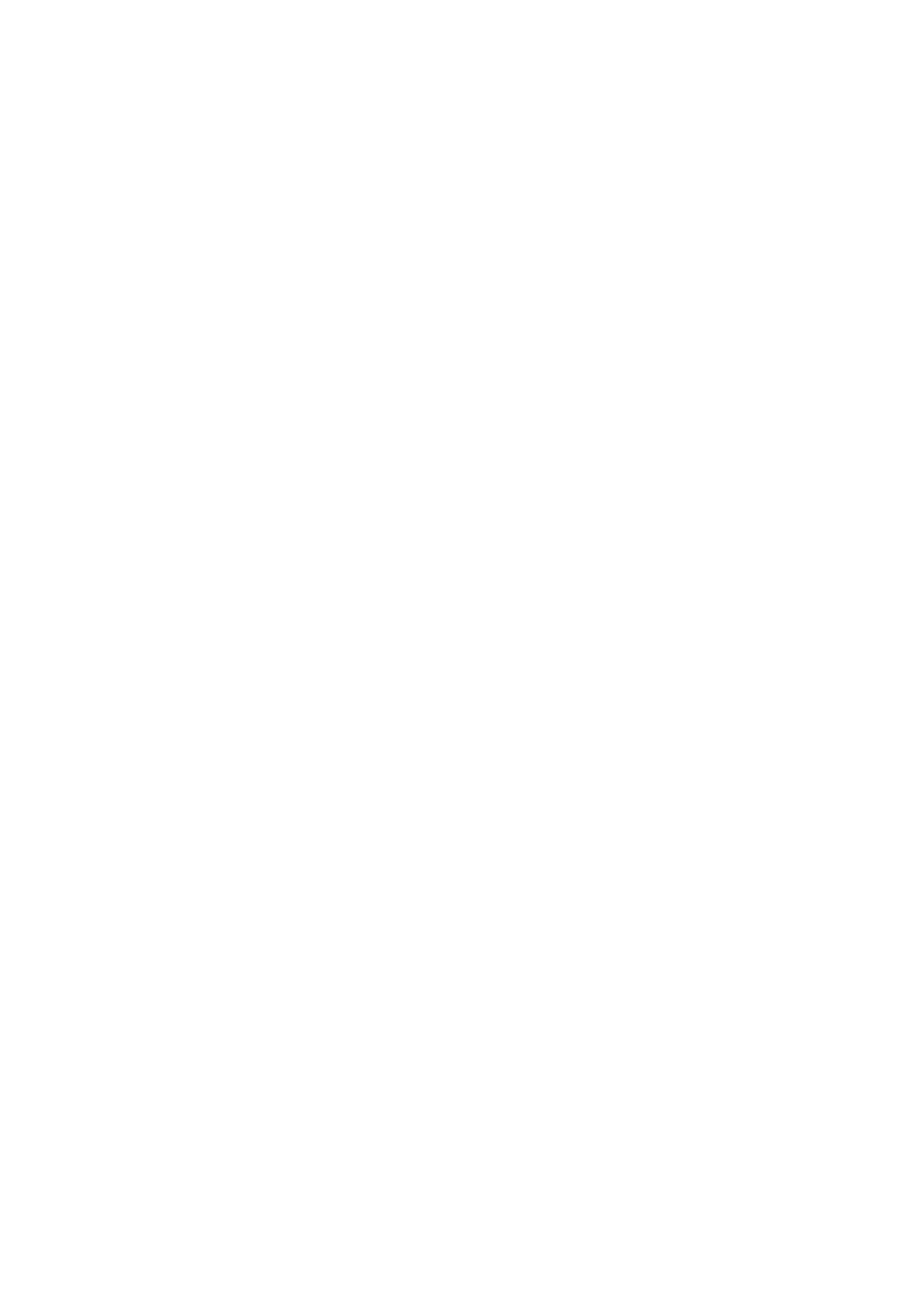# Bijlage B

## Samenvatting

In deze samenvatting zullen we de belangrijkste resultaten kort bespreken. We zullen echter niet alle basisdefinities herhalen, hiervoor verwijzen we naar de Engelstalige tekst.

#### B.1 Inleiding

#### B.1.1 Incidentiestructuren

Een partieel lineaire ruimte S is een drietal  $(\mathcal{P}, \mathcal{B}, I)$ , bestaande uit een verzameling punten  $P$ , een verzameling rechten  $B$ , en een symmetrische incidentierelatie I ⊆ ( $\mathcal{P} \times \mathcal{B}$ ) ∪ ( $\mathcal{B} \times \mathcal{P}$ ), zodanig dat iedere rechte tenminste twee punten bevat, ieder punt op tenminste twee rechten ligt, en elke twee verschillende rechten hoogstens één punt gemeen hebben. Een partieel lineaire ruimte S heeft *orde*  $(s, t)$  als iedere rechte precies  $s+1$  punten bevat, en ieder punt op precies  $t + 1$  rechten ligt. Een paar  $\{p, L\}$ , met  $p \in \mathcal{P}$  en  $L \in \mathcal{B}$ , noemen we een vlag als p op L ligt; anders noemen we  $\{p, L\}$  een antivlag. Het *incidentiegetal*  $\alpha(p, L)$  van een antivlag  $\{p, L\}$  is het aantal rechten van  $S$  die p bevatten en L snijden.

Een partieel lineaire ruimte S van orde  $(s, t)$  noemen we een partiële meetkunde als iedere antivlag van S hetzelfde incidentiegetal  $\alpha$  heeft (hier is  $0 < \alpha \le \min(s + 1, t + 1)$ . Men schrijft dan dat  $S$  een pg $(s, t, \alpha)$  is. Partiële meetkunden werden door Bose [6] ingevoerd als een veralgemening van veralgemeende vierhoeken en (duale) netten. Een veralgemeende vierhoek kan dan ook gedefinieerd worden als een pg $(s, t, 1)$ , en een net van orde  $s + 1$ en graad  $t + 1$  als een pg $(s, t, t)$ .

Een samenhangende partieel lineaire ruimte  $S$  van orde  $(s, t)$  noemen we een  $(0, \alpha)$ -meetkunde als het incidentiegetal van elke antivlag van S gelijk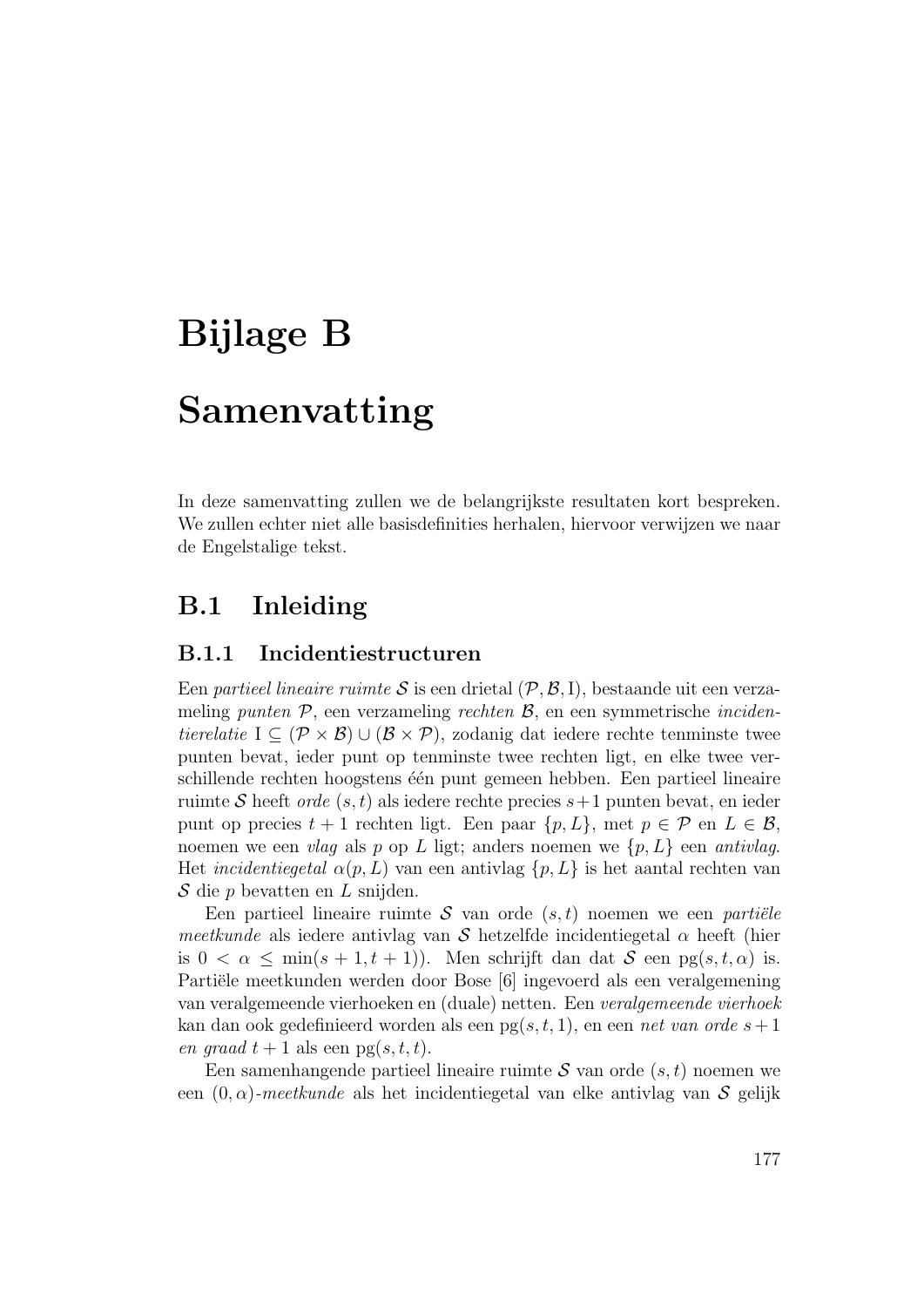is aan ofwel nul ofwel een constante  $\alpha$   $(0 < \alpha \leq \min(s + 1, t + 1))$ . Een semipartiële meetkunde is een  $(0, \alpha)$ -meetkunde S van orde  $(s, t)$  zodanig dat, voor elke twee niet-collineaire punten  $p$  en  $p'$  van  $S$ , het aantal punten  $p''$  dat collineair is met zowel p als  $p'$ , gelijk is aan een constante  $\mu$  $(\mu > 0)$ . Men schrijft dan dat S een spg $(s, t, \alpha, \mu)$  is. Het puntgraaf van een semipartiële meetkunde is een sterk regulier graaf. Semipartiële meetkunden werden ingevoerd door Debroey en Thas [41] als een veralgemening van partiële meetkunden. Men kan inderdaad nagaan dat elke  $pg(s, t, \alpha)$  een spg $(s, t, \alpha, \mu)$  is, met  $\mu = (t + 1)\alpha$ . Een semipartiële meetkunde die geen partiële meetkunde is, noemen we een *eigenlijke* semipartiële meetkunde.

#### B.1.2 Enkele begrippen uit de projectieve meetkunde

#### De kwadriek van Klein

De niet-singuliere hyperbolische kwadriek  $Q^+(5, q)$  in PG $(5, q)$  wordt ook de kwadriek van Klein genoemd. Deze kwadriek staat op een speciale manier in verband met de projectieve meetkunde  $PG(3, q)$ . Men kan namelijk op een natuurlijke wijze de verzameling van rechten van  $PG(3, q)$  identificeren met de verzameling van punten van  $Q^+(5,q)$ . Deze identificatie maakt gebruik van de zogenaamde Plücker coërdinaten van rechten van  $PG(3, q)$ , en wordt daarom de Plücker correspondentie genoemd. Er geldt dat twee verschillende rechten van  $PG(3, q)$  concurrent zijn als en slechts als de corresponderende punten van  $Q^+(5, q)$  collineair zijn op de kwadriek van Klein.

Een *stralenwaaier* van PG(3, q) is de verzameling van  $q + 1$  rechten die door een gegeven punt p van PG(3, q) gaan en in een gegeven vlak  $\pi \ni p$  van  $PG(3, q)$  liggen. De Plücker correspondentie bepaalt een bijectief verband tussen de verzameling van stralenwaaiers van  $PG(3, q)$  en de verzameling van rechten van  $Q^+(5, q)$ .

#### Verzamelingen van type  $(1, m, q + 1)$

Een verzameling K van punten van  $PG(n, q)$  noemen we een verzameling van type  $(t_1, \ldots, t_m)$  als iedere rechte van PG $(n, q)$  de verzameling K snijdt in  $t_1, t_2, \ldots$  of  $t_m$  punten.

De verzamelingen van type  $(1, m, q+1)$  in PG $(n, q)$  werden geclassificeerd door Hirschfeld en Thas [53, 52]. De volgende constructie geeft een belangrijk voorbeeld van een verzameling van type  $(1, m, q+1)$  in PG $(n, q)$ .

Zij  $\mathcal{Q}_{n+1}$  een niet-singuliere kwadriek in PG $(n+1, q)$ ,  $n \geq 1$ , q even, en zij r een punt van  $PG(n + 1, q)$  dat niet op de kwadriek ligt, en verschillend is van de kern als  $n+1$  even is. Zij PG $(n, q)$  een hypervlak van PG $(n+1, q)$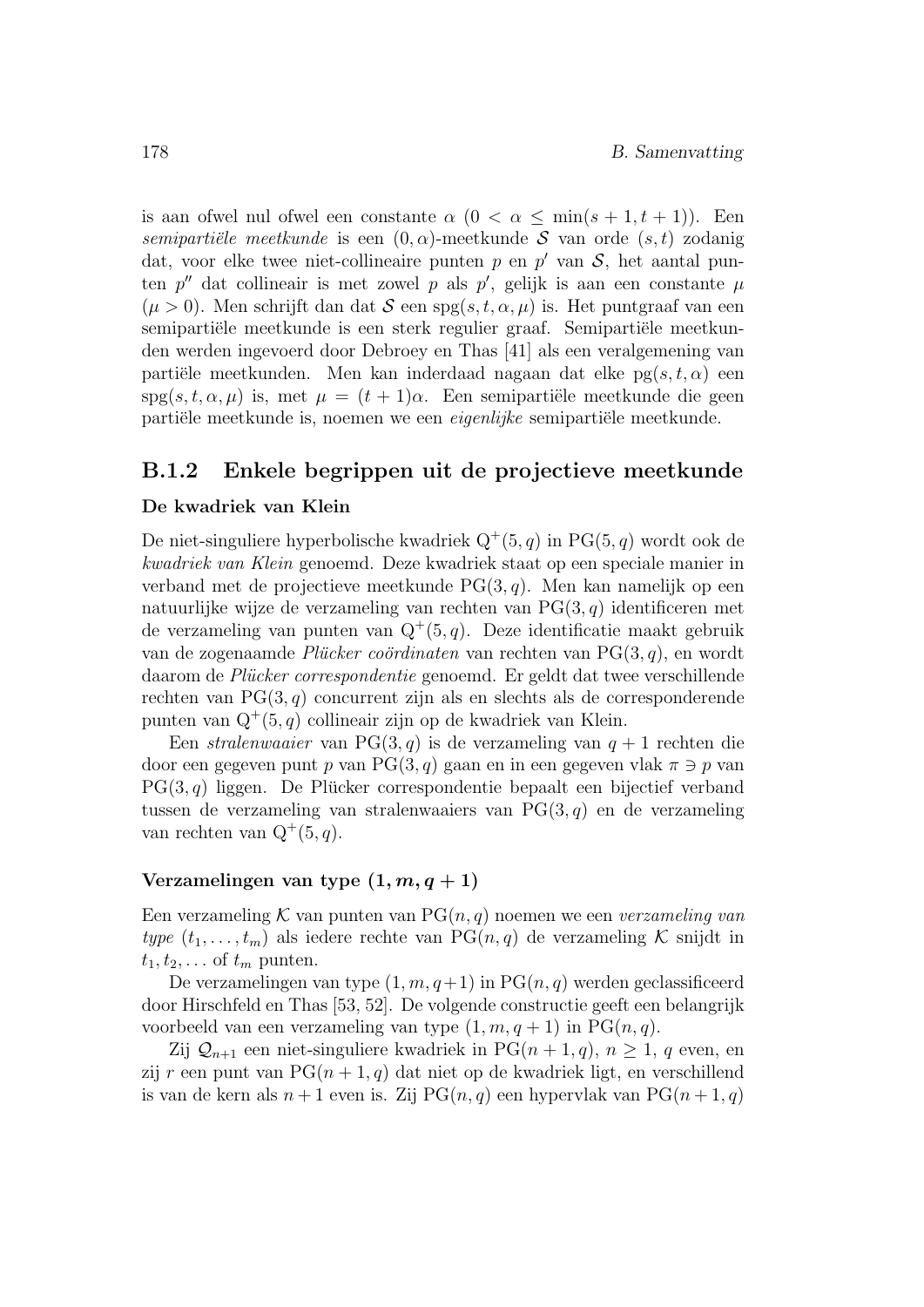dat r niet bevat, en zij  $\mathcal{R}_n$  de projectie van  $\mathcal{Q}_{n+1}$  vanuit r op PG $(n, q)$ . Dan is  $\mathcal{R}_n$  een verzameling van type  $(1, \frac{1}{2}q + 1, q + 1)$  in PG $(n, q)$ . Is  $n + 1$ oneven, en is  $\mathcal{Q}_{n+1} = Q^+(n+1, q)$  een hyperbolische kwadriek, dan schrijven we  $\mathcal{R}_n = \mathcal{R}_n^+$ . Is  $n + 1$  oneven, en is  $\mathcal{Q}_{n+1} = Q^-(n+1, q)$  een elliptische kwadriek, dan schrijven we $\mathcal{R}_n = \mathcal{R}_n^-$ .

Merk op dat de verzameling  $\mathcal{R}_n$  steeds een hypervlak van PG $(n, q)$  bevat. Inderdaad, aangezien q even is, bestaat er een hypervlak U van  $PG(n+1, q)$ door r, zodanig dat de verzameling van raaklijnen aan  $\mathcal{Q}_{n+1}$  door r precies de verzameling van rechten door r in U is. Bijgevolg bevat  $\mathcal{R}_n$  alle punten van het hypervlak  $U \cap PG(n, q)$  van  $PG(n, q)$ .

#### B.1.3 Projectieve en affiene incidentiestructuren

Zij R een projectieve of affiene ruimte. Een incidentiestructuur  $S = (\mathcal{P}, \mathcal{B}, I)$ is vol ingebed (of kortweg: ingebed) in R als  $\beta$  een verzameling van rechten van R is,  $P$  de verzameling is van alle punten van R op de rechten van  $B$ , I de restrictie is van de incidentie van R tot de punten en rechten van S, en  $P$  niet bevat is in een hypervlak van R. We zeggen ook dat  $S$  een projectieve of affiene incidentiestructuur is, naargelang R een projectieve of affiene ruimte is.

Twee incidentiestructuren  $S$  en  $S'$  die ingebed zijn in R, worden *projectief* of affien equivalent genoemd als er een collineatie van R bestaat die een isomorfisme van  $S$  en  $S'$  induceert. We noteren dit als  $S \simeq S'$ . De notatie voor isomorfe incidentiestructuren is  $S \cong S'$ . Merk op dat uit  $S \simeq S'$  volgt dat  $S \cong S'$ , maar niet omgekeerd.

Een belangrijk probleem in de eindige meetkunde is het beantwoorden van de vraag welke incidentiestructuren ingebed kunnen worden in een projectieve of affiene ruimte, en het bepalen van de structuur van deze inbeddingen. Dit probleem is reeds voor verschillende klassen van incidentiestructuren bestudeerd.

De projectieve partiële meetkunden zijn volledig geclassificeerd. In het geval van de projectieve veralgemeende vierhoeken werd het probleem opgelost door Buekenhout en Lefèvre [15]. De overige projectieve partiële meetkunden werden geclassificeerd door De Clerck en Thas [29].

De projectieve semipartiële meetkunden werden geclassificeerd door Debroey, De Clerck en Thas [81], uitgezonderd de semipartiële meetkunden ingebed in PG $(n, 2)$ , en de projectieve semipartiële meetkunden met  $\alpha = 1$ (die ook *partiële vierhoeken* genoemd worden). In feite is de classificatie van projectieve semipartiële meetkunden een direct gevolg van de classificatie door Debroey, De Clerck en Thas [30, 81] van  $(0, \alpha)$ -meetkunden,  $\alpha > 1$ , ingebed in  $PG(n, q)$ ,  $n > 4$ ,  $q > 2$ .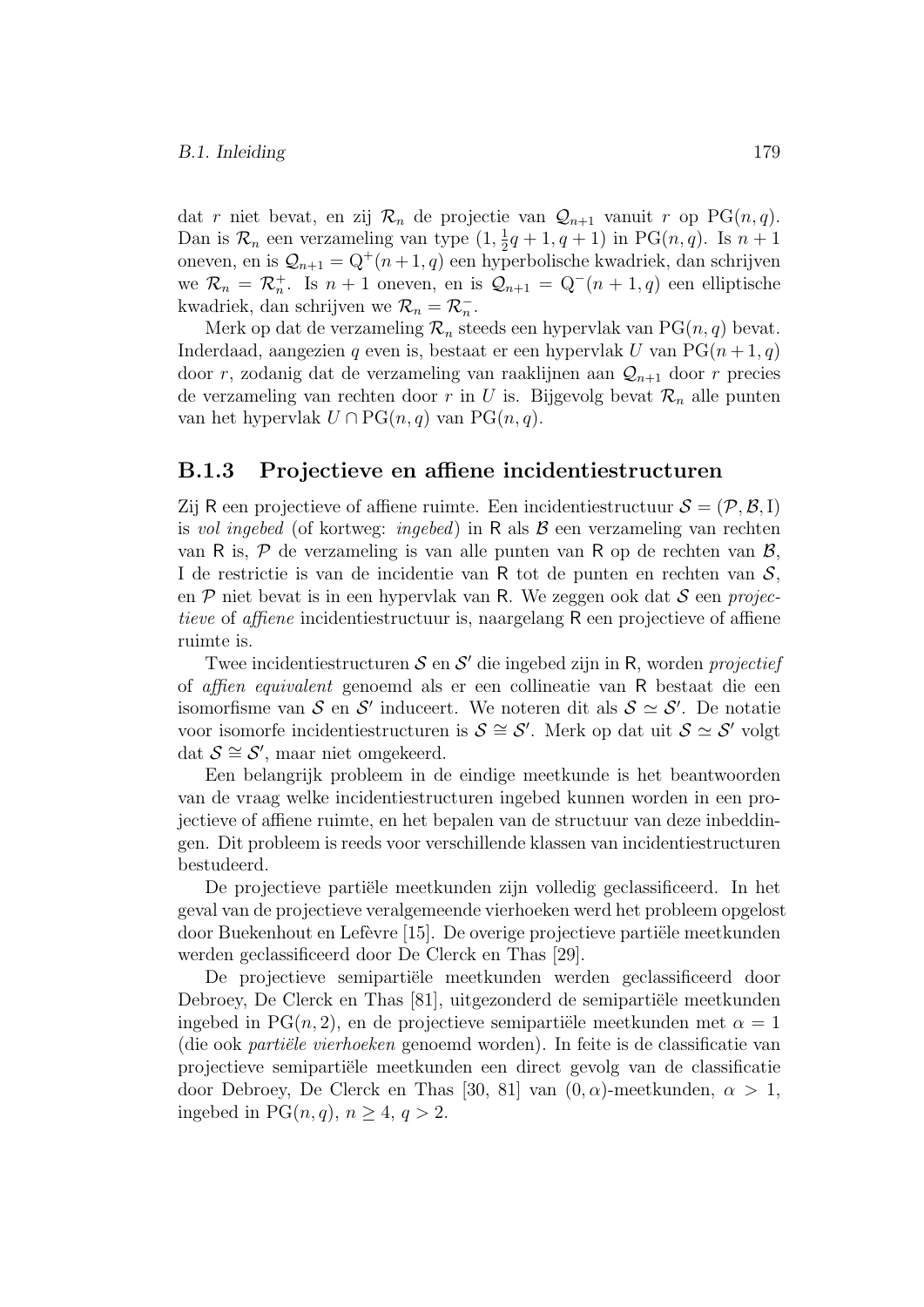De affiene partiële meetkunden, inclusief affiene veralgemeende vierhoeken, werden volledig geclassificeerd door Thas [78]. Op de affiene inbedding van semipartiële meetkunden en  $(0, \alpha)$ -meetkunden gaan we in Sectie B.4 dieper in.

## B.2 Constructie van  $(0, \alpha)$ -meetkunden ingebed in  $PG(3,q)$ , en de kwadriek van Klein

In Hoofdstuk 2 onderzoeken we  $(0, \alpha)$ -meetkunden ingebed in PG(3, q), aan de hand van de Plucker correspondentie. Als belangrijkste resultaat ver- ¨ melden we de constructie van nieuwe  $(0, \alpha)$ -meetkunden ingebed in PG(3, q).

Zoals gezegd, hebben Debroey, De Clerck en Thas [30, 81] de  $(0, \alpha)$ meetkunden,  $\alpha > 1$ , ingebed in PG $(n, q)$ ,  $n \geq 4$ ,  $q > 2$  geclassificeerd. Dit resultaat laat de inbedding van  $(0, \alpha)$ -meetkunden,  $\alpha > 1$ , in PG(3, q) open. Toch werden in [30] sterke voorwaarden bewezen waaraan zo'n  $(0, \alpha)$ meetkunde moet voldoen. In het bijzonder geldt de volgende stelling.

Stelling B.2.1 (De Clerck, Thas [30])  $\mathbb{Z}ij\mathcal{B}$  een verzameling van rechten van PG(3, q), q > 2. Zij  $S = (\mathcal{P}, \mathcal{B}, I)$ , waarbij  $\mathcal P$  de verzameling is van alle punten van  $PG(3, q)$  die op de rechten van  $\mathcal B$  liggen, en I de natuurlijke incidentie. Dan is S een  $(0, \alpha)$ -meetkunde,  $\alpha > 1$ , ingebed in PG(3,q), als en slechts als elke stralenwaaier van PG(3, q) ofwel 0 ofwel  $\alpha$  rechten van  $\beta$ bevat.

Gevolg B.2.2  $\mathbb{Z}ij \mathcal{S} = (\mathcal{P}, \mathcal{B}, I)$  een  $(0, \alpha)$ -meetkunde,  $\alpha > 1$ , ingebed in  $PG(3, q), q > 2.$  Dan heeft S orde  $(q, (q + 1)(\alpha - 1))$  en bestaat er een getal  $d \in \{0, \ldots, q(q+1-\alpha)/\alpha\},$  dat we de deficiëntie van S noemen, zodanig dat  $|\mathcal{P}| = (q+1)(q^2+1-d)$  en  $|\mathcal{B}| = (q\alpha-q+\alpha)(q^2+1-d).$ 

In [30, 81] vinden we de volgende voorbeelden van  $(0, \alpha)$ -meetkunden,  $\alpha > 1$ , ingebed in PG(3, q),  $q > 2$ .

- 1. Zij  $S = (\mathcal{P}, \mathcal{B}, I)$ , waarbij  $\mathcal P$  de verzameling is van alle punten van  $PG(3, q)$ ,  $\beta$  de verzameling van alle rechten van  $PG(3, q)$ , en I de natuurlijke incidentie. Dan is  $S$  een  $2-((q^4-1)/(q-1), q+1, 1)$  design, en dus een  $(0, q + 1)$ -meetkunde van deficiëntie 0, ingebed in PG(3,q).
- 2. Zij  $\overline{W(3,q)} = (\mathcal{P}, \mathcal{B}, I)$ , waarbij  $\mathcal P$  de verzameling is van alle punten van PG(3,q),  $\beta$  de verzameling van rechten die niet totaal isotroop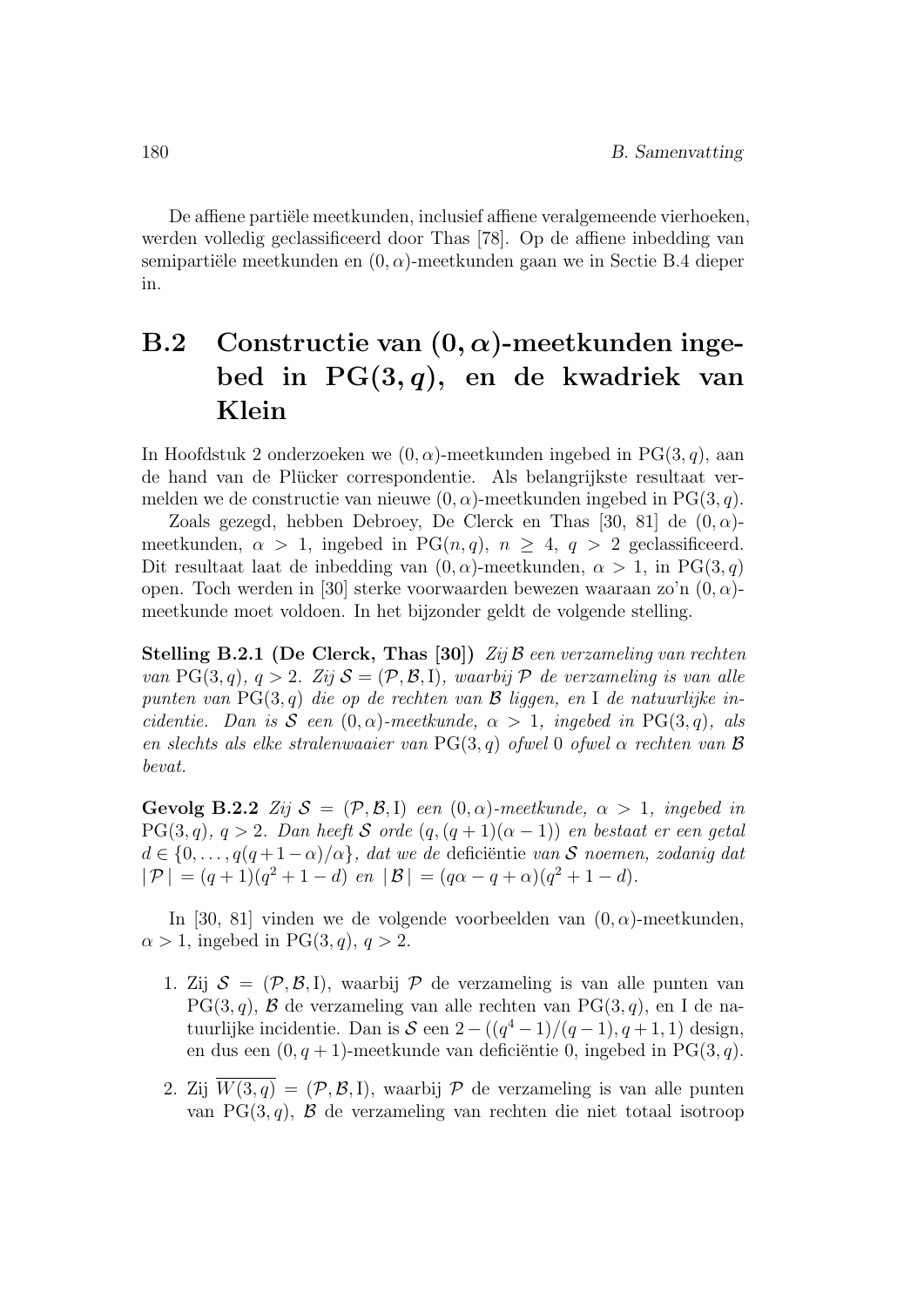zijn ten opzichte van een symplectische polariteit van  $PG(3, q)$ , en I de natuurlijke incidentie. Dan is  $\overline{W(3,q)}$  een semipartiële meetkunde  $\text{spg}(q, q^2-1, q, q^2(q-1)),$  en dus een  $(0, q)$ -meetkunde van deficiëntie 0, ingebed in  $PG(3, q)$ .

- 3. Zij  $H_q^3 = (\mathcal{P}, \mathcal{B}, I)$ , waarbij  $\mathcal P$  de verzameling is van alle punten die niet op een gegeven rechte L van  $PG(3, q)$  liggen, B de verzameling van alle rechten die een lege doorsnede hebben met  $L,$ en I de natuurlijke incidentie. Dan is  $H_q^3$  een partiële meetkunde pg $(q, q^2 - 1, q)$ , en dus een  $(0, q)$ -meetkunde van deficiëntie 1, ingebed in PG $(3, q)$ .
- 4. Neem aan dat  $q$  even is. Zij  $NQ^+(3, q) = (\mathcal{P}, \mathcal{B}, I)$ , waarbij  $\mathcal P$  de verzameling is van alle punten die niet op een gegeven niet-singuliere hyperbolische kwadriek Q<sup>+</sup>(3, q) liggen,  $\mathcal B$  de verzameling van alle rechten die een lege intersectie hebben met  $Q^+(3, q)$ , en I de natuurlijke incidentie. Dan is  $NQ^+(3, q)$  een  $(0, q/2)$ -meetkunde van deficiëntie  $q + 1$ , ingebed in  $PG(3, q)$ . Deze meetkunde is geen semipartiële meetkunde.

In [30] werd het vermoeden geuit dat er geen andere voorbeelden zijn van  $(0, \alpha)$ -meetkunden,  $\alpha > 1$ , ingebed in PG(3, q),  $q > 2$ . Zoals zal blijken is dit vermoeden niet juist. Echter, in het geval dat q oneven is, kan men wel bewijzen dat er geen andere voorbeelden zijn. Cruciaal hierbij is het resultaat van Ball, Blokhuis en Mazzocca [2], dat zegt dat er in  $PG(2, q)$ , q oneven, geen niet-triviale maximale bogen bestaan. Voor het vinden van nieuwe voorbeelden van  $(0, \alpha)$ -meetkunden,  $\alpha > 1$ , ingebed in PG(3, q), mogen we ons dus beperken tot het geval waarbij  $q$  even is.

Zij  $\mathcal B$  een verzameling van rechten van PG(3, q) en zij  $\mathcal K$  de verzameling van punten van de Klein kwadriek die correspondeert met B. Dan bevat elke stralenwaaier van PG(3, q) ofwel 0 ofwel  $\alpha$  rechten van  $\beta$  als en slechts als elke rechte van  $Q^+(5,q)$  ofwel 0 ofwel  $\alpha$  punten van  $K$  bevat. Een verzameling van punten van de Klein kwadriek die de laatste eigenschap heeft, noemen we een  $(0, \alpha)$ -verzameling op de Klein kwadriek  $Q^+(5,q)$ . Wegens Stelling B.2.1 zijn de volgende objecten equivalent wanneer  $q > 2$  en  $\alpha > 1$ .

- 1. Een  $(0, \alpha)$ -meetkunde ingebed in PG(3, q).
- 2. Een  $(0, \alpha)$ -verzameling op  $Q^+(5, q)$ .

Zij  $S$  een  $(0, \alpha)$ -meetkunde,  $\alpha > 1$ , van deficiëntie d, ingebed in PG(3,q),  $q > 2$ , en zij K de corresponderende  $(0, \alpha)$ -verzameling op  $Q^+(5, q)$ . Dan zeggen we ook dat d de deficiëntie van  $K$  is.

Beschouw de Klein kwadriek  $Q^+(5, q)$ ,  $q = 2<sup>h</sup>$ . Vermits q even is, kunnen we met  $Q^+(5, q)$  een symplectische polariteit  $\beta$  associëren. Zij V een 3-ruimte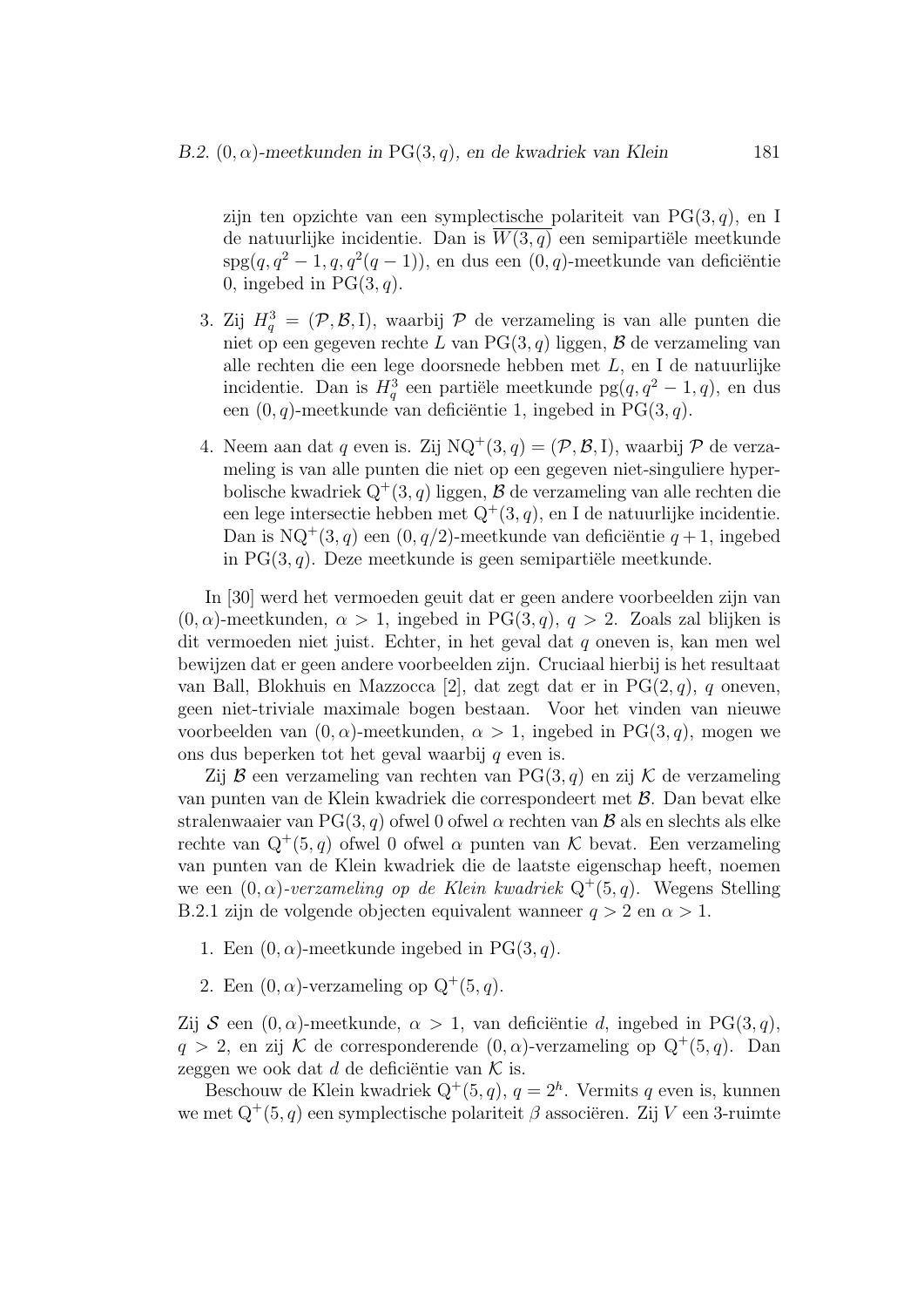van PG(5,q) die Q<sup>+</sup>(5,q) snijdt in een niet-singuliere elliptische kwadriek E, en zij L de rechte  $V^{\beta}$ . Dan is L een externe rechte aan  $Q^+(5, q)$ .

 $Zij$  O een ovoïde van  $V$  die dezelfde verzameling van raaklijnen heeft als de elliptische kwadriek E. Voor ieder punt  $p \in O \setminus E$  snijdt het vlak  $\pi = \langle p, L \rangle$ de Klein kwadriek in een niet-singuliere kegelsnede met kern p, en voor ieder punt  $p \in O \cap E$  snijdt het vlak  $\pi = \langle p, L \rangle$  de Klein kwadriek enkel in het punt p. Zij

$$
\mathcal{K} = \bigcup_{p \in O \setminus E} (Q^+(5, q) \cap \pi) \cup E \setminus O.
$$

Dan is K een  $(0, 2)$ -verzameling van deficiëntie  $|E \cap O|$  op de Klein kwadriek  $Q^+(5, q)$ . Deze constructie komt toe aan Ebert, Metsch en Szőnyi [45].

Als O een niet-singuliere elliptische kwadriek is, dan volgt uit Bruen en Hirschfeld [13] dat er twee mogelijkheden zijn voor de onderlinge ligging van  $E$  en O. Ofwel hebben  $E$  en O juist één punt gemeen, ofwel snijden  $E$  en O in de  $q+1$  punten van een niet-singuliere kegelsnede in een vlak van  $PG(3, q)$ . In het eerste geval noteren we de  $(0, 2)$ -verzameling K als  $\mathcal{E}_1$ , in het tweede geval als  $\mathcal{E}_{q+1}$ .

Als  $q = 2^{2e+1}$  en O een Suzuki-Tits ovoïde is, dan volgt uit Bagchi en Sastry [1] dat E en O snijden in ofwel  $q + \sqrt{2q} + 1$  ofwel  $q - \sqrt{2q} + 1$  punten. In het eerste geval noteren we de  $(0, 2)$ -verzameling K als  $\mathcal{T}_{q+\sqrt{2q}+1}$ , in het tweede geval als  $\mathcal{T}_{q-\sqrt{2q}+1}$ .

We kunnen de volgende stelling bewijzen over de  $(0, 2)$ -verzamelingen  $\mathcal{E}_d$ ,  $d = 1, q + 1.$ 

Stelling B.2.3 Zij  $K \in \{ \mathcal{E}_1, \mathcal{E}_{q+1} \}$ , en zij  $\pi$  het unieke vlak van V zodanig dat  $Q^+(5,q) \cap \pi = E \cap O$ . Dan geldt er dat

$$
\mathcal{K} = (E \cup O_1 \cup \ldots \cup O_{q+1}) \setminus \pi,
$$

waarbij  $O_i$ ,  $1 \leq i \leq q+1$ , een niet-singuliere 3-dimensionale elliptische kwadriek op  $Q^+(5,q)$  is, zodanig dat de 3-ruimte  $V_i$  die  $O_i$  bevat, V snijdt in het vlak  $\pi$ . De 3-ruimten  $V_1, \ldots, V_{q+1}$  snijden ieder vlak  $\pi' = \langle r, L \rangle$ , met  $r \in O \setminus E$ , in de punten van de niet-singuliere kegelsnede  $C' = Q^+(5,q) \cap \pi'$ , en  $V$  snijdt  $\pi'$  in de kern r van de kegelsnede  $C'$ .

Met andere woorden,  $\mathcal{E}_d$ ,  $d = 1, q + 1$ , kan gezien worden als de unie van 3-dimensionale niet-singuliere elliptische kwadrieken, met weglating van d punten. Dit leidt tot de volgende constructie.

Beschouw opnieuw de Klein kwadriek  $Q^+(5,q)$ , q even. Zij  $\pi$  een vlak van PG(5, q) dat geen rechte van  $Q^+(5, q)$  bevat. Zij  $\pi'$  een vlak dat scheef is aan  $\pi$ , en zij  $\mathcal D$  de verzameling van punten  $p \in \pi'$ , zodanig dat de 3ruimte  $V = \langle p, \pi \rangle$  de Klein kwadriek snijdt in een niet-singuliere elliptische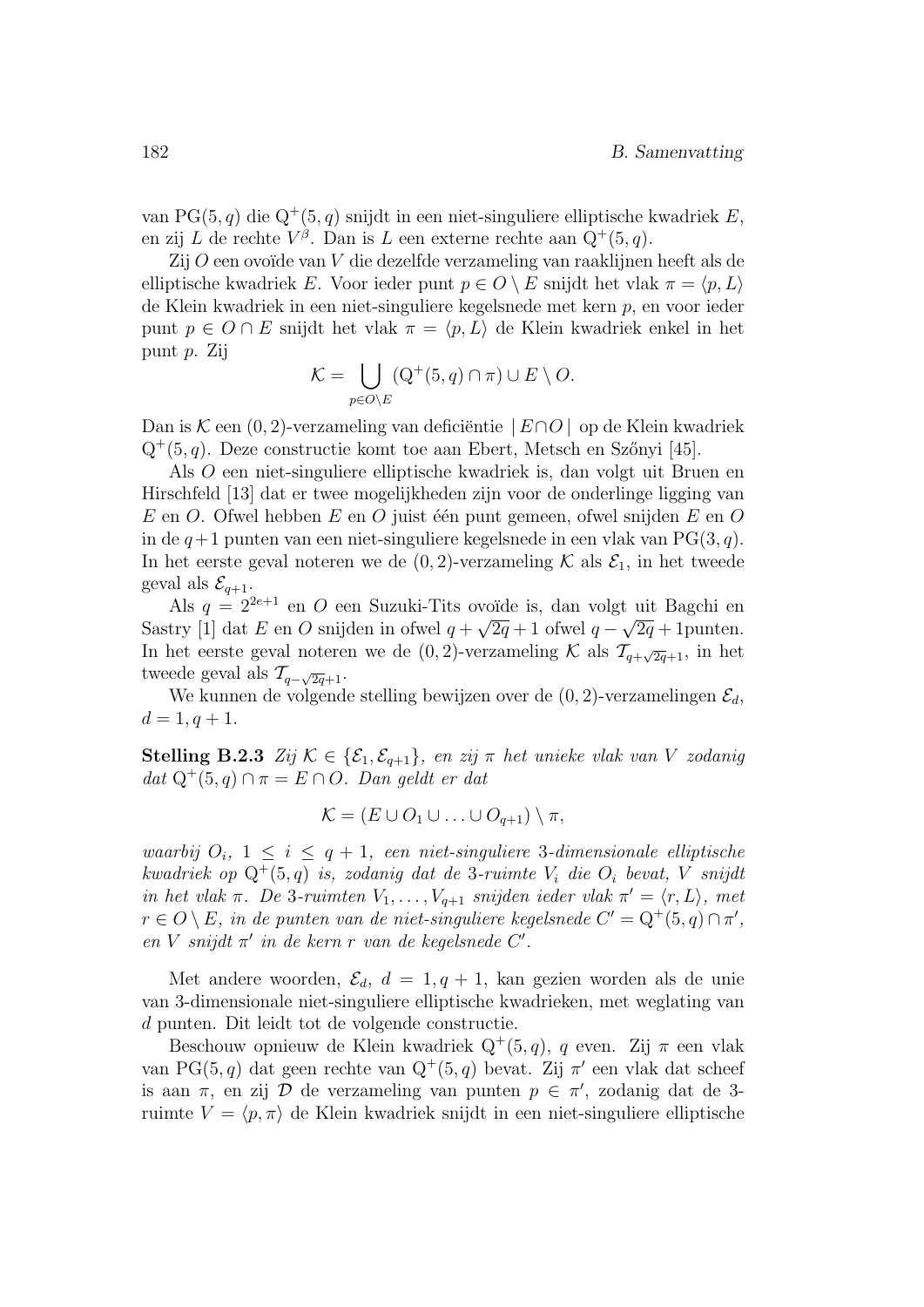kwadriek. Neem aan dat A een maximale boog is van graad  $\alpha > 1$  in  $\pi'$ , zodanig dat  $A \subseteq \mathcal{D}$ . Beschouw dan

$$
\mathcal{M}^{\alpha}(A) = \bigcup_{p \in A} (Q^+(5, q) \cap V) \setminus \pi.
$$

**Stelling B.2.4** De verzameling  $\mathcal{M}^{\alpha}(A)$  is een  $(0, \alpha)$ -verzameling op  $Q^{+}(5,q)$ van deficiëntie  $d = |Q^+(5, q) \cap \pi|$ .

Vermits het vlak $\pi$ geen rechten van $\mathbf{Q}^+(5,q)$ bevat, bestaat  $\mathbf{Q}^+(5,q) \cap \pi$ ofwel uit één enkel punt, ofwel uit de  $q + 1$  punten van een niet-singuliere kegelsnede. In het eerste geval heeft de  $(0, \alpha)$ -verzameling deficiëntie 1 en wordt ze genoteerd als $\mathcal{M}^{\alpha}_1(A);$  in het tweede geval heeft ze deficiëntie $q+1$ en wordt ze genoteerd als  $\mathcal{M}^{\alpha}_{q+1}(A)$ .

Als  $|Q^+(5, q) \cap \pi| = 1$ , dan bestaat  $\mathcal D$  uit het complement van een rechte in  $\pi'$ . Als  $|Q^+(5, q) \cap \pi| = q + 1$ , dan bestaat  $\mathcal D$  uit de punten die op geen enkele rechte van een duale niet-singuliere kegelsnede van  $\pi'$  liggen. Hierdoor kunnen we de volgende stelling bewijzen.

**Stelling B.2.5** Er bestaan  $(0, \alpha)$ -verzamelingen op  $Q^+(5,q)$ ,  $q = 2^h$ , van deficiëntie 1 en  $q + 1$ , voor alle  $\alpha \in \{2, 2^2, ..., 2^{h-1}\}.$ 

Gevolg B.2.6 Er bestaan  $(0, \alpha)$ -meetkunden ingebed in PG(3,q),  $q = 2<sup>h</sup>$ , van deficiëntie 1 en  $q + 1$ , voor alle  $\alpha \in \{2, 2^2, ..., 2^{h-1}\}.$ 

Tot slot gaan we na welke van de gekende voorbeelden van  $(0, \alpha)$ -verzamelingen op  $Q^+(5, q)$  projectief equivalent zijn. Uit Stelling B.2.3 volgt dat de  $(0, 2)$ -verzameling  $\mathcal{E}_d$ ,  $d = 1, q + 1$ , van de vorm  $\mathcal{M}_d^2(H)$  is, waarbij H een reguliere hyperovaal is. Bovendien kunnen we bewijzen dat de  $(0, q/2)$ verzameling op  $Q^+(5,q)$  die correspondeert met de  $(0, q/2)$ -meetkunde  $NQ^+(3,q)$ , niets anders is dan de  $(0, q/2)$ -verzameling  $\mathcal{M}_{q+1}^{q/2}(A)$ , waarbij  $A = \mathcal{D}$ .

De lijst van gekende, projectief verschillende  $(0, \alpha)$ -verzamelingen op  $Q^+(5,q)$ ,  $\alpha > 1$ ,  $q > 2$ , ziet er dus als volgt uit. In deze lijst is d de deficiëntie van de  $(0, \alpha)$ -verzameling K, en S de corresponderende  $(0, \alpha)$ -meetkunde ingebed in  $PG(3, q)$ .

1. 
$$
\alpha = q + 1, d = 0
$$
, en K is de verzameling van alle punten van  $Q^+(5, q)$ .

- 2.  $\alpha = q$ ,  $d = 0$ , en  $S = \overline{W(3, q)}$ .
- 3.  $\alpha = q, d = 1, \text{ en } S = H_q^3$ .
- 4.  $q = 2^h, \, \alpha \in \{2, 2^2, \ldots, 2^{h-1}\}, \, d \in \{1, q+1\}, \, \text{en } \mathcal{K} = \mathcal{M}_d^{\alpha}(A).$

5. 
$$
q = 2^{2e+1}
$$
,  $\alpha = 2$ ,  $d = q \pm \sqrt{2q} + 1$ , en  $K = \mathcal{T}_{q \pm \sqrt{2q} + 1}$ .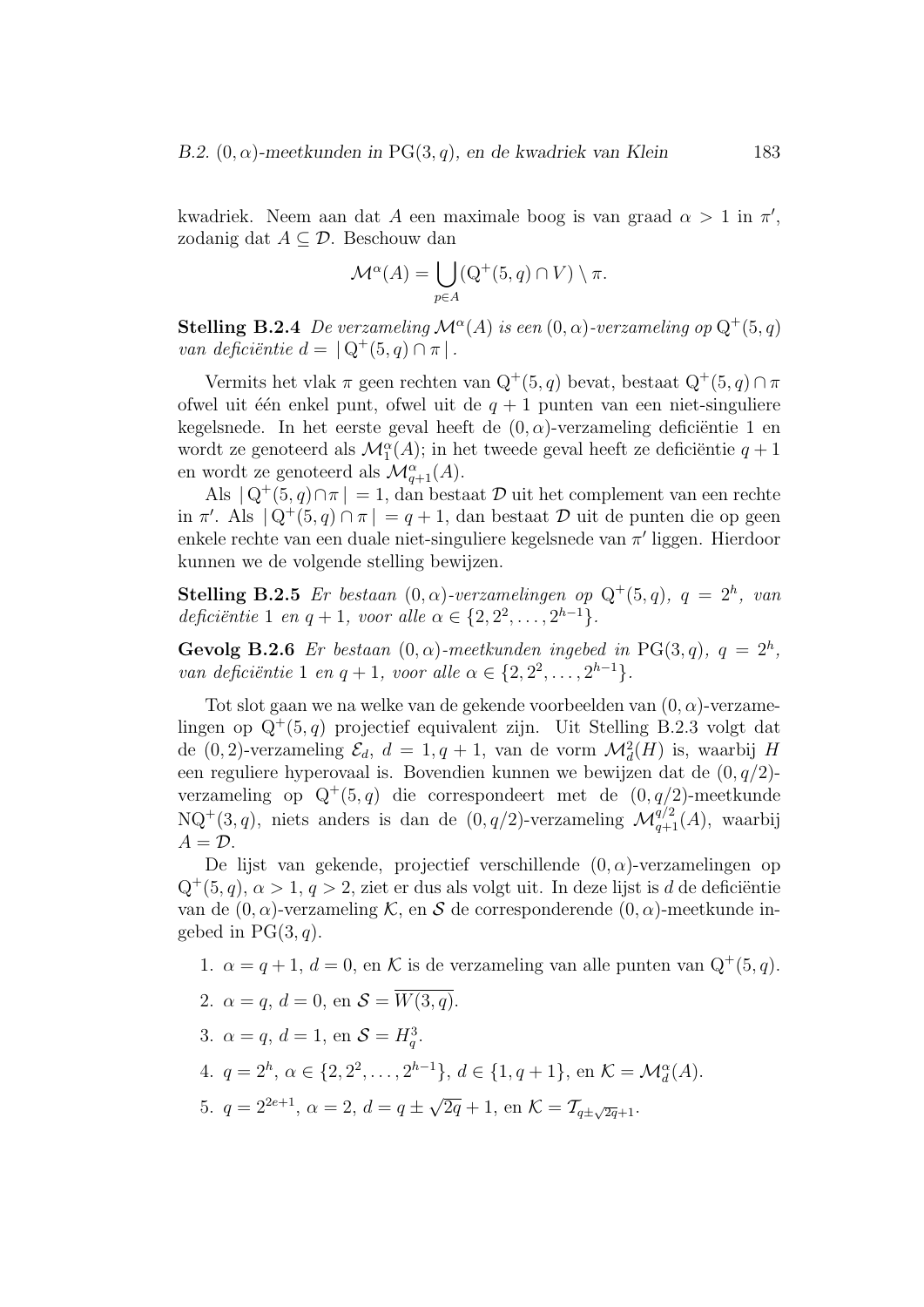### B.3 Planaire ovaalverzamelingen in  $PG(2, q)$ , q even

In Hoofdstuk 3 worden bepaalde verzamelingen van ovalen in  $PG(2, q)$ , q even, onderzocht, de zogenaamde planaire ovaalverzamelingen. De resultaten uit dit hoofdstuk hebben we nodig in Hoofdstuk 5, bij de classificatie van  $(0, 2)$ -meetkunden ingebed in AG $(3, q)$ .

Een planaire ovaalverzameling in PG(2, q),  $q = 2<sup>h</sup>$ , is een verzameling  $\Omega$ van  $q^2$  ovalen met gemeenschappelijke kern n, zodanig dat de incidentiestructuur π(Ω), met als punten de punten van PG(2, q), als rechten de elementen van Ω en de rechten van PG(2, q) door n, en met de natuurlijke incidentie, een projectief vlak van orde q is. Het punt n wordt ook de kern van  $\Omega$ genoemd.

Een planaire ovaalverzameling  $\Omega$  wordt een *reguliere Desarguesiaanse* planaire ovaalverzameling genoemd als er een collineatie van  $PG(2, q)$  naar  $\pi(\Omega)$  bestaat, die elke rechte door de kern n fixeert.

Zij O een ovaal van PG $(2, q)$ , q even, en zij n de kern van O. Zij El $(n)$  de groep van alle elaties van  $PG(2, q)$  die het punt n als centrum hebben. We definiëren nu

$$
\Omega(O) = \{ O^e \mid e \in \text{El}(n) \}.
$$

Dan bewijzen we dat  $\Omega(O)$  een reguliere Desarguesiaanse planaire ovaalverzameling met kern n in  $PG(2, q)$  is. We kunnen nu onmiddellijk het belangrijkste resultaat van Hoofdstuk 3 formuleren.

**Stelling B.3.1** Zij  $\Omega$  een reguliere Desarguesiaanse planaire ovaalverzameling in PG(2, q), q even. Dan geldt voor elk element  $O \in \Omega$  dat  $\Omega = \Omega(O)$ .

Om Stelling B.3.1 te bewijzen, onderzoeken we de verzameling  $V$  van collineaties van PG(2, q) naar  $\pi(\Omega)$ , die iedere rechte door de kern n van  $\Omega$ fixeren. Meer bepaald onderzoeken we voor elk element  $\xi \in V$  de verzameling Fix( $\xi$ ), die bestaat uit de punten van PG(2, q), verschillend van n, die gefixeerd worden door  $\xi$ . We bewijzen dat, voor alle  $\xi \in V$ , de verzameling Fix( $\xi$ ) ofwel leeg is, ofwel  $q + i$  punten bevat, met i een deler van q, en een verzameling van type  $(0, 2, i)$  is zodanig dat elke rechte die i punten van  $Fix(\xi)$ bevat, door de kern  $n$  gaat. Vervolgens bewijzen we dat het getal i slechts de waarden 1 en q kan aannemen. Dit wil zeggen dat, als  $Fix(\xi)$  niet ledig is,  $Fix(\xi)$  of well een ovaal is met kern n, of weld e unie van twee verschillende rechten door n. Met behulp van dit resultaat bewijzen we Stelling B.3.1.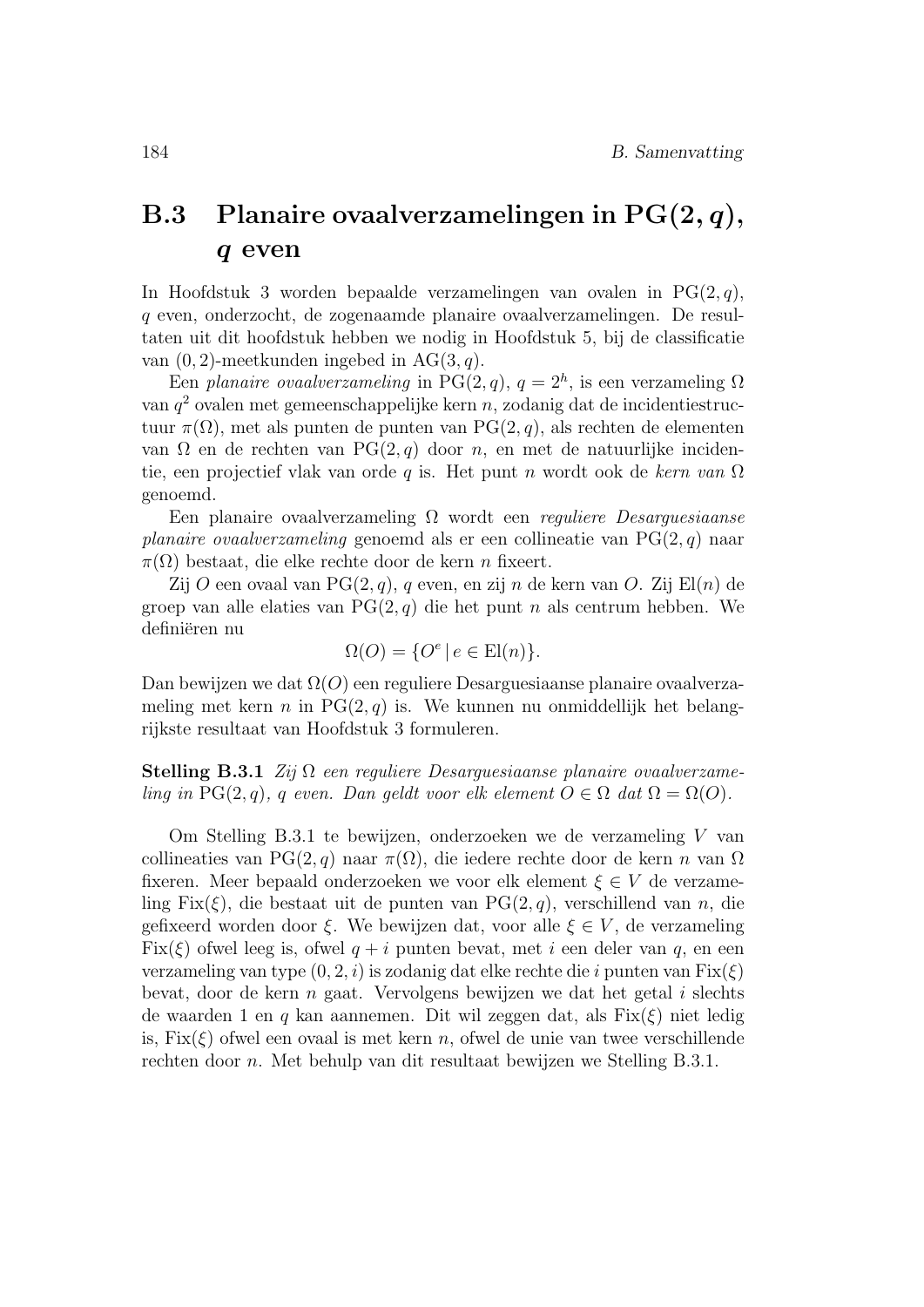### B.4 Affiene semipartiële meetkunden en  $(0, \alpha)$ -meetkunden

Hoofdstukken 4 tot en met 6 vormen eigenlijk één geheel binnen deze thesis. We behandelen hierin de inbeddingen van semipartiële meetkunden en  $(0, \alpha)$ -meetkunden in affiene ruimten. De eigenlijke bewijzen van onze resultaten bevinden zich in Hoofdstukken 5 en 6. Hoofdstuk 4 is er om de lezer te oriënteren: we leggen uit waarom we niet enkel affiene semipartiële meetkunden, maar in de eerste plaats affiene  $(0, \alpha)$ -meetkunden onderzoeken; we leggen de methode uit die we daarbij gebruiken en we plaatsen onze resultaten tussen aanverwante resultaten. Bovendien geven we de constructie van twee nieuwe affiene  $(0, \alpha)$ -meetkunden. We maken de lezer tevens vertrouwd met alle gekende affiene  $(0, \alpha)$ -meetkunden door elk van deze meetkunden te onderwerpen aan een gedetailleerd onderzoek. Hierbij besteden we vooral aandacht aan de structuur van punten en rechten van de meetkunde, die in de verschillende deelruimten van de affiene ruimte liggen.

#### B.4.1 Alle voorbeelden op een rijtje

#### Lineaire representaties

Zij  $\mathcal{K}_{\infty}$  een verzameling van punten van  $\Pi_{\infty}$ , het hypervlak op oneindig van een affiene ruimte AG(n, q). De *lineaire representatie*  $T^*_{n-1}(\mathcal{K}_\infty)$  van de verzameling  $\mathcal{K}_{\infty}$  is de incidentiestructuur  $(\mathcal{P}, \mathcal{B}, I)$ , waarbij  $\mathcal{P}$  de verzameling is van alle punten van AG $(n, q)$ , B de verzameling van alle rechten die  $\Pi_{\infty}$ snijden in een punt van  $\mathcal{K}_{\infty}$ , en I de natuurlijke incidentie. Iedere lineaire representatie is een partieel lineaire ruimte, ingebed in  $AG(n, q)$ .

Een lineaire representatie  $T_{n-1}^*(\mathcal{K}_{\infty})$  is een  $(0, \alpha)$ -meetkunde als en slechts als  $\mathcal{K}_{\infty}$  niet bevat is in een echte deelruimte van  $\Pi_{\infty}$ , en  $\mathcal{K}_{\infty}$  een verzameling van type  $(0, 1, \alpha + 1)$  in  $\Pi_{\infty}$  is. Daarenboven is  $T_{n-1}^*(\mathcal{K}_{\infty})$  een semipartiële meetkunde spg $(q-1, |K_{\infty}| - 1, \alpha, \mu)$  als en slechts als ieder punt van  $\Pi_{\infty}$ , niet in  $\mathcal{K}_{\infty}$ , op precies  $\mu/(\alpha(\alpha+1))$  rechten ligt die  $\alpha+1$  punten van  $\mathcal{K}_{\infty}$ bevatten, als en slechts als de verzameling  $\mathcal{K}_{\infty}$  twee intersectiegetallen heeft met betrekking tot hypervlakken van  $\Pi_{\infty}$  (zie Delsarte [43]).

Er zijn slechts twee voorbeelden gekend van lineaire representaties die semipartiële meetkunden zijn met  $\alpha > 1$ .

- 1. Beschouw  $AG(3, q^2)$  en zij  $\mathcal{U}_{\infty}$  een unitaal van het vlak  $\Pi_{\infty}$ . Dan is  $T_2^*(\mathcal{U}_{\infty})$  een spg $(q^2 - 1, q^3, q, q^2(q^2 - 1))$ , ingebed in AG(3,  $q^2$ ).
- 2. Beschouw AG $(n, q^2)$ ,  $n \geq 2$ , en zij  $\mathcal{B}_{\infty}$  een Baer deelruimte van  $\Pi_{\infty}$ . Dan is  $T_{n-1}^*(\mathcal{B}_{\infty})$  een spg $(q^2-1,(q^n-q)/(q-1),q,q(q+1)),$  ingebed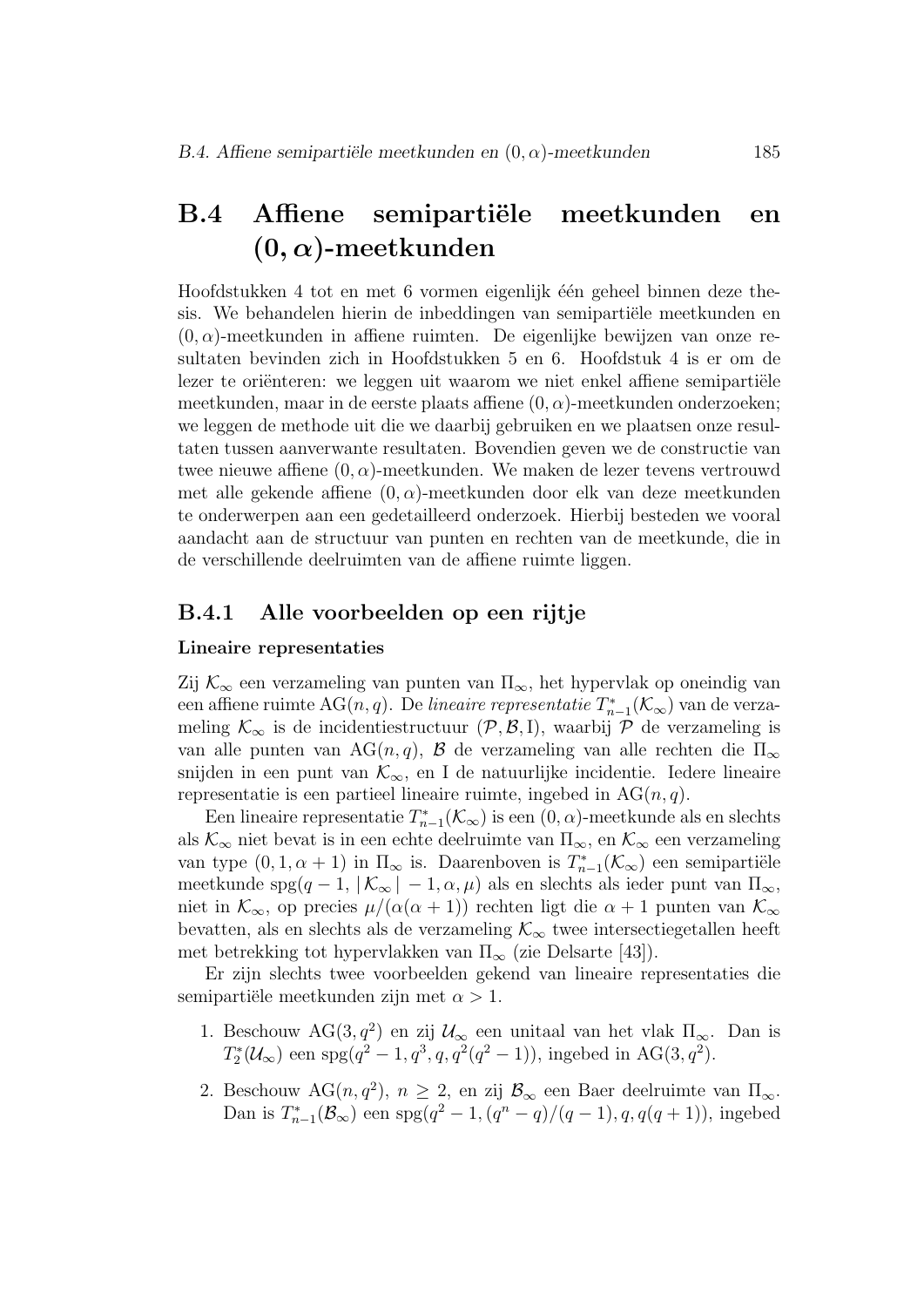in  $AG(n, q^2)$ .

Lineaire representaties zijn reeds lang gekend en bestudeerd. De semipartiële meetkunden  $T_2^*(\mathcal{U}_\infty)$  en  $T_{n-1}^*(\mathcal{B}_\infty)$  werden geïntroduceerd door Debroey en Thas [41].

#### De duale ovaal

Beschouw een verzameling  $\mathcal B$  van rechten van AG(2,q),  $q = 2^h$ , zodanig dat  $\mathcal{B} \cup {\Pi_{\infty}}$  een hyperovaal vormt in het duale vlak van PG(2, q). Zij  $S = (\mathcal{P}, \mathcal{B}, I)$ , waarbij  $\mathcal P$  de verzameling is van alle punten van AG(2, q) op de rechten van  $\mathcal{B}$ , en I de natuurlijke incidentie. Dan is  $\mathcal{S}$  een (triviale) partiële meetkunde pg(q − 1, 1, 2), ingebed in AG(2, q). We noemen S een duale ovaal.

#### HT en TQ $(4,q)$

Beschouw de verzameling  $\mathcal{R}_3$  in PG(3, q),  $q = 2^h$ . Dan is er een vlak van  $PG(3, q)$  dat volledig in  $\mathcal{R}_3$  ligt. Beschouw dit vlak als het vlak op oneindig  $\Pi_{\infty}$  van een affiene ruimte AG(3, q). Zij HT =  $(\mathcal{P}, \mathcal{B}, I)$ , waarbij  $\mathcal{P} = \mathcal{R}_3 \backslash \Pi_{\infty}$ ,  $\mathcal B$  de verzameling van rechten van AG(3, q) die volledig in  $\mathcal R_3$  liggen, en I de natuurlijke incidentie. Dan is HT een  $(0, 2)$ -meetkunde van orde  $(q - 1, q)$ , ingebed in  $AG(3, q)$ . Deze meetkunde is geen semipartiële meetkunde.

Beschouw de verzameling  $\mathcal{R}_4^-$  in PG(4, q),  $q=2^h$ . Dan is er een hypervlak van PG(4, $q)$ dat volledig in $\mathcal{R}^-_4$ ligt. Beschouw dit hypervlak als het hypervlak op oneindig  $\Pi_{\infty}$  van een affiene ruimte AG(4, q). Zij TQ(4, q) = (P, B, I), waarbij $\mathcal{P} = \mathcal{R}_4^- \backslash \Pi_\infty, \mathcal{B}$ de verzameling van rechten van AG(4, q) die volledig in  $\mathcal{R}^-_4$ liggen, en I de natuurlijke incidentie. Dan is  $\mathrm{TQ}(4,q)$ een semipartiële meetkunde  $spg(q-1, q^2, 2, 2q(q-1))$ , ingebed in AG(4,q).

De meetkunden HT en TQ $(4, q)$ , ingebed in AG $(4, q)$ , werden ontdekt door Hirschfeld en Thas [53].

#### $\mathcal{A}(O_{\infty})$

Beschouw AG(3,q),  $q = 2<sup>h</sup>$ . Zij  $O_{\infty}$  een ovaal in  $\Pi_{\infty}$  met kern  $n_{\infty}$ . Kies een basis in PG(3, q) zodat  $\Pi_{\infty}$ :  $X_3 = 0, n_{\infty}(1, 0, 0, 0)$  en  $(0, 1, 0, 0), (0, 0, 1, 0),$  $(1, 1, 1, 0) \in O_{\infty}$ . Zij f het o-polynoom zodat

$$
O_{\infty} = \{ (\rho, f(\rho), 1, 0) \mid \rho \in \mathrm{GF}(2^h) \} \cup \{ (0, 1, 0, 0) \}.
$$

Beschouw voor elk affien punt  $p(x, y, z, 1)$  de ovaal

$$
O^p_{\infty} = \{ (y + zf(\rho) + \rho, f(\rho), 1, 0) | \rho \in \mathrm{GF}(2^h) \} \cup \{ (z, 1, 0, 0) \},
$$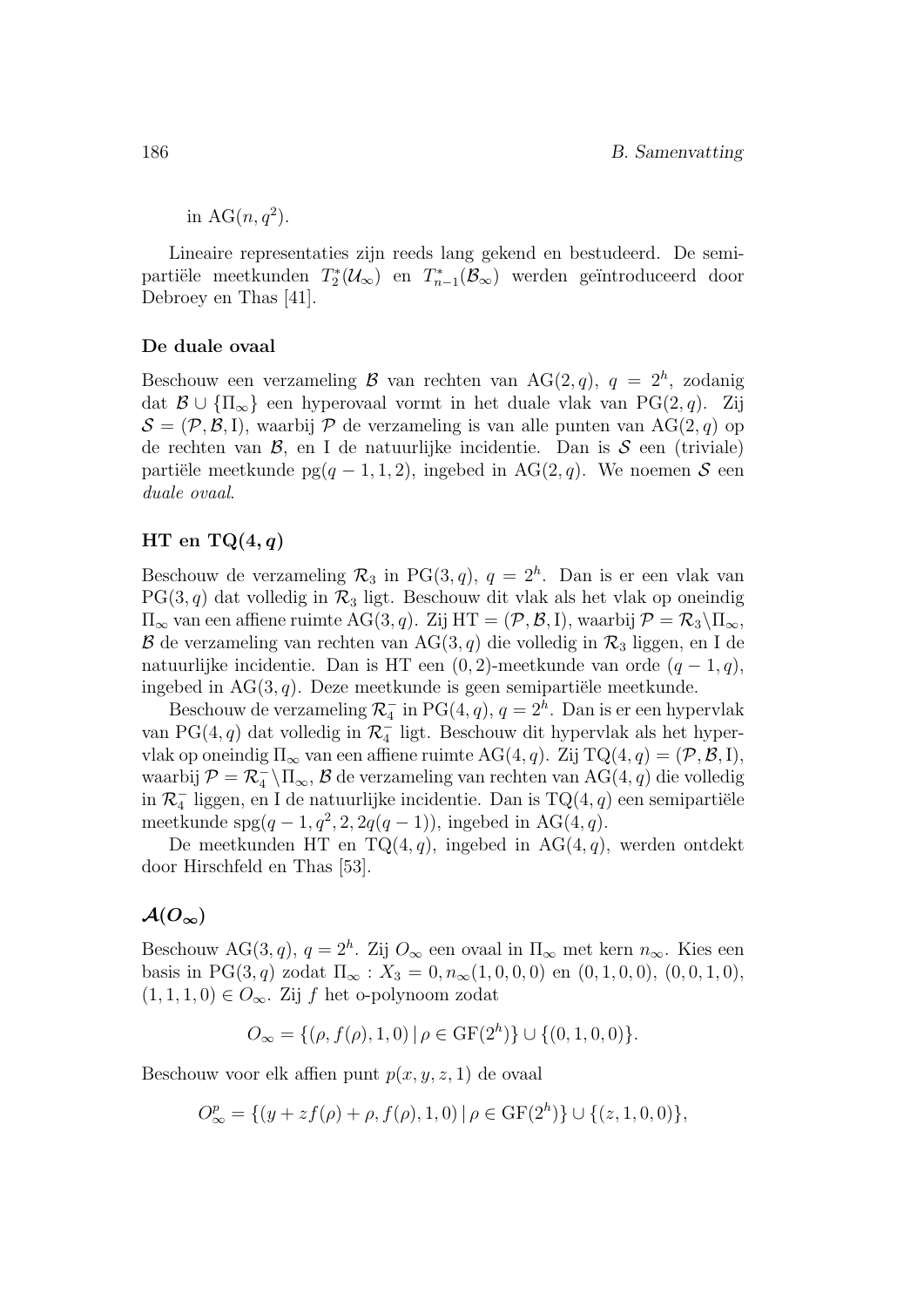en zij  $\mathcal{L}_p$  de verzameling rechten door p die  $\Pi_{\infty}$  snijden in een punt van  $O_{\infty}^p$ . Zij  $S = (\mathcal{P}, \mathcal{B}, I)$ , waarbij  $\mathcal P$  de verzameling van alle punten van AG $(3, q)$  is,  $\mathcal{B} = \bigcup_{p \in \mathcal{P}} \mathcal{L}_p$ , en I de natuurlijke incidentie. Dan bewijzen we de volgende stelling.

**Stelling B.4.1** Iedere samenhangende component van S is een  $(0, 2)$ -meetkunde van orde  $(q-1,q)$ , ingebed in AG(3,q). Als  $O_{\infty}$  een kegelsnede is, dan heeft S twee samenhangende componenten  $S_1$  en  $S_2$ , en geldt er dat  $\mathcal{S}_1 \simeq \mathcal{S}_2 \simeq$  HT. Als  $O_{\infty}$  geen kegelsnede is, dan is S samenhangend.

Als S samenhangend is, dus als  $O_{\infty}$  geen kegelsnede is, dan definiëren we  $\mathcal{A}(O_{\infty}) = \mathcal{S}$ . Als  $\mathcal{S}$  niet samenhangend is, dus als  $O_{\infty}$  een kegelsnede is, dan definiëren we  $\mathcal{A}(O_{\infty})$  als één van beide samenhangende componenten van S. Vermits in het laatste geval beide componenten affien equivalent zijn, is  $\mathcal{A}(O_{\infty})$  goed gedefinieerd.

We concluderen dat  $\mathcal{A}(O_{\infty})$  een  $(0, 2)$ -meetkunde is van orde  $(q - 1, q)$ , ingebed in AG(3,q). Als  $O_{\infty}$  een kegelsnede is, dan is  $\mathcal{A}(O_{\infty}) \simeq HT$ ; als  $O_{\infty}$  geen kegelsnede is, dan is  $\mathcal{A}(O_{\infty})$  een nieuw voorbeeld van een affiene  $(0, \alpha)$ -meetkunde. De meetkunde  $\mathcal{A}(O_{\infty})$  is in geen geval een semipartiële meetkunde.

#### $\mathcal{I}(n, q, e)$

Zij U een hypervlak van AG $(n, q)$ ,  $n \geq 3$ ,  $q = 2<sup>h</sup>$ . Kies een basis in PG $(n, q)$ zodat  $\Pi_{\infty}$ :  $X_n = 0$  en  $U$ :  $X_{n-1} = 0$ . Zij  $e \in \{1, 2, ..., h-1\}$  zodanig dat  $gcd(e, h) = 1$ , en zij  $\varphi$  de collineatie van PG $(n, q)$ , zodanig dat

$$
\varphi: p(x_0, x_1, \ldots, x_{n-1}, x_n) \mapsto p^{\varphi}(x_0^{2^e}, x_1^{2^e}, \ldots, x_n^{2^e}, x_{n-1}^{2^e}).
$$

Zij  $U_{\infty} = U \cap \Pi_{\infty}$ , en zij  $\mathcal{K}_{\infty}$  de verzameling van punten van  $U_{\infty}$  die gefixeerd worden door  $\varphi$ . Dan is

$$
\mathcal{K}_{\infty} = \{(\varepsilon_0, \ldots, \varepsilon_{n-2}, 0, 0) \neq (0, \ldots, 0) \mid \varepsilon_i \in \text{GF}(2), 0 \leq i \leq n-2\}.
$$

Dus  $\mathcal{K}_{\infty}$  is de puntenverzameling van een projectieve ruimte PG(n − 2, 2) in  $U_{\infty}$ .

Zij

$$
\mathcal{B}_1 = \{ L \subseteq U \mid L \nsubseteq \Pi_{\infty}, L \cap \Pi_{\infty} \in \mathcal{K}_{\infty} \},\
$$

en zij

$$
\mathcal{B}_2 = \{ \langle p, p^{\varphi} \rangle || p \in U \setminus \Pi_{\infty} \}.
$$

Definieer  $\mathcal{I}(n, q, e) = (\mathcal{P}, \mathcal{B}_1 \cup \mathcal{B}_2, I)$ , waarbij  $\mathcal{P}$  de verzameling is van alle punten van AG $(n, q)$  op de rechten van  $\mathcal{B}_1$  en  $\mathcal{B}_2$ , en I de natuurlijke incidentie. Dan is  $\mathcal{I}(n, q, e)$  een  $(0, 2)$ -meetkunde van orde  $(q - 1, 2^{n-1} - 1)$ , ingebed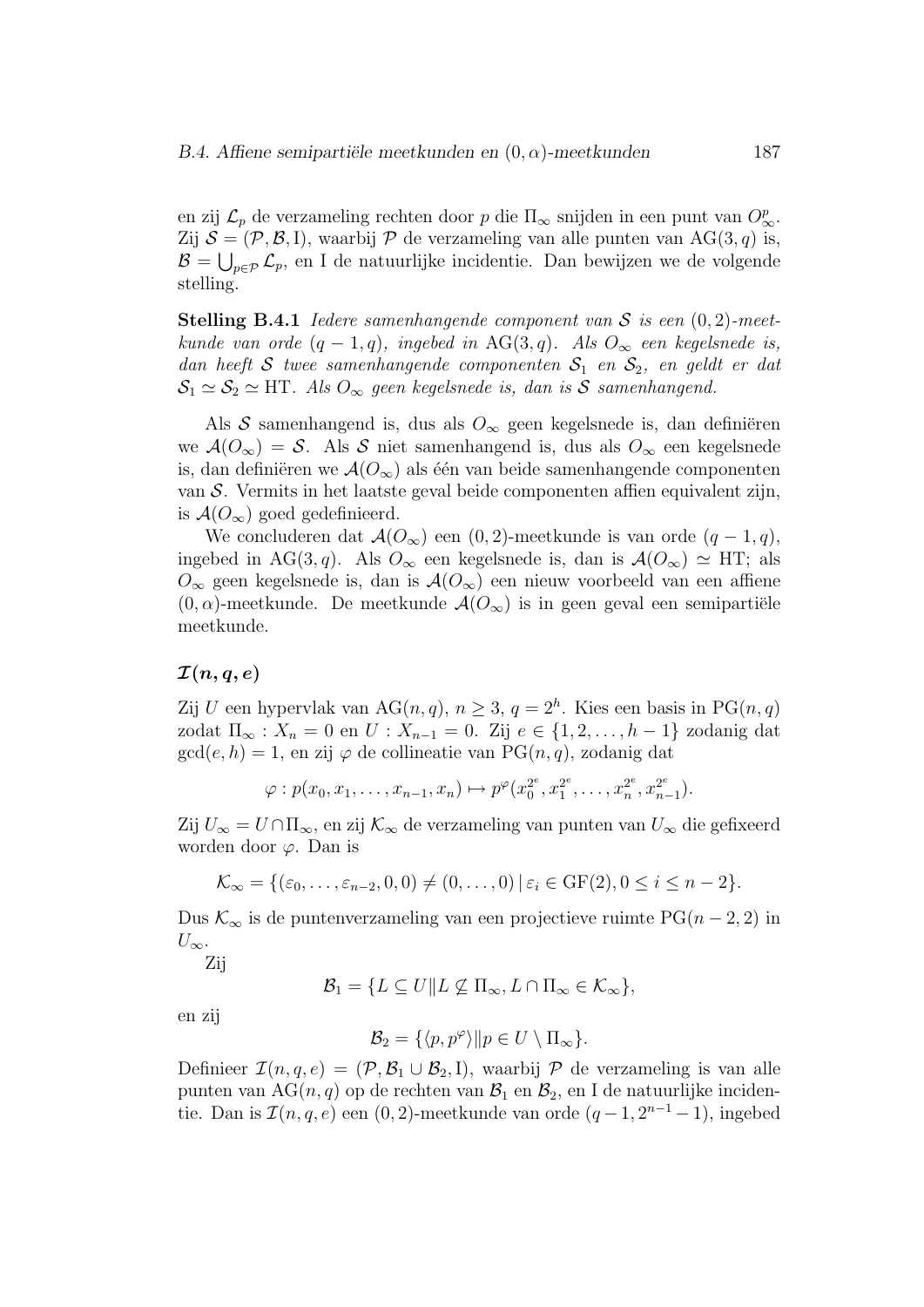in  $AG(n, q)$ . Deze meetkunde is eveneens een nieuw voorbeeld van een affiene  $(0, \alpha)$ -meetkunde. Ze is echter in geen geval een semipartiële meetkunde.

#### B.4.2 Methode

Een krachtige methode om affiene semipartiële meetkunden en  $(0, \alpha)$ -meetkunden te onderzoeken is inductie toe te passen op de dimensie van de affiene ruimte. Aan de basis van deze methode ligt het volgende lemma.

**Lemma B.4.2** Zij S een  $(0, \alpha)$ -meetkunde,  $\alpha > 1$ , ingebed in AG(n, q),  $n > 3$ , en zij U een deelruimte van dimensie tenminste 2. Zij  $S_U$  de sub incidentiestructuur, geïnduceerd op de verzameling van punten en rechten van S die in U liggen. Dan is elke samenhangende component van  $S_U$  die twee snijdende rechten bevat, een  $(0, \alpha)$ -meetkunde ingebed in een deelruimte van U.

Bij het onderzoeken van affiene  $(0, \alpha)$ -meetkunden,  $\alpha > 1$ , gaan we eerst de inbeddingen bekijken in affiene ruimten van lage dimensie. Lemma B.4.2 laat ons dan toe om deze resultaten te gebruiken bij het onderzoeken van inbeddingen van  $(0, \alpha)$ -meetkunden,  $\alpha > 1$ , in affiene ruimten van hogere dimensie.

Merk op dat het analogon van Lemma B.4.2 voor affiene semipartiële meetkunden niet geldig is, aangezien een samenhangende component van  $\mathcal{S}_{U}$  niet noodzakelijk voldoet aan de  $\mu$ -eigenschap. We kunnen dus de inductiemethode op de dimensie van de affiene ruimte niet toepassen op semipartiële meetkunden als dusdanig. We moeten daarom affiene  $(0, \alpha)$ -meetkunden,  $\alpha > 1$ , onderzoeken, en op die manier resultaten vinden die a forteriori gelden voor affiene semipartiële meetkunden met  $\alpha > 1$ .

De classificatie van  $(0, \alpha)$ -meetkunden,  $\alpha > 1$ , ingebed in AG $(2, q)$ , is eenvoudig, en laat zich als volgt toepassen op algemene affiene  $(0, \alpha)$ -meetkunden,  $\alpha > 1$ .

**Lemma B.4.3** Zij S een  $(0, \alpha)$ -meetkunde,  $\alpha > 1$ , ingebed in AG $(n, q)$ ,  $n \geq 3$ , en zij $\pi$  een vlak van AG $(n, q)$ . Dan is  $\pi$  van één van volgende types.

**Type I.**  $\pi$  bevat geen enkele rechte van  $S$ .

- **Type II.**  $\pi$  bevat een aantal parallelle rechten van S en mogelijk een aantal geïsoleerde punten.
- **Type III.**  $S_{\pi}$  is een net van orde q en graad  $\alpha + 1$  (dit noemen we een planair net).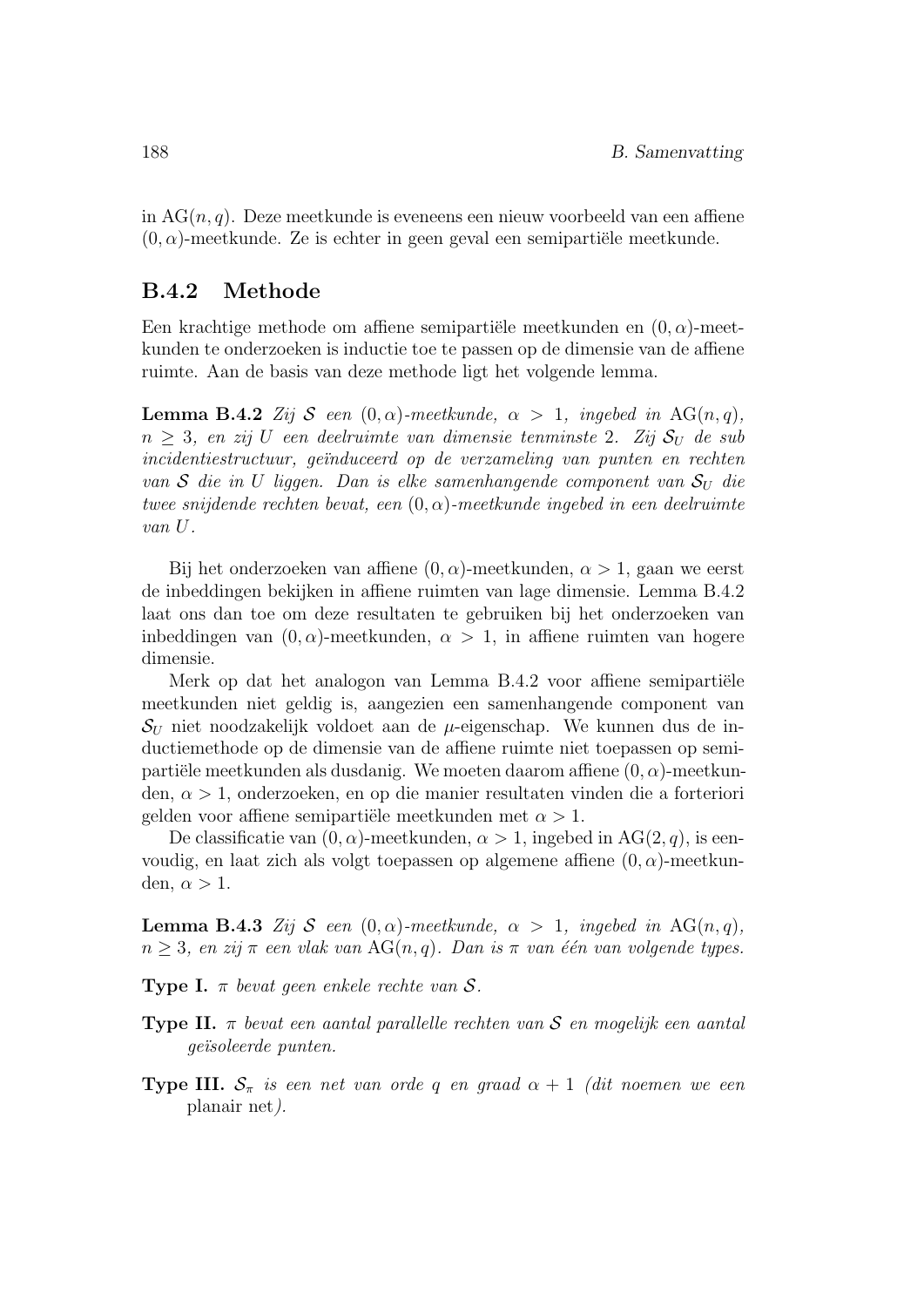**Type IV.**  $S_{\pi}$  bestaat uit een pg(q - 1, 1, 2) (met andere woorden, een duale ovaal; er geldt dan dat  $q = 2<sup>h</sup>$  en  $\alpha = 2$ ), en mogelijk een aantal geïsoleerde punten.

#### B.4.3 Overzicht van de resultaten

#### Affiene  $(0, \alpha)$ -meetkunden

Wat betreft affiene  $(0, \alpha)$ -meetkunden,  $\alpha > 1$ , was voorheen slechts het volgende resultaat gekend.

Stelling B.4.4 (De Clerck, Delanote [27]) Als  $S$  een  $(0, \alpha)$ -meetkunde is,  $\alpha > 1$ , ingebed in  $AG(n, q)$ , en als er geen vlakken van type IV zijn, dan is  $S \simeq T_{n-1}^*(\mathcal{K}_{\infty})$  een lineaire representatie van een verzameling  $\mathcal{K}_{\infty}$  in  $\Pi_{\infty}$ . Als q oneven is, of  $\alpha > 2$ , dan geldt dezelfde conclusie, zonder restrictie op de types van vlakken.

Als gevolg van Stelling B.4.4 moeten we slechts de volgende twee problemen onderzoeken.

- **Probleem 1.** Classificeer alle lineaire representaties van  $(0, \alpha)$ -meetkunden,  $\alpha > 1$ . Gelijkwaardig hiermee, classificeer alle verzamelingen van type  $(0, 1, k), k > 2$ , in PG $(n, q)$ .
- **Probleem 2.** Classificeer alle  $(0, 2)$ -meetkunden ingebed in AG $(n, q)$ ,  $q = 2<sup>h</sup>$ , die tenminste één vlak van type IV hebben.

De volledige oplossing van Probleem 1 is hopeloos. We kennen echter de volgende gedeeltelijke oplossing.

**Stelling B.4.5 (Ueberberg [83])** Zij  $\mathcal{K}$  een verzameling van type  $(0, 1, k)$ in PG(n, q),  $n \ge 2$ , die niet bevat is in een hypervlak. Als  $k \ge \sqrt{q} + 1$ , dan geldt één van de volgende gevallen.

- 1.  $n = 2$  en K is een maximale boog.
- 2.  $n = 2$ , q is een kwadraat en K is een unitaal.
- 3. q is een kwadraat en K is de verzameling van punten van een Baer deelruimte.
- 4. K is het complement van een hypervlak van  $PG(n, q)$ .
- 5. K is de verzameling van punten van  $PG(n, q)$ .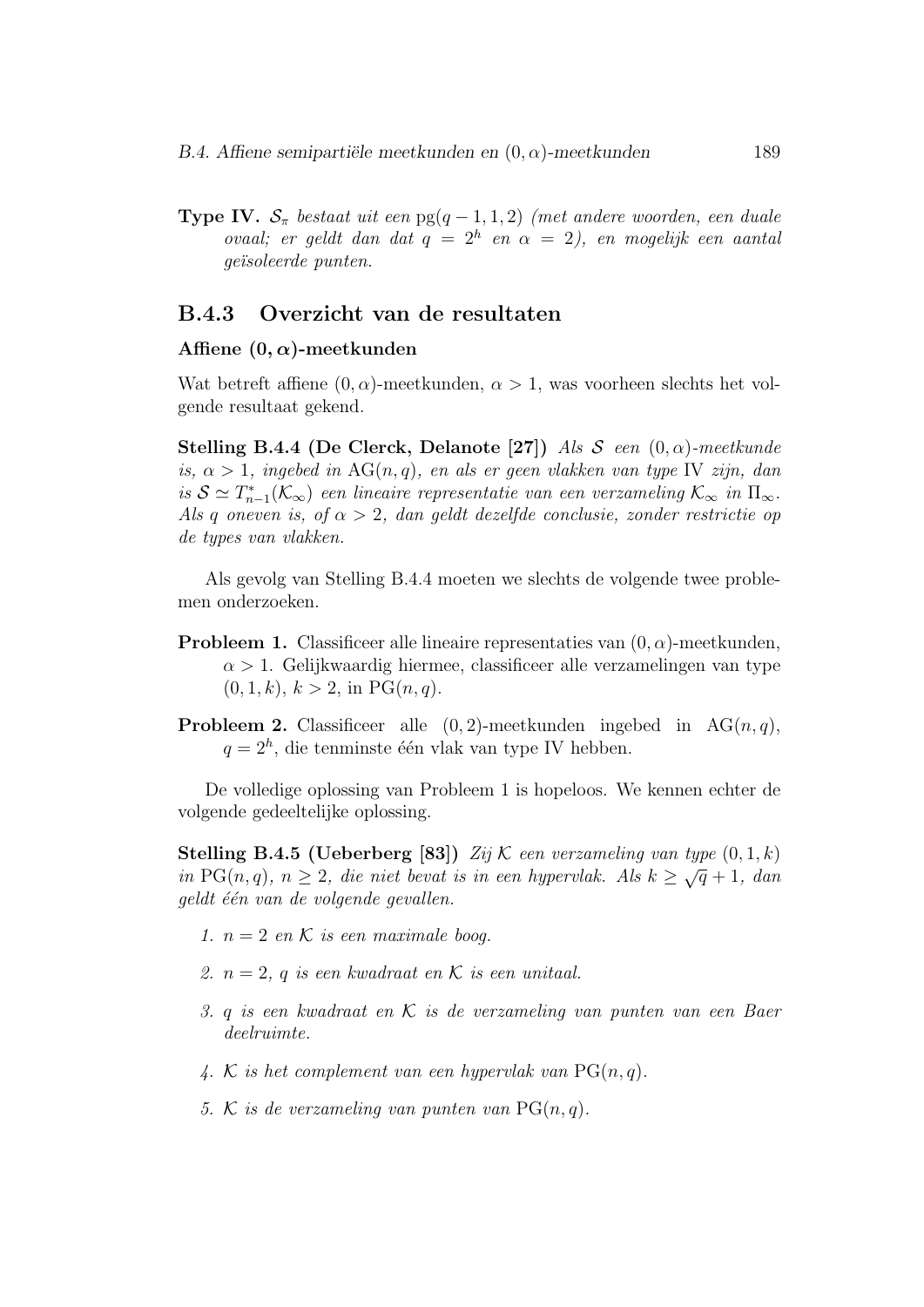Probleem 2 is het onderwerp van Hoofdstukken 5 en 6. We komen tot de volledige oplossing van dit probleem.

**Stelling B.4.6** Als S een  $(0, 2)$ -meetkunde is, ingebed in AG $(n, q)$ ,  $q = 2<sup>h</sup>$ ,  $z$ odat er tenminste één vlak van type IV is, dan geldt één van de volgende gevallen.

- 1.  $q = 2$  en S is een  $2 (t + 2, 2, 1)$ -design.
- 2.  $n = 2$  en S is een duale ovaal.
- 3.  $n = 3$  en  $S \simeq A(O_{\infty}).$
- 4.  $n = 4$  en  $S \simeq \text{TQ}(4, q)$ .
- 5.  $n > 3$  en  $S \simeq \mathcal{I}(n, q, e)$ .

**Gevolg B.4.7** Als S een  $(0, \alpha)$ -meetkunde is,  $\alpha > 1$ , ingebed in AG(n,q),  $dan$  geldt één van de volgende gevallen.

- 1.  $q = 2$ ,  $\alpha = 2$  en S is een  $2 (t + 2, 2, 1)$ -design. 2.  $n = 2$ ,  $q = 2<sup>h</sup>$ ,  $\alpha = 2$  en S is een duale ovaal. 3.  $n = 3, q = 2<sup>h</sup>, \alpha = 2 \text{ en } \mathcal{S} \simeq \mathcal{A}(O_{\infty}).$ 4.  $n = 4, q = 2<sup>h</sup>, \alpha = 2 \text{ en } S \simeq \text{TQ}(4, q).$ 5.  $n \geq 3$  en  $q = 2^h$ ,  $\alpha = 2$  en  $S \simeq \mathcal{I}(n, q, e)$ . 6.  $n \geq 2$  en  $S \simeq T_{n-1}^*(\mathcal{K}_{\infty})$ , met  $\mathcal{K}_{\infty}$  een verzameling van type  $(0, 1, \alpha+1)$
- in  $\Pi_{\infty}$ , niet bevat een hypervlak van  $\Pi_{\infty}$ .

#### Affiene semipartiële meetkunden

De eigenlijke semipartiële meetkunden ingebed in  $AG(2, q)$  en  $AG(3, q)$  werden geclassificeerd door Debroey en Thas [40]. We vermelden hier enkel het geval waarbij  $\alpha > 1$ .

Stelling B.4.8 (Debroey, Thas [40]) Als  $S$  een eigenlijke semipartiële meetkunde is,  $\alpha > 1$ , ingebed in AG(n,q),  $n \leq 3$ , dan geldt één van de volgende gevallen.

1.  $n = 3$ , q is een kwadraat en  $S \simeq T_2^*(\mathcal{U}_{\infty})$ , met  $\mathcal{U}_{\infty}$  een unitaal van  $\Pi_{\infty}$ .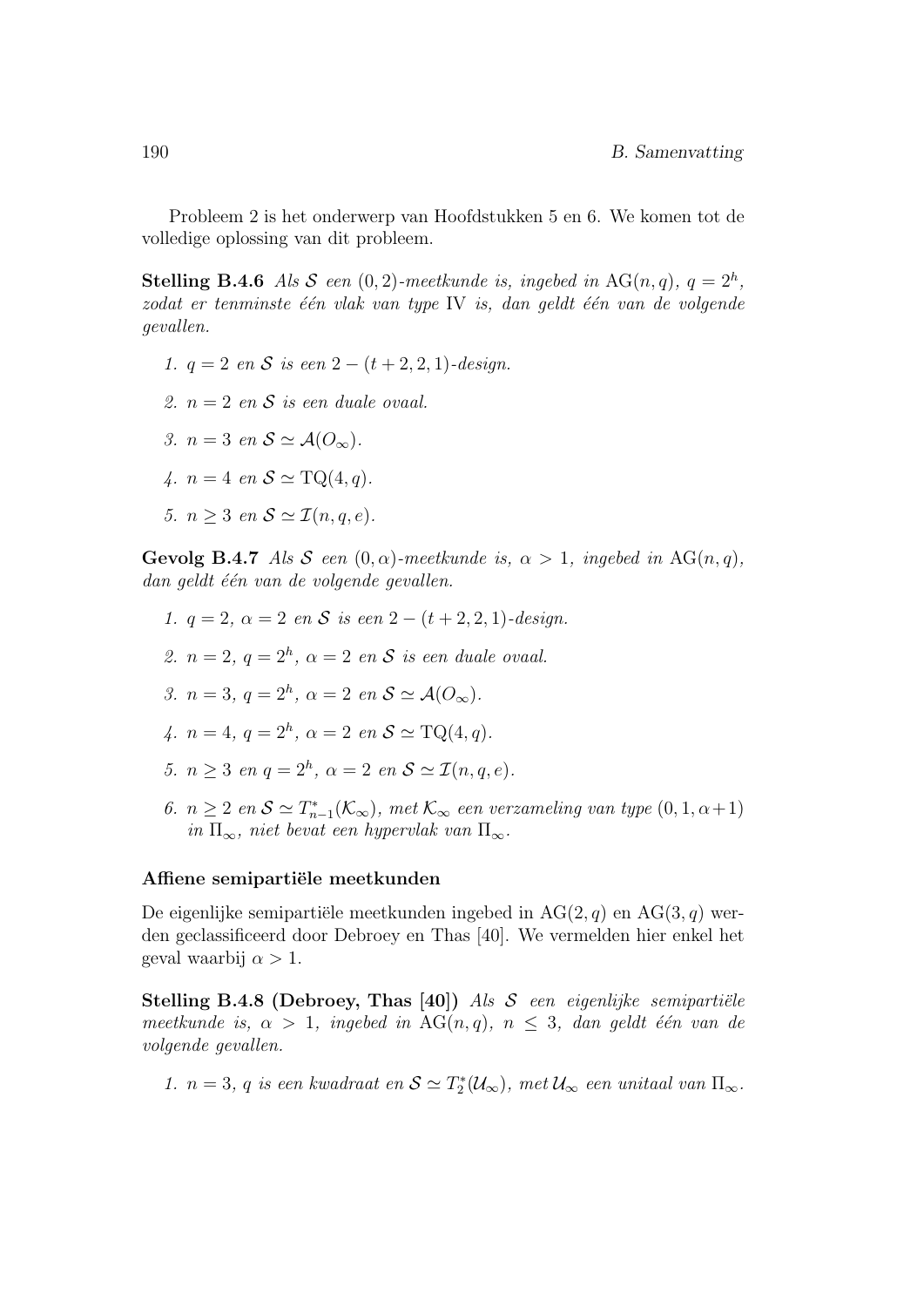2.  $n = 3$ , q is een kwadraat en  $S \simeq T_2^*(\mathcal{B}_{\infty})$ , met  $\mathcal{B}_{\infty}$  een Baer deelvlak van  $\Pi_{\infty}$ .

Stelling B.4.4 geldt a forteriori ook voor affiene semipartiële meetkunden met  $\alpha > 1$ . Bijgevolg hebben we ook in dit geval twee afzonderlijke problemen. Merk op dat we ons mogen beperken tot eigenlijke semipartiële meetkunden, aangezien de affiene partiële meetkunden geclassificeerd werden door Thas [78].

- **Probleem 1'.** Classificeer alle lineaire representaties van semipartiële meetkunden,  $\alpha > 1$ . Gelijkwaardig hiermee, classificeer alle verzamelingen van type  $(0, 1, k)$ ,  $k > 2$ , in PG $(n, q)$ , die twee intersectiegetallen hebben met betrekking tot hypervlakken.
- **Probleem 2'.** Classificeer alle semipartiële meetkunden met  $\alpha = 2$ , ingebed in AG $(n, q)$ ,  $q = 2<sup>h</sup>$ , die tenminste één vlak van type IV hebben.

Probleem 1' is enkel opgelost voor kleine dimensies. De lineaire representatie van semipartiële meetkunden in  $AG(2, q)$  en  $AG(3, q)$  wordt opgelost door Stelling B.4.8. Voor  $AG(4, q)$  wordt de oplossing gegeven door de volgende stelling.

**Stelling B.4.9 (De Winter [38])** Als een lineaire representatie  $T_3^*(\mathcal{K}_{\infty})$  in AG(4,q) een eigenlijke semipartiële meetkunde is met  $\alpha > 1$ , dan is q een kwadraat en is  $\mathcal{K}_{\infty}$  de verzameling van punten van een Baer deelruimte van  $\Pi_{\infty}$ .

In tegenstelling tot Probleem 1, lijkt een volledige oplossing van Probleem 1' niet ondenkbaar. Op basis van de resultaten van De Winter [38], vermoeden we dat Stelling B.4.9 ook geldt voor AG $(n, q)$ ,  $n \geq 5$ .

Wat betreft Probleem 2', was voorheen enkel het volgende resultaat gekend.

Stelling B.4.10 (Brown, De Clerck, Delanote [11]) Als  $S$  een semipartiële meetkunde  $\text{spg}(q-1, q^2, 2, 2q(q-1))$  is, ingebed in AG(4,q), dan is  $q = 2^h$  en  $S \simeq \text{TQ}(4, q)$ .

Aangezien Stelling B.4.6 de volledige oplossing geeft van Probleem 2, is Probleem 2' nu a forteriori ook volledig opgelost.

**Stelling B.4.11** Als S een semipartiële meetkunde is met  $\alpha = 2$ , ingebed in  $AG(n, q)$ ,  $q = 2<sup>h</sup>$ , zodat er tenminste één vlak van type IV is, dan geldt één van de volgende gevallen.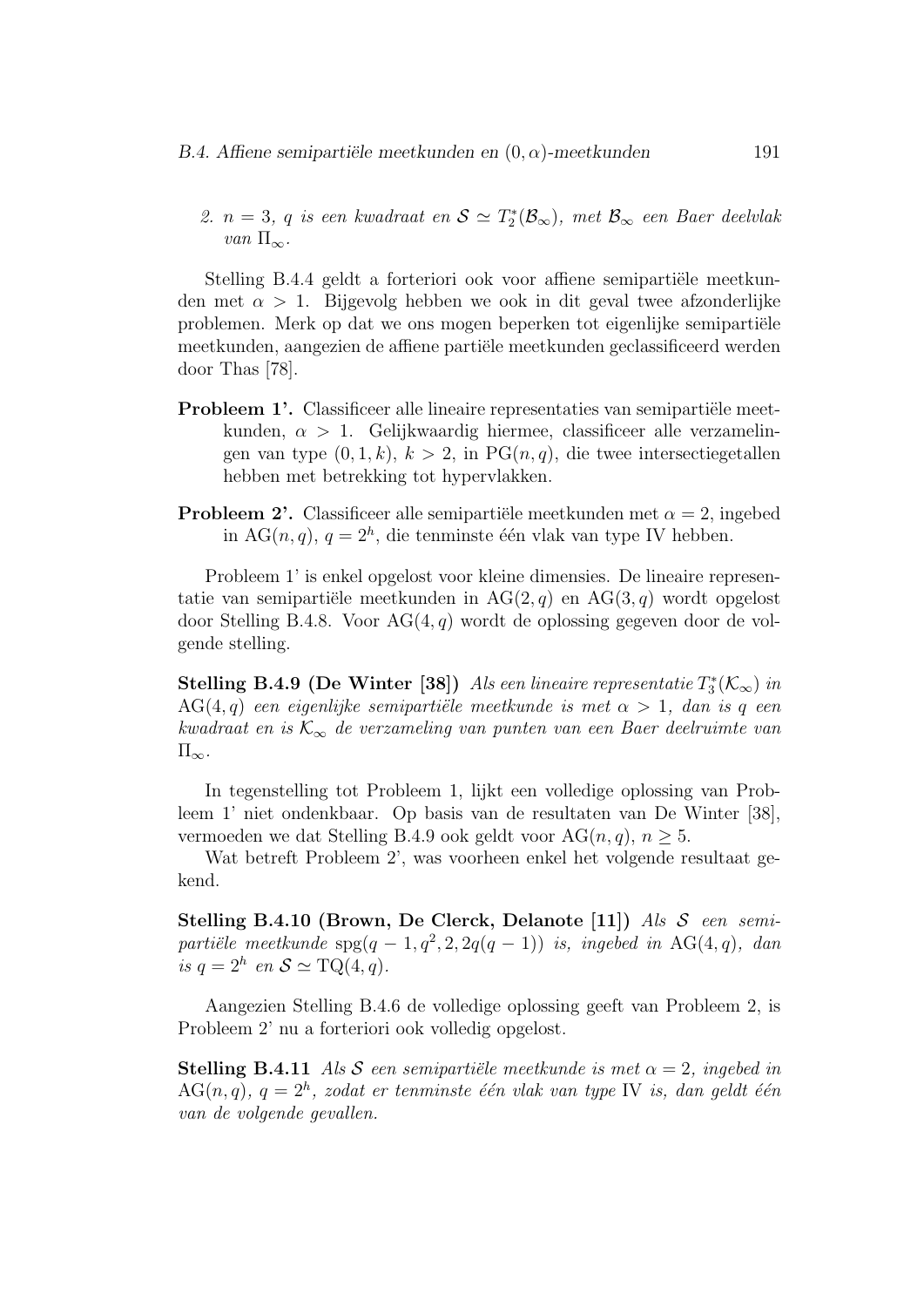- 1.  $q = 2$  en S is een  $2 (t + 2, 2, 1)$ -design.
- 2.  $n = 2$  en S is een duale ovaal.
- 3.  $n = 4$  en  $S \simeq \text{TQ}(4, q)$ .

Stellingen B.4.4 en B.4.11 leiden tot het volgende resultaat.

**Stelling B.4.12** Als S een semipartiële meetkunde is,  $\alpha > 1$ , ingebed in  $AG(n, q)$ , dan geldt één van de volgende gevallen.

- 1.  $q = 2$ ,  $\alpha = 2$  en S is een  $2 (t + 2, 2, 1)$ -design.
- 2.  $n = 2$ ,  $q = 2<sup>h</sup>$ ,  $\alpha = 2$  en S is een duale ovaal.
- 3.  $n = 4, q = 2<sup>h</sup>, \alpha = 2 \text{ en } \mathcal{S} \simeq \text{TQ}(4, q).$
- 4.  $n \geq 2$  en  $S \simeq T_{n-1}^*(\mathcal{K}_{\infty})$ , met  $\mathcal{K}_{\infty}$  een verzameling van type  $(0, 1, \alpha+1)$ in  $\Pi_{\infty}$ , die twee intersectiegetallen heeft met betrekking tot hypervlakken van  $\Pi_{\infty}$ .

Uit Stellingen B.4.8, B.4.9 en B.4.12 volgt nu de classificatie van eigenlijke semipartiële meetkunden met  $\alpha > 1$  ingebed in AG(n, q),  $n \leq 4$ .

**Stelling B.4.13** Als S een eigenlijke semipartiële meetkunde is,  $\alpha > 1$ , ingebed in  $AG(n, q)$ ,  $n \leq 4$ , dan geldt één van de volgende gevallen.

- 1.  $n = 3$ , q is een kwadraat en  $\mathcal{S} \simeq T_2^*(\mathcal{U}_\infty)$ , met  $\mathcal{U}_\infty$  een unitaal van  $\Pi_\infty$ .
- 2.  $n = 4, q = 2<sup>h</sup>, \alpha = 2 \text{ en } S \simeq \text{TQ}(4, q).$
- 3.  $n \in \{3,4\}$ ,  $q$  is een kwadraat en  $\mathcal{S} \simeq T_2^*(\mathcal{B}_{\infty})$ , met  $\mathcal{B}_{\infty}$  een Baer deelvlak van  $\Pi_{\infty}$ .

### B.5 Classificatie van (0, 2)-meetkunden ingebed in  $\mathrm{AG}(3,2^h)$

In Hoofdstukken 5 en 6 geven we het bewijs van Stelling B.4.6. We veronderstellen hierbij dat  $q > 2$ , aangezien het geval  $q = 2$  triviaal is. We bewijzen Stelling B.4.6 door inductie toe te passen op de dimensie van de affiene ruimte. Daarom moeten we eerst het bewijs geven voor de kleinste dimensie, namelijk voor  $AG(3, q)$ . Dit gebeurt in Hoofdstuk 5.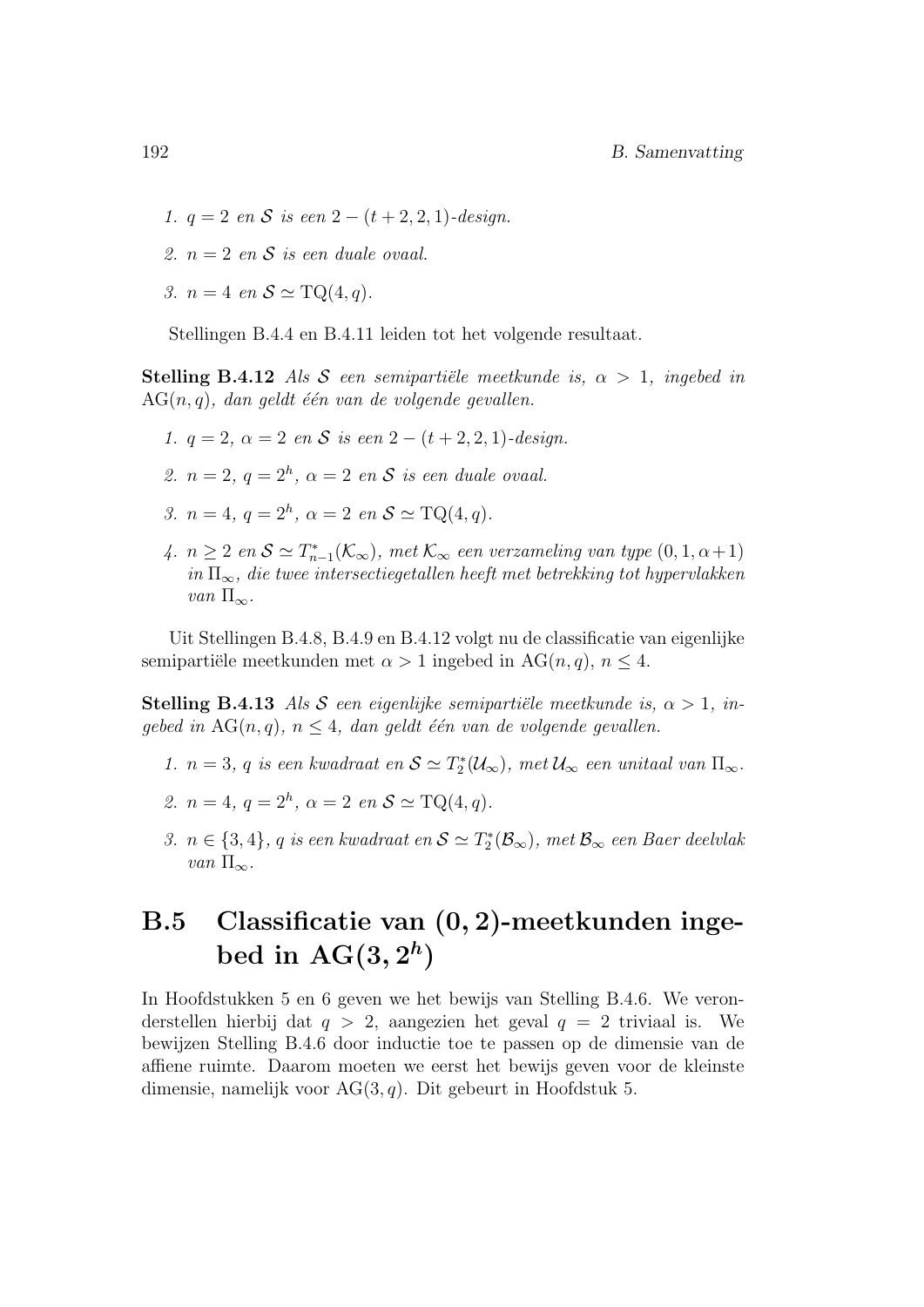**Stelling B.5.1** Als S een  $(0, 2)$ -meetkunde is, ingebed in AG $(3, q)$ ,  $q = 2<sup>h</sup>$ ,  $h > 1$ , zodat er tenminste één vlak van type IV is, dan geldt één van de volgende gevallen.

- 1.  $S \simeq \mathcal{A}(O_{\infty}).$
- 2.  $S \simeq \mathcal{I}(3, q, e)$ .

Het bewijs van Stelling B.5.1 is in essentie een gevallenonderzoek op verschillende niveaus. Op het bovenste niveau maken we een onderscheid tussen de gevallen waarbij er tenminste één planair net is, dit wil zeggen, een vlak van type III, en het geval waarbij er geen enkel planair net is.

- 1. In het geval er minstens één planair net is, is er geen verdere specificatie nodig en komen we vrij snel tot het besluit dat  $S \simeq \mathcal{I}(3, q, e)$ . We steunen hierbij op een resultaat van Payne [65], dat zegt dat elke hyperovaal met een additief o-polynoom, een translatiehyperovaal is.
- 2. Het geval waarbij er geen enkel planair net is, is beduidend moeilijker. We gaan dan ook een gevallenonderzoek doen op het tweede niveau, nu aan de hand van de orde  $(q-1, t)$  van S.
	- (a) Eerst beschouwen we het geval waarbij  $t \neq q$ . Dit deel van het bewijs is van puur combinatorische aard. Eerst tonen we aan dat  $2 < t < q-1$ . Vervolgens leiden we een aantal ongelijkheden en delingsvoorwaarden af omtrent de combinatorische structuur van S. Dit leidt echter nog niet tot de volledige oplossing in dit geval; hiervoor moeten we opnieuw een gevallenonderzoek doen, nu op het derde niveau. We maken namelijk een onderscheid tussen de gevallen waarbij t oneven is enerzijds, en waarbij t even is anderzijds. We komen echter in beide gevallen tot een tegenstrijdigheid. Hiermee is dit geval afgehandeld.
	- (b) Vervolgens beschouwen we het geval waarbij  $t = q$ . Zij  $\mathcal{P}$  de verzameling van punten van S. We bewijzen dat  $|\mathcal{P}| = kq^2$ , met  $k \in \{\frac{1}{2}q, q\}$ . We tonen aan dat  $S \simeq \text{HT}$  als  $k = \frac{1}{2}q$ . Hierbij maken we gebruik van de classificatie van verzamelingen van type  $\left( 1, \frac{1}{2} q + 1, q \right)$  in PG(3, q) (zie Hirschfeld en Thas [53] en Glynn  $[46]$ .

Aangezien  $t = q$ , gaan er door elk punt van  $S$  juist  $q+1$  rechten van S. We bewijzen dat deze rechten  $\Pi_{\infty}$  steeds snijden in een ovaal, en dat de verzameling van al deze ovalen een reguliere Desarguesiaanse planaire ovaalverzameling in  $\Pi_{\infty}$  is. Vervolgens passen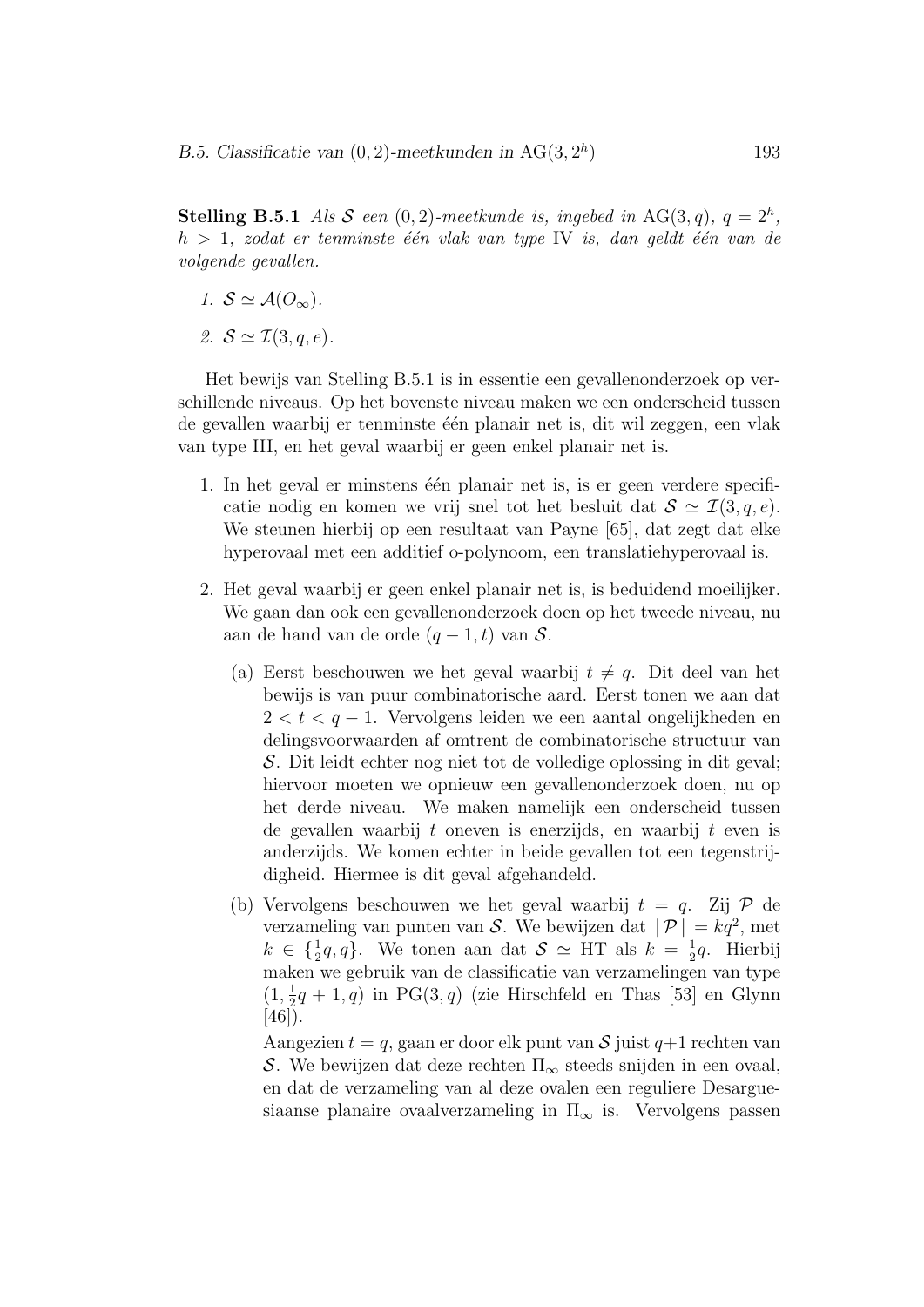we Stelling B.3.1 toe, welke ons toelaat om aan te tonen dat  $S \simeq A(O_{\infty})$ . Hiermee is het bewijs van Stelling B.5.1 compleet.

## B.6 Classificatie van (0, 2)-meetkunden ingebed in  $\mathrm{AG}(n,2^h)$

In Hoofdstuk 6 vervolledigen we het bewijs van Stelling B.4.6. We veronderstellen opnieuw dat  $q > 2$ . Aangezien het geval AG(3, q) in Hoofdstuk 5 afgehandeld is, mogen we ons beperken tot het geval  $AG(n, q)$ ,  $n \geq 4$ .

**Stelling B.6.1** Als S een  $(0, 2)$ -meetkunde is, ingebed in AG $(n, q)$ ,  $n > 4$ ,  $q=2^h, h>1, zodat$  er tenminste één vlak van type IV is, dan geldt één van de volgende gevallen.

- 1.  $n = 4$  en  $S \simeq \text{TQ}(4, q)$ .
- 2.  $S \simeq \mathcal{I}(n, q, e)$ .

We maken gebruik van de volgende terminologie. Zij  $U$  een m-dimensionale deelruimte van AG $(n, q)$ ,  $3 \leq m \leq n$ , en zij  $S_{U}$  de sub incidentiestructuur, geïnduceerd op de verzameling van punten en rechten van  $S$  die in U liggen. Dan kan  $U$  van één van volgende types zijn.

**Type A.**  $m = 3$  en  $S_U$  bevat een samenhangende component  $S' \simeq \mathcal{A}(O_{\infty}),$ of  $m = 4$  en  $S_U$  bevat een samenhangende component  $S' \simeq TQ(4, q)$ .

**Type B.**  $S_U$  bevat een samenhangende component  $S' \simeq \mathcal{I}(m, q, e)$ .

**Type C.**  $S_U$  is een samenhangende lineaire representatie.

**Type D.** Elke samenhangende component van  $S_U$  is bevat in een echte deelruimte van U.

Uit Stelling B.5.1 volgt nu dat iedere 3-ruimte van type A, B, C of D is. Dit feit wordt dikwijls gebruikt in het bewijs van Stelling B.6.1. We maken onderscheid tussen de volgende gevallen.

1. Er is minstens één planair net. In dit geval bestaat het bewijs uit de volgende stappen.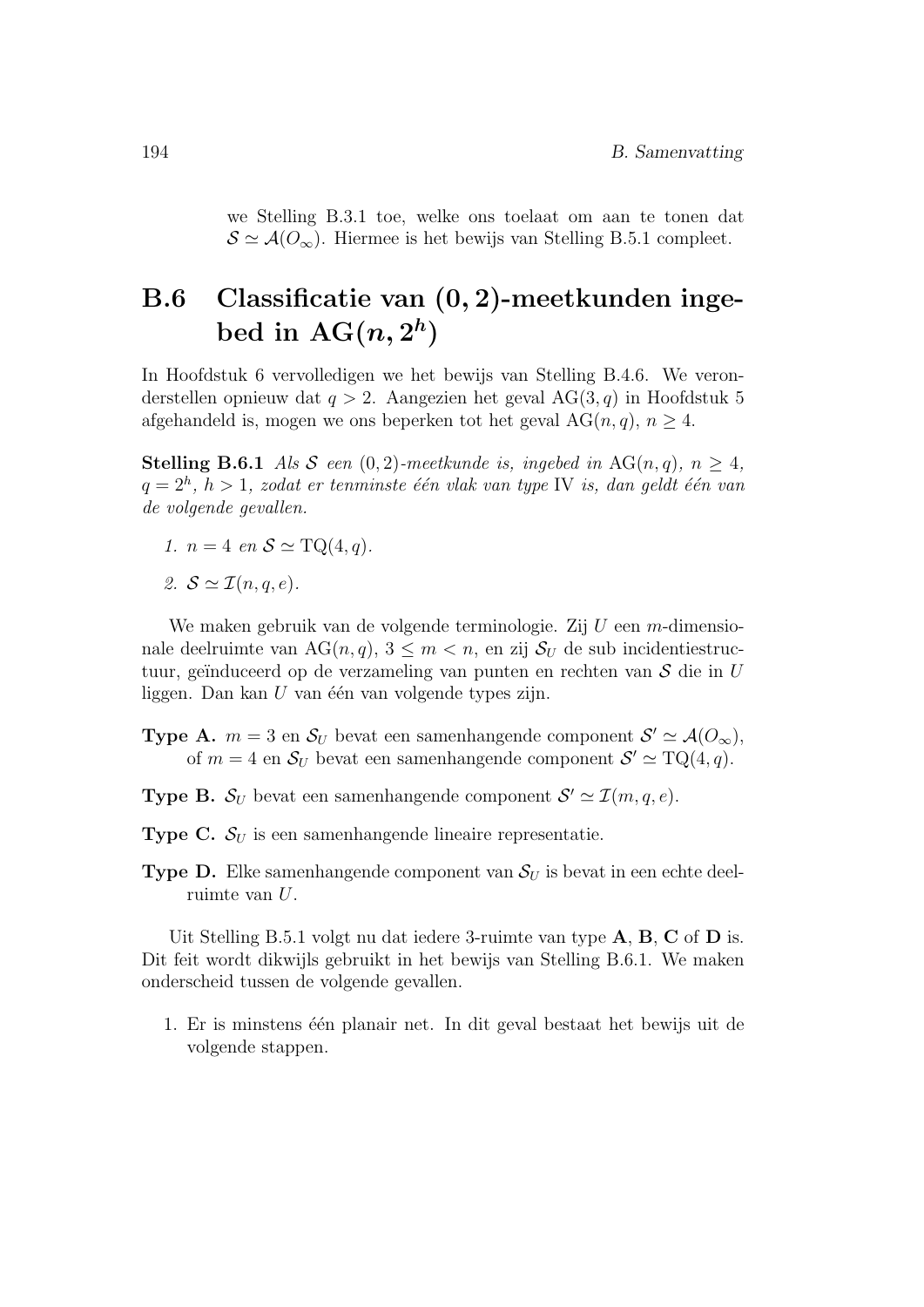(a) Eerst bewijzen we dat, als er een hypervlak van type C is (respectievelijk een vlak van type III als  $n = 4$ ), en een vlak van type III, dan snijden die elkaar niet in een affiene rechte. Om dit te bewijzen gebruiken we inductie op de dimensie van de affiene ruimte.

) 195

- (b) Vervolgens tonen we aan dat, als er een hypervlak van type C is, dan  $S \simeq \mathcal{I}(n, q, e)$ . We steunen op de vorige stap, en gebruiken een inductie-argument op de dimensie van de affiene ruimte.
- (c) Tot slot bewijzen we, enkel vanuit de veronderstelling dat er een planair net is, dat  $S \simeq \mathcal{I}(n, q, e)$ . Het geval  $n = 4$  is hierbij het moeilijkste. We steunen opnieuw op de vorige stap, en gebruiken een inductie-argument op de dimensie van de affiene ruimte.
- 2. In het geval er geen planaire netten zijn, bestaat het bewijs uit de volgende stappen.
	- (a) Eerst bewijzen we dat, indien  $n = 4$ , de verzameling  $\mathcal{R} = \mathcal{P} \cup \Pi_{\infty}$ , waarbij  $P$  de verzameling van punten van  $S$  is, een verzameling van type  $(1, \frac{1}{2}q, q+1)$  in PG $(4, q)$  is. Uit de classificatie van verzamelingen van type  $(1, \frac{1}{2}q, q+1)$  in PG $(n, q)$  (zie Hirschfeld en Thas [53, 52]), volgt dan dat  $S \simeq TQ(4, q)$ .
	- (b) Vervolgens tonen we aan dat, indien  $n = 5$ , de verzameling R een verzameling van type  $(1, \frac{1}{2}q, q+1)$  in PG(5, q) is. Hierbij maken we gebruik van de vorige stap. Met behulp van de classificatie van verzamelingen van type  $(1, \frac{1}{2}q, q+1)$  in  $PG(n, q)$  leiden we nu een tegenstrijdigheid af.
	- (c) Tot slot veronderstellen we dat  $n \geq 6$ , en gebruiken we de vorige stap om een strijdigheid af te leiden. Hiermee is het bewijs van Stelling B.6.1 compleet, en bijgevolg ook dat van Stelling B.4.6.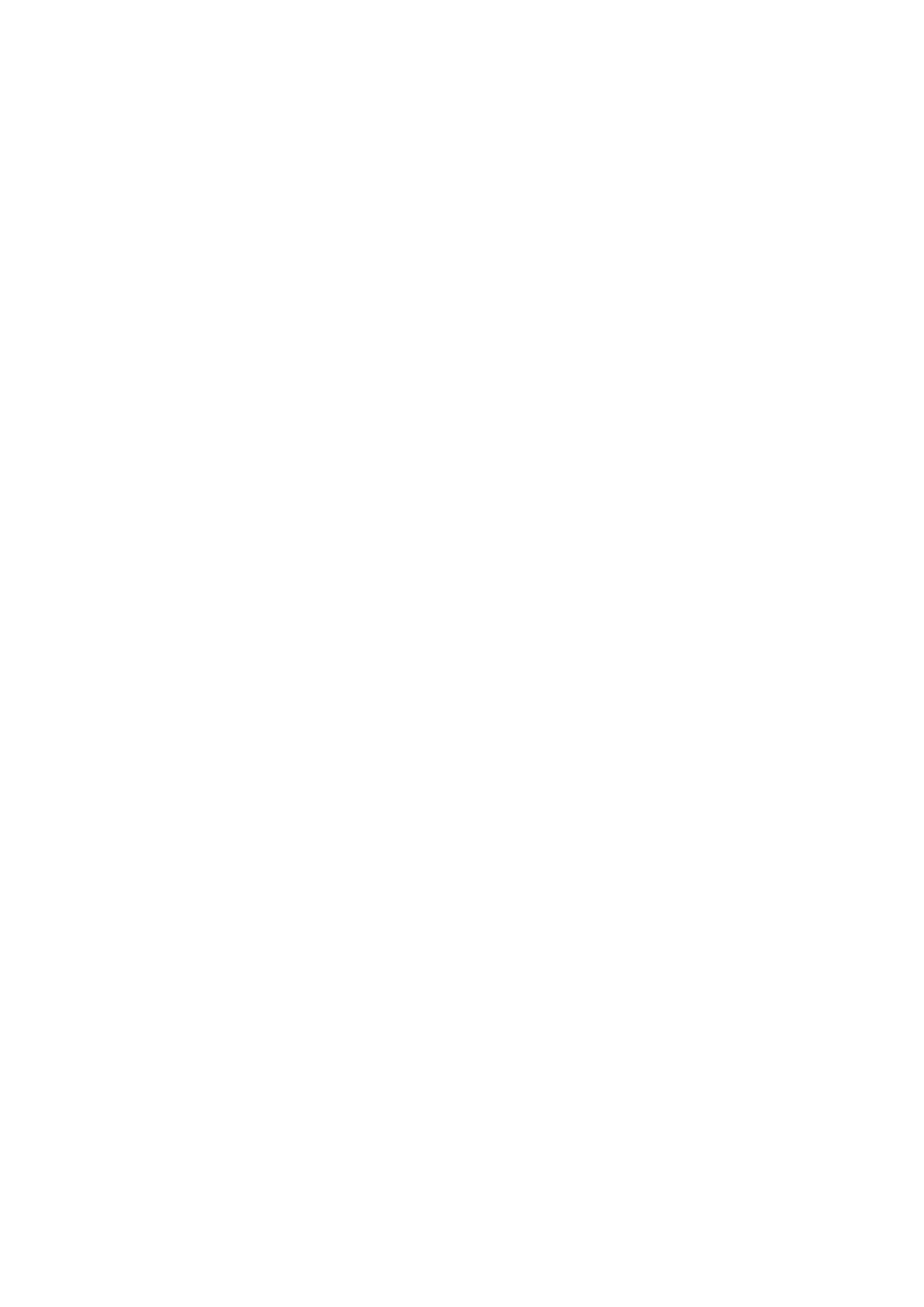## Bibliography

- [1] B. Bagchi and N. S. N. Sastry. Intersection pattern of the classical ovoids in symplectic 3-space of even order. J. Algebra,  $126(1):147-160$ , 1989.
- [2] S. Ball, A. Blokhuis, and F. Mazzocca. Maximal arcs in Desarguesian planes of odd order do not exist. Combinatorica, 17(1):31–41, 1997.
- [3] A. Barlotti. Un'estensione del teorema di Segre-Kustaanheimo. Boll. Un. Mat. Ital. (3), 10:498-506, 1955.
- [4] T. Beth, D. Jungnickel, and H. Lenz. *Design theory. Vol. I*, volume 69 of Encyclopedia of Mathematics and its Applications. Cambridge University Press, Cambridge, second edition, 1999.
- [5] T. Beth, D. Jungnickel, and H. Lenz. Design theory. Vol. II, volume 78 of Encyclopedia of Mathematics and its Applications. Cambridge University Press, Cambridge, second edition, 1999.
- [6] R. C. Bose. Strongly regular graphs, partial geometries and partially balanced designs. Pacific J. Math., 13:389–419, 1963.
- [7] A. E. Brouwer, A. M. Cohen, and A. Neumaier. *Distance-regular graphs*, volume 18 of Ergebnisse der Mathematik und ihrer Grenzgebiete (3) [Results in Mathematics and Related Areas (3). Springer-Verlag, Berlin, 1989.
- [8] A. E. Brouwer and J. H. van Lint. Strongly regular graphs and partial geometries. In Enumeration and design (Waterloo, Ont., 1982), pages 85–122. Academic Press, Toronto, ON, 1984.
- [9] M. R. Brown. (Hyper)ovals and ovoids in projective spaces. Lecture notes for the Socrates Intensive Course on Finite Geometry and its Applications, Ghent University, 2000.
- [10] M. R. Brown. Ovoids of  $PG(3, q)$ , q even, with a conic section. J. London Math. Soc. (2), 62(2):569-582, 2000.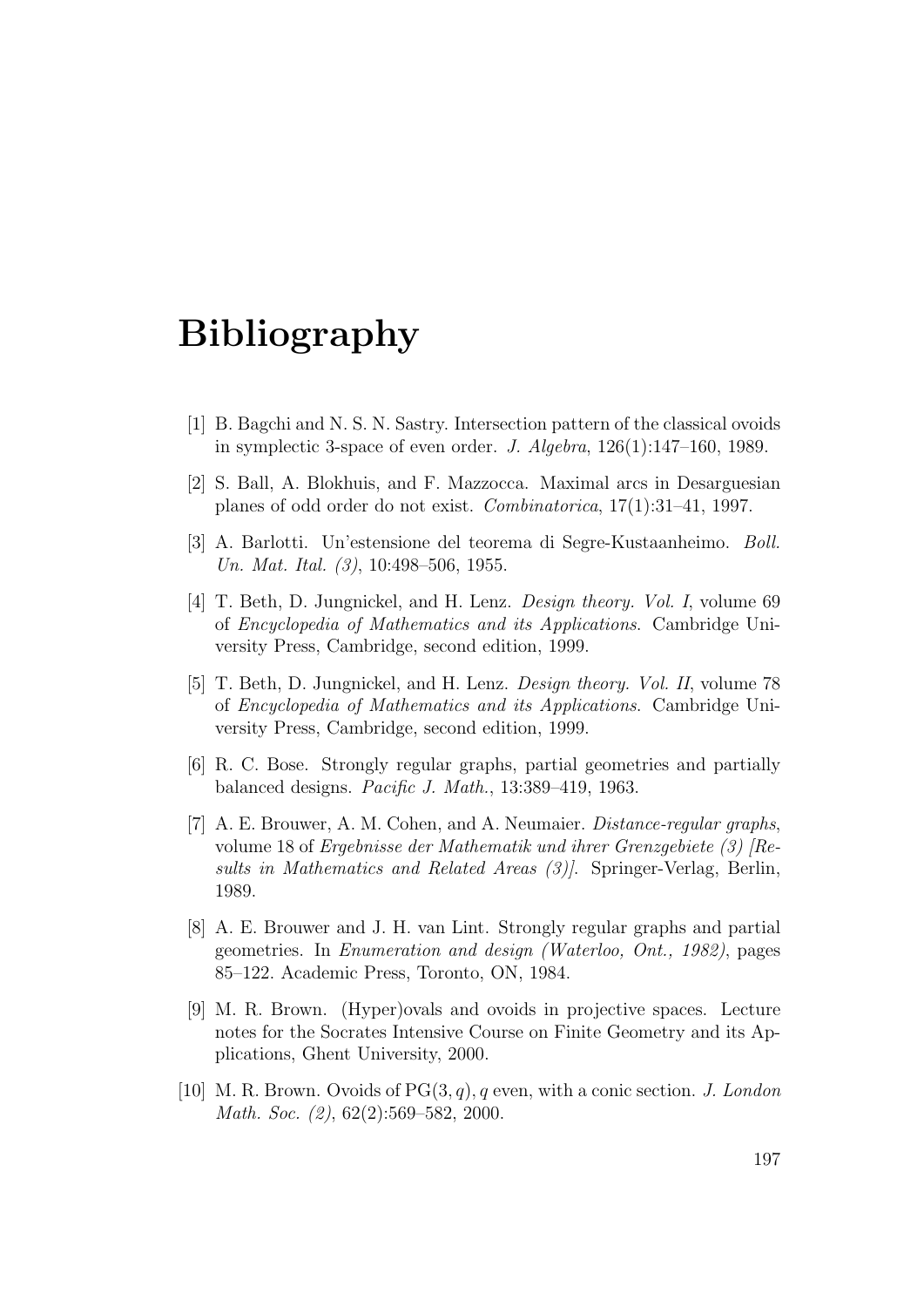- [11] M. R. Brown, F. De Clerck, and M. Delanote. Affine semipartial geometries and projections of quadrics. J. Combin. Theory Ser. A, 103(2):281– 289, 2003.
- [12] R. H. Bruck. Finite nets. II. Uniqueness and imbedding. Pacific J. Math., 13:421–457, 1963.
- [13] A. A. Bruen and J. W. P. Hirschfeld. Intersections in projective space. II. Pencils of quadrics. European J. Combin., 9(3):255–270, 1988.
- [14] F. Buekenhout. Existence of unitals in finite translation planes of order  $q^2$  with a kernel of order q. Geometriae Dedicata, 5(2):189-194, 1976.
- [15] F. Buekenhout and C. Lef`evre. Generalized quadrangles in projective spaces. Arch. Math. (Basel), 25:540–552, 1974.
- [16] R. Calderbank. On uniformly packed [n,  $n-k$ , 4] codes over  $GF(q)$  and a class of caps in PG( $k-1, q$ ). J. London Math. Soc. (2), 26(2):365–384, 1982.
- [17] P. J. Cameron. Partial quadrangles. Quart. J. Math. Oxford Ser. (2), 26:61–73, 1975.
- [18] P. J. Cameron. Projective and polar spaces, volume 13 of QMW Maths Notes. Queen Mary and Westfield College School of Mathematical Sciences, London, 199?
- [19] P. J. Cameron and J. H. van Lint. Designs, graphs, codes and their links, volume 22 of London Mathematical Society Student Texts. Cambridge University Press, Cambridge, 1991.
- [20] W. Cherowitzo. Hyperovals in Desarguesian planes of even order. In Combinatorics '86 (Trento, 1986), volume 37 of Ann. Discrete Math., pages 87–94. North-Holland, Amsterdam, 1988.
- [21] W. Cherowitzo. Hyperovals in Desarguesian planes: an update. Discrete Math., 155(1-3):31–38, 1996. Combinatorics (Acireale, 1992).
- [22] A. Cossidente. Caps embedded in the Klein quadric. Bull. Belg. Math. Soc. Simon Stevin, 7(1):13–19, 2000.
- [23] A. Cossidente and T. Penttila. Hemisystems on the hermitian surface. Preprint.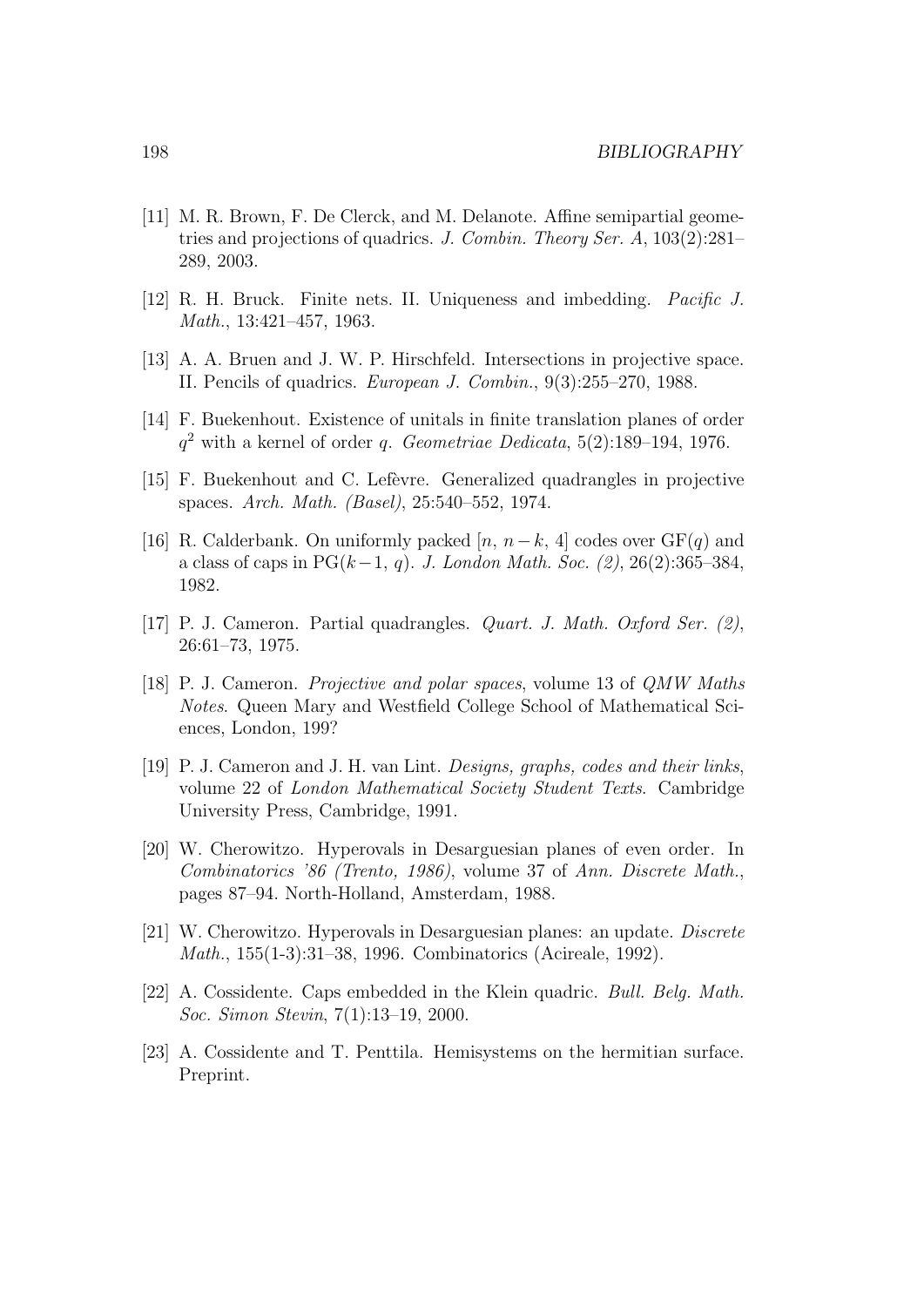- [24] F. De Clerck. Partial and semipartial geometries: an update. Discrete Math., 267(1-3):75–86, 2003. Combinatorics 2000 (Gaeta).
- [25] F. De Clerck, N. De Feyter, and N. Durante. Two-intersection sets with respect to lines on the klein quadric. To appear in Proceedings of "Incidence Geometry" (International Conference at La Roche, Belgium). Bull. Belg. Math. Soc. Simon Stevin.
- [26] F. De Clerck, N. De Feyter, and J. A. Thas. Affine embeddings of  $(0, \alpha)$ -geometries. To appear in European J. Combin.
- [27] F. De Clerck and M. Delanote. On  $(0, \alpha)$ -geometries and dual semipartial geometries fully embedded in an affine space. Des. Codes Cryptogr., 32:103–110, 2004.
- [28] F. De Clerck, N. Durante, and J. A. Thas. Dual partial quadrangles embedded in  $PG(3, q)$ . Adv. Geom., (suppl.):S224-S231, 2003. Special issue dedicated to Adriano Barlotti.
- [29] F. De Clerck and J. A. Thas. Partial geometries in finite projective spaces. Arch. Math. (Basel), 30(5):537–540, 1978.
- [30] F. De Clerck and J. A. Thas. The embedding of  $(0, \alpha)$ -geometries in  $PG(n, q)$ . I. In *Combinatorics '81 (Rome, 1981)*, volume 78 of *North*-Holland Math. Stud., pages 229–240. North-Holland, Amsterdam, 1983.
- [31] F. De Clerck and H. Van Maldeghem. Some classes of rank 2 geometries. In Handbook of Incidence Geometry, pages 433–475. North-Holland, Amsterdam, 1995.
- [32] N. De Feyter. Classification of  $(0, 2)$ -geometries embedded in AG(3,q). Preprint.
- [33] N. De Feyter. The embedding in  $AG(3, q)$  of  $(0, 2)$ -geometries containing a planar net. To appear in Discrete Math.
- [34] N. De Feyter. The embedding of (0, 2)-geometries and semipartial geometries in  $AG(n, q)$ . To appear in Adv. Geom.
- [35] N. De Feyter. Planar oval sets in Desarguesian planes of even order. Des. Codes Cryptogr., 32(1-3):111–119, 2004.
- [36] N. De Feyter. The embedding in  $AG(3, q)$  of  $(0, 2)$ -geometries with no planar nets. J. Combin. Theory Ser. A, 109(1):1–23, 2005.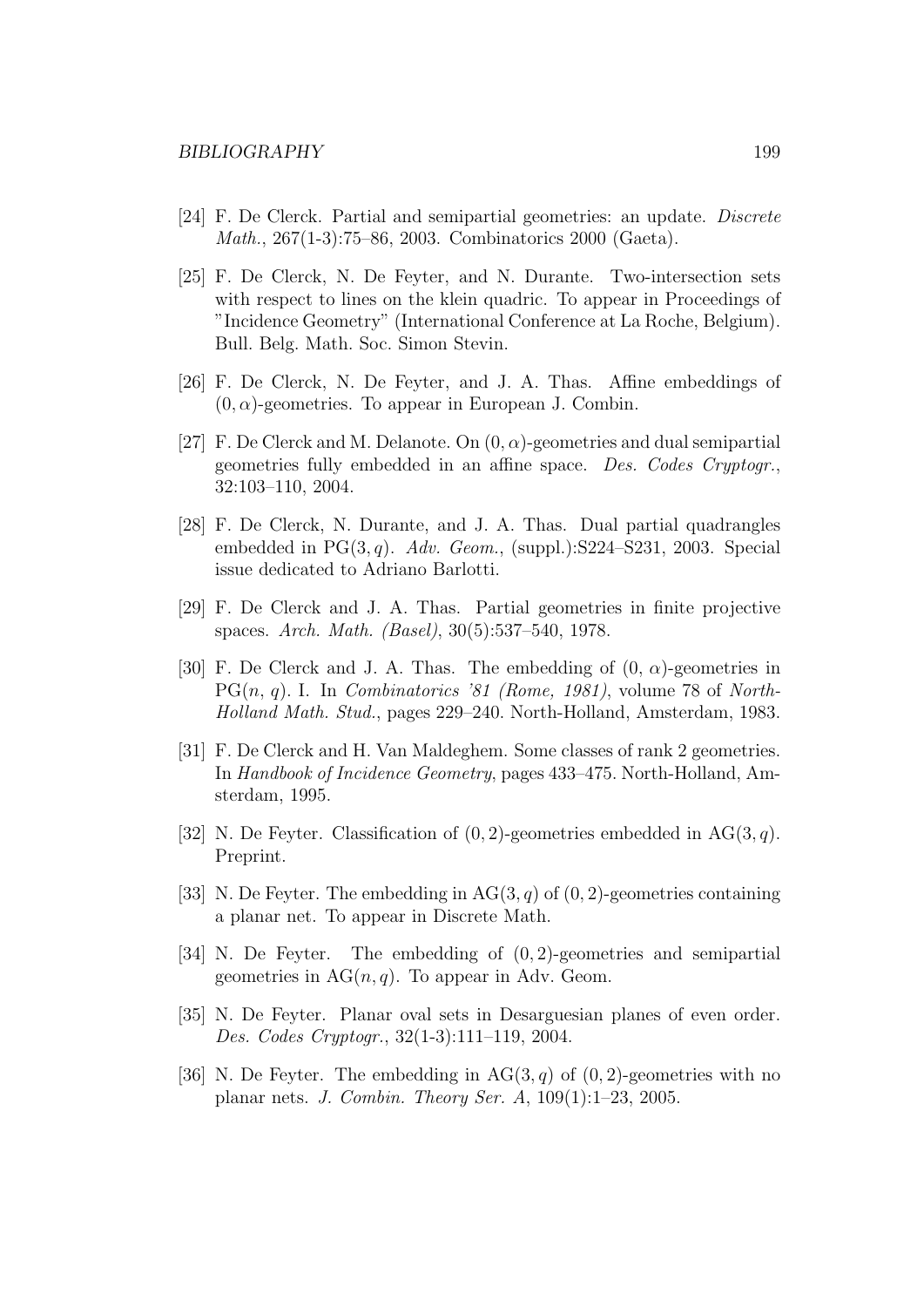- [37] V. De Smet and H. Van Maldeghem. Intersections of Hermitian and Ree ovoids in the generalized hexagon  $H(q)$ . J. Combin. Des., 4(1):71–81, 1996.
- [38] S. De Winter. Linear representations of semipartial geometries. To appear in Proceedings of "Incidence Geometry" (International Conference at La Roche, Belgium). Bull. Belg. Math. Soc. Simon Stevin.
- [39] I. Debroey. Semipartiële meetkunden. Phd. thesis, Ghent University, 1978.
- [40] I. Debroey and J. A. Thas. Semipartial geometries in  $AG(2, q)$  and AG(3, q). Simon Stevin,  $51(4):195-209$ ,  $1977/78$ .
- [41] I. Debroey and J. A. Thas. On semipartial geometries. J. Combin. Theory Ser. A, 25(3):242–250, 1978.
- [42] A. Delandtsheer. Dimensional linear spaces. In Handbook of Incidence Geometry, pages 193–294. North-Holland, Amsterdam, 1995.
- [43] P. Delsarte. Weights of linear codes and strongly regular normed spaces. Discrete Math., 3:47–64, 1972.
- [44] R. H. F. Denniston. Some maximal arcs in finite projective planes. J. Combinatorial Theory, 6:317–319, 1969.
- [45] G. L. Ebert, K. Metsch, and T. Sz˝onyi. Caps embedded in Grassmannians. Geom. Dedicata, 70(2):181–196, 1998.
- [46] D. G. Glynn. On the characterization of certain sets of points in finite projective geometry of dimension three. Bull. London Math. Soc., 15(1):31–34, 1983.
- [47] D. G. Glynn. On a set of lines of  $PG(3, q)$  corresponding to a maximal cap contained in the Klein quadric of  $PG(5, q)$ . Geom. Dedicata, 26(3):273–280, 1988.
- [48] J. I. Hall. Classifying copolar spaces and graphs. Quart. J. Math. Oxford Ser. (2), 33(132):421–449, 1982.
- [49] N. Hamilton and R. Mathon. More maximal arcs in Desarguesian projective planes and their geometric structure. Adv. Geom., 3(3):251–261, 2003.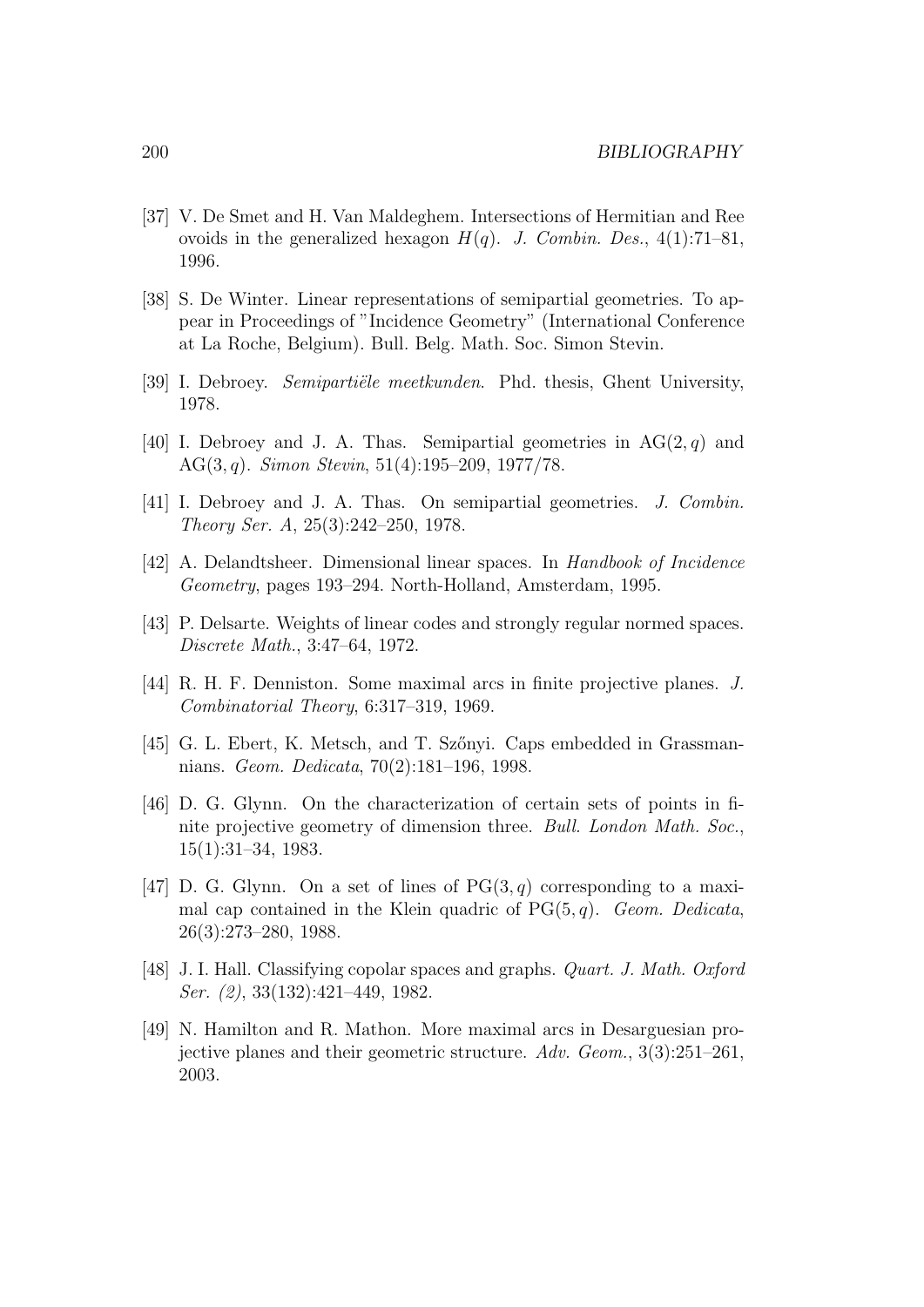- [50] J. W. P. Hirschfeld. Projective geometries over finite fields. The Clarendon Press Oxford University Press, New York, 1979. Oxford Mathematical Monographs.
- [51] J. W. P. Hirschfeld. Finite projective spaces of three dimensions. Oxford Mathematical Monographs. The Clarendon Press Oxford University Press, New York, 1985. Oxford Science Publications.
- [52] J. W. P. Hirschfeld and J. A. Thas. The characterization of projections of quadrics over finite fields of even order. J. London Math. Soc. (2), 22(2):226–238, 1980.
- [53] J. W. P. Hirschfeld and J. A. Thas. Sets of type  $(1, n, q+1)$  in PG $(d, q)$ . Proc. London Math. Soc. (3), 41(2):254–278, 1980.
- [54] J. W. P. Hirschfeld and J. A. Thas. *General Galois geometries*. Oxford Mathematical Monographs. The Clarendon Press Oxford University Press, New York, 1991. Oxford Science Publications.
- [55] X. L. Hubaut. Strongly regular graphs. Discrete Math., 13(4):357–381, 1975.
- [56] G. Korchmáros and F. Mazzocca. On  $(q + t)$ -arcs of type  $(0, 2, t)$  in a Desarguesian plane of order q. Math. Proc. Cambridge Philos. Soc., 108(3):445–459, 1990.
- [57] C. Lefèvre-Percsy. Copolar spaces fully embedded in projective spaces. In Combinatorics '81 (Rome, 1981), volume 18 of Ann. Discrete Math., pages 553–566. North-Holland, Amsterdam, 1983.
- [58] J. J. Liang. On the solutions of trinomial equations over finite fields. Bull. Calcutta Math. Soc., 70(6):379–382, 1978.
- [59] R. Lidl and H. Niederreiter. Finite fields, volume 20 of Encyclopedia of Mathematics and its Applications. Addison-Wesley Publishing Company Advanced Book Program, Reading, MA, 1983. With a foreword by P. M. Cohn.
- [60] R. Mathon. New maximal arcs in Desarguesian planes. J. Combin. Theory Ser. A, 97(2):353–368, 2002.
- [61] K. Metsch. On the size of maximal caps in  $Q^+(5, q)$ . Adv. Geom., (suppl.):S186–S205, 2003. Special issue dedicated to Adriano Barlotti.
- [62] R. Metz. On a class of unitals. Geom. Dedicata, 8(1):125–126, 1979.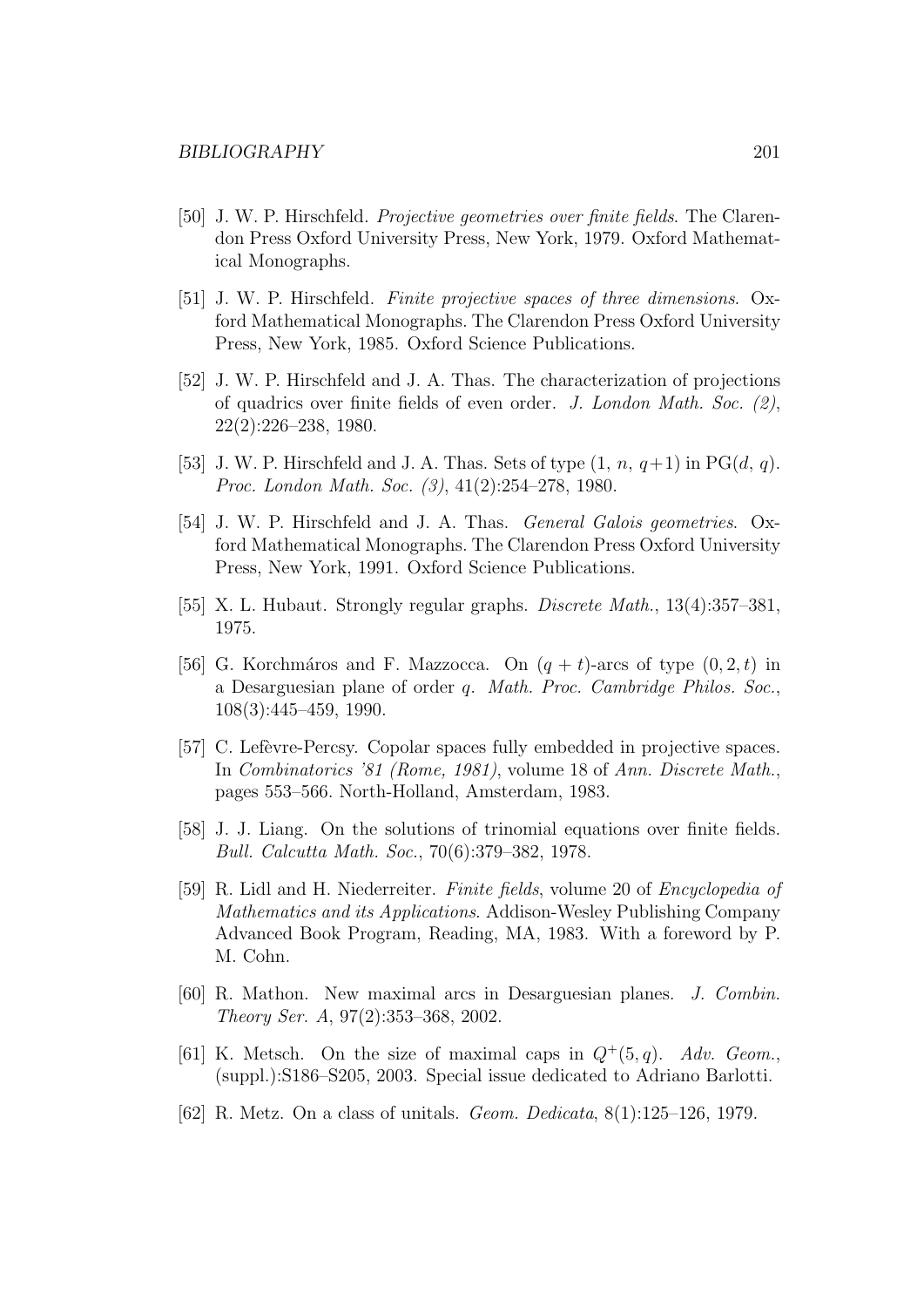- [63] G. Panella. Caratterizzazione delle quadriche di uno spazio (tridimensionale) lineare sopra un corpo finito. *Boll. Un. Mat. Ital.* (3), 10:507– 513, 1955.
- [64] A. Pasini. Diagram geometries. Oxford Science Publications. The Clarendon Press, Oxford University Press, New York, 1994.
- [65] S. E. Payne. A complete determination of translation ovoids in finite Desarguian planes. Atti Accad. Naz. Lincei Rend. Cl. Sci. Fis. Mat. Natur. (8), 51:328–331 (1972), 1971.
- [66] S. E. Payne and J. A. Thas. Finite generalized quadrangles, volume 110 of Research Notes in Mathematics. Pitman (Advanced Publishing Program), Boston, MA, 1984.
- [67] B. Segre. Sulle ovali nei piani lineari finiti. Atti Accad. Naz. Lincei. Rend. Cl. Sci. Fis. Mat. Nat. (8), 17:141–142, 1954.
- [68] B. Segre. Ovals in a finite projective plane. Canad. J. Math., 7:414–416, 1955.
- [69] B. Segre. On complete caps and ovaloids in three-dimensional Galois spaces of characteristic two. Acta Arith., 5:315–332 (1959), 1959.
- [70] B. Segre. Arithmetische Eigenschaften von Galois-Räumen. I. Math. Ann., 154:195–256, 1964.
- [71] B. Segre. Forme e geometrie hermitiane, con particolare riguardo al caso finito. Ann. Mat. Pura Appl. (4), 70:1–201, 1965.
- [72] J. J. Seidel. On two-graphs and Shult's characterization of symplectic and orthogonal geometries over  $GF(2)$ . Department of Mathematics Technological University Eindhoven, Eindhoven, 1973. T.H.-Report, No. 73-WSK-02.
- [73] E. E. Shult. Groups, polar spaces and related structures. In Combinatorics, Part 3: Combinatorial group theory (Proc. Advanced Study Inst., Breukelen, 1974), pages 130–161. Math. Centre Tracts, No. 57. Math. Centrum, Amsterdam, 1974.
- [74] L. Storme. On the largest caps contained in the Klein quadric of PG(5, q), q odd. J. Combin. Theory Ser. A, 87(2):357–378, 1999.
- [75] M. Tallini Scafati. Caratterizzazione grafica delle forme hermitiane di un  $S_{r,q}$ . Rend. Mat. e Appl. (5), 26:273-303, 1967.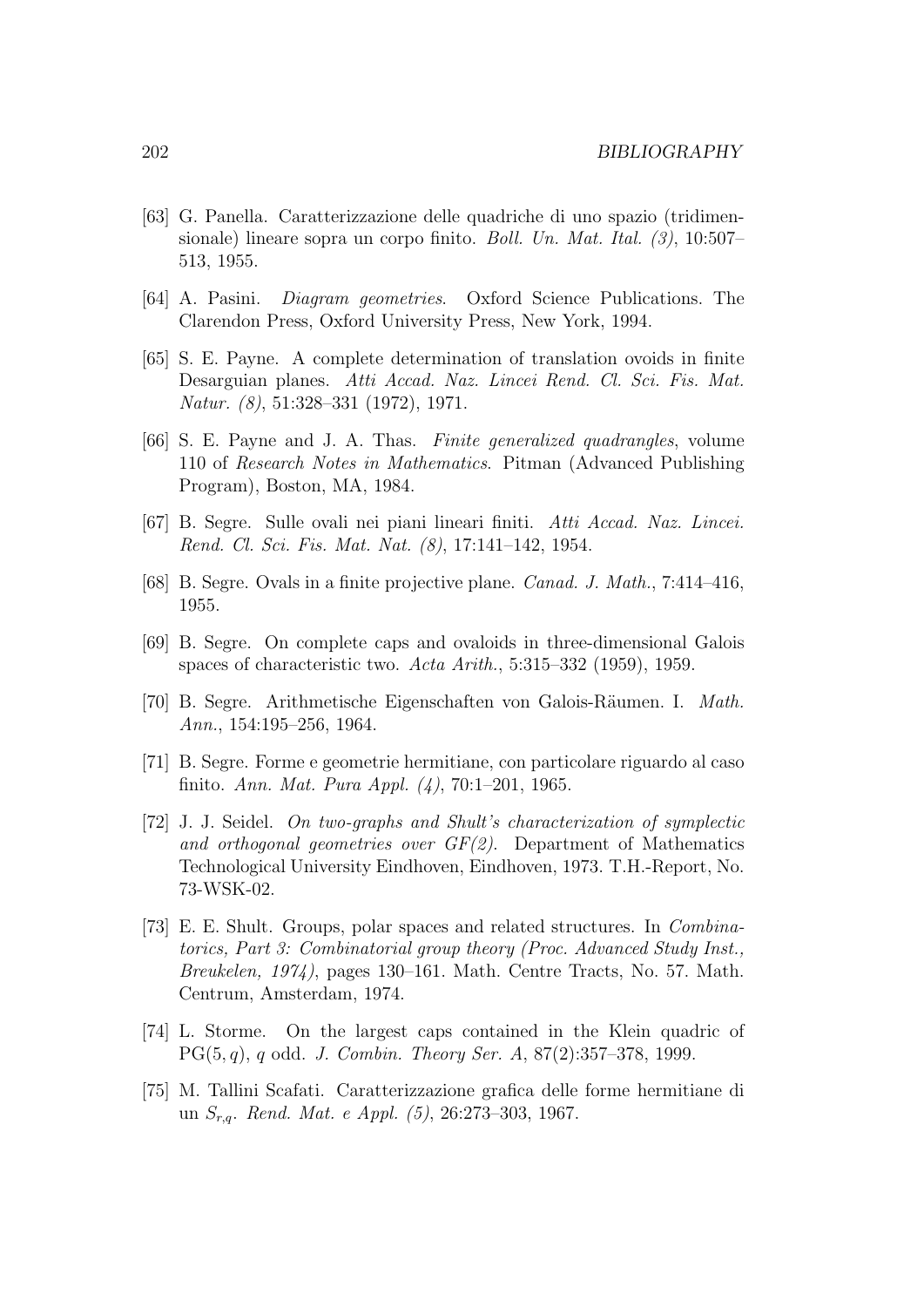- [76] J. A. Thas. Ovoidal translation planes. Arch. Math. (Basel), 23:110–112, 1972.
- [77] J. A. Thas. Construction of maximal arcs and partial geometries. Geometriae Dedicata, 3:61–64, 1974.
- [78] J. A. Thas. Partial geometries in finite affine spaces. Math. Z., 158(1):1– 13, 1978.
- [79] J. A. Thas. Construction of maximal arcs and dual ovals in translation planes. European J. Combin., 1(2):189–192, 1980.
- [80] J. A. Thas. Ovoids and spreads of finite classical polar spaces. Geom. Dedicata, 10(1-4):135–143, 1981.
- [81] J. A. Thas, I. Debroey, and F. De Clerck. The embedding of  $(0, \alpha)$ geometries in PG $(n, q)$ . II. Discrete Math., 51(3):283-292, 1984.
- [82] J. Tits. Ovoïdes et groupes de Suzuki. Arch. Math., 13:187-198, 1962.
- [83] J. Ueberberg. On regular  $\{v, n\}$ -arcs in finite projective spaces. J. Combin. Des., 1(6):395–409, 1993.
- [84] J. H. van Lint and R. M. Wilson. A course in combinatorics. Cambridge University Press, Cambridge, 1992.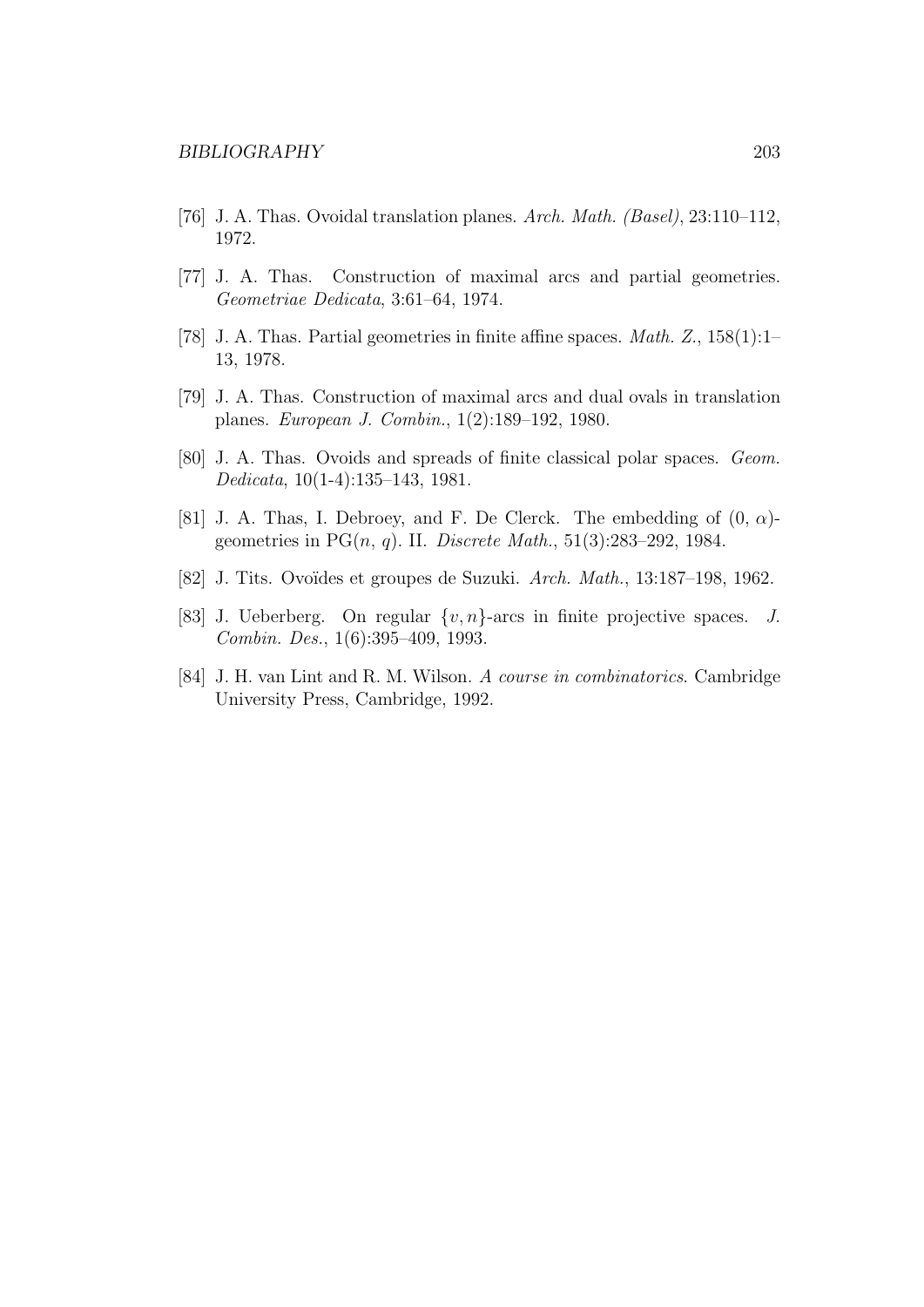# **Notations**

| $p \sim q \ldots \ldots \ldots \ldots \ldots \ldots \ldots \ldots 16$                                            |
|------------------------------------------------------------------------------------------------------------------|
|                                                                                                                  |
|                                                                                                                  |
|                                                                                                                  |
|                                                                                                                  |
|                                                                                                                  |
|                                                                                                                  |
| $Q(2n, q), Q^{\pm}(2n + 1, q) \dots \dots \dots 22$                                                              |
|                                                                                                                  |
|                                                                                                                  |
|                                                                                                                  |
|                                                                                                                  |
| $\Omega(O)$ 58                                                                                                   |
|                                                                                                                  |
|                                                                                                                  |
|                                                                                                                  |
|                                                                                                                  |
| $k(p_\infty), k_{\min}$ 103                                                                                      |
| $l(L_{\infty}), l_{\min}, \ldots, l_{\max}$                                                                      |
| $\mathcal{P}_0, \mathcal{P}_{\text{IV}}, \mathcal{P}_{\text{min}} \dots \dots \dots \dots \dots \dots \dots 104$ |
|                                                                                                                  |
|                                                                                                                  |
| $odd(i)$ 112                                                                                                     |
|                                                                                                                  |
|                                                                                                                  |
|                                                                                                                  |
| $P_{\infty}(U)$ 133                                                                                              |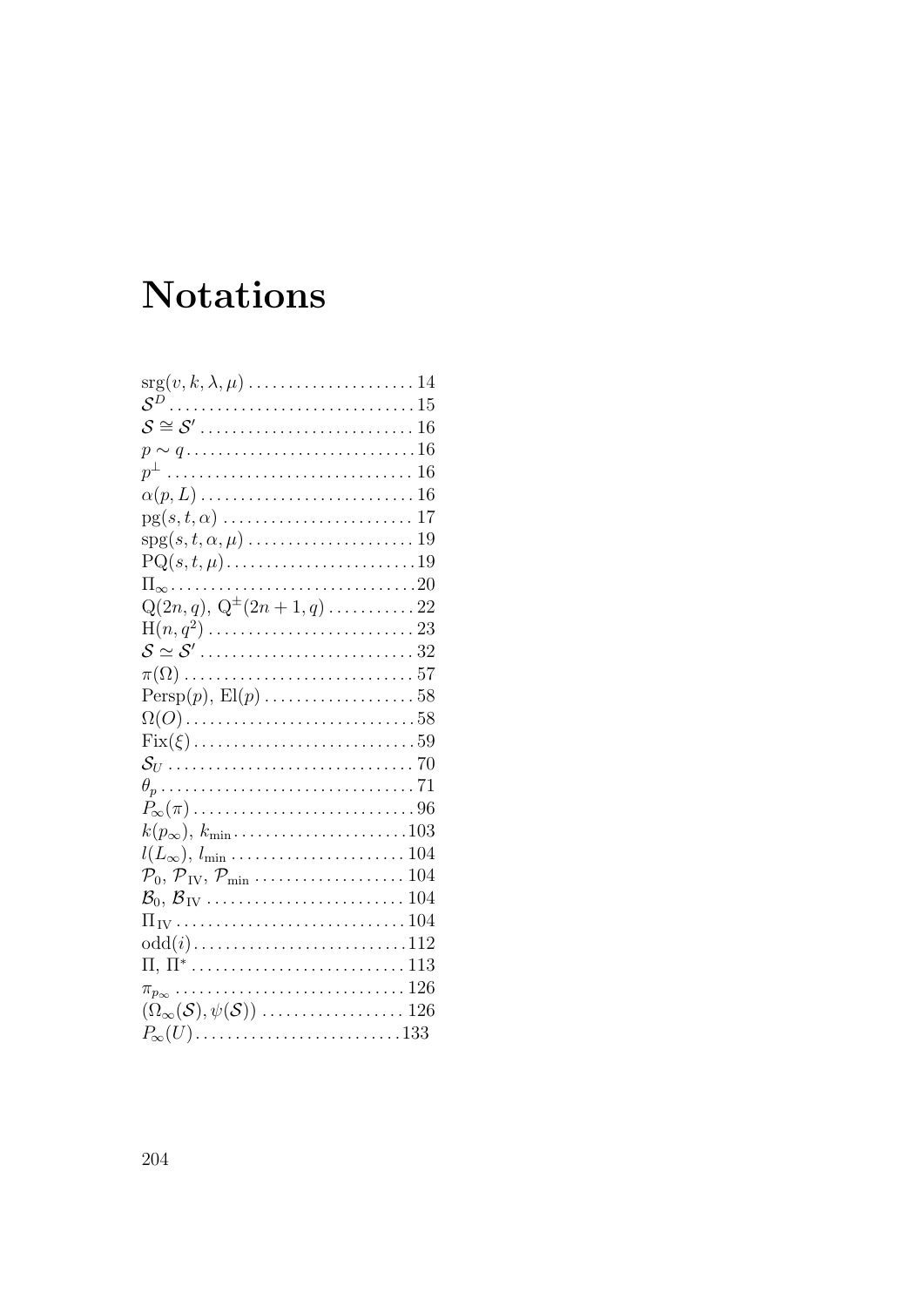# Index

### A

| $\mathcal{A}(O_{\infty})$                             |
|-------------------------------------------------------|
|                                                       |
|                                                       |
| connectedness $\ldots \ldots \ldots \ldots \ldots$ 74 |
|                                                       |
| hole <i>see</i> hole                                  |
| properties82–85                                       |
| affine incidence structure $\ldots \ldots 32$         |
| affinely equivalent $\dots\dots\dots\dots\dots 32$    |
|                                                       |
| arc                                                   |
| $k$ - ---------------------------- 27, 109            |
| $\{k, d\}$ - ----------------------------29           |
| $\text{maximal} - \ldots$ see maximal arc             |
|                                                       |

### B

Baer subspace. . . . . . . . 40, 79, 81, 161 Bruck net . . . . . . . . . . . . . . . . . . . see net

#### C

cap

| — in Klein quadric $\dots$ see Klein                                |
|---------------------------------------------------------------------|
| quadric                                                             |
|                                                                     |
| $\text{maximal} - \dots \dots \dots \dots \dots 27$                 |
|                                                                     |
| $\rm connected$                                                     |
|                                                                     |
| $\frac{1}{16}$ incidence structure  16                              |
| connected component                                                 |
|                                                                     |
| $\sim$ of incidence structure16                                     |
| $\text{copolar space} \dots \dots \dots \dots \dots \dots \dots 18$ |
|                                                                     |

### D

| deficiency                                            |
|-------------------------------------------------------|
| — of $(0, \alpha)$ -geometry  45                      |
| — of $(0, \alpha)$ -set46                             |
| design16                                              |
| dual maximal arc $\ldots \ldots \ldots \ldots 33, 36$ |
| dual of incidence structure15                         |
|                                                       |
|                                                       |

### E

| embedded                                               |  |
|--------------------------------------------------------|--|
| fully $-\ldots$ 31                                     |  |
| $laxly - \ldots \ldots \ldots \ldots \ldots \ldots 31$ |  |
| external line                                          |  |
|                                                        |  |
| — to quadric $\ldots \ldots \ldots \ldots \ldots 22$   |  |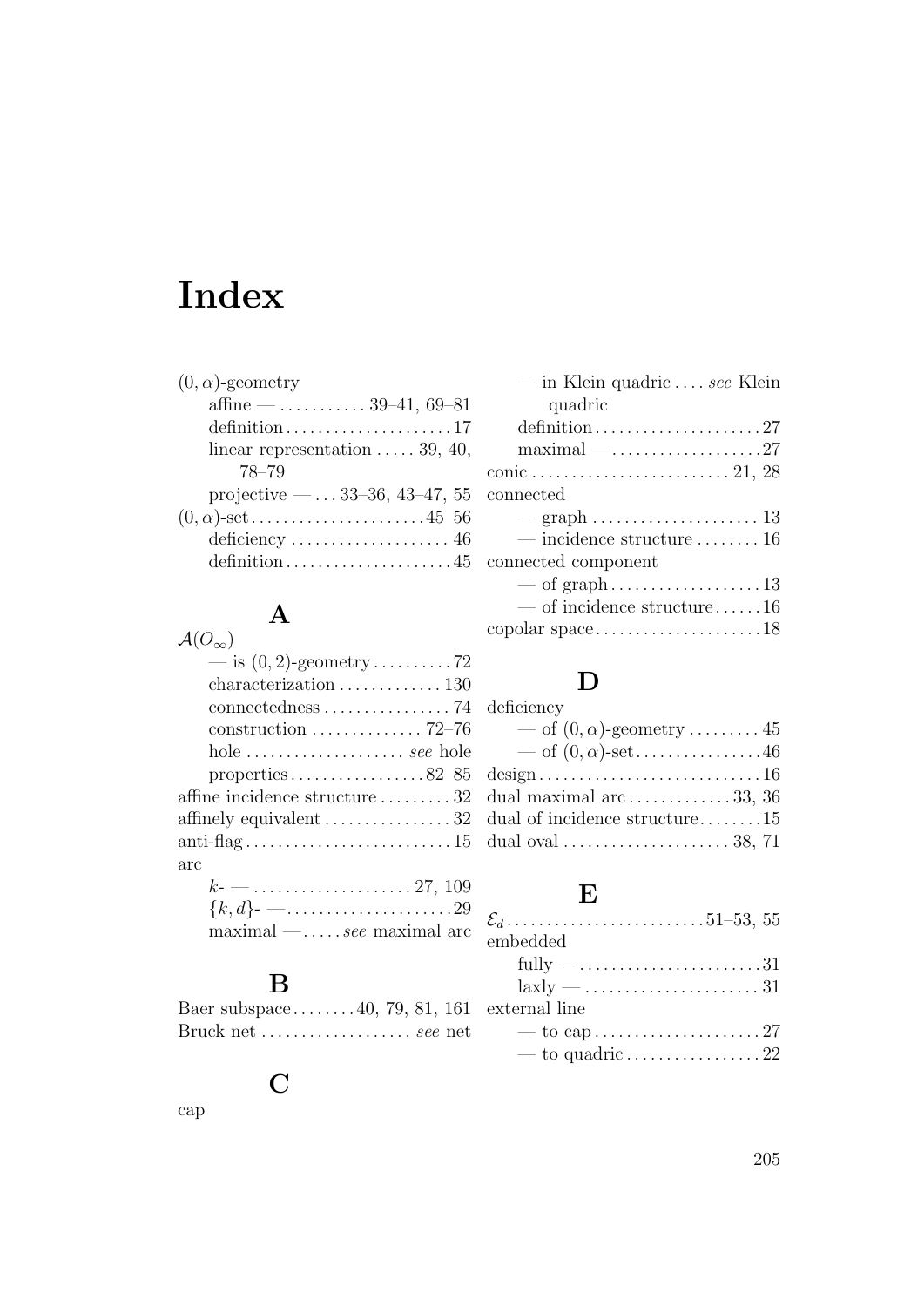### F

 $flag \ldots \ldots \ldots \ldots \ldots \ldots \ldots \ldots \ldots 15$ 

## G

| generalized quadrangle                                            |
|-------------------------------------------------------------------|
| — as partial geometry17                                           |
| affine $-\dots$ 37                                                |
| classical — $26-27$ , 32                                          |
| definition26                                                      |
| ovoid $\ldots \ldots \ldots \ldots \ldots$ see ovoid              |
| $projective - \ldots \ldots \ldots 32$                            |
| graph                                                             |
|                                                                   |
| $path \ldots \ldots \ldots \ldots \ldots \ldots \ldots \ldots 13$ |
| strongly regular $- \ldots \ldots \ldots 14$                      |
| $\text{subgraph}\dots\dots\dots\dots\dots\dots 13$                |
|                                                                   |

## H

| hemisystem32                                              |
|-----------------------------------------------------------|
|                                                           |
| HТ                                                        |
|                                                           |
| characterization $\ldots \ldots \ldots \ldots 124$        |
| complement of $-\dots$ 128-129                            |
| $construction \dots \dots \dots \dots \dots \dots 41$     |
| properties $\ldots \ldots \ldots \ldots \ldots \ldots 82$ |
| hermitian variety $\ldots \ldots 23-24$ , 27, 30          |
|                                                           |
| — of $\mathcal{A}(O_{\infty})$ 82                         |
| hyperoval  see oval                                       |
|                                                           |

## I

| $\mathcal{I}(n,q,e)$                            |
|-------------------------------------------------|
|                                                 |
| characterization $n = 3 \dots 100$              |
| characterization $n = 4 \ldots 138$ ,           |
| 142                                             |
| characterization $n \geq 5 \ldots \ldots 138$ , |
| 145                                             |

| $construction \ldots \ldots \ldots \ldots \ldots \ldots \ldots 76$ |
|--------------------------------------------------------------------|
| properties $87-94$ , $163-175$                                     |
|                                                                    |
| incidence number16                                                 |
| incidence structure                                                |
| $definition \ldots \ldots \ldots \ldots \ldots \ldots 15$          |
| $sub$ —16                                                          |
|                                                                    |
| isomorphism 16, 32                                                 |
|                                                                    |

## K

| caps in $\text{---}$ 47-49       |
|----------------------------------|
| Plücker correspondence 24, 45-46 |
|                                  |
|                                  |
|                                  |

## L

| embeddable $\dots\dots\dots\dots\dots\dots \dots$ 65   |  |
|--------------------------------------------------------|--|
| $linear representation \ldots \ldots \ldots \ldots 37$ |  |

## M

| maximal arc                                                     |  |
|-----------------------------------------------------------------|--|
|                                                                 |  |
| Denniston $-\dots$ 30                                           |  |
| $dual - \ldots$ see dual maximal arc                            |  |
| linear representation $\ldots \ldots 38$ , 79                   |  |
| $\mathcal{M}_{d}^{\alpha}(A)$ see $\mathcal{M}_{d}^{\alpha}(A)$ |  |

## N

| $NQ^{\pm}(2d-1,2)$ 35                                                |
|----------------------------------------------------------------------|
| $NQ^+(3, q)$ 35, 46, 55                                              |
| $net \dots \dots \dots \dots \dots \dots \dots \dots \dots \dots 17$ |
| $planar$ —  see planar net                                           |
| nucleus                                                              |
| <i>i</i> - — of set of type $(0, 2, i)$ 61                           |
|                                                                      |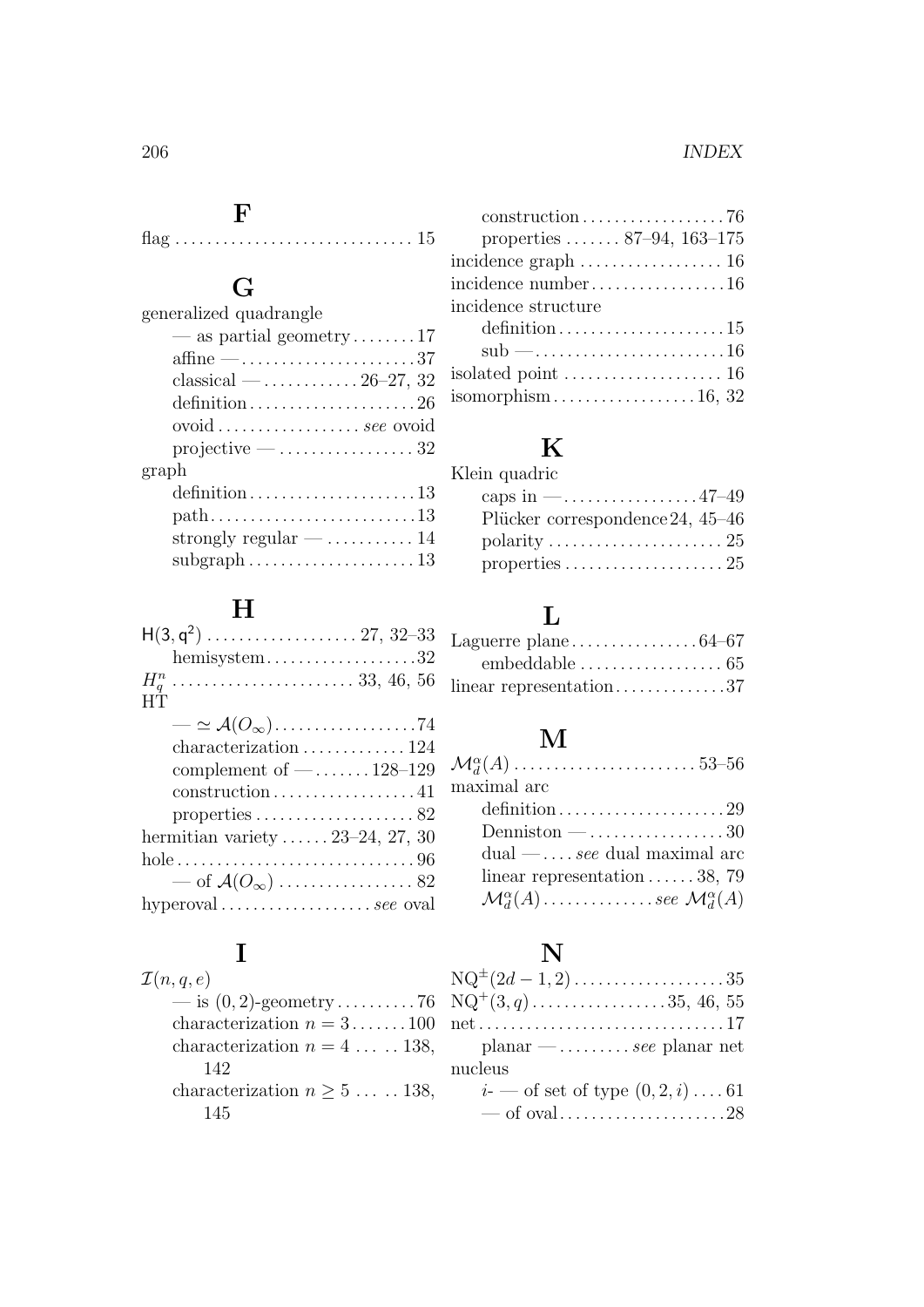| — of planar oval set $\dots \dots \dots 57$ |  |
|---------------------------------------------|--|
|                                             |  |

# $\overline{O}$

| o-polynomialsee oval                                                    |
|-------------------------------------------------------------------------|
|                                                                         |
| oval                                                                    |
| $\mathcal{A}(O_{\infty})$ see $\mathcal{A}(O_{\infty})$                 |
|                                                                         |
| $dual$ -  see dual oval                                                 |
| hyperoval $\ldots \ldots \ldots \ldots \ldots 28, 29$                   |
| regular $-\dots$ 28, 55                                                 |
| translation $-\dots \dots \dots 28$ , 78                                |
| nucleus  see nucleus                                                    |
| o-polynomial                                                            |
| additive $-$ 28, 103                                                    |
| definition28                                                            |
| $planar - set . see planar oval set$                                    |
| ovoid                                                                   |
| — of $PG(3, q)$ 28, 37, 49-51                                           |
| $\sim$ of gen. quadrangle26                                             |
|                                                                         |
| $\mathcal{E}_d$ see $\mathcal{E}_d$                                     |
| Suzuki-Tits —  29, 51, 53                                               |
| $\mathcal{T}_{q \pm \sqrt{2q}+1}$ see $\mathcal{T}_{q \pm \sqrt{2q}+1}$ |
|                                                                         |

## P

| partial geometry                                         |
|----------------------------------------------------------|
| affine $-\dots \dots \dots \dots \dots \dots \dots 38$   |
| definition17                                             |
| $projective - \ldots \ldots \ldots 33$                   |
|                                                          |
| partial linear space $\dots \dots \dots \dots \dots 16$  |
| partial quadrangle                                       |
| affine $-\dots$ 37                                       |
|                                                          |
| $projective - \ldots \ldots \ldots 32$                   |
|                                                          |
|                                                          |
| planar net $\dots \dots \dots \dots \dots \dots 38$ , 71 |

| planar oval set $\dots$ .57–67, 126–131                      |
|--------------------------------------------------------------|
| definition57                                                 |
| regular Desarguesian —                                       |
|                                                              |
| definition57                                                 |
| $\Omega(O)$ 58                                               |
| type <b>A</b> pair $\dots \dots \dots \dots \dots 126$       |
| plane                                                        |
| — of type $(a)-(c)$ 36                                       |
| — of type I–IV  71, 96, 103                                  |
|                                                              |
|                                                              |
| Plücker correspondencesee Klein                              |
| quadric                                                      |
| polarity                                                     |
|                                                              |
|                                                              |
|                                                              |
| $pseudo - \ldots \ldots \ldots \ldots 21$                    |
| symplectic $-\ldots$ see symplectic                          |
| polarity                                                     |
| totally isotropic subspace $21$                              |
| $vertex \ldots \ldots \ldots \ldots \ldots \ldots \ldots 21$ |
| projective incidence structure32                             |
| projectively equivalent32                                    |
|                                                              |

# Q